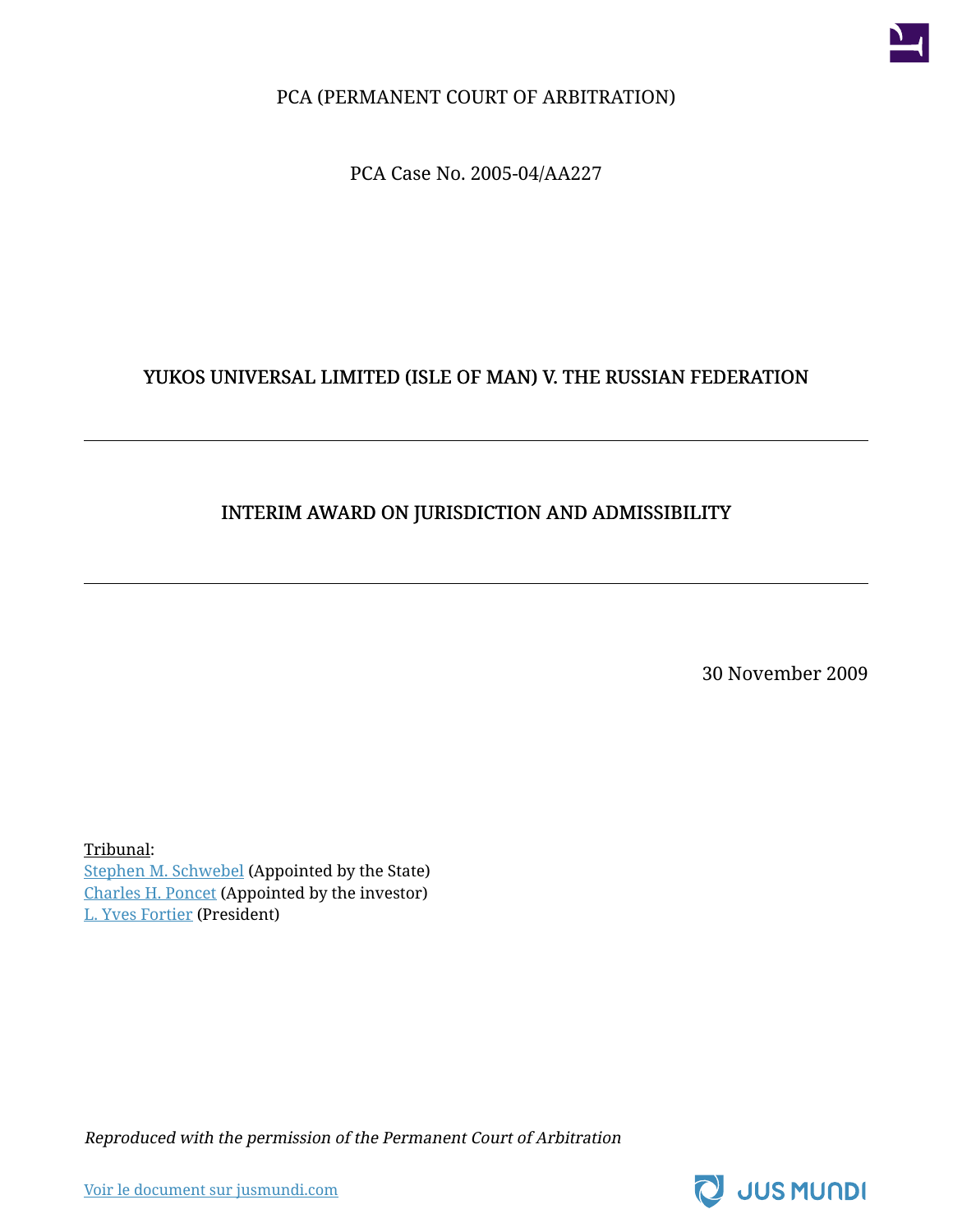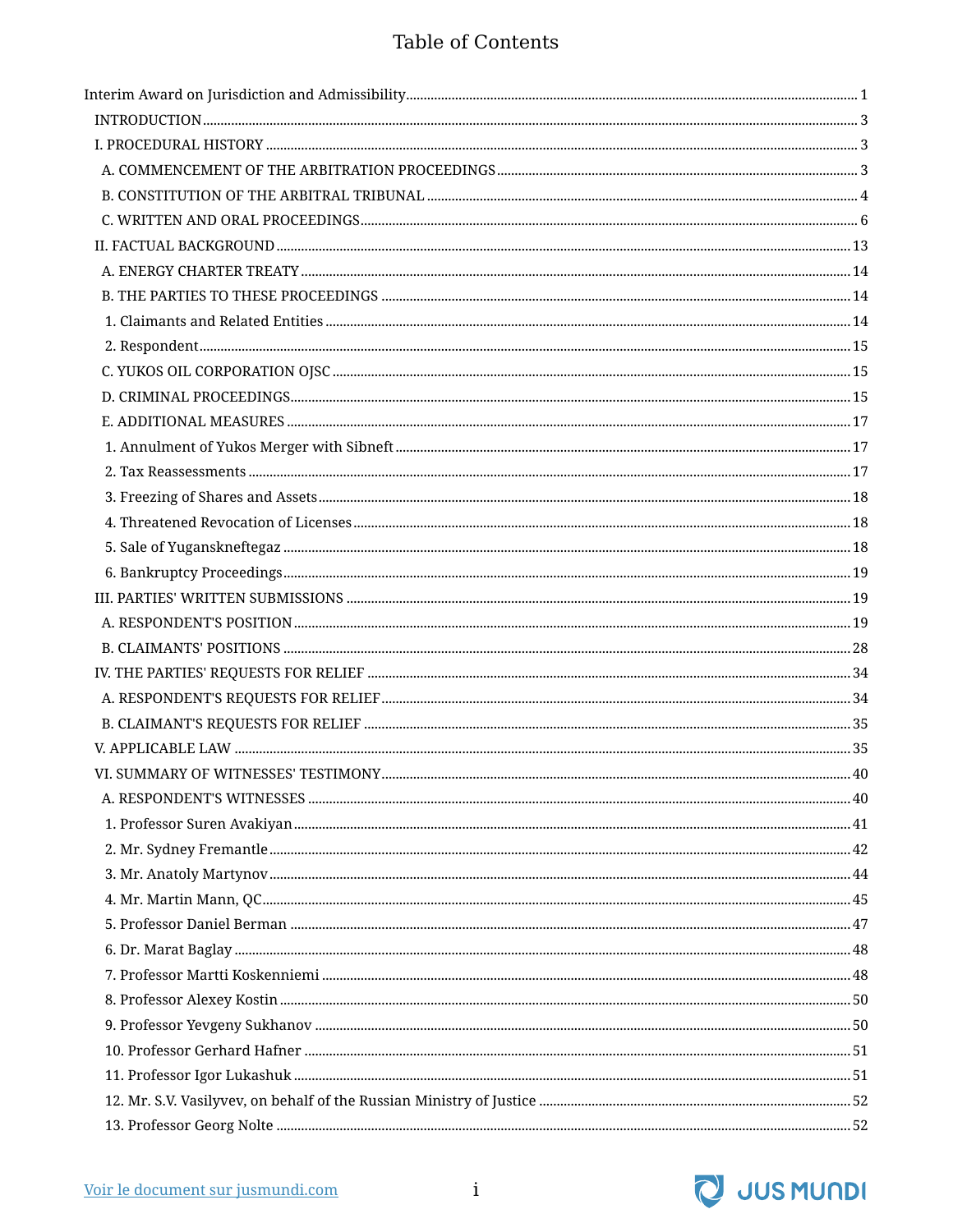| A. DOES THE PROVISIONAL APPLICATION OF THE ECT IN THE RUSSIANFEDERATION, AS DEFINED BY ARTICLE 45,<br>PROVIDE A BASIS FOR THE TRIBUNAL'S JURISDICTION OVER THE MERITS OF THE CLAIMS IN THIS |  |
|---------------------------------------------------------------------------------------------------------------------------------------------------------------------------------------------|--|
|                                                                                                                                                                                             |  |
|                                                                                                                                                                                             |  |
|                                                                                                                                                                                             |  |
|                                                                                                                                                                                             |  |
|                                                                                                                                                                                             |  |
|                                                                                                                                                                                             |  |
|                                                                                                                                                                                             |  |
|                                                                                                                                                                                             |  |
|                                                                                                                                                                                             |  |
|                                                                                                                                                                                             |  |
|                                                                                                                                                                                             |  |
|                                                                                                                                                                                             |  |
|                                                                                                                                                                                             |  |
|                                                                                                                                                                                             |  |
|                                                                                                                                                                                             |  |
|                                                                                                                                                                                             |  |
|                                                                                                                                                                                             |  |
|                                                                                                                                                                                             |  |
|                                                                                                                                                                                             |  |
|                                                                                                                                                                                             |  |
|                                                                                                                                                                                             |  |
|                                                                                                                                                                                             |  |
|                                                                                                                                                                                             |  |
|                                                                                                                                                                                             |  |
|                                                                                                                                                                                             |  |
| C. ARE THE CLAIMS BARRED BY THE "DENIAL-OF-BENEFITS" PROVISION(ARTICLE 17) OF THE ECT? 118                                                                                                  |  |
|                                                                                                                                                                                             |  |
|                                                                                                                                                                                             |  |

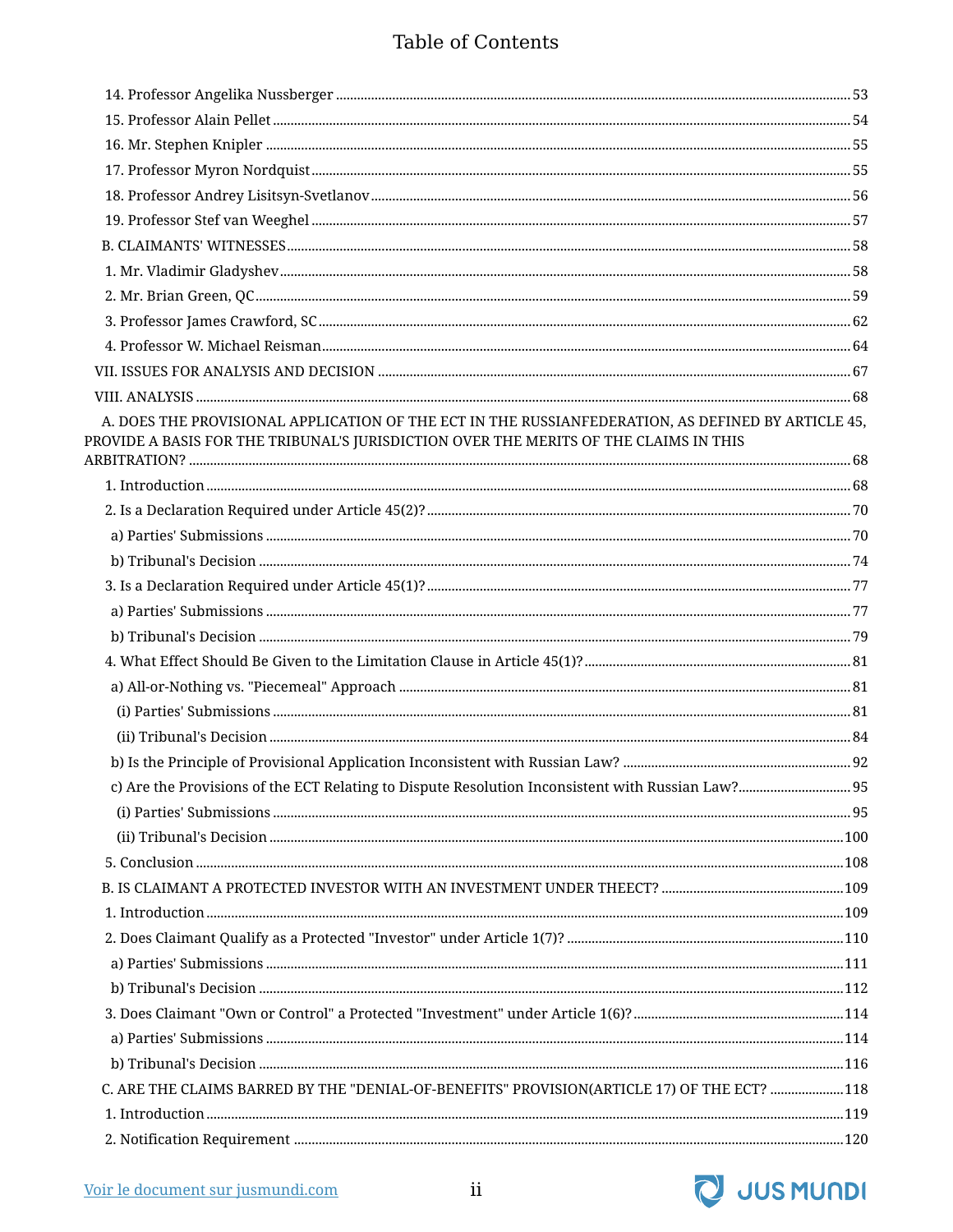| c) Can the Russian Federation Invoke Ownership or Control of Claimant by Israeli Nationals in Order to Take       |  |
|-------------------------------------------------------------------------------------------------------------------|--|
|                                                                                                                   |  |
|                                                                                                                   |  |
| D. ARE ALL OR SOME OF THE CLAIMS BARRED BY THE "TAXATION MEASURES"CARVE-OUT (ARTICLE 21) OF THE                   |  |
|                                                                                                                   |  |
|                                                                                                                   |  |
|                                                                                                                   |  |
|                                                                                                                   |  |
|                                                                                                                   |  |
| (ii) Does the Carve-out Operate to Deprive a Tribunal of Jurisdiction over the Covered Matters, or Does it Merely |  |
|                                                                                                                   |  |
|                                                                                                                   |  |
|                                                                                                                   |  |
|                                                                                                                   |  |
| E. ARE ALL OR SOME OF THE CLAIMS BARRED BY THE "FORK-IN-THE-ROAD"PROVISION (ARTICLE 26(3)(B)(I)) OF               |  |
|                                                                                                                   |  |
|                                                                                                                   |  |

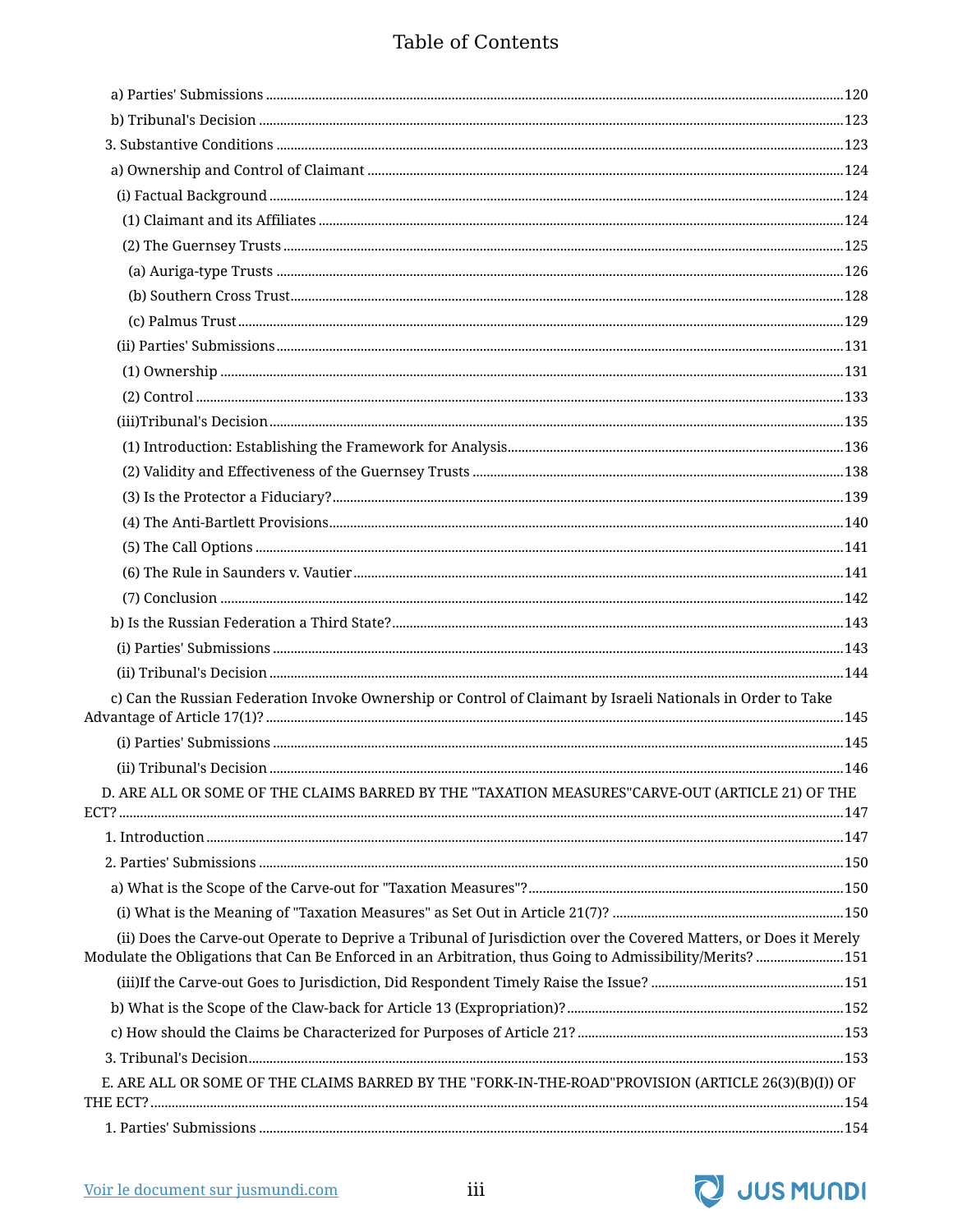| TY |  |
|----|--|

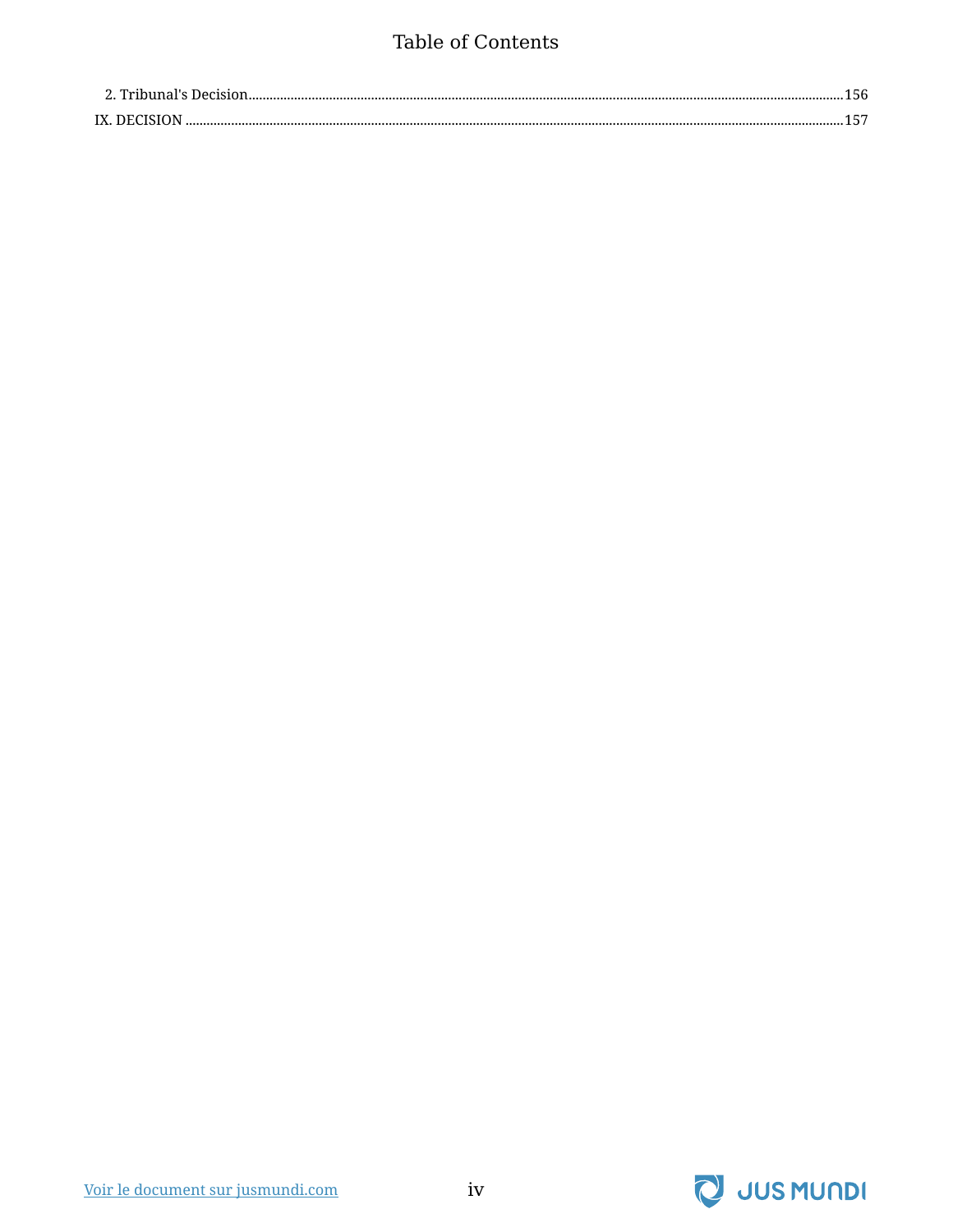# <span id="page-5-0"></span>Interim Award on Jurisdiction and Admissibility

#### LIST OF DEFINED TERMS

| 1994 EU<br>Joint<br><b>Statement</b>     | Joint statement by the Council, the Commission and the Member States of the European<br>Union on Article 45 of the European Energy Charter Treaty, 14 December 1994               |
|------------------------------------------|-----------------------------------------------------------------------------------------------------------------------------------------------------------------------------------|
| Auriga-type<br><b>Trusts</b>             | The Auriga Trust, the Draco Trust, the Mensa Trust, the Tucana Trust, and the Pictor<br>Trust                                                                                     |
| <b>Baikal</b>                            | Baikal Finance Group, an entity purportedly controlled by the Russian State                                                                                                       |
| <b>Bering Sea</b><br><b>MBA</b>          | Maritime Boundary Agreement for the Bering Sea, in connection with which notes<br>were exchanged between the United States and the USSR on 1 June 1990                            |
| <b>BIT</b>                               | <b>Bilateral Investment Treaty</b>                                                                                                                                                |
| <b>Briefing</b>                          | U.S. Administration Briefing on the Energy Charter Treaty, 1 November 1994                                                                                                        |
| <b>BVI</b>                               | British Virgin Islands                                                                                                                                                            |
| Claimants                                | Hulley, VPL and YUL                                                                                                                                                               |
| Constitution                             | Constitution of the Russian Federation, 1993                                                                                                                                      |
| Cyprus-<br>Russia DTC                    | Cyprus-Russia Double Taxation Convention                                                                                                                                          |
| Deferred<br><b>Requests</b>              | Requests and objections from the Parties regarding document production addressed in<br>Procedural Order No. 2, 8 September 1996                                                   |
| <b>ECT</b>                               | Energy Charter Treaty, 1994                                                                                                                                                       |
| <b>ECT</b><br>Explanatory<br><b>Note</b> | Explanatory Note submitted by the Russian Government to the Duma together with the<br>draft ECT ratification law, 26 August 1996                                                  |
| EU                                       | European Union                                                                                                                                                                    |
| <b>GATT</b>                              | General Agreement on Tariffs and Trade, 1994                                                                                                                                      |
| <b>GML</b>                               | GML Limited, a company incorporated in Gibraltar                                                                                                                                  |
| Guernsey<br><b>Trusts</b>                | Trusts created in Guernsey in 2003 and 2005 which hold the shares of GML (the Auriga<br>Trust, the Draco Trust, the Mensa Trust, the Tucana Trust, the Pictor Trust, the Southern |

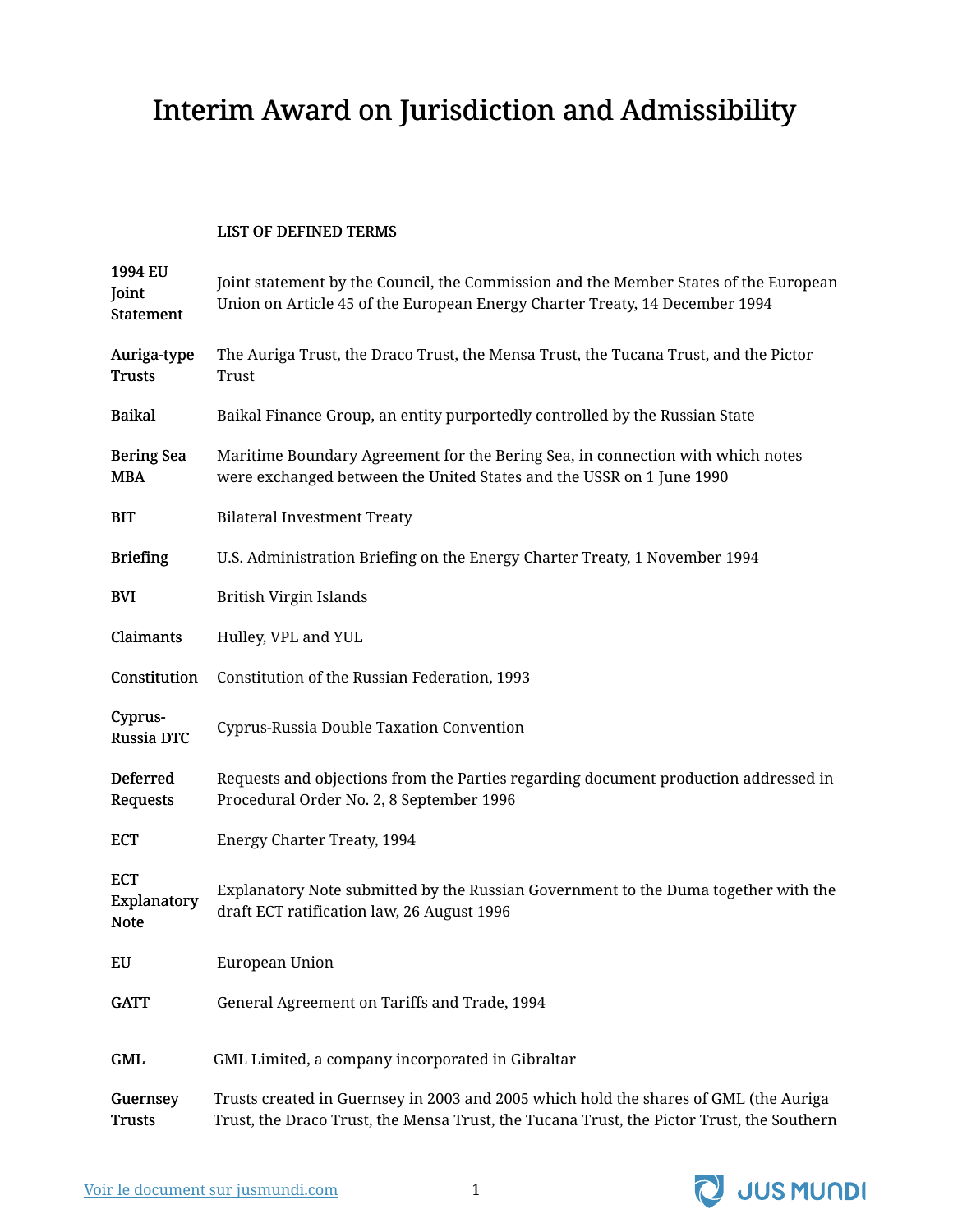|                                      | Cross Trust, and the Palmus Trust)                                                                                                                                                            |
|--------------------------------------|-----------------------------------------------------------------------------------------------------------------------------------------------------------------------------------------------|
| <b>FLIT</b>                          | Federal Law on International Treaties of the Russian Federation, 1995                                                                                                                         |
| Hulley                               | Hulley Enterprises Limited, a company organized under the laws of Cyprus and<br>Claimant in PCA Case No. AA 226                                                                               |
| ICJ                                  | International Court of Justice                                                                                                                                                                |
| <b>ICSID</b>                         | International Centre for the Settlement of Investment Disputes                                                                                                                                |
| <b>ILC</b>                           | International Law Commission of the United Nations                                                                                                                                            |
| Limitation<br>Clause                 | The phrase at the end of Article 45(1) of the Energy Charter Treaty: " to the extent that<br>such provisional application is not inconsistent with its constitution, laws or<br>regulations." |
| <b>NAFTA</b>                         | North American Free Trade Agreement, 1992                                                                                                                                                     |
| P&C<br>Agreement                     | Agreement on Partnership and Cooperation between the European Union and the<br><b>Russian Federation 1994</b>                                                                                 |
| Palmus<br>Settlement                 | Settlement on 5 March 2003 creating the Palmus Trust                                                                                                                                          |
| Parties                              | <b>Claimants and Respondent</b>                                                                                                                                                               |
| <b>PCA</b>                           | Permanent Court of Arbitration                                                                                                                                                                |
| <b>Red Cross</b>                     | The International Committee of the Red Cross                                                                                                                                                  |
| Respondent                           | Russia, Russian Federation                                                                                                                                                                    |
| <b>RSP</b>                           | Russian Service Provider                                                                                                                                                                      |
| Russian<br>Notification              | Notification of 20 August 2009 by Russian Federation to Portuguese Republic<br>pursuant to Article 45(3)(a) of the Treaty                                                                     |
| <b>Rysaffe</b>                       | Rysaffe Trust Company (C.I.) Limited                                                                                                                                                          |
| <b>Southern Cross</b><br>Declaration | Declaration of Discretionary Trust dated 26 April 2005, for the Southern Cross Trust                                                                                                          |
| <b>Trade</b><br>Amendment            | Declaration made by the Russian Federation under Article 6(2)(a) of the<br>Amendment to Trade-Related Provisions of the Energy Charter Treaty                                                 |
| <b>Treaty</b>                        | <b>Energy Charter Treaty, 1994</b>                                                                                                                                                            |
| <b>UNCITRAL</b><br>Rules             | Arbitration Rules of the United Nations Commission on International Trade Law,<br>1976                                                                                                        |

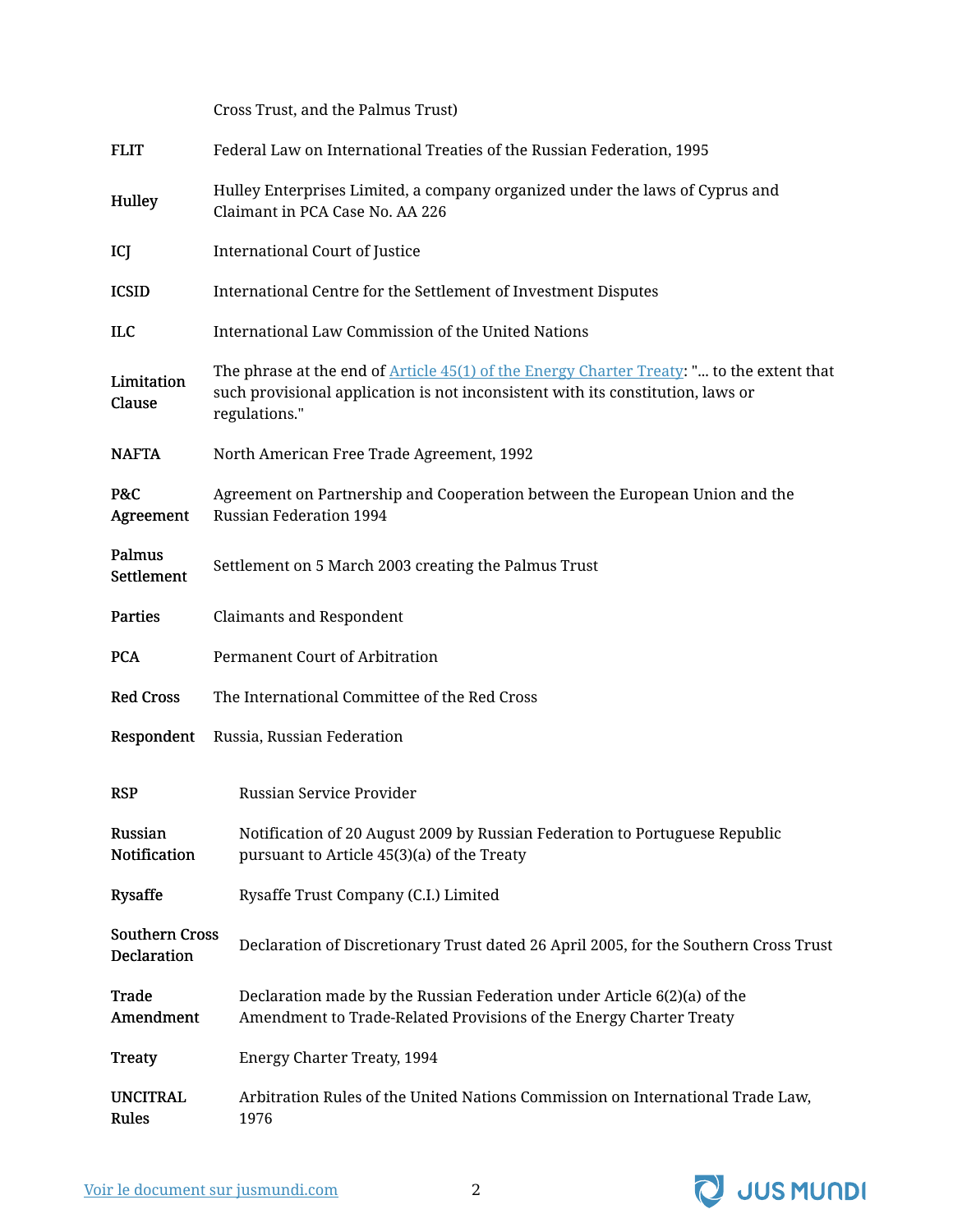| <b>USSR</b>     | Union of Soviet Socialist Republics                                                                                   |
|-----------------|-----------------------------------------------------------------------------------------------------------------------|
| <b>VCLT</b>     | Vienna Convention on the Law of Treaties, 1969                                                                        |
| <b>VPL</b>      | Veteran Petroleum Limited, a company organized under the laws of Cyprus and<br>Claimant in PCA Case No. AA 228        |
| <b>VP Trust</b> | Veteran Petroleum Trust                                                                                               |
| Yukos           | Yukos Oil Corporation OJSC, a joint stock company incorporated in Russia in 1993                                      |
| YUL             | Yukos Universal Limited, a company organized under the laws of the Isle of Man<br>and Claimant in PCA Case No. AA 227 |

### <span id="page-7-0"></span>INTRODUCTION

- 1. Three shareholders of Yukos Oil Corporation OJSC (" Yukos ")—Hulley Enterprises Limited (" Hulley "), a company organized under the laws of Cyprus, Yukos Universal Limited (" YUL " or " Claimant "), a company organized under the laws of the Isle of Man, and Veteran Petroleum Limited (" VPL "), a company organized under the laws of Cyprus (collectively, " Claimants ")—initiated arbitrations against the Russian Federation (" Respondent," " Russian Federation " or " Russia ") which together with Claimants constitute the " Parties."
- 2. The three arbitrations were heard in parallel with the full participation of the Parties at all relevant stages of the proceedings. Mindful of the fact that each of the three Claimants maintains separate claims in separate arbitrations that necessitate separate awards, the Tribunal nevertheless shall discuss these arbitrations as a single set of proceedings, except where circumstances distinct to particular Claimants necessitate separate treatment. Thus throughout Parts I to VI, the introductory portions of this Interim Award, the plural "Claimants" is used collectively for Hulley, YUL and VPL. In Parts VII, VIII and IX, the Issues, Analysis and Decision portions of this Interim Award, the singular "Claimant" refers specifically to YUL.

# <span id="page-7-1"></span>I. PROCEDURAL HISTORY

# <span id="page-7-2"></span>A. COMMENCEMENT OF THE ARBITRATION PROCEEDINGS

3. On 2 November 2004, all three Claimants delivered to the President of Russia notifications of claim with respect to Russia's alleged violation of obligations said to be owed to Claimants' investments in Russia under the Energy Charter Treaty (" ECT " or " Treaty ")<sup>1</sup> and sought to settle the disputes



 $^{\rm 1}$  Energy Charter Treaty, Lisbon, 17 December 1994, 2080 UNTS 95.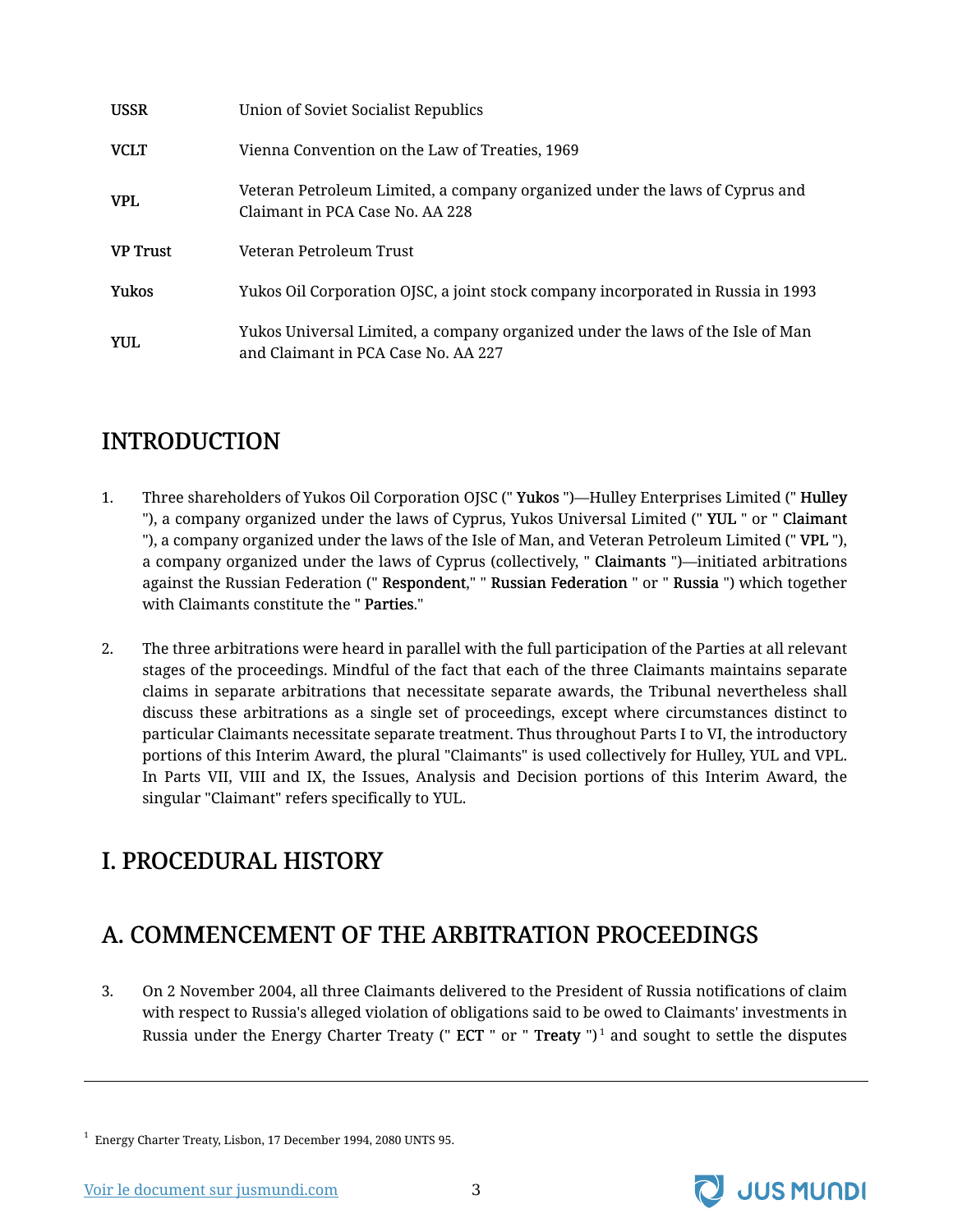amicably pursuant to [Article 26\(1\) of the ECT.](https://jusmundi.com/en/document/h/clljWVJHbGxISEg0VUZMdWNJazE2TnJ3Mmxwb2NlQ1R3cmNjQXR1UDFhaUg5bDhhczBqUjlmYmVtWWhITFNjK3dCV0JaSFlDK3BFbFIyL0xvSHhiR2sxdnZtV2R3TDJsQUR2Q0hoUUhPeWlwUFRXK0ZmSTJDNUVyTytCd1RRNTNJRVl1SUhwZG5jeEpYTHVXWjR0eCtnPT0=)

- 4. Having failed to settle their disputes amicably within the three-month period prescribed under [Article 26\(2\) of the ECT,](https://jusmundi.com/en/document/h/clljWVJHbGxISEg0VUZMdWNJazE2TnJ3Mmxwb2NlQ1R3cmNjQXR1UDFhaUg5bDhhczBqUjlmYmVtWWhITFNjK3dCV0JaSFlDK3BFbFIyL0xvSHhiR2sxdnZtV2R3TDJsQUR2Q0hoUUhPeWlwUFRXK0ZmSTJDNUVyTytCd1RRNTNlM01sK2JwU2VPZlRmZklxcDhGcUlnPT0=) on 3 February 2005, Hulley and YUL initiated arbitration proceedings through Notices of Arbitration and Statements of Claim against Respondent. Subsequently, through a Notice of Arbitration and Statement of Claim dated 14 February 2005, VPL initiated arbitration proceedings against Respondent (collectively, the " Notices of Arbitration and Statements of Claim "). Claimants' requests for arbitration against Respondent were made pursuant to  $\text{Article }26(4)(b)$  of [the ECT](https://jusmundi.com/en/document/h/clljWVJHbGxISEg0VUZMdWNJazE2TnJ3Mmxwb2NlQ1R3cmNjQXR1UDFhaUg5bDhhczBqUjlmYmVtWWhITFNjK3dCV0JaSFlDK3BFbFIyL0xvSHhiR2sxdnZtV2R3TDJsQUR2Q0hoUUhPeWlwUFRXK0ZmSTJDNUVyTytCd1RRNTM0akRLZ3lCYWp4dDcybmFrWjhMdXVRPT0=) and the Arbitration Rules of the United Nations Commission on International Trade Law (" UNCITRAL Rules "). <sup>2</sup>
- 5. Claimants alleged in their Notices of Arbitration and Statements of Claim that Respondent expropriated and failed to protect Claimants' investments in Yukos, resulting in "enormous losses," and sought all available relief in respect of those losses.

## <span id="page-8-0"></span>B. CONSTITUTION OF THE ARBITRAL TRIBUNAL

- 6. In their Notices of Arbitration and Statements of Claim, Claimants appointed Mr. Daniel Price as arbitrator.
- 7. On 8 April 2005, Respondent appointed Judge Stephen M. Schwebel as arbitrator.
- 8. By a letter dated 26 May 2005, Claimants informed the Permanent Court of Arbitration (" PCA ") that the deadline for the appointment of the presiding arbitrator by the Party-appointed arbitrators had expired and requested that the Secretary-General of the PCA designate an appointing authority pursuant to [Article 7\(3\) of the UNCITRAL Rules](https://jusmundi.com/en/document/h/K3c3WHBLTUlqbG80TVZ5dlN0TWIyT1BOMVlIY3VQdXZSYUtDM1ZKZkkxaVlid1lJcUFSVHR1VHNrQ2dYZzdVNGk3VHlybFpHc0JZMlJjNEFtNHZGdnREU3ZNaHJUZXpWRW9pRDlKT2lDK1ZqdWg4YWgycmJpMVU0Yjg1bDA0RVo=). Claimants further stated that they would have no objection to the Secretary-General of the PCA acting as the appointing authority. By a letter dated 17 June 2005, Respondent accepted the Secretary-General of the PCA as appointing authority, while making it clear that such acceptance did not constitute acceptance of the Tribunal's jurisdiction in these arbitrations.
- 9. By letter dated 4 July 2005, the PCA communicated to the Parties a list of three prospective presiding arbitrators in accordance with the list procedure foreseen in [Articles 6\(3\) and 7\(3\) of the UNCITRAL](https://jusmundi.com/en/document/h/K3c3WHBLTUlqbG80TVZ5dlN0TWIyT1BOMVlIY3VQdXZSYUtDM1ZKZkkxaVlid1lJcUFSVHR1VHNrQ2dYZzdVNGk3VHlybFpHc0JZMlJjNEFtNHZGdmlVYnUrUjhxam5ZQXZxVTgzVHMvb2pxcWlob0lZWDJKamx2dTFnN3V5QTI=) [Rules](https://jusmundi.com/en/document/h/K3c3WHBLTUlqbG80TVZ5dlN0TWIyT1BOMVlIY3VQdXZSYUtDM1ZKZkkxaVlid1lJcUFSVHR1VHNrQ2dYZzdVNGk3VHlybFpHc0JZMlJjNEFtNHZGdmlVYnUrUjhxam5ZQXZxVTgzVHMvb2pxcWlob0lZWDJKamx2dTFnN3V5QTI=). On 19 July 2005, the Parties communicated their choices to the PCA, but no arbitrator set forth on the list was considered acceptable to both sides. On 20 July 2005, the PCA notified the Parties that the list procedure had failed and on 21 July 2005 the PCA Secretary-General exercised his discretion, pursuant to Article 6(3)(d) of the UNCITRAL Rules, and directly appointed Maître L. Yves Fortier, CC, QC (the " Chairman ") as presiding arbitrator.
- 10. Through a letter dated 1 August 2005, Claimants agreed to Respondent's proposal that The Hague be selected as the legal seat of the arbitrations and confirmed that the Parties agreed to have the PCA administer these arbitrations.
- 11. On 15 October 2005, Respondent submitted its Statements of Defense, in which it objected to the



<sup>2</sup> UNCITRAL Arbitration Rules (1976) GA Res. 31/98.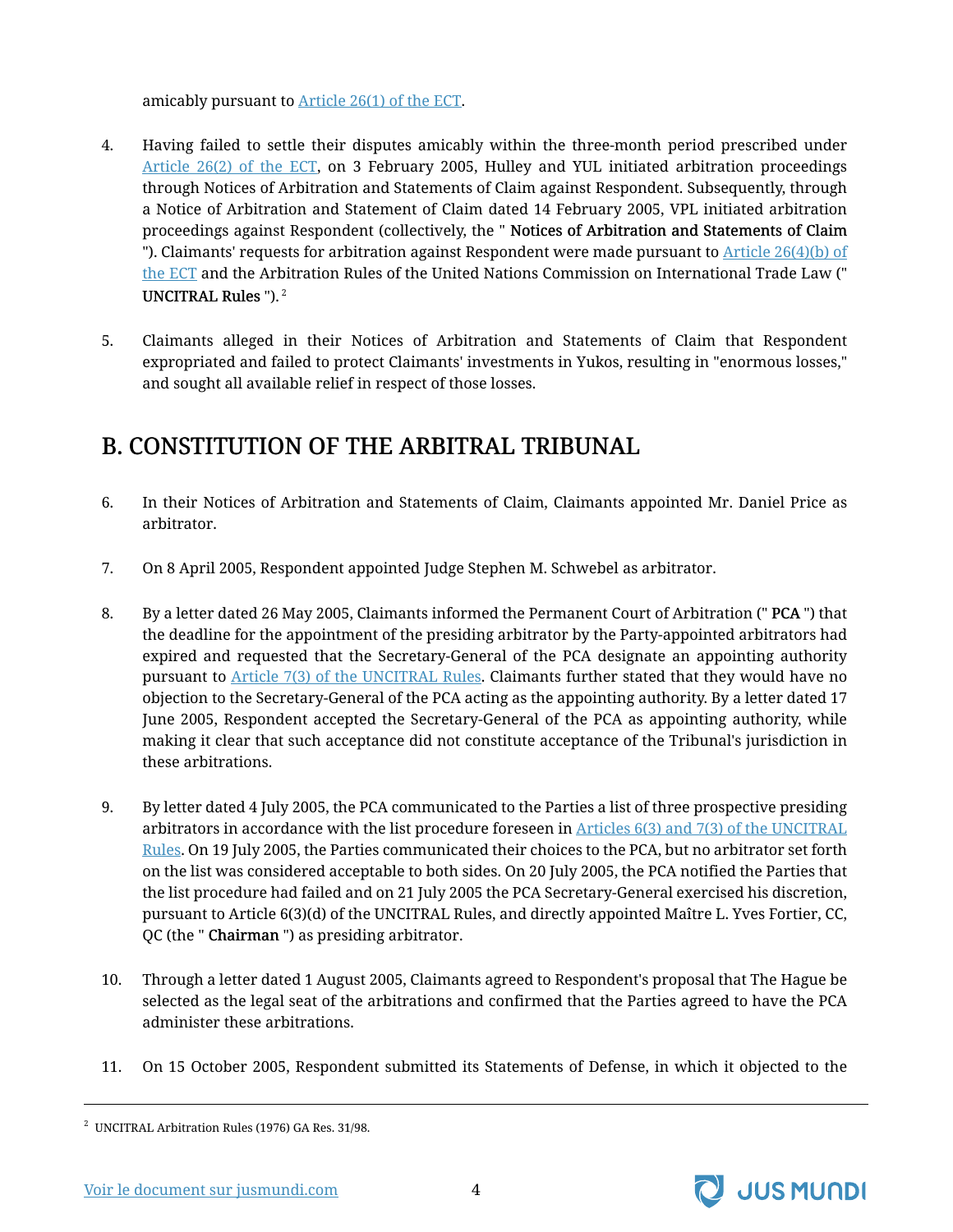Tribunal's jurisdiction and denied Claimants' allegations of expropriation and unfair and inequitable treatment.

12. On 31 October 2005, a preliminary procedural hearing was held at the Peace Palace, The Hague, during which the Parties and the members of the Tribunal signed Terms of Appointment confirming, inter alia, that: (a) the members of the Tribunal had been validly appointed in accordance with the ECT and the UNCITRAL Rules, (b) the proceedings shall be conducted in accordance with the UNCITRAL Rules, (c) the International Bureau of the PCA shall act as registry, (d) the issues in dispute shall be decided in accordance with the ECT and applicable rules and principles of international law, (e) the language of the arbitration shall be English, and (f) all pleadings, documents, testimonial evidence, deliberations and actions taken by the Tribunal, shall remain confidential in perpetuity, unless the Parties release the arbitrators from this obligation. The preliminary procedural hearing was attended by the following:

Tribunal Maître L. Yves Fortier, CC, QC Mr. Daniel Price Judge Stephen M. Schwebel Claimants Counsel Counsel Professor Emmanuel Gaillard Dr. Yas Banifatemi Mr. Philippe Pinsolle Respondent Mr. Robert T. Greig Dr. Claudia Annacker Mr. Grégoire Bertrou Mr. Charles Olson Party Representatives Mr. Tim Osborne Mr. Kevin Bromley Mr. Christopher Cook Mr. Rodney Hodges

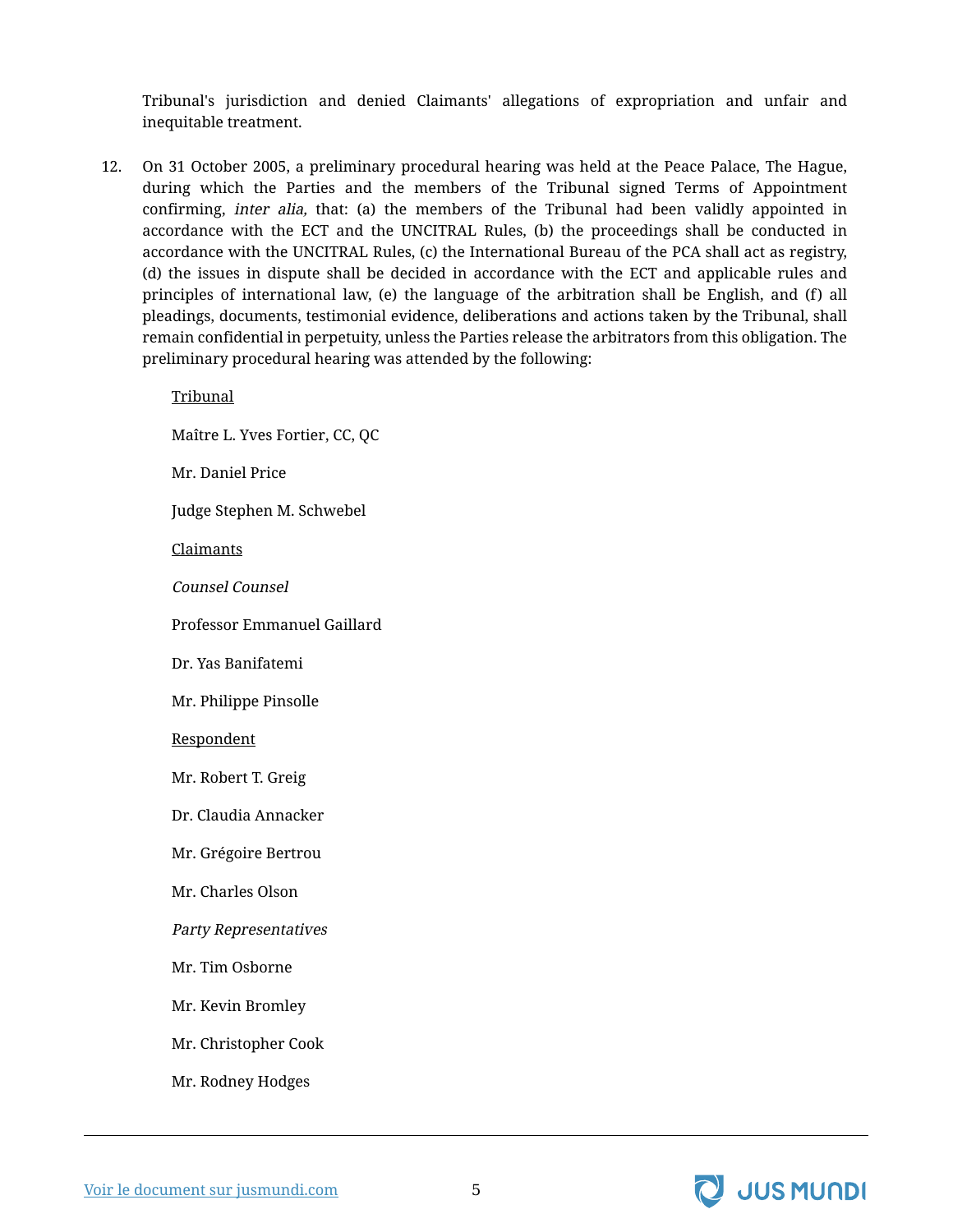#### Permanent Court of Arbitration

Mr. Brooks Daly

Ms. Evelien ter Meulen Court Reporter Mr. Trevor McGowan

- 13. At the preliminary procedural hearing, the Tribunal also determined that it would rule on Respondent's plea concerning jurisdiction and the admissibility of the claim as a preliminary question and ordered a procedural calendar for the conduct of the arbitration. The procedural calendar was subsequently confirmed through Procedural Order No. 1, dated 8 November 2005.
- 14. On 31 May 2007, Mr. Daniel Price resigned as arbitrator.
- 15. On 26 June 2007, Claimants appointed Professor Gabrielle Kaufmann-Kohler as arbitrator to replace Mr. Price. Through a letter dated 29 June 2007, Professor Kaufmann-Kohler disclosed, for purposes of transparency, certain circumstances connecting her then law firm to Claimants and Claimants' counsel which, in her view, did not affect her independence and impartiality. On the basis of those relationships, by its letter of 13 July 2007, Respondent challenged Claimants' appointment of Professor Kaufmann-Kohler pursuant to [Article 11 of the UNCITRAL Rules.](https://jusmundi.com/en/document/h/K3c3WHBLTUlqbG80TVZ5dlN0TWIyT1BOMVlIY3VQdXZSYUtDM1ZKZkkxaVlid1lJcUFSVHR1VHNrQ2dYZzdVNGk3VHlybFpHc0JZMlJjNEFtNHZGdmxQQ3ZaTFpwdE5PRXFwR1lndDRuNzQ9) By a letter dated 20 July 2007, Professor Kaufmann-Kohler maintained that the circumstances disclosed in her letter of 29 June 2007 did not affect her independence and impartiality. Through their letter of 26 July 2007, Claimants did not agree to the challenge of Professor Kaufmann-Kohler's appointment as arbitrator. On 31 July 2007, Respondent requested a ruling from the Secretary-General of the PCA on Respondent's challenge to the appointment pursuant to [Article 12 of the UNCITRAL Rules.](https://jusmundi.com/en/document/h/K3c3WHBLTUlqbG80TVZ5dlN0TWIyT1BOMVlIY3VQdXZSYUtDM1ZKZkkxaVlid1lJcUFSVHR1VHNrQ2dYZzdVNGk3VHlybFpHc0JZMlJjNEFtNHZGdmxQQ3ZaTFpwdE5PRXFwR1lndDRuNzQ9) After providing the Parties the opportunity to comment on the challenge, on 4 September 2007, the Secretary-General of the PCA sustained the challenge of Professor Kaufmann-Kohler as arbitrator and invited Claimants to appoint a substitute arbitrator in accordance with [Article 7 of the](https://jusmundi.com/en/document/h/K3c3WHBLTUlqbG80TVZ5dlN0TWIyT1BOMVlIY3VQdXZSYUtDM1ZKZkkxaVlid1lJcUFSVHR1VHNrQ2dYZzdVNGk3VHlybFpHc0JZMlJjNEFtNHZGdmxQQ3ZaTFpwdE5PRXFwR1lndDRuNzQ9) [UNCITRAL Rules](https://jusmundi.com/en/document/h/K3c3WHBLTUlqbG80TVZ5dlN0TWIyT1BOMVlIY3VQdXZSYUtDM1ZKZkkxaVlid1lJcUFSVHR1VHNrQ2dYZzdVNGk3VHlybFpHc0JZMlJjNEFtNHZGdmxQQ3ZaTFpwdE5PRXFwR1lndDRuNzQ9).
- 16. On 24 September 2007, Claimants appointed Dr. Charles Poncet as arbitrator.

# <span id="page-10-0"></span>C. WRITTEN AND ORAL PROCEEDINGS

- 17. Pursuant to Procedural Order No. 1, Respondent filed its First Memorials on Jurisdiction and Admissibility on 28 February 2006 (" First Memorials "). Claimants filed their Counter-Memorials on Jurisdiction and Admissibility on 30 June 2006 (" CounterMemorials ").
- 18. By letter dated 27 March 2006, Claimants requested that Respondent produce certain documents relied upon in its First Memorials. On 8 May 2006, following extensive correspondence, the Tribunal ordered that Respondent produce all the documents relied upon in Respondent's Memorials. These documents were to be submitted by 17 May 2006. On 17 May 2006, Respondent produced certain documents; however, in a letter dated 19 May 2006, Claimants pointed out that Respondent had failed to produce all the required documents and requested that the Tribunal direct Respondent to comply fully with the Tribunal's letter of 8 May 2006 and grant Claimants additional time to prepare



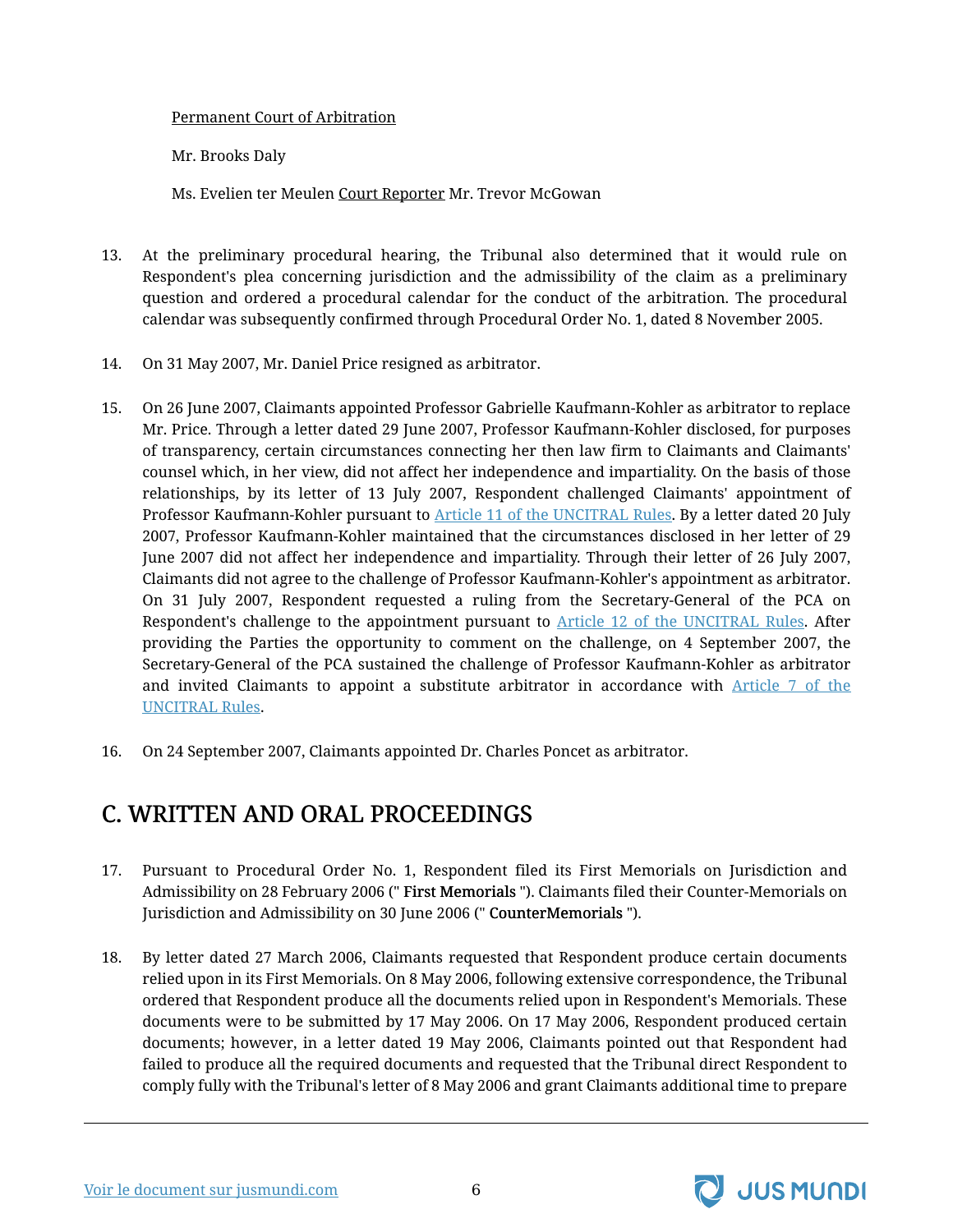their Counter-Memorials. The Chairman requested that Respondent provide its comments on Claimants' letter of 19 May 2006, and by a letter dated 26 May 2006, Respondent stated that it had produced all the requested documents, although some of them were secondary—rather than primary—source documents, and therefore requested that the Tribunal deny Claimants' application. The Chairman requested that Respondent provide its comments on Claimants' letter of 26 May 2006, and by a letter dated 1 June 2006, Claimants reiterated all of the terms of their letter dated 19 May 2006. The Tribunal directed Respondent to produce the primary sources listed in the table attached to Claimants' letter dated 19 May 2006; the deadline for submission of the documents was 23 June 2006. On 23 June 2006 Respondent provided some of the documents requested.

- 19. On 8 September 2006, after considering various requests and objections from the Parties for the production of certain documents, including the various pleadings and requests relating to the Parties' respective "unclean hands" contentions and Respondent's contention that "Claimant(s') corporate responsibility must be disregarded because it is an instrumentality of a criminal enterprise" (collectively, the " Deferred Requests "), the Tribunal issued Procedural Order No. 2, which granted a number of requests, denied others, and invited the Parties to attempt to reach agreement by 18 September 2006 on whether the Deferred Requests should be considered during the Jurisdiction and Admissibility phase or deferred to the merits phase, if any. If the Parties were unable to reach agreement, the Tribunal invited the Parties to communicate their respective views on the question in writing by 2 October 2006 and to comment on the other Party's submission by 16 October 2006.
- 20. On 31 October 2006, after receiving the Parties' submissions following their inability to reach agreement, the Tribunal issued Procedural Order No. 3, deciding that it was appropriate to defer consideration of the Parties' contentions concerning "unclean hands," Respondent's "criminal enterprise" contention, and the resolution of the Deferred Requests (or relevant portions thereof) to the merits phase, if any. Prior to rendering its decision on the Deferred Requests, and in order to facilitate identification of the factual issues in dispute as to which further document production ought to be ordered, the Tribunal also invited Claimants to inform the Tribunal whether they were prepared to stipulate certain facts. On 3 November 2006 Claimants submitted a stipulation of facts, and on 8 November 2006, Respondent submitted its observations on the stipulations.
- 21. On 28 November 2006, the Tribunal issued Procedural Order No. 4, wherein it made a determination on certain of the Parties' Deferred Requests, and modified the procedural calendar.
- 22. Respondent filed its Second Memorials on Jurisdiction and Admissibility on 31 January 2007 (" Second Memorials ").
- 23. On 6 March 2007, the Tribunal issued Procedural Order No. 5, which, inter alia, (a) directed Respondent to provide certain documents requested by Claimants (including publicly available documents), (b) reminded the Parties of their obligation to produce and submit to the other Party all documents relied upon in their Memorials or by their witnesses/experts in their statements/ opinions, and (c) ruled that a Party's failure to produce a document within the prescribed time may, on application of the other Party, result in the Tribunal drawing an inference adverse to the defaulting Party or even excluding or limiting the evidence in support of which the document has been invoked.



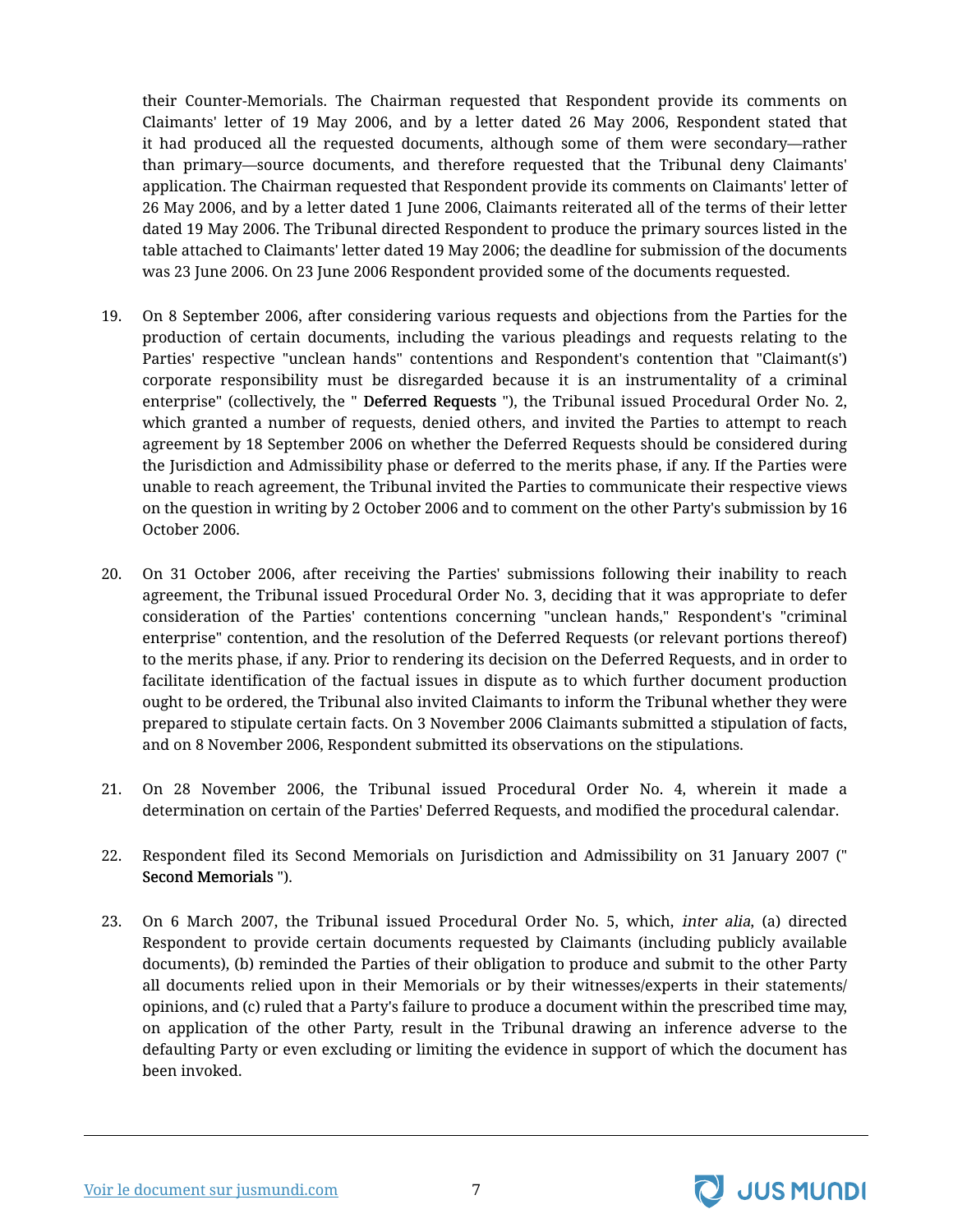- 24. Claimants filed their Rejoinders on Jurisdiction and Admissibility on 1 June 2007 (" Rejoinders ").
- 25. On 1 December 2007, a hearing was conducted at the Conference Centre of the World Bank, Paris, concerning certain procedural matters, hearing schedules, the production of additional documents, and Claimants' request for interim measures for the safekeeping of Yukos' company records. In attendance were the following:

Tribunal Maître L. Yves Fortier, CC, QC Dr. Charles Poncet Judge Stephen M. Schwebel **Claimants** Counsel Professor Emmanuel Gaillard Dr. Yas Banifatemi Mr. Philippe PinsoIle Mr. Mark McNeill Ms. Jennifer Younan Ms. Anna Crevon Mr. Jean-Baptiste Godon **Respondent** Counsel Mr. Robert T. Greig Mr. Matthew D. Slater Dr. Claudia Annacker Mr. J. Cameron Murphy Dr. Maja Ménard Party Representatives Mr. Tim Osborne Mr. Christopher Cook Mr. Rodney Hodges

Assistant to the Tribunal Mr. Martin Valasek Permanent Court of Arbitration Mr. Brooks Daly



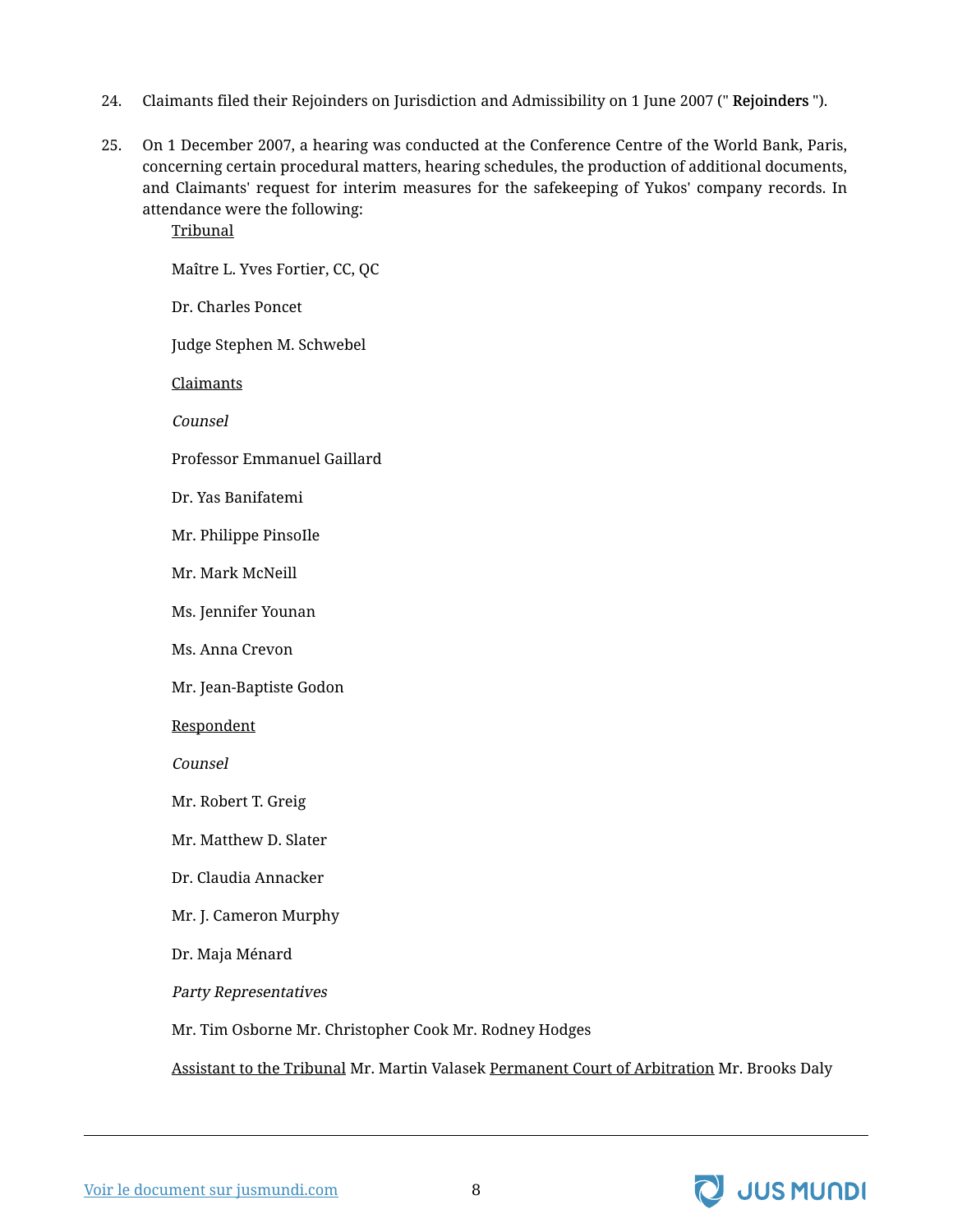#### Court Reporter Mr. Trevor McGowan

- 26. At the procedural hearing, the Tribunal denied a 22 November 2007 request by Claimant for interim measures for the preservation of Yukos documentation in the possession, custody, or control of Russia, in light of statements concerning the safekeeping of Yukos company records in a decision of the Moscow Arbitrazh Court dated 12 November 2007. This decision was subsequently confirmed on 12 December 2007 as Procedural Order No. 6.
- 27. On 8 and 9 May 2008, a procedural hearing was conducted at the Peace Palace, The Hague. The Chairman was authorized by his co-arbitrators to chair the procedural hearing alone. The procedural hearing dealt with a number of matters, including Claimants' request for interim measures of preservation dated 1 December 2007, the Parties' respective requests to exclude certain documents from the evidentiary record, and the conduct of the scheduled hearing on jurisdiction and admissibility. In attendance were the following:

# Tribunal

Maître L. Yves Fortier, CC, QC

Claimants

Counsel

Professor Emmanuel Gaillard

Dr. Yas Banifatemi

Mr. Philippe PinsoIle

Mr. Mark McNeill

Ms. Jennifer Younan

Ms. Anna Crevon

Mr. Jean-Baptiste Godon

Ms. Tania Steenkamp

Mr. Gueorgui Babitchev

Respondent

Counsel

Mr. Robert T. Greig

Mr. Matthew D. Slater

Dr. Claudia Annacker

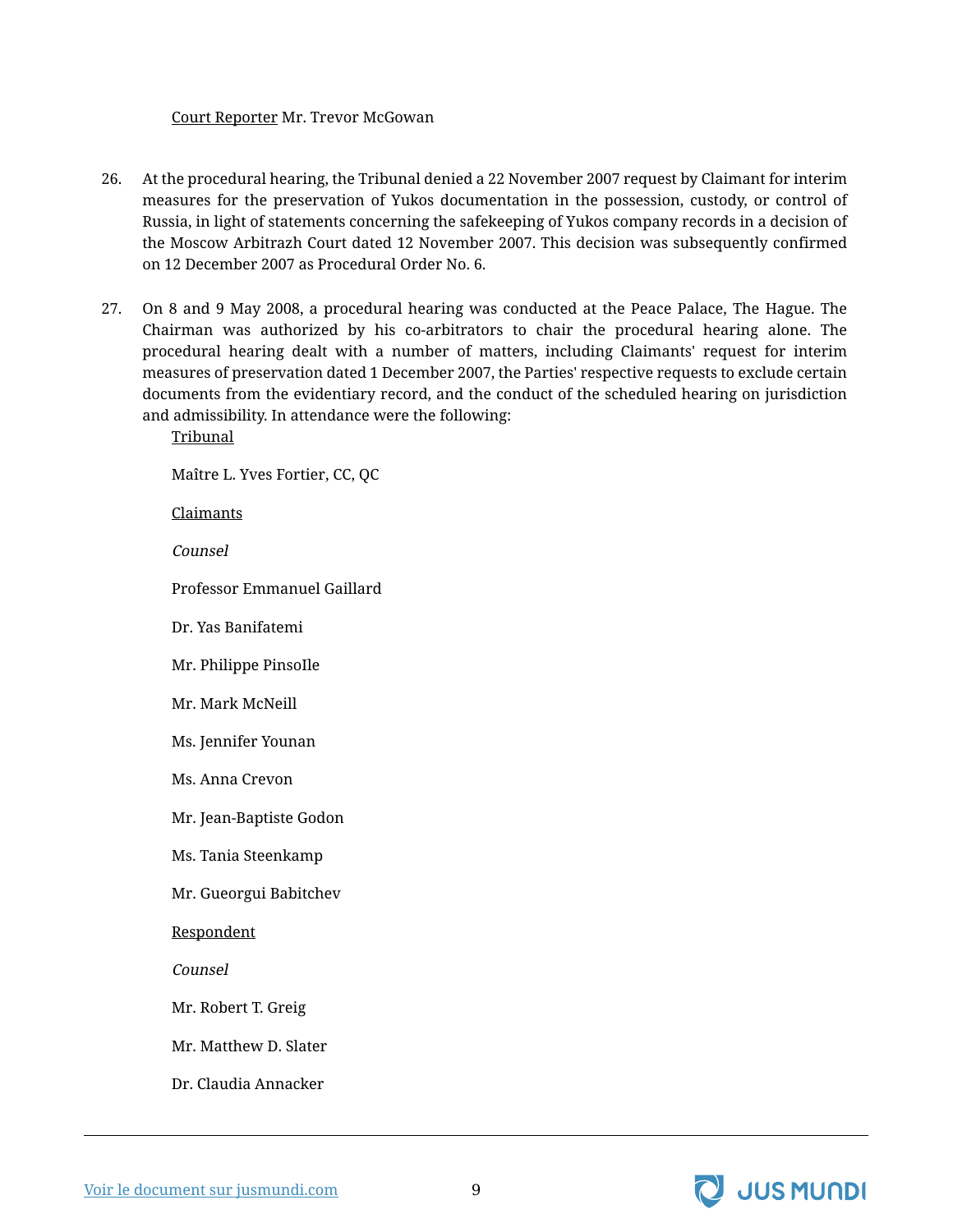Mr. J. Cameron Murphy

Dr. Maja Ménard

Mr. Guillaume de Rancourt

Party Representatives

Mr. Tim Osborne

Mr. Christopher Cook

Assistant to the Tribunal

Mr. Martin Valasek

Permanent Court of Arbitration

Mr. Brooks Daly

Ms. Véronique Laughlin

Court Reporter

Mr. Trevor McGowan

- 28. On 11 June 2008, the Tribunal issued Procedural Order No. 7, in which the Tribunal ruled upon matters arising from the hearing of 8 and 9 May 2008. The Tribunal decided upon the admission of certain ECT documentation. The Tribunal also decided that while it will remain seized of Claimants' application for interim measures, an order would not be issued in light of Respondent's understanding that the relevant Yukos company records at issue would be retained by the Moscow Arbitrazh Court for a period of 5 years.
- 29. On 5 August 2008, the Tribunal issued Procedural Order No. 8, ruling, *inter alia*, upon the allocation of time between the Parties for cross-examination and excluding a witness statement from the evidentiary record. The Tribunal then declared the evidentiary record of the jurisdiction and admissibility phase of the arbitrations closed.
- 30. On 23 September 2008, the Tribunal issued Procedural Order No. 9, deciding certain procedural matters with respect to the hearing on jurisdiction and admissibility.
- 31. On 10 November 2008, Claimants and Respondent submitted their respective Skeleton Arguments in aid of the oral arguments to be presented at the hearing on jurisdiction and admissibility.
- 32. The hearing on jurisdiction and admissibility was conducted at the Peace Palace, The Hague, on 17 to 21 November, 26 to 29 November, and 1 December 2008. Claimants cross-examined the following witnesses: Professor Suren Avakiyan, Mr. Sydney Fremantle, Mr. Martin Mann, QC, Mr. Daniel Berman, and Mr. Anatoly Martynov. Respondent cross-examined Mr. Vladimir Gladyshev and Mr.



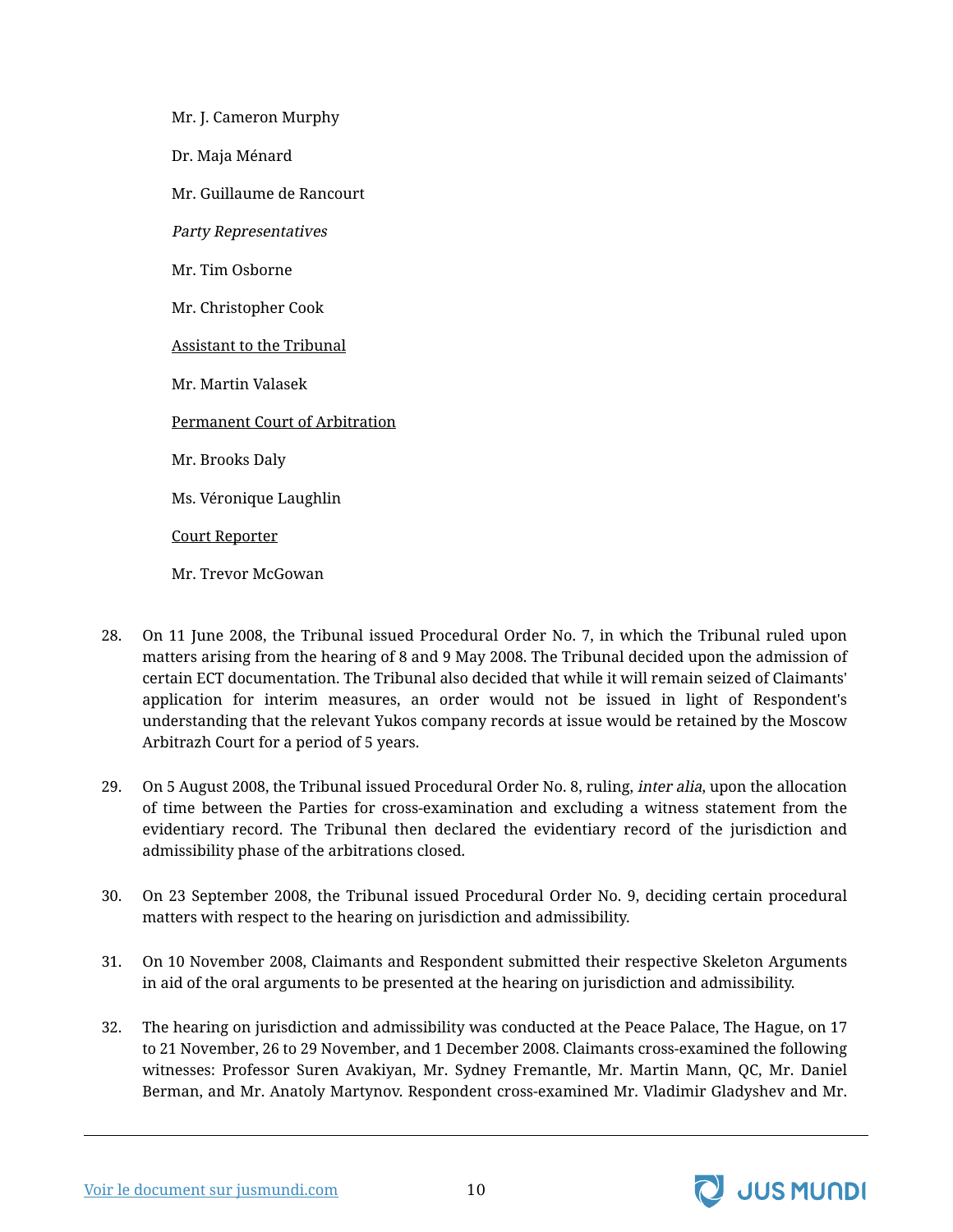Brian Green, QC. The Tribunal also heard the Parties' closing statements and rebuttal. Over the course of the hearing, the following were in attendance:

Tribunal

Maître L. Yves Fortier, CC, QC

Dr. Charles Poncet

Judge Stephen M. Schwebel

Claimants

Counsel

Professor Emmanuel Gaillard

Dr. Yas Banifatemi

Mr. Philippe PinsoIle

Mr. Mark McNeill

Ms. Jennifer Younan

Ms. Coralie Darrigade

Ms. Ximena Herrera

Ms. Anna Crevon

Mr. Jean-Baptiste Godon

Mr. Gueorgui Babitchev

Ms. Jamia Sulayman

Party Representatives

Mr. Tim Osborne

Mr. Christopher Cook

Mr. Rodney Hodges

Witnesses

Mr. Vladimir Gladyshev

Mr. Brian Green, QC

**Respondent** 

Counsel

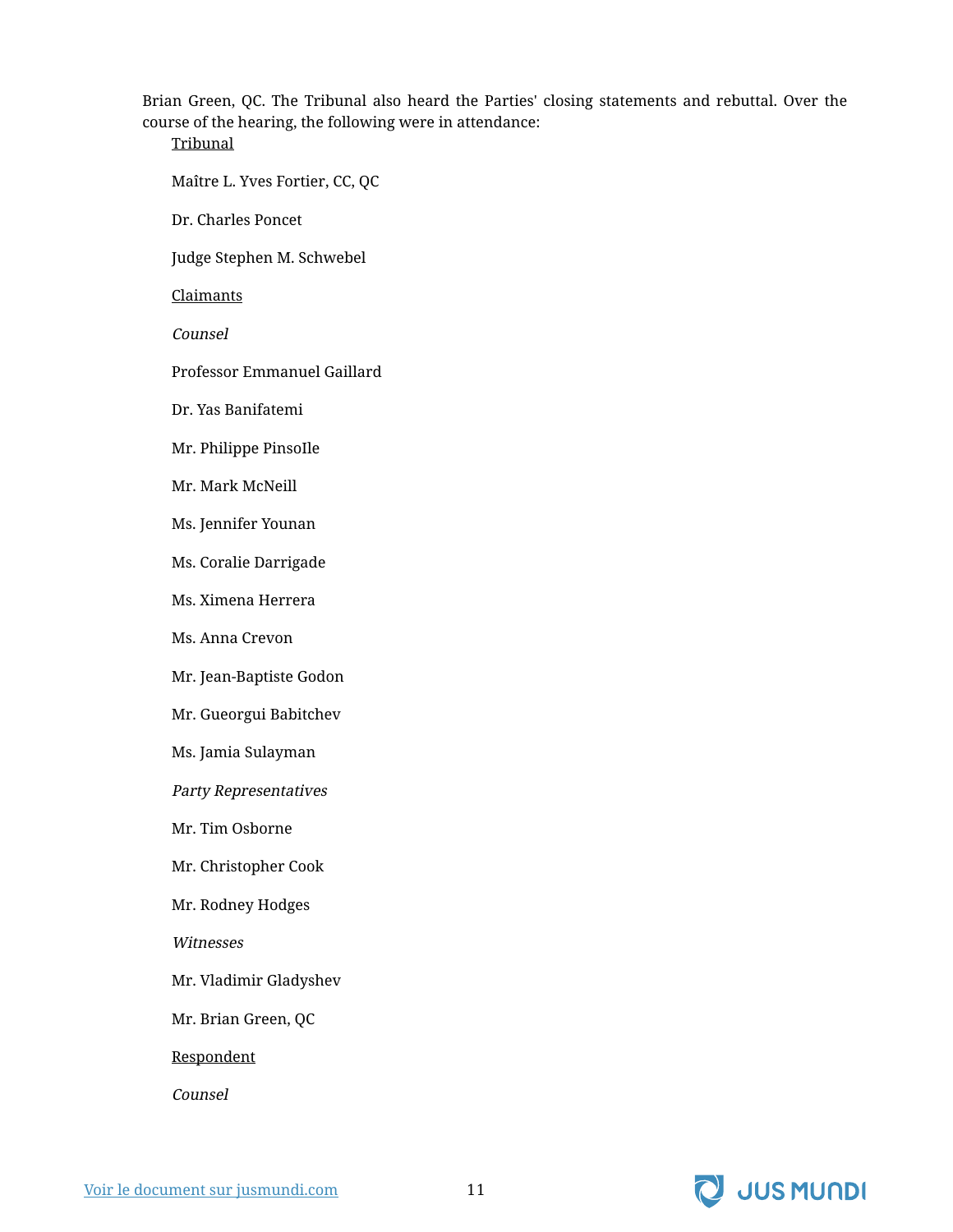- Dr. Claudia Annacker
- Mr. Matthew Slater
- Mr. Jonathan Blackman
- Mr. David Sabel
- Mr. William McGurn
- Mr. Cameron Murphy
- Dr. Maja Ménard
- Ms. Ksenia Khanseidova
- Mr. Lorenzo Melchionda
- Mr. Milo Molfa
- Mr. Lee Berger
- Mr. Guillaume De Rancourt
- Mr. Matthew Bunda
- Ms. Rachel Goldbrenner
- Mr. Rashid Sharipov
- Mr. Thomas Price
- Mr. Thomas Price
- Mr. Thomas Price
- Mr. Stephane Sollogoub
- Party Representatives
- Mr. Vladislav Maslyannikov
- Mr. Konstantin Gavrilov
- Mr. Maxim Musikhin
- Witnesses
- Professor Suren Avakiyan
- Mr. Sydney Fremantle
- Mr. Anatoly Martynov

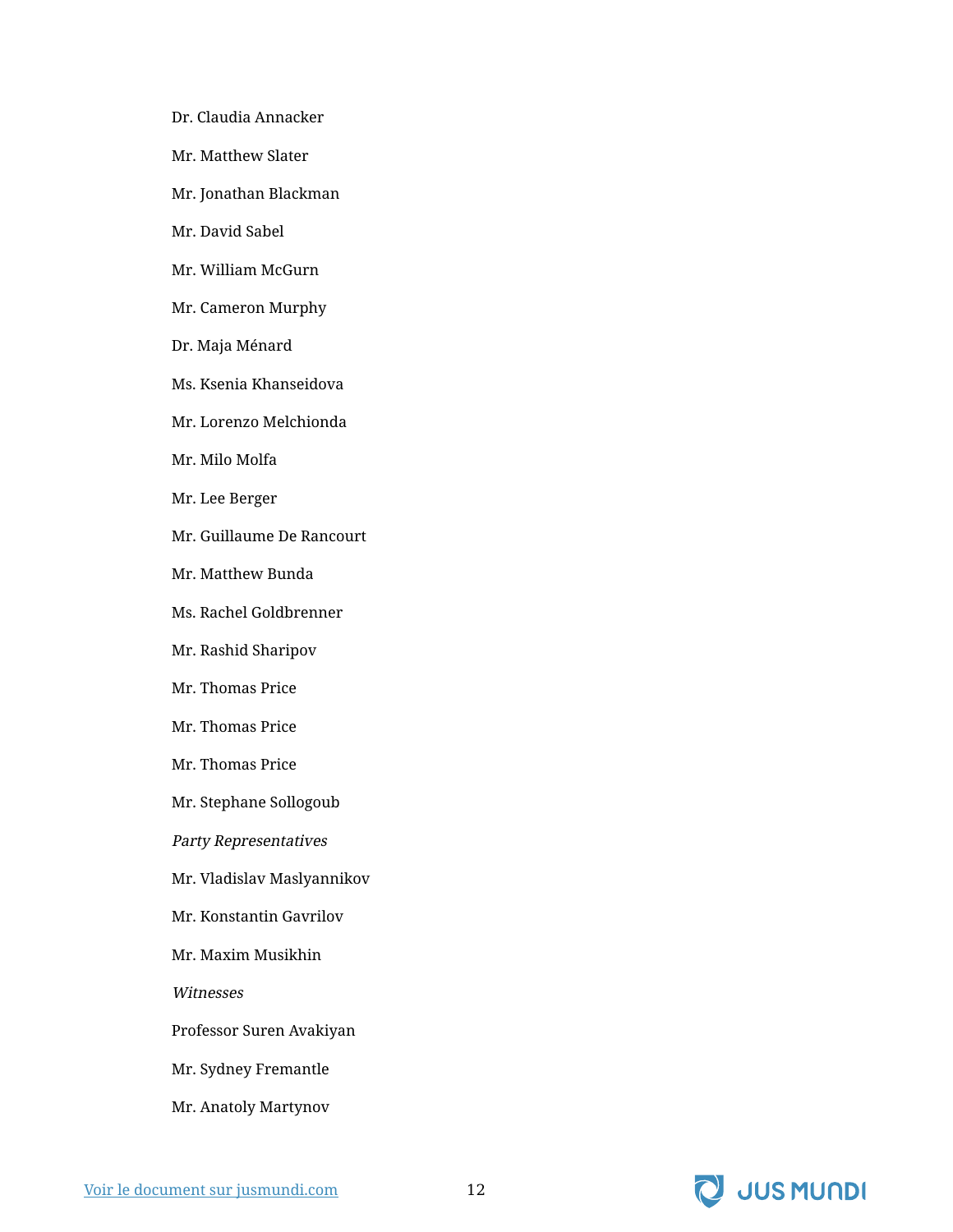Mr. Martin Mann, QC

Professor Daniel Berman

Assistant to the Tribunal

Mr. Martin Valasek

Permanent Court of Arbitration

Mr. Brooks Daly

- Ms. Judith Levine
- Mr. Aloysius Llamzon
- Mr. Erwann Nicot

Court Reporter

- Mr. Trevor McGowan
- Ms. Christina Yanni

**Interpreters** 

Mr. Yuri Somov

Mr. Kirill Savinsk

- 33. By a letter dated 2 December 2008, the Tribunal confirmed that no Post-Hearing Briefs would be requested in these arbitrations.
- 34. On 31 August 2009, the Tribunal informed the Parties that it had learned from the Government of Portugal that, on 20 August 2009, Russia had notified the Portuguese Republic as Depository of the Treaty of Russia's intention not to become a party to the Treaty pursuant to Article 45(3)(a) of the Treaty (the " Russian Notification "). The Tribunal requested the Parties to submit their observations as to what effect, if any, the Russian Notification had on the Tribunal's consideration of the issues now before it. By letters dated 15 September 2009, the Parties submitted their written observations in response to the Tribunal's request.

# <span id="page-17-0"></span>II. FACTUAL BACKGROUND

35. The disputes between the Parties to the present proceedings arose during the period between July 2003 and August 2006, after Yukos had emerged following the collapse of the Soviet Union to become the largest oil company in the Russian Federation. In essence, the disputes between the Parties involve various measures taken by the Russian Federation against Yukos and associated



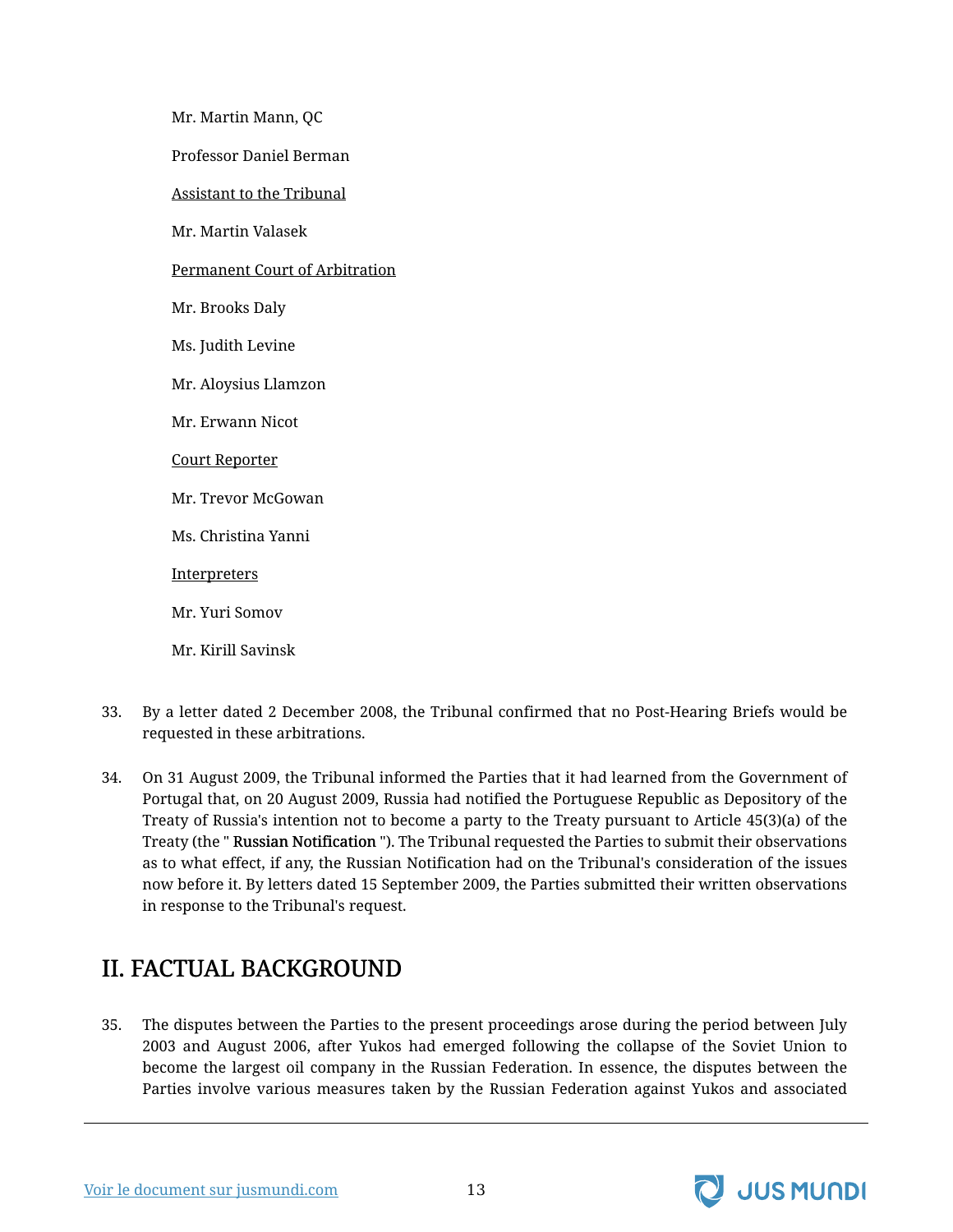companies, that culminated in the bankruptcy of Yukos in August 2006, thereby allegedly adversely affecting Claimants' investments in Yukos. Such acts include both criminal prosecutions and other measures that Claimants allege to be in violation of the ECT.

# <span id="page-18-0"></span>A. ENERGY CHARTER TREATY

- 36. The ECT was opened for signature on 17 December 1994 and entered into force on 16 April 1998. According to Article 2 of the Treaty, its purpose is to establish "a legal framework in order to promote long-term co-operation in the energy field... in accordance with the objectives and principles of the Charter."
- 37. The Russian Federation signed the ECT on 17 December 1994. The Treaty was submitted for ratification to the Parliament of the Russian Federation on 26 August 1996. Respondent notes that its Parliament has "never ratified the Treaty, nor has it ever adopted any law accepting or approving its provisional application." Instead, the proposal to ratify the Treaty met "fierce opposition" in the State Duma hearings in April 1997 and January 2001 and continued to meet such opposition. Respondent therefore contends that at all relevant times, the Treaty had not yet entered into force for the Russian Federation, and that Claimants cannot rely on its terms in the present proceedings.
- 38. In contrast, Claimants submit that the Russian Federation has applied the Treaty on a provisional basis since signing it in December 1994, in accordance with Article 45 of the Treaty.
- 39. On 20 August 2009, the Russian Federation notified the Portuguese Republic, as the ECT Depository, of its intention not to become a party to the ECT. According to Respondent, the Russian Notification is "fully consistent with the positions taken in these proceedings by the Russian Federation, and was not intended to have any effect on the jurisdictional and admissibility issues currently before the Tribunal."
- 40. Claimants consider that the Russian Notification of 20 August 2009 has "no effect whatsoever on the Tribunal's consideration of the issues before it," other than furnishing further support for the conclusion that by terminating provisional application of the ECT pursuant to  $\triangle$ rticle 45(3) of the [ECT](https://jusmundi.com/en/document/h/clljWVJHbGxISEg0VUZMdWNJazE2TnJ3Mmxwb2NlQ1R3cmNjQXR1UDFhaUg5bDhhczBqUjlmYmVtWWhITFNjK3dCV0JaSFlDK3BFbFIyL0xvSHhiR2sxdnZtV2R3TDJsQUR2Q0hoUUhPeWlwUFRXK0ZmSTJDNUVyTytCd1RRNTN0c09saGRCTjZKUWxVTi9IOS9PWDdBPT0=), Russia "admits having applied the Treaty from the date of signature with such provisional application giving rise to legally binding rights and obligations."

### <span id="page-18-1"></span>B. THE PARTIES TO THESE PROCEEDINGS

### <span id="page-18-2"></span>1. Claimants and Related Entities

41. The three Claimants in these related cases are all part of the Yukos group of companies, which had at its center the Yukos Oil Corporation OJSC, headed by Chief Executive Officer Mr. Mikhail Khodorkovsky.



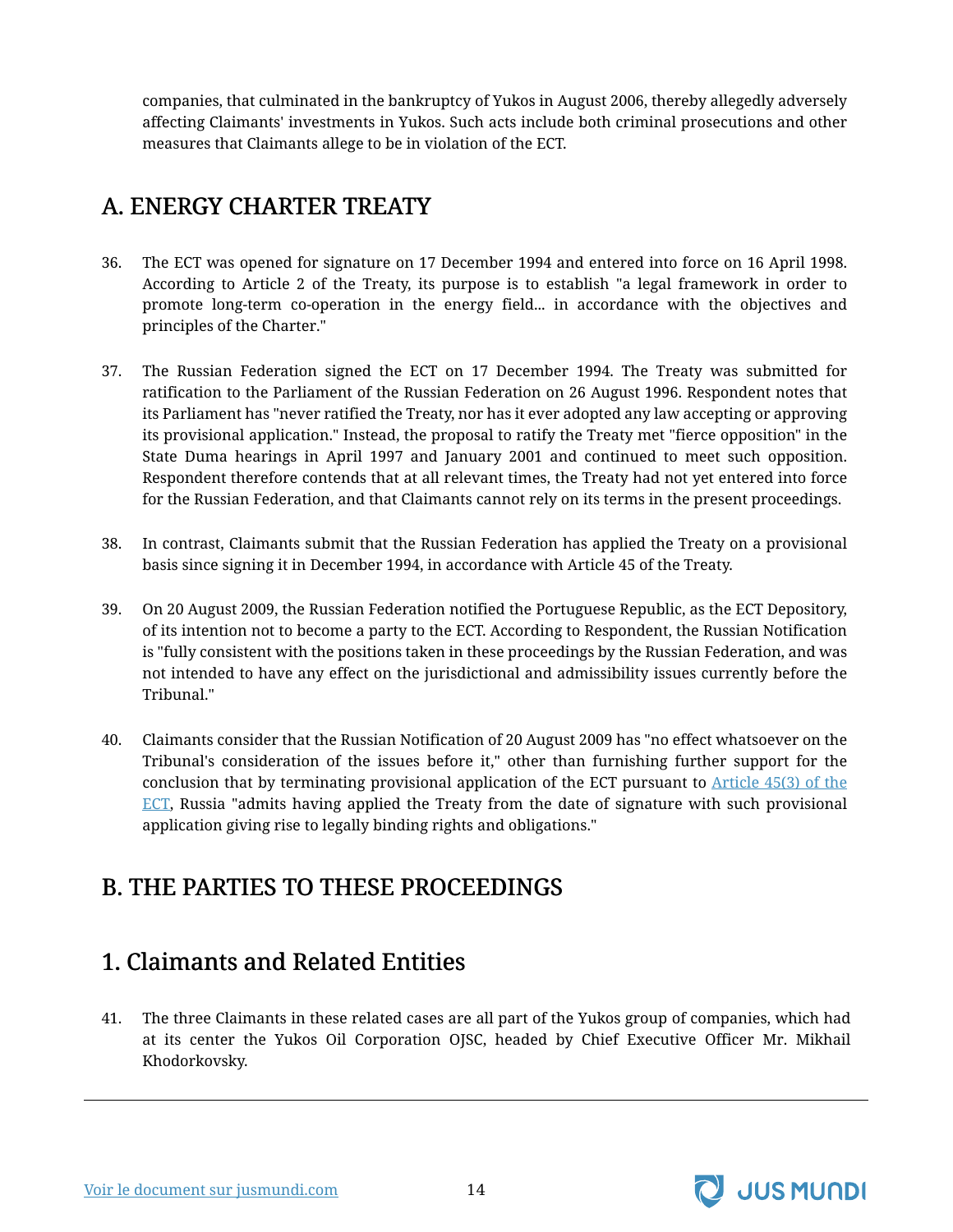- 42. Claimant in PCA Case No. AA 227, YUL, was incorporated on 24 September 1997 in the Isle of Man (a Dependency of the United Kingdom).
- 43. Claimant in PCA Case No. AA 226, Hulley, was incorporated in the Republic of Cyprus on 17 September 1997 and was a 100 percent owned subsidiary of YUL.
- 44. Claimant in PCA Case No. AA 228, VPL, was incorporated in the Republic of Cyprus on 7 February 2001.

## <span id="page-19-0"></span>2. Respondent

45. Respondent in these three proceedings is the Russian Federation.

# <span id="page-19-1"></span>C. YUKOS OIL CORPORATION OJSC

- 46. After the collapse of the Soviet Union, Yukos was incorporated as a joint stock company in 1993 by Presidential Decree. Fully privatized in 1995-1996, it was a vertically integrated group engaging in exploration, production, refining, marketing and distribution of crude oil, natural gas and petroleum products. Its three main production subsidiaries were Yuganskneftegaz, Samaraneftegaz and, from 1997, Tomskneft. In May 2002, Yukos became the first Russian company to be ranked among the top ten largest oil and gas companies by market capitalization worldwide. At its peak in 2003, it had 100,000 employees, six main refineries and a market capitalization estimated at over US\$33 billion. After its 2003 merger with Sibneft, according to Claimants, YukosSibneft became the fourth largest oil producer worldwide, behind BP, Exxon and Shell. At the time of Respondent's alleged adverse actions in the summer of 2003, Yukos was engaged in merger negotiations with ExxonMobil and Chevron.
- 47. Respondent, however, contends that Yukos was a "criminal enterprise," engaged in a variety of tax evasion schemes and other fraudulent activities.

### <span id="page-19-2"></span>D. CRIMINAL PROCEEDINGS

- 48. Starting in July 2003, a series of criminal investigations were initiated by the Russian Federation against Yukos management and activities. Claimants characterize these actions as harassment, motivated by Mr. Khodorkovsky's participation in Russian (opposition) politics and intended—together with tax reassessments—to lead to the nationalization of Yukos' assets. Respondent contends that its actions were in response to illegal acts committed by Yukos and its officers and shareholders.
- 49. Between July and October 2003, three key Yukos officers were arrested. In July 2003, Mr. Platon Lebedev, Director of YUL and Chairman of Hulley, was arrested on charges of embezzlement and

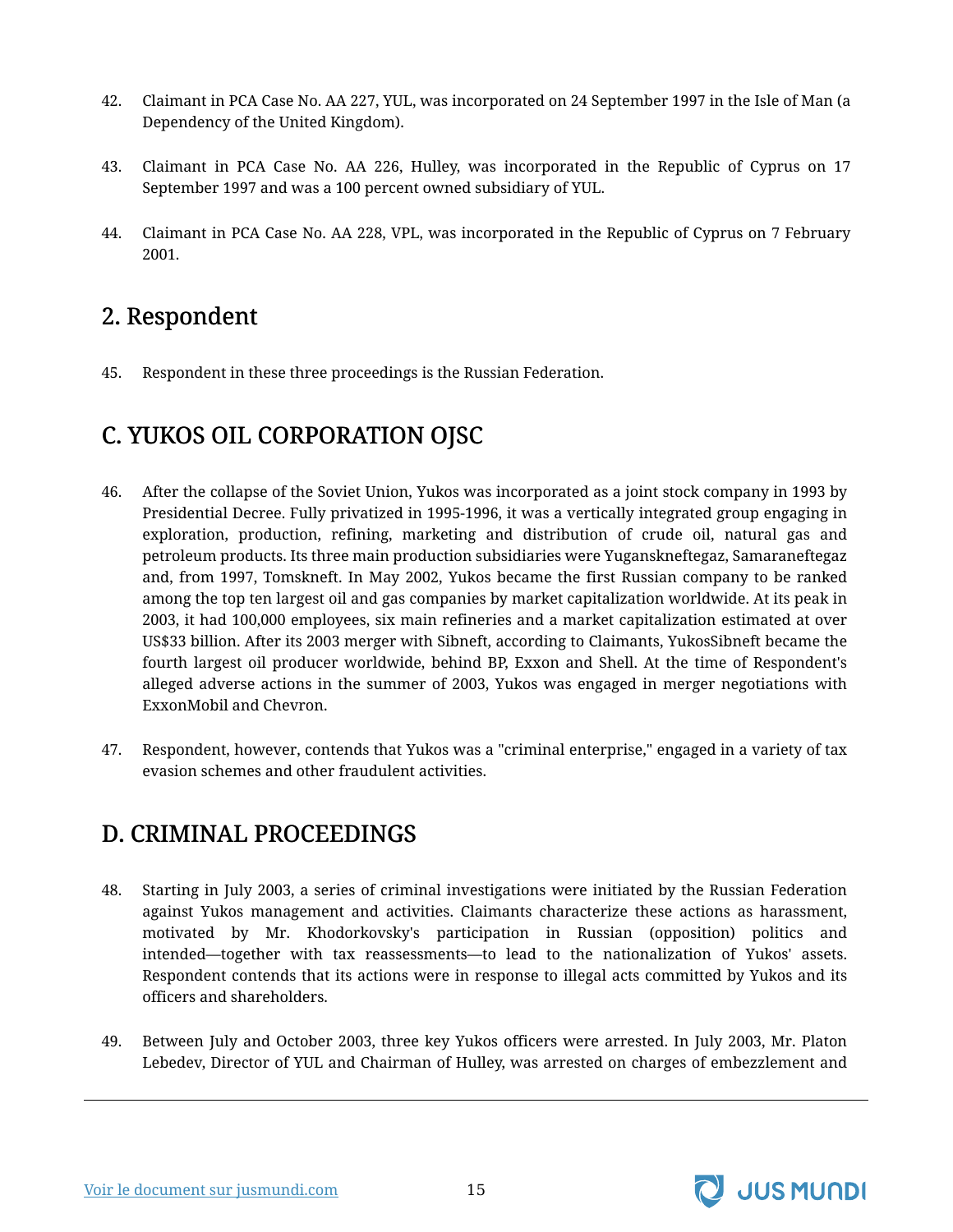fraud; he was sentenced to nine years in prison in May 2005. In October 2003, Mr. Vasily Shakhovsky, President of Yukos-Moscow, was charged with and later convicted of tax evasion. In October 2003, Mr. Khodorkovsky himself was arrested and charged with crimes including forgery, fraud and tax evasion; he was also sentenced to a nine-year prison term in May 2005. As a result of these arrests, a number of high-ranking Yukos executives fled Russia, such as Mr. Leonid Nevzlin, Deputy Chairman of Yukos until 2003. On 2 February 2007, new charges of embezzlement and money laundering were brought against Messrs. Khodorkovsky and Lebedev.

- 50. Further arrest warrants were issued from mid-January 2004 against individuals who either held office in Yukos or were associated with it. From late November 2004, mid-level managers and lowerranking employees were charged or became the subject of criminal investigations. From 2005, several remaining Yukos officials, including many foreign nationals, declined to return to Russia as a result of these investigations. Claimants contend that by April 2006, no fewer than 35 top managers and employees of Yukos had been interrogated, arrested or sentenced and that lawyers acting for Yukos had been obstructed in their work. During the same period, Russian authorities conducted searches, seizures and interrogations of Yukos property and personnel.
- 51. Claimants contend that all of these actions amounted to harassment and intimidation, that they "severely hampered" the functioning of Yukos as a business and that the underlying motive was to nationalize Yukos' assets.
- 52. In response, Respondent contends that Claimants are "part of a criminal enterprise engaging in a number of illegal activities [...] including tax evasion, tax fraud, and schemes to avoid enforcement of tax liens" and that Claimants have "engaged in a pattern of criminal activity" designed to divert funds from Russian entities through tax fraud and embezzlement. It contends that Claimants had participated in an illegal tax scheme designed to misuse special low-tax zones in Russia and that they were aware of the illegality of the tax fraud scheme.
- 53. Respondent contends that in addition to participation in tax fraud schemes, Claimants participated in a "massive transfer pricing scheme by which hundreds of millions of dollars from the sales of oil and other products were illegally siphoned off to offshore entities for the benefit of Khodorkovsky/ Lebedev and other controlling Russian oligarchs." Through this scheme, oil or other products would be sold by Russian entities at below-market prices to offshore companies with no official affiliation to Yukos and then re-sold at market prices, with the profits going to Yukos officials. Respondent contends further that Yukos committed other corporate crimes, such as attempting to issue shares in Yukos subsidiaries to offshore companies in order to dilute the shareholdings of minority shareholders, manipulating the Yukos share price in order to buy back Yukos shares from the banks at below-market prices, and embezzlement of funds.
- 54. Respondent also contends that Yukos officials have been engaged in violent crimes, such as the murder, attempted murder and assault of persons seeking to enforce Russian tax laws or otherwise perceived to threaten Yukos interests.
- 55. Respondent denies that Yukos and its officers were targeted in a discriminatory way, contending that Russian taxation measures have also applied to other offenders and that the searches and seizures were taken as part of legitimate taxation measures and conducted in accordance with the appropriate procedural protections available under Russian law.



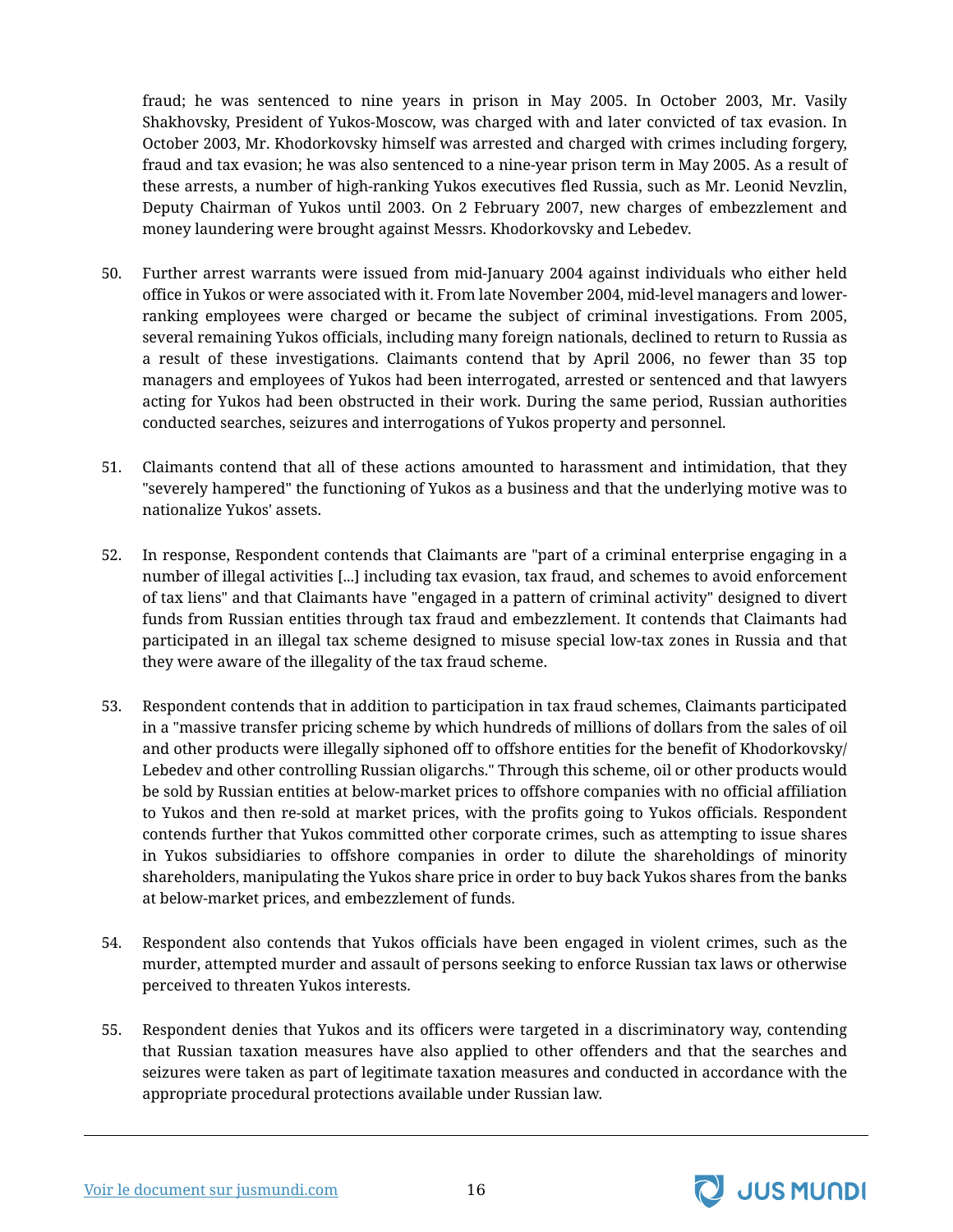# <span id="page-21-0"></span>E. ADDITIONAL MEASURES

56. In the period between October 2003 and August 2006, Yukos and its subsidiaries faced a series of additional measures, including the annulment of Yukos' merger with Sibneft, tax reassessments, the freezing of shares and assets, the threatened revocation of licenses, mutual legal assistance measures and the forced sale of Yukos' main production facility, Yuganskneftegaz. These measures were followed by the bankruptcy of Yukos in August 2006.

#### <span id="page-21-1"></span>1. Annulment of Yukos Merger with Sibneft

57. A merger was completed between Yukos and Sibneft, Russia's fifth largest oil company, in October 2003. According to Claimants, the resulting entity, YukosSibneft, became the world's fourth largest oil company. In November 2003, however, after Yukos had acquired 92 percent of Sibneft's shares and after the arrest of Mr. Khodorkovsky, Sibneft's controlling shareholder, Mr. Roman Abramovich, halted the merger process based on court findings of Yukos' violations of Russian securities and anti-monopoly laws.

#### <span id="page-21-2"></span>2. Tax Reassessments

- 58. Respondent contends that from 2000 until Mr. Khodorkovsky's arrest in 2003, Yukos had "implemented an illegal and fraudulent tax evasion scheme designed to misuse special low-tax zones within the Russian Federation," known as "ZATOs" or "internal offshore zones." It alleges that the scheme involved setting up numerous sham companies in internal offshore zones to enjoy a favorable tax regime in those territories. Claimants deny that Yukos' actions with regard to these trade subsidiaries was illegal or fraudulent, but rather was consistent with Russian legislation in place at the time. They contend that changes to Russian tax legislation were implemented retroactively and for ulterior purposes.
- 59. In April 2004, the Russian Ministry of Taxation issued a tax reassessment for Yukos exceeding US\$3.4 billion for 2000, which was largely upheld by the Moscow Arbitrazh Court. Similarly large tax reassessments were issued in the period between 2004 and 2006 for subsequent tax years. (For instance, 2001 taxes were re-assessed in the amount of US\$4.1 billion, 2002 taxes in the amount of US\$6.9 billion and 2004 taxes in the amount of US\$6.1 billion.) Yukos' subsidiaries were also faced with large tax reassessment claims for the years 2001-2003. Respondent contends that the reassessments were a consequence of Yukos' activities relating to the tax fraud scheme. Claimants submit, however, that the reassessments "were so excessive that the Russian authorities' strategy of destroying Yukos became plain."
- 60. Claimants note that Yukos made numerous proposals to the Russian authorities throughout this period to settle the tax claims, which were ignored or rejected by the Russian authorities. Overall, Claimants contend, "there have been over 70 offers to settle Yukos' tax claims, all of which have

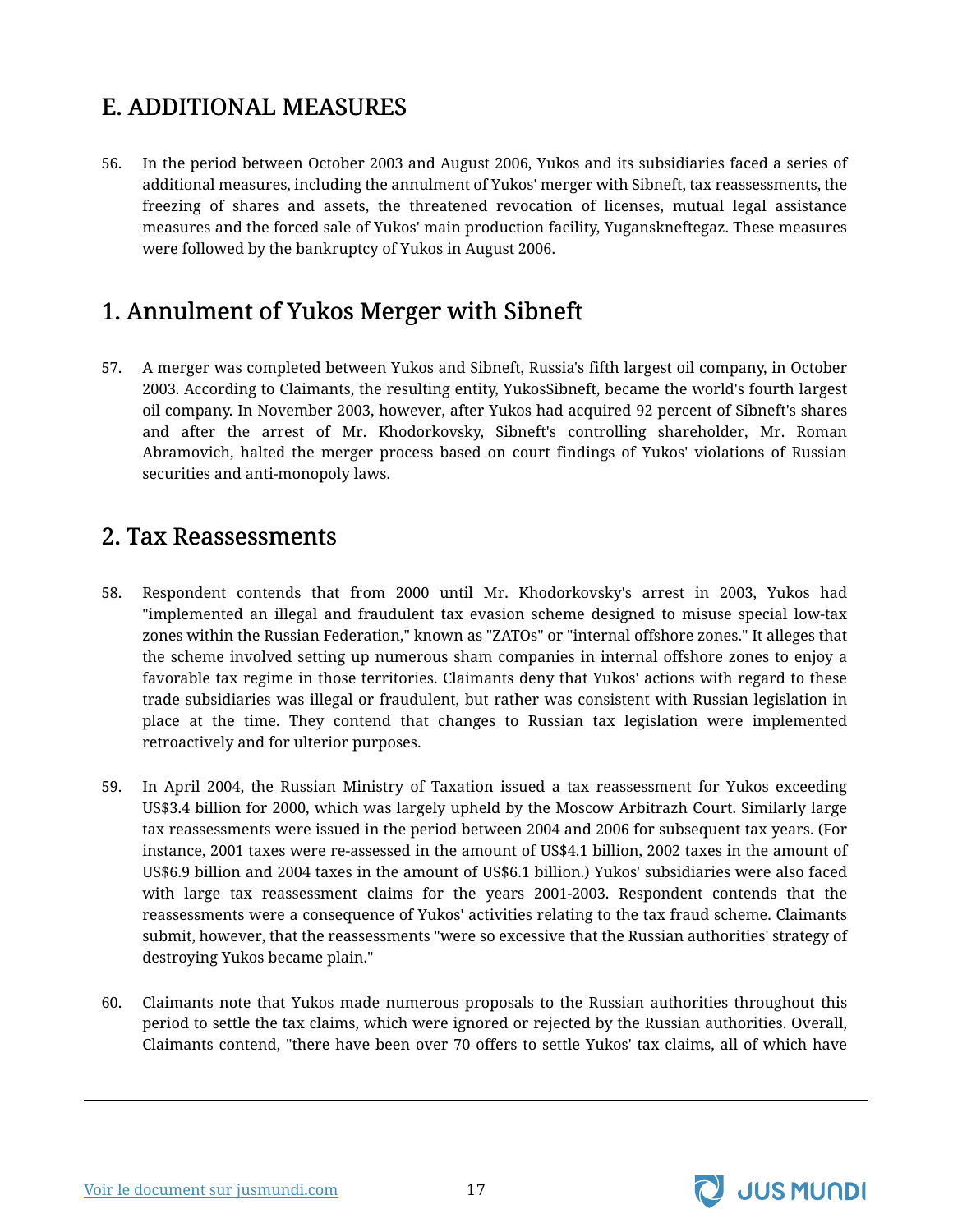been ignored by the Russian authorities."

# <span id="page-22-0"></span>3. Freezing of Shares and Assets

- 61. At the same time that tax reassessments were being filed against Yukos and its subsidiaries, Russian authorities began freezing shares and other assets belonging to Yukos and related entities. In October 2003, Russian prosecutors froze shares held by Yukos Universal and Hulley in Yukos—thereby freezing 53 percent of all shares in Yukos. Orders issued by the Moscow Arbitrazh Court in April and June 2004 prevented Yukos from disposing of any of its assets. An application by Yukos in July 2004 to have sufficient assets released to meet its tax liabilities was ignored and a US\$241 million surcharge was applied for late payment of taxes. Similar fines for late tax payments were charged in 2001 and in 2002.
- 62. In July 2004, Russian authorities began seizing Yukos' shares in Yuganskneftegaz, Samaraneftegaz and Tomskneft. Yuganskneftegaz bank accounts were frozen in August 2004 and thirteen additional freezing orders were imposed on Yukos' bank accounts in September 2004. The Russian authorities also used mutual legal assistance treaties to affect Yukos' interests abroad.
- 63. Respondent does not dispute the freezing of Yukos' assets but contends that "[t]he freezing of assets of the debtor, including shares owned by it, is a standard enforcement measure for tax levies and judgments."

### <span id="page-22-1"></span>4. Threatened Revocation of Licenses

64. Between October 2003 and December 2004, the Russian Ministry of Natural Resources conducted a review of Yukos' compliance with oil production license obligations. Searches were conducted in September 2004 concerning Yuganskneftegaz licenses; in October 2004, a Government task force recommended revoking 24 licenses to Yukos' subsidiaries, and a special commission began investigations into Yukos' oil and gas fields in the Saratov Region. Investigations ended in December 2004.

# <span id="page-22-2"></span>5. Sale of Yuganskneftegaz

- 65. In July 2004, the Russian Federation indicated that it intended to appraise and sell Yuganskneftegaz to pay off Yukos' back taxes. A valuation carried out by investment bank Dresdner Kleinwort Wasserstein at the request of the Russian Federation valued Yuganskneftegaz at between US\$15.7 billion and US\$18.3 billion. A valuation carried out by JP Morgan, at the request of Yukos, valued Yuganskneftegaz at between US\$16 billion and US\$22 billion. The Russian Ministry of Justice announced that Yukos was worth only US\$10.4 billion.
- 66. After Yukos' attempts to file for bankruptcy in both the Russian Federation and the United States

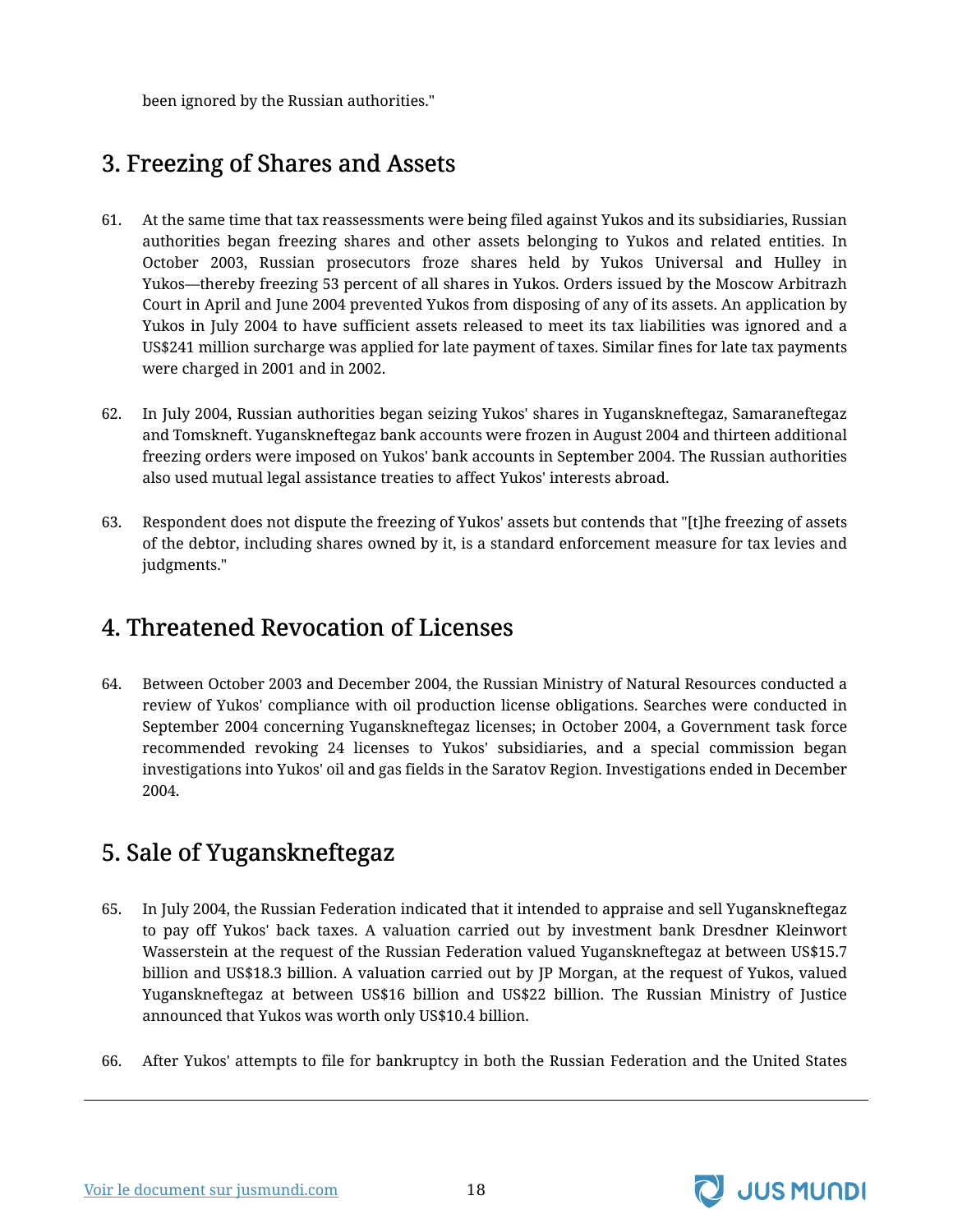failed, Yuganskneftegaz was sold at auction on 19 December 2004 for US\$9.37 billion to Baikal Finance Group (" Baikal "), an entity purportedly controlled by the Russian State. On 23 December 2004, Baikal was bought by State-owned Rosneft.

# <span id="page-23-0"></span>6. Bankruptcy Proceedings

- 67. Claimants allege that the Russian Federation first reported in March 2005 that it intended to "push Yukos into bankruptcy in order to redistribute its remaining assets." On 6 March 2006, a syndicate of banks filed a bankruptcy petition before the Moscow Arbitrazh Court, pursuant to a Sale Agreement with Rosneft. Yuganskneftegaz filed a separate bankruptcy petition against Yukos, which was subsequently joined to that of the bank syndicate. On 29 March 2006, bankruptcy proceedings were commenced against Yukos, placing it under external supervision, and on 1 August 2006, Yukos was declared bankrupt.
- 68. Yukos' remaining assets were acquired by State-owned Gazprom and Rosneft, with the bankruptcy auctions raising a total of US\$31.5 billion. In November 2007, Yukos was liquidated and struck off the register of legal entities.

#### <span id="page-23-1"></span>III. PARTIES' WRITTEN SUBMISSIONS

- 69. As indicated in Part C of the Procedural History above, the Parties submitted two rounds of memorials. Each party took full advantage of the written phase of these proceedings, filing detailed and extensive written submissions. Respondent's First Memorial runs to 150 pages, and was accompanied by 311 exhibits and five witness statements. Claimant's Counter-Memorial is 137 pages long, and was accompanied by 453 exhibits and three witness statements. Respondent's Second Memorial runs to over 250 pages, and was accompanied by 494 exhibits and 15 witness statements. Finally, Claimant's Rejoinder runs to over 200 pages, and was submitted with 641 exhibits and four witness statements. Hundreds of other additional exhibits and witness statements were submitted in the course of the proceedings.
- 70. The Tribunal studied these submissions carefully. The Parties' principal arguments are re-stated in the Tribunal's analysis of the issues in Part VIII, below. For purposes of this introductory chapter, the Tribunal reproduces below verbatim the written "skeleton arguments" that the Parties submitted prior to the hearing at the Tribunal's request.

# <span id="page-23-2"></span>A. RESPONDENT'S POSITION

71. The text of the paragraphs below is produced directly from paragraphs 1 to 53 of Respondent's Skeleton Argument submitted on 10 November 2008. A. Claimants' Mandatory Opt-Out Declaration Argument is Without Merit



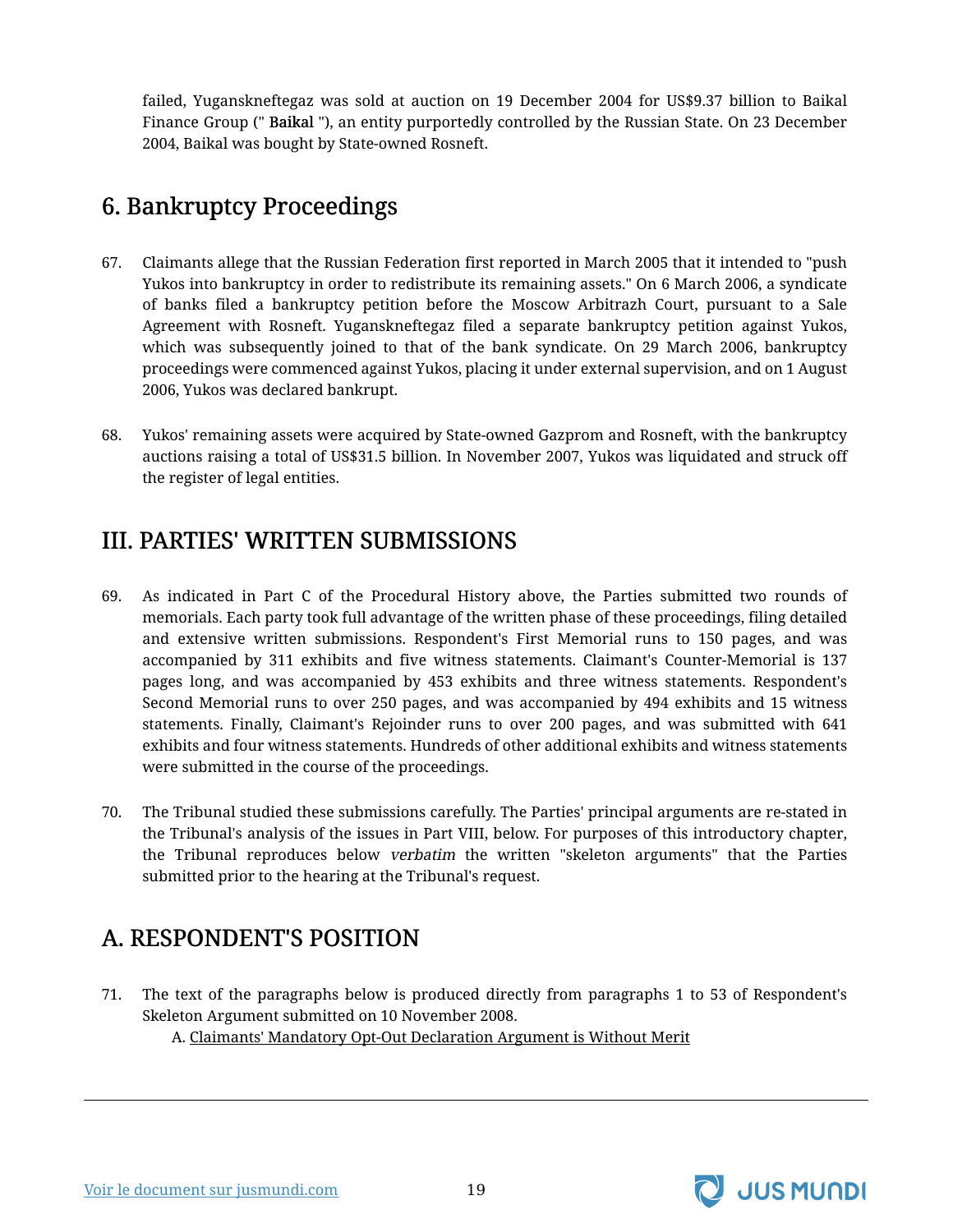1. The Russian Federation is entitled to rely on the inconsistency clause in  $Article 45(1) of the$ [ECT](https://jusmundi.com/en/document/h/clljWVJHbGxISEg0VUZMdWNJazE2TnJ3Mmxwb2NlQ1R3cmNjQXR1UDFhaUg5bDhhczBqUjlmYmVtWWhITFNjK3dCV0JaSFlDK3BFbFIyL0xvSHhiR2sxdnZtV2R3TDJsQUR2Q0hoUUhPeWlwUFRXK0ZmSTJDNUVyTytCd1RRNTNjZ05Tdy9FMGVhb3p3Ky9uOE9DSXdBPT0=) irrespective of whether the Russian Federation ever made an opt-out declaration under Article 45(2)(a).

2. Article 45(1) provides that the ECT is to be provisionally applied as to each signatory "to the extent that such provisional application is not inconsistent with its constitution, laws or regulations." Article 45(2)(a) separately provides that an ECT signatory "may" deliver to the Treaty Depository a declaration "that it is not able to accept provisional application." Contrary to Claimants' contention, Article 45(2)(a) is not a compulsory procedural mechanism, and a Treaty signatory need not have made an opt-out declaration in order to rely on the inconsistency clause in Article 45(1).

3. The plain language of Article 45, its context, the Treaty's travaux préparatoires, circumstances at the time of the Treaty's conclusion, and State practice in the application of the Treaty all support this conclusion.

4. By their terms, Article 45(1) is self-executing and does not require the delivery of an optout declaration, and Article 45(2)(a) operates in express derogation of Article 45(1) ("Notwithstanding paragraph (1)") and, in any event, is not obligatory (a signatory "may" deliver an opt-out declaration).

5. The inconsistency clause in Article 45(1) is based on standard inconsistency clauses included in other treaties, none of which provide for an opt-out mechanism. When originally proposed, Article 45(1) was drafted as a standalone clause without an opt-out mechanism. Article 45(2)(a) was added later only to accommodate those States that did not want to apply the Treaty provisionally at all, for political or other reasons.

6. At least six States separately stated that they considered themselves entitled to rely on the inconsistency clause in Article 45(1) without making an opt-out declaration. A Joint Statement of the EU Member States, the Council and the Commission of the European Union is to the same effect. The informal transparency declarations made by several States, relied on by Claimants, are unavailing. While some States did make transparency declarations, none of the transparency declarations was ever delivered to the Treaty Depository, as required by Article 45(2)(a), and several States which expressly relied on Article 45(1), including Germany, France, Spain, and Luxembourg, never made transparency declarations. Though not legally relevant, the Russian Federation's failure to make a transparency declaration is not surprising, given the extraordinarily rapid pace of legal and constitutional change in Russia in the period in question. Under the chaotic circumstances then prevailing, no detailed analysis of the Treaty's consistency with Russian law could fairly be expected.

#### B. Claimants' All-or-Nothing Approach to Article 45(1) of the Treaty is Without Merit

7. Pursuant to Article 45(1), each provision of the Treaty must be provisionally applied, but only to the extent performance of the obligation created by that provision is not inconsistent with Russia's Constitution, laws or regulations. Claimants' argument notwithstanding, Article 45(1) does not operate on an "all-or-nothing basis" so as to require, as a matter of principle, either that the entire Treaty be provisionally applied, or that no portion of the Treaty be provisionally applied.

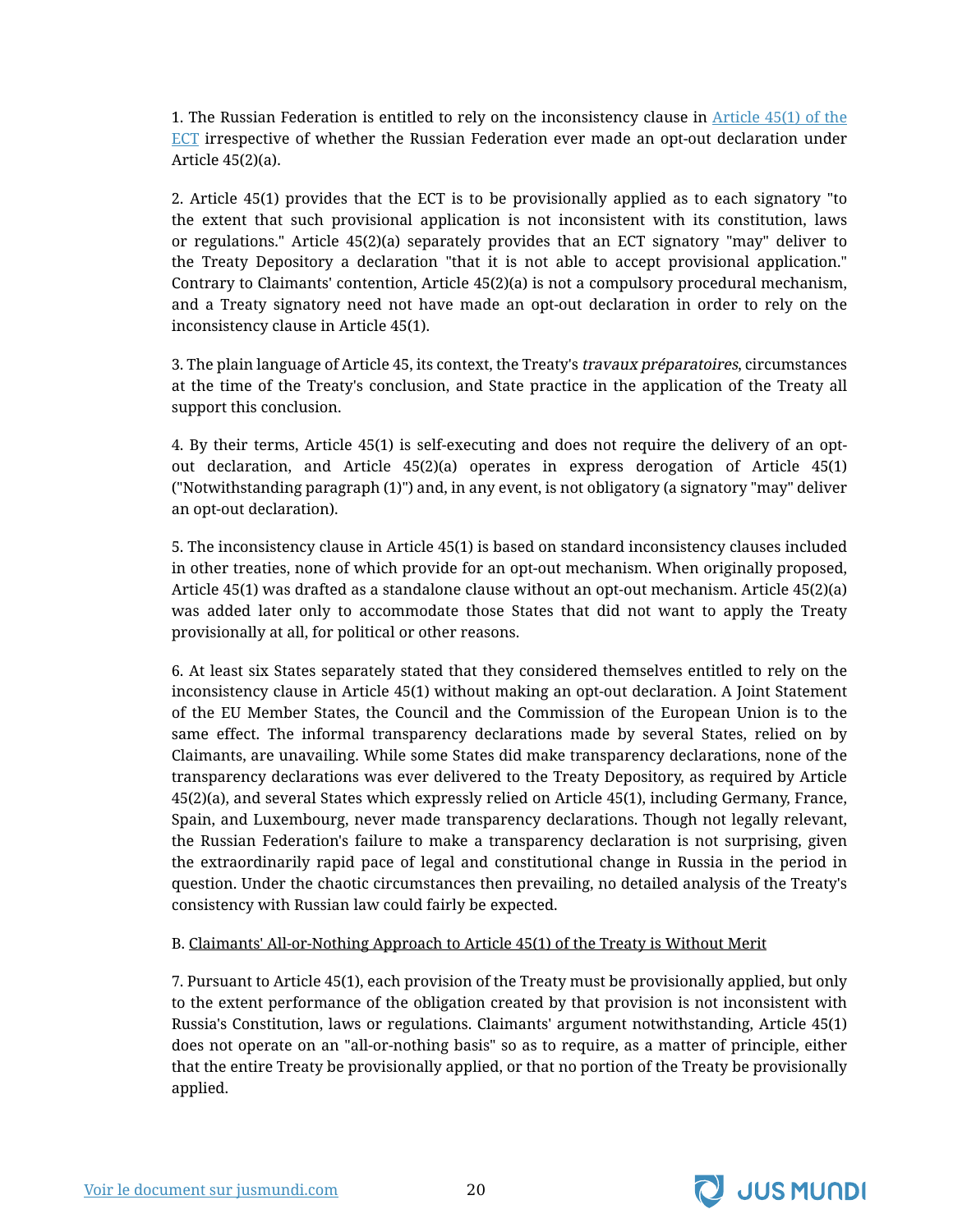8. The plain language of Article 45(1), its context, the Treaty's travaux préparatoires, the circumstances at the time of the Treaty's conclusion, and State practice in the application of the Treaty all support the conclusion that Article 45(1) is to be applied provision-by-provision, and not on an all-or-nothing basis.

9. In common usage, confirmed by standard dictionary definitions, "to the extent that" refers to the "scope" or "width of application." "To the extent that" is precisely the language used when drafters wish to make clear that a provision is to be applied only insofar as what follows is the case. If it had been intended that the Treaty would be provisionally applied in whole or not at all, Article 45(1) would have instead provided for the Treaty's provisional application "if" such provisional application is not inconsistent with a signatory's domestic laws. The drafters of the Treaty likewise could not plausibly have intended that a signatory's provisional application of the entire Treaty would in principle be inconsistent with a signatory's "regulations."

10. The travaux préparatoires confirm that the negotiating States expected that provisional application would differ from country to country based on different domestic inconsistencies; that even relatively minor regulations could result in the non-application *pro tanto* of an inconsistent Treaty provision; and that even a signatory which had no objection in principle to provisional application would only have to apply the Treaty's investment protection provisions to the extent not inconsistent with the signatory's own constitution, laws or regulations.

11. State practice is fully in accord. As reflected in the Joint Statement made by the EU Member States, the Council and the Commission of the European Union, Article 45(1), "defining the conditions and limits for the provisional application of the ECT by the Signatories[,...] does not create any commitment beyond what is compatible with the existing internal legal order of the Signatories." With specific reference to the Russian Federation, the Secretary of State for Foreign and Commonwealth Affairs of the United Kingdom stated as recently as February 7, 2006, that Article 45 of the Treaty "places some obligations on the Russian Federation, but only to the extent that such provisional application is not inconsistent with its constitution, laws or regulations" (emphasis supplied). Mr. Craig Bamberger, the Chairman of the ECT Legal Subgroup, and other scholars, agree with the views expressed in the Joint Statement and in the more recent statement of the UK Secretary of State.

12. The Tribunal must accordingly determine whether the dispute-settlement obligations imposed by Article 26 of the Treaty are consistent with Russia's Constitution, laws and regulations.

#### C. The Claims (and their Resolution by Arbitration) are Inconsistent with Russia's Laws and **Constitution**

13. For purposes of Article 45(1), a Treaty provision is inconsistent with a signatory's constitution, laws or regulations if, prior to ratification, the Treaty provision (a) imposes an obligation that conflicts with the signatory's domestic law, or (b) creates a new obligation that requires the taking of legal action that, under the signatory's constitution, may only be taken by the signatory's legislature (as distinguished from its executive branch). The *travaux* préparatoires reflect the importance of the latter type of inconsistency, a concern made explicit in Article 45(1) by the addition to that Article of language requiring the Treaty to be provisionally applied only to the extent the Treaty is consistent not just with a signatory's laws and regulations, but also its constitution.



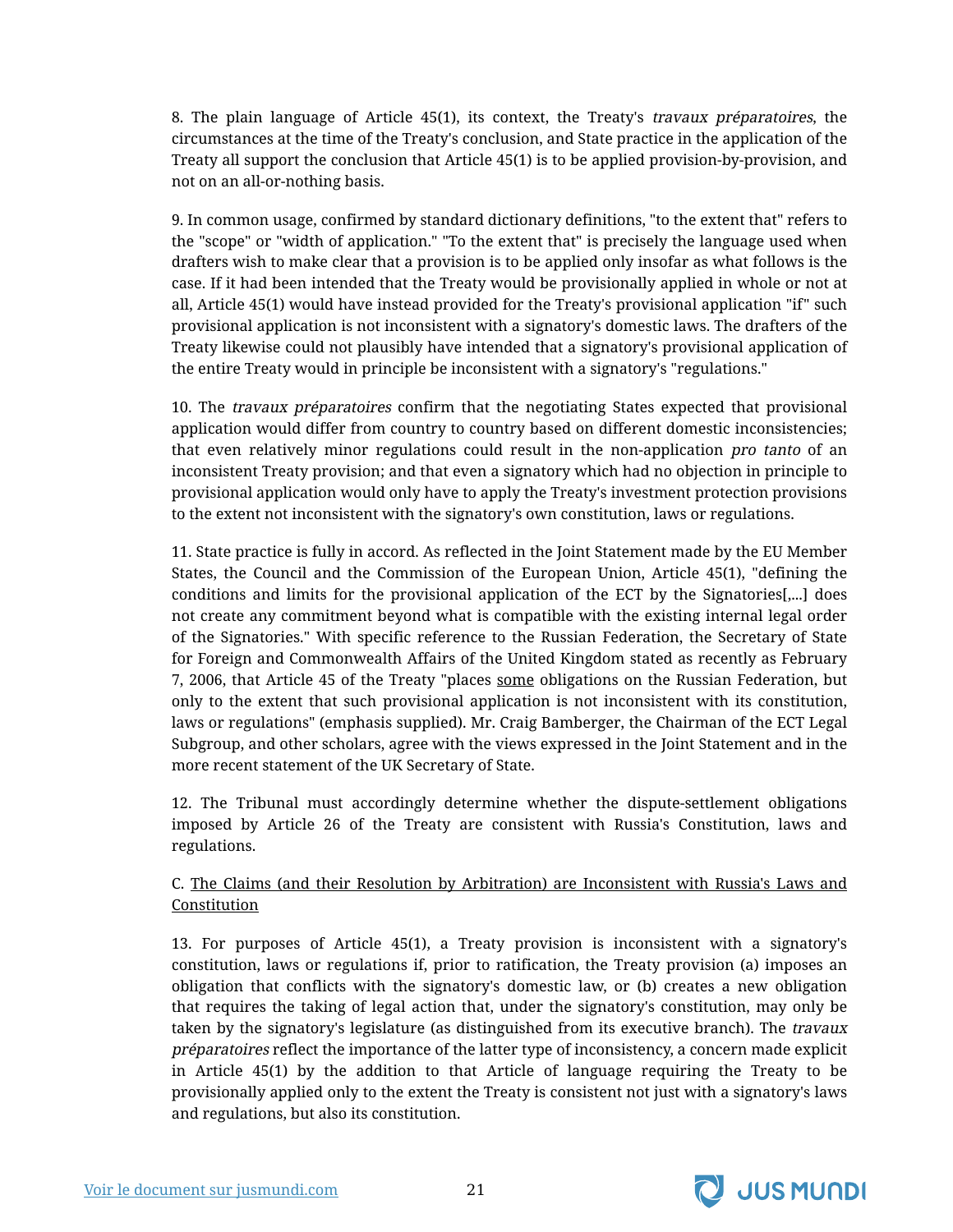14. Claimants' argument that Russian law is irrelevant in principle to the provisional application of the Treaty would render the Treaty's inconsistency clause a legal nullity and is based on a fundamental misunderstanding of the monist nature of the Russian legal system.

15. According to Claimants, Russian law is irrelevant here because the investors' claim is based on a treaty guarantee rather than domestic law, and thus any resulting investor-State arbitration is "autonomous and distinct from proceedings under the legal system of the host State." This argument is premised on an extreme dualist view, in which investment treaty protections operate on an entirely separate plane from domestic law. Claimants' argument is unavailing both because the argument would, as a matter of principle, deny any possible application to all domestic law exceptions, including the inconsistency clause in Article 45(1), and because Russia does not have a dualist legal system.

16. Following Claimants' tautological argument, there could never in principle be an inconsistency between a treaty provision and a signatory's domestic laws, each operating on its own separate plane. The Russian Federation submits, to the contrary, that the very purpose of a domestic-law exception to provisional application of a treaty is precisely to reconcile treatyimposed obligations with conflicting domestic-law obligations.

17. Russia's legal system is, in any event, monist (not dualist) in nature. International treaties form an integral part of Russian law, and must be applied directly by Russia's courts. If ratified, the Russian Federation's treaties prevail over inconsistent legislation other than the Constitution. Contrary to Claimants' unstated and incorrect assumption, investment treaty protections are directly enforceable in Russian courts, and do not exist on some "autonomous and distinct" plane.

18. Under Russian law, disputes arising from sovereign acts or omissions, including claims for damages for expropriation, may not be submitted to arbitration absent a legal enactment in the form of a law or a ratified treaty so providing. Disputes involving the lawfulness of expropriation, taxation measures, bankruptcy, and other regulatory matters are within the exclusive jurisdiction of Russia's courts, and may not be submitted to arbitration. The Russian Federation's Civil Procedure Code, Arbitrazh Procedure Code and Tax Code confirm the exclusive jurisdiction of Russian courts over these issues, and prohibit their arbitration. Claimants' request for damages is based on allegedly illegal sovereign acts of various Russian authorities, none of which under Russian law may be submitted to arbitration, unless a specific law provides otherwise. The ECT, an unratified treaty, is not such a law.

19. In light of the exclusive jurisdiction granted to Russian courts by Russian law to resolve disputes of the type presented here, allowing Claimants' claims to be resolved by mandatory arbitration under Article 26 of the Treaty would be inconsistent with both Russia's laws and its Constitution. The Russian Constitution is based on the principle of separation of powers and the rule of law. Each branch of State power exercises its power independently, and no branch may usurp the power of another branch. The Russian Constitution specifically preserves the prerogatives of Russia's Federal Assembly (parliament) in the treatymaking process—lawmaking treaties must be ratified by the adoption of a federal law by both the Duma and the Federation Council—and prohibits the Government from legislating through the conclusion and implementation of international treaties that amend or complement federal laws. This ratification requirement is an emanation of the principle of separation of powers established

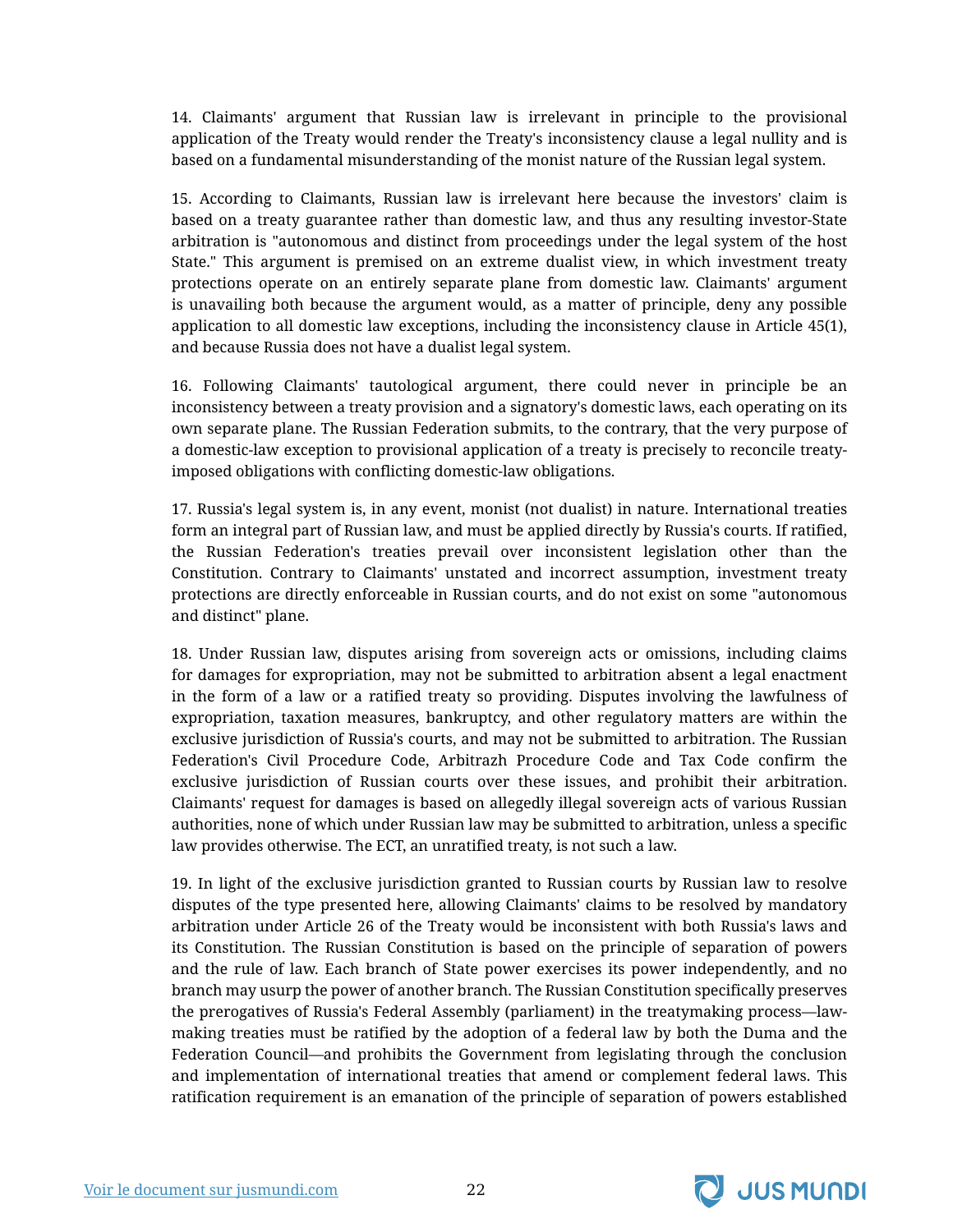in Article 10 of the Constitution, and is reflected in Article 15(1)(a) of the Federal Law on International Treaties. Under the latter Article, all treaties whose implementation requires "the amendment of existing or the adoption of new federal laws, and also those establishing rules that are different from those provided for by law," are subject to ratification.

20. The Treaty is also inconsistent with other provisions of Russian law, in addition to the nonarbitrability of disputes involving sovereign acts or omissions and the exclusive jurisdiction of Russian courts to resolve those disputes. Russian law requires privity between the parties to an arbitration agreement, unless a ratified treaty (for example, a ratified bilateral investment treaty) provides otherwise. Professor Kostin's expert opinion on this point has not been disputed. The standing offer to arbitrate investor-State disputes contained in Article 26 of the Treaty is thus inconsistent with Russian law.

21. Russian law also does not allow the shareholders of a Russian joint stock company, such as Claimants, to assert a claim based on injuries allegedly suffered by the company, its management or its subsidiaries. Professor Sukhanov's expert opinion on this point has not been disputed. Claimants' assertion of damages alleged to have been suffered in their capacity as shareholders, in reliance on Article 26, in conjunction with Articles 1(6) and (7), of the Treaty, is thus likewise inconsistent with Russian law.

22. Claimants' contention that Article 23(1) of the Federal Law on International Treaties provides blanket legislative approval for the Russian Government to provisionally apply all treaties, including the ECT, is equally unavailing. [Article](https://jusmundi.com/en/document/h/NVFwR2lWbkFqaXdJRmhJT3hnNFo0NEhoLzFzTjdSbU9icGpNYlQ0N3hXUjByQUw3dW1hT1I5OW90REYzWjlFYW1iQm0xR2ZxcmE5MFIwL3EyeU1DWUVRbENBMnU5S3g1dERqLzZnTWNMRHc3U0YwLzlEK2VYZ1FOT1ZFUEszei8yM25adnZnUXlFS0VUZE44K1VxYnNMb0xRMTJBbHF1Z1dEd3NJVmEyYXhRPQ==) 23(1) is merely a restatement of Article [25\(1\) of the Vienna Convention on the Law of Treaties,](https://jusmundi.com/en/document/h/NVFwR2lWbkFqaXdJRmhJT3hnNFo0NEhoLzFzTjdSbU9icGpNYlQ0N3hXUjByQUw3dW1hT1I5OW90REYzWjlFYW1iQm0xR2ZxcmE5MFIwL3EyeU1DWUVRbENBMnU5S3g1dERqLzZnTWNMRHc3U0YwLzlEK2VYZ1FOT1ZFUEszei8yM25adnZnUXlFS0VUZE44K1VxYnNMb0xRMTJBbHF1Z1dEd3NJVmEyYXhRPQ==) which, uncontroversially, provides that a treaty may be provisionally applied pending its entry into force if, and under the conditions, agreed in the treaty.

23. Claimants' blanket-approval argument proves too much and is inconsistent with State practice. If Article 23 of the Federal Law on International Treaties constitutes blanket approval for the Treaty's provisional application, then (a) so does Article 25 of the Vienna Convention, and (b) no party to the Vienna Convention would have found provisional application of the Treaty problematic or have invoked the inconsistency clause in Article 45(1). Claimants' view notwithstanding, nine States party to the Vienna Convention deposited declarations under Article 45(2)(a) of the Treaty that they could not accept its provisional application, and four States party to the Vienna Convention stated at the signature conference that they could not apply the Treaty, relying on the inconsistency clause in Article 45(1).

24. Claimants also contend that Article 23 of the Law on International Treaties shows Russian law and treaty practice to be "perfectly familiar" with the concept of provisional application. The Russian Federation's familiarity with provisional application cannot, however, override the express inconsistency clause contained in Article 45(1).

25. Claimants mistakenly rely on general statements made by Russian politicians and officials as to the salutary effect of the Treaty, the Russian Federation's practice with respect to bilateral investment treaties, the Explanatory Note to the draft federal law providing for ratification of the Treaty, and a draft document of unknown origin and authorship.

26. General statements made by certain Russian politicians and officials as to the Treaty's benefits are manifestly not a formal or even informal expression of the Russian Federation's

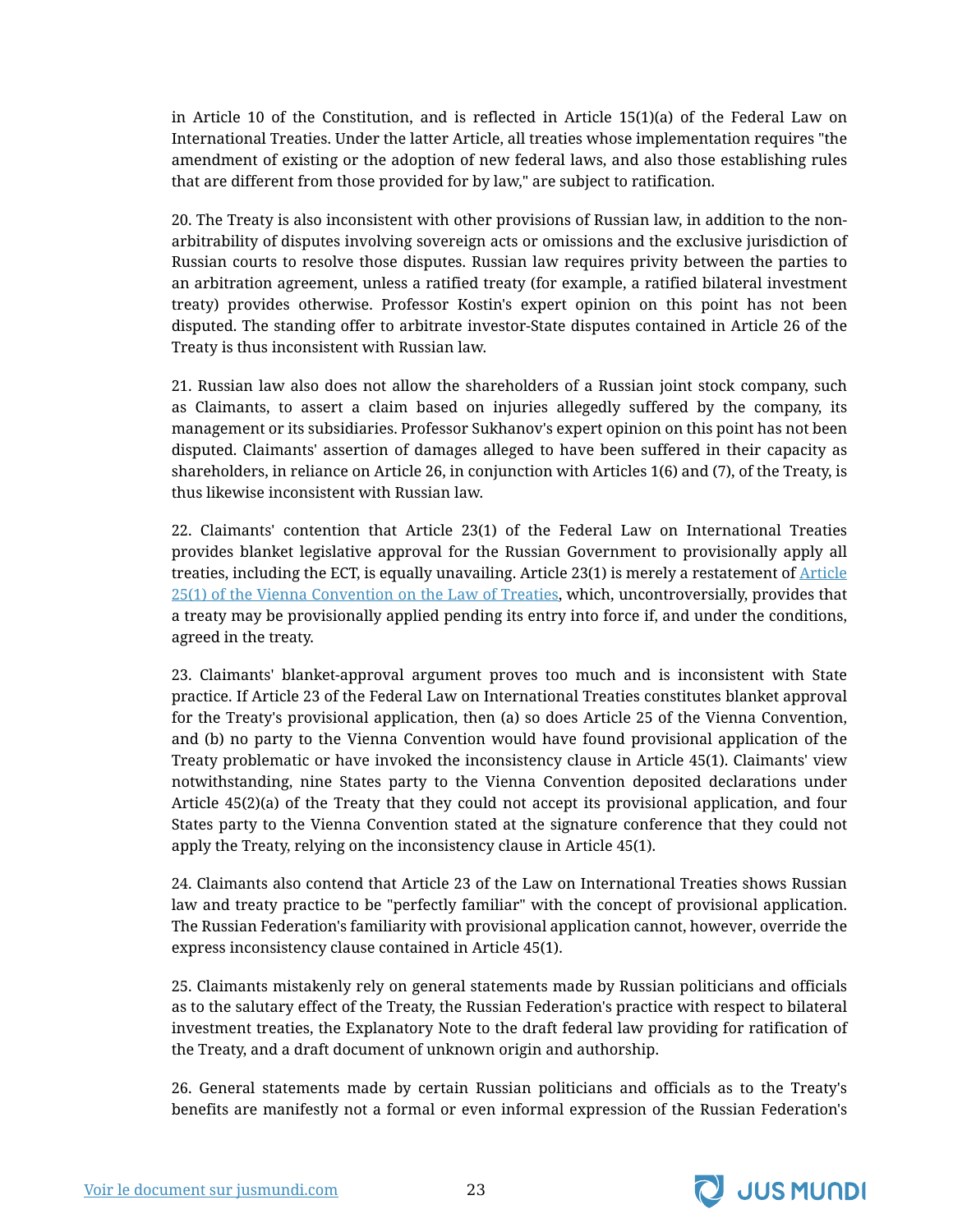views with respect to the scope of the provisional application of the Treaty, and are directly at odds with the Russian Federation's continuing refusal to ratify the Treaty.

27. The Russian Federation's bilateral investment treaty practice not only does not support Claimants' position, it affirmatively undermines their argument. All of the bilateral investment treaties cited by Claimants were ratified by the Russian Federation, and none of them provides for provisional application prior to ratification. It is undisputed that Claimants have not invoked any of the Russian Federation's bilateral investment treaties. That these treaties, following ratification, provide for mandatory investor-State dispute settlement is irrelevant to the preratification consistency-analysis required under Article 45(1).

28. Several explanatory notes prepared in connection with the ratification of Russian bilateral investment treaties state that these treaties are subject to ratification because they contain "provisions different from those provided by Russian legislation," singling out the investor-State arbitration provisions, among others. The Russian Federation's bilateral investment treaty practice thus confirms (a) that mandatory investor-State arbitration is not merely "additional" to Russian law, as Claimants contend, but is inconsistent with Russian law, and (b) that application of Article 26 prior to ratification would be inconsistent with Russia's Constitution and laws.

29. The Explanatory Note to the draft federal law on the ratification of the Treaty states that "provisional application of the ECT would be implemented to the extent that it would not be inconsistent with the constitution, laws and regulations of the country in question." The Note thus appropriately concludes, in reliance on the "to the extent" clause contained in Article 45(1), that "the provisions on provisional application were in conformity with Russian legal acts." As with most Russian explanatory notes, the ECT Explanatory Note does not contain a detailed or comprehensive analysis of the consistency of the Treaty's provisions with Russian law. The dispute settlement provisions are not mentioned at all, let alone analyzed.

30. The statement in the Explanatory Note that "The provisions of the ECT are consistent with Russian legislation," relied on by Claimants, is a correct statement of Russian law from the post-ratification perspective of the Note, and does not aid in the analysis of the pre-ratification consistency of the Treaty with domestic law, required under Article 45(1). That the Note analyzes the state of Russia's legal affairs following ratification is clear from other statements in the Note, including the need for GATT-related legislation to be enacted and Russia's customs laws to be amended, developments that would manifestly be "consistent" with Russia's domestic law only post-ratification. Although the Note does not address the Treaty's dispute settlement mechanism, the Note does state that the ECT is "consistent with the provisions of Russian bilateral investment treaties," and that inconsistencies between Treaty provisions and Russian domestic law would be resolved by ratification. It will be recalled that the Russian Federation's bilateral investment treaties, like the Treaty, provide for mandatory investor-State arbitration, and are likewise subject to ratification because their dispute settlement mechanism is inconsistent with domestic Russian law.

31. Claimants also rely heavily on a draft document of unknown origin and authorship, referred to by Claimants as the "Russian Note" even though there is no evidence that this document was prepared, let alone adopted, by the Russian authorities, and overwhelming evidence that the document was never distributed at the session of the Energy Charter Conference identified by

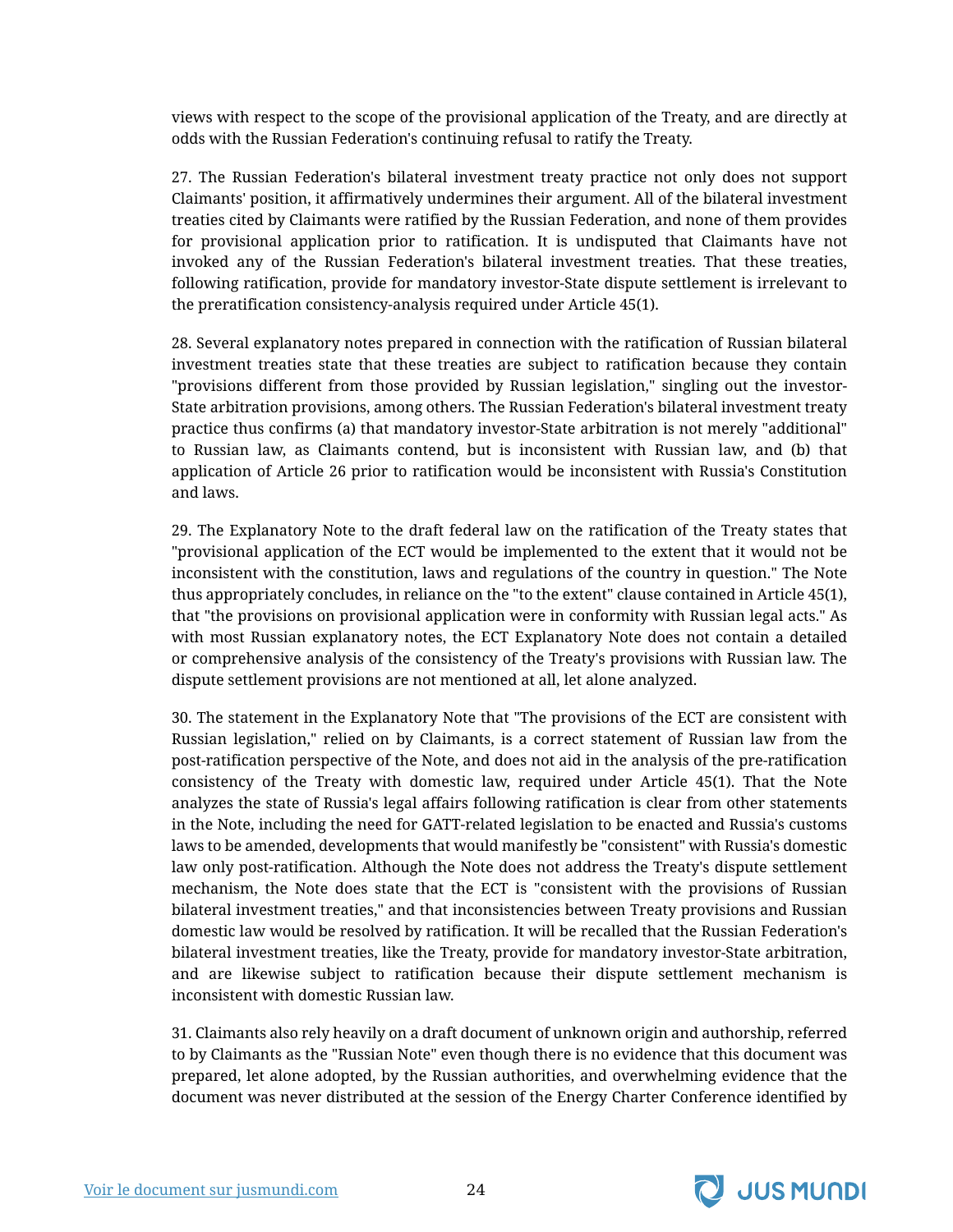Claimants. There is, in any event, nothing in the document at odds with the Russian Federation's position that the Treaty is to be provisionally applied only to the extent consistent with Russian domestic law, and that Article 26 is inconsistent with Russian law.

D. The Claims are Based on Taxation Measures Other than Taxes and are thus Barred under Article 21 of the Treaty

32. The Tribunal lacks jurisdiction or, alternatively, Claimants' claims are inadmissible, because (a) the Treaty does not create any rights or obligations with respect to Taxation Measures (with enumerated exceptions), (b) the claims in these proceedings are based on Taxation Measures, and (c) none of the enumerated exceptions is applicable to the claims asserted by Claimants in these proceedings.

33. Article  $21(1)$  of the ECT provides that "nothing in this Treaty shall create rights or impose obligations with respect to Taxation Measures of the Contracting Parties," except as otherwise provided in the sub-sections to that Article. The same Article further provides, "In the event of any inconsistency between this Article and any other provision of the Treaty, this Article shall prevail to the extent of the inconsistency."

34. Taxation Measures include not only tax laws and regulations, as Claimants contend, but also measures relating to taxes, including the imposition, administration, collection and enforcement of taxes.

35. The plain meaning of Article 21 requires a broad and inclusive interpretation of Taxation Measures. Article 21(7)(a) states, "The term 'Taxation Measure' includes (i) any provision relating to taxes of the domestic law of the Contracting Party." The quoted text confirms that Taxation Measures was intended to have broad and inclusive scope, covering " any provision relating to taxes." Had the drafters intended to limit Taxation Measures solely to the (already broad) provisions referred to in Article 21(7), they would have instead provided that Taxation Measures "means" (rather than "includes") the referenced provisions.

36. Articles 21(3) and (6) make clear that Taxation Measures cover not only tax laws and regulations, but also a State's imposition and collection of taxes. Article 21(3) gives preferential treatment to "any Taxation Measure aimed at ensuring the effective collection of taxes." The "collection of taxes" is clearly a subset of the broader class of Taxation Measures. Article 21(6) confirms that Taxation Measures include not only the collection of taxes, but also their imposition. This Article provides, "For the avoidance of doubt, Article 14 [dealing with an Investor's right to transfer capital, returns and other payments] shall not limit the right of a Contracting Party to impose or collect a tax by withholding or other means."

37. The object and purpose of Article 21 supports the Russian Federation's interpretation. States are understandably concerned about possible limitations on their ability to raise revenue. A State's right to promulgate tax laws and regulations is meaningless unless the State also has the right to collect, administer and enforce its tax laws and regulations. The Russian Federation's interpretation is consistent with the purpose intended to be served by Article 21—to protect a State's right to promulgate and enforce its tax laws, and to avoid interference with tax treaties specifically intended to address these issues.

38. The Russian Federation's interpretation of Taxation Measures is supported by other

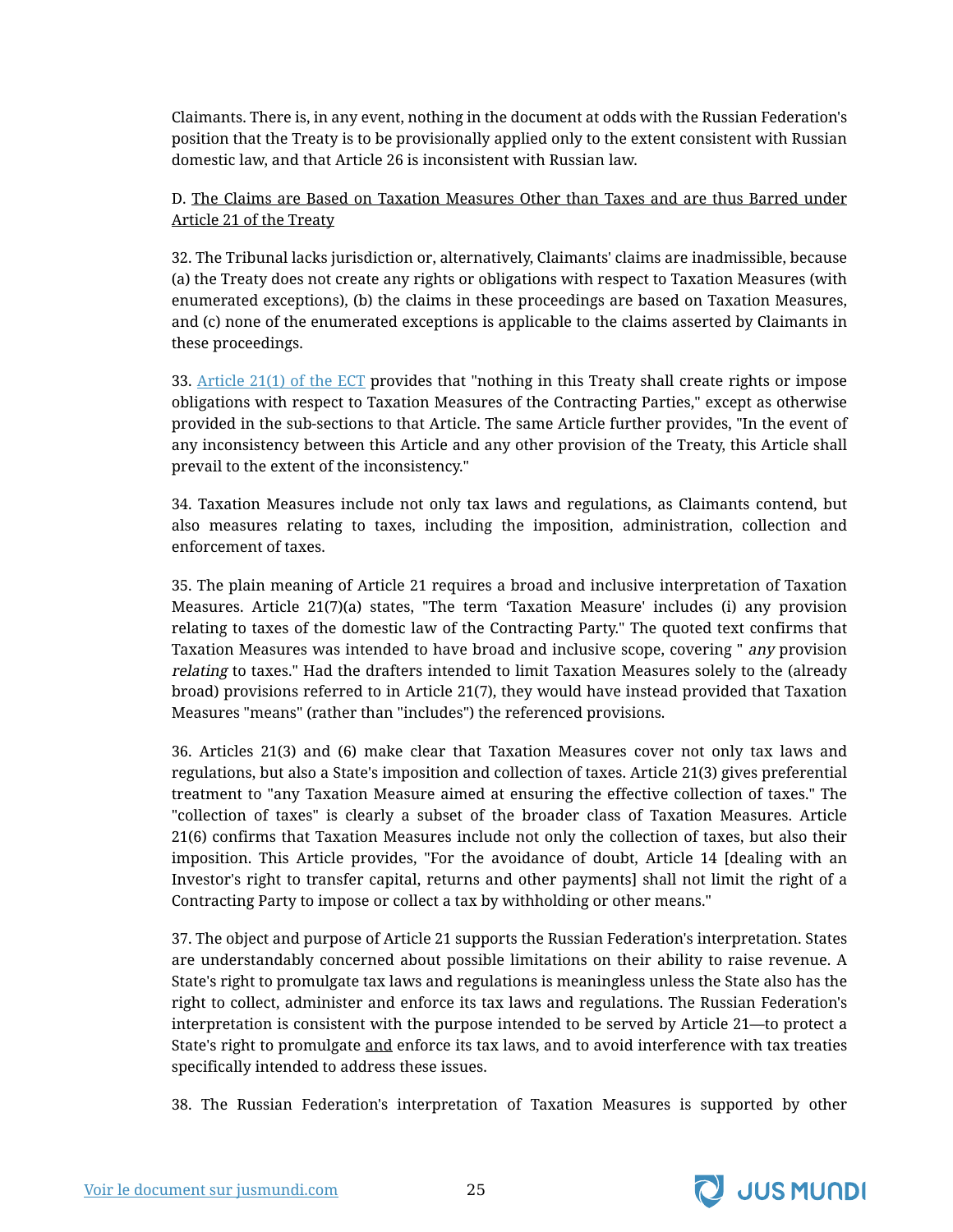tribunals, and by the testimony of Mr. Stephen Knipler, the executive officer of the International Tax Division of Australia's Tax Office during the ECT negotiations, and of Professor Daniel Berman, the Legislation Counsel to the U.S. Congress Joint Committee on Taxation, during the same period. Claimants have not offered any reason or basis for not crediting Mr. Knipler's testimony that Taxation Measures includes measures relating to taxes, and, in particular, the imposition, administration, collection or enforcement of taxes.

39. Claimants' reliance on the exception to Article 21(1) contained in Article 21(5) is misplaced. Article 21(5) states that Article 13, dealing with expropriation, "shall apply to taxes." It is an established rule of treaty interpretation that different treaty terms are intended to refer to different matters. Article 21(5) refers to "taxes," meaning a State's tax laws and regulations, and not to Taxation Measures, a broader term that "includes" not only "taxes" but also "any provision relating to taxes." Claimants' contrary argument, based on the French text of the Treaty—that "taxes" is either a broader term or interchangeable with "Taxation Measures"—is inconsistent with the text of the Treaty, and ignores both the fact that the Treaty's tax provisions were negotiated exclusively in English (not French) and the considerable authority that gives primacy to the original (here, English) text, even in cases where several texts are equally authentic.

40. Claimants' reliance on the exception to Article 21(1) contained in Article 21(3) is likewise unavailing. Article 21(3) provides that Articles 10(2) and (7) "shall apply to Taxation Measures," with two enumerated exceptions. Claimants, however, have never asserted a claim under either Article 10(2) or Article 10(7).

41. Claimants' procedural objections to this defense are not well founded. Respondent's Statement of Defense expressly objected to jurisdiction, as required by [UNCITRAL Rule 21\(3\)](https://jusmundi.com/en/document/h/K3c3WHBLTUlqbG80TVZ5dlN0TWIyT1BOMVlIY3VQdXZSYUtDM1ZKZkkxaVlid1lJcUFSVHR1VHNrQ2dYZzdVNGk3VHlybFpHc0JZMlJjNEFtNHZGdmwvakJ2R3hFc2JseWlhR3pDZzRKY2tRaWRQWVlrOWJCUndIWmJ6VnRxaUk=), and even though not so required, also put Claimants on notice of the Taxation Measures carve-out contained in Article 21(1). The cases cited on this issue by Claimants are clearly distinguishable.

#### E. The Tribunal Lacks Jurisdiction Ratione Personae and Materiae

42. The Tribunal lacks jurisdiction ratione personae and materiae (a) because Claimants are shell companies, (b) because Claimants are owned and controlled by Russian oligarchs, including Khodorkovsky, Lebedev and other Russian nationals, and (c) because Claimants are mere nominees who do not own or control the Yukos shares that are the subject of these proceedings.

43. The Russian oligarchs (Khodorkovsky and Lebedev, among others) have publicly conceded in newspaper interviews and in other legal proceedings that they effectively own and control Claimants' nominal investment in Yukos. In the case of Veteran Petroleum Limited ("VPL"), the Swiss Première Cour de Droit Public has found that Khodorkovsky, Lebedev, Golubovitch, Nevzlin, Doubov, Brudno and Chakhnovski are the beneficial owners of the totality of Yukos shares allegedly owned or controlled by VPL. VPL has also failed to establish that it was even a Yukos registered shareholder when VPL filed its request for arbitration.

44. The remaining Yukos shares at issue are also only nominally owned by Yukos Universal Limited and Hulley Enterprises Limited. Both Yukos Universal Limited and Hulley Enterprises Limited are totally dominated by the Russian oligarchs through multiple off-shore shells, for

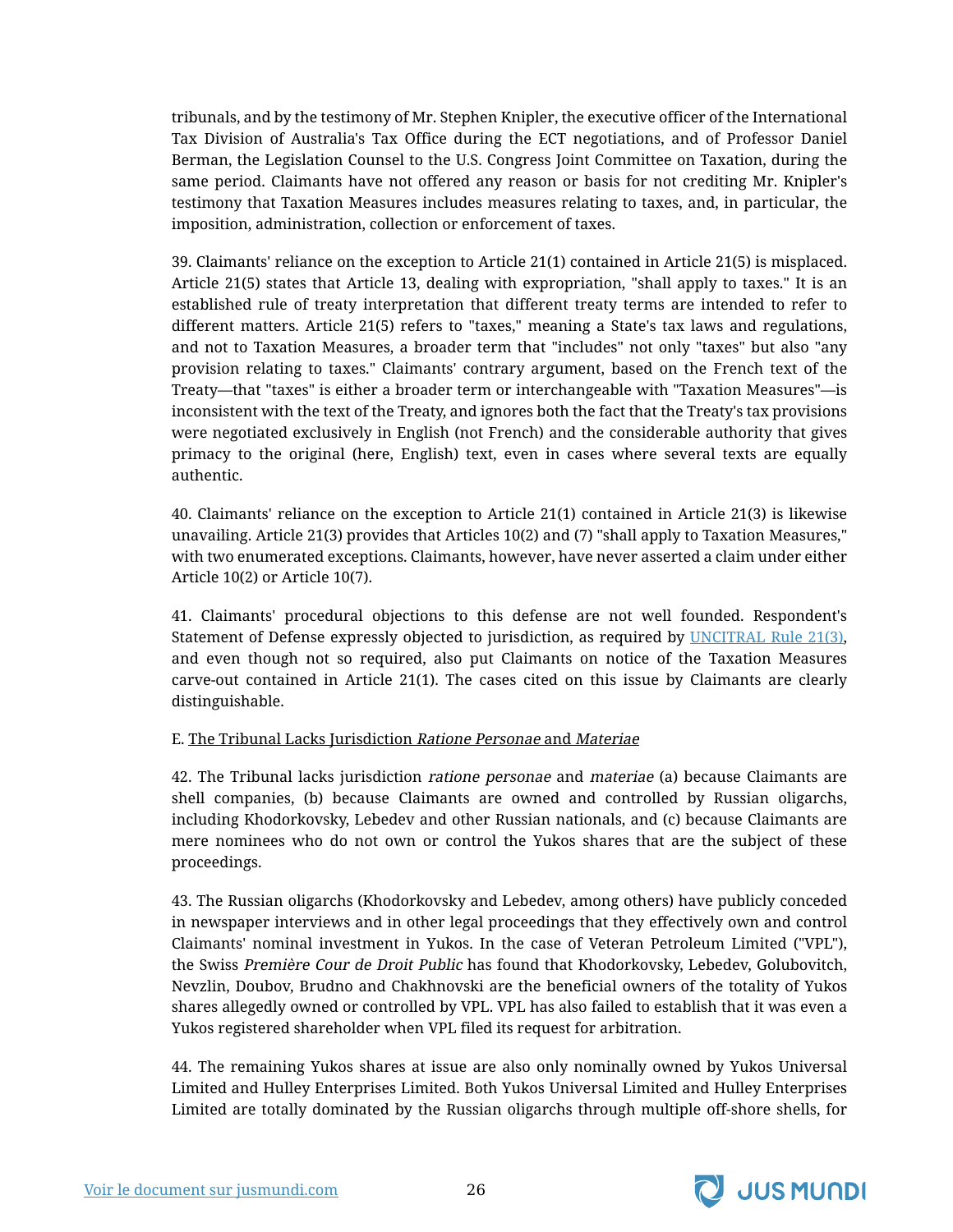which no *bona fide* purpose is discernable. In large part because of Claimants' less than full compliance with the Tribunal's document production orders, the Tribunal does not now have before it a complete account of the relations between these intermediate legal entities. It is nonetheless clear that one of the principal purposes of the complex legal structure adopted at the Russian oligarchs' behest was to render opaque, but preserve, the oligarchs' continuing de facto ownership and control of the Yukos shares. In furtherance of this goal, the oligarchs interposed into the chain of nominal ownership and control legal entities and individuals who appeared to receive limited indicia of ownership and/or control, but who in fact acquired no genuine ownership interest in any of the relevant assets, nor any powers that would diminish the Russian oligarchs' continued effective control in fact over those assets.

45. Claimants have separately acknowledged that they have "no substantial business activity" in their countries of incorporation.

46. The object and purpose of the Treaty is to promote and protect foreign investments and foreign investors. The Treaty was never intended to protect Russian investors investing in Russia, and does not provide a remedy for host State nationals. Under "rules and principles of international law" applicable to this proceeding under Article 26(6) of the Treaty, a shell company dominated and controlled by host State nationals has no right to bring a claim against the host State. Like other fundamental principles of customary international law, the rule that nationals of a State may not assert an international claim against their own State cannot be dispensed with tacitly.

47. Granting shell companies protection under the Treaty would also be inconsistent with Russian law. As a result of its ratification, the EU-Russia Partnership and Cooperation Agreement is now an integral part of Russian law and of the framework for trade, business, and investment conducted by EU companies in Russia. Claimants, EU shell companies lacking the "real and continuous link with the economy" of an EU Member State required by Article 30(h) of the EU-Russia Partnership and Cooperation Agreement, are thus not entitled to protection as investors under Russian law. Insofar as matters covered by the EU-Russia Partnership and Cooperation Agreement are also covered by the Treaty, Article 105 of the EU-Russia Partnership and Cooperation Agreement provides that the Treaty's provisions shall apply, but not until the Treaty comes into force for the Russian Federation, which has not happened.

48. The Russian Federation's veil-piercing defenses lead to the same conclusion. In accordance with the Tribunal's Procedural Order No. 3 of 31 October 2006, these issues are not addressed here.

49. Under Article 1(6) of the Treaty, the Yukos shares that are the subject of these proceedings must be "owned or controlled" by Claimants. The Understanding with respect to Article 1(6) adopted upon signature of the Treaty is that "control of an Investment means control in fact." Claimants apparently concede that they do not meet this standard, and instead rely on their nominal ownership of the Yukos shares. Nominal ownership is insufficient to establish ownership of an "Investment" within the meaning of Article 1(6) of the Treaty or ius standi under "applicable rules and principles of international law."

F. The Claims are Inadmissible Because Part III of the Treaty Does

Not Confer Rights on Claimants

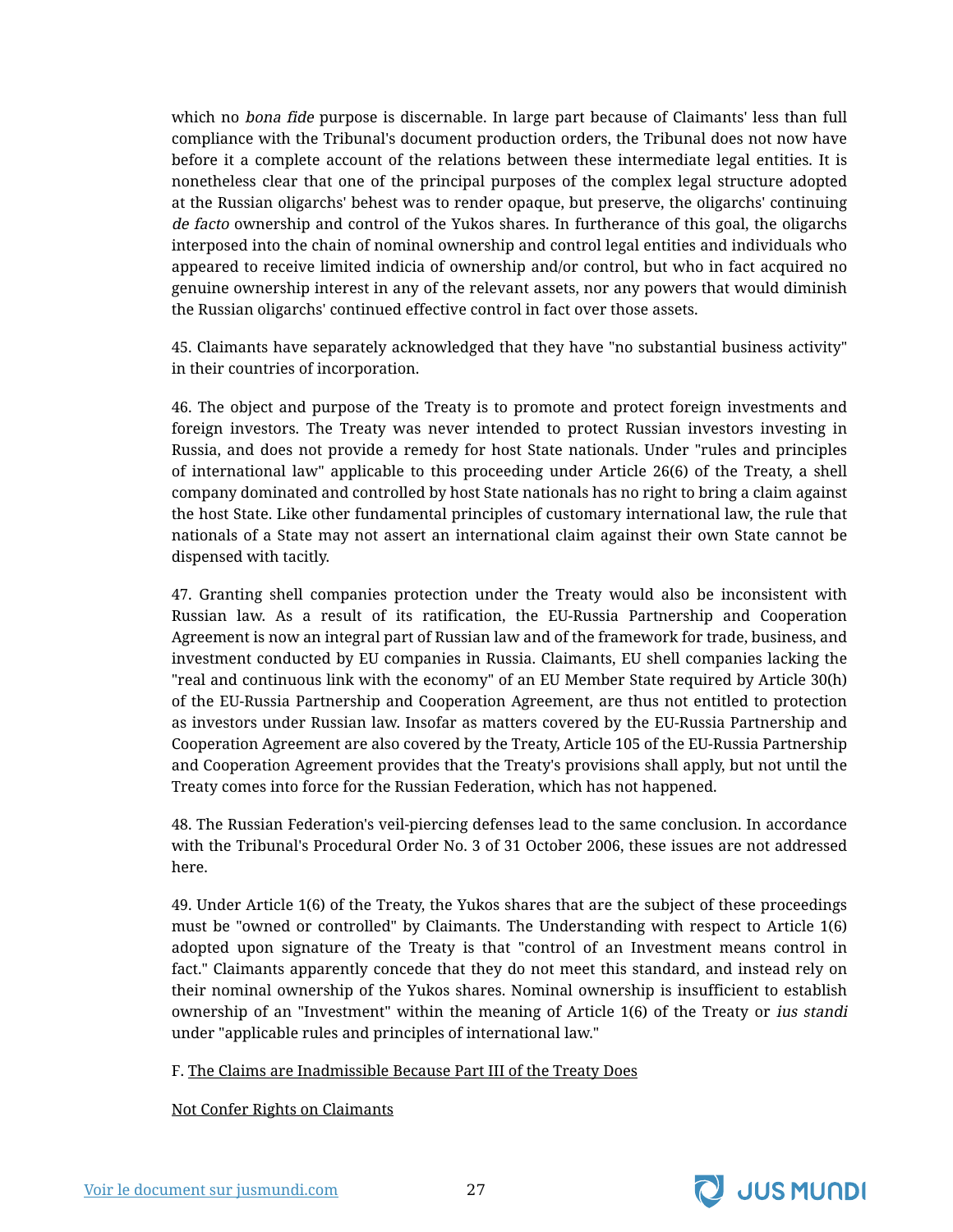50. Article 17 of the Treaty reserves the right to deny the Treaty's benefits to companies owned or controlled by nationals of a third State that do not have substantial business activity in their country of incorporation. Each of the Claimants is a shell company lacking substantial business activity in its country of incorporation.

51. Claimants' contention that host State parties are not third State nationals is unavailing. If Treaty benefits may be denied to third State nationals, a fortiori they may be denied to host State nationals. In any event, the term "third State," which is not defined in the Treaty, is used there in a manner that does not exclude the possibility that a third State may be a Contracting Party or a signatory, and a majority in interest of the "Russian" oligarchs are in fact nationals of Israel, a "third" State.

52. The Treaty's object and purpose also support the denial of benefits to host State nationals. Claimants' argument notwithstanding, no notification to Contracting Parties is required in order to invoke Article 17(1), and even if notification were required, the Russian Federation exercised its right to deny Treaty benefits to EU shell companies such as Claimants by ratifying and publishing the EU-Russian Partnership and Cooperation Agreement.

G. The Tribunal Lacks Jurisdiction Over Disputes Submitted to Russian Courts or to the European Court of Human Rights

53. Each of the Russian oligarchs who owns and controls Claimants, including in particular Khodorkovsky and Lebedev, has brought complaints before the European Court of Human Rights containing allegations that overlap with those raised by Claimants in these proceedings. Lawsuits have also been brought before Russian courts against the Ministry of Finance of the Russian Federation and other Russian State bodies based, inter alia, on alleged violations of "applicable principles and norms of international law", including the European Convention on Human Rights. The fork-in-the-road clause contained in Article 26(3)(b)(i) of the Treaty precludes these investors from re-litigating in these arbitrations disputes that have already been submitted to the European Court of Human Rights or to a Russian court. Claimants are in effect requesting the Tribunal to sit above the Russian Supreme Court and the Russian courts of appeal that have previously heard and issued final rulings in respect of the same allegations made by Claimants in these arbitrations.

#### <span id="page-32-0"></span>B. CLAIMANTS' POSITIONS

72. The text of the paragraphs below is produced directly from paragraphs 13 to 47 of Claimants' Skeleton Argument submitted on 10 November 2008 (with footnotes omitted). III. The Russian Federation is Bound by the [ECT—Article 45](https://jusmundi.com/en/document/h/clljWVJHbGxISEg0VUZMdWNJazE2TnJ3Mmxwb2NlQ1R3cmNjQXR1UDFhaUg5bDhhczBqUjlmYmVtWWhITFNjK3dCV0JaSFlDK3BFbFIyL0xvSHhiR2sxdnZtV2R3TDJsQUR2Q0hoUUhPeWlwUFRXK0ZmSTJDNUVyTytCd1RRNTNDQlhsK0drWUMvN3BMdmptc29leFJBPT0=)

13. The Russian Federation contends that it is not bound by the ECT. As a starting point, the Russian Federation argues that the provisional application of treaties does not give rise to legally enforceable rights and obligations. Its chief contention, however, is based on [Article](https://jusmundi.com/en/document/h/clljWVJHbGxISEg0VUZMdWNJazE2TnJ3Mmxwb2NlQ1R3cmNjQXR1UDFhaUg5bDhhczBqUjlmYmVtWWhITFNjK3dCV0JaSFlDK3BFbFIyL0xvSHhiR2sxdnZtV2R3TDJsQUR2Q0hoUUhPeWlwUFRXK0ZmSTJDNUVyTytCd1RRNTNjZ05Tdy9FMGVhb3p3Ky9uOE9DSXdBPT0=) [45\(1\) of the ECT](https://jusmundi.com/en/document/h/clljWVJHbGxISEg0VUZMdWNJazE2TnJ3Mmxwb2NlQ1R3cmNjQXR1UDFhaUg5bDhhczBqUjlmYmVtWWhITFNjK3dCV0JaSFlDK3BFbFIyL0xvSHhiR2sxdnZtV2R3TDJsQUR2Q0hoUUhPeWlwUFRXK0ZmSTJDNUVyTytCd1RRNTNjZ05Tdy9FMGVhb3p3Ky9uOE9DSXdBPT0=), which it alleges provides for the partial application of the Treaty provisions



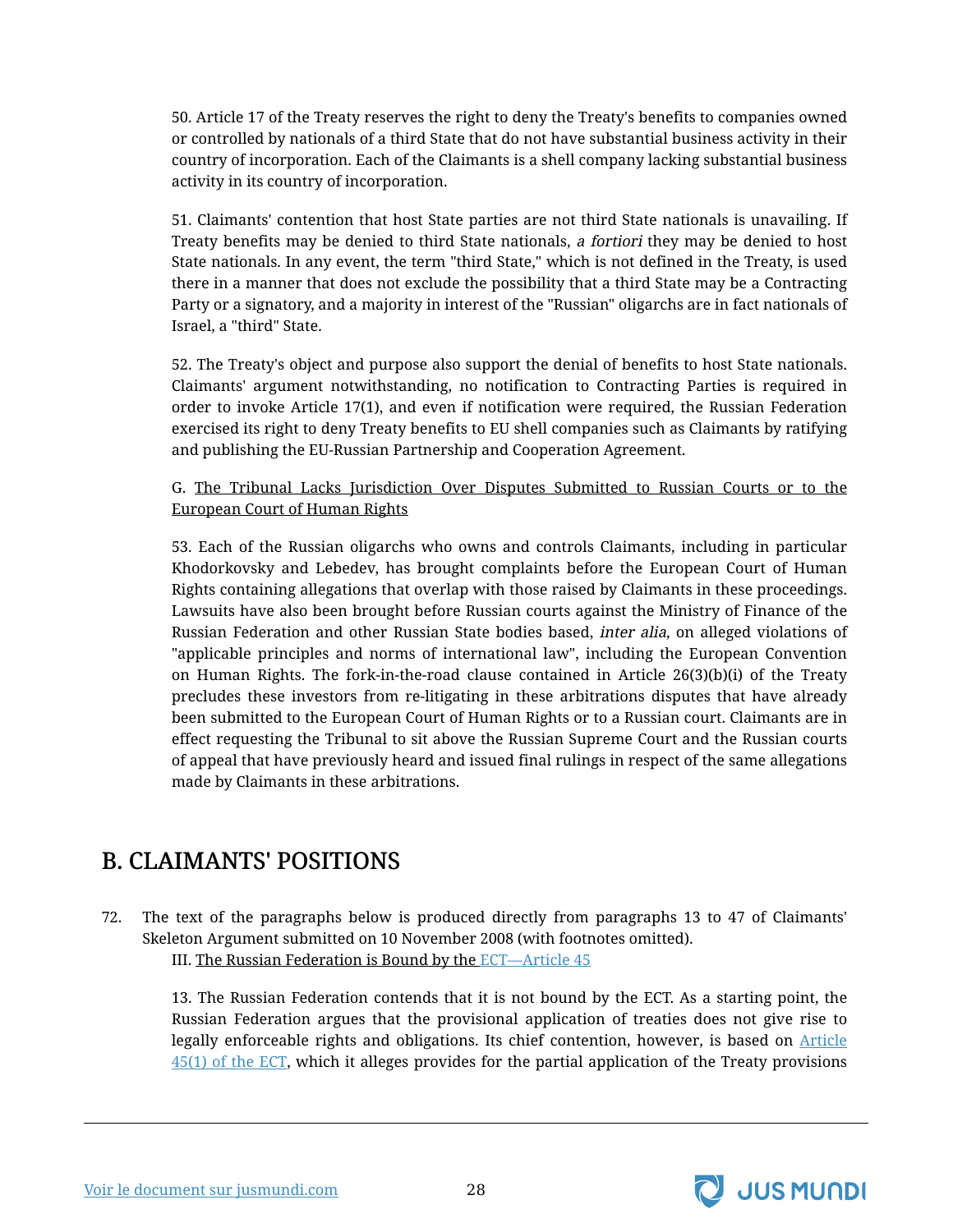by virtue of the so-called "inconsistency clause". The Russian Federation claims that it is not bound by the ECT as regards the Claimants in these arbitrations because the application of every relevant provision of the ECT, including Article 45 itself, would be inconsistent with the Russian Federation's Constitution, laws or regulations. The Russian Federation's interpretation of Article 45 of the ECT, which sets out the regime of provisional application under the Treaty, is fundamentally flawed and should be rejected. In any event, the ECT is not inconsistent with the Russian Federation's Constitution, laws or regulations.

14. Provisional application of treaties creates legally enforceable rights and obligations under international law: Provisional application is a well-established treaty mechanism creating legally enforceable rights and obligations under international law. The Respondent is all the more familiar with these principles in that the Russian Federation and its predecessor, the USSR, have a long-standing practice of provisionally applying treaties so as to give rise to legally enforceable rights and obligations. Thirty-two international treaties entered into by the Russian Federation, including the ECT, are today provisionally applicable. The Russian Federation's suggestion that provisional application is some kind of legal anomaly, without legal effect, has no basis whatsoever and must fail.

15. The plain language of Article 45 of the ECT provides for automatic provisional application of the Treaty unless <sup>a</sup> specific signatory decides to opt out from such provisional application : [Article 45\(1\) of the ECT](https://jusmundi.com/en/document/h/clljWVJHbGxISEg0VUZMdWNJazE2TnJ3Mmxwb2NlQ1R3cmNjQXR1UDFhaUg5bDhhczBqUjlmYmVtWWhITFNjK3dCV0JaSFlDK3BFbFIyL0xvSHhiR2sxdnZtV2R3TDJsQUR2Q0hoUUhPeWlwUFRXK0ZmSTJDNUVyTytCd1RRNTNjZ05Tdy9FMGVhb3p3Ky9uOE9DSXdBPT0=) establishes the principle of provisional application, while the remainder of Article 45 sets out its operation. In particular, under Article 45(2), any signatory that is not able to accept provisional application can decide to opt out from such provisional application at the time of signature by making a declaration to that effect. This interpretation is based on the plain language of Article 45 of the ECT, and is confirmed by its context and the *travaux* préparatoires of the Treaty. The Russian Federation's interpretation, which would dissociate Article 45(1) from Article 45(2) so as to create two separate regimes in which a signatory State may choose whether or not it is bound by provisional application depending on whether or not it is party to a dispute with an investor, is entirely unsubstantiated. The Russian Federation's interpretation further ignores the fundamental safeguard of reciprocity contained in [Article](https://jusmundi.com/en/document/h/clljWVJHbGxISEg0VUZMdWNJazE2TnJ3Mmxwb2NlQ1R3cmNjQXR1UDFhaUg5bDhhczBqUjlmYmVtWWhITFNjK3dCV0JaSFlDK3BFbFIyL0xvSHhiR2sxdnZtV2R3TDJsQUR2Q0hoUUhPeWlwUFRXK0ZmSTJDNUVyTytCd1RRNTNnc3JWdDBXcXU2TEZDVWJPdlZSa0dRPT0=)  $45(2)$ (b) of the ECT and, if given effect, would mean that a signatory State can invoke all rights under the Treaty while escaping any obligations by merely relying on the "inconsistency clause" in Article 45(1). Such a position is untenable and must be rejected.

16. Subsidiarily, the need for a declaration under Article  $45(1)$ : In any event, even assuming that the interpretation of Article 45 of the ECT as proposed by the Russian Federation were the correct interpretation, which the Claimants deny, a declaration is still needed in order for a signatory State to opt out of provisional application under Article 45(1). This is clear from the text of Article 45, and the circumstances of its negotiation and conclusion. It is further confirmed by the fact that all signatory States that expressed concerns regarding provisional application made a declaration with a view to avoiding the application of the Treaty, be it on the basis of Article 45(2) or Article 45(1). Therefore, even under the Respondent's own interpretation, a declaration is needed for a signatory State to opt out of provisional application on the basis of either [paragraph \(1\) or paragraph \(2\) of Article 45 of the ECT](https://jusmundi.com/en/document/h/clljWVJHbGxISEg0VUZMdWNJazE2TnJ3Mmxwb2NlQ1R3cmNjQXR1UDFhaUg5bDhhczBqUjlmYmVtWWhITFNjK3dCV0JaSFlDK3BFbFIyL0xvSHhiR2sxdnZtV2R3TDJsQUR2Q0hoUUhPeWlwUFRXK0ZmSTJDNUVyTytCd1RRNTNaV01PRVE2MWdBV0Z5aXV5WnRpbktRPT0=). As the Russian Federation has not notified its counterparties of any inconsistency of the Treaty with its Constitution, laws or regulations, under either paragraph, it cannot claim that it is not bound by the Treaty.



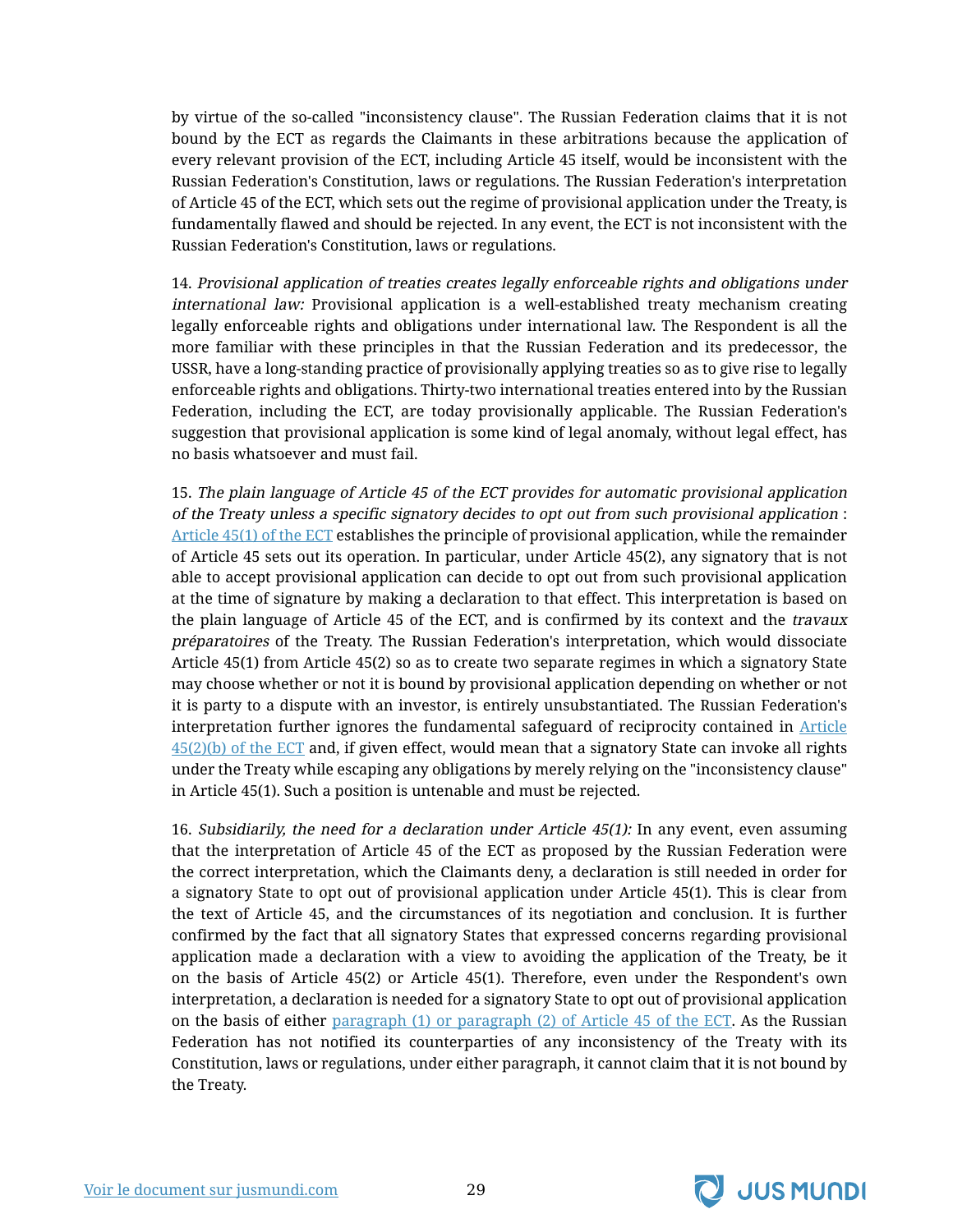17. In any event, the ECT is not inconsistent with the Constitution, laws or regulations of the Russian Federation: Even assuming that the interpretation of Article 45 of the ECT as proposed by the Russian Federation were the correct interpretation, which the Claimants deny, and that a declaration in relation to Article 45(1) is not required, contrary to the Claimants' submissions, the ECT is not inconsistent with the Russian Federation's Constitution, laws or regulations. Russian law fully recognizes the principle of provisional application, and there is no inconsistency between the substantive provisions of the Treaty and Russian law either. To the contrary, at all times—during the negotiation of the ECT, at the time of its proposed ratification by the Duma, and subsequently—the Russian Federation has maintained and represented that both the mechanism of provisional application and the provisions of the Treaty are consistent with its Constitution, laws and regulations.

18. It follows that, under Articles 45 of the ECT, the Russian Federation is bound by the Treaty.

IV. The Claimants Qualify as Protected Investors Under the [ECT— Article 1\(7\)](https://jusmundi.com/en/document/h/clljWVJHbGxISEg0VUZMdWNJazE2TnJ3Mmxwb2NlQ1R3cmNjQXR1UDFhaUg5bDhhczBqUjlmYmVtWWhITFNjK3dCV0JaSFlDK3BFbFIyL0xvSHhiR2sxdnZtV2R3TDJsQUR2Q0hoUUhPeWlwUFRXK0ZmSTJDNUVyTytCd1RRNTNQNGpLcDFlN0gyZ2tjejBrbVBPMGp3PT0=)

19. The Russian Federation contends that the Claimants are not protected Investors under the ECT, relying on a host of allegations including that the Claimants are allegedly shell companies owned or controlled by Russian nationals. The Russian Federation's arguments are misplaced and must fail.

20. The definition of Investor under the ECT: Article  $1(7)(a)(ii)$  of the ECT defines "Investor" as, with respect to a Contracting Party, "a company or other organization organized in accordance with the law applicable in that Contracting Party".

21. The Claimants are organized in accordance with the law applicable in Contracting States: The Claimants are companies organized in accordance with the law applicable in Cyprus, in the cases of Hulley and VPL, and the Isle of Man, in the case of YUL, and therefore meet the requirements of **Article 1(7)(a)(ii)** of the ECT.

22. Express treaty language cannot be overridden by alleged general principles of law: The Russian Federation does not dispute that the Claimants are companies organized in accordance with the law applicable in Contracting States. It claims, however, that the Claimants' nationality should be ignored based on vague and unsubstantiated principles of international law. There is no basis in international law for ignoring the corporate nationality of the Claimants. The language of  $Article 1(7)(a)(ii)$  of the ECT is clear and determinative in this regard and, contrary to the Respondent's submission, it is not for this Tribunal to ignore the express language of the Treaty itself. In any event, reference to the state of incorporation is the most common method of defining the nationality of corporate entities under modern BITs and international law.

23. It is clear from the foregoing that the Claimants are protected Investors under the ECT and the Respondent's attempts to suggest otherwise must fail.

V. The Claimants Have a Protected Investment under the [ECT— Article 1\(6\)](https://jusmundi.com/en/document/h/clljWVJHbGxISEg0VUZMdWNJazE2TnJ3Mmxwb2NlQ1R3cmNjQXR1UDFhaUg5bDhhczBqUjlmYmVtWWhITFNjK3dCV0JaSFlDK3BFbFIyL0xvSHhiR2sxdnZtV2R3TDJsQUR2Q0hoUUhPeWlwUFRXK0ZmSTJDNUVyTytCd1RRNTNwN01Gb3dPWkZkKy8zeWpwclM0RlZBPT0=)

24. The Russian Federation contends that the Claimants do not have protected Investments under the ECT alleging, amongst other things, that the Claimants did not inject any foreign capital into the Russian Federation in connection with their acquisition of Yukos shares. The Russian Federation's arguments are without merit and must fail.

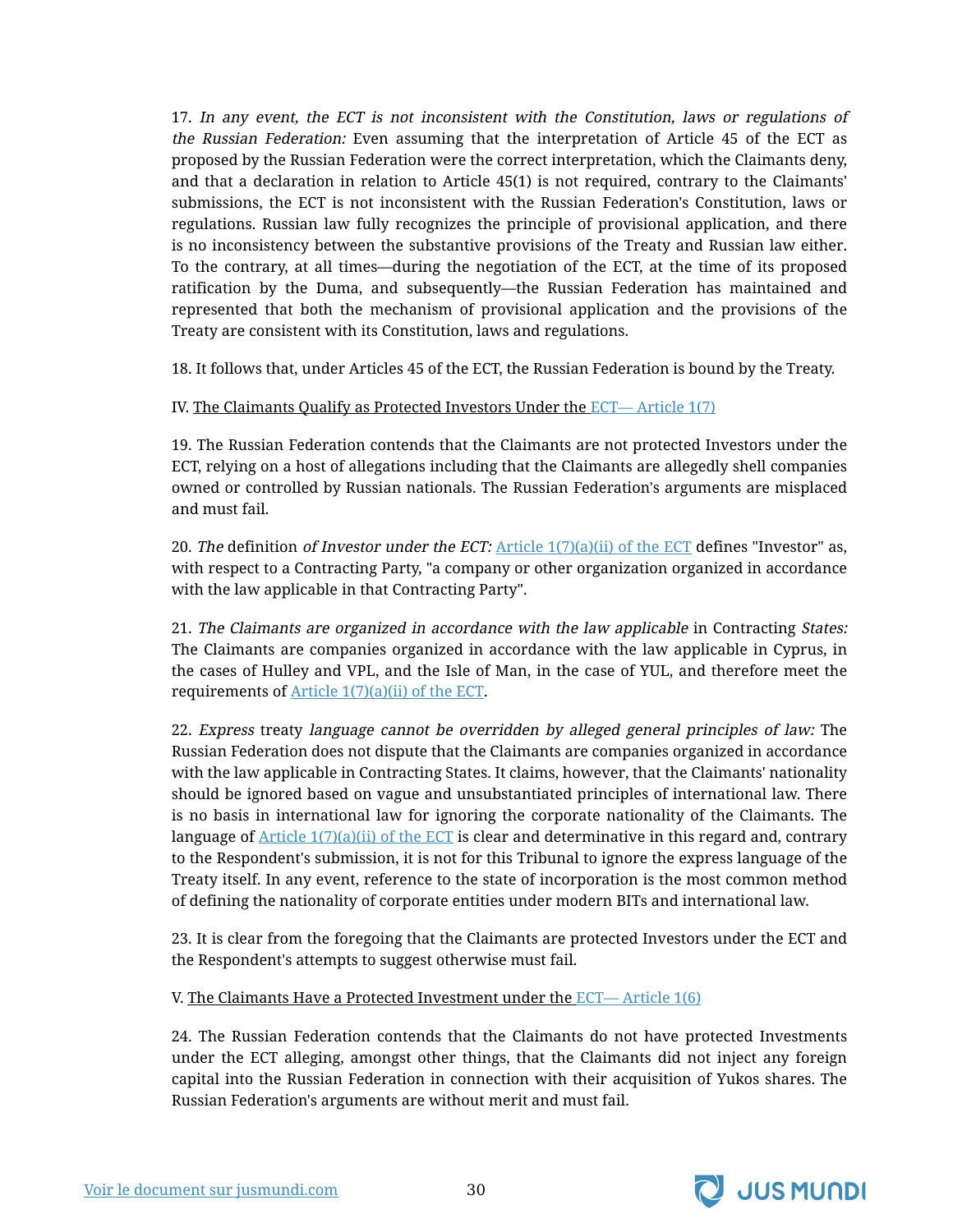25. The definition of an Investment under the ECT: "Investment" is defined in  $Article 1(6)(b)$ [of the ECT](https://jusmundi.com/en/document/h/clljWVJHbGxISEg0VUZMdWNJazE2TnJ3Mmxwb2NlQ1R3cmNjQXR1UDFhaUg5bDhhczBqUjlmYmVtWWhITFNjK3dCV0JaSFlDK3BFbFIyL0xvSHhiR2sxdnZtV2R3TDJsQUR2Q0hoUUhPeWlwUFRXK0ZmSTJDNUVyTytCd1RRNTNvYWxyMVZna0oxVFZNaHlFaWROMzl3PT0=) as "every kind of asset, owned or controlled directly or indirectly by an Investor and includes [...] a company or business enterprise, or shares, stock, or other forms of equity participation in a company or business enterprise".

26. The Claimants own shares in Yukos: As shareholders of Yukos at all relevant times for the purposes of these arbitrations, the Claimants directly own protected Investments and therefore meet the requirements of [Article 1\(6\)\(b\) of the ECT](https://jusmundi.com/en/document/h/clljWVJHbGxISEg0VUZMdWNJazE2TnJ3Mmxwb2NlQ1R3cmNjQXR1UDFhaUg5bDhhczBqUjlmYmVtWWhITFNjK3dCV0JaSFlDK3BFbFIyL0xvSHhiR2sxdnZtV2R3TDJsQUR2Q0hoUUhPeWlwUFRXK0ZmSTJDNUVyTytCd1RRNTNvYWxyMVZna0oxVFZNaHlFaWROMzl3PT0=).

27. The Russian Federation's unpersuasive argument on the alleged lack of 'injection of foreign capital': It cannot be disputed that the Claimants have directly owned Yukos shares at all material times. This, in fact, is not disputed by the Respondent. The Claimants therefore hold protected Investments within the definition provided by [Article 1\(6\)\(b\) of the ECT.](https://jusmundi.com/en/document/h/clljWVJHbGxISEg0VUZMdWNJazE2TnJ3Mmxwb2NlQ1R3cmNjQXR1UDFhaUg5bDhhczBqUjlmYmVtWWhITFNjK3dCV0JaSFlDK3BFbFIyL0xvSHhiR2sxdnZtV2R3TDJsQUR2Q0hoUUhPeWlwUFRXK0ZmSTJDNUVyTytCd1RRNTNvYWxyMVZna0oxVFZNaHlFaWROMzl3PT0=) The language of Article 1(6)(b) is clear and determinative in this regard and the Russian Federation's attempt to insert additional requirements regarding "origin of capital" or "injection of foreign capital" finds no support in the text of the definition of Investment, nor in the context in which the term is defined.

28. The Claimants undeniably hold protected Investments under the ECT, and the Russian Federation's numerous and unsubstantiated attempts to override the plain language of the Treaty must be rejected.

VI. The Conditions for a Denial of the Benefits of Part III of the ECT to Each of the Claimants are not Met

29. The Russian Federation argues that the Claimants should be denied the benefits of Part III of the ECT on the basis of Article 17, and that these arbitrations are nothing but a domestic dispute between Russian nationals and the Russian Federation. As shown below, the cumulative conditions for a denial of the benefits of Part III of the ECT are not met and each of the Claimants fully benefits from the protection of the Treaty.

30. Article 17 is <sup>a</sup> reservation of right which must be exercised: Article 17 provides that each Contracting Party "reserves the right" to deny the benefits of Part III. It follows from the plain meaning of these words that each Contracting Party has a right under [Article 17\(1\) of the ECT](https://jusmundi.com/en/document/h/clljWVJHbGxISEg0VUZMdWNJazE2TnJ3Mmxwb2NlQ1R3cmNjQXR1UDFhaUg5bDhhczBqUjlmYmVtWWhITFNjK3dCV0JaSFlDK3BFbFIyL0xvSHhiR2sxdnZtV2R3TDJsQUR2Q0hoUUhPeWlwUFRXK0ZmSTJDNUVyTytCd1RRNTNFT3ZRTEIvWGZYTzN2MXBkV2NBc0t3PT0=) to deny a covered investor the benefits of Part III; but as long as that right has not been exercised the investor benefits from the protection of Part III of the ECT. That the right to deny the benefits of Part III is an option that needs to be exercised by a Contracting Party is confirmed by the travaux préparatoires of the Treaty. Further, if a Contracting Party is to exercise its reserved right under [Article 17\(1\) of the ECT](https://jusmundi.com/en/document/h/clljWVJHbGxISEg0VUZMdWNJazE2TnJ3Mmxwb2NlQ1R3cmNjQXR1UDFhaUg5bDhhczBqUjlmYmVtWWhITFNjK3dCV0JaSFlDK3BFbFIyL0xvSHhiR2sxdnZtV2R3TDJsQUR2Q0hoUUhPeWlwUFRXK0ZmSTJDNUVyTytCd1RRNTNFT3ZRTEIvWGZYTzN2MXBkV2NBc0t3PT0=), it must do so by a clear and unambiguous act. Contrary to the Respondent's contention, [Article 17\(1\) of the ECT](https://jusmundi.com/en/document/h/clljWVJHbGxISEg0VUZMdWNJazE2TnJ3Mmxwb2NlQ1R3cmNjQXR1UDFhaUg5bDhhczBqUjlmYmVtWWhITFNjK3dCV0JaSFlDK3BFbFIyL0xvSHhiR2sxdnZtV2R3TDJsQUR2Q0hoUUhPeWlwUFRXK0ZmSTJDNUVyTytCd1RRNTNFT3ZRTEIvWGZYTzN2MXBkV2NBc0t3PT0=) does not therefore operate automatically. As the Russian Federation did not exercise its reserved right to effectively deny the benefits of Part III of the ECT to each of the Claimants, Article 17(1) does not apply in these arbitrations.

31. Once exercised, the right of denial only operates prospectively: In any event, even assuming that the Russian Federation has effectively exercised its reserved right to deny the benefits of Part III of the ECT to each of the Claimants in its First Memorial of February 28, 2006, which the Claimants deny, the Russian Federation does not challenge that such exercise can only operate prospectively and cannot have a retroactive effect, i.e. it can only have effect on new wrongful acts occurring after the date on which the reserved right has been effectively exercised, as

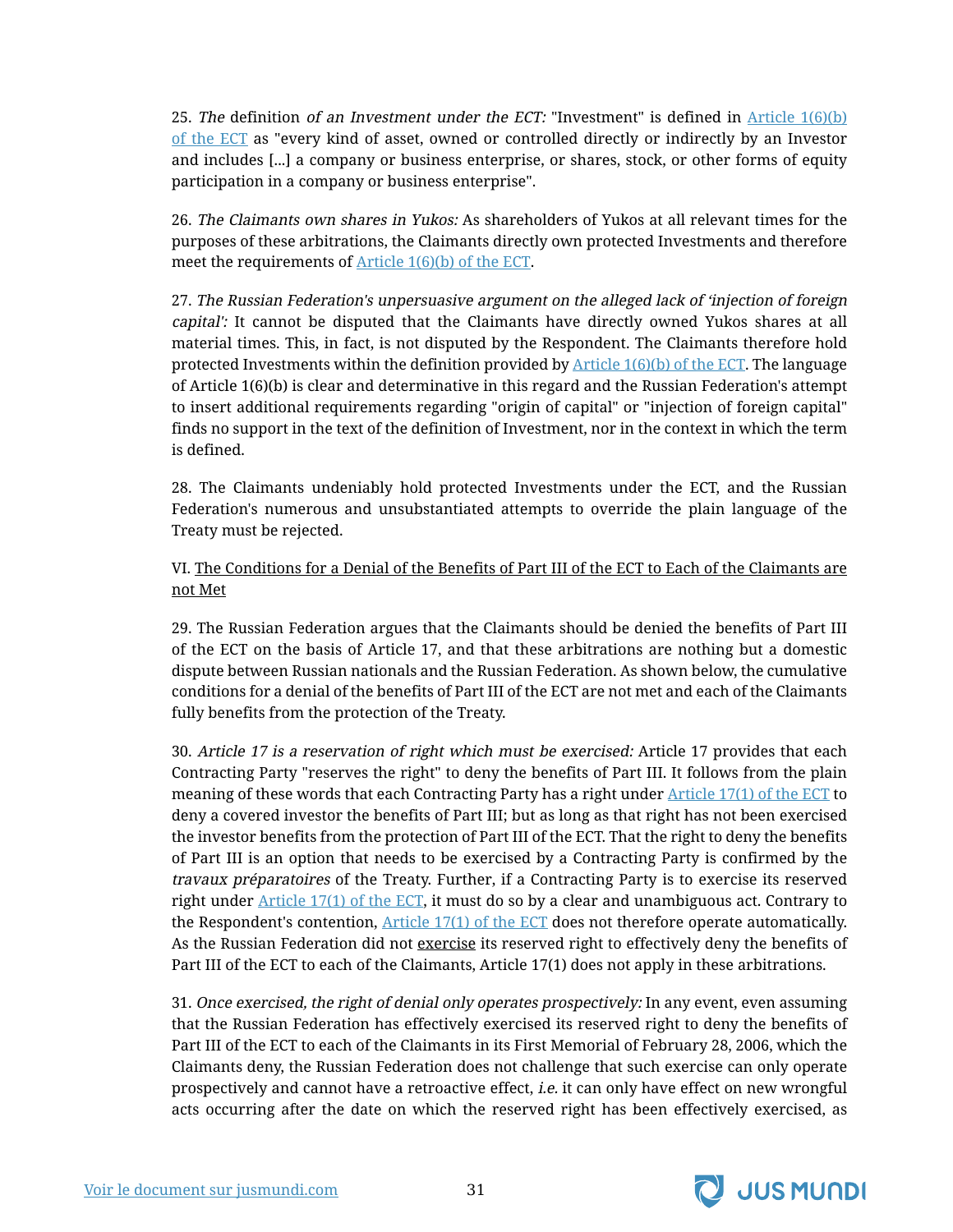opposed to the mere continuation of previous wrongful acts.

32. The Claimants are not owned or controlled by citizens or nationals of <sup>a</sup> third State: In any event, even assuming that the Russian Federation has effectively exercised its reserved right to deny the benefits of Part III of the ECT to each of the Claimants, which the Claimants deny, [Article 17\(1\) of the ECT](https://jusmundi.com/en/document/h/clljWVJHbGxISEg0VUZMdWNJazE2TnJ3Mmxwb2NlQ1R3cmNjQXR1UDFhaUg5bDhhczBqUjlmYmVtWWhITFNjK3dCV0JaSFlDK3BFbFIyL0xvSHhiR2sxdnZtV2R3TDJsQUR2Q0hoUUhPeWlwUFRXK0ZmSTJDNUVyTytCd1RRNTNFT3ZRTEIvWGZYTzN2MXBkV2NBc0t3PT0=) still cannot apply because the cumulative conditions for the Russian Federation to exercise its right under Article 17 are not met, i.e. the Claimants are not owned or controlled by citizens or nationals of a third State. Hulley is a wholly-owned subsidiary of YUL, a company incorporated in the Isle of Man. YUL, in turn, is a wholly-owned subsidiary of GML Limited, a company incorporated in Gibraltar. GML Limited is owned by Palmus Trust Company Limited (Guernsey) (as trustee for the Palmus Trust) and Rysaffe Trustee Company (C.I.) Limited (as trustees for the remaining Guernsey Trusts). Likewise, VPL is owned by Chiltern Trust Company Limited (Jersey) (as trustee of the Veteran Petroleum Trust). The Claimants are therefore not owned by Russian nationals. Nor are they controlled by Russian nationals since control in each of the Trusts resides with the relevant trustees for the benefit of Russian nationals as regards the Guernsey Trusts and for the benefit of YUL and former Yukos employees as regards the Veteran Petroleum Trust. As a result, the Claimants are not "owned or controlled" by Russian nationals.

#### 33. The Russian Federation is not a third State under the ECT:

Even assuming that the Claimants are owned or controlled by Russian nationals, which the Claimants deny, the Russian Federation is not a "third State" under the ECT. It is plain that "third State" in Article 17(1) refers to a non-Contracting Party under the ECT and this is confirmed by the Vienna Convention on the Law of Treaties, as well as the *travaux préparatoires* of the ECT. By contrast, when contracting States intend to exclude the benefits of an investment protection regime to entities controlled by nationals of the host State, they so provide expressly. This was not done by the ECT drafters. The Russian Federation, which is bound by the ECT, cannot therefore claim to be a "third State" for the purposes of Article 17(1).

34. It results from the above that the cumulative conditions for the application of [Article 17 of](https://jusmundi.com/en/document/h/clljWVJHbGxISEg0VUZMdWNJazE2TnJ3Mmxwb2NlQ1R3cmNjQXR1UDFhaUg5bDhhczBqUjlmYmVtWWhITFNjK3dCV0JaSFlDK3BFbFIyL0xvSHhiR2sxdnZtV2R3TDJsQUR2Q0hoUUhPeWlwUFRXK0ZmSTJDNUVyTytCd1RRNTNrTFNKdXRuc1d2YTVWckFIWE9rMld3PT0=) [the ECT](https://jusmundi.com/en/document/h/clljWVJHbGxISEg0VUZMdWNJazE2TnJ3Mmxwb2NlQ1R3cmNjQXR1UDFhaUg5bDhhczBqUjlmYmVtWWhITFNjK3dCV0JaSFlDK3BFbFIyL0xvSHhiR2sxdnZtV2R3TDJsQUR2Q0hoUUhPeWlwUFRXK0ZmSTJDNUVyTytCd1RRNTNrTFNKdXRuc1d2YTVWckFIWE9rMld3PT0=) are not met and the Respondent's objection must fail.

#### VII. The Russian Federation's Other Unavailing Objections— Articles 26 and 21

#### A. The Claimants' Jus Standi

35. The Respondent alleges that the Claimants lack jus standi because they are supposedly enforcing a claim that properly belongs to Yukos.

36. This is plainly wrong as a matter of fact. The Claimants do not purport to enforce rights belonging to Yukos but are enforcing their own rights arising under the ECT as shareholders.

37. The Respondent's objection is also wrong as a matter of law. The distinction between the rights of a shareholder arising under an investment treaty and the rights that belong to the local company is well-established in international law. The Russian Federation's attempt to rely on the inconsistency clause in [Article 45\(1\) of the ECT](https://jusmundi.com/en/document/h/clljWVJHbGxISEg0VUZMdWNJazE2TnJ3Mmxwb2NlQ1R3cmNjQXR1UDFhaUg5bDhhczBqUjlmYmVtWWhITFNjK3dCV0JaSFlDK3BFbFIyL0xvSHhiR2sxdnZtV2R3TDJsQUR2Q0hoUUhPeWlwUFRXK0ZmSTJDNUVyTytCd1RRNTNjZ05Tdy9FMGVhb3p3Ky9uOE9DSXdBPT0=) to argue that shareholders lack standing under Russian law to bring claims for injuries to companies in which they own shares is equally misplaced. As demonstrated above, the Russian Federation's "inconsistency clause" theory is

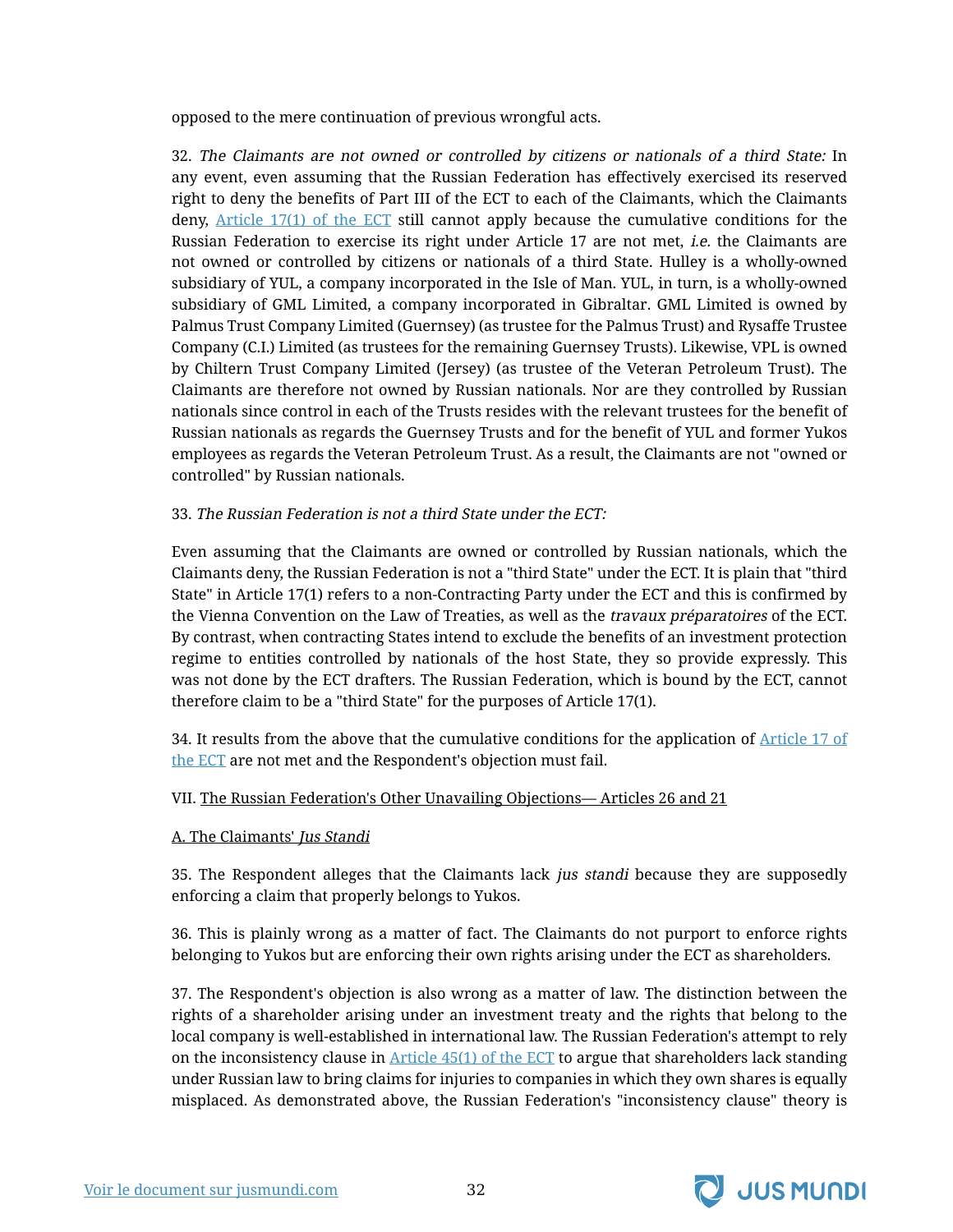without merit because both the principle of provisional application and the provisions of the Treaty are consistent with Russian law. Even assuming that Russian law is somehow relevant, which the Claimants deny, it is difficult to see how the alleged lack of a statutory right under Russian law could deprive the Claimants of standing under the ECT, except to demonstrate just how outlandish and all-encompassing the Respondent's theory of Article 45(1) is.

38. The Respondent's objection is ill-founded and must fail.

#### B. Fork-in-the-Road—Article 26

39. The Russian Federation contends that there exist a very large number of cases that have been brought by or on behalf of Yukos or by the "Russian oligarchs" themselves in the Russian courts and the ECHR in which the actions complained of in these arbitrations were subjected to judicial review. On that basis, the Russian Federation contends the Tribunal lacks jurisdiction to hear and decide the Claimants' claims pursuant to  $Article 26(3)(b)(i)$  of the ECT. The Respondent's contention is entirely groundless and must fail.

40. None of the proceedings relied on by the Russian Federation satisfy any of the cumulative conditions set out in  $Article\ 26(3)(b)(i)$  of the ECT, the so-called fork-in-the-road provision: (i) the Claimants in these arbitrations are not parties to any of the proceedings cited by the Russian Federation; (ii) none of the proceedings cited by the Russian Federation concern an alleged breach of Part III of the ECT; and (iii) the Claimants have not submitted these claims to any "previously agreed dispute settlement procedure" or to the Russian courts.

41. The Russian's Federation's objection based on  $\text{Article } 26(3)(b)(i)$  of the ECT is manifestly without merit and must fail.

#### C. Taxation Measures—Article 21

42. The Russian Federation contends that the Claimants' claims are premised on Taxation Measures and therefore fall within the exemption of  $\triangle$ rticle 21(1) of the ECT. The Respondent's objection based on the taxation provision of the ECT, which it now appears to raise as an objection to jurisdiction, fails in a number of respects.

43. The Respondent's jurisdictional objection is time-barred: For the first time in its Reply, the Russian Federation sought to state a jurisdictional objection based on Article 21(1), contending that the Tribunal lacks jurisdiction because the phrase "nothing in this Treaty" in that provision allegedly excludes the Russian Federation's "offer to arbitrate [in] Article 26" of the ECT. To the extent that the Respondent's objection based on Article  $21(1)$  of the ECT is stated as a jurisdictional objection, it is time-barred under [Article 21\(3\) of the UNCITRAL Arbitration Rules](https://jusmundi.com/en/document/h/K3c3WHBLTUlqbG80TVZ5dlN0TWIyT1BOMVlIY3VQdXZSYUtDM1ZKZkkxaVlid1lJcUFSVHR1VHNrQ2dYZzdVNGk3VHlybFpHc0JZMlJjNEFtNHZGdmwvakJ2R3hFc2JseWlhR3pDZzRKY2tRaWRQWVlrOWJCUndIWmJ6VnRxaUk=) which provides that an objection to jurisdiction is to be made no later than in the statement of defence.

#### 44. Article 21 applies to the enactment of tax "provisions":

Further, in any event, even assuming that the Russian Federation is entitled to base a preliminary objection on  $\triangle$ rticle 21 of the ECT, which the Claimants deny, it does not apply here. It is clear that under [Article 21 of the ECT](https://jusmundi.com/en/document/h/clljWVJHbGxISEg0VUZMdWNJazE2TnJ3Mmxwb2NlQ1R3cmNjQXR1UDFhaUg5bDhhczBqUjlmYmVtWWhITFNjK3dCV0JaSFlDK3BFbFIyL0xvSHhiR2sxdnZtV2R3TDJsQUR2Q0hoUUhPeWlwUFRXK0ZmSTJDNUVyTytCd1RRNTN1Q1N5b1ZkSFFxMjRaOGlnb2hPZHR3PT0=) a Taxation Measure, as this term is specifically defined in paragraph (7), is an actual "provision" relating to taxes, be it found in domestic law or in a tax

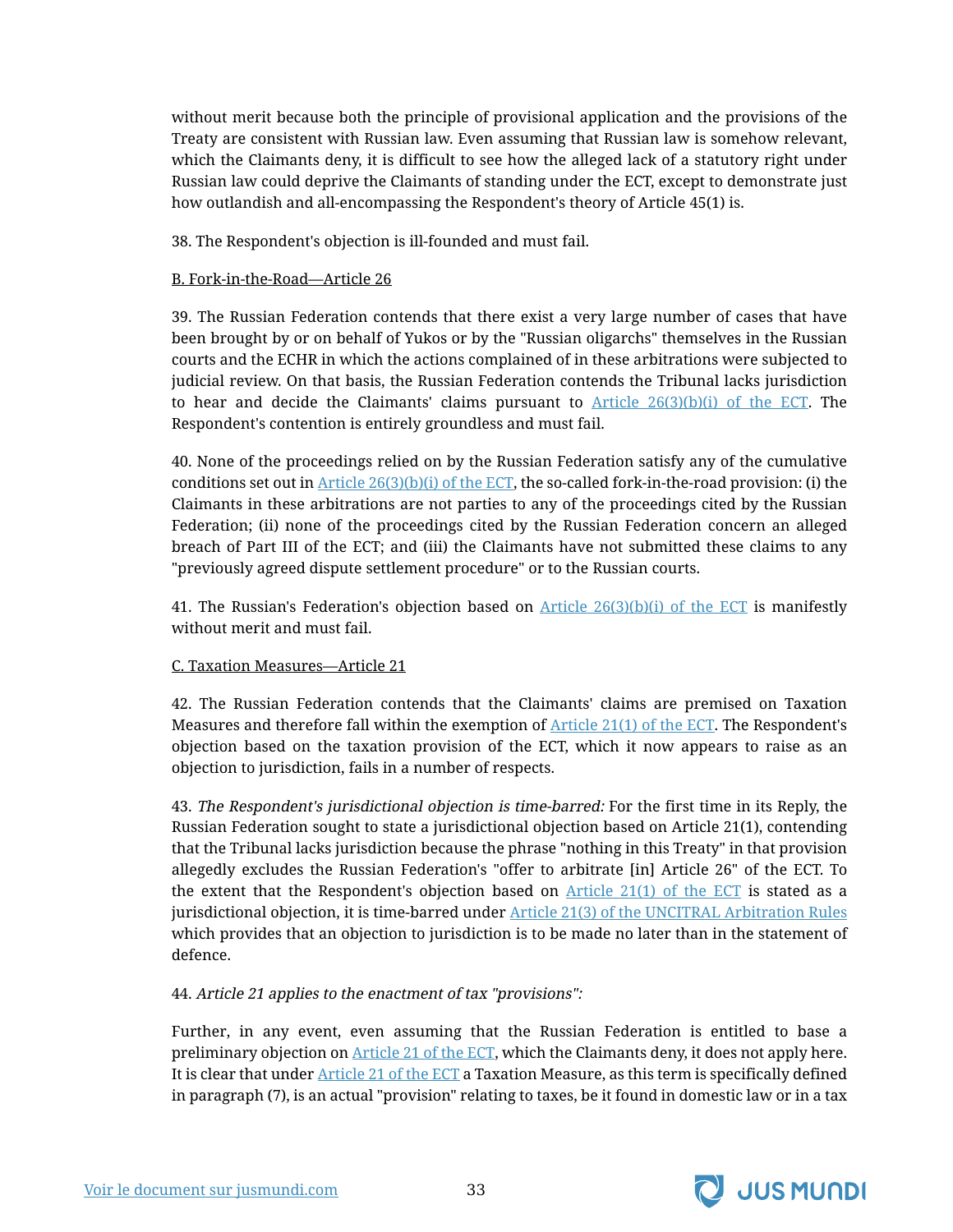treaty, nothing else. Article 21 therefore preserves the liberty of each Contracting State to enact legislation and regulations relating to taxes and the Respondent's numerous attempts to distort and expand the scope of this definition to enforcement actions find no support in the text of the Treaty itself. Because the Russian Federation's right to enact tax "provisions" is not at issue in these arbitrations, **Article 21(1)** of the ECT does not apply to the Claimants' claims.

#### 45. Articles 13 and 10 expressly apply to Taxation Measures:

Even assuming that Taxation Measures have the meaning given to them by the Respondent, which the Claimants deny, the Russian Federation conveniently ignores that the Treaty's substantive investment protections contained in Articles 13, 10(2) and 10(7) apply to Taxation Measures of the Contracting Parties by virtue of Articles 21(5) and 21(3), respectively, and that expropriatory or discriminatory actions are sanctioned under the Treaty even where they relate to Taxation Measures.

46. Conduct under the guise of taxation not covered: In any event, assuming that Taxation Measures have the meaning given to them by the Respondent, which the Claimants deny, the actions complained of by the Claimants do not fall within the scope of Article 21 because they are not genuine Taxation Measures. Indeed, the Russian Federation's actions were not a genuine exercise of the Russian State's prerogative to impose taxes, but merely a pretext for the Russian Federation's expropriation of Yukos' assets to the benefit of State-owned entities. Further, the Russian Federation feigns to ignore that a significant part of the acts complained of by the Claimants have no relation whatsoever to taxation.

47. The Russian Federation's objection based on [Article 21 of the ECT](https://jusmundi.com/en/document/h/clljWVJHbGxISEg0VUZMdWNJazE2TnJ3Mmxwb2NlQ1R3cmNjQXR1UDFhaUg5bDhhczBqUjlmYmVtWWhITFNjK3dCV0JaSFlDK3BFbFIyL0xvSHhiR2sxdnZtV2R3TDJsQUR2Q0hoUUhPeWlwUFRXK0ZmSTJDNUVyTytCd1RRNTN1Q1N5b1ZkSFFxMjRaOGlnb2hPZHR3PT0=) is therefore ill-founded and must fail.

### IV. THE PARTIES' REQUESTS FOR RELIEF

### A. RESPONDENT'S REQUESTS FOR RELIEF

73. The Russian Federation requests that the Tribunal issue an award: (a) determining that it lacks jurisdiction to entertain the claims brought by Claimant;

(b) in the alternative, determining that all claims brought by Claimant are inadmissible;

(c) in the alternative, determining that all claims relating to Taxation Measures other than those, if any, based solely on taxes are inadmissible;

(d) in the alternative, determining that all claims relating to taxes, if any, must be referred to the competent authorities pursuant to Article 21(5)(b)(i) of the Treaty;

(e) ordering Claimant to pay all of the Russian Federation's costs, expenses, and attorneys' fees;

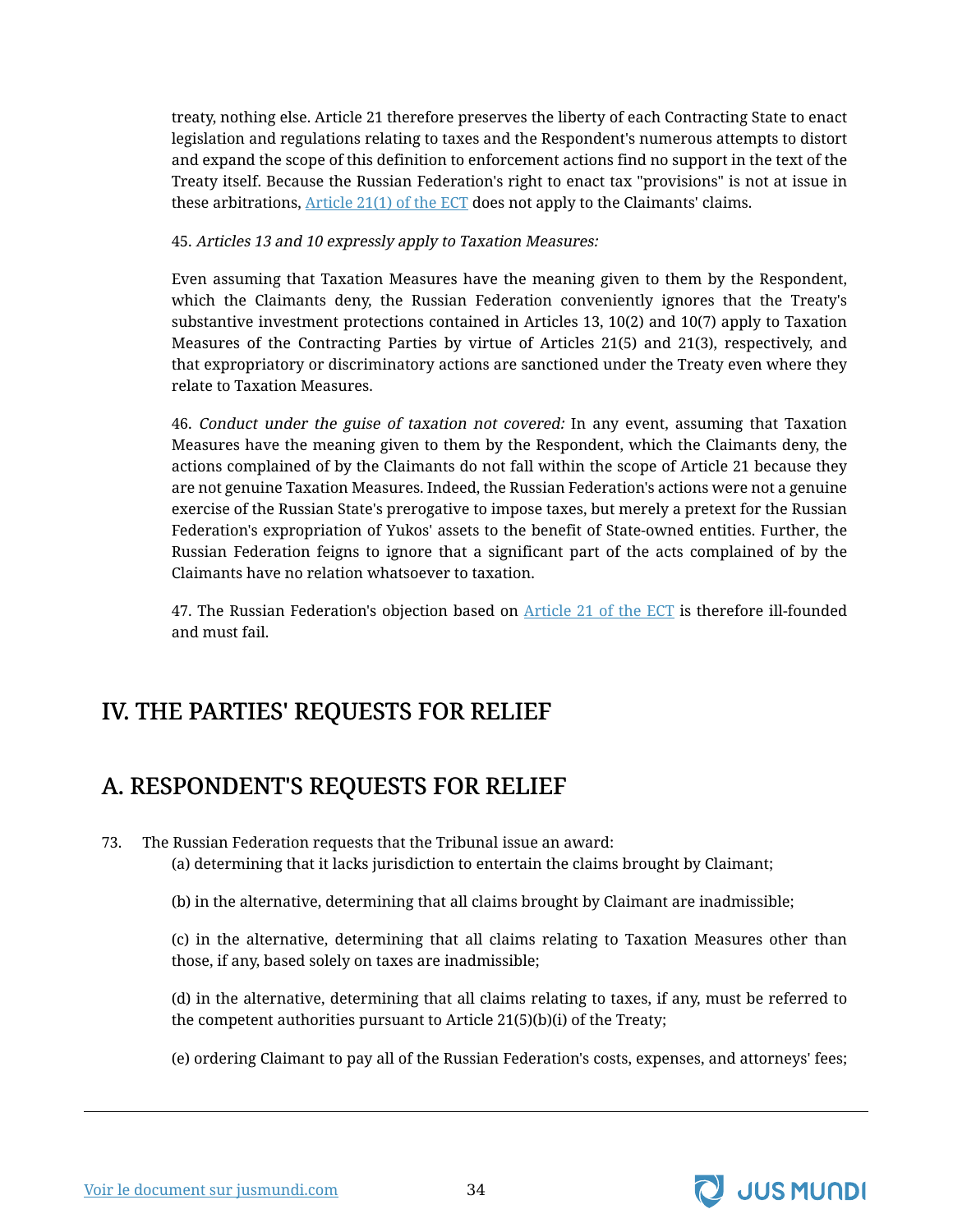and

(f) granting any further relief against Claimant that the Tribunal deems fit and proper.

## B. CLAIMANT'S REQUESTS FOR RELIEF

74. Claimant requests the Tribunal:

> (a) to render an award determining that it has jurisdiction over the claims brought by Claimant and that such claims are admissible

- (b) to order Respondent to pay all of Claimant's costs, including its legal fees and expenses; and
- (c) To order any other relief that may be appropriate.

## V. APPLICABLE LAW

- 75. The procedural law to be applied by the Tribunal consists of the procedural provisions of the ECT (particularly [Article 26\), the UNCITRAL Arbitration Rules](https://jusmundi.com/en/document/h/K3c3WHBLTUlqbG80TVZ5dlN0TWIyT1BOMVlIY3VQdXZSYUtDM1ZKZkkxaVlid1lJcUFSVHR1VHNrQ2dYZzdVNGk3VHlybFpHc0JZMlJjNEFtNHZGdmxQQ3ZaTFpwdE5PRXFwR1lndDRuNzQ9), and, because The Hague is the place of arbitration, any mandatory provisions of Dutch arbitration law. This Interim Award is made pursuant to Article 1049 of the Netherlands Arbitration Act 1986.
- 76. The substantive law to be applied by the Tribunal consists of the substantive provisions of the ECT, the <u>[Vienna Convention on the Law of Treaties](https://jusmundi.com/en/document/h/NVFwR2lWbkFqaXdJRmhJT3hnNFo0NEhoLzFzTjdSbU9icGpNYlQ0N3hXUjByQUw3dW1hT1I5OW90REYzWjlFYW1iQm0xR2ZxcmE5MFIwL3EyeU1DWUVRbENBMnU5S3g1dERqLzZnTWNMRHc3U0YwLzlEK2VYZ1FOT1ZFUEszei8yM25adnZnUXlFS0VUZE44K1VxYnNFSWthUlBsT2ZpNWh3eUE2MTVGaXpnPQ==)</u>  $^3$  (" **VCLT** "), and applicable rules and principles of international law. In addition to the foregoing sources, the national law of the Russian Federation is relevant with regard to certain issues, as is the national law of the places in which Claimants and/or related entities are incorporated or established.
- 77. Throughout this Interim Award, the Tribunal refers to and analyzes specific provisions of the ECT. For ease of reference, the key relevant provisions are also collected and reproduced below, in the order that they appear in the Treaty:

Article 1—Definitions

[...]

(6) Investment" means every kind of asset, owned or controlled directly or indirectly by an Investor and includes:

(a) tangible and intangible, and moveable and immovable, property, and any property rights such as leases, mortgages, liens, and pledges;



 $^3\,$  Vienna Convention on the Law of Treaties, Vienna, 23 May 1969, 1155 UNTS 331.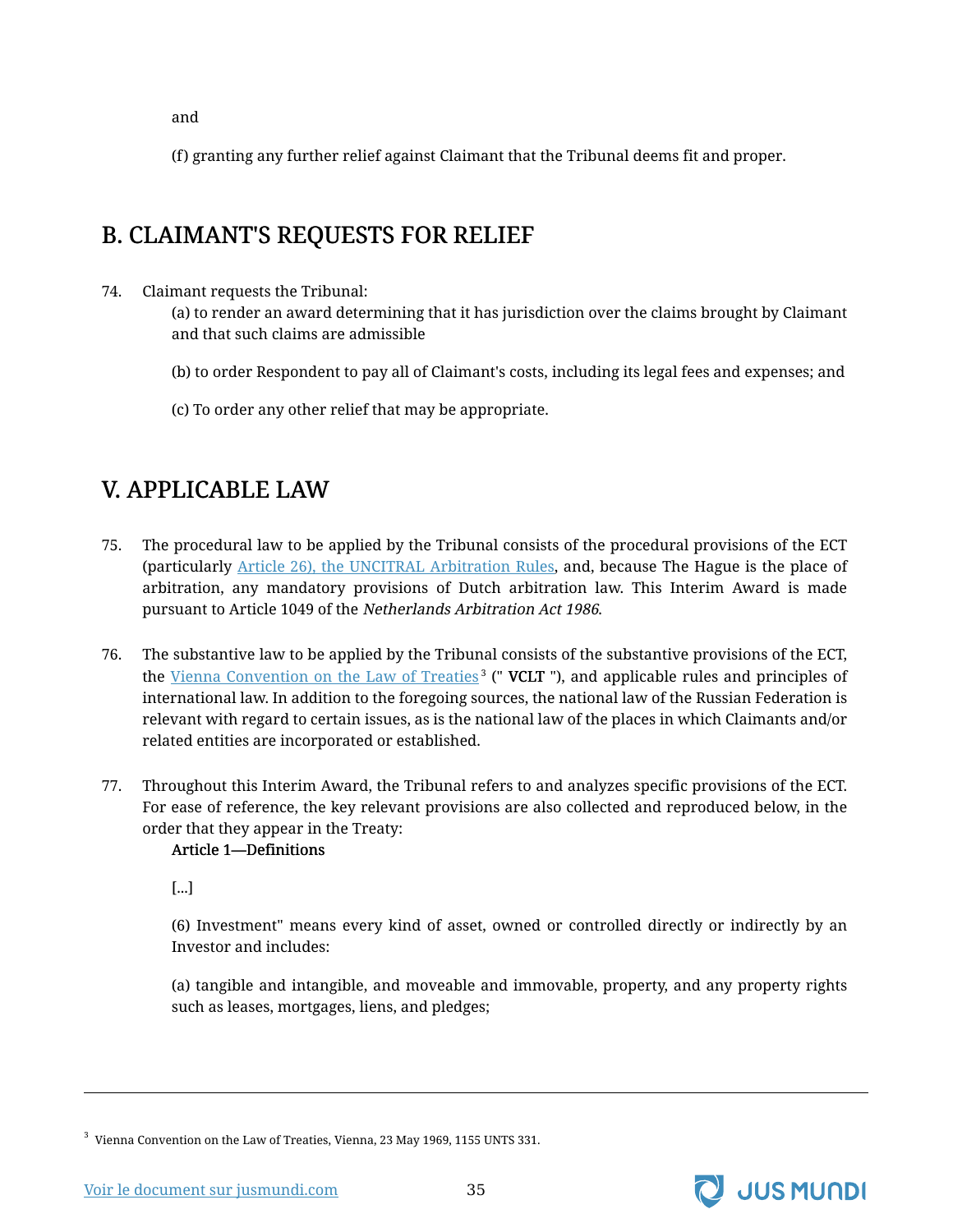(b) a company or business enterprise, or shares, stock, or other forms of equity participation in a company or business enterprise, and bonds and other debt of a company or business enterprise;

(c) claims to money and claims to performance pursuant to contract having an economic value and associated with an Investment;

(d) Intellectual Property;

(e) Returns;

(f) any right conferred by law or contract or by virtue of any licences and permits granted pursuant to law to undertake any Economic Activity in the Energy Sector.

[...]

(7) "Investor" means:

(a) with respect to a Contracting Party:

(i) a natural person having the citizenship or nationality of or who is permanently residing in that Contracting Party in accordance with its applicable law;

(ii) a company or other organization organized in accordance with the law applicable in that Contracting Party;

(b) with respect to a "third state," a natural person, company or other organization which fulfils, mutatis mutandis, the conditions specified in subparagraph (a) for a Contracting Party.

[...]

#### Article 17—Non-Application of Part III in Certain Circumstances

Each Contracting Party reserves the right to deny the advantages of this Part to:

(1) a legal entity if citizens or nationals of a third state own or control such entity and if that entity has no substantial business activities in the Area of the Contracting Party in which it is organized;

[...]

#### Article 21—Taxation

(1) Except as otherwise provided in this Article, nothing in this Treaty shall create rights or impose obligations with respect to Taxation Measures of the Contracting Parties. In the event of any inconsistency between this Article and any other provision of the Treaty, this Article shall prevail to the extent of the inconsistency.

(2) Article 7(3) shall apply to Taxation Measures other than those on income or on capital, except that such provision shall not apply to:

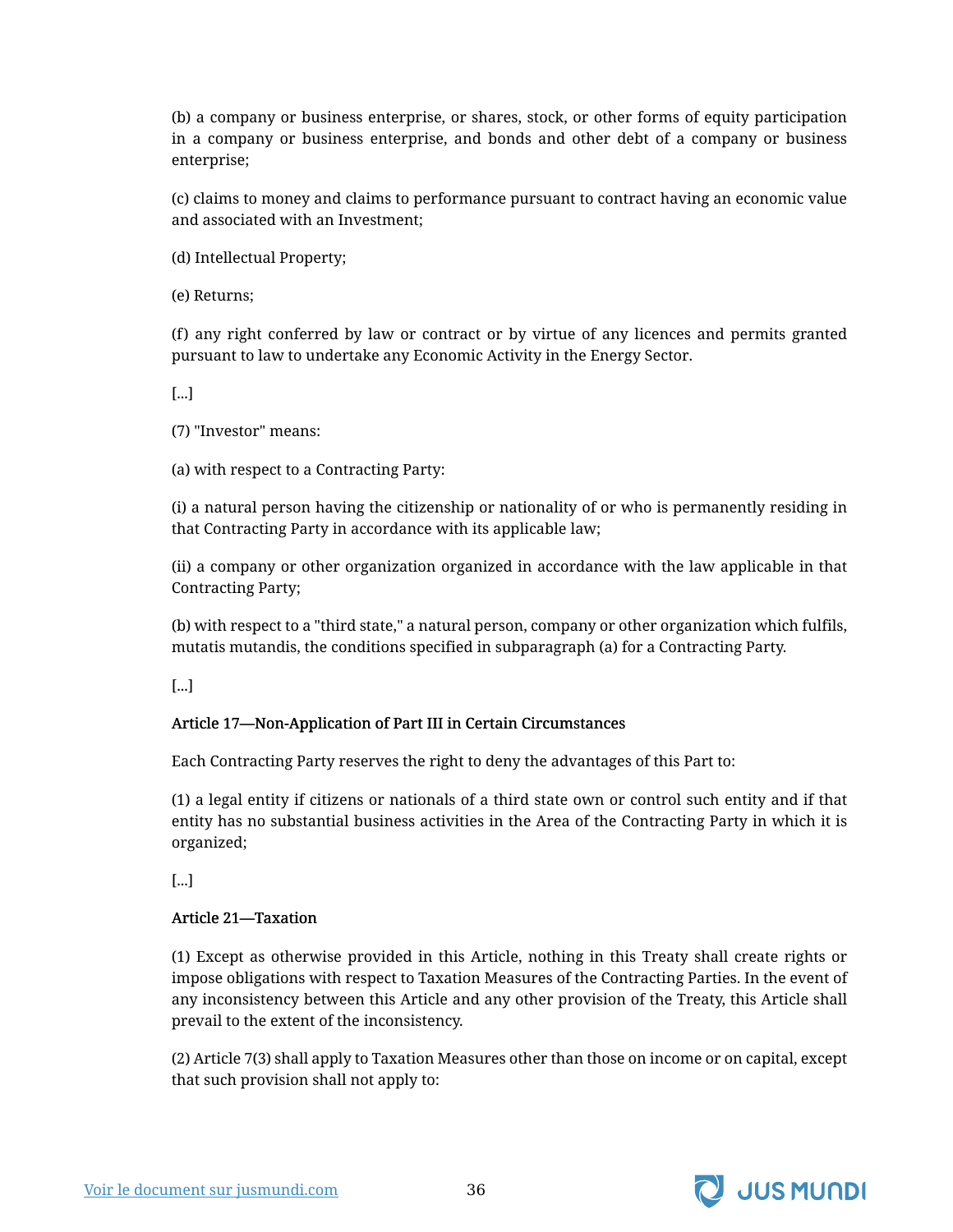(a) an advantage accorded by a Contracting Party pursuant to the tax provisions of any convention, agreement or arrangement described in subparagraph (7)(a)(ii); or

(b) any Taxation Measure aimed at ensuring the effective collection of taxes, except where the measure of a Contracting Party arbitrarily discriminates against Energy Materials and Products originating in, or destined for the Area of another Contracting Party or arbitrarily restricts benefits accorded under Article 7(3).

(3) Article 10(2) and (7) shall apply to Taxation Measures of the Contracting Parties other than those on income or on capital, except that such provisions shall not apply to:

(a) impose most favoured nation obligations with respect to advantages accorded by a Contracting Party pursuant to the tax provisions of any convention, agreement or arrangement described in subparagraph (7)(a)(ii) or resulting from membership of any Regional Economic Integration Organization; or

(b) any Taxation Measure aimed at ensuring the effective collection of taxes, except where the measure arbitrarily discriminates against an Investor of another Contracting Party or arbitrarily restricts benefits accorded under the Investment provisions of this Treaty.

(4) Article 29(2) to (6) shall apply to Taxation Measures other than those on income or on capital.

(5) (a) Article 13 shall apply to taxes.

(b) Whenever an issue arises under Article 13, to the extent it pertains to whether a tax constitutes an expropriation or whether a tax alleged to constitute an expropriation is discriminatory, the following provisions shall apply:

(i) The Investor or the Contracting Party alleging expropriation shall refer the issue of whether the tax is an expropriation or whether the tax is discriminatory to the relevant Competent Tax Authority. Failing such referral by the Investor or the Contracting Party, bodies called upon to settle disputes pursuant to Article 26(2)(c) or 27(2) shall make a referral to the relevant Competent Tax Authorities;

(ii) The Competent Tax Authorities shall, within a period of six months of such referral, strive to resolve the issues so referred. Where non-discrimination issues are concerned, the Competent Tax Authorities shall apply the nondiscrimination provisions of the relevant tax convention or, if there is no non-discrimination provision in the relevant tax convention applicable to the tax or no such tax convention is in force between the Contracting Parties concerned, they shall apply the non-discrimination principles under the Model Tax Convention on Income and Capital of the Organisation for Economic Co-operation and Development;

(iii) Bodies called upon to settle disputes pursuant to Article  $26(2)(c)$  or  $27(2)$  may take into account any conclusions arrived at by the Competent Tax Authorities regarding whether the tax is an expropriation. Such bodies shall take into account any conclusions arrived at within the six-month period prescribed in subparagraph (b)(ii) by the Competent Tax Authorities regarding whether the tax is discriminatory. Such bodies may also take into account any conclusions arrived at by the Competent Tax Authorities after the expiry of the six-month period;

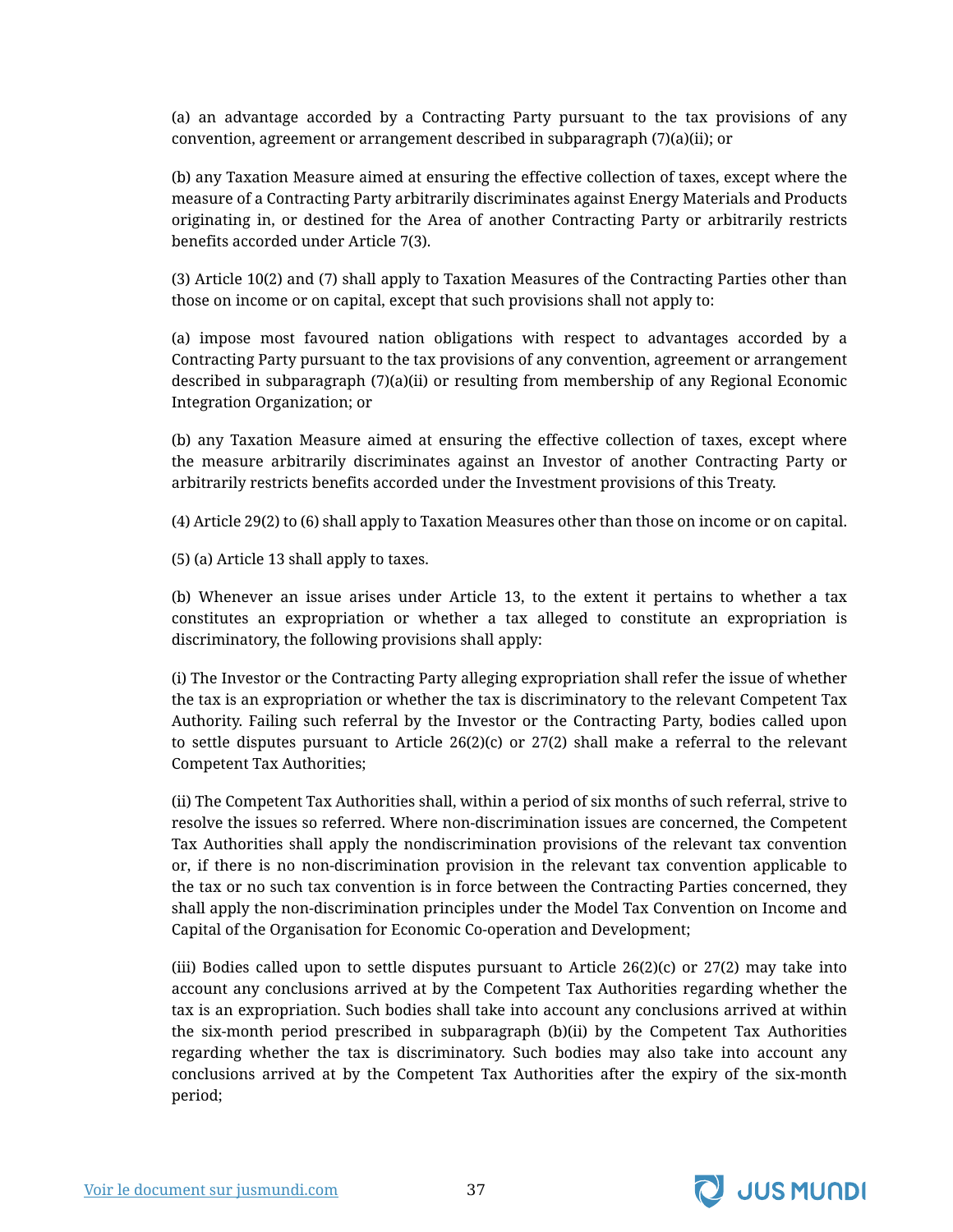(iv) Under no circumstances shall involvement of the Competent Tax Authorities, beyond the end of the six-month period referred to in subparagraph (b)(ii), lead to a delay of proceedings under Articles 26 and 27.

(6) For the avoidance of doubt, Article 14 shall not limit the right of a Contracting Party to impose or collect a tax by withholding or other means.

(7) For the purposes of this Article:

(a) The term "Taxation Measure" includes:

(i) any provision relating to taxes of the domestic law of the Contracting Party or of a political subdivision thereof or a local authority therein; and

(ii) any provision relating to taxes of any convention for the avoidance of double taxation or of any other international agreement or arrangement by which the Contracting Party is bound.

(b) There shall be regarded as taxes on income or on capital all taxes imposed on total income, on total capital or on elements of income or of capital, including taxes on gains from the alienation of property, taxes on estates, inheritances and gifts, or substantially similar taxes, taxes on the total amounts of wages or salaries paid by enterprises, as well as taxes on capital appreciation.

(c) A "Competent Tax Authority" means the competent authority pursuant to a double taxation agreement in force between the Contracting Parties or, when no such agreement is in force, the minister or ministry responsible for taxes or their authorized representatives.

(d) For the avoidance of doubt, the terms "tax provisions" and "taxes" do not include customs duties.

[...]

#### Article 26—Settlement of Disputes Between an Investor and a Contracting Party

(1) Disputes between a Contracting Party and an Investor of another Contracting Party relating to an Investment of the latter in the Area of the former, which concern an alleged breach of an obligation of the former under Part III shall, if possible be settled amicably.

(2) If such disputes cannot be settled according to the provisions of paragraph (1) within a period of three months from the date on which either party to the dispute requested amicable settlement, the Investor party to the dispute may choose to submit it for resolution:

(a) to the courts or administrative tribunals of the Contracting Party party to the dispute;

(b) in accordance with any applicable, previously agreed dispute settlement procedure; or

(c) in accordance with the following paragraphs of this Article.

(3) (a) Subject only to subparagraphs (b) and (c), each Contracting Party hereby gives its unconditional consent to the submission of a dispute to international arbitration or conciliation in accordance with the provisions of this Article.

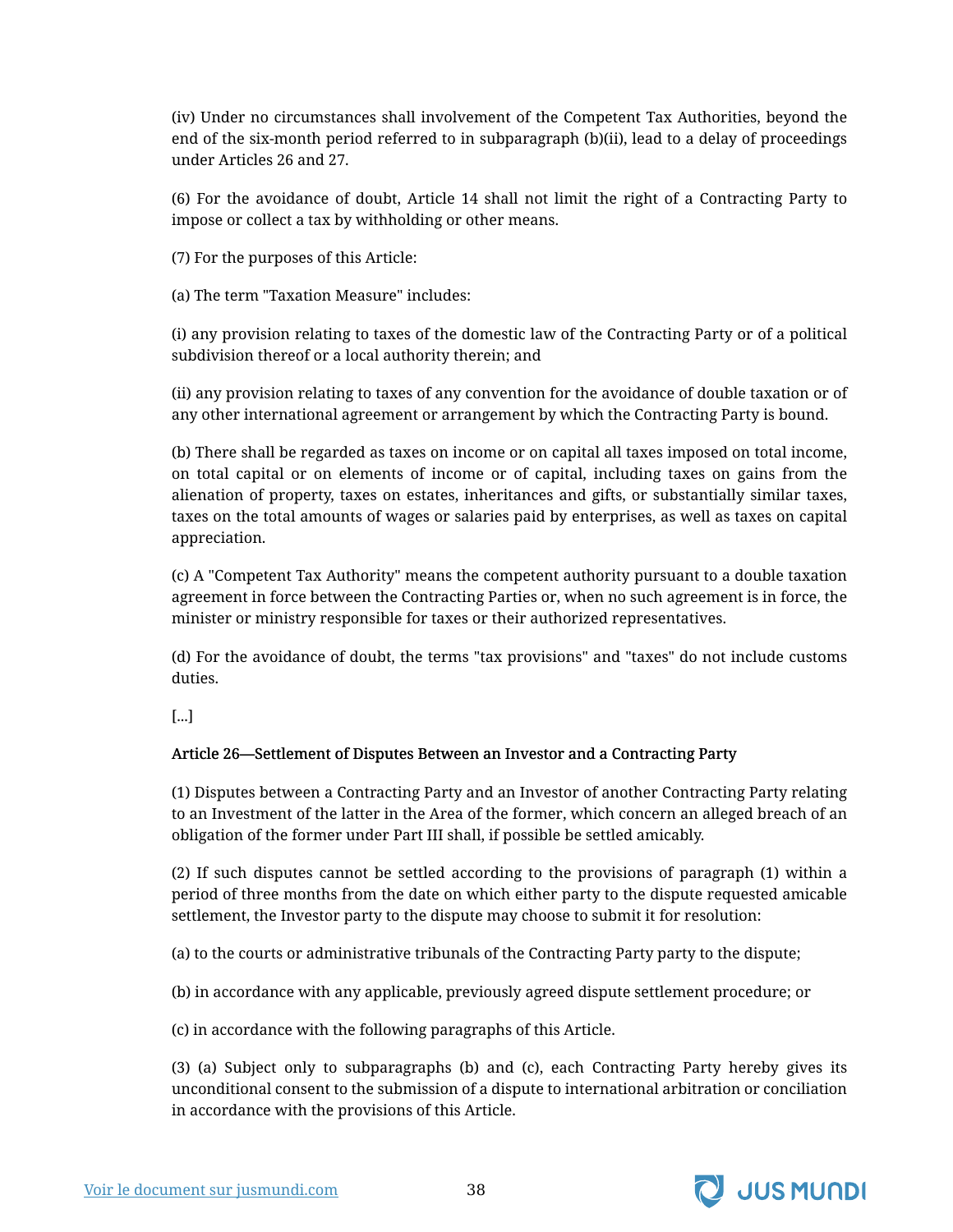(b) (i) The Contracting Parties listed in Annex ID do not give such unconditional consent where the Investor has previously submitted the dispute under subparagraph (2)(a) or (b).

(4) In the event that an Investor chooses to submit the dispute for resolution under subparagraph (2)(c), the Investor shall further provide its consent in writing for the dispute to be submitted to:

[...]

(b) a sole arbitrator or ad hoc arbitration tribunal established under the Arbitration Rules of the United Nations Commission on International Trade Law (hereinafter referred to as "UNCITRAL")

[...]

#### Article 45—Provisional Application

(1) Each signatory agrees to apply this Treaty provisionally pending its entry into force for such signatory in accordance with Article 44, to the extent that such provisional application is not inconsistent with its constitution, laws or regulations.

(2) (a) Notwithstanding paragraph (1) any signatory may, when signing, deliver to the Depository a declaration that it is not able to accept provisional application. The obligation contained in paragraph (1) shall not apply to a signatory making such a declaration. Any such signatory may at any time withdraw that declaration by written notification to the Depository.

(b) Neither a signatory which makes a declaration in accordance with subparagraph (a) nor Investors of that signatory may claim the benefits of provisional application under paragraph (1).

(c) Notwithstanding subparagraph (a), any signatory making a declaration referred to in subparagraph (a) shall apply Part VII provisionally pending the entry into force of the Treaty for such signatory in accordance with Article 44, to the extent that such provisional application is not inconsistent with its laws or regulations.

(3) (a) Any signatory may terminate its provisional application of this Treaty by written notification to the Depository of its intention not to become a Contracting Party to the Treaty. Termination of provisional application for any signatory shall take effect upon the expiration of 60 days from the date on which such signatory's written notification is received by the Depository.

(b) In the event that a signatory terminates provisional application under subparagraph (a), the obligation of the signatory under paragraph (1) to apply Parts III and V with respect to any Investments made in its Area during such provisional application by Investors of other signatories shall nevertheless remain in effect with respect to those Investments for twenty years following the effective date of termination, except as otherwise provided in subparagraph (c).

(c) Subparagraph (b) shall not apply to any signatory listed in Annex PA. A signatory shall be removed from the list in Annex PA effective upon delivery to the Depository of its request

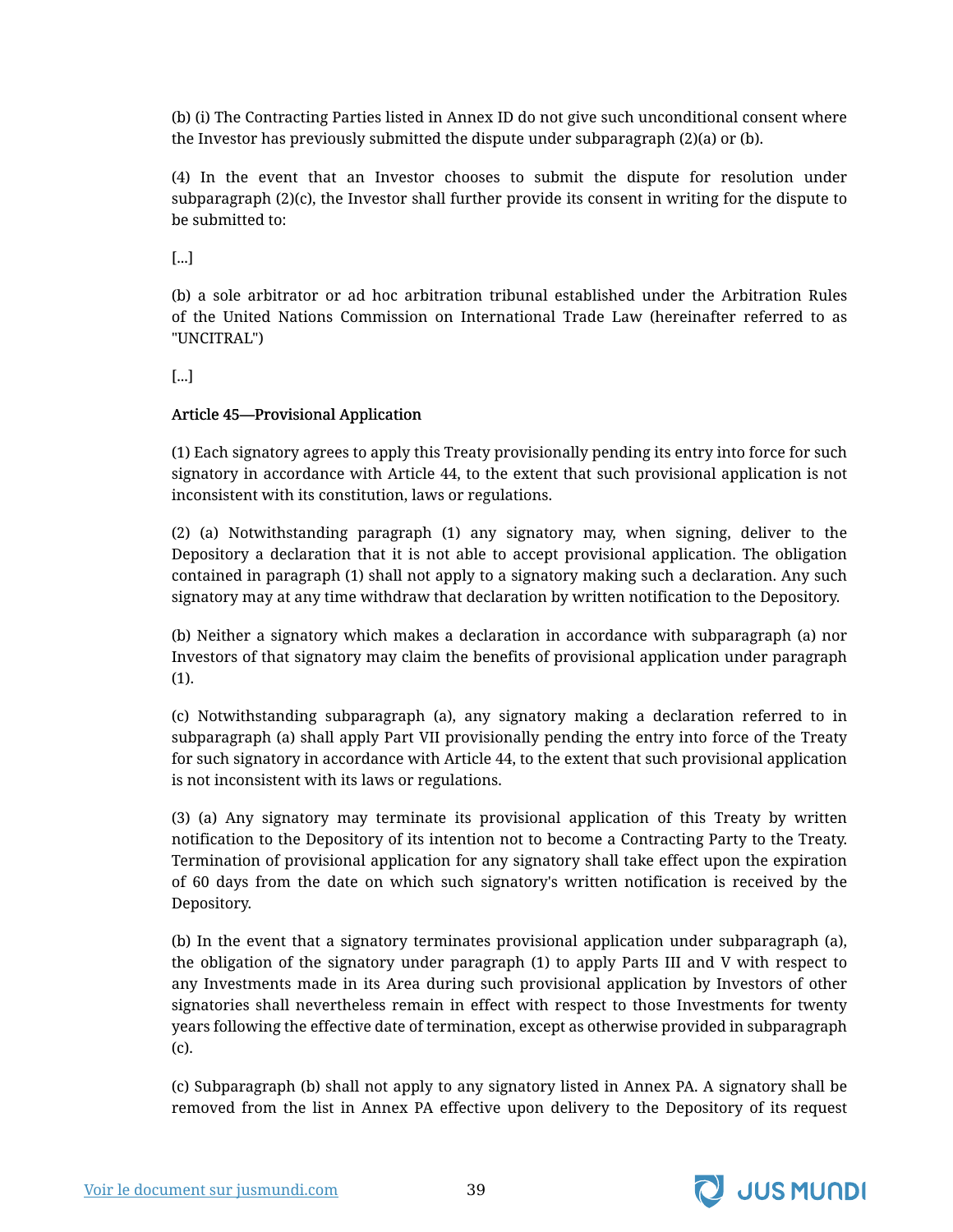therefor.

#### VI. SUMMARY OF WITNESSES' TESTIMONY

- 78. The Parties submitted extensive evidence relevant to the issues of jurisdiction and admissibility. Respondent submitted statements or opinions from 19 witnesses, while Claimants submitted opinions from four witnesses. In all, the Tribunal has reviewed over 795 pages of written testimony, as well as hundreds of exhibits.
- 79. The purpose of the present section of the Tribunal's Interim Award is to provide an overview of the witnesses' evidence. The following is not meant to be exhaustive. Rather, it serves to provide a summary of the vast evidentiary universe on the basis of which the Tribunal has reached its conclusions with respect to jurisdiction and admissibility.
- 80. The Tribunal has considered the evidence of those witnesses that were cross-examined as well as those witnesses who submitted written statements but were not called to the hearing. With respect to this latter category, the Tribunal has kept in mind that these witnesses were not subject to any cross-examination.

### A. RESPONDENT'S WITNESSES

- 81. At the hearing, Claimants called five of Respondent's 19 witnesses. They were: 1) Professor Suren Avakiyan
	- 2) Mr. Sydney Fremantle
	- 3) Mr. Anatoly Martynov
	- 4) Mr. Martin Mann, QC
	- 5) Professor Daniel Berman
- 82. Respondent's other witnesses, who did not appear for cross-examination, were: 6) Dr. Marat Baglay
	- 7) Professor Martti Koskenniemi
	- 8) Professor Alexey Kostin
	- 9) Professor Yevgeny Sukhanov

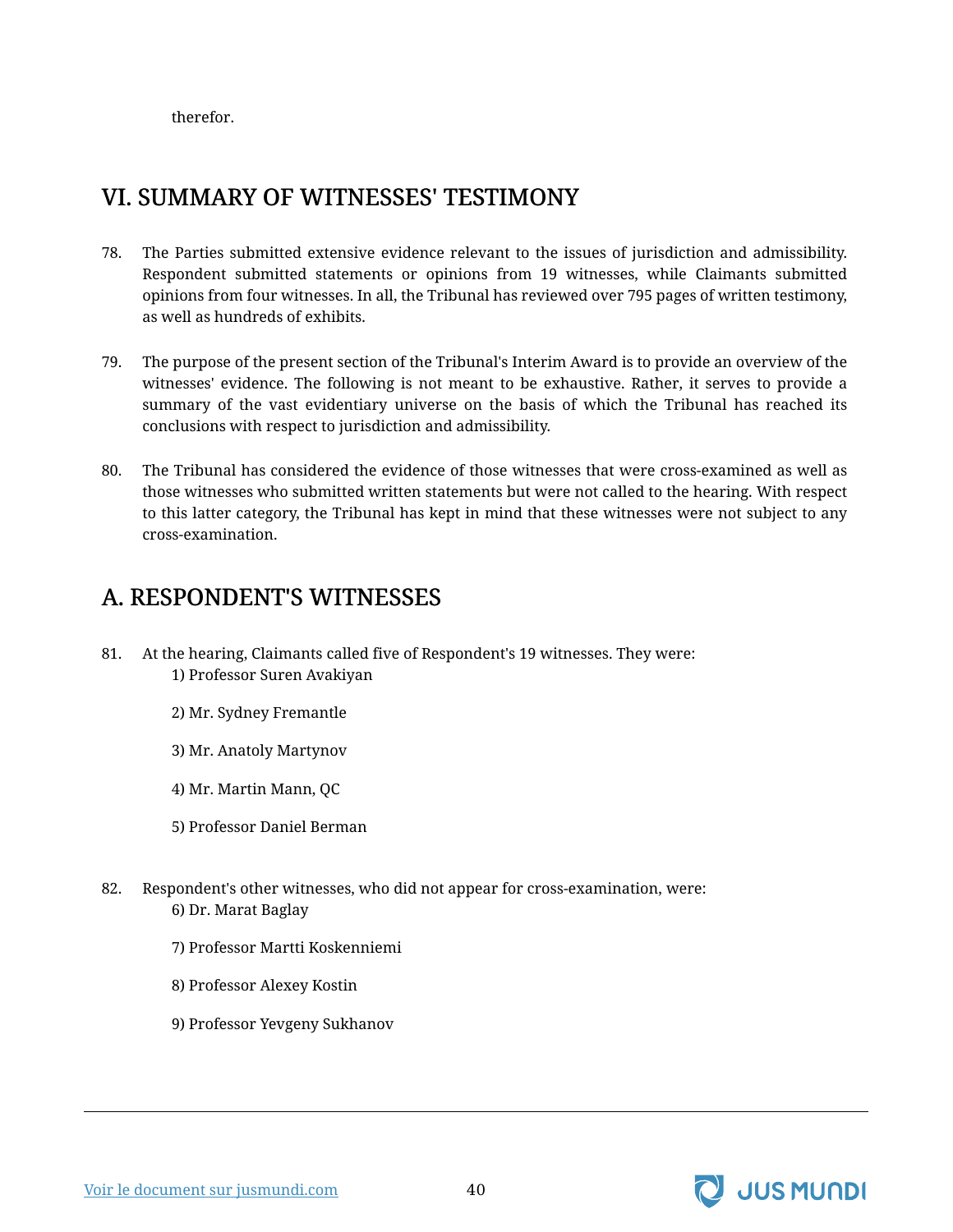- 10) Professor Gerhard Hafner
- 11) Professor Igor Lukashuk
- 12) Mr. S.V. Vasilyvev, on behalf of the Russian Ministry of Justice
- 13) Professor Georg Nolte
- 14) Professor Angelika Nussberger
- 15) Professor Alain Pellet
- 16) Mr. Stephen Knipler
- 17) Professor Myron Nordquist
- 18) Professor Andrey Lisitsyn-Svetlanov
- 19) Professor Stef van Weeghel
- 83. The following summary will first address the testimony of Respondent's witnesses who appeared before the Tribunal, in order of appearance. This is followed by a review of the evidence from Respondent's witnesses who did not appear.

#### 1. Professor Suren Avakiyan

- 84. Professor Avakiyan is the head of the Department of Constitutional and Municipal Law of the Faculty of Law of the Moscow State University of M.V. Lomonosov.
- 85. In his Expert Opinion, <sup>4</sup> Professor Avakiyan explains the relationship between the 1993 Constitution of the Russian Federation (" Constitution ") and international treaties of the Russian Federation. He concludes that the Russian Federation may not conclude international treaties whose provisions contradict the Constitution and would require its amendment. Professor Avakiyan explains that any treaty that annuls, modifies, or adds provisions to Russian legislation must be ratified in order to become effective. He then explains the ratification process for international treaties in the Russian Federation.
- 86. Professor Avakiyan summarizes his conclusions as follows: (a) a federal law on ratification gives an international treaty the force of law in the territory of the Russian Federation; (b) in the absence of relevant domestic rules implementing an international treaty that has been ratified and has become effective, the rules of the treaty apply directly; and (c) the application, prior to its ratification, of an international treaty that is subject to ratification contradicts the Constitution.
- 87. With respect to the ECT, Professor Avakiyan testifies that its application is impossible without



 $^4\,$  Professor Suren Avakiyan, Expert Opinion on the Constitutional Legal Aspects of the Conclusion and Application of International Treaties of the Russian Federation, 21 February 2006.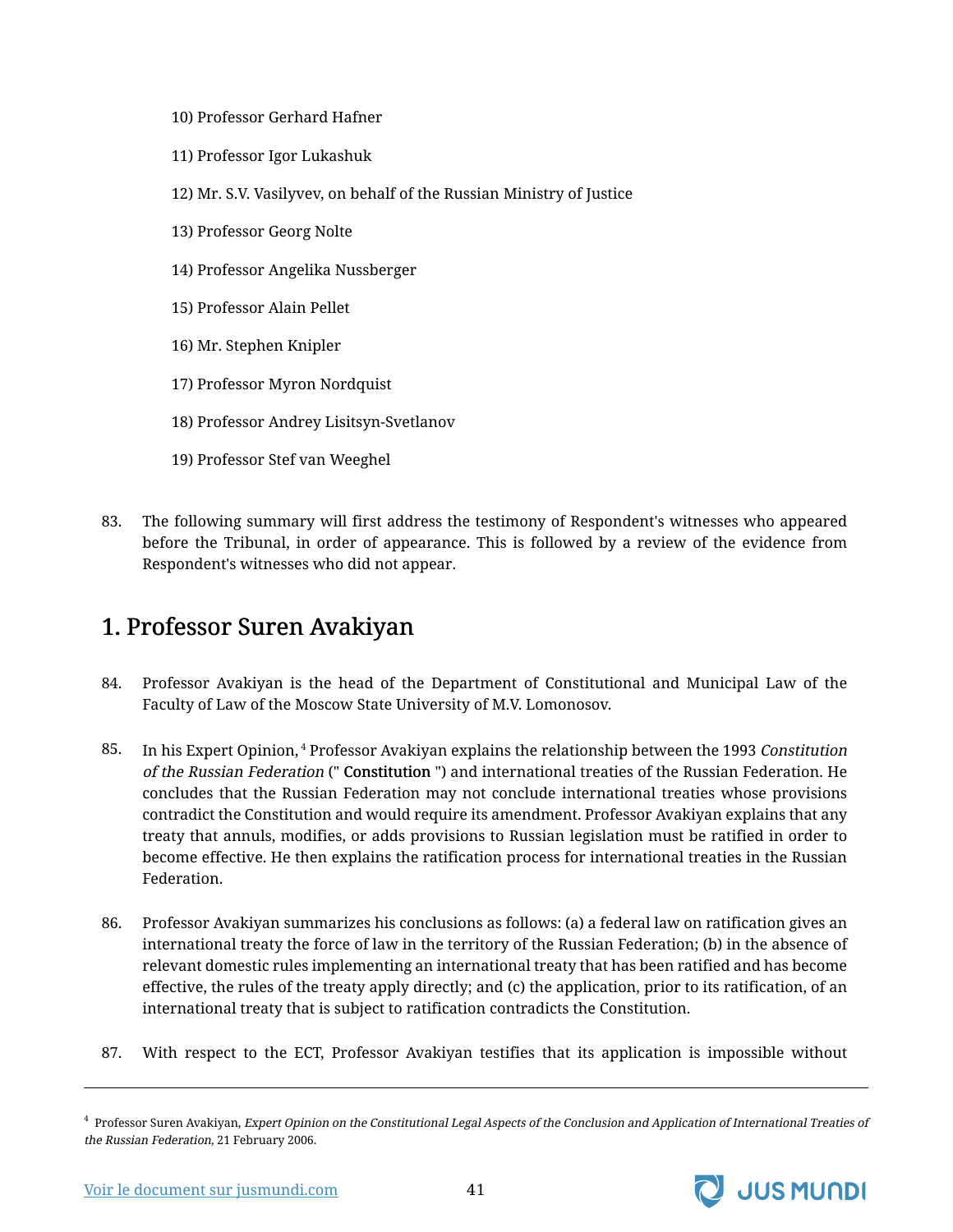simultaneous and numerous amendments to Russian legislation. Pursuant to the Constitution, the ECT is subject to ratification by the Federal Assembly; provisional application of the ECT and, in particular, of its dispute-resolution provisions without such ratification would be inconsistent with the Constitution.

- 88. In his Second Opinion,<sup>5</sup> Professor Avakiyan comments on the Opinion of Claimants' expert, Mr. Gladyshev, dated 29 June 2006. In particular, Professor Avakiyan points out that, in his view, the 1995 Federal Law on International Treaties of the Russian Federation ("FLIT ") does not allow provisional application of the ECT in the present case, because the ECT was not submitted to the Duma within the six-month deadline established in Article 23(2) of the FLIT.
- 89. Professor Avakiyan appeared before the Tribunal for examination on 17 November 2008.
- 90. During cross-examination, Professor Avakiyan was taken through the various instruments in the Russian Federation relating to international treaties. Professor Avakiyan stated his belief that international treaties that are subject to ratification should never be applied provisionally. He asserted that Article 23 permits provisional application, but only where a treaty is consistent with and does not require amendments to Russian legislation. He testified that Article 23 of the FLIT should be amended in order to clarify this limitation and avoid any ambiguities.
- 91. On redirect examination, Professor Avakiyan stated that there was no contradiction between <u>[Article](https://jusmundi.com/en/document/h/clljWVJHbGxISEg0VUZMdWNJazE2TnJ3Mmxwb2NlQ1R3cmNjQXR1UDFhaUg5bDhhczBqUjlmYmVtWWhITFNjK3dCV0JaSFlDK3BFbFIyL0xvSHhiR2sxdnZtV2R3TDJsQUR2Q0hoUUhPeWlwUFRXK0ZmSTJDNUVyTytCd1RRNTNjZ05Tdy9FMGVhb3p3Ky9uOE9DSXdBPT0=)</u> [45\(1\) of the ECT](https://jusmundi.com/en/document/h/clljWVJHbGxISEg0VUZMdWNJazE2TnJ3Mmxwb2NlQ1R3cmNjQXR1UDFhaUg5bDhhczBqUjlmYmVtWWhITFNjK3dCV0JaSFlDK3BFbFIyL0xvSHhiR2sxdnZtV2R3TDJsQUR2Q0hoUUhPeWlwUFRXK0ZmSTJDNUVyTytCd1RRNTNjZ05Tdy9FMGVhb3p3Ky9uOE9DSXdBPT0=) and Article 23 of the FLIT. If the Russian Federation wished to apply the ECT to the extent that it did not conflict with Russian legislation, then the ECT needed to be ratified within the required period. He added that those who had signed the ECT had not complied with the provisions of law governing treaty ratification. He went on to say that the ECT contained a large number of provisions that conflicted with Russian legislation, and that therefore the ECT could not apply provisionally save for those few provisions that did not contradict Russian legislation, such as those establishing the logistical procedures for the Secretariat.

# 2. Mr. Sydney Fremantle

- 92. Mr. Fremantle retired from the British Civil Service in November 1994, where he had been head of the International Energy Unit in the Department of Trade and Industry for the previous ten years. In this capacity he participated in the negotiations of the Agreement on the International Energy Programme and represented the United Kingdom on, *inter alia*, the International Energy Agency's Governing Board and the European Commission's High Level Energy Group. He participated in preparatory work leading to the creation of the ECT, although he retired about two months before actual signature of the ECT, with some residual involvement through working groups.
- $93.$  In his Opinion,  $^6$  Mr. Fremantle first sets out the working procedures for the ECT negotiations. Mr. Fremantle testifies that while the ECT drew on precedents such as many bilateral investment treaties (" BIT s"), the North American Free Trade Agreement (" NAFTA "), and the General Agreement on Tariffs and Trade (" GATT "), there were deliberate departures from the standard



<sup>5</sup> Professor Suren Avakiyan, Expert Comments regarding Expert Opinion of V. Gladyshev dated June 29, 2006, 19 January 2007.

<sup>6</sup> Mr. Sydney Fremantle, Opinion Concerning the Provisional Application of the Energy Charter Treaty, 21 January 2007.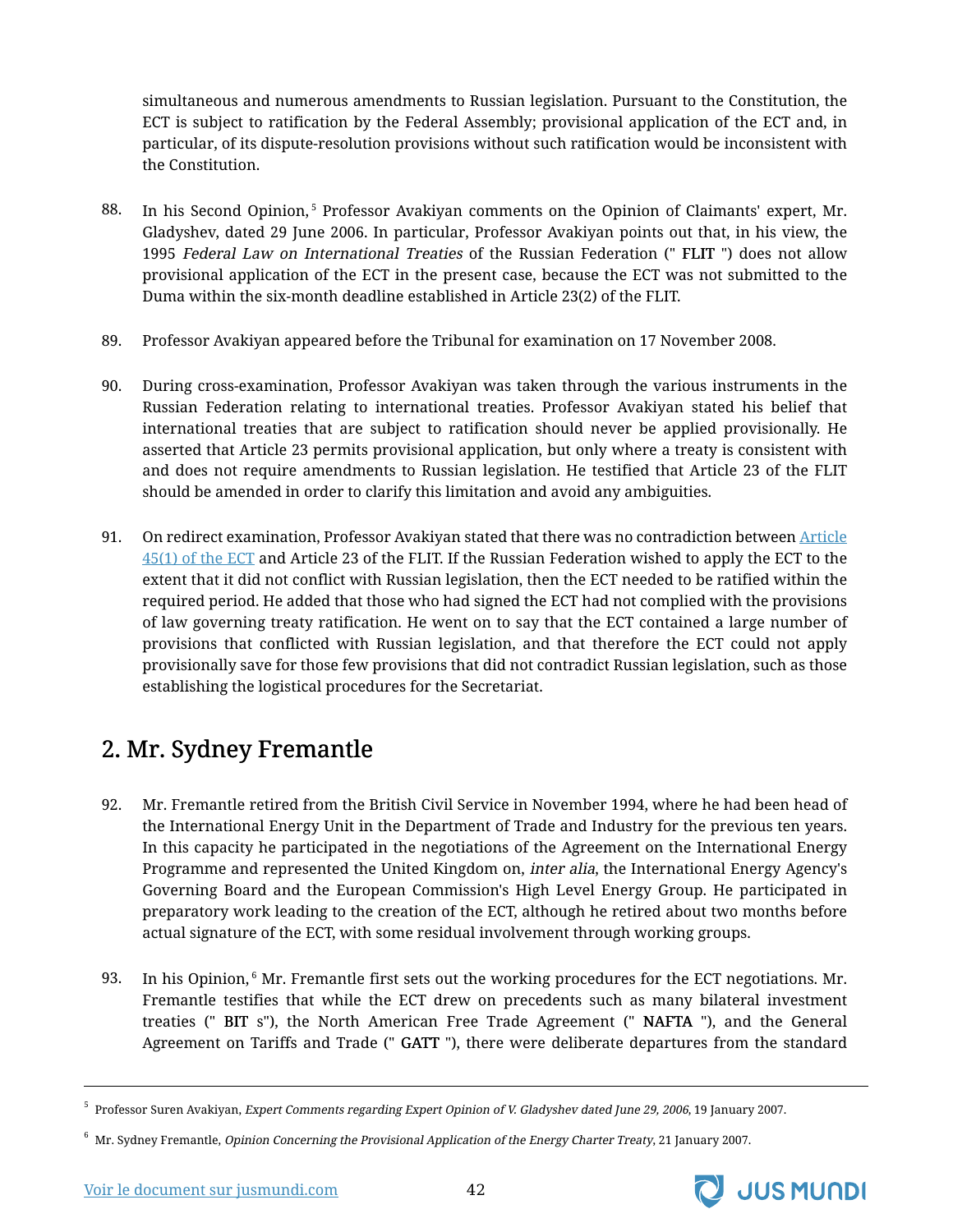provisions of such texts.

- 94. The conclusions in Mr. Fremantle's Opinion are: (a) Article 45(1) imposes provisional application upon those signatories who have not made a declaration under Article 45(2); (b) the "to the extent" clause in Article 45(1) is an integral qualification of the obligation to apply the ECT provisionally; (c) no further action is necessary to qualify the obligation; (d) Article 45(2) enables a signatory to avoid all obligations of the ECT (excluding Part VII) even if not consistent with its internal laws; (e) reciprocity was irrelevant to negotiation of the ECT and impossible to achieve; and (f) transparency would have been of little value to the investor and would add nothing to [Article 20 ECT](https://jusmundi.com/en/document/h/clljWVJHbGxISEg0VUZMdWNJazE2TnJ3Mmxwb2NlQ1R3cmNjQXR1UDFhaUg5bDhhczBqUjlmYmVtWWhITFNjK3dCV0JaSFlDK3BFbFIyL0xvSHhiR2sxdnZtV2R3TDJsQUR2Q0hoUUhPeWlwUFRXK0ZmSTJDNUVyTytCd1RRNTN0bmZvYmJnR3BWdWEvMzlxd3J0RnZBPT0=).
- 95. Mr. Fremantle appeared before the Tribunal for examination on 17 and 18 November 2008.
- 96. Mr. Fremantle was cross-examined on the "boldness" of certain of his statements regarding international law, given that he is not a lawyer. He explained that his opinions were guided by information obtained as a participant in negotiations. He acknowledged that after presentation of the draft to the plenary his own role was less authoritative, but he attended certain plenary sessions until retirement in December 1994 and kept binders of papers in order to write a book.
- 97. Upon being shown unredacted versions of documents on which he had relied, Mr. Fremantle confirmed names of those delegations, including Austria, Russia, and the European Union, referred to in his Opinion as having constitutional or other problems making provisional application difficult. Mr. Fremantle testified about his perception of the positions of various delegations on provisional application.
- 98. Mr. Fremantle further testified that there was a sense of urgency in finalizing the ECT, in the belief that it would help overcome the Russian energy crisis. Urgency was also the motivation behind splitting the treaty into the present ECT, dealing with investments, and a later document (never completed) covering the pre-investment stage. He further agreed that provisional application was also due to a sense of urgency.
- 99. Mr. Fremantle acknowledged that the ECT established formal reciprocity—protecting the investors of each State party in turn. However, he asserted that while Russia was applying the treaty provisionally, Russian investors could bring claims against other member States even if, due to legal and constitutional inconsistencies, Article 45(1) of the Treaty prevented other investors from invoking the ECT against Russia. Mr. Fremantle was of the view that Russia was applying the ECT provisionally.
- 100. Mr. Fremantle testified that transparency in identifying inconsistent laws was not possible in relation to Article 45(1) and was "abandoned" by the delegates of Working Group II. He acknowledged that Japan continued to seek some transparency discipline as late as February 1994, but abandoned the idea of specifying all inconsistent laws by March 1994.
- 101. On re-examination, Mr. Fremantle described the trade-off between achieving a comprehensive Treaty and having it apply quickly. He explained that because of concerns over inconsistency between the Treaty and domestic laws, some countries would not have been willing to sign the Treaty until conflicting laws had been repealed. Thus, the abandonment of transparency was one of the trade-offs enabling the widespread signature of the ECT.

[Voir le document sur jusmundi.com](https://jusmundi.com/fr/document/decision/en-yukos-universal-limited-isle-of-man-v-the-russian-federation-interim-award-on-jurisdiction-and-admissibility-monday-30th-november-2009) 43

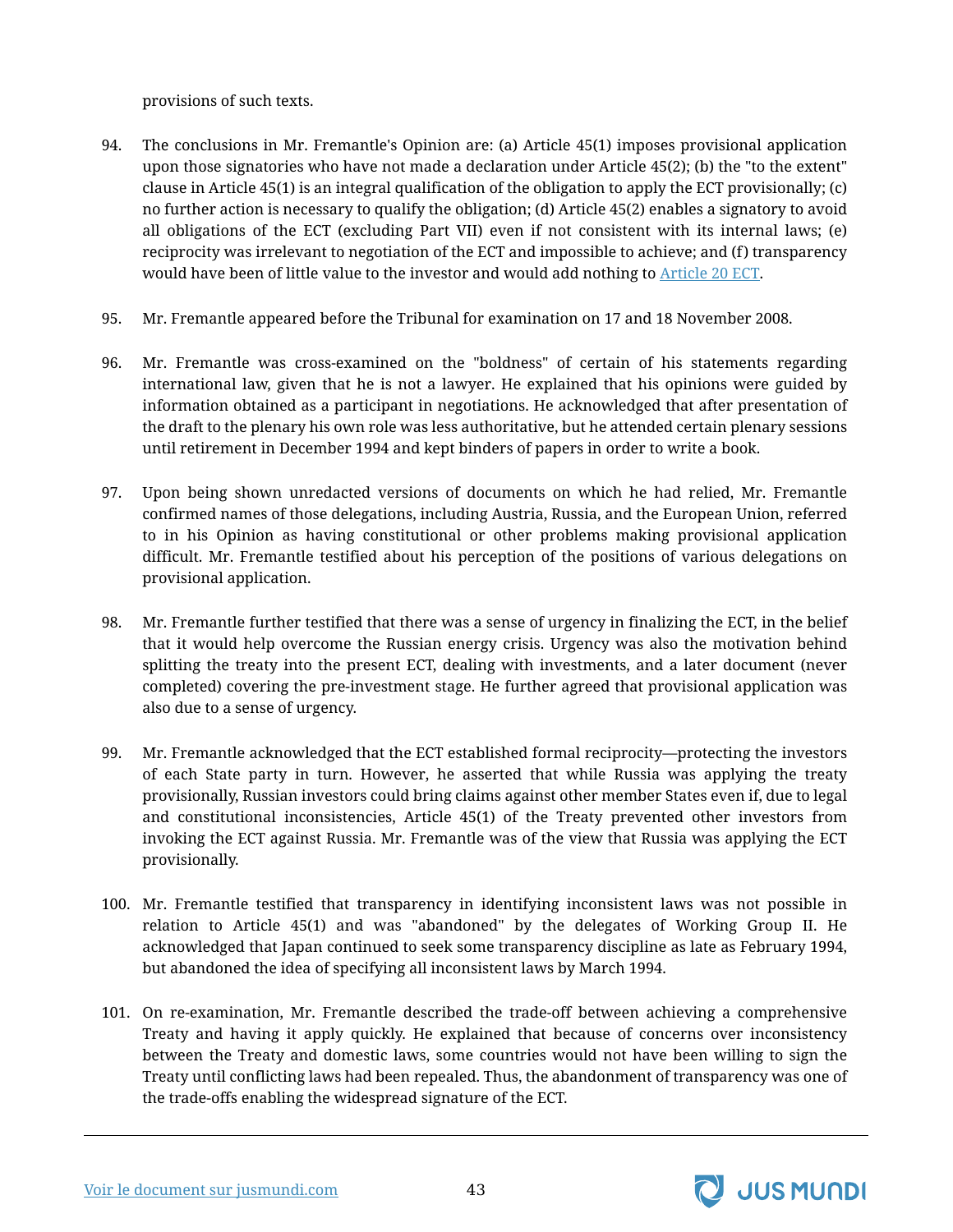# 3. Mr. Anatoly Martynov

- 102. Mr. Martynov is the head of a private Russian company providing consultancy on trade policy issues. During the period 1992-1994, he worked at the Ministry of Foreign Economic Relations of the Russian Federation, as the head of the Legal and Treaty Department. In that capacity, he participated in the negotiations on the ECT and the Agreement on Partnership and Cooperation between the European Union and the Russian Federation, signed in June 1994 (" P&C Agreement ").
- 103. Mr. Martynov's evidence was given in support of Respondent's contention that without express consent resulting from ratification of the ECT or from specific Russian legislation, the Russian Federation cannot be involved in dispute settlement through international arbitration.
- 104. In his Statement, $^7$  Mr. Martynov recalls that he and the Russian delegation considered there were two options under [Article 45 of the ECT](https://jusmundi.com/en/document/h/clljWVJHbGxISEg0VUZMdWNJazE2TnJ3Mmxwb2NlQ1R3cmNjQXR1UDFhaUg5bDhhczBqUjlmYmVtWWhITFNjK3dCV0JaSFlDK3BFbFIyL0xvSHhiR2sxdnZtV2R3TDJsQUR2Q0hoUUhPeWlwUFRXK0ZmSTJDNUVyTytCd1RRNTNDQlhsK0drWUMvN3BMdmptc29leFJBPT0=) regarding provisional application for States intending to sign the ECT between 17 December 1994 and 16 June 1995:

• to agree to apply the ECT provisionally under Article 45(1), relying on the limitations imposed in that sub-paragraph by the words "to the extent that such provisional application is not inconsistent with its constitution, laws or regulations"; or

• at the moment of signature of the ECT, to deliver a declaration under [Article 45\(2\) of the ECT](https://jusmundi.com/en/document/h/clljWVJHbGxISEg0VUZMdWNJazE2TnJ3Mmxwb2NlQ1R3cmNjQXR1UDFhaUg5bDhhczBqUjlmYmVtWWhITFNjK3dCV0JaSFlDK3BFbFIyL0xvSHhiR2sxdnZtV2R3TDJsQUR2Q0hoUUhPeWlwUFRXK0ZmSTJDNUVyTytCd1RRNTNaV01PRVE2MWdBV0Z5aXV5WnRpbktRPT0=), that the State is unable to accept its provisional application.

- 105. Mr. Martynov recalls that the Russian delegation considered it possible to propose to the Russian Government provisional application under Article 45(1), relying on the words "to the extent that such provisional application is not inconsistent with its constitution, laws or regulations." He explains that this position was motivated by the fact that at the time Russia's economy was in a process of transition, necessitating considerable modification of Russian legislation. The limitation in Article 45(1) would therefore ensure that Russia's obligations under the ECT would be consistent with both existing and future Russian legislation before ratification of the ECT.
- 106. Mr. Martynov also states that the Russian delegation had a clear understanding that Russia would not be able to apply the international dispute resolution provisions of the ECT. In this regard, he notes that because Russia continues to adhere to the concept of absolute State immunity—as reflected in both the old and new Code of Civil Procedure of the Russian Federation—Russian consent is required in order to be able to bring proceedings against the Russian Federation. He concludes that without express consent resulting from ratification of the ECT or from specific Russian legislation, the Russian Federation cannot be involved in dispute settlement through international arbitration.
- 107. Lastly, Mr. Martynov asserts that the P&C Agreement was negotiated before the ECT, covered much of the same subject matter and "anticipated the conclusion of the ECT."
- 108. Mr. Martynov appeared before the Tribunal for examination on 19 November 2008.

**O** JUS MUNDI

 $^7$  Mr. Anatoly Martynov, Witness Statement concerning the Provisional Application of the Energy Charter Treaty, 14 December 2006.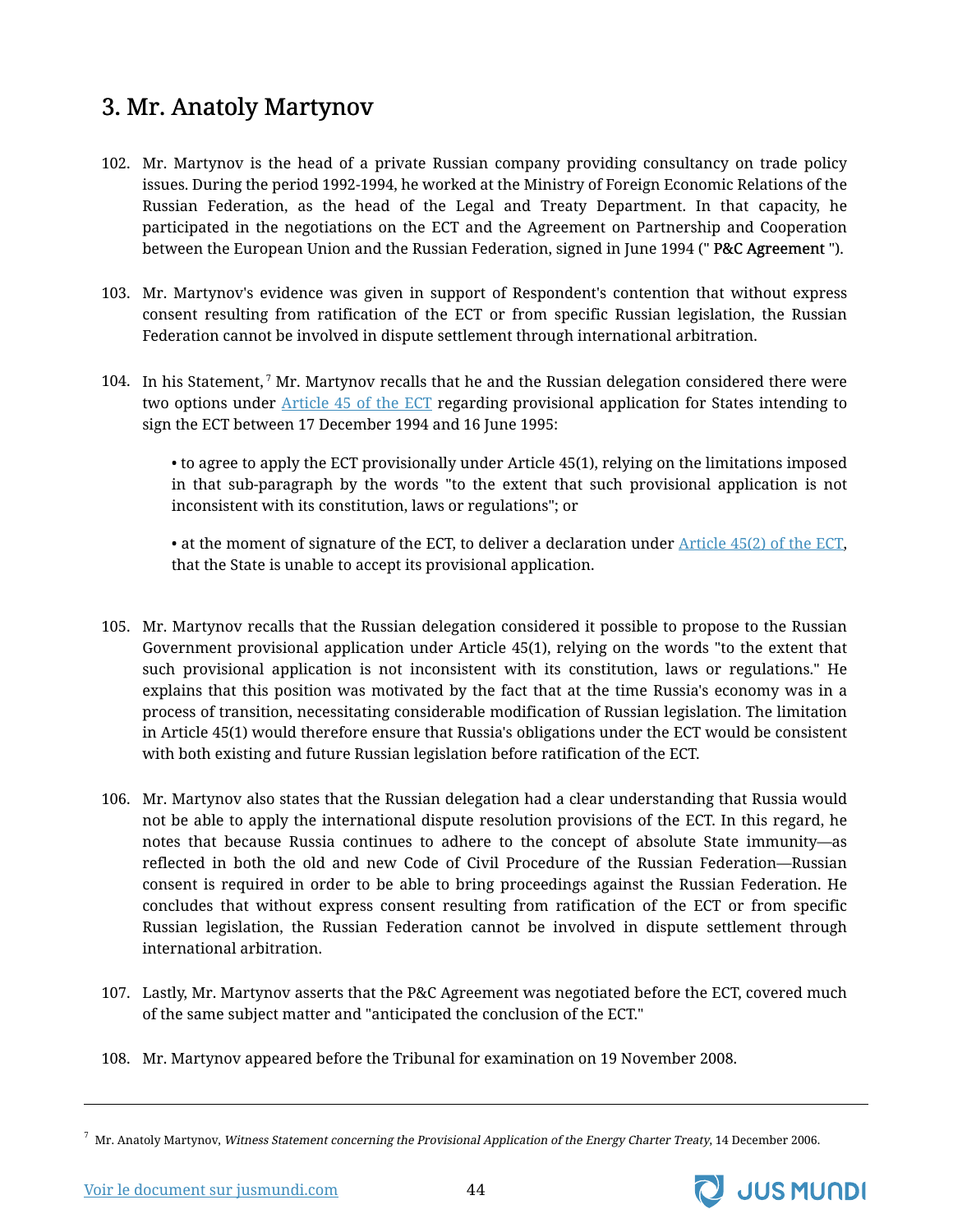- 109. Under cross-examination, Mr. Martynov affirmed that he participated in negotiations for the ECT. He further acknowledged that he had been appointed by the Minister for Foreign Economic Relations to be a member of the Russian delegation, which was comprised of representatives of five Russian Ministries. With regard to the negotiation process, he testified that each Ministry would develop its own opinion on an issue, to be submitted to the representative of the Ministry of Energy (as coordinator of the Russian delegation) and coordinated into one draft, except where an issue fell under the competence of the Russian Government, in which case an opinion would be submitted to and approved by the Government. Mr. Martynov testified that draft and final written instructions were generated after each conference or working group session, but that he did not keep copies of the classified reports of the delegations to the Ministry in Moscow generated on issues within his and his Ministry's competence, though he assumed that they were kept at the relevant Ministry or department, or destroyed.
- 110.  $\,$  Mr. Martynov was then also questioned about the international arbitration provision in  $\frac{\text{Article 26}}{}$  $\frac{\text{Article 26}}{}$  $\frac{\text{Article 26}}{}$ [of the ECT](https://jusmundi.com/en/document/h/clljWVJHbGxISEg0VUZMdWNJazE2TnJ3Mmxwb2NlQ1R3cmNjQXR1UDFhaUg5bDhhczBqUjlmYmVtWWhITFNjK3dCV0JaSFlDK3BFbFIyL0xvSHhiR2sxdnZtV2R3TDJsQUR2Q0hoUUhPeWlwUFRXK0ZmSTJDNUVyTytCd1RRNTNDQmJGNXZZVGpGLzhUODVQMzdWbEl3PT0=), the difference in meaning between Russian "arbitrazh" courts, which are part of the court system, and private courts of arbitration outside the State judicial system. Mr. Martynov confirmed that the Law on Foreign Investments referred to resolution of disputes between a foreign investor and the Russian Federation before a non-government body, outside the State judicial court system, for which consent is required.

### 4. Mr. Martin Mann, QC

- 111. Mr. Mann has been in independent practice as a commercial chancery barrister since 1970 and is one of the joint heads of the chambers at XXIV Old Buildings, Lincoln's Inn, London. Mr. Mann provided a First Opinion concerning the Auriga-type Trusts, the Palmus Trust, the Southern Cross Trust and the Pavo Trust, $<sup>8</sup>$  as well as a First Opinion concerning the Veteran Petroleum Trust (" $VP$ </sup> Trust "). $9$  He also provided a Second Opinion on each of these two categories of trust.  $10$
- 112. In his First Opinion concerning the Auriga-type Trusts and others, Mr. Mann maintains that (a) the trustees of these trusts have no "control" over these trusts and have, at most, illusory powers over the GML Limited (" GML ") shares, (b) the trustees did not become beneficial owners of the GML shares, and (c) the trusts in respect of these shares were incompletely constituted and ineffective. Mr. Mann refers to (a) the extensive powers and unfettered discretion of the Protectors in the Auriga-type Trusts and the Palmus Trust; (b) the scope of the Anti-Bartlett provisions in the trust documents; and (c) the Call Options granted to GML in respect of the GML shares settled into the Auriga-type Trusts and the Southern Cross Trust. Finally, Mr. Mann refers to the so-called rule in *Saunders v. Vautier* $^{\text{11}}$  in support of the proposition that the trust can be terminated, even though there exist "discretionary objects," and that this affects the trustees' ownership and control of the GML shares.



 $8\,$  Mr. Martin Mann, QC, Opinion re Auriga Type Trusts, the Palmus Trust, the Southern Cross Trust and the Pavo Trust, 22 January 2007.

 $9$  Mr. Martin Mann, QC, Opinion re the Veteran Petroleum Trust, 27 January 2007.

 $10$  Mr. Martin Mann, QC, Second Opinion re Auriga Type Trusts, the Palmus Trust, the Southern Cross Trust and the Pavo Trust, 21 July 2008; Second Opinion re the Veteran Petroleum Trust, 21 July 2008.

<sup>11</sup> Saunders v. Vautier (1841) 41 Eng. Rep. 482 (Ch.).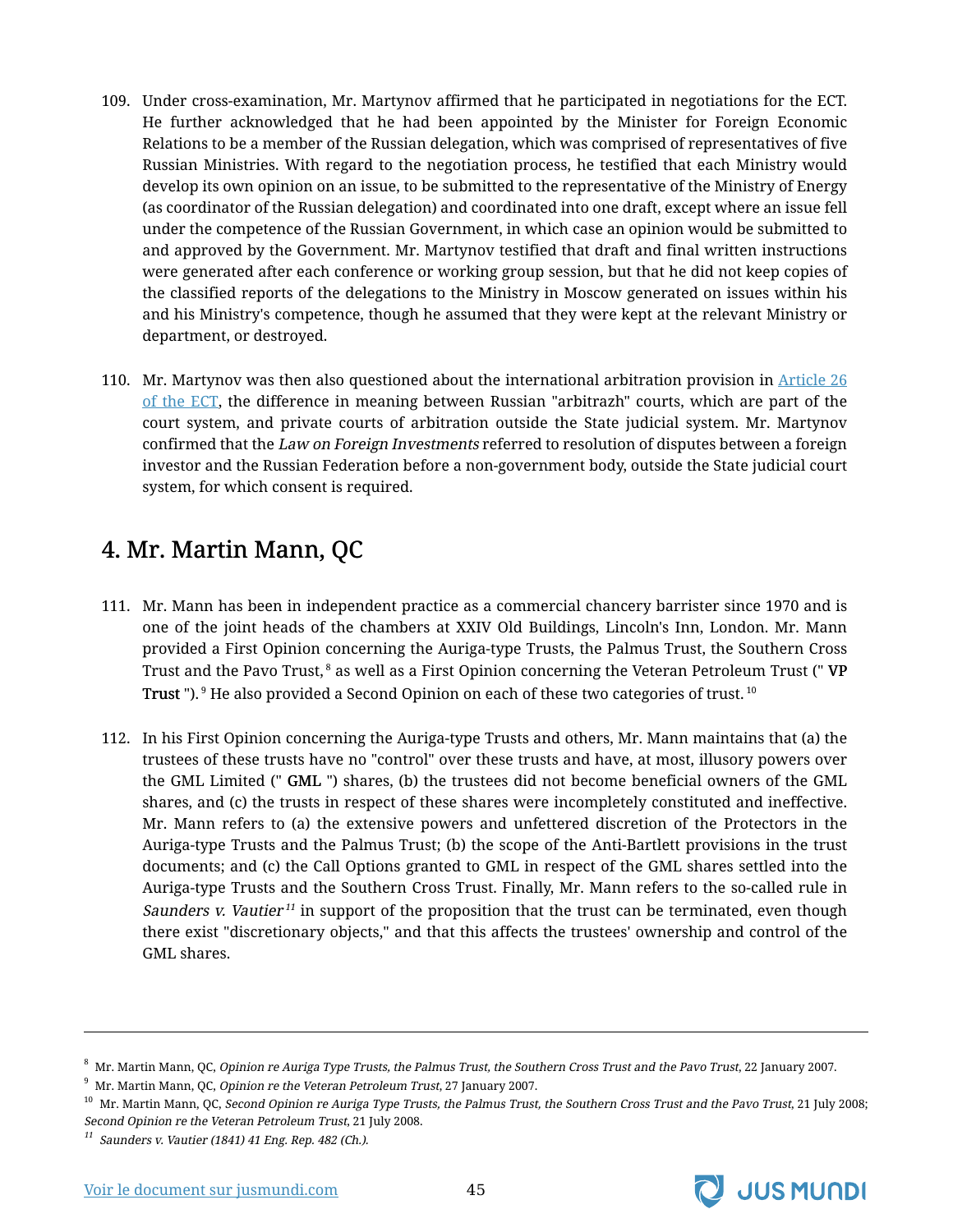113. In his First Opinion regarding the VP Trust, Mr. Mann's interpretation of the trust and related documents leads him to the following conclusions:

• YUL and Yukos can jointly instruct the trustee to vote and/or retransfer the Yukos shares at their discretion and, similarly, can jointly instruct the trustee to retransfer the VPL Shares.

- Neither VPL nor the trustee is the beneficial owner of the Yukos shares.
- 114. In his Second Opinion regarding the Auriga-type Trusts, in reply to the first written Opinion of Claimants' expert, Mr. Green, QC, Mr. Mann concedes that the trusts are valid by reference to the general law and standard forms and precedents, but opines that the trusts have an impact on control over the GML shares. He asserts that the proper way to address the "control" issue is through the following question:

Do the rights within any given trust give the trustee meaningful power through its holding of GML shares over the way in which GML's affairs including its daily business are conducted?

115. Mr. Mann then addresses several key related points:

• The Protector is not a fiduciary and is not subject to the control of the court in exercising powers that, as in the case of these trusts, he can exercise in his own interests.

• As a result of the Call Option agreements, the trustees of the Auriga-type Trusts and the Southern Cross Trust can exercise the voting rights attached to the GML shares only in accordance with GML's directions.

• It is probable that a court would hold that a transfer of shares, bereft of all the rights normally attached to them, does not carry the beneficial interest.

116. In his Second Opinion regarding the VP Trust, Mr. Mann makes the following points:

• The trust purported to be established for the Mezzanine Amount is invalid as being in relation to a future interest, termed in English law an "expectancy," which, under English law, the Court will only enforce if the intended transfer is a transfer for value, which was not the case with the VP Trust.

• The rule in Saunders v. Vautier therefore applies in relation to the Yukos shares, because there are no others, besides YUL, with enforceable rights to the Yukos shares and the fruits of those shares.

• Mr. Green's "theories" regarding impediments to the exercise of the rule in *Saunders v. Vautier* are incorrect. In particular:

(a) there is no implied agreement not to terminate the VP Trust;

(b) the Canadian case of *Buschau & National Trust Company v. Rogers Communications Inc.*  $^{12}$  is irrelevant and distinguishable from the facts in this case, and runs counter to the public policy considerations in Saunders v. Vautier ; and

<sup>12</sup> Buschau & National Trust Company v. Rogers Communications Inc., [2006] 1 S.C.R. 973, 2006 SCC 28 (Can.).

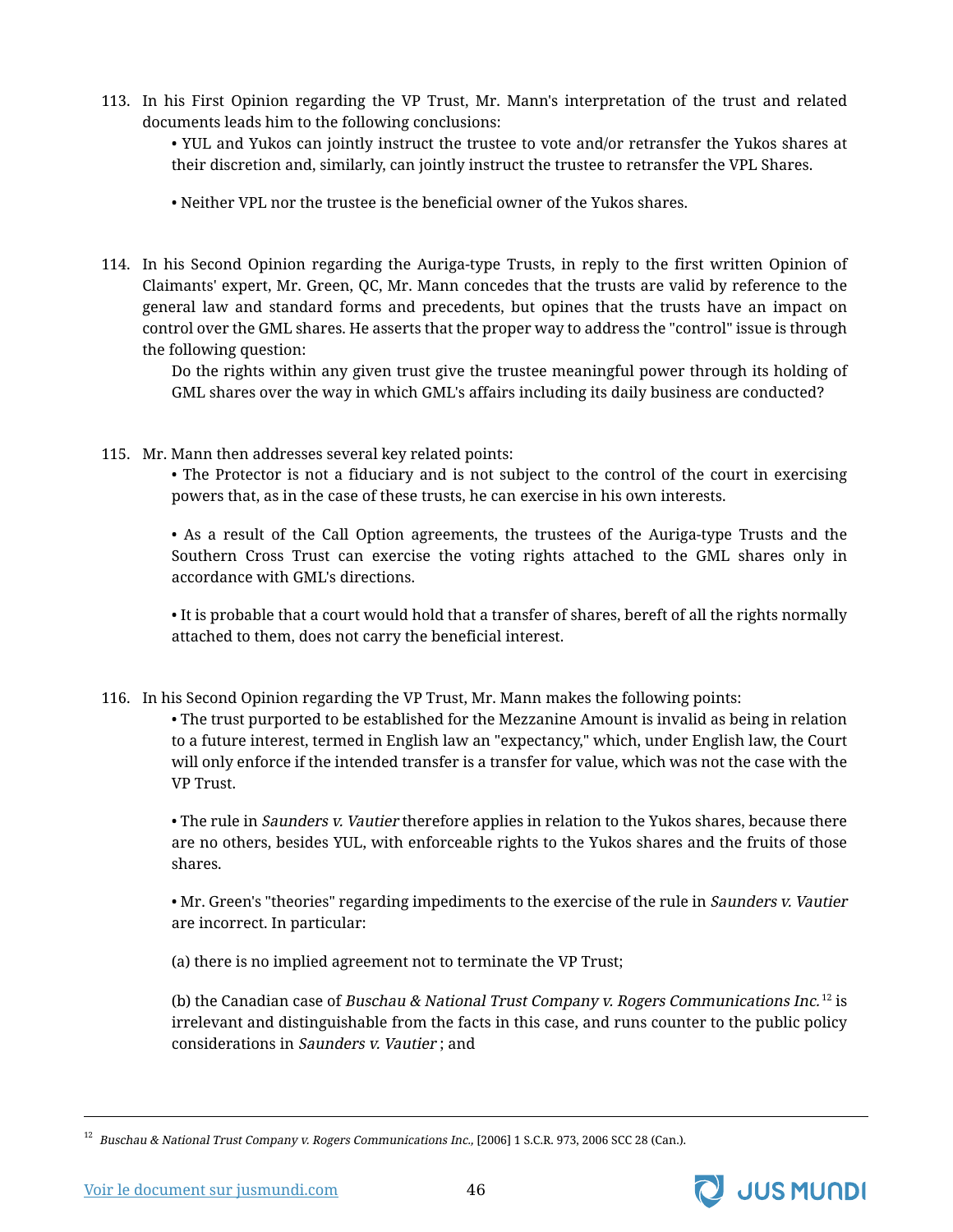(c) the trustee's indemnity rights do not preclude termination of the VP Trust.

- 117. Mr. Mann appeared before the Tribunal for examination and cross-examination on 19 November 2008. In respect of the VP Trust, he opined that the trust over the Mezzanine Amount is unenforceable because the interest in this case—the expectation that there will be a capital gain out of which a portion can be carved out for the Russian Service Provider to donate—is merely a speculation or hope.
- 118. In respect of the Auriga-type Trusts, Mr. Mann testified that the trustees would tend to follow the settlor's wishes concerning the distribution of the trust property. Mr. Mann also explained that, in his opinion, the Anti-Bartlett provisions in the trusts are not standard.

#### 5. Professor Daniel Berman

- 119. Professor Berman is an international tax lawyer with over 20 years experience in the U.S. Government and the private sector. Since July 2008 he has been professor of tax law at Boston University Law School. At the time of preparing his Opinion, Professor Berman was a partner in the law firm of Thelen Reid Brown Raysman & Steiner.
- 120. In his Opinion,  $^{\rm 13}$  Professor Berman asserts that much of the language of  $\rm Article$   $21$  of the ECT was inserted at U.S. insistence to conform to U.S. BIT practice, referring in particular to the 1984 U.S. Model BIT.
- 121. Professor Berman attended an Administration Briefing on the ECT on 1 November 1994 (" Briefing "), conducted by officials of the U.S. Departments of State, Commerce, Treasury and Energy and the Office of the U.S. Trade Representatives. Professor Berman explains that the discussion of tax issues at the Briefing, which was led by an official named Ann Fisher (from the Office of Tax Policy of the Department of the Treasury), did not include any suggestion that "tax measures" as defined in the ECT could give rise to rights and obligations under the ECT that were broader or differed in any way from those that could arise from the corresponding definition in U.S. BITs and other trade and investment agreements. He asserts that such a difference surely would have been highlighted at the Briefing.
- 122. Professor Berman concludes based on his professional experience in public and private practice, as well as the Briefing he attended and subsequent conversations he had with Ms. Fisher in December 2006, that the definition of 'Taxation Measures' in the ECT should be interpreted to include any law, regulation, procedure, requirement or practice related to the imposition, administration, or enforcement of taxation.
- 123. Professor Berman appeared before the Tribunal for examination on 19 November 2008. During a short direct examination he modified his written opinion by noting that the references therein to the U.S. Model BIT should properly have been cited as the NAFTA.

<sup>&</sup>lt;sup>13</sup> Professor Daniel Berman, Opinion on the Scope of the Term "Taxation Measures" in the Energy Charter Treaty, 22 January 2007.

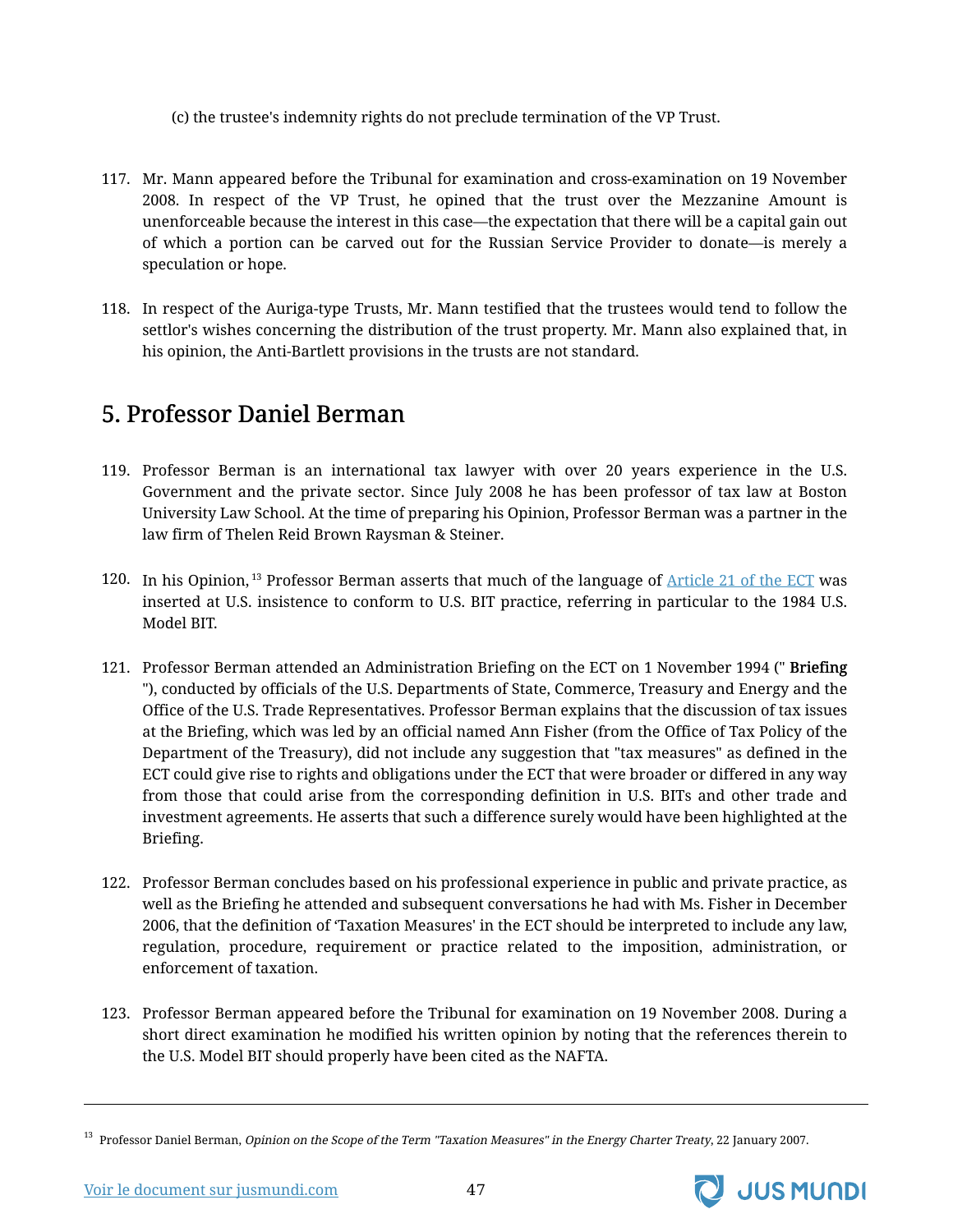- 124. During cross-examination, Professor Berman acknowledged that his involvement with the ECT was limited to attending the Briefing in 1994 and to participating in some calls with treasury officials.
- 125. Professor Berman stated his belief that the negotiations of the tax provisions of the ECT were conducted in English, though his knowledge was based on what Ms. Fisher had told him. He had not reviewed the *travaux préparatoires* and was not familiar with notes prepared by the French delegation in French.
- 126. When it was recalled that the United States had not signed the ECT, Professor Berman nevertheless maintained that the intention of the party that drafted the provision, even if it did not ultimately become a Contracting Party, should still be given great weight in the interpretation of such a treaty provision.
- 127. Upon re-examination, Professor Berman explained why U.S. policy had been developed to contain a very broad carve-out for tax measures in relation to trade and investment treaties.

## 6. Dr. Marat Baglay

- 128. Dr. Baglay is a former judge of the Constitutional Court of the Russian Federation.
- 129. Dr. Baglay's Opinion<sup>14</sup> was given in support of Respondent's contention that any provisional application of the ECT would violate several provisions of the Russian Constitution. His Opinion addresses the supremacy of the Constitution, the powers of the parliament and government under the system of separation of powers, the provisional application of international treaties and the provisional application of the ECT.
- 130. According to Dr. Baglay, a non-ratified international treaty may not be legally applied without the adoption of relevant federal law. Such an application would violate Russian constitutional law, including the principle of separation of powers. If a federal executive body were entitled to bind the Russian State through the provisional application of treaties, it would assume legislative powers that have not been granted to this body by the Constitution. Consequently, provisional application of a rule-setting international treaty that is not validly ratified is contrary to the Russian Constitution.
- 131. Furthermore, Dr. Baglay considers that the ECT, which has not yet been ratified, remains subject to the control of the Constitutional Court. As such, the Constitutional Court has the authority to determine, upon a proper request, the ECT's compliance with the Russian Constitution, including, in particular, the question of whether the provisional application of Parts III and V of the ECT is compatible with the Russian Constitution.

### 7. Professor Martti Koskenniemi

 $14$  Dr. Marat Baglay, Opinion on Provisional Application of International Treaties according to the Constitution of the Russian Federation, 26 February 2006.

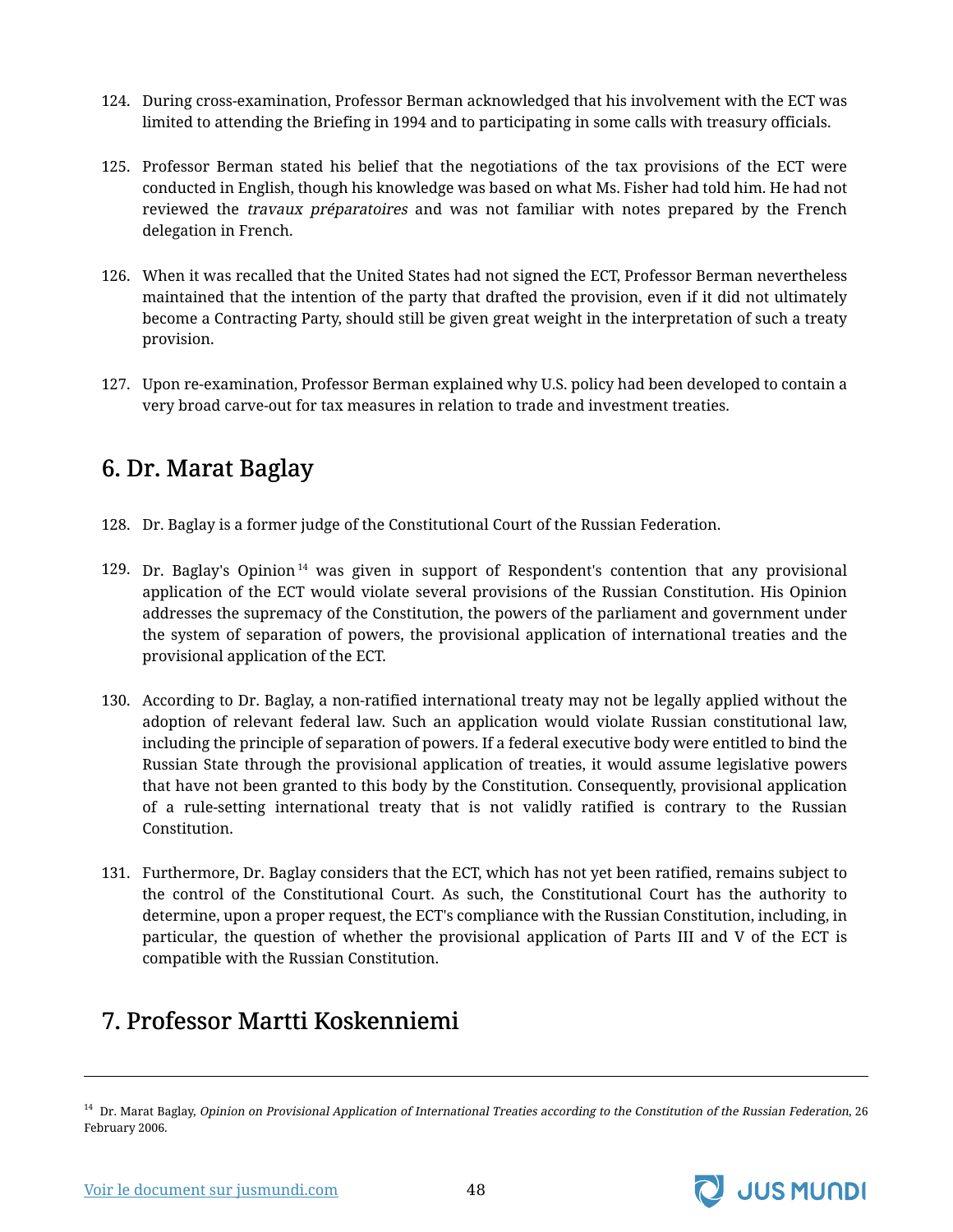- 132. Professor Koskenniemi is Academy Professor with the Academy of Finland. He is also the Director of the Erik Castrén Institute of International Law and Human Rights (Helsinki) as well as a Hauser Global Professor of Law at the New York University Law School. He has been a member of the International Law Commission (" ILC ") since 2002 and has worked for the Finnish Ministry for Foreign Affairs as Counselor for Legal Affairs and as Director of the Division of International Law.
- 133. Professor Koskenniemi's Opinion  $^{15}$  covers the provisional application of treaties in the Finnish legal system, and what is meant by the provisional application of the ECT being subject to a State's "constitution, laws or regulations."
- 134. Professor Koskenniemi notes that the President of Finland expressly authorized the provisional application and the signature of the ECT on 8 December 1994. The ECT was accepted by Parliament and ratified by the President on 11 July 1997. The ECT entered into force in Finland on 16 April 1998. In the Government's report to Parliament on Finland's treaty policy of 7 February 1997, it was noted that Finland had been applying the ECT provisionally since December 1994. According to Professor Koskenniemi, Finland relied on Article 45(1) in accepting provisional application since [Article 37\(3\)](https://jusmundi.com/en/document/h/clljWVJHbGxISEg0VUZMdWNJazE2TnJ3Mmxwb2NlQ1R3cmNjQXR1UDFhaUg5bDhhczBqUjlmYmVtWWhITFNjK3dCV0JaSFlDK3BFbFIyL0xvSHhiR2sxdnZtV2R3TDJsQUR2Q0hoUUhPeWlwUFRXK0ZmSTJDNUVyTytCd1RRNTNzdEFPQklnNzFqV3ZWQ1hEU2s1alVRPT0=) [of the ECT,](https://jusmundi.com/en/document/h/clljWVJHbGxISEg0VUZMdWNJazE2TnJ3Mmxwb2NlQ1R3cmNjQXR1UDFhaUg5bDhhczBqUjlmYmVtWWhITFNjK3dCV0JaSFlDK3BFbFIyL0xvSHhiR2sxdnZtV2R3TDJsQUR2Q0hoUUhPeWlwUFRXK0ZmSTJDNUVyTytCd1RRNTNzdEFPQklnNzFqV3ZWQ1hEU2s1alVRPT0=) which limited the budgetary authority of Parliament, was contrary to Finnish law.
- 135. Professor Koskenniemi then turns to his interpretation of <u>Article 45(1) of the ECT</u>. As to the object and purpose of provisional application, he opines that when States agree on provisional application, they do so in order to take immediate action in support of the objective of the treaty. Provisional application institutes a transitory system, bridging the temporal gap between the signature of a treaty and its entry into force. This means that clauses on provisional application are regular treaty clauses, in that they establish obligations on treaty parties to do what is required so as to facilitate the commencement of the operation of the main treaty. Clauses on provisional application are also exceptional, in that they temporarily suspend the normal rules on the submission of treaties to the regular constitutional procedure on ratification, acceptance and approval.
- 136. Turning specifically to the ECT, Professor Koskenniemi observes that given the purpose of clauses providing for provisional application, the well-established rule of international law that a State may not invoke its domestic law as justification for failure to perform an international treaty obligation, does not override the express wording of  $Article 45(1)$  of the ECT which makes provisional application subject to the domestic law of the signatory State. When a State agrees on the temporary application of a treaty so as to prepare its entry into force, it is understandable that such application is subject to domestic laws and regulations. Professor Koskenniemi notes that collapsing the distinction between the regular operation of the treaty and its provisional application fails to give meaning to the distinction made in the treaty itself and undermines the fundamental principles of the treaty system on an international and a domestic level.
- 137. Under the ECT, States have two choices. Under Article 45(1), a State can choose the regular system of applying the treaty provisionally in a manner not inconsistent with its constitution, laws or regulations. Alternatively, under Article 45(2), a State can opt out of provisional application altogether by making the required declaration.
- 138. Professor Koskenniemi disagrees with Claimants' expert, Professor Crawford, that the second choice



<sup>&</sup>lt;sup>15</sup> Professor Martti Koskenniemi, Expert Opinion on the Provisional Application of International Treaties in the Finnish Constitutional Law Context, especially with regard to the Energy Charter Treaty, 27 October 2006.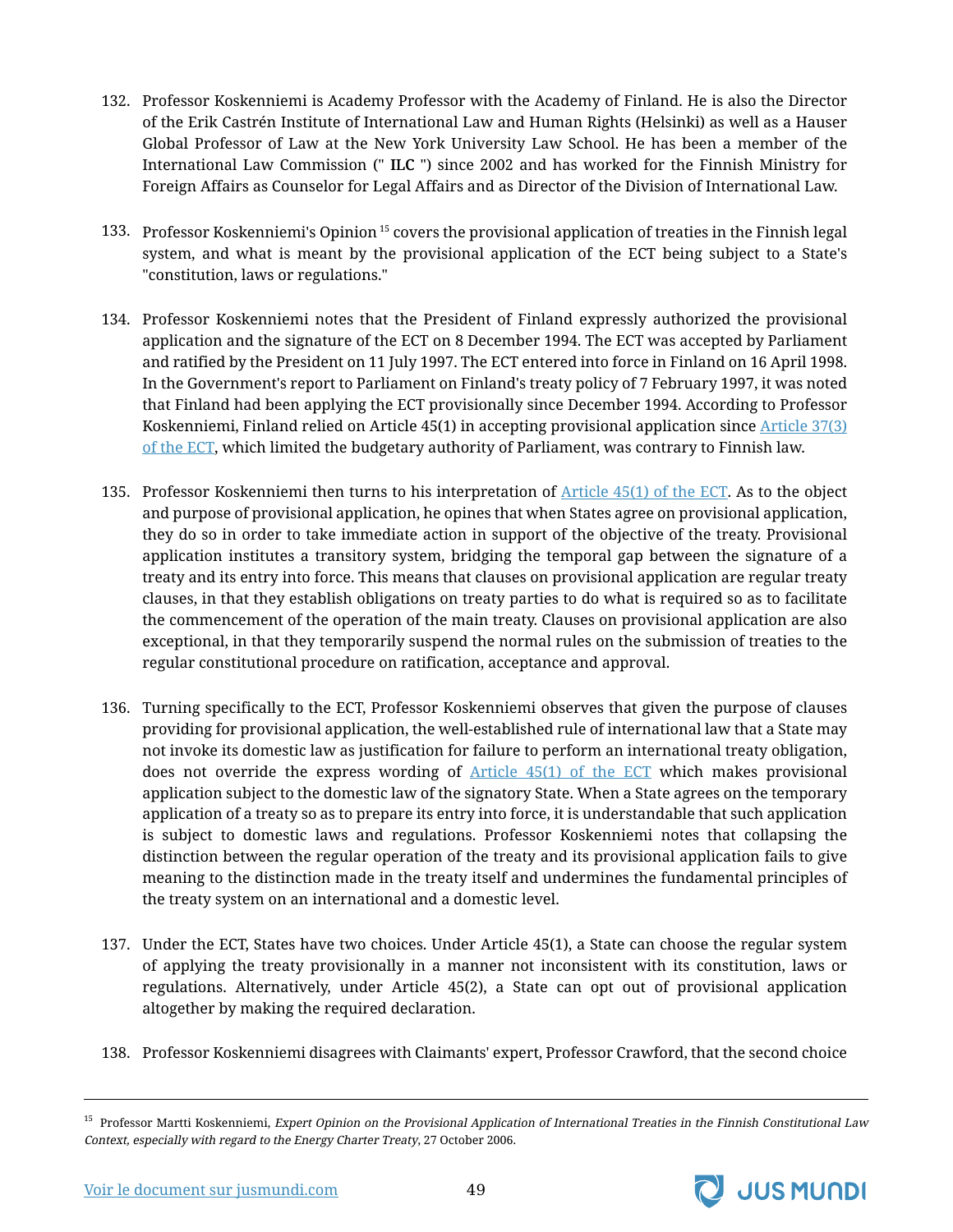is the "obvious mechanism by which a signatory may avoid provisional application." The first choice follows the normal practice of States as regards provisional application and is a balance between the need to prepare the entry into force of the treaty and the need to protect domestic constitutional rules on the division of powers in treaty matters. He also disagrees with the interpretation of Claimants' other expert, Professor Reisman, of treating Articles 45(1) and 45(2) as a single system of provisional application. The provisions indicate no procedural linkage and are understood by the Contracting Parties to operate independently of each other.

#### 8. Professor Alexey Kostin

- 139. Professor Kostin is a lawyer in Russia. He is a senior professor and the head of the Private International and Civil Law Department of the Moscow State Institute of International Relations.
- 140. Professor Kostin's Opinion  $^{16}$  was offered in support of the position, that under Russian legislation, claims of a public nature cannot be referred to arbitration and that a specific agreement to arbitrate between the actual disputing parties is also required.
- 141. According to Professor Kostin, only disputes arising from civil law may be referred to arbitration according to relevant Russian legislation on international arbitration. He cites paragraphs 2 and 4 of the Russian Law on International Commercial Arbitration of 1993 and Article 1(2) of the Russian Federal Law on Arbitral Tribunals in the Russian Federation.
- 142. Citing several Russian scholars, Professor Kostin states that the reference to civil law in these statues means that disputes relating to public law cannot be referred to arbitration. Professor Kostin considers that while a federal law may exempt certain civil law issues from the general scope of "civil law" arbitration, a federal law may not add disputes arising from relationships regulated by other branches of law, such as public law, to its scope.
- 143. Professor Kostin considers that public law issues such as taxation, enforcement of tax regulations, expropriation and criminal matters would not be subject to arbitration under Russian law unless they could be qualified as civil law disputes.
- 144. Moreover, Russian legislation requires a written agreement to arbitrate between the Parties. Professor Kostin emphasizes that there are not, nor have there ever been, deviations from this approach.

### 9. Professor Yevgeny Sukhanov

- 145. Professor Sukhanov is the head of the Civil Law Department of the Law Faculty of the M.V. Lomosonov Moscow University.
- $146.$  In his Opinion,  $^{\rm 17}$  Professor Sukhanov addresses the question of "whether a shareholder has a right

[Voir le document sur jusmundi.com](https://jusmundi.com/fr/document/decision/en-yukos-universal-limited-isle-of-man-v-the-russian-federation-interim-award-on-jurisdiction-and-admissibility-monday-30th-november-2009) 50



 $^{16}\,$  Professor Alexey Kostin, Opinion on Certain Issues of Arbitrability, 21 February 2006.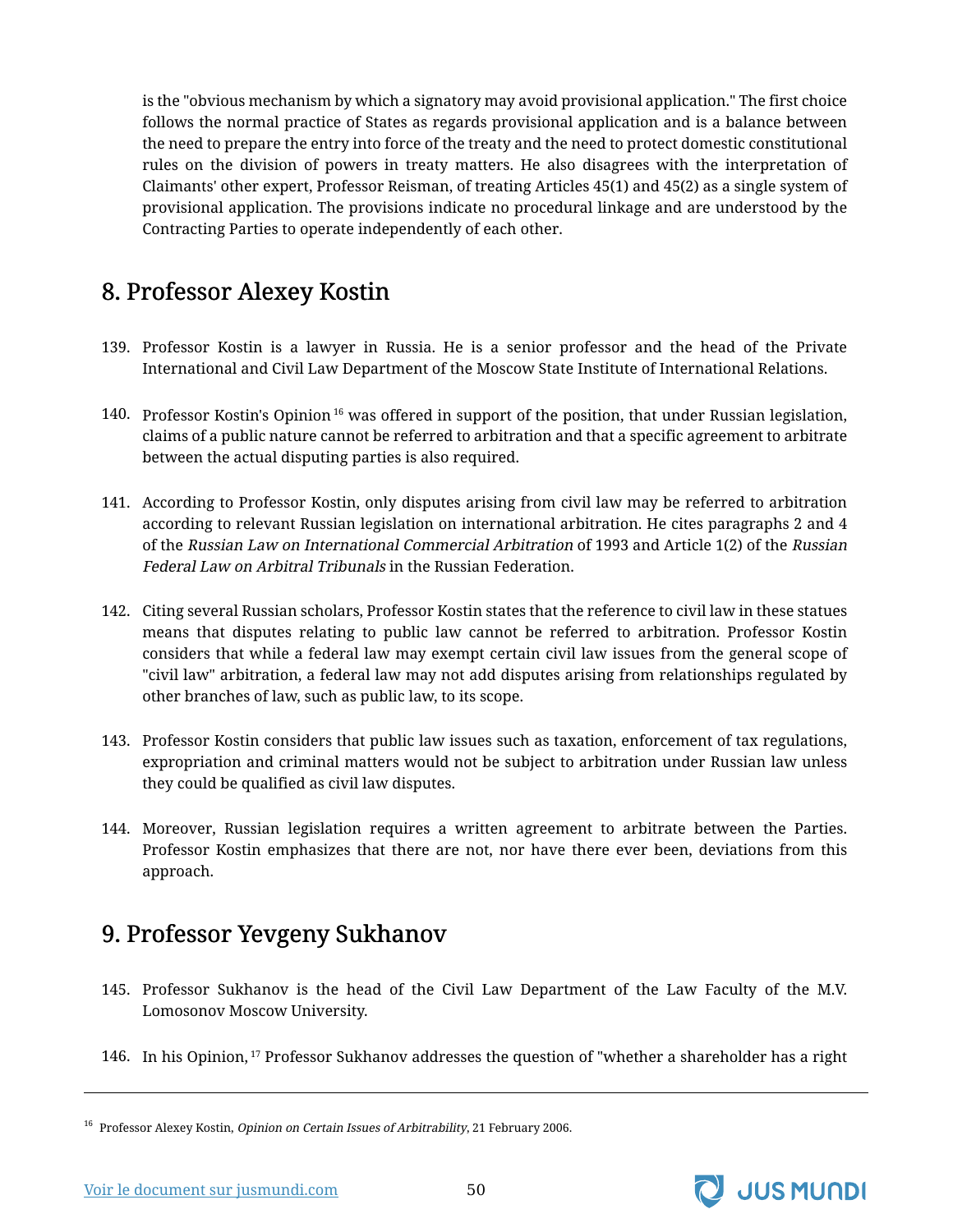under current Russian law to bring claim(s) against persons (or entities) that have caused damage to the joint stock company, in which he or it is a shareholder."

- 147. After discussing the applicable legal rules, Professor Sukhanov explains that while shareholders have the right of claim in respect of the joint-stock company in which they participate, they have no rights in respect of property which belongs to the joint-stock company itself. The rules of tort law cannot be applied in this situation because the damage is inflicted to the property of the joint-stock company and not to the property of its shareholders. Consequently, the right to bring a claim for the protection of its interests is enjoyed only by the joint-stock company itself.
- 148. Professor Sukhanov notes that under Russian law, shareholders are entitled to bring claims in connection with their ownership against persons other than the joint-stock company itself in three exceptional cases, none of which applies in the situation under review.
- 149. Accordingly, Professor Sukhanov concludes, shareholders to joint-stock companies cannot bring claims against third parties that have caused damage to the joint-stock company in which they participate.

### 10. Professor Gerhard Hafner

- 150. Professor Hafner is a professor of Public International Law and European Law at the Law Faculty of the Vienna University.
- 151. In his Opinion, <sup>18</sup> Professor Hafner addresses (a) the legal effect of the Austrian declaration that it cannot apply the ECT on a provisional basis, and (b) the question of whether Austria was under an obligation to make a declaration in order to avail itself of the "to the extent clause" in Article  $45(1)$ [of the ECT.](https://jusmundi.com/en/document/h/clljWVJHbGxISEg0VUZMdWNJazE2TnJ3Mmxwb2NlQ1R3cmNjQXR1UDFhaUg5bDhhczBqUjlmYmVtWWhITFNjK3dCV0JaSFlDK3BFbFIyL0xvSHhiR2sxdnZtV2R3TDJsQUR2Q0hoUUhPeWlwUFRXK0ZmSTJDNUVyTytCd1RRNTNjZ05Tdy9FMGVhb3p3Ky9uOE9DSXdBPT0=)
- 152. He concludes: (a)  $\frac{\text{Article 45(1) of the ECT}}{\text{CCT}}$  $\frac{\text{Article 45(1) of the ECT}}{\text{CCT}}$  $\frac{\text{Article 45(1) of the ECT}}{\text{CCT}}$  provides that provisional application of the ECT upon signature becomes effective only insofar as the domestic legal order of the signatory does not contradict the provisions of the ECT; (b) a signatory may rely on the "to the extent clause" in  $\text{Article}$  $\text{Article}$  $\text{Article}$ [45\(1\) of the ECT](https://jusmundi.com/en/document/h/clljWVJHbGxISEg0VUZMdWNJazE2TnJ3Mmxwb2NlQ1R3cmNjQXR1UDFhaUg5bDhhczBqUjlmYmVtWWhITFNjK3dCV0JaSFlDK3BFbFIyL0xvSHhiR2sxdnZtV2R3TDJsQUR2Q0hoUUhPeWlwUFRXK0ZmSTJDNUVyTytCd1RRNTNjZ05Tdy9FMGVhb3p3Ky9uOE9DSXdBPT0=) without making a declaration; (c) Austria's declaration in relation to [Article 45\(1\) of](https://jusmundi.com/en/document/h/clljWVJHbGxISEg0VUZMdWNJazE2TnJ3Mmxwb2NlQ1R3cmNjQXR1UDFhaUg5bDhhczBqUjlmYmVtWWhITFNjK3dCV0JaSFlDK3BFbFIyL0xvSHhiR2sxdnZtV2R3TDJsQUR2Q0hoUUhPeWlwUFRXK0ZmSTJDNUVyTytCd1RRNTNjZ05Tdy9FMGVhb3p3Ky9uOE9DSXdBPT0=) [the ECT](https://jusmundi.com/en/document/h/clljWVJHbGxISEg0VUZMdWNJazE2TnJ3Mmxwb2NlQ1R3cmNjQXR1UDFhaUg5bDhhczBqUjlmYmVtWWhITFNjK3dCV0JaSFlDK3BFbFIyL0xvSHhiR2sxdnZtV2R3TDJsQUR2Q0hoUUhPeWlwUFRXK0ZmSTJDNUVyTytCd1RRNTNjZ05Tdy9FMGVhb3p3Ky9uOE9DSXdBPT0=) is declaratory in nature; (d) Article  $45(2)$  of the ECT provides a regime of provisional application that is separate and distinct from that of Article 45(1); and (e) the exclusion of provisional application pursuant to  $\text{Article }45(2)$  of the ECT requires a declaration by the signatory, which has constitutive effect.

# 11. Professor Igor Lukashuk

153. The late Professor Lukashuk was the Director of the Centre for International Legal Analysis of the



<sup>&</sup>lt;sup>17</sup> Professor Yevgeny Sukhanov, Opinion on the Issue of Possibility of a Shareholder's Claims against CounterParties of the Joint-Stock Company in Connection with Damage Caused by the Latter to the Company, 22 February 2006.

<sup>&</sup>lt;sup>18</sup> Professor Gerhard Hafner, Legal Opinion, 30 December 2006.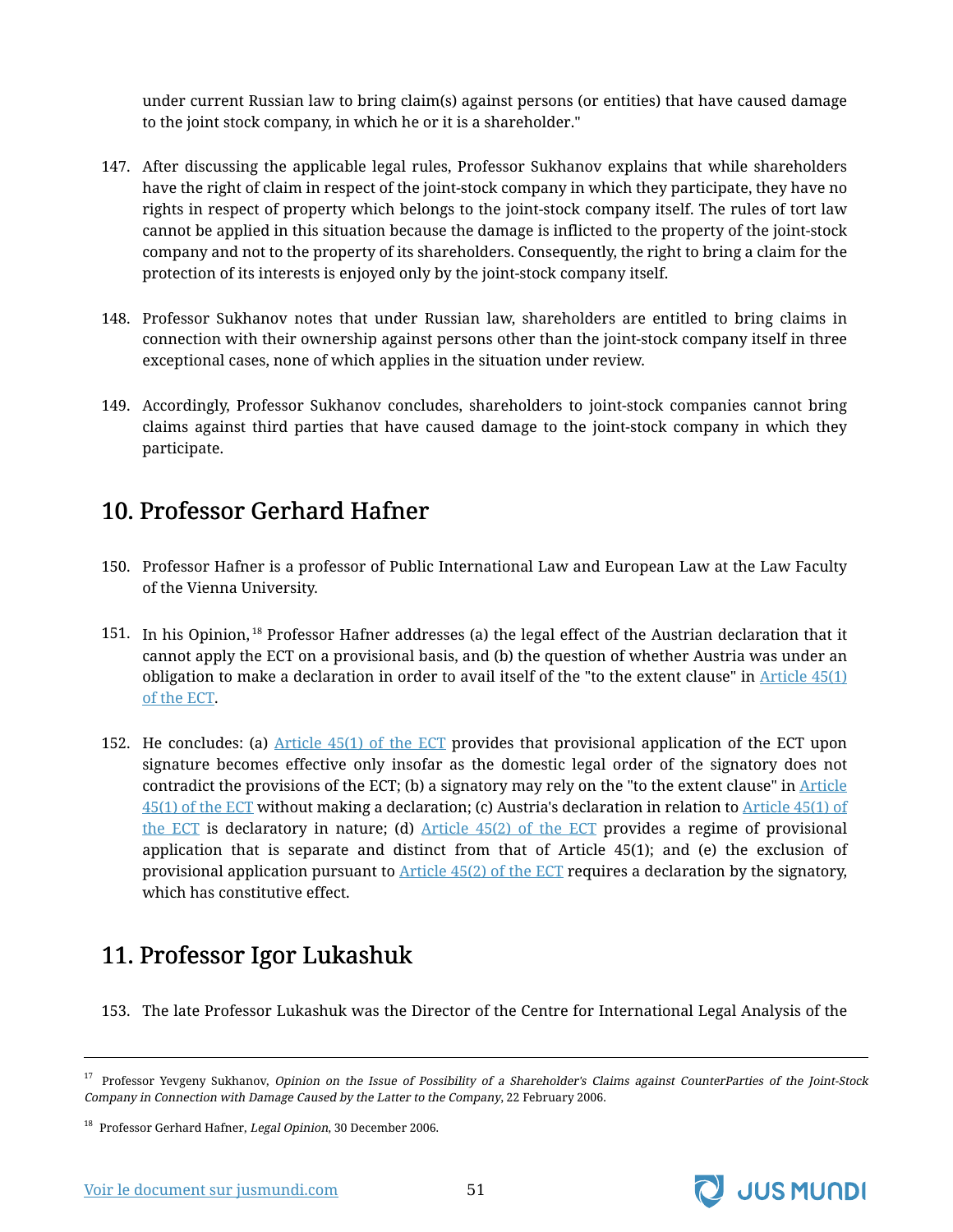Centre for the State and Law of the Russian Academy of Sciences in Moscow and a member of the ILC.

- 154. In his Opinion, $^{19}$  Professor Lukashuk noted that the ECT was not submitted to the Duma for ratification within a six-month period and that the Duma never ratified the ECT. Moreover, the application of the Treaty requires amendments of existing laws or the adoption of new federal laws. Consequently, pursuant to Article 15(1) of the FLIT, ratification is required.
- 155. In Professor Lukashuk's opinion, pursuant to international and domestic law, the ECT cannot be applied in the Russian Federation even on a provisional basis to the extent that it contradicts the Russian Constitution, laws and regulations, and that only the Russian courts are competent to decide the issues submitted by Claimants.

## 12. Mr. S.V. Vasilyvev, on behalf of the Russian Ministry of Justice

- 156.  $\:$  In his Report,  $^{20}$  the Deputy Minister of Justice of the Russian Federation, Mr. S.V. Vasilyev, confirms that the Russian Federation signed the ECT on 17 December 1994, that the Government sent the Treaty to the Duma for ratification on 26 August 1996 and that the Duma had not yet ratified the Treaty.
- 157. The Russian Ministry of Justice considers that the ECT should not be applied provisionally in the Russian Federation because [Article 45 of the ECT](https://jusmundi.com/en/document/h/clljWVJHbGxISEg0VUZMdWNJazE2TnJ3Mmxwb2NlQ1R3cmNjQXR1UDFhaUg5bDhhczBqUjlmYmVtWWhITFNjK3dCV0JaSFlDK3BFbFIyL0xvSHhiR2sxdnZtV2R3TDJsQUR2Q0hoUUhPeWlwUFRXK0ZmSTJDNUVyTytCd1RRNTNDQlhsK0drWUMvN3BMdmptc29leFJBPT0=) provides for its provisional application only in accordance with national law and the ECT was not ratified by the Duma or sent to the Duma within the six-month term established by law.

### 13. Professor Georg Nolte

- 158. Professor Nolte is a professor of comparative public law, international law and European law at the University of Munich. He is also a member of the European Commission for Democracy through Law of the Council of Europe.
- <code>159. Professor</code> Nolte's Opinion  $^{21}$  addresses (a) the relationship between <code>Article 45(1)</code> and <code>Article 45(2)</code> of [the ECT,](https://jusmundi.com/en/document/h/clljWVJHbGxISEg0VUZMdWNJazE2TnJ3Mmxwb2NlQ1R3cmNjQXR1UDFhaUg5bDhhczBqUjlmYmVtWWhITFNjK3dCV0JaSFlDK3BFbFIyL0xvSHhiR2sxdnZtV2R3TDJsQUR2Q0hoUUhPeWlwUFRXK0ZmSTJDNUVyTytCd1RRNTNjZ05Tdy9FMGVhb3p3Ky9uOE9DSXdBPT0=) and (b) the question of how German law does not allow for the provisional application of an arbitration clause such as the one contained in [Article 26 of the ECT](https://jusmundi.com/en/document/h/clljWVJHbGxISEg0VUZMdWNJazE2TnJ3Mmxwb2NlQ1R3cmNjQXR1UDFhaUg5bDhhczBqUjlmYmVtWWhITFNjK3dCV0JaSFlDK3BFbFIyL0xvSHhiR2sxdnZtV2R3TDJsQUR2Q0hoUUhPeWlwUFRXK0ZmSTJDNUVyTytCd1RRNTNDQmJGNXZZVGpGLzhUODVQMzdWbEl3PT0=).
- 160. Professor Nolte submits that the purpose of Article 45(1) is to act as a general safeguard clause that prevents the provisional application of the ECT from affecting domestic law, while the purpose of Article 45(2) is to allow States "not able to accept provisional application" to put their nonapplication beyond dispute.



 $^{19}\,$  Professor Igor Lukashuk, Opinion on Provisional Application of the Energy Charter Treaty.

<sup>&</sup>lt;sup>20</sup> Deputy Minister S.V. Vasilyvev, Report of the Ministry of Justice of the Russian Federation, 12 December 2006.

<sup>&</sup>lt;sup>21</sup> Professor Georg Nolte, Opinion concerning Provisional Application of Article 26 of the [Energy](https://jusmundi.com/en/document/h/clljWVJHbGxISEg0VUZMdWNJazE2TnJ3Mmxwb2NlQ1R3cmNjQXR1UDFhaUg5bDhhczBqUjlmYmVtWWhITFNjK3dCV0JaSFlDK3BFbFIyL0xvSHhiR2sxdnZtV2R3TDJsQUR2Q0hoUUhPeWlwUFRXK0ZmSTJDNUVyTytCd1RRNTNDQmJGNXZZVGpGLzhUODVQMzdWbEl3PT0=) Charter Treaty from an International and German Constitutional Law Perspective, 31 October 2006.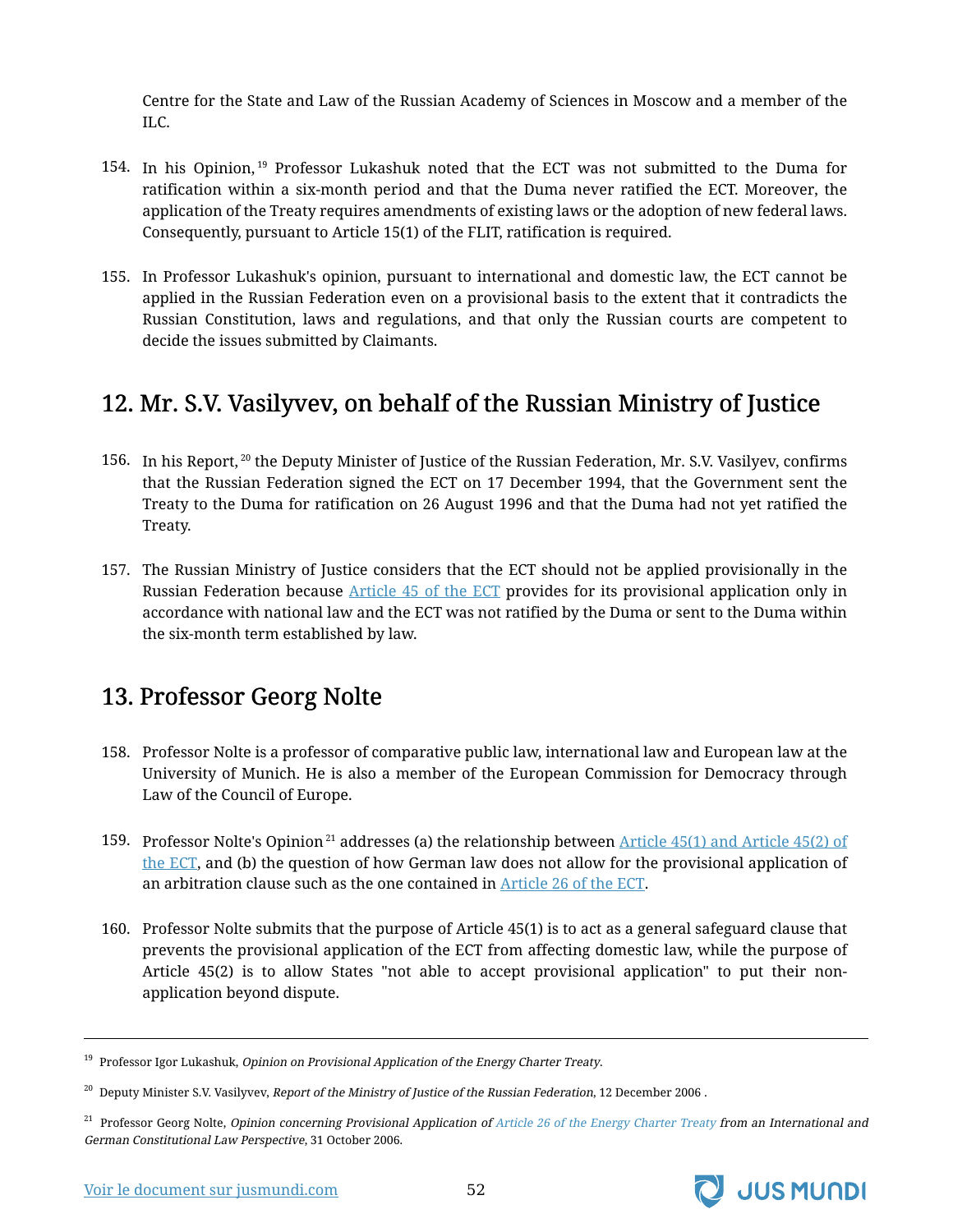- 161. Professor Nolte submits that the text of Article 45, as well as its object and purpose, all support the notion that Articles 45(1) and 45(2) are separate protective measures. He argues that, from the language of the Treaty and the negotiating history, it is clear that the signatory States included Article 45(2) so as to provide protection for parties that would be unable to provisionally apply the treaty for political or other reasons. Professor Nolte gives several examples of State practice of ECT signatory States in support of his conclusions.
- 162. Professor Nolte then discusses the relationship between German law and the ECT to illustrate conflicts between domestic law and the Treaty's provisions.
- 163. Professor Nolte proceeds to discuss "areas reserved for legislation" on institutional grounds, invoked when certain administrative institutions are established or expanded. It is generally understood that this extends to changes to the judiciary. It can be implied that any change to the German judicial system—specifically arbitration proceedings available under the ECT—could not be effected without parliamentary approval.
- 164. Having opined that an arbitration mechanism cannot be created in Germany without parliamentary approval, Professor Nolte contends that there are no domestic laws available under German law that could serve as a basis for arbitration under [Article 26 ECT.](https://jusmundi.com/en/document/h/clljWVJHbGxISEg0VUZMdWNJazE2TnJ3Mmxwb2NlQ1R3cmNjQXR1UDFhaUg5bDhhczBqUjlmYmVtWWhITFNjK3dCV0JaSFlDK3BFbFIyL0xvSHhiR2sxdnZtV2R3TDJsQUR2Q0hoUUhPeWlwUFRXK0ZmSTJDNUVyTytCd1RRNTNDQmJGNXZZVGpGLzhUODVQMzdWbEl3PT0=)
- 165. Professor Nolte concludes that German constitutional law does not allow for the provisional application of the arbitration mechanism in [Article 26 ECT](https://jusmundi.com/en/document/h/clljWVJHbGxISEg0VUZMdWNJazE2TnJ3Mmxwb2NlQ1R3cmNjQXR1UDFhaUg5bDhhczBqUjlmYmVtWWhITFNjK3dCV0JaSFlDK3BFbFIyL0xvSHhiR2sxdnZtV2R3TDJsQUR2Q0hoUUhPeWlwUFRXK0ZmSTJDNUVyTytCd1RRNTNDQmJGNXZZVGpGLzhUODVQMzdWbEl3PT0=) without parliamentary authorization. Since [Article 45\(1\) ECT](https://jusmundi.com/en/document/h/clljWVJHbGxISEg0VUZMdWNJazE2TnJ3Mmxwb2NlQ1R3cmNjQXR1UDFhaUg5bDhhczBqUjlmYmVtWWhITFNjK3dCV0JaSFlDK3BFbFIyL0xvSHhiR2sxdnZtV2R3TDJsQUR2Q0hoUUhPeWlwUFRXK0ZmSTJDNUVyTytCd1RRNTNjZ05Tdy9FMGVhb3p3Ky9uOE9DSXdBPT0=) provides for consideration of domestic legal impediments, such a position is in conformity with the regime of provisional application under the ECT.

### 14. Professor Angelika Nussberger

- 166. Professor Nussberger is a professor of law and the Director of the Institute of Eastern European Law at the University of Cologne.
- $167.$  In her Opinion,  $^{22}$  Professor Nussberger discusses the change in the legal order that has taken place in the Russian Federation since end of the Soviet Era and as a result of the adoption of the 1993 Russian Constitution.
- 168. Among other things, Professor Nussberger notes that the Constitution is silent with regards to the provisional application of treaties and the VCLT stops short of regulating the status of provisionally applied treaties as a matter of Russian domestic law. However, Article 23(1) of the FLIT permits provisional application, as long as the treaty is submitted to the Duma within six months for ratification. As the ECT was sent to the Duma for ratification after the expiry of the six-month period, and the Duma has not passed a law on ratification or a law extending provisional application, the continued provisional application of the ECT constitutes a breach of Russian domestic law.

 $^{22}$  Professor Angelika Nussberger, Opinion concerning the Provisional Application of the Energy Charter Treaty by the Russian Federation, 17 January 2007.



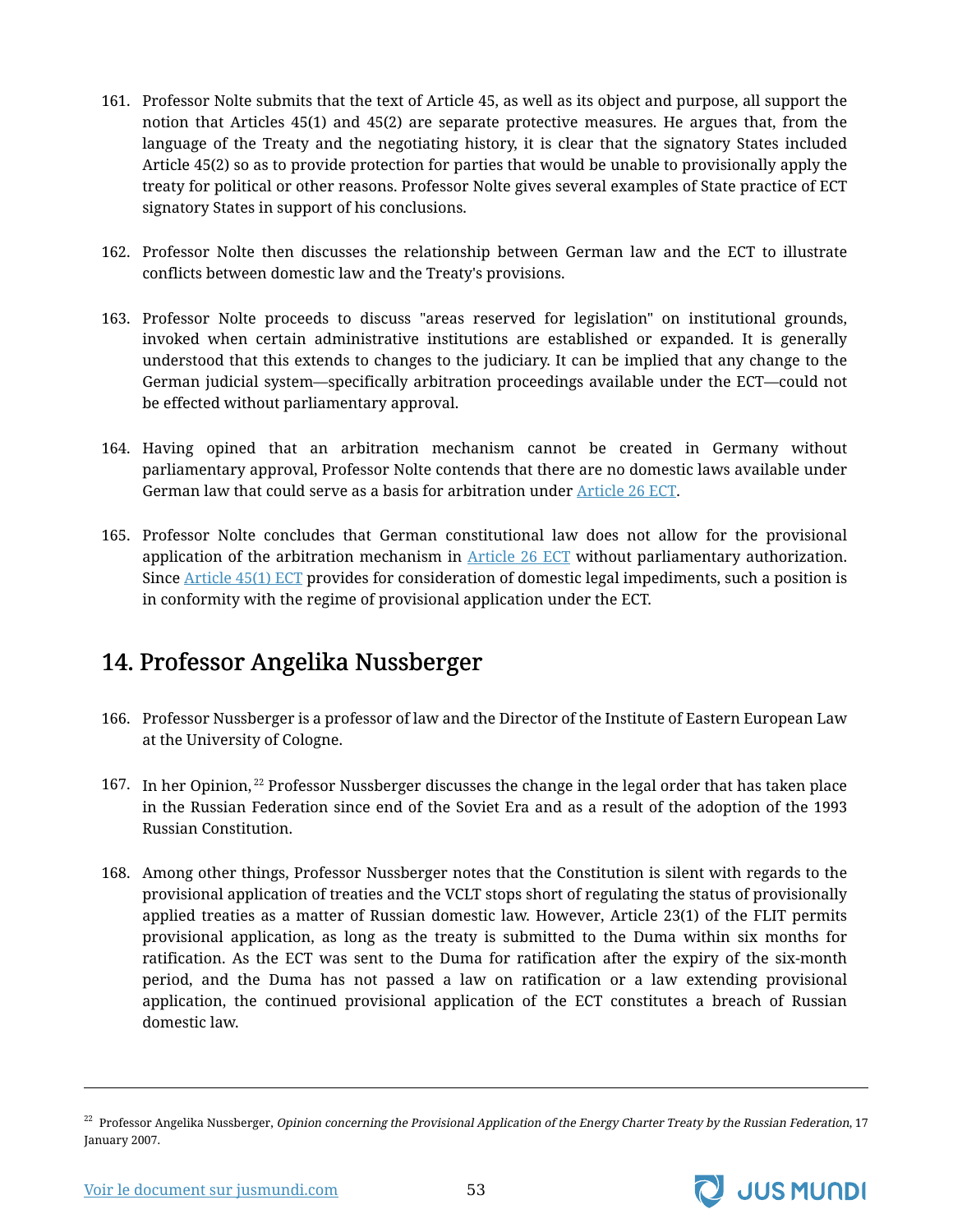- 169. According to Professor Nussberger, the ECT is different from other treaties that the Russian Federation applies provisionally because its provisional application is restricted by Article 45(1), which provides for the precedence of national law.
- 170. Professor Nussberger states that provisional application of the ECT violates both the vertical and horizontal separation of powers. First, as a treaty that must be ratified, the provisional application of the ECT cannot continue after six months without the consent of the Duma in the form of a law of ratification. Second, the ECT cannot be applied provisionally insofar as the provisional application would be incompatible with Chapter 7 of the Constitution, which provides that the executive cannot regulate the judicial settlement of disputes as the ECT's arbitration clause seeks to do.

### 15. Professor Alain Pellet

- 171. Professor Pellet, a professor of law at Paris X-Nanterre University, is a member and former Chairman of the ILC.
- 172. Professor Pellet's Opinion $^{23}$  discusses the provisional application of a treaty under French constitutional law.
- 173. Professor Pellet explains that under the French Constitution, the Executive Branch has the power to conclude treaties pursuant to Article 52(1) of the Constitution. However, some categories of treaty, enumerated in Article 53 of the Constitution, must be ratified or approved by virtue of a statute adopted by Parliament. These include treaties that, among other things, modify provisions that are matters for statute, commit the finance of the State, relate to international organizations, or are commercial in nature.
- 174. The ECT was signed by France in the name of the President on 17 December 1994. Its ratification was authorized by Parliament on 27 May 1999. During the ratification process of the ECT, neither the French Parliament nor the Government specified the reasons for referring the matter to Parliament. In Professor Pellet's opinion, this silence cannot hide the fact that this was "not a pure discretionary choice but a legal obligation," because (a) the ratification of this treaty has affected certain "provisions which are matter for statute law" according to Article 53; (b) the ECT falls into the category of "treaties or agreements relating to international organization" because it establishes an international organization; (c) the ECT commits the finance of the State; and (d) the ECT is a "commercial treaty" within the meaning of Article 53.
- 175. Professor Pellet states that, in France, the provisional application of treaties is only possible when the treaty's subject-matter falls within the power of the Executive Branch or, when Parliament has authorized it in advance. Professor Pellet considers that it is not the mere inclusion of an arbitration mechanism in a treaty that prevents provisional application of the treaty by France. Where, however, the arbitration mechanism itself touches upon one of the subject matters reserved under Article 34 of the Constitution to the legislative branch—such as by exempting foreign investors from



<sup>&</sup>lt;sup>23</sup> Professor Alain Pellet, Legal Opinion on the Provisional Application of a Treaty under French Constitutional Law (Taking the Example of the Energy Charter Treaty), 13 December 2006.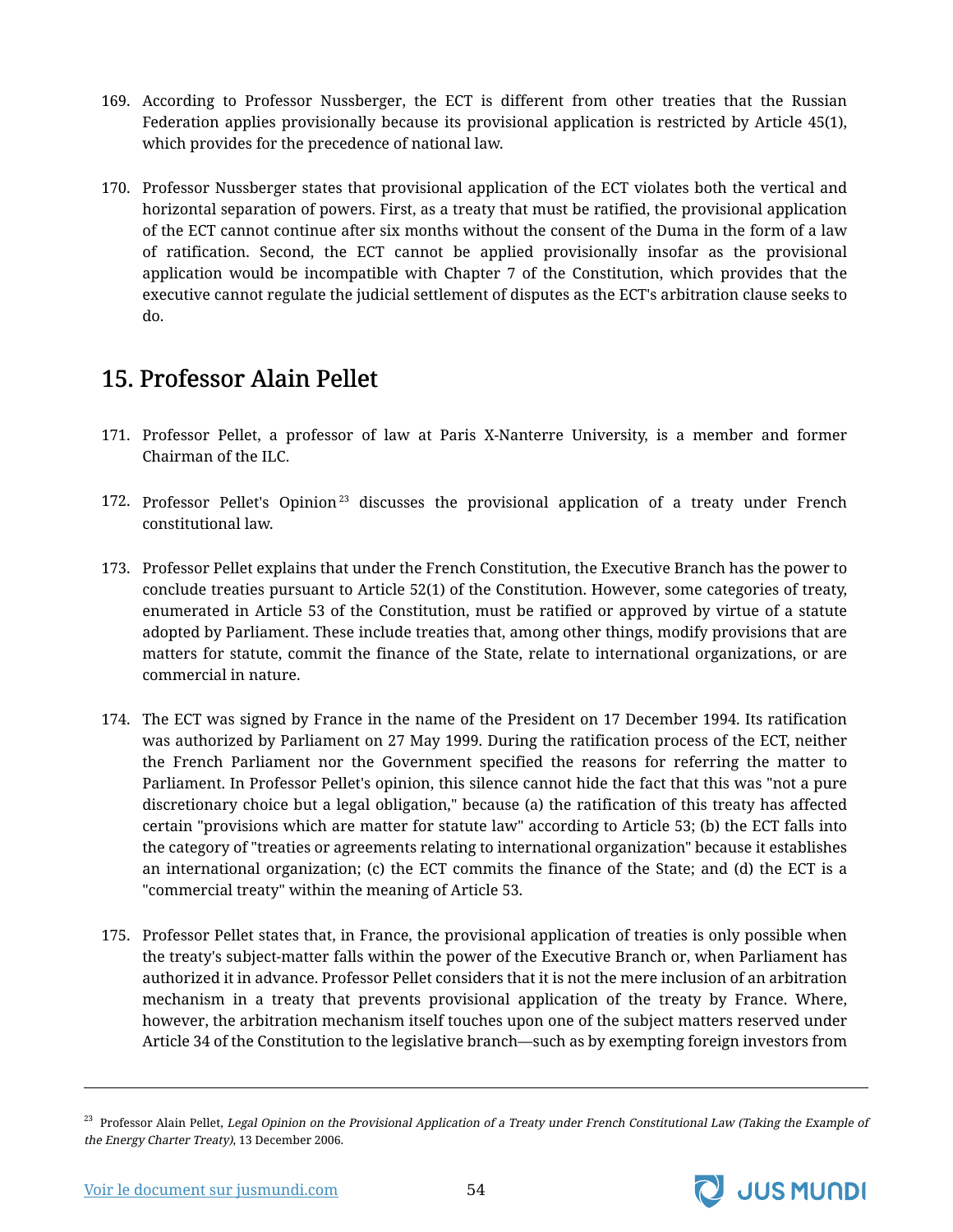the jurisdiction of the domestic courts—ratification pursuant to Article 53 of the Constitution is required.

176. He submits that, by signing the ECT, France only accepted the provisional application of the ECT's provisions to the extent that they did not conflict with its Constitution, in accordance with [Article](https://jusmundi.com/en/document/h/clljWVJHbGxISEg0VUZMdWNJazE2TnJ3Mmxwb2NlQ1R3cmNjQXR1UDFhaUg5bDhhczBqUjlmYmVtWWhITFNjK3dCV0JaSFlDK3BFbFIyL0xvSHhiR2sxdnZtV2R3TDJsQUR2Q0hoUUhPeWlwUFRXK0ZmSTJDNUVyTytCd1RRNTNjZ05Tdy9FMGVhb3p3Ky9uOE9DSXdBPT0=) [45\(1\) of the ECT.](https://jusmundi.com/en/document/h/clljWVJHbGxISEg0VUZMdWNJazE2TnJ3Mmxwb2NlQ1R3cmNjQXR1UDFhaUg5bDhhczBqUjlmYmVtWWhITFNjK3dCV0JaSFlDK3BFbFIyL0xvSHhiR2sxdnZtV2R3TDJsQUR2Q0hoUUhPeWlwUFRXK0ZmSTJDNUVyTytCd1RRNTNjZ05Tdy9FMGVhb3p3Ky9uOE9DSXdBPT0=) Professor Pellet concludes that only the few provisions of the ECT that do not fall under Article 53 of the Constitution may have been applied on a provisional basis before its ratification by France.

#### 16. Mr. Stephen Knipler

- 177. Mr. Knipler has been a Senior Tax Counsel (International) for the Australian Tax Office since 21 March 2002, after having had responsibility for the past 24 years for participating on behalf of Australia in the negotiation of tax provisions in international treaties, in particular the ECT.
- 178. In his Statement, $^{24}$  Mr. Knipler asserts that he attended the ECT negotiations concerning tax provisions held in Brussels in 1994 and was closely involved in the negotiations concerning taxation issues, particularly in the drafts of what became Article 21 of the Treaty. Mr. Knipler states that the ECT tax provisions were negotiated solely in English.
- 179. During the course of the ECT negotiations, the Australian delegation had a clear mandate to ensure that the ECT did not cover any measures related to taxation, including measures relating to imposition, administration, collection or enforcement.
- 180. At the conclusion of negotiations, Mr. Knipler was satisfied that Article 21 was consistent in its content and effect with the instructions given to the Australian delegation and confirms that is reflected in the final text of the ECT.

## 17. Professor Myron Nordquist

- 181. Professor Nordquist is a professor of international law and the Associate Director of the Centre for Oceans Law and Policy at the University of Virginia School of Law.
- 182. Professor Nordquist's Opinion $^{25}$  addresses the assertion of Claimants and their expert, Mr. Gladyshev, that the Russian Federation's practice with respect to certain maritime agreements is consistent with the view that the Russian Federation consented to be bound under international law to the provisional application of the compulsory dispute settlement provisions of [Article 26 of the](https://jusmundi.com/en/document/h/clljWVJHbGxISEg0VUZMdWNJazE2TnJ3Mmxwb2NlQ1R3cmNjQXR1UDFhaUg5bDhhczBqUjlmYmVtWWhITFNjK3dCV0JaSFlDK3BFbFIyL0xvSHhiR2sxdnZtV2R3TDJsQUR2Q0hoUUhPeWlwUFRXK0ZmSTJDNUVyTytCd1RRNTNDQmJGNXZZVGpGLzhUODVQMzdWbEl3PT0=) [ECT](https://jusmundi.com/en/document/h/clljWVJHbGxISEg0VUZMdWNJazE2TnJ3Mmxwb2NlQ1R3cmNjQXR1UDFhaUg5bDhhczBqUjlmYmVtWWhITFNjK3dCV0JaSFlDK3BFbFIyL0xvSHhiR2sxdnZtV2R3TDJsQUR2Q0hoUUhPeWlwUFRXK0ZmSTJDNUVyTytCd1RRNTNDQmJGNXZZVGpGLzhUODVQMzdWbEl3PT0=). Professor Nordquist considers that this assertion is factually and legally erroneous, and that there is no legal support for the notion that the Russian Federation agreed to the provisional application of a dispute resolution procedure requiring compulsory arbitration at the request of a private party.



<sup>&</sup>lt;sup>24</sup> Mr. Stephen Knipler, Witness Statement, 22 January 2007.

 $25$  Professor Myron Nordquist, Expert Witness Statement, 19 January 2007.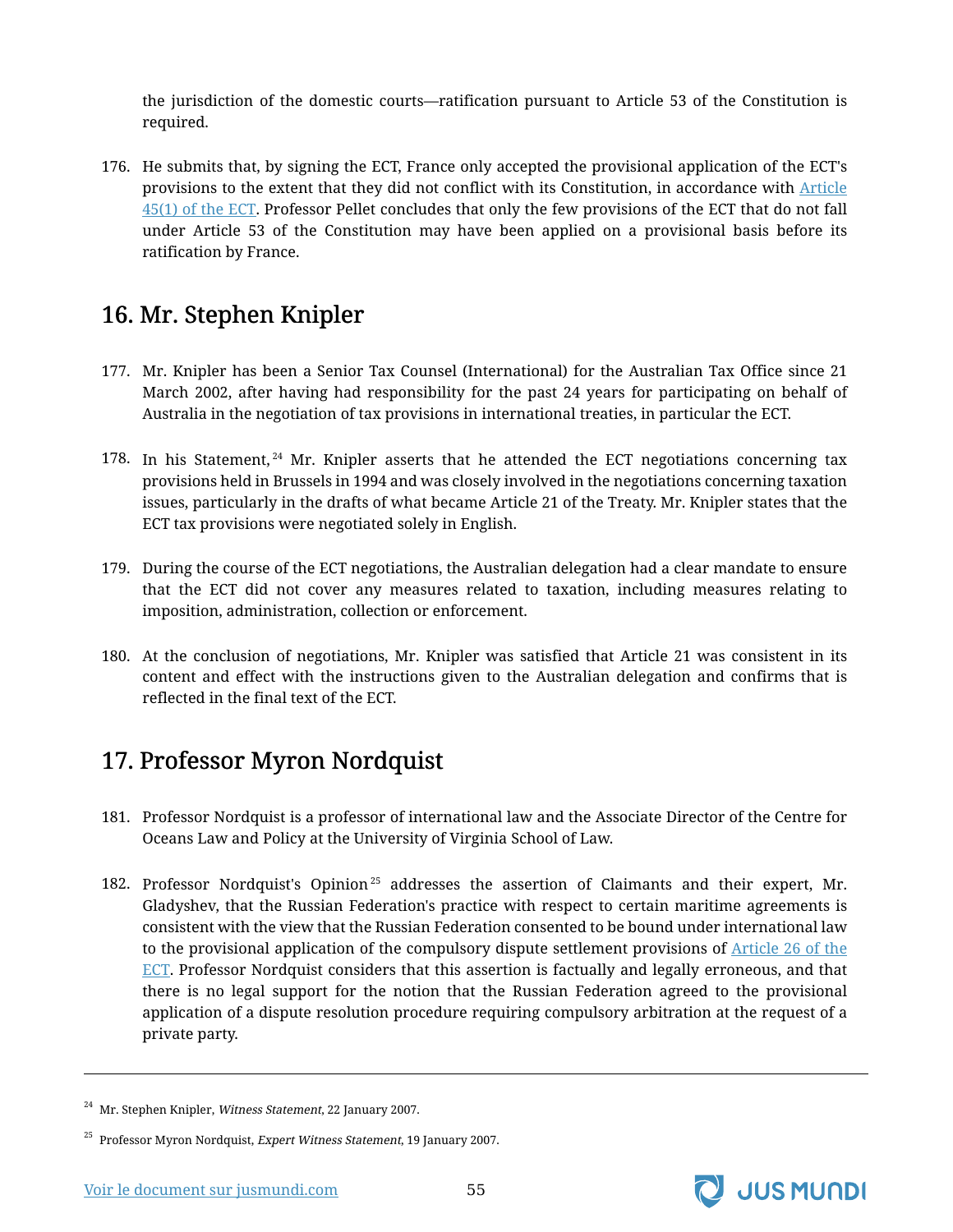- 183. According to Professor Nordquist, while the Russian Federation accepted "provisional arrangements" under the 1982 United Nations Law of the Sea Convention, this is not the same as provisional application under [Article 25 of the VCLT.](https://jusmundi.com/en/document/h/NVFwR2lWbkFqaXdJRmhJT3hnNFo0NEhoLzFzTjdSbU9icGpNYlQ0N3hXUjByQUw3dW1hT1I5OW90REYzWjlFYW1iQm0xR2ZxcmE5MFIwL3EyeU1DWUVRbENBMnU5S3g1dERqLzZnTWNMRHc3U0YwLzlEK2VYZ1FOT1ZFUEszei8yM25adnZnUXlFS0VUZE44K1VxYnNDNG9GK1JmaHJPdTROQm11RzdHNHNnPQ==)
- 184. Similarly, the Exchange of Notes between the United States and the Soviet Union in connection with the maritime boundary agreement for the Bering Sea on 1 June 1990 (" Bering Sea MBA ") is a source of authority under international law to set up a "provisional arrangement of a practical nature." The practice of both the Russian Federation and the United States is uniformly consistent with the establishment of provisional arrangements and uniformly inconsistent with the provisional application of the Bering Sea MBA itself. Contrary to what was asserted by Claimants, neither the Bering Sea MBA nor the Exchange of Notes in connection with the Bering Sea MBA called for provisional application of the agreement.
- 185. Professor Nordquist disagrees with Mr. Gladyshev's assertion that a 2001 submission by the Russian Federation to the United Nations Commission on the Limits of the Continental Shelf demonstrates that Russia is provisionally applying the Bering Sea MBA. He argues that the public information available on the Russian submission clearly does not refer to the agreement as being provisionally applied, nor does it refer to a maritime boundary as having been established by such an agreement, whether as a result of provisional application or otherwise.
- 186. Professor Nordquist doubts the legal and factual credibility of Mr. Gladyshev's contention that the Russian Federation acquiesced in the issuance of oil exploration licenses by the United States in the Navarin Basin located in the Bering Sea—and that these 'claims' were subsequently withdrawn under the Bering Sea MBA.
- 187. Finally, Professor Nordquist asserts that no American President would claim competence to bind the U.S. Government to compulsory dispute resolution with a private party on the basis of provisional application of a treaty, without ratification pursuant to the advice and consent of the U.S. Senate, nor would the Senate tolerate such a claim. As a result, even if the Bering Sea MBA were an example of provisional application, it would not be evidence of State practice corroborative of provisional application of compulsory dispute resolution.

## 18. Professor Andrey Lisitsyn-Svetlanov

- 188. Professor Lisitsyn-Svetlanov is the Director of the Institute of State and Law of the Russian Academy of Sciences and the author of a number of works on the legal regulation of foreign investment in the Russian Federation and the former Soviet Union.
- 189. In his Opinion, <sup>26</sup> Professor Lisitsyn-Svetlanov asserts that a "foreign investment" under Russian law must involve an injection of foreign capital.
- 190. Russian investment laws were promulgated with the purpose of granting certain benefits to foreign investors in exchange for obtaining new funds from abroad and essential expertise. In respect of such foreign funds and expertise, the relevant statutes commonly provided that these should be



<sup>&</sup>lt;sup>26</sup> Professor Andrey Lisitsyn-Svetlanov, Legal Opinion, 22 February 2006.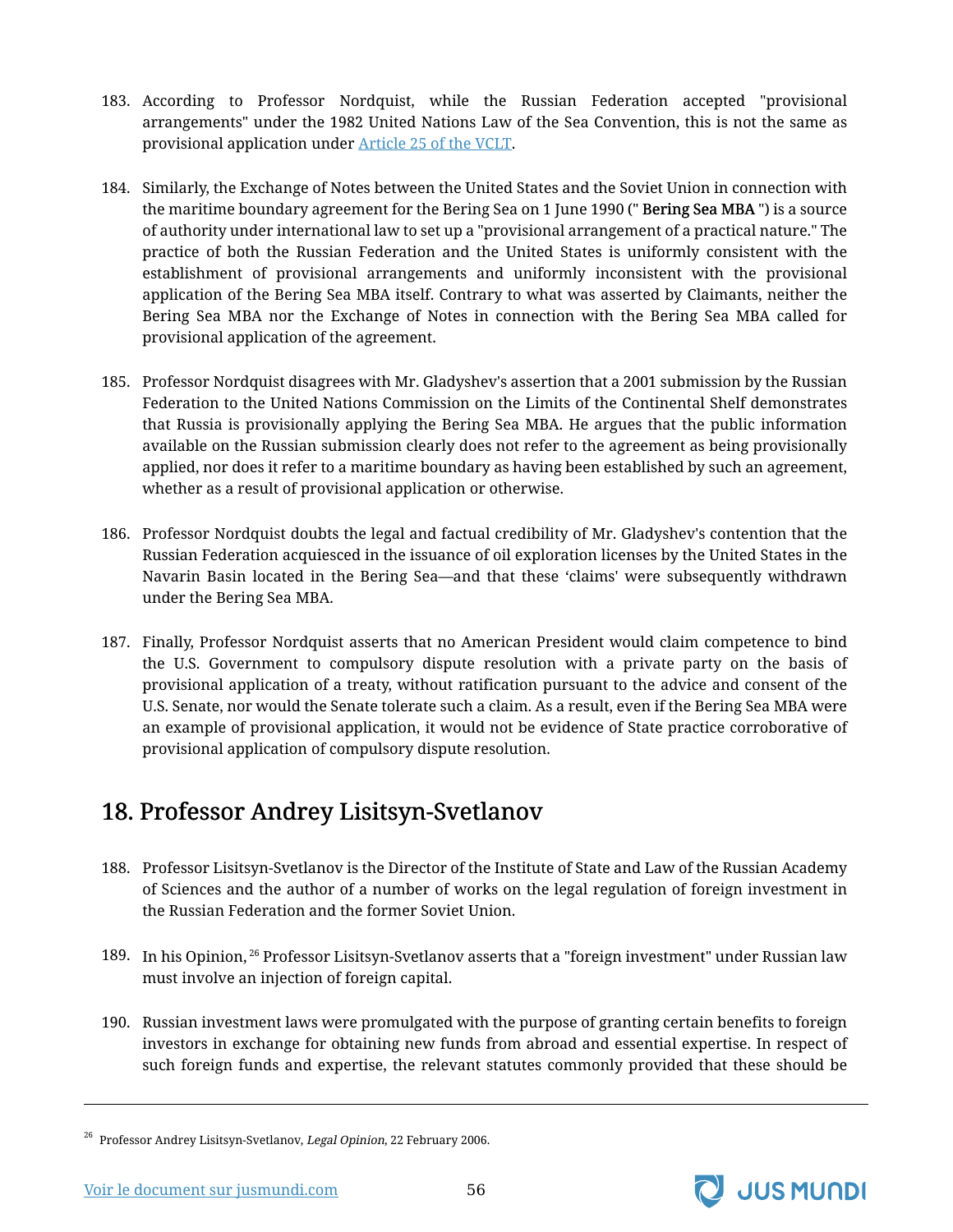"injected" by foreign investors into the local economy. In the Russian language, "to inject" means to bring something new into something that already exists. It is the injection and contribution of something new that is a characteristic feature of an investment, as differentiated from a general foreign trade transaction.

### 19. Professor Stef van Weeghel

- 191. Professor van Weeghel is a professor of international tax law at the University of Amsterdam and is a tax partner at Stibbe.
- 192. In his Opinion, $^{27}$  Professor van Weeghel reaches three main conclusions about Claimants and taxation law.
- 193. First, Hulley was not entitled to obtain the taxation benefits contained in the Cyprus-Russia double taxation convention (" Cyprus-Russia DTC ") in respect of the Yukos dividends because (a) Hulley had a permanent establishment in Russia under Article 10(4) of the Cyprus-Russia DTC) because it either had a place of management in Russia, or it had an agent in Russia; and (b) those dividends were attributable to the permanent establishment in Russia.
- 194. Second, VPL was not entitled to obtain the taxation benefits contained in the Cyprus-Russia DTC because it was not the beneficial owner of the Yukos dividends within the meaning of Article 10(2) of the Cyprus-Russia DTC).
- 195. Third, the Yukos holding structure is a sham or otherwise abusive under general principles of international tax law and designed specifically to avoid taxation obligations. Therefore rights to tax benefits under the Cyprus-Russia DTC should be denied.
- 196. According to Professor van Weeghel, tax authorities do not always have to accept artificial legal constructions. Anti-abuse doctrines to counter artificial legal constructions have developed in and are common to many countries including the Russian Federation and Cyprus. He refers to the example of a Swiss Federal Court denying the benefits of a double taxation treaty to a Danish company in circumstances analogous to the Yukos holding structure.
- 197. Professor van Weeghel refers to international efforts to control the use of tax havens and notes that the OECD Forum on Harmful Tax Practices in its 2000 Progress Report identified 35 tax havens which included Isle of Man, Gibraltar, Jersey, and the British Virgin Islands. Professor van Weeghel examines the Yukos holding structure, and notes that the bottom of the structure is the successful and profitable Russian oil company developing and exploiting natural energy resources in Russia, while at the top of the structure is a small number of Russian individual shareholders. He concludes that it is "hardly perceivable" that the Russian individual shareholders, in setting up the Yukos holding structure, had any other goal in mind than low taxation and lack of transparency in respect of ownership of Yukos shares. Such a structure would normally fall within the scope of international efforts to counter the harmful use of tax havens.



 $27$  Professor Stef van Weeghel, Expert Witness Report, 29 January 2007.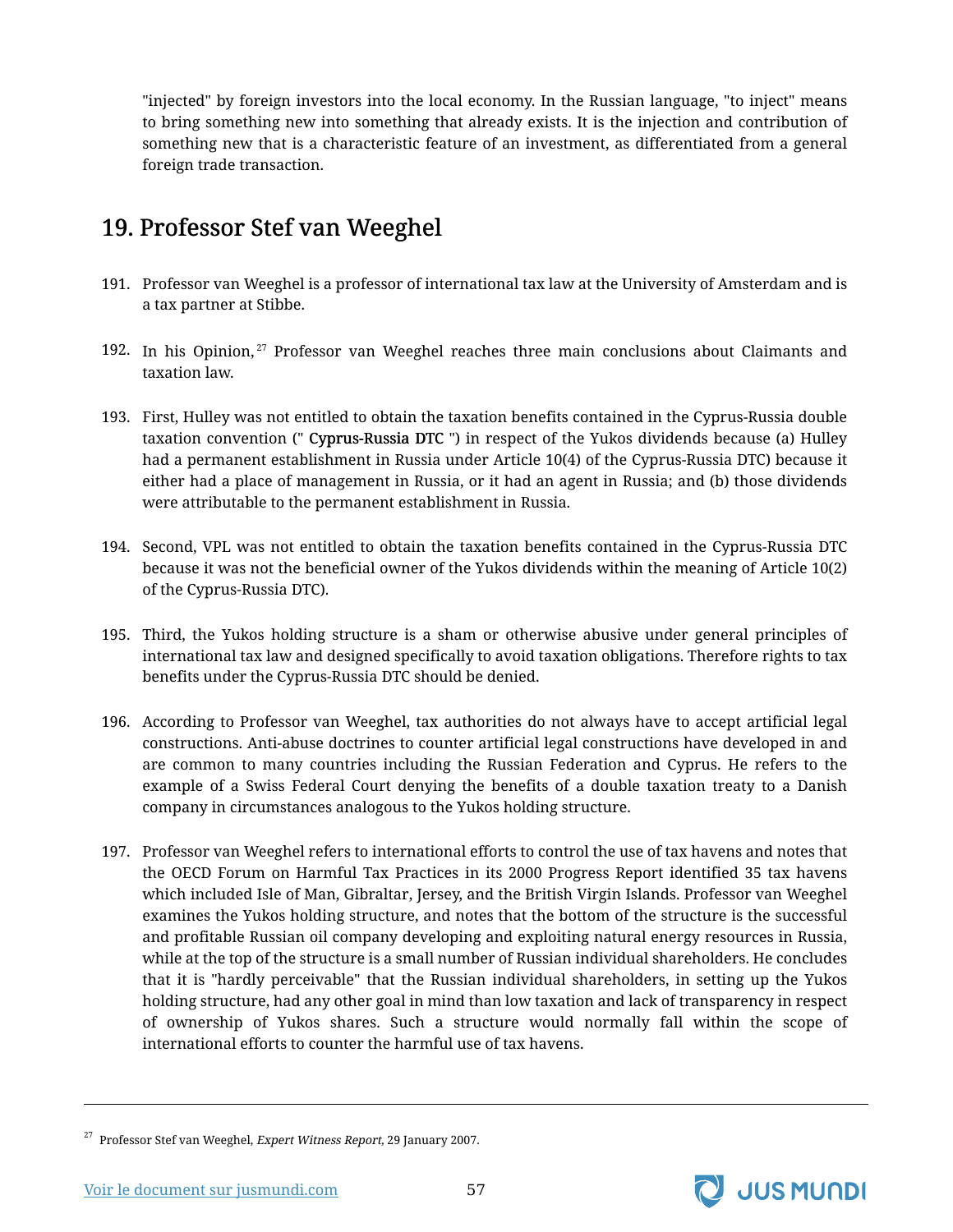## B. CLAIMANTS' WITNESSES

198. As noted, Claimants submitted four expert legal opinions. At the hearing, Respondent called two of Claimants' experts for cross examination—Mr. Vladimir Gladyshev and Mr. Brian Green, QC. Professor James Crawford, SC and Professor W. Michael Reisman were not called to the hearing. The following summary of Claimants' witness evidence follows the order outlined above.

## 1. Mr. Vladimir Gladyshev

- 199. Mr. Gladyshev is a Russian attorney in Moscow, who has been in private practice since 1994. From 1981 to 1989 he worked in the Treaty and Legal Department of the Soviet Ministry of Foreign Affairs and between 1989 and 1994 was posted to the Madrid Embassy of the Union of Soviet Socialist Republics (" USSR "). He was not directly involved in the negotiation of the ECT.
- 200. In his First Opinion,<sup>28</sup> Mr. Gladyshev makes the following main contentions. First, the Russian Federation's long-standing practice shows that it favors the provisional application of treaties and recognizes that the treaties it applies on a provisional basis impose binding obligations on the Russian Federation. Second, the Russian Government declared to the Duma, during the ratification process, that the ECT is consistent with Russian law. In accordance with the rules of international law and its own treaty practice, the Russian Federation has applied the ECT as a binding instrument and has relied on its terms. Third, Mr. Gladyshev contends that the ECT is in fact consistent with Russian law.
- 201. To reach these conclusions, Mr. Gladyshev discusses the rules of customary international law, the FLIT (which permits the provisional application of treaties), Russian legal scholarship and Russian treaty and judicial practice, citing examples of other treaties to which Russia is party. Attached to his opinion is a list of 45 treaties that he contends are currently being applied by the Russian Federation on a provisional basis, amidst a list of 390 treaties signed by the USSR/Russian Federation that were applied—or are being applied—on a provisional basis prior to ratification.
- 202. In support of his assertion that the Russian Federation has repeatedly accepted the binding nature of provisionally applied treaties, Mr. Gladyshev cites a number of examples, the most salient of which is the Bering Sea MBA. It was signed on 1 January 1990, and has been provisionally applied since 15 June 1990, in accordance with the express terms of the Exchange of Notes between the United States and Russian Federation, as evidenced by (a) the Russian Government's express reference to the boundaries as defined in the Bering Sea MBA as the outer limits of its continental shelf; (b) the United States' enforcement of the Bering Sea MBA against Russian shipping vessels on multiple occasions, without protest from the Russian Federation; and (c) the Russian Government's acquiescence in the issuance by the United States of licenses to companies for oil exploration in areas to which Russia's earlier claim was withdrawn in the Bering Sea MBA.
- 203. Mr. Gladyshev's Second Opinion $^\mathrm{29}$  reiterates his view that the Russian Federation repeatedly

<sup>&</sup>lt;sup>28</sup> Mr. Vladimir Gladyshev, Opinion concerning the Provisional Application of the Energy Charter Treaty by the Russian Federation, 29 June 2006.



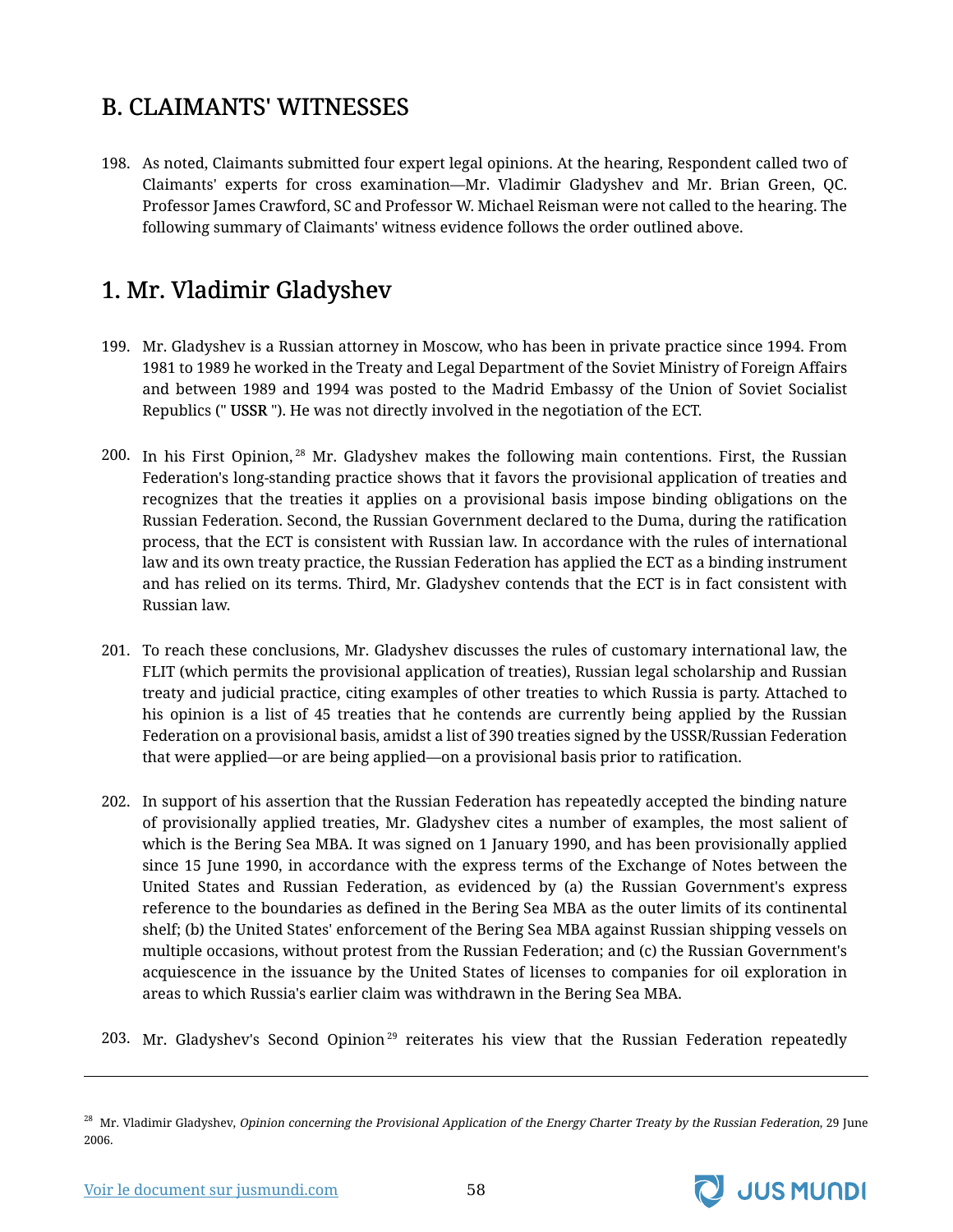accepted the binding nature of provisionally applied treaties in general and applied the ECT, in particular, as a binding instrument. He contends that the fact that the ECT was not submitted to the Duma for ratification within the six-month period set out in Article 23(2) of the FLIT has no effect on Russia's continuing application of the Treaty. Attached to his Second Opinion is a list of treaties that were provisionally applied, submitted to the Duma after the six-month period and subsequently ratified.

- 204. Mr. Gladyshev appeared before the Tribunal on 20 November 2008. Under crossexamination Mr. Gladyshev testified that although he had not been involved in the negotiation of the ECT, he had been involved in negotiation of Russia's other treaties and regularly applies international law in his practice.
- 205. In response to questions on the FLIT, Mr. Gladyshev affirmed that it prescribes procedures for the ratification of treaties, but that some treaties do not require ratification. Shown several examples of treaties that he had cited in support of Russian practice on provisional application, he maintained that the fact that Russia had signed such treaties supported his contention, regardless of whether Russia had ever applied the provisional application clause. He acknowledged further that, of the treaties listed in Attachment 2 to his opinion, except for the ECT, none provided for investor-State arbitration.
- 206. In a series of questions on Russian constitutional law and the separation of powers, Mr. Gladyshev maintained that the operation of the separation of powers for treatymaking in Russia is prescribed not only in the Russian Constitution, but in the FLIT, such that there is no category of treaty that cannot be applied provisionally. Questioned further on the distinction between the Soviet approach and that of the Russian Federation, he resisted characterizing the Soviet State as dualist and the Russian Federation as monist, and reasserted that agreement on the provisional application of the ECT amounted to a treaty concluded by the Russian Federation.
- 207. When questioned about resolutions of the Supreme Court of Russia, Mr. Gladyshev acknowledged that he was familiar with Resolutions 5 and 8. After being shown a statement by Professor Igor Lukashuk that the Russian courts are bound by a Supreme Court decree according to which only ratified treaties can take priority over contrary rules of law, Mr. Gladyshev contended that this includes provisionally applied treaties, invoking Professor Lukashuk's own book, The Norms of International Law in the Russian Legal System.
- 208. When questioned on the text of  $\frac{\text{Article 45(1) of the ECT}}{\text{A}}$  Mr. Gladyshev agreed that his Opinion did not discuss whether his list of treaties had such an "inconsistency clause," which he attributed to his belief that international law does not include a regime for such "inconsistency clauses." He restated his opinion that the Russian State took the view that Article 45(1) did not apply to Russia and that the ECT was consistent with its laws.

# 2. Mr. Brian Green, QC

<sup>&</sup>lt;sup>29</sup> Mr. Vladimir Gladyshev, Second Opinion concerning the Provisional Application of the Energy Charter Treaty by the Russian Federation, 2 May 2007.

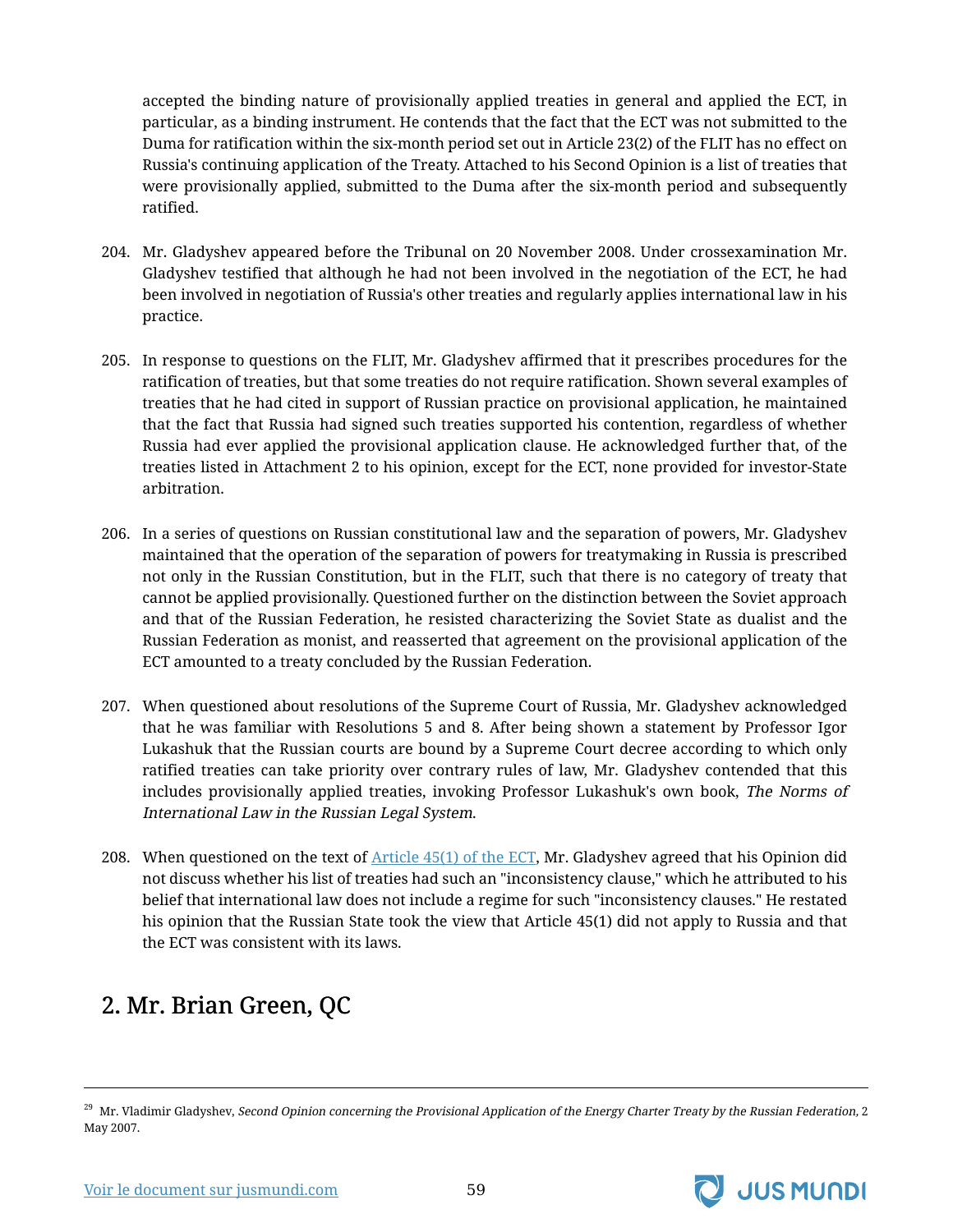- 209. Mr. Green is a specialist trusts practitioner at the English Bar. He has been in this practice since 1981, and was appointed a QC in 1997. He practices out of Wilberforce Chambers, Lincoln's Inn, London. Mr. Green provided a first and second opinion on the Auriga-type Trusts, and a first and second opinion on the VP Trust.
- 210. In his First Opinion regarding Auriga-type Trusts,  $^\mathrm{30}$  Mr Green stated that these trusts are routine examples of offshore trusts, substantially similar to the Jersey standard form. An analysis of the salient features of each trust would show a coherent set of trusts operating for the benefit of all or any of the beneficiaries for the duration of the relevant trust period. He defines "control" over the GML shares as "control" over those rights attaching to the GML shares that allow "control" to be exercised over GML, and concludes that the trustees have control over the GML shares. Mr. Green opines as follows in relation to the key related issues:

• The Protector's powers, far from being entirely at his discretion, must be exercised in a fiduciary manner and for the benefit of the beneficiaries.

• The Anti-Bartlett provisions, exempting the trustee from a duty to perform certain actions, must be distinguished from provisions that would take away from the trustee the right to do so.

• The Call Option agreements proceed on the explicit basis that legal and beneficial ownership of the GML shares will remain in the trustees pending "Completion," and do not involve any transfer of property to the security holder (i.e., GML itself).

• The rule in *Saunders v. Vautier* has no application to the trust here, since the class of beneficiaries is open.

211. In his First Opinion regarding the VP Trust, <sup>31</sup> Mr. Green opines that Mr. Mann's interpretation of the trust and related documents is incorrect, and offers the following conclusions based on his analysis of the issues:

• The provisions of the trust instrument clearly show that the trustee is vested with ownership and control over the VPL shares.

• The fact that the trustee is required to act in accordance with the instructions of a Voting Committee in exercising any voting powers attaching to the Yukos shares does not interfere with the trustee's ownership and control over the VPL shares.

• The provisions requiring the trustee to sell the Yukos shares as directed by the Russian Service Provider (" RSP ") do not equate with the RSP owning or controlling the Yukos shares.

• The trust appears as an arrangement referred to in the UK as an "unapproved profit sharing scheme."

• Successive interests are created in the Yukos shares, which are in the nature of fixed-interest trusts. The beneficiaries are YUL and the veteran employees of Yukos.



 $30$  Mr. Brian Green, QC, Opinion re Auriga-Type Trusts, the Palmus Trust, the Southern Cross Trust and the Pavo Trust, 4 May 2007.

 $31$  Mr. Brian Green, QC, Opinion re the Veteran Petroleum Trust, 4 May 2007.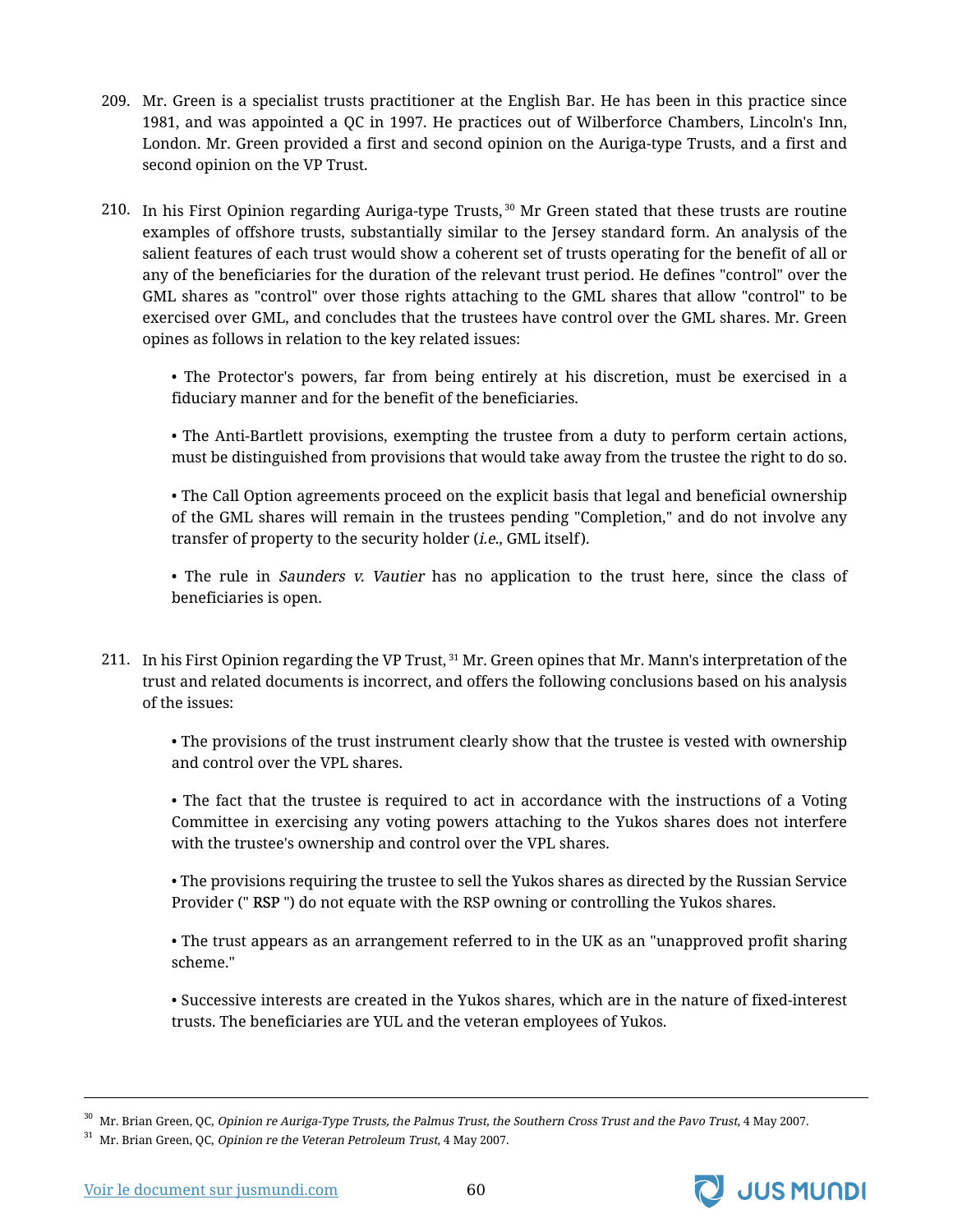• The rule in Saunders v. Vautier is inapplicable to the Yukos shares; as for the VPL shares, there are several impediments to the exercise by YUL of any rights under the rule.

212. In his Second Opinion regarding the Auriga-type Trusts, $^{32}$  Mr. Green states that, the trusts being typical and valid trusts as regards the GML shares, it cannot seriously be argued that the terms of the trusts have the extraordinary effect that ownership or control of the trust assets resides other than in the trustees. He makes the following principal points:

• As regards the rule in Saunders v. Vautier, even when the principle is potentially applicable, it does not justify the conclusion that the GML shares (or any other trust property) is owned or controlled by anyone other than the respective trustees unless and until the principle is effectively invoked.

• The security interest created by the Call Option agreements is at most in the nature of a charge and not a mortgage. A charge does not involve any transfer of property to the security holder, much less does it involve the chargee becoming the legal owner of such shares.

• In relation to Protector control, Mr. Green observes that the Protectors have no consent power as regards the exercise by the trustee of the voting rights over GML shares.

• Finally, Mr. Green maintains that Mr. Mann has failed to establish that the beneficial interest in the GML shares was retained by the settlor/first-named Protector.

213.  $\:$  In his Second Opinion regarding the VP Trust,  $^{33}$  Mr. Green opines as follows on the additional points raised by Mr. Mann:

• Reliance on the "expectancy" principle is erroneous, as the question here involves whether a party (YUL), being the present owner of present property (the Yukos shares), was able to assign such present (not expectant) property to a trustee, to hold the same on trust. The trust over the Mezzanine Amount is therefore valid and enforceable, and the beneficiaries are the veteran employees of Yukos.

• There remain significant impediments to the exercise by YUL of the rule in *Saunders v.* Vautier in relation to the VPL Shares, namely: (a) no unilateral right to terminate the trust; (b) inapplicability of the rule in relation to a pension trust fund (i.e., the Rogers Communications Inc. case); and (c) the trustee's indemnity rights take priority over YUL/Yukos' rights.

• Finally, even when the rule in *Saunders v. Vautier* is potentially available, that principle does not enable beneficiaries to control the trustee or to claim ownership of the trust property so long as the trust is ongoing.

214. Mr. Green appeared at the hearing for cross-examination on 20 November 2008. His oral testimony addressed the following points, among others:



<sup>&</sup>lt;sup>32</sup> Mr. Brian Green, QC, Second Opinion re Auriga-Type Trusts, the Palmus Trust, the Southern Cross Trust and the Pavo Trust, 30 September 2008.

 $^{33}\,$  Mr. Brian Green, QC, Second Opinion re the Veteran Petroleum Trust, 30 September 2008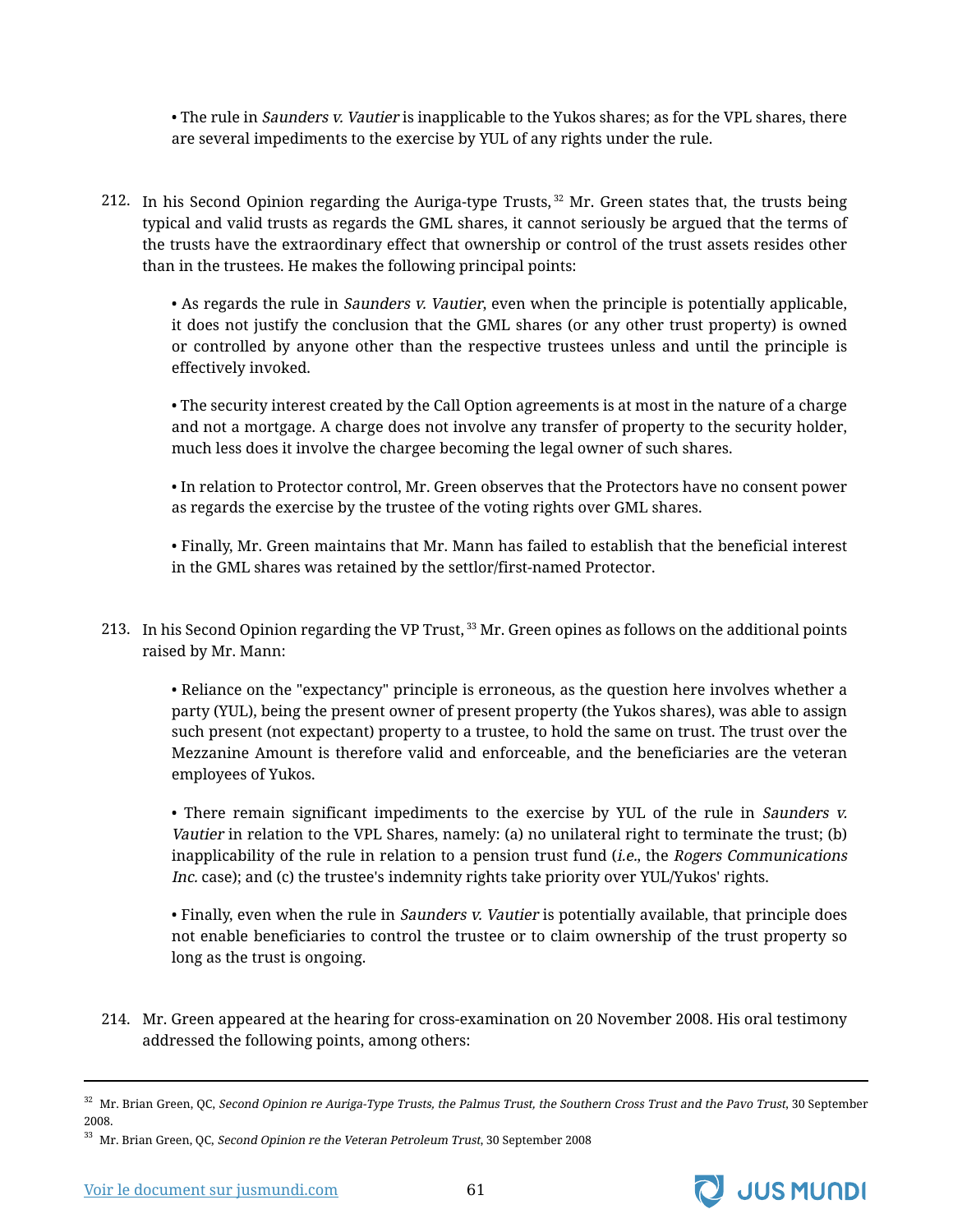• Explaining the inclusion of the International Red Cross in discretionary trusts, Mr. Green testified that it is the normal practice in properly-drafted trusts to ensure that the equitable interests under the trusts are completely disposed of, so that there is no beneficial vacuum at the end of the trust pursuant to which the property, no matter how remote, might be said to fall back into the estate of the settlor.

• Normally, a letter of wishes is designed to communicate to the trustees the settlor's aspirations at the time that the letter is written as to the way in which the beneficial enjoyment of the trust property might devolve over time. It is general in its terms and makes clear that it is only of precatory effect.

• In the Southern Cross Trust, any beneficiary can let the trustees know that he no longer wishes to be a beneficiary. Unlike English law, Guernsey law does not require that disposing of anything like an equitable interest should be in writing. Therefore, it is possible for the trustees to have removed Mr. Khodorkovsky without clear written instructions.

• The Call Option agreements gave each of the individual participants comfort as regards the other. They gave GML a mechanism to remove an individual participant if it decided in the future that a particular participant was no longer desirable. This is not uncommon in partnership or joint venture agreements of the present kind.

### 3. Professor James Crawford, SC

- 215. Professor Crawford, SC, is the Whewell Professor of International Law at the University of Cambridge and a member of Matrix Chambers.
- 216. Professor Crawford's First Opinion $^{34}$  addresses Respondent's arguments that the Tribunal lacks jurisdiction and that Claimants lack standing. Professor Crawford concludes: (a) provisional application of a treaty is a genuine form of application and provisionally applied treaty provisions may have legal effect; (b) accordingly, by accepting provisional application of the ECT, Respondent accepted the obligations of Parts III and V of the Treaty; (c) in particular, given that the arbitration clause of the ECT was being provisionally applied by Respondent, Notices of Arbitration filed by qualified investors perfected an agreement to arbitrate which was, and remains, independent of the continued provisional application of the ECT itself; and (d) on the facts as stipulated, the dispute settlement provisions of the ECT apply to Claimants.
- 217. Within an overview of the modes of consent under the law of treaties, Professor Crawford reviews the drafting history of [Article 25 of the VCLT](https://jusmundi.com/en/document/h/NVFwR2lWbkFqaXdJRmhJT3hnNFo0NEhoLzFzTjdSbU9icGpNYlQ0N3hXUjByQUw3dW1hT1I5OW90REYzWjlFYW1iQm0xR2ZxcmE5MFIwL3EyeU1DWUVRbENBMnU5S3g1dERqLzZnTWNMRHc3U0YwLzlEK2VYZ1FOT1ZFUEszei8yM25adnZnUXlFS0VUZE44K1VxYnNDNG9GK1JmaHJPdTROQm11RzdHNHNnPQ==) and highlights two amendments that confirm that provisionally applied treaties have legal effect. During the Vienna Conference, the draft text was modified to include Article 35(2), which provides specific rules for the termination of a provisionally-applied treaty. Additionally, the draft text was modified to replace the words "enter into force provisionally" with "apply provisionally," a change intended to make clear that "provisionally" referred to the time of the treaty's application, rather than its legal force or effectiveness during that time period. Professor Crawford further rejects Respondent's position that

<sup>&</sup>lt;sup>34</sup> Professor James Crawford, SC, Energy Charter Treaty Arbitration: Jurisdiction Issues, 22 June 2006.

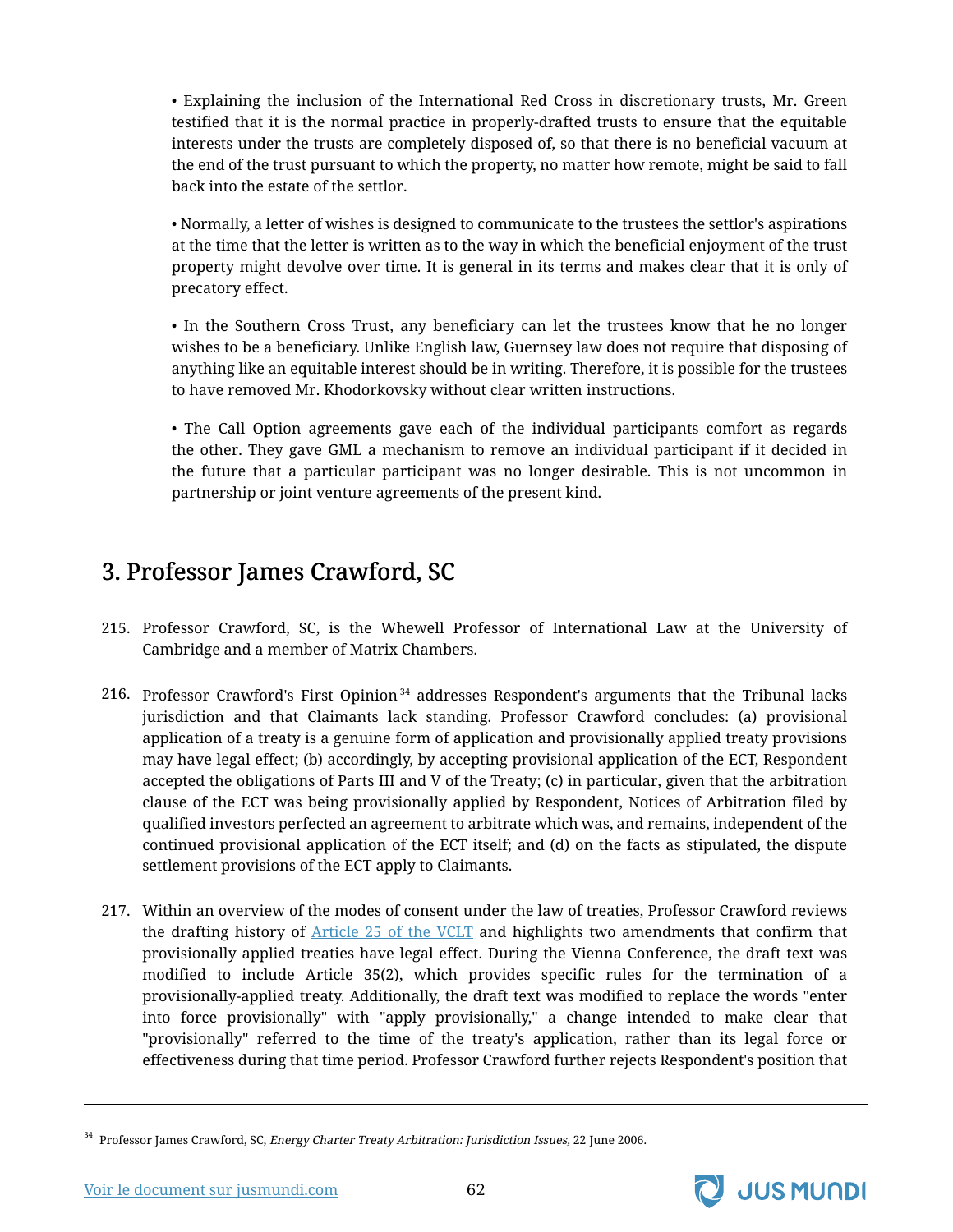the pacta sunt servanda rule in [Article 26 of the VCLT](https://jusmundi.com/en/document/h/NVFwR2lWbkFqaXdJRmhJT3hnNFo0NEhoLzFzTjdSbU9icGpNYlQ0N3hXUjByQUw3dW1hT1I5OW90REYzWjlFYW1iQm0xR2ZxcmE5MFIwL3EyeU1DWUVRbENBMnU5S3g1dERqLzZnTWNMRHc3U0YwLzlEK2VYZ1FOT1ZFUEszei8yM25adnZnUXlFS0VUZE44K1VxYnNOMDBCRVhhUXRBTmFGcW83cVdacm1zPQ==) only applies to a treaty in force: the VCLT plainly intended provisional application to fall within the framework of that rule.

- 218. After reviewing State practice in connection with provisional application, including the examples of the GATT and the privatization of the International Telecommunications Satellite Organization, Professor Crawford concludes that a claim based on provisional application is "a form of consent widespread in recent treaties, including the ECT itself, and it involves a mode of application of the treaty to the extent stipulated in it."
- 219. With respect to Respondent's interpretation of Articles 45(1) and 45(2), Professor Crawford states that the correct construction is that Article 45(1) provides the general rule to accommodate constitutional or other requirements of participating States, and Article 45(2) provides a mechanism under which the rule is to operate. He states that Respondent's position does not make sense given the reciprocity limitation in Article 45(2)(b). A declaration under Article 45(2)(a), by virtue of the operation of Article 45(2)(b), would maintain parity between States, whereas the operation of Article 45(1), according to Respondent's construction—which might occur only after a dispute had arisen—would be unilateral in its effect. States are not to be taken to have negotiated such anomalous situations unless there is a clear indication to that effect.
- 220. Professor Crawford states that, assuming that Article 45(1) could operate independently of Article 45(2), the internal law of a State must be clear as to its exclusionary effect to avoid the provisional application of a treaty. Professor Crawford states that it cannot be assumed that the mere existence of a constitutional requirement of ratification is inconsistent with provisional application and international law has traditionally been reluctant to allow internal limitations to affect treaty provisions. [Article 46 of the VCLT—](https://jusmundi.com/en/document/h/NVFwR2lWbkFqaXdJRmhJT3hnNFo0NEhoLzFzTjdSbU9icGpNYlQ0N3hXUjByQUw3dW1hT1I5OW90REYzWjlFYW1iQm0xR2ZxcmE5MFIwL3EyeU1DWUVRbENBMnU5S3g1dERqLzZnTWNMRHc3U0YwLzlEK2VYZ1FOT1ZFUEszei8yM25adnZnUXlFS0VUZE44K1VxYnNCcGFYRDRvRDFad2lEcjRvZ0lITTNvPQ==)which permits the invalidation of consent to a treaty entered into in violation of internal law—has an "exceptional character" and is rarely applicable, and more importantly that its scope does not cover provisional application, but only definitive acceptance.
- 221. In connection with <u>[Article 17 of the ECT](https://jusmundi.com/en/document/h/clljWVJHbGxISEg0VUZMdWNJazE2TnJ3Mmxwb2NlQ1R3cmNjQXR1UDFhaUg5bDhhczBqUjlmYmVtWWhITFNjK3dCV0JaSFlDK3BFbFIyL0xvSHhiR2sxdnZtV2R3TDJsQUR2Q0hoUUhPeWlwUFRXK0ZmSTJDNUVyTytCd1RRNTNrTFNKdXRuc1d2YTVWckFIWE9rMld3PT0=)</u>, Professor Crawford emphasizes the notification requirement, and observes that tribunals have been clear that notification by the State seeking to deny advantages to investors must be unambiguous. Professor Crawford acknowledges the practical difficulty of notifying offshore companies of the exercise of the Article 17 right but asserts that this is why Article 17(1) allows States to issue, by clear statement, denials respecting the whole class of investors and potential investors. Though international law provides no formal notice requirements in such a situation, the principle is evident in the depositary requirements under [Article 80 of the VCLT](https://jusmundi.com/en/document/h/NVFwR2lWbkFqaXdJRmhJT3hnNFo0NEhoLzFzTjdSbU9icGpNYlQ0N3hXUjByQUw3dW1hT1I5OW90REYzWjlFYW1iQm0xR2ZxcmE5MFIwL3EyeU1DWUVRbENBMnU5S3g1dERqLzZnTWNMRHc3U0YwLzlEK2VYZ1FOT1ZFUEszei8yM25adnZnUXlFS0VUZE44K1VxYnNFN2tDQkFHNWgrMzZkdUVlRklhVDQwPQ==). To constitute notice under Article 17(1), a clear statement by the Government of Respondent published with an appropriate authority—such as the Energy Charter Secretariat—would be required. Even if the statement in Respondent's pleadings was sufficient, the withdrawal from the arbitration clause would have no retroactive effect.
- 222. In response to Respondent's objection that Claimants are shell companies, Professor Crawford observes that the ECT requires only that the "investor" be organized under the laws of a Contracting State. Companies incorporated in Contracting Parties are embraced by the definition, regardless of the nationality of shareholders, the origin of investment capital or nationality of the directors or management. In several cases where companies have been registered in tax shelters, arbitral tribunals made no further enquiry to uncover their "real" nationality or found it unnecessary to go beyond the terms of the treaty definition of "investor."



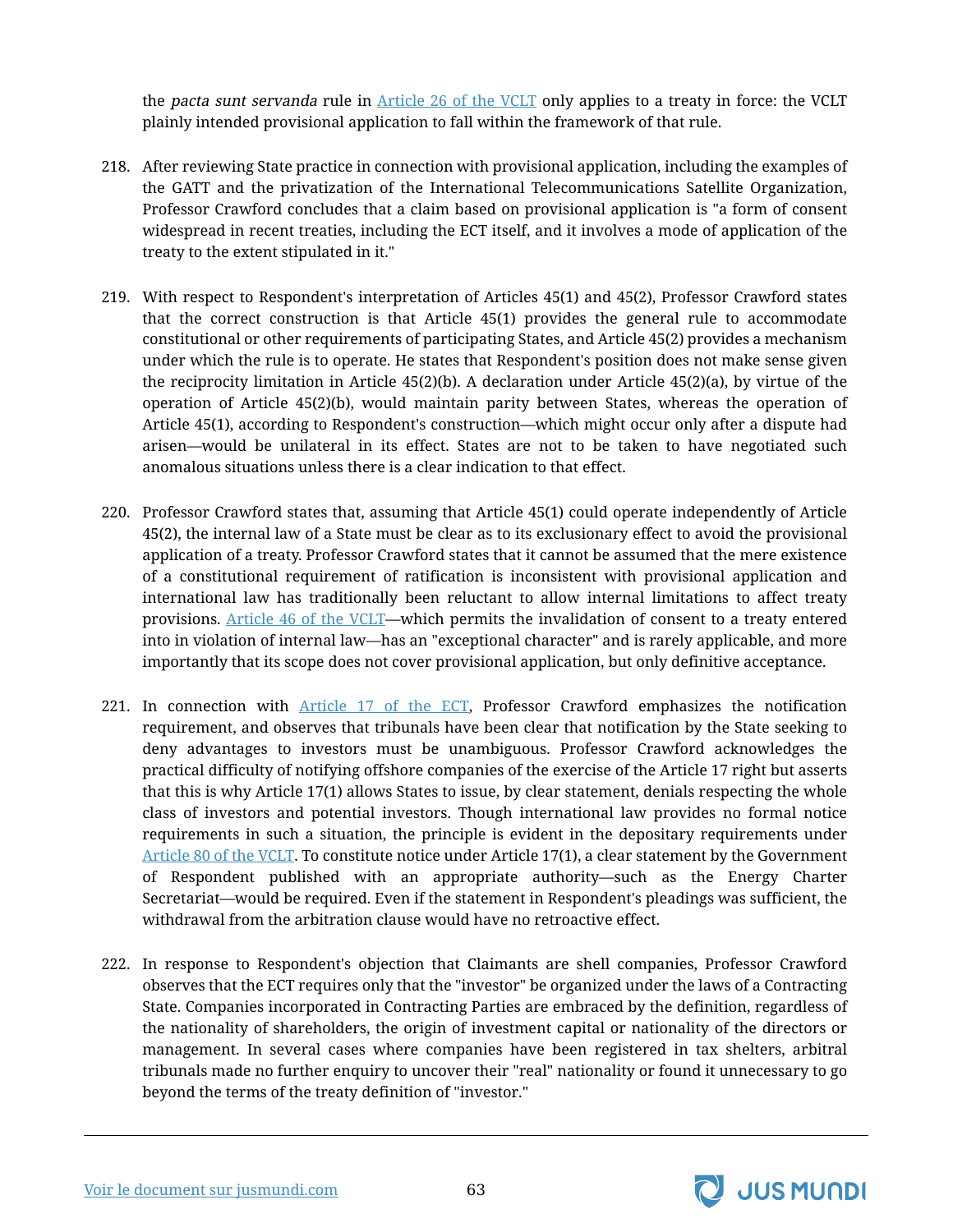- 223. In his Further Opinion<sup>35</sup>, Professor Crawford sets out his position on the applicability of *pacta sunt* servanda to provisionally applied treaties and provides detailed responses to and comments on the witness statement of Mr. Fremantle and the expert opinions of Professors Hafner, Koskenniemi, Lukashuk, Nolte and Pellet.
- 224. In connection with Professor Koskenniemi's opinion, Professor Crawford disagrees that provisional application should be interpreted in a "limitative way." Provisional application has legal effect because it is what the parties have agreed. Interpretative presumptions are beside the point when the terms of the parties' agreement are as explicit as [Article 45 of the ECT](https://jusmundi.com/en/document/h/clljWVJHbGxISEg0VUZMdWNJazE2TnJ3Mmxwb2NlQ1R3cmNjQXR1UDFhaUg5bDhhczBqUjlmYmVtWWhITFNjK3dCV0JaSFlDK3BFbFIyL0xvSHhiR2sxdnZtV2R3TDJsQUR2Q0hoUUhPeWlwUFRXK0ZmSTJDNUVyTytCd1RRNTNDQlhsK0drWUMvN3BMdmptc29leFJBPT0=).
- 225. With respect to Professor Koskenniemi's opinion that the executive ought not to be able to bind a State internationally in contravention of its domestic constitutional law, Professor Crawford asserts that the position of international law is that treaties can be entered into by more or less formal means; it is—within broad limits—for the State itself to ensure compliance with its constitutional requirements, which Article 45(2) allows them to do freely. Further, there is no rule that treaties cannot have effect before ratification, since there is no rule requiring ratification. Finally, it is necessary to look at the effect on third parties acting in good faith. The Russian Federation consented to provisional application and gave no reason for investors to doubt the effectiveness of its consent.
- 226. Turning to Professor Lukashuk's opinion, Professor Crawford disagrees with the opinion that provisional application applies in accordance with the State's "constitutional processes." The VCLT does not condition the validity of the legal effect of treaty commitments upon compliance with constitutional processes. He further comments thatunless a treaty provides otherwise, it is for the State to ensure that it complies with any internal constitutional processes in accepting provisional application.
- 227. Finally, Professor Crawford addresses the scope of *travaux préparatoires. Travaux préparatoires* include evidence of the conference or other meetings where the treaty text was discussed, including proposals communicated, but not private statements or recollections. Professor Crawford regards the following evidence as based upon false *travaux* and as effectively inviting the Tribunal to engage in "an investigation *ab initio* of the supposed intentions of the parties [to the Treaty]": (a) Professor Berman's reference to congressional briefings and his personal knowledge of the facts; (b) Mr. Fremantle's reliance on certain non-comprehensive papers and his memory of negotiations; (c) Mr. Knipler's reference to the "mandate" of the Australian delegation and his personal satisfaction regarding compliance with the Australian delegation's instructions; and (d) Mr. Martynov's "clear understanding that Russia would not be able to apply provisionally those provisions [...] that related to a settlement of disputes by international arbitration" though there is no record of this. Professor Crawford confirms that interpretation of a treaty is a matter of law, not of fact, and that much of Respondent's witnesses' testimony is fundamentally inadmissible. Resort to the *travaux* is a subsidiary means of resolving "ambiguities or uncertainties or, in exceptional cases, to correct an interpretation which is 'manifestly absurd or unreasonable.'"

## 4. Professor W. Michael Reisman

 $^{35}\,$  Professor James Crawford, SC, Further Opinion on Energy Charter Treaty Arbitration: Jurisdiction Issues, 3 May 2007.

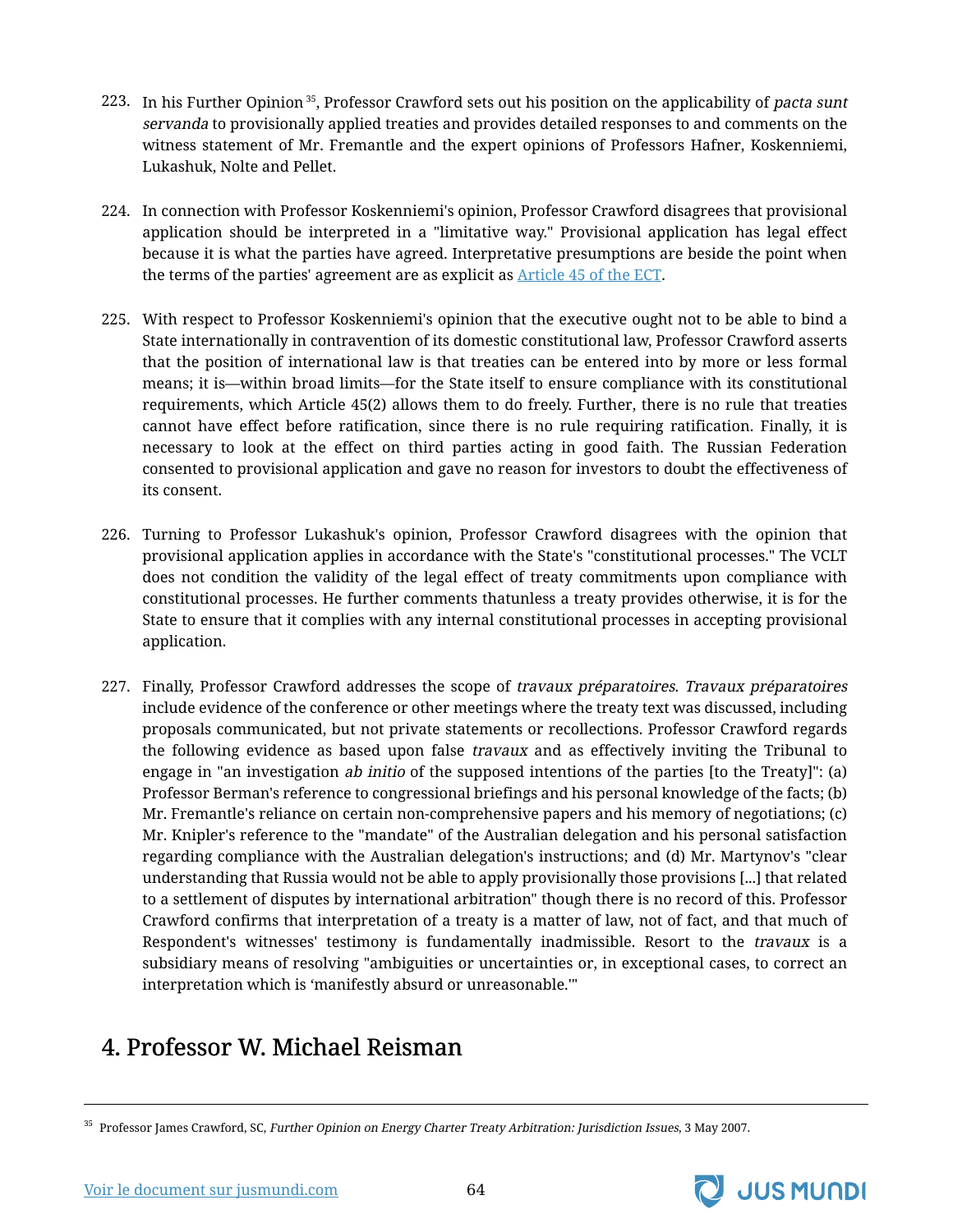- 228. Professor Reisman is currently the Myres S. McDougal Professor of International Law at Yale Law School, where he has been a member of the faculty since 1965. He has been elected to the Institut de Droit International.
- 229.  $\,$  Professor Reisman's Opinion  $^{36}$  addresses the ECT's provisional application regime under Article 45,  $\,$ the denial of benefits regime under Article 17, and the meaning of "investment" in the Treaty and its binding effect on Russia.
- 230. When a treaty contains a provisional application clause, it imposes obligations on a State by virtue of that State's participation in the adoption of the treaty. According to Professor Reisman the law of provisional application operates according to the twin principles of drafting freedom and State consent; a provisionally-applicable treaty constitutes a binding and enforceable legal instrument between States.
- 231. Professor Reisman asserts that <u>[Article 45 of the ECT](https://jusmundi.com/en/document/h/clljWVJHbGxISEg0VUZMdWNJazE2TnJ3Mmxwb2NlQ1R3cmNjQXR1UDFhaUg5bDhhczBqUjlmYmVtWWhITFNjK3dCV0JaSFlDK3BFbFIyL0xvSHhiR2sxdnZtV2R3TDJsQUR2Q0hoUUhPeWlwUFRXK0ZmSTJDNUVyTytCd1RRNTNDQlhsK0drWUMvN3BMdmptc29leFJBPT0=)</u> establishes two different regimes for provisional application. The first regime—consisting of Articles 45(1), 45(2)(a), 45(2)(b) and 45(3))—is for the ECT as a whole. The second regime—consisting of Article 45(2)(c)—applies exclusively to Part VII of the ECT.
- 232. The first regime, which includes the dispute settlement obligations in Part V based on alleged breaches of the investment-protection obligations set forth if Part III, applies automatically to every signatory State, without possibility of reservation, subject "to the extent that such provisional application is not inconsistent with its constitution, laws or regulations." The only time a signatory can claim that such provisional application is inconsistent with its constitution, laws or regulations, is at the moment of signature. At that time, a State that resists provisional application must deliver a declaration that it is not able to accept the provisional application because of the inconsistency that doing so would create with its constitution, laws or regulations. Other provisions of the ECT make it clear that this is the intended meaning of the text. Moreover, the bulk of the practice with respect to Article 45 confirms that this is the understanding of the parties.
- 233. Accordingly, Professor Reisman states, it is not permissible for a signatory, which had not previously exercised the option of making a declaration at the moment of signing, to invoke subsequently its constitution, laws or regulations as a justification for dishonoring its commitment to apply the ECT provisionally.
- 234. Professor Reisman opines that the ECT's provisional application regime applies to Russia. When Russia signed the ECT on 17 December 1994, it did not make a declaration under Article 45(2)(a). Neither did Russia make a declaration, accepting arguendo its interpretation of Article 45(1). Notably, Russia consistently held itself out as a member of the ECT and has actively participated in the Conference and Charter mechanisms under Part VII.
- 235. According to Professor Reisman, the ECT is not a political treaty. Russia's allegation that the *pacta* sunt servanda rule is not applicable to a treaty that is applied on a provisional basis is not correct. All agreements concluded between States are subject to this rule with the possible exception of a modus vivendi; the ECT is not a modus vivendi and was moreover registered as a treaty with the



<sup>&</sup>lt;sup>36</sup> Professor W. Michael Reisman, Opinion concerning Arbitral Jurisdiction under the European Energy Charter Treaty with Respect to the Russian Federation in the Yukos Case, 28 June 2006.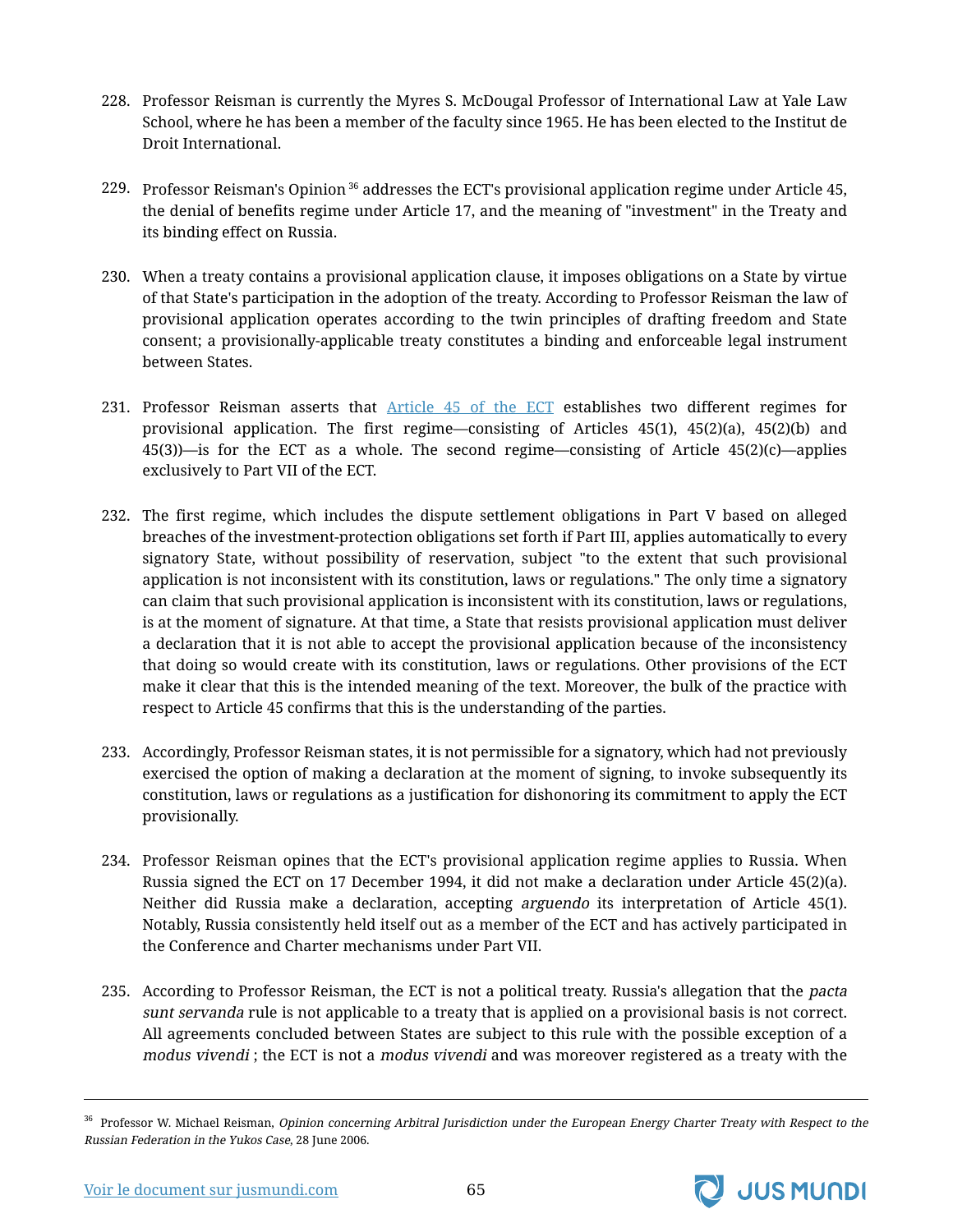Secretary of the United Nations. Further, the fact that the ECT's provisional application regime provides for a precise mode of termination indicates that its binding nature.

- 236. He also notes that Russia cannot claim that the provisional application of the ECT would violate the Russian Constitution, and the provisional application regime is not in manifest violation of Russian law. As provided by [Article 46 of the VCLT](https://jusmundi.com/en/document/h/NVFwR2lWbkFqaXdJRmhJT3hnNFo0NEhoLzFzTjdSbU9icGpNYlQ0N3hXUjByQUw3dW1hT1I5OW90REYzWjlFYW1iQm0xR2ZxcmE5MFIwL3EyeU1DWUVRbENBMnU5S3g1dERqLzZnTWNMRHc3U0YwLzlEK2VYZ1FOT1ZFUEszei8yM25adnZnUXlFS0VUZE44K1VxYnNCcGFYRDRvRDFad2lEcjRvZ0lITTNvPQ==), the violation must be a manifest, in other words, a violation of internal law regarding the competence to conclude treaties that is objectively evident to any other State. There was no such manifest violation here and Russia cannot advance this claim after allowing third parties to rely on its own assurances.
- 237. Professor Reisman opines that the arbitration provisions of the ECT are not inconsistent with Russian laws and regulations. It is an undisputed principle of international law that international obligations prevail over provisions of domestic law and that a State cannot invoke domestic provisions to avoid its international obligations. This same principle is applicable in international investment arbitration.
- 238. Professor Reisman then considers whether Claimants may avail themselves of the protections and benefits of the ECT in view of Article 17. According to Professor Reisman, Article 17 does not operate automatically. The right given by Article 17 to each Contracting Party to deny the advantages of Part III is an executory rather than an executed right; it must be exercised by way of a positive action by a State wishing to benefit from it, until which time the designated class of investors or investments benefit from Part III. Once the right to deny benefits of Part III has been exercised by a Contracting Party, the effect operates prospectively from the date of the exercise of the right.
- 239. According to Professor Reisman, Russia is a Contracting Party to the ECT. While Russia has not yet ratified the ECT and the ECT has therefore not literally entered into force for Russia, to exclude Russia and similarly-situated States from the definition of "Contracting Party" would eviscerate the provisional application regime and the provisional application obligations of Article 45. The result would be "manifestly absurd" and "unreasonable" in the sense of [Article 32\(b\) of the VCLT.](https://jusmundi.com/en/document/h/NVFwR2lWbkFqaXdJRmhJT3hnNFo0NEhoLzFzTjdSbU9icGpNYlQ0N3hXUjByQUw3dW1hT1I5OW90REYzWjlFYW1iQm0xR2ZxcmE5MFIwL3EyeU1DWUVRbENBMnU5S3g1dERqLzZnTWNMRHc3U0YwLzlEK2VYZ1FOT1ZFUEszei8yM25adnZnUXlFS0VUZE44K1VxYnNLTks3YlZKY1dBWEpoMEQ1UEtwRkRVPQ==)
- 240. Professor Reisman states that citizens or nationals of a Contracting Party are not covered by Article 17. Article 17(1) permits a Contracting Party to deny the advantages of Part III to a legal entity organized under the laws of a Contracting Party but owned or controlled by nationals of a third State if that entity "has no substantial business activities in the area of the Contracting Party in which it is organized." ECT case-law supports the position that Article 17(1) does not apply to legal entities owned or controlled by citizens or nationals of a Contracting Party. Had the drafters of the ECT intended to permit a Contracting Party to deny the advantages of Part III to entities owned or controlled by its nationals but organized according to the laws of another Contracting Party, Article 17(1) would not limit the denial option to entities owned or controlled by "citizens or nationals of a third state." Russia is a Contracting Party, not a third State.
- 241. Professor Reisman then turns to the question of whether the ECT requires the investment to have a cross-border origin. He considers that the requirements for "Investment" have been met. Russia argues that when ascertaining the international character of an investment, the origin of the capital is relevant and decisive. There are however only four requirements that must be fulfilled in order for an "Investment" to qualify under the ECT: (a) "every kind of asset, including shares and stocks;" (b) "owned or controlled"; (c) "directly or indirectly"; (d) by an Investor as defined by the ECT. All



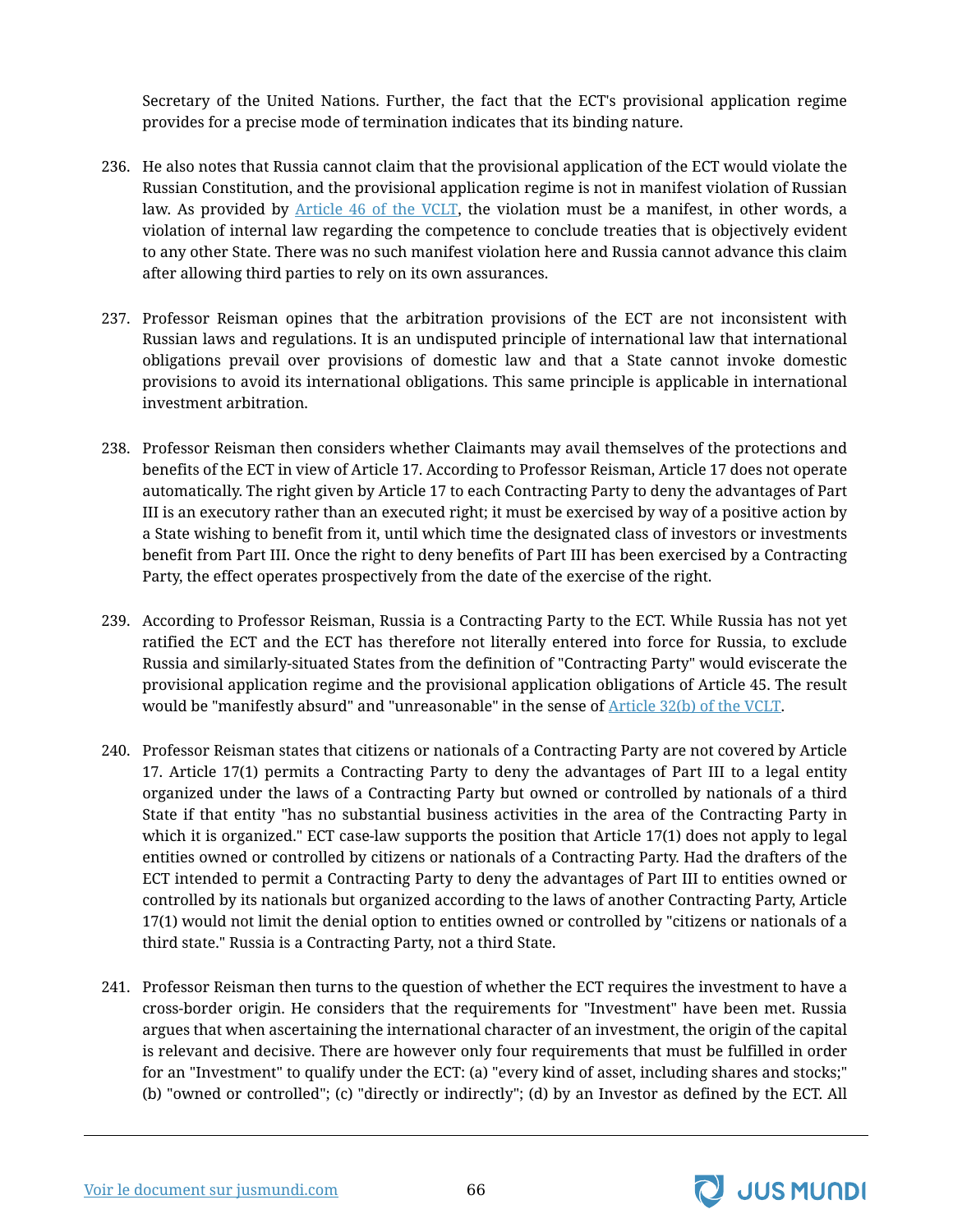four requirements are satisfied in this case: the investment is in the form of shares of the Yukos Oil Corporation; the Notices of Arbitration and Statements of Claim stipulate that Claimants own the shares of Yukos. The ECT does not distinguish between "real owners" or otherwise and disregards the nationality of the investors beyond the requirement that it be a national of a Contracting Party. Also, it is a recognized principle of investment law that claims by shareholders are separate and independent from the claims of the corporate entity. Nor is control a legally-relevant factor. Modern investment law, with which the ECT is consistent, does not require the ownership of a majority of the shares, but allows minority and non-controlling shareholders to bring a claim to an international tribunal.

242. In a letter dated 14 March 2007, Professor Reisman confirms that he received and read Respondent's Reply and its appended expert opinions and that he does not wish to change his opinion.

#### VII. ISSUES FOR ANALYSIS AND DECISION

243. Based on the Parties' written and oral submissions, the following issues arise for analysis and decision by the Tribunal:

A. Does the provisional application of the ECT in the Russian Federation, as defined by Article 45, provide a basis for the Tribunal's jurisdiction over the merits of the claims in this arbitration?

1. Is a declaration required under Articles 45(2)?

2. Is a declaration required under Article 45(1)?

3. What effect should be given to the "to the extent" clause in Article 45(1) as it relates to the Russian Federation?

B. Is Claimant a protected Investor with an Investment under the ECT?

1. Does Claimant qualify as a protected "Investor" under Article 1(7)?

2. Does Claimant "own or control" a protected "Investment" under Article 1(6)?

C. Are the claims barred by the "denial-of-benefits" provision [\(Article 17\)](https://jusmundi.com/en/document/h/clljWVJHbGxISEg0VUZMdWNJazE2TnJ3Mmxwb2NlQ1R3cmNjQXR1UDFhaUg5bDhhczBqUjlmYmVtWWhITFNjK3dCV0JaSFlDK3BFbFIyL0xvSHhiR2sxdnZtV2R3TDJsQUR2Q0hoUUhPeWlwUFRXK0ZmSTJDNUVyTytCd1RRNTNrTFNKdXRuc1d2YTVWckFIWE9rMld3PT0=) of the ECT?

1. Is there a notification requirement under Article 17 and, if so, did the Russian Federation satisfy such requirement?

2. Is Claimant a legal entity owned or controlled by nationals of a third State?

(a) Who owns and controls Claimant?

(b) Is the Russian Federation a "third State"?

(c) Can the Russian Federation invoke the ownership or control of Claimant by Israeli nationals to take advantage of Article 17(1)?

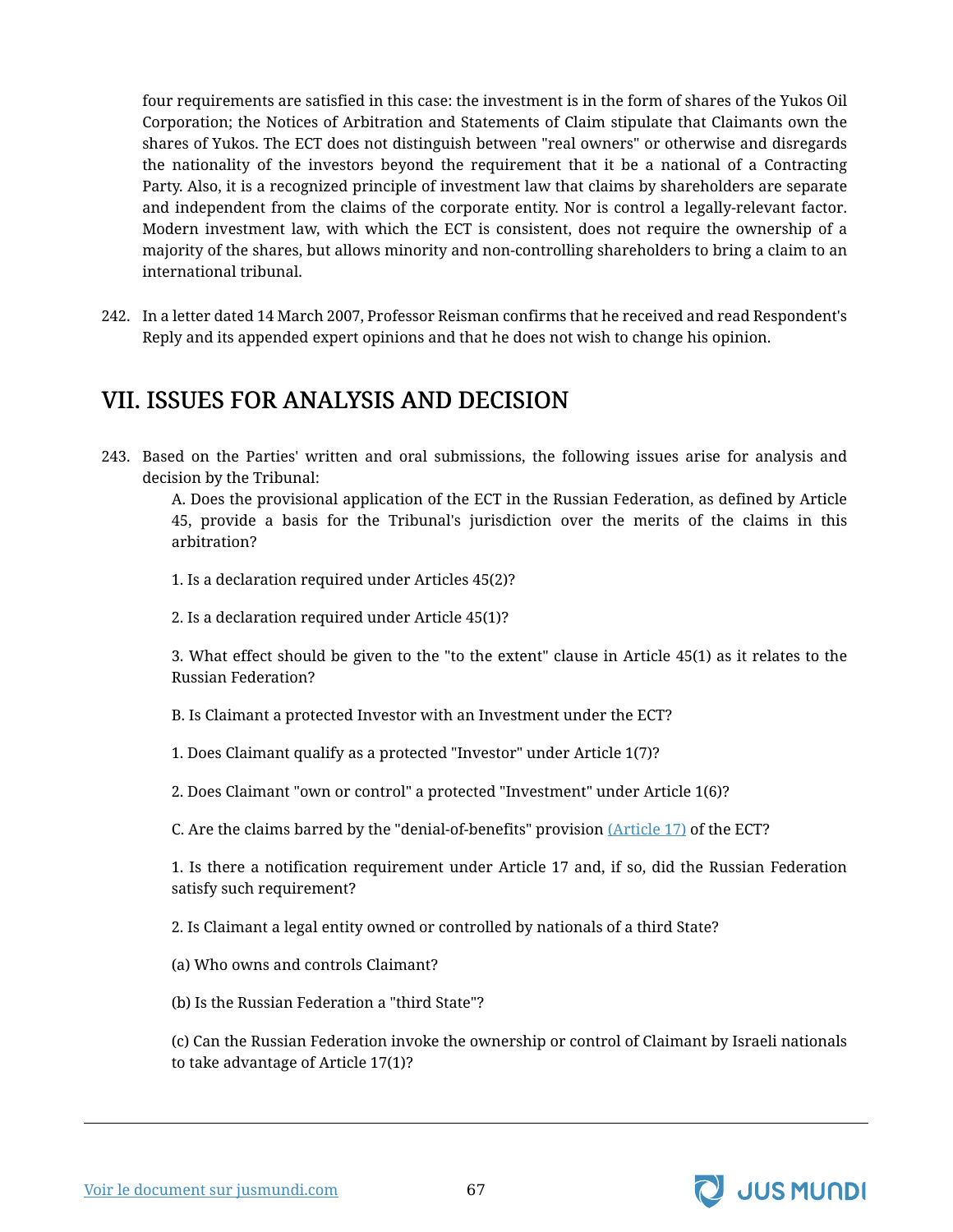D. Are all or some of the claims barred by the "Taxation Measures" carve-out [\(Article 21\)](https://jusmundi.com/en/document/h/clljWVJHbGxISEg0VUZMdWNJazE2TnJ3Mmxwb2NlQ1R3cmNjQXR1UDFhaUg5bDhhczBqUjlmYmVtWWhITFNjK3dCV0JaSFlDK3BFbFIyL0xvSHhiR2sxdnZtV2R3TDJsQUR2Q0hoUUhPeWlwUFRXK0ZmSTJDNUVyTytCd1RRNTN1Q1N5b1ZkSFFxMjRaOGlnb2hPZHR3PT0=) of the ECT?

1. What is the scope of the carve-out for "Taxation Measures"?

(a) What is the meaning of "Taxation Measures" as set out in Article 21(7)?

(b) Does the carve-out operate to deprive a tribunal of jurisdiction over the covered matters, or does it merely modulate the obligations that can be enforced in an arbitration, thus going to admissibility/merits?

(c) If the carve-out goes to jurisdiction, did Respondent timely raise the issue?

2. What is the scope of the claw-back for Article 13 (expropriation)?

3. How should the claims be characterized for purposes of Article 21?

E. Are all or some of the claims barred by the "fork-in-the-road" provision in Article  $26(3)(b)(i)$ [of the ECT?](https://jusmundi.com/en/document/h/clljWVJHbGxISEg0VUZMdWNJazE2TnJ3Mmxwb2NlQ1R3cmNjQXR1UDFhaUg5bDhhczBqUjlmYmVtWWhITFNjK3dCV0JaSFlDK3BFbFIyL0xvSHhiR2sxdnZtV2R3TDJsQUR2Q0hoUUhPeWlwUFRXK0ZmSTJDNUVyTytCd1RRNTNaREthcHZmV2xmMVQ0K292Q0FwYy93PT0=)

#### VIII. ANALYSIS

# A. DOES THE PROVISIONAL APPLICATION OF THE ECT IN THE RUSSIANFEDERATION, AS DEFINED BY ARTICLE 45, PROVIDE A BASIS FOR THE TRIBUNAL'S JURISDICTION OVER THE MERITS OF THE CLAIMS IN THIS ARBITRATION?

## 1. Introduction

- 244. The central issue in this phase of the arbitration is the interpretation of  $\overline{\text{Article 45 of the ECT}}$  $\overline{\text{Article 45 of the ECT}}$  $\overline{\text{Article 45 of the ECT}}$ , concerning the meaning of provisional application of the Treaty as provided for in that Article.
- 245. The Tribunal considers it helpful to quote again the terms of <u>Article 45 of the ECT</u>, which provides, in relevant part, as follows:

(1) Each signatory agrees to apply this Treaty provisionally pending its entry into force for such signatory in accordance with Article 44, to the extent that such provisional application is not inconsistent with its constitution, laws or regulations.

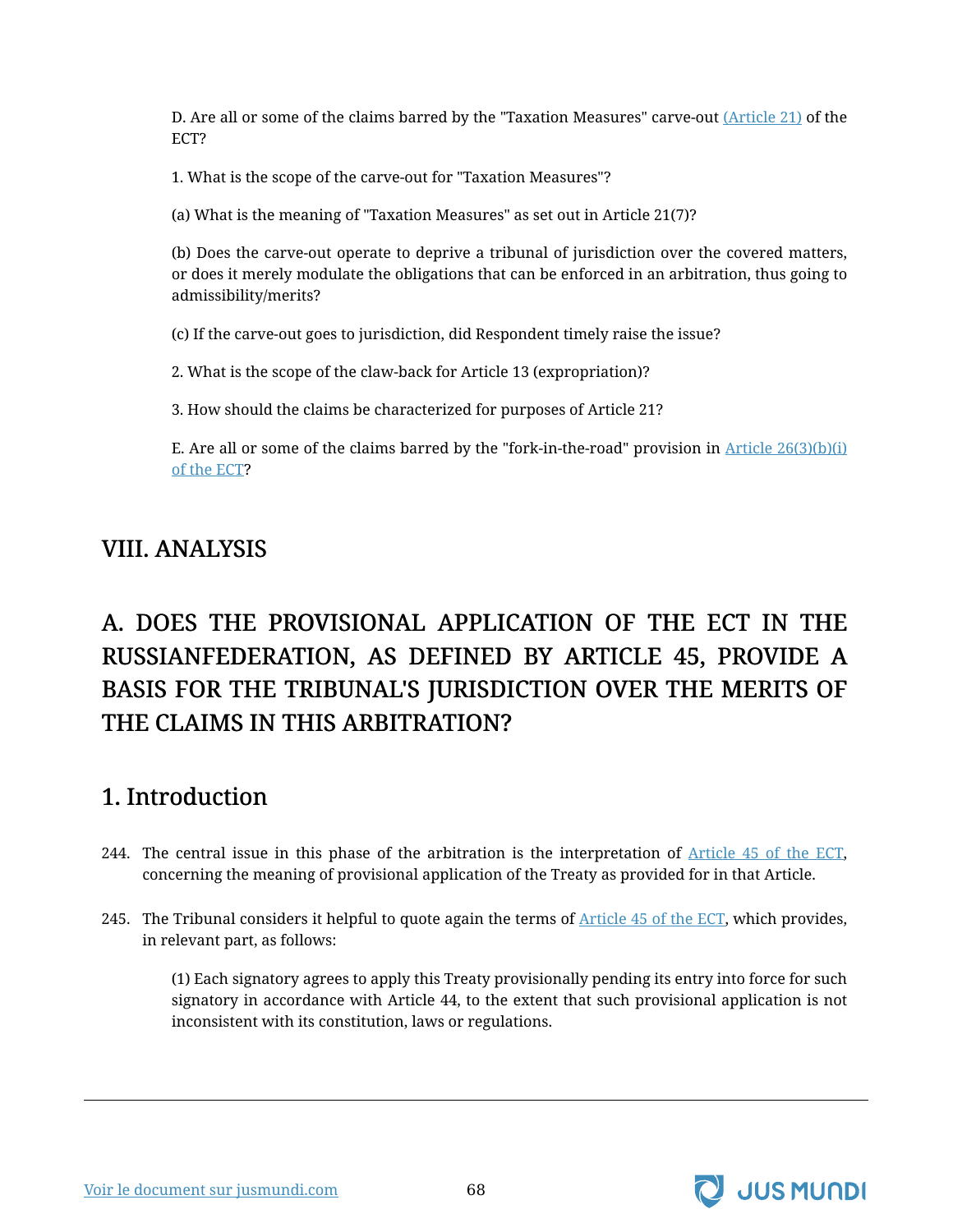(2) (a) Notwithstanding paragraph (1) any signatory may, when signing, deliver to the Depository a declaration that it is not able to accept provisional application. The obligation contained in paragraph (1) shall not apply to a signatory making such a declaration. Any such signatory may at any time withdraw that declaration by written notification to the Depository.

(b) Neither a signatory which makes a declaration in accordance with subparagraph (a) nor Investors of that signatory may claim the benefits of provisional application under paragraph (1).

(c) Notwithstanding subparagraph (a), any signatory making a declaration referred to in subparagraph (a) shall apply Part VII provisionally pending the entry into force of the Treaty for such signatory in accordance with Article 44, to the extent that such provisional application is not inconsistent with its laws or regulations.

(3) (a) Any signatory may terminate its provisional application of this Treaty by written notification to the Depository of its intention not to become a Contracting Party to the Treaty. Termination of provisional application for any signatory shall take effect upon the expiration of 60 days from the date on which such signatory's written notification is received by the Depository.

(b) In the event that a signatory terminates provisional application under subparagraph (a), the obligation of the signatory under paragraph (1) to apply Parts III and V with respect to any Investments made in its Area during such provisional application by Investors of other signatories shall nevertheless remain in effect with respect to those Investments for twenty years following the effective date of termination, except as otherwise provided in subparagraph (c).

(c) Subparagraph (b) shall not apply to any signatory listed in Annex PA. A signatory shall be removed from the list in Annex PA effective upon delivery to the Depository of its request therefor.

- 246. Special attention is drawn to the phrase at the end of Article 45(1), which reads "... to the extent that such provisional application is not inconsistent with its constitution, laws or regulations." The Tribunal will refer to this phrase as the " Limitation Clause " of Article 45(1).
- 247. It is common ground between the Parties that Respondent signed the ECT on 17 December 1994 and made no declaration at that time or at any time thereafter under Article 45(2) or, for that matter, under Article 45(1). It is also common ground that Respondent is not among the signatories, listed in Annex PA of the ECT, that do not accept the provisional application obligation of Article 45(3)(b). Respondent submits to the Tribunal that the dispute settlement provisions in Part V of the ECT are not binding on the Russian Federation because they are inconsistent with the Constitution and laws of the Russian Federation and hence trigger the Limitation Clause of Article 45(1). Respondent therefore submits that this Tribunal does not have jurisdiction to consider the merits of the claims in this arbitration. Claimant counters that the Russian Federation cannot limit provisional application of the ECT without a declaration under Article 45(2) (or at least under Article 45(1)) and that, in any event, the obligations in Part V of the ECT are not inconsistent with the Constitution or laws of the Russian Federation.



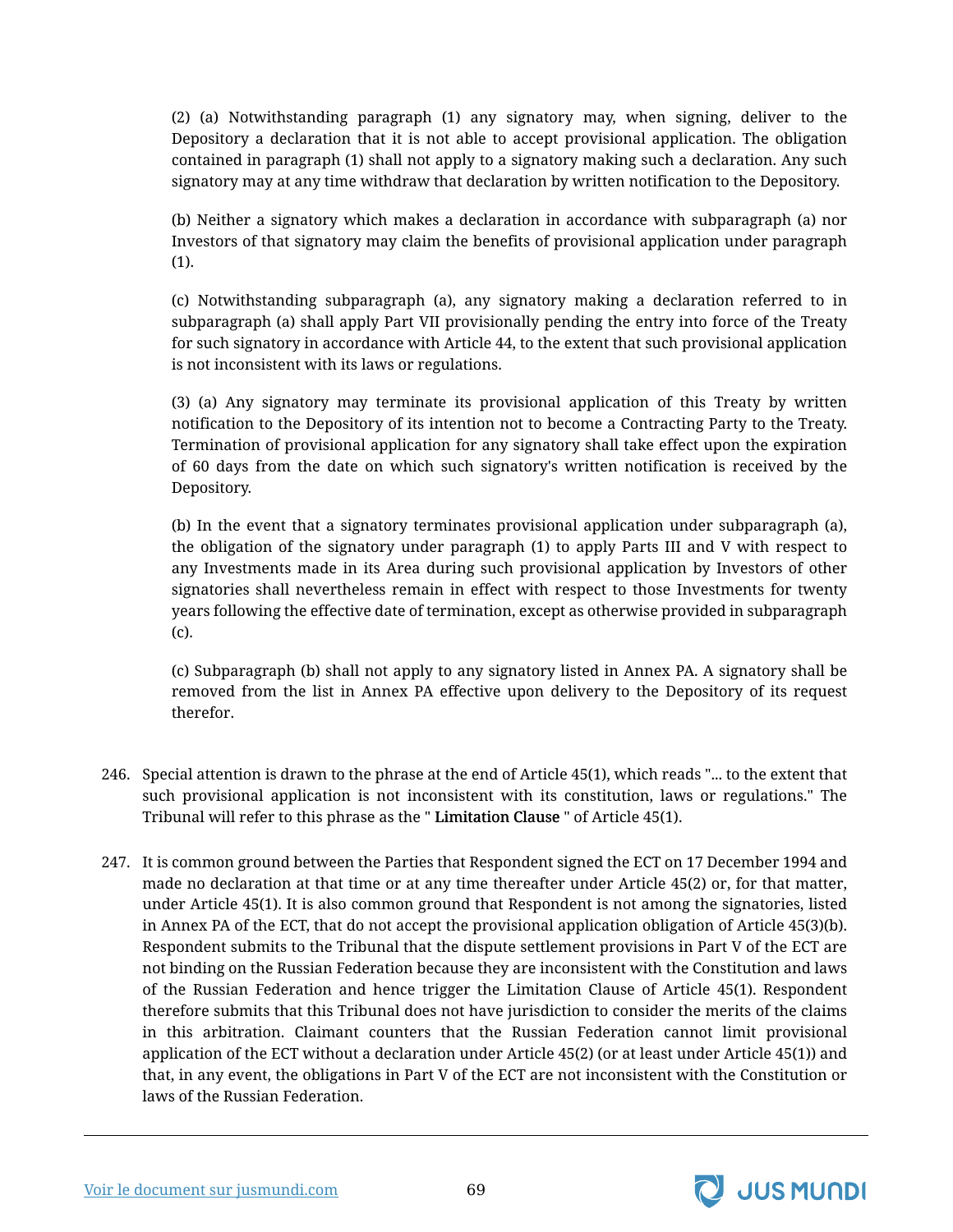248. Thus, the following issues arise for analysis and decision by the Tribunal:

a) Must the declaration referred to in Article 45(2) be made in order for a signatory to benefit from the Limitation Clause of Article 45(1)? In other words, in the language of Claimant's submission, is the declaration provided for in Article 45(2) the "mechanism" through which the Limitation Clause of Article 45(1) is implemented?

b) If the answer to issue (a) is no, is some form of prior declaration or notice to the other ECT signatories nevertheless required under Article 45(1) in order for a signatory to be able to invoke the Limitation Clause of Article 45(1)?

c) If the answer to (b) is no, what effect should be given to the Limitation Clause of Article 45(1)? In order to determine this question, the Tribunal must answer the preliminary issue of whether the Limitation Clause of Article 45(1) represents an "all-or-nothing" proposition, that is—whether it concerns the inconsistency of the principle of provisional application with the Constitution, laws or regulations of Respondent, or whether it requires a "piecemeal" approach which requires the analysis of the consistency of each provision of the ECT with the Constitution, laws and regulations of Respondent. Depending on its answer to this preliminary question, the Tribunal must determine either (i) whether the principle of provisional application *per se* is consistent with the Constitution, laws and regulations of Respondent, or (ii) whether particular inconsistencies between specific provisions of the ECT (those of Part V in particular) and the Constitution, laws and regulations of Respondent preclude the Tribunal's jurisdiction over the merits of the claim in this arbitration.

#### 2. Is a Declaration Required under Article 45(2)?

249. In this subsection, the Tribunal turns its attention to the first issue which it has identified, namely whether the declaration referred to in Article 45(2) must be made in order for a signatory to benefit from the Limitation Clause of Article 45(1). Since Respondent did not make such a declaration, an affirmative answer to this question would dispose of the Article 45 issue in favour of Claimant.

### a) Parties' Submissions

250. Respondent argues that Articles 45(1) and 45(2) represent, respectively, two separate regimes on provisional application. The difference between Articles 45(1) and 45(2), submits Respondent, is that the former applies only in case of inconsistency between the treaty provisions and a signatory's constitution, laws or regulations, whereas a signatory may also avail itself of the latter provision and thus declare that it is unwilling—for political or other reasons—including inconsistency, to apply the ECT provisionally. This gives rise, Respondent argues, to the fundamental difference in procedural regimes: Article 45(2) calls for an express declaration whereas none is required as regards 45(1). Respondent submits that its interpretation of the relationship between Articles 45(1) and 45(2) is supported by the unambiguous wording of Article 45(2), by the ECT drafting history (the travaux préparatoires) and by the State practice of the ECT's signatories.



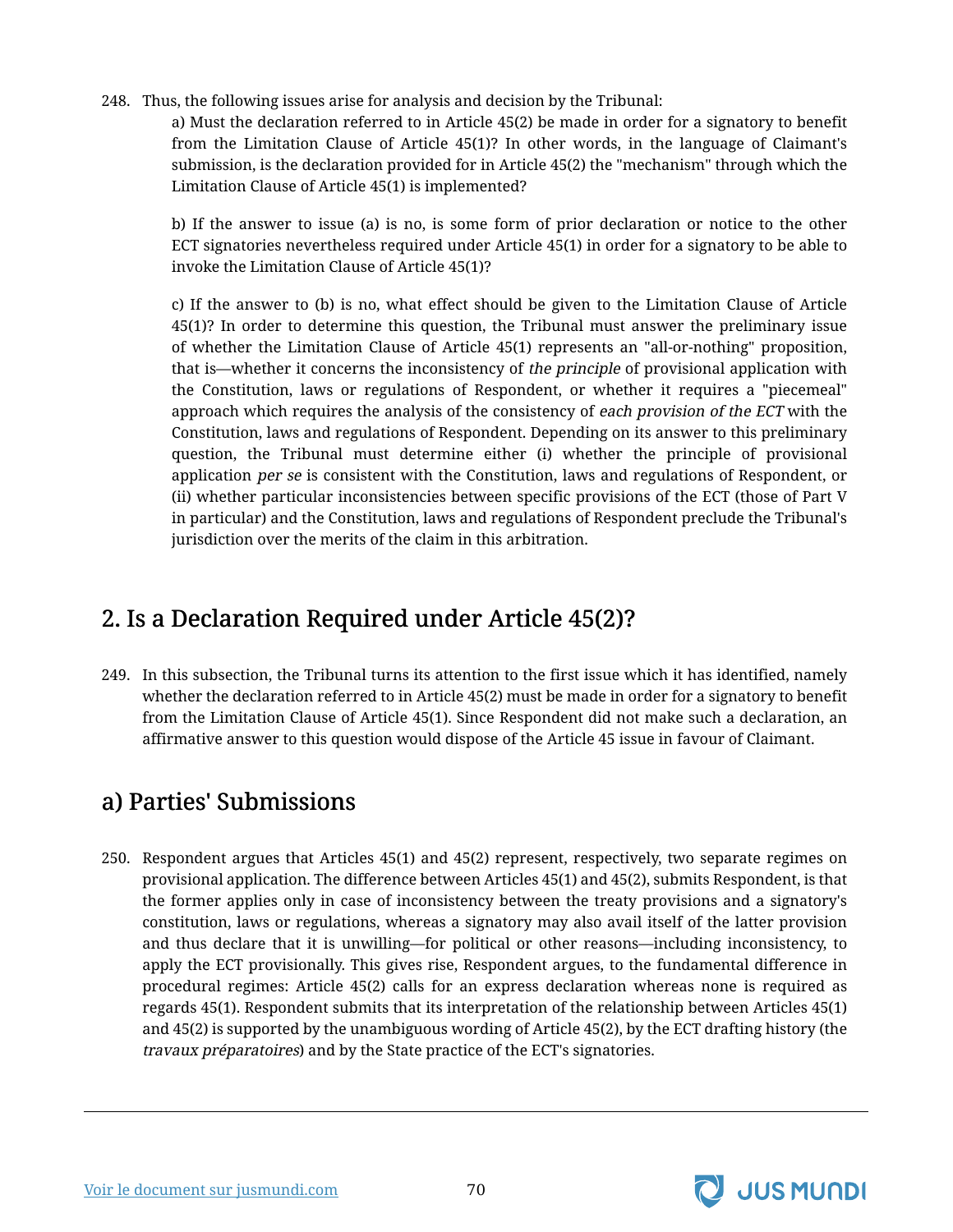251. According to Claimant and its expert witnesses (Professors James Crawford and Michael Reisman), it is clear, pursuant to applicable principles of international law and the plain meaning of the provisions, that Article 45(1) establishes the principle of provisional application whereas Article 45(2) establishes the *procedure* according to which a signatory State may opt out of the concept of provisional application agreed in Article 45(1). Claimant argues, moreover, that Article 45(2) establishes the legal regime resulting from a State's decision to withdraw from provisional application. Claimant affirms that it is only this interpretation which ensures reciprocity for States that choose to rely on the Limitation Clause of Article 45(1), via the safeguard of Article 45(2)(b). Article 45(2)(b), it is recalled, states:

Neither a signatory which makes a declaration in accordance with subparagraph (a) nor Investors of that signatory may claim the benefits of provisional application under paragraph (1).

- 252. Claimant also notes that the Russian Federation made a declaration under Article 6(2)(a) of the Amendment to the Trade-Related Provisions of the Energy Charter Treaty (the " Trade Amendment "), rather than rely on the limitation clause of Article 6(1) of the Trade Amendment, which mirrors [Article 45\(1\) of the ECT,](https://jusmundi.com/en/document/h/clljWVJHbGxISEg0VUZMdWNJazE2TnJ3Mmxwb2NlQ1R3cmNjQXR1UDFhaUg5bDhhczBqUjlmYmVtWWhITFNjK3dCV0JaSFlDK3BFbFIyL0xvSHhiR2sxdnZtV2R3TDJsQUR2Q0hoUUhPeWlwUFRXK0ZmSTJDNUVyTytCd1RRNTNjZ05Tdy9FMGVhb3p3Ky9uOE9DSXdBPT0=) by providing for provisional application of the Trade Amendment subject to a limitation clause. Claimant submits that the Russian Federation, being familiar with the mechanism and operation of provisional application, would have made a declaration under Article 45(2) if it had a problem with the provisional application of the Treaty.
- 253. In its Second Memorial, Respondent emphasizes that <u>[Article 45\(2\) of the ECT](https://jusmundi.com/en/document/h/clljWVJHbGxISEg0VUZMdWNJazE2TnJ3Mmxwb2NlQ1R3cmNjQXR1UDFhaUg5bDhhczBqUjlmYmVtWWhITFNjK3dCV0JaSFlDK3BFbFIyL0xvSHhiR2sxdnZtV2R3TDJsQUR2Q0hoUUhPeWlwUFRXK0ZmSTJDNUVyTytCd1RRNTNaV01PRVE2MWdBV0Z5aXV5WnRpbktRPT0=)</u> is an "all or nothing proposition with respect to the substantive provisions of the Treaty," distinct from [Article 45\(1\) of](https://jusmundi.com/en/document/h/clljWVJHbGxISEg0VUZMdWNJazE2TnJ3Mmxwb2NlQ1R3cmNjQXR1UDFhaUg5bDhhczBqUjlmYmVtWWhITFNjK3dCV0JaSFlDK3BFbFIyL0xvSHhiR2sxdnZtV2R3TDJsQUR2Q0hoUUhPeWlwUFRXK0ZmSTJDNUVyTytCd1RRNTNjZ05Tdy9FMGVhb3p3Ky9uOE9DSXdBPT0=) [the ECT,](https://jusmundi.com/en/document/h/clljWVJHbGxISEg0VUZMdWNJazE2TnJ3Mmxwb2NlQ1R3cmNjQXR1UDFhaUg5bDhhczBqUjlmYmVtWWhITFNjK3dCV0JaSFlDK3BFbFIyL0xvSHhiR2sxdnZtV2R3TDJsQUR2Q0hoUUhPeWlwUFRXK0ZmSTJDNUVyTytCd1RRNTNjZ05Tdy9FMGVhb3p3Ky9uOE9DSXdBPT0=) which calls for an analysis of inconsistency between each provision of the Treaty and Russian law. Respondent highlights the plain meaning of Article 45(2), which is introduced by the word "notwithstanding," and which provides that any signatory "may" deliver a declaration. This evidences, Respondent argues, that the declaration under Article 45(2) is independent of Article 45(1) and, as opposed to Article 45(1), is optional. In support of its interpretation of Article 45, Respondent refers to the expert opinions of Sydney Fremantle, the chairman of Working Group II,  $37$ and Professors Hafner, Koskenniemi, Nolte and Pellet.
- 254. In its Second Memorial, Respondent also relies, among others, on the following arguments: • Six States that expressly relied on Article 45(1) in their declarations did not make a declaration under Article 45(2), namely Austria, Luxembourg, Italy, Romania, Portugal and Turkey.

• Three other States made no declaration at all, but relied on the Limitation Clause in Article 45(1), namely Finland, France and Germany.

• European Union (" EU ") authorities, through a joint "Statement by the Council, the Commission and the Member States on [Article 45 of the European Energy Charter Treaty"](https://jusmundi.com/en/document/h/clljWVJHbGxISEg0VUZMdWNJazE2TnJ3Mmxwb2NlQ1R3cmNjQXR1UDFhaUg5bDhhczBqUjlmYmVtWWhITFNjK3dCV0JaSFlDK3BFbFIyL0xvSHhiR2sxdnZtV2R3TDJsQUR2Q0hoUUhPeWlwUFRXK0ZmSTJDNUVyTytCd1RRNTNDQlhsK0drWUMvN3BMdmptc29leFJBPT0=) approved in December 1994 (" 1994 EU Joint Statement "), have relied on the Limitation Clause of Article 45(1) in concluding that there is no obligation to enter a declaration of non-application under Article 45(2). <sup>38</sup>

<sup>38</sup> "Statement by the Council, the Commission and the Member States on [Article 45 of the European Energy Charter Treaty,](https://jusmundi.com/en/document/h/clljWVJHbGxISEg0VUZMdWNJazE2TnJ3Mmxwb2NlQ1R3cmNjQXR1UDFhaUg5bDhhczBqUjlmYmVtWWhITFNjK3dCV0JaSFlDK3BFbFIyL0xvSHhiR2sxdnZtV2R3TDJsQUR2Q0hoUUhPeWlwUFRXK0ZmSTJDNUVyTytCd1RRNTNDQlhsK0drWUMvN3BMdmptc29leFJBPT0=)" in "A" Item Note



 $37$  Under the auspices of the European Energy Charter Conference, Working Group II was charged with preparing and negotiating the Treaty during the period 1990 to 1994.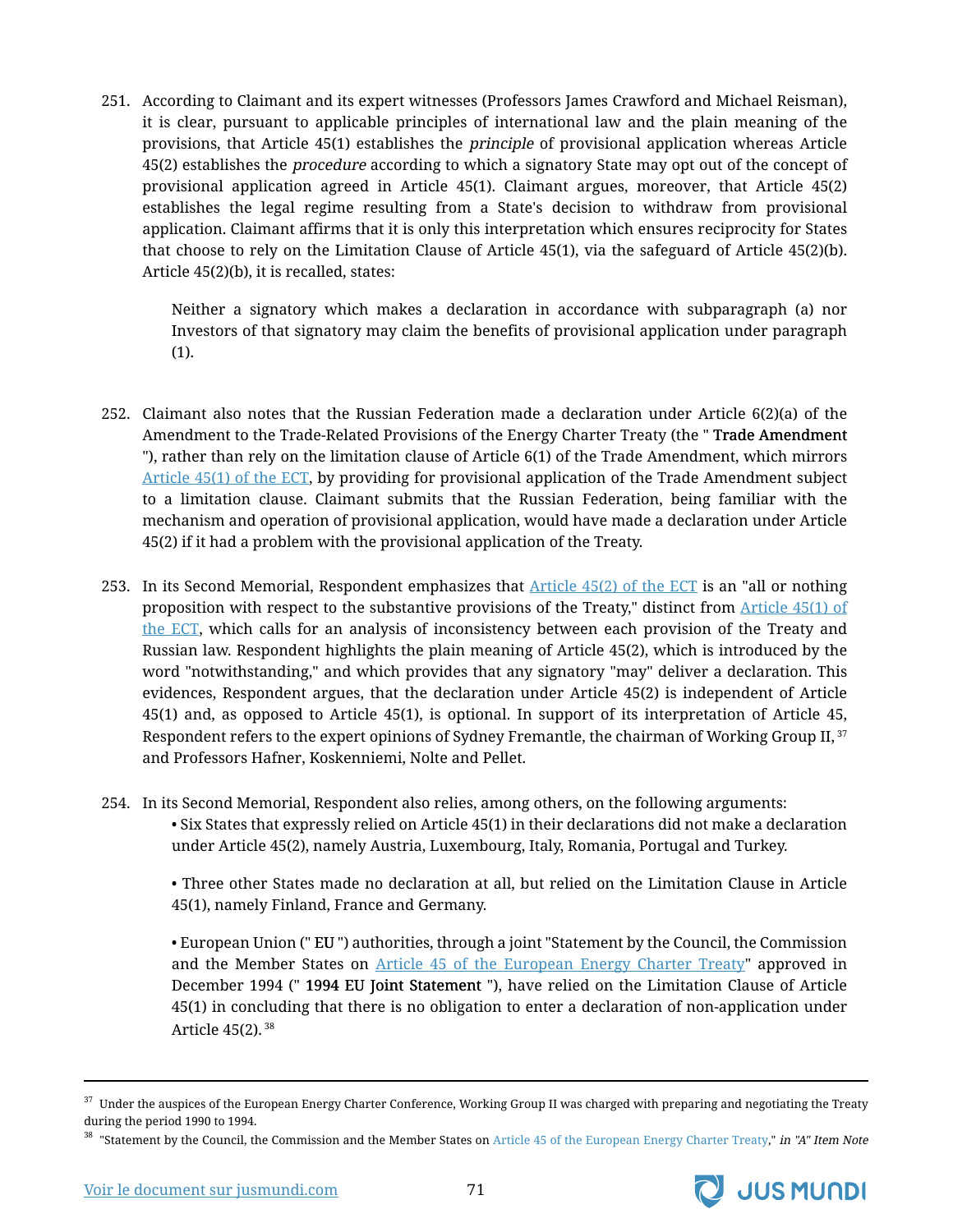• Article 45(1) is a standard inconsistency clause, similar to such clauses found in a number of other treaties; Respondent avers that treaties providing an exception to provisional application generally do not include a mechanism for a signatory to avail itself of the exception.

• The issue of reciprocity of rights and obligations in relation to Article 45(1) was raised and dismissed during the ECT negotiations as being both an impossible and an undesirable objective; furthermore, treaty practice demonstrates that reciprocity is rarely applied in the context of provisional application.

• The link drawn by Claimant between Article 6(2)(a) of the Trade Amendment and Article 45(2) is "absurd": Lithuania, like Russia, only made a declaration under Article 6 of the Trade Amendment and not under Article 45(2).

255. In its Rejoinder, Claimant submitted a number of arguments, including the following:

• Applicable rules of treaty interpretation, particularly [Articles 31 and 32 of the VCLT,](https://jusmundi.com/en/document/h/NVFwR2lWbkFqaXdJRmhJT3hnNFo0NEhoLzFzTjdSbU9icGpNYlQ0N3hXUjByQUw3dW1hT1I5OW90REYzWjlFYW1iQm0xR2ZxcmE5MFIwL3EyeU1DWUVRbENBMnU5S3g1dERqLzZnTWNMRHc3U0YwLzlEK2VYZ1FOT1ZFUEszei8yM25adnZnUXlFS0VUZE44K1VxYnNNQWhnL25UaklhUkx3TnUyNUhIdlZvPQ==) lead to the conclusion that Article 45(1) establishes the principle of provisional application while Article 45(2) provides the procedural mechanism for a State to opt out of such provisional application.

• Article 45(2)—and, specifically, paragraph (b) thereof—ensures reciprocity of the rights granted and the obligations undertaken by virtue of provisional application, an important safeguard, confirmed by the *travaux préparatoires*, that necessarily applies to any State's derogation from provisional application.

• The Russian Federation is not among the following States which have, in some way, refused provisional application of the ECT:

o the twelve States that availed themselves of the opting-out mechanism pursuant to a declaration under Article 45(2)(a); <sup>39</sup> or

o the six States that declared, in one way or another, that they would not apply the ECT provisionally in accordance with Article 45(1). <sup>40</sup>

• As regards the three States—Finland, Germany and France—which, according to Respondent, purportedly relied on the inconsistency clause of Article 45(1) in not applying the ECT or provisions thereof without making any declaration, the travaux préparatoires do not establish that any one of these States ever took the view that it had an issue of "inconsistency" that would create an obstacle to provisional application of the ECT.

• The 1994 EU Joint Statement is similarly of no avail, as its purpose was to enable the Communities, on the basis of the proposed interpretation of Article 45, to apply the Treaty provisionally within the limits of their competence. This is confirmed by the Council decisions of 15 December 1994 on the provisional application of the Treaty by the European Community and the European Atomic Energy Community, respectively, providing that each Community



from the Permanent Representatives Committee to the Council of the European Union, Doc. 12165/94, 14 December 1994, Annex I, p. 3, Exhibit R-352.

<sup>39</sup> Australia, Bulgaria, Cyprus, Hungary, Iceland, Japan, Lichtenstein, Malta, Norway, Poland, Switzerland and Turkmenistan.

 $^{40}\,$  Austria, Luxembourg, Italy, Romania, Portugal and Turkey.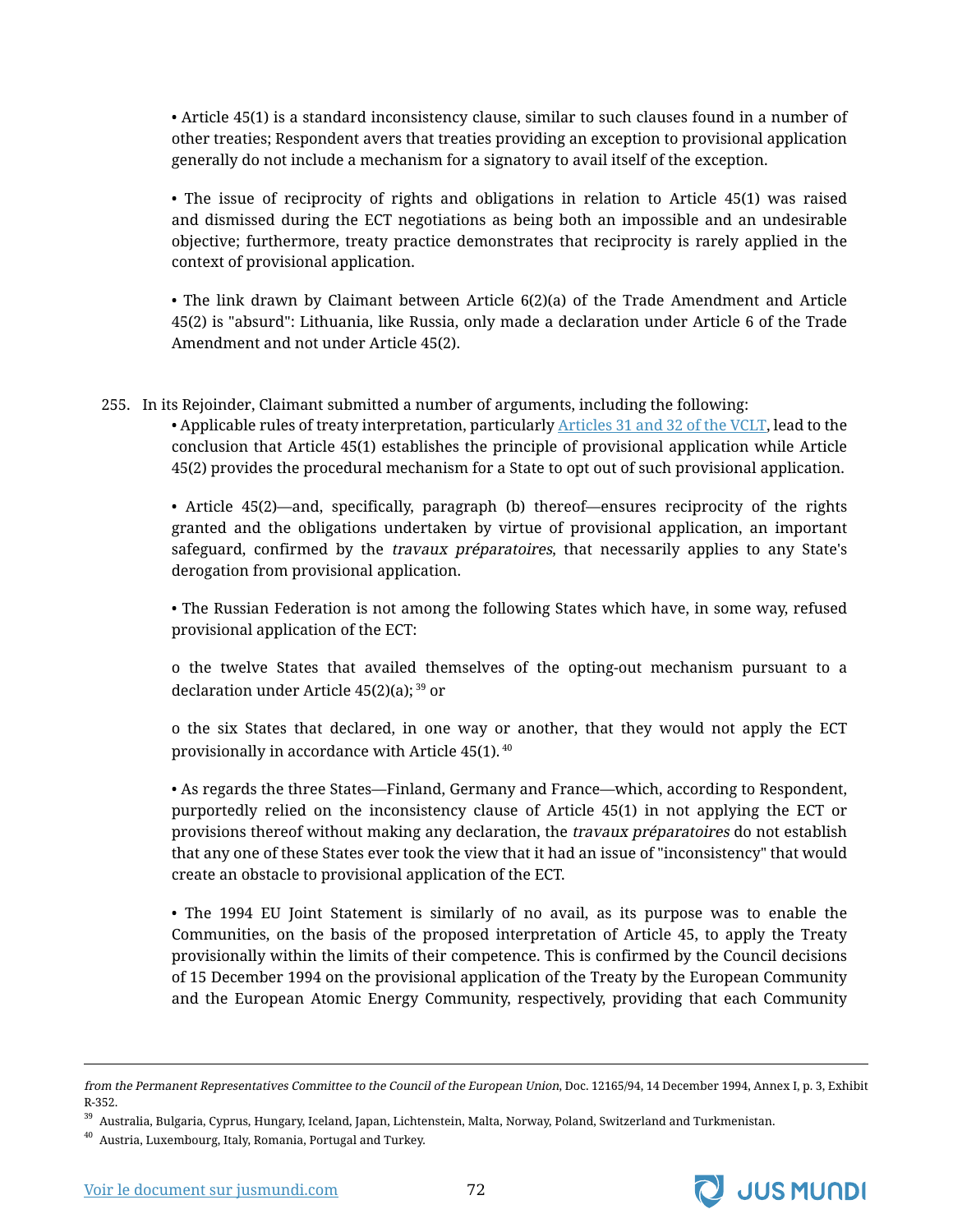would apply the Treaty "to the extent that the Community has *competence* for the matters governed by the Treaty" [emphasis added].<sup>41</sup> The transparency requirement of Article 45 was thus satisfied, since this " declaration," made at the time of the signature of the Treaty by the Communities, allowed the provisional application of the Treaty by the Communities within the limits of their competence.

- 256. During oral argument, Respondent reiterated its written arguments that Articles 45(1) and 45(2) represent separate and different regimes. Respondent focused on the plain and ordinary meaning of the provisions, particularly the use of the adverb "[n]otwithstanding" at the beginning of Article 45(2), as well as the extensive travaux préparatoires demonstrating that Article 45(2) was drafted because of the specific concerns of several countries regarding political obstacles to provisional application. Respondent also highlighted the 1994 EU Joint Statement, in which the Council, the Commission and the Member States of the EU agreed, according to Respondent, that Article 45(1) does not create any commitment beyond what is compatible with the existing internal legal order of the signatories and that "on the basis of this interpretation of Article 45(1) to the ECT, a signatory is not bound to enter a declaration of non-application, as is provided for in  $\text{Article }45(2)$  of the ECT." Finally, with the help of a comparative timeline of ECT negotiations and political events in Russia, Respondent sought to demonstrate that, while the ECT was being negotiated, the Russian Federation was undergoing dramatic political and constitutional change which, Respondent argues, made it very difficult for Russia to be able to take a firm stand on the inconsistency of provisional application under the ECT.
- 257. During the oral hearing, Claimant challenged Respondent's arguments. It referred to the clear language of Articles 45(1) and 45(2) and submitted that, whereas Article 45(1) contains "the obligation" to apply the ECT provisionally, Article 45(2) is the mechanism which allows a State to opt out of that obligation on grounds of inconsistency or for any other reason. Claimant also sought to demonstrate, by highlighting testimony from the cross-examination of Mr. Fremantle, that the negotiating countries did place emphasis on the importance of reciprocity. Finally, according to Claimant, a careful analysis of the travaux préparatoires confirms that Article 45(2) was conceived as the necessary mechanism for the implementation of the Limitation Clause of Article 45(1).
- 258. In its oral reply submissions, Respondent addressed mainly the issues of reciprocity and transparency. It submitted that the parties had agreed upon a formal concept of reciprocity in relation to Article 45(1), namely that "[e]ach signatory assume[d] the obligation to apply the Treaty to the extent not inconsistent with its domestic law."<sup>42</sup> Respondent again highlighted the *travaux* préparatoires. Respondent sought to demonstrate that Article 45(2) was not inserted to provide a transparency discipline to countries relying on Article 45(1), but rather to allow a separate regime for certain countries to be able to opt out of provisional application for reasons other than legal or constitutional inconsistency.
- 259. In rebuttal, Claimant countered in relation to the reciprocity issue (again by reference to Mr.



 $41$  See Council decision of 15 December 1994 on the provisional application of the Energy Charter Treaty by the European Community (94/ 998/EC), Official Journal of the European Communities, 31 December 1994, Annex C-1010; Council decision of 15 December 1994 approving the provisional application of the ECT by Decision of the Commission on behalf of the European Atomic Energy Community (94/067/Euratom), Official Journal of the European Communities, 31 December 1994, Annex C-1009.

<sup>42</sup> Hearing Transcript, 1 December 2008, p. 4:9-11.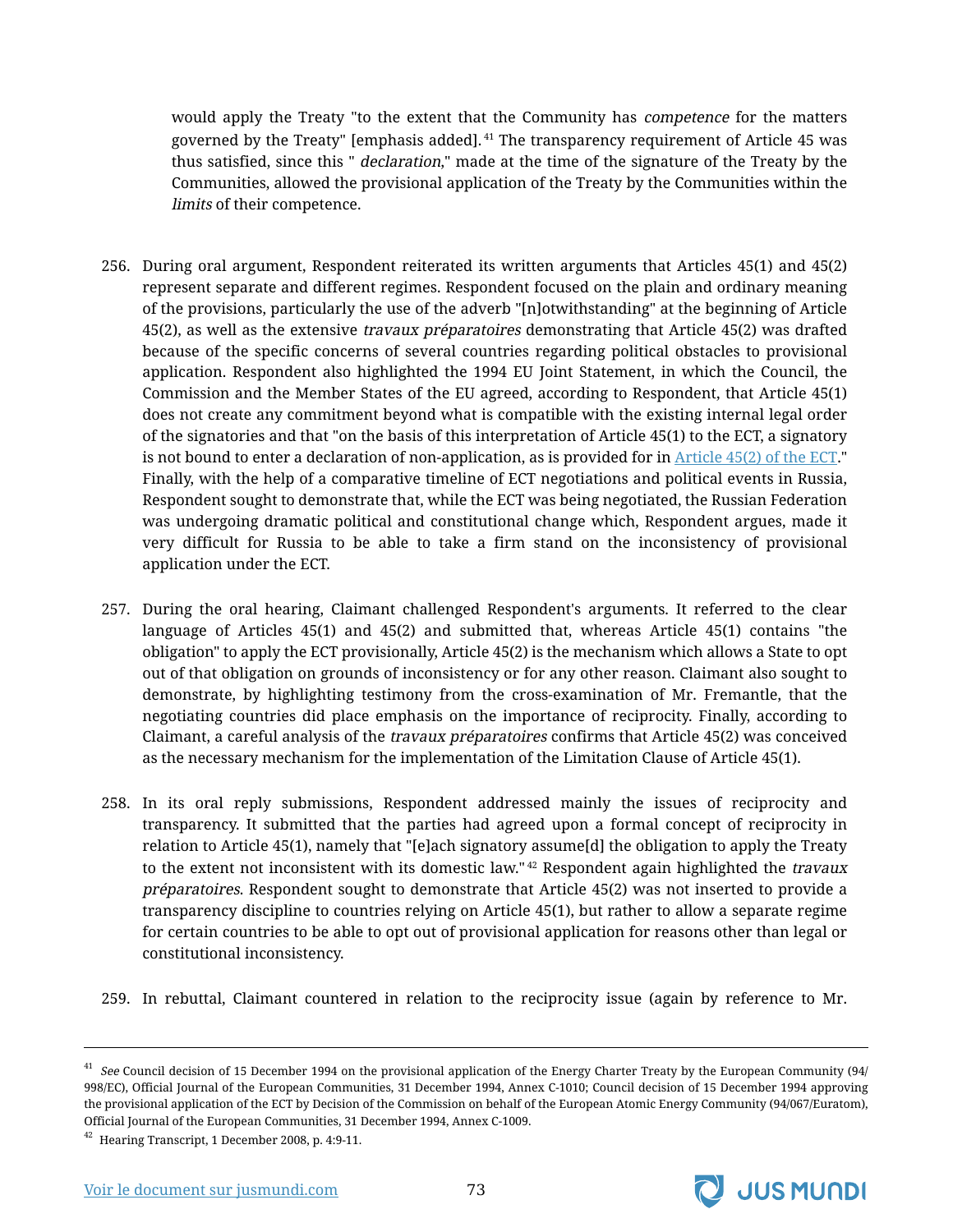Fremantle's testimony) and argued that the State practice of countries like Austria did not support Respondent's reliance on the Limitation Clause of Article 45(1) because those countries were transparent in putting other countries and their investors on notice that they could not and would not apply the ECT provisionally. Claimant argued that Respondent's analysis of the *travaux* préparatoires was misleading since it was not presented in chronological order. Again, Claimant sought to demonstrate, by reference to the *travaux préparatoires*, that the negotiators had inserted in Article 45(2) a mechanism to implement the Limitation Clause of Article 45(1). As for the 1994 EU Joint Statement, Claimant argued that, on its face, the document shows that the EU was not convinced of the interpretation of Article 45(1) on which it was basing its position. In any event, Claimant maintained, the EU has no or very little competence in relation to Part III of the ECT (on investment promotion and protection). Finally, Claimant contrasted the transparency of the European Community, which declared that it was applying the ECT "... to the extent that it has competence for the matters governed by the Treaty," with the conduct of the Russian Federation, which "let the world think that [it was] applying the Treaty provisionally." $43$ 

### b) Tribunal's Decision

260. The applicable rules of treaty interpretation, as codified by the VCLT, read as follows: Article 31—General rule of interpretation

> 1. A treaty shall be interpreted in good faith in accordance with the ordinary meaning to be given to the terms of the treaty in their context and in the light of its object and purpose.

> 2. The context for the purpose of the interpretation of a treaty shall comprise, in addition to the text, including its preamble and annexes:

> (a) any agreement relating to the treaty which was made between all the parties in connection with the conclusion of the treaty;

> (b) any instrument which was made by one or more parties in connection with the conclusion of the treaty and accepted by the other parties as an instrument related to the treaty.

3. There shall be taken into account, together with the context:

(a) any subsequent agreement between the parties regarding the interpretation of the treaty or the application of its provisions;

(b) any subsequent practice in the application of the treaty which establishes the agreement of the parties regarding its interpretation;

(c) any relevant rules of international law applicable in the relations between the parties.

4. A special meaning shall be given to a term if it is established that the parties so intended.

Article 32—Supplementary means of interpretation



<sup>43</sup> Hearing Transcript, 1 December 2008, p.144:14-16.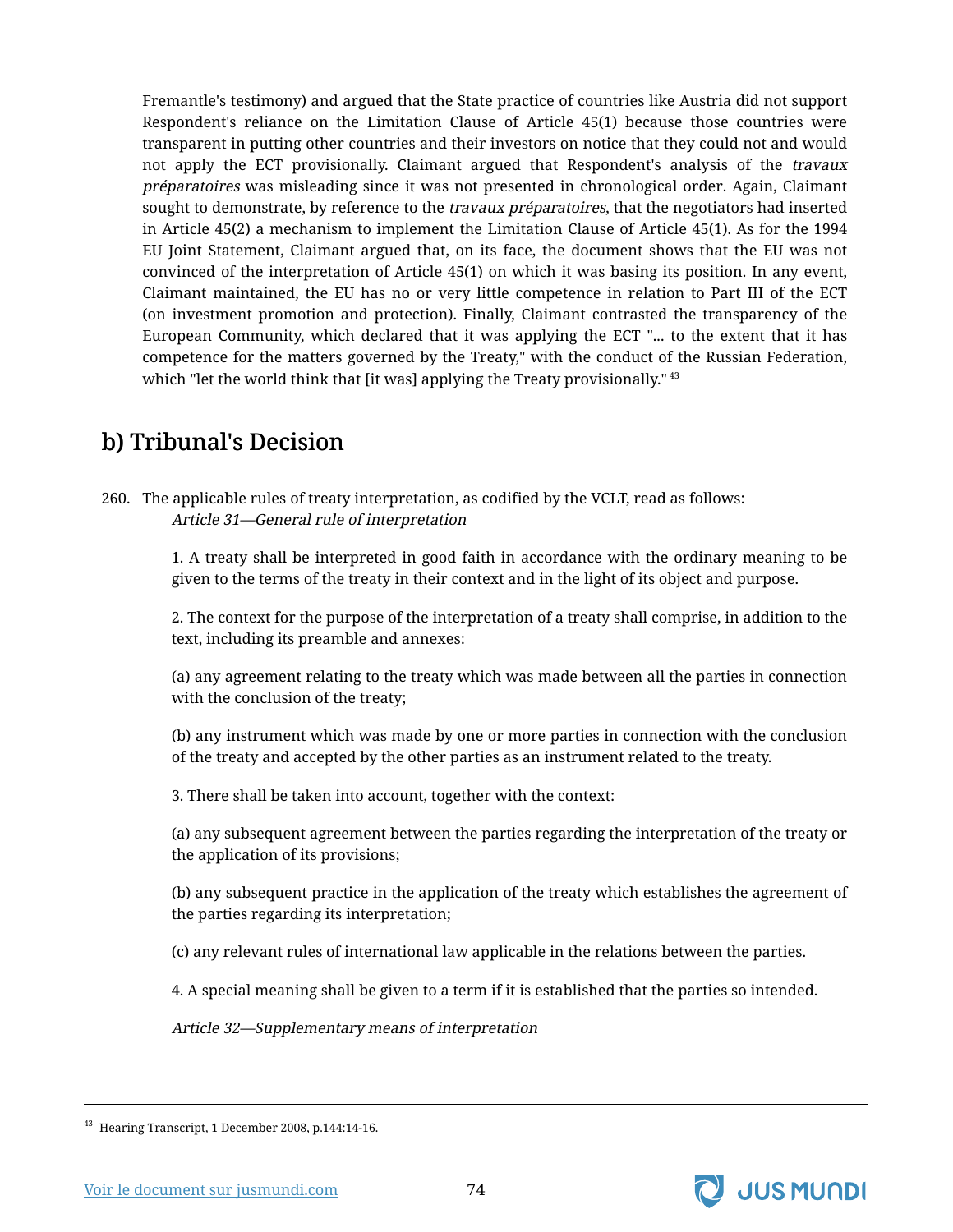Recourse may be had to supplementary means of interpretation, including the preparatory work of the treaty and the circumstances of its conclusion, in order to confirm the meaning resulting from the application of article 31, or to determine the meaning when the interpretation according to article 31:

- (a) leaves the meaning ambiguous or obscure; or
- (b) leads to a result which is manifestly absurd or unreasonable.
- 261. Each side deployed arguments based on the ordinary meaning of Article 45, on State practice and on the travaux préparatoires.
- 262. In accordance with <u>Article 31 of the VCLT</u>, the Tribunal begins by considering the language of Article 45 and its ordinary meaning in its context and in the light of the Treaty's object and purpose. After having considered the totality of the evidence and reviewed the Parties' submissions, the Tribunal has little difficulty in concluding that Respondent's thesis and interpretation of Articles 45(1) and 45(2) are to be preferred over those of Claimant. Article 45(1), while establishing a binding obligation for each signatory to apply the ECT provisionally, on its face limits the scope of that obligation through the Limitation Clause beginning with "to the extent." Nothing in the language of Article 45 suggests that the Limitation Clause in Article 45(1) is dependent on the mandatory making of a declaration under Article 45(2). To the contrary, as argued by Respondent, the use of the word "may" rather than "shall" in relation to the making of a declaration makes clear that a declaration under Article 45(2)(a) is permissive, not obligatory. Furthermore, the use of the word "[n]otwithstanding" to introduce Article 45(2) plainly suggests that the declaration in Article 45(2)(a) can be made whether or not there in fact exists any inconsistency between "such provisional application" of the ECT and a signatory's constitution, laws or regulations.
- 263. Claimant argues that paragraph (1) of Article 45 sets out the principle of provisional application, and that paragraph (2) sets out the mechanism which must necessarily be invoked by a signatory to opt out of provisional application. As Respondent points out, however, it is not uncommon for a limitation clause of the kind included in Article 45(1) to be self-executing. Indeed, Article 45(2)(c), which claws back the provisional application of Part VII of the Treaty for a signatory that has made an opt-out declaration under Article 45(2)(a), contains a similar limitation clause which, on its face, is selfexecuting and clearly does not require a declaration.
- 264. In sum, the ordinary meaning to be given to the terms of Articles 45(1) and 45(2), when read together, demonstrates to the satisfaction of the Tribunal that the *declaration* which is referred to in Article 45(2) is a declaration which is not necessarily linked to the Limitation Clause of Article 45(1).
- 265. Further support for the Tribunal's conclusion is provided by the State practice of some of the other signatories to the ECT. In particular, the Tribunal notes that while twelve States did make a formal declaration under Article 45(2) opting out of provisional application, six States (Austria, Luxembourg, Italy, Romania, Portugal and Turkey) relied on the Limitation Clause in Article 45(1), or the ability to opt out of provisional application for inconsistency with the domestic regime, without delivering a formal declaration to the Depository under Article 45(2). While the Tribunal



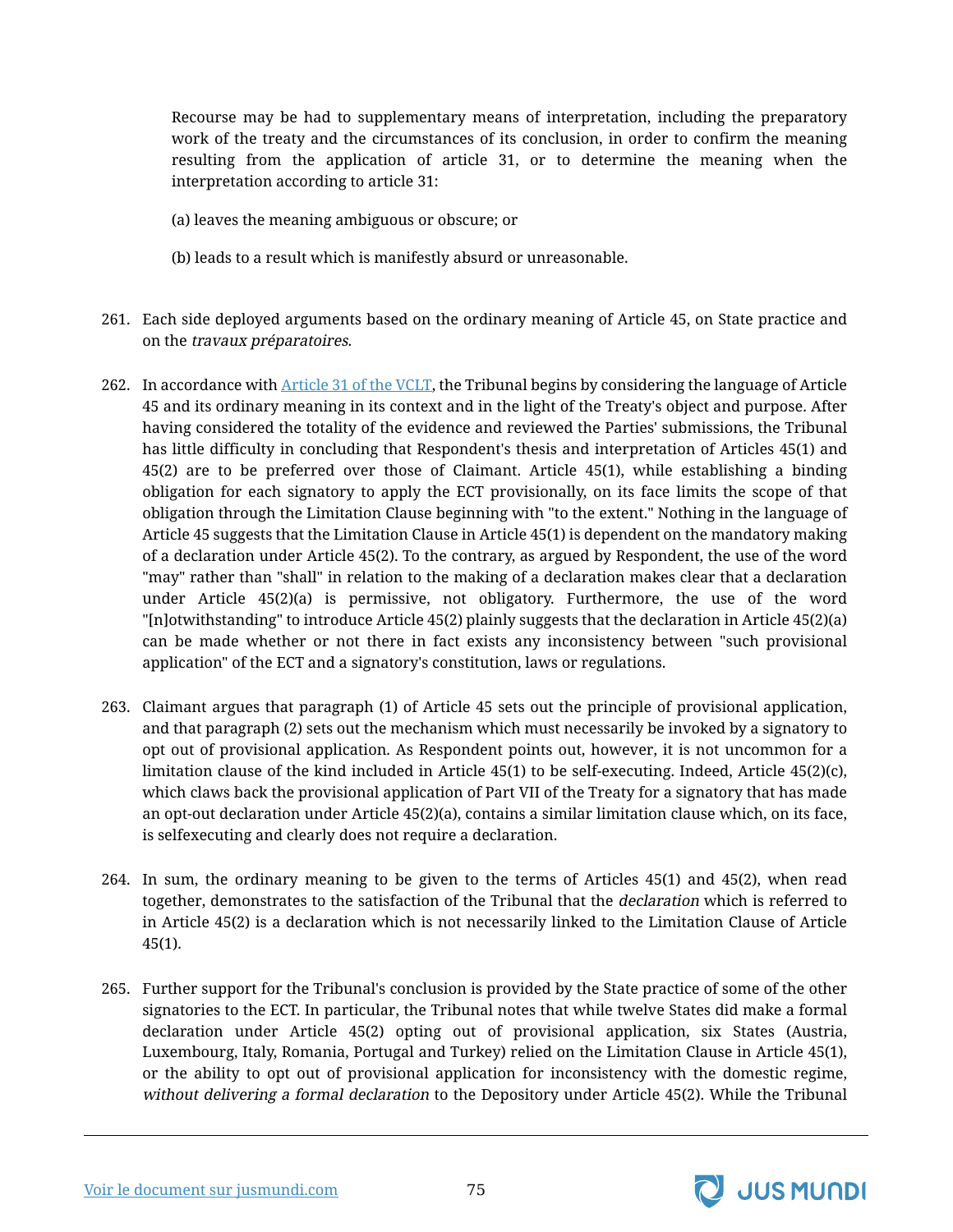accepts Claimant's point that four of these countries made some form of declaration prior to signing the Treaty (Austria, Italy, Romania and Portugal), both Luxembourg and Turkey relied on Article 45(1) when they signed the ECT without submitting any kind of declaration.

- 266. The Tribunal notes that Claimant made extensive reference to the *travaux préparatoires* in an attempt to support its argument that there was a linkage between Article 45(1) and Article 45(2)(a). Claimant highlighted the chronology of the development of Article 45 and pointed to the many proposals and counter proposals of the negotiating parties which, it argued, demonstrate the linkage. The Tribunal acknowledges that the preparatory work of the Treaty could lead to a finding of linkage between Articles 45(1) and 45(2).
- 267. At the same time, the Tribunal recalls that, according to the VCLT's principles of treaty interpretation, Article 32 provides supplementary means of interpretation. Under [Article 32 of the](https://jusmundi.com/en/document/h/NVFwR2lWbkFqaXdJRmhJT3hnNFo0NEhoLzFzTjdSbU9icGpNYlQ0N3hXUjByQUw3dW1hT1I5OW90REYzWjlFYW1iQm0xR2ZxcmE5MFIwL3EyeU1DWUVRbENBMnU5S3g1dERqLzZnTWNMRHc3U0YwLzlEK2VYZ1FOT1ZFUEszei8yM25adnZnUXlFS0VUZE44K1VxYnNPZWxCWEN4MzFIRFRLN0Z4Z29jWVhzPQ==) [VCLT,](https://jusmundi.com/en/document/h/NVFwR2lWbkFqaXdJRmhJT3hnNFo0NEhoLzFzTjdSbU9icGpNYlQ0N3hXUjByQUw3dW1hT1I5OW90REYzWjlFYW1iQm0xR2ZxcmE5MFIwL3EyeU1DWUVRbENBMnU5S3g1dERqLzZnTWNMRHc3U0YwLzlEK2VYZ1FOT1ZFUEszei8yM25adnZnUXlFS0VUZE44K1VxYnNPZWxCWEN4MzFIRFRLN0Z4Z29jWVhzPQ==) recourse may be had to the travaux préparatoires :

in order to confirm the meaning resulting from the application of article 31, or to determine the meaning when the interpretation according to article 31: (a) leaves the meaning ambiguous or obscure; or (b) leads to a result which is manifestly absurd or unreasonable.

- 268. The Tribunal does not consider that its interpretation of Article 45 resulting from the application of the general rule of interpretation leads to a result which is manifestly absurd or unreasonable. Nor has the Tribunal found that its interpretation of Article 45 according to [Article 31 of the VCLT](https://jusmundi.com/en/document/h/NVFwR2lWbkFqaXdJRmhJT3hnNFo0NEhoLzFzTjdSbU9icGpNYlQ0N3hXUjByQUw3dW1hT1I5OW90REYzWjlFYW1iQm0xR2ZxcmE5MFIwL3EyeU1DWUVRbENBMnU5S3g1dERqLzZnTWNMRHc3U0YwLzlEK2VYZ1FOT1ZFUEszei8yM25adnZnUXlFS0VUZE44K1VxYnNNQWhnL25UaklhUkx3TnUyNUhIdlZvPQ==) "leaves the meaning ambiguous or obscure"; quite the contrary. The Tribunal recognizes that, in practice, tribunals and other treaty interpreters may consider the *travaux préparatoires* whenever they are pleaded, whether or not the text is ambiguous or obscure or leads to a manifestly absurd or unreasonable result. But, in the present case, the Tribunal concludes that the plain and ordinary meaning to be given to these two treaty provisions, read together, demonstrates that there is no linkage between them. It is thus the terms of the Treaty as finally adopted that govern.<sup>44</sup>
- 269. The Tribunal notes that its conclusion is in harmony with the conclusion reached by the ICSID tribunal in the *Kardassopoulos*. <sup>45</sup> In a passage which the Tribunal finds apposite to the present case, that tribunal reasoned as follows:

There is no necessary link between paragraphs (1) and (2) of Article 45. A declaration made under paragraph (2) may be, but does not have to be, motivated by an inconsistency between provisional application and something in the State's domestic law; there may be other reasons which prompt a State to make such a declaration. Equally, a State whose situation is characterised by such inconsistency is entitled to rely on the proviso to paragraph (1) without the need to make, in addition, a declaration under paragraph (2). The Tribunal is therefore



<sup>&</sup>lt;sup>44</sup> As Professor Reisman notes: "Article 32 provides only a supplementary means of interpretation. Parties to a dispute are first obliged to construe the ordinary meaning of the text in application of Article 31." Professor W. Michael Reisman, Opinion concerning Arbitral Jurisdiction under the European Energy Charter Treaty with Respect to the Russian Federation in the Yukos Case, 28 June 2006, para. 15. He further cites Methanex Corp. v. United States, First Partial Award on Jurisdiction and Admissibility, 7 August 2002 (UNCITRAL). Professor Crawford, for his part, affirms that travaux préparatoires "cannot contradict the actual language of the treaty (absent manifest absurdity)." Professor James Crawford, SC, Further Opinion on Energy Charter Treaty Arbitration: Jurisdiction Issues, 3 May 2007, para. 34. See also, e.g., Maritime Delimitation and Territorial Questions between Qatar and Bahrain, Judgment, ICJ Reports 1995, p. 6 (applying [Article 31 of the VCLT](https://jusmundi.com/en/document/h/NVFwR2lWbkFqaXdJRmhJT3hnNFo0NEhoLzFzTjdSbU9icGpNYlQ0N3hXUjByQUw3dW1hT1I5OW90REYzWjlFYW1iQm0xR2ZxcmE5MFIwL3EyeU1DWUVRbENBMnU5S3g1dERqLzZnTWNMRHc3U0YwLzlEK2VYZ1FOT1ZFUEszei8yM25adnZnUXlFS0VUZE44K1VxYnNNQWhnL25UaklhUkx3TnUyNUhIdlZvPQ==) and discussing the proper role of travaux préparatoires).

<sup>45</sup> Kardassopoulos v. Georgia[, ICSID Case No. ARB/05/18, Decision on Jurisdiction, 6 July 2007](https://jusmundi.com/en/document/h/UW9UNk92TDM4MkY5MzZSd2lGT2lhRzFLVFAvRnMwbXNaNmd4ZU9YdmdKM04waU5PbUl2UG5MRHN1V2FFS1BpVThjbEhvL2dXcm1LY2FTWHdhUkpFS3lEbUlnb3AxQUgzK2Nvbkx5S1M0bkhMb2pkeWxHSzhYa3o3TCtUanRDMHY=).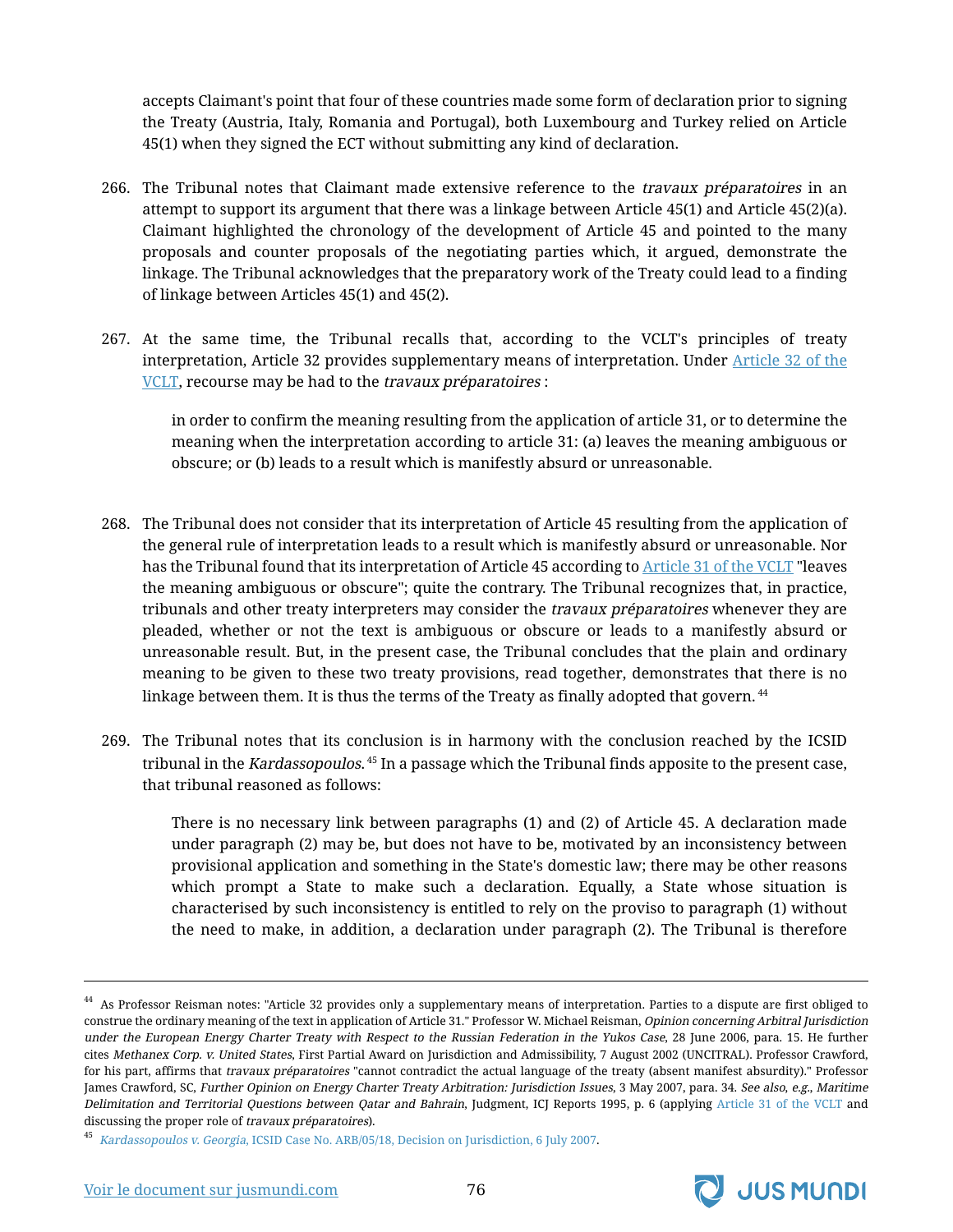unable to read into the failure of either State to make a declaration of the kind referred to in Article 45(2) any implication that it therefore acknowledges that there is no inconsistency between provisional application and its domestic law. 46

#### 3. Is a Declaration Required under Article 45(1)?

270. Having concluded that the regimes limiting or excluding provisional application in Articles 45(1) and 45(2) are independent of one another, the Tribunal now addresses the question whether some form of prior declaration or notice to the other signatories is nevertheless required under Article 45(1) in order for a signatory of the ECT to be able to later invoke the Limitation Clause. Since it is common ground between the Parties that Respondent did not make such a prior declaration or give prior notice, an affirmative answer to this question would dispose of the Article 45 issue in favour of Claimant.

### a) Parties' Submissions

271. In its First Memorial, Respondent argues that no declaration is required pursuant to Article 45(1). In support of its position, Respondent highlights the case of Luxembourg. In Luxembourg, the bill submitted to the Chamber of Deputies for approval of the ECT stated explicitly as follows:

The adoption of this Treaty being based on Article 37 of the constitution of the Grand Duchy of Luxembourg, there will be no provisional application of this Treaty in Luxembourg up until its due and proper ratification.

[emphasis added]

272. Luxembourg was not included on the Energy Charter Conference Secretariat's preliminary list of signatories that indicated either that they would not apply the Treaty provisionally in accordance with Article 45(1) or that they made or intended to make a declaration under Article 45(2)(a). Respondent concludes:

Thus, the language of the Treaty itself, its negotiating history, and the practice of signatories demonstrates conclusively that provisional application of the Treaty is subject to a signatory's constitution, laws and regulations pursuant to Article 45(1) of the Treaty, regardless of whether the signatory made a declaration pursuant to Article 45(2).

273. In its Counter-Memorial, Claimant argues that, even if Article 45(1) operates independently of Article 45(2), both provisions nevertheless require an express declaration of some kind. The rationale for the requirement, argues Claimant, is transparency: no State is supposed to know or should be required to know another State's internal legal constraints. Finally, Claimant also refers to State practice:



 $46$  Ibid. at para. 228.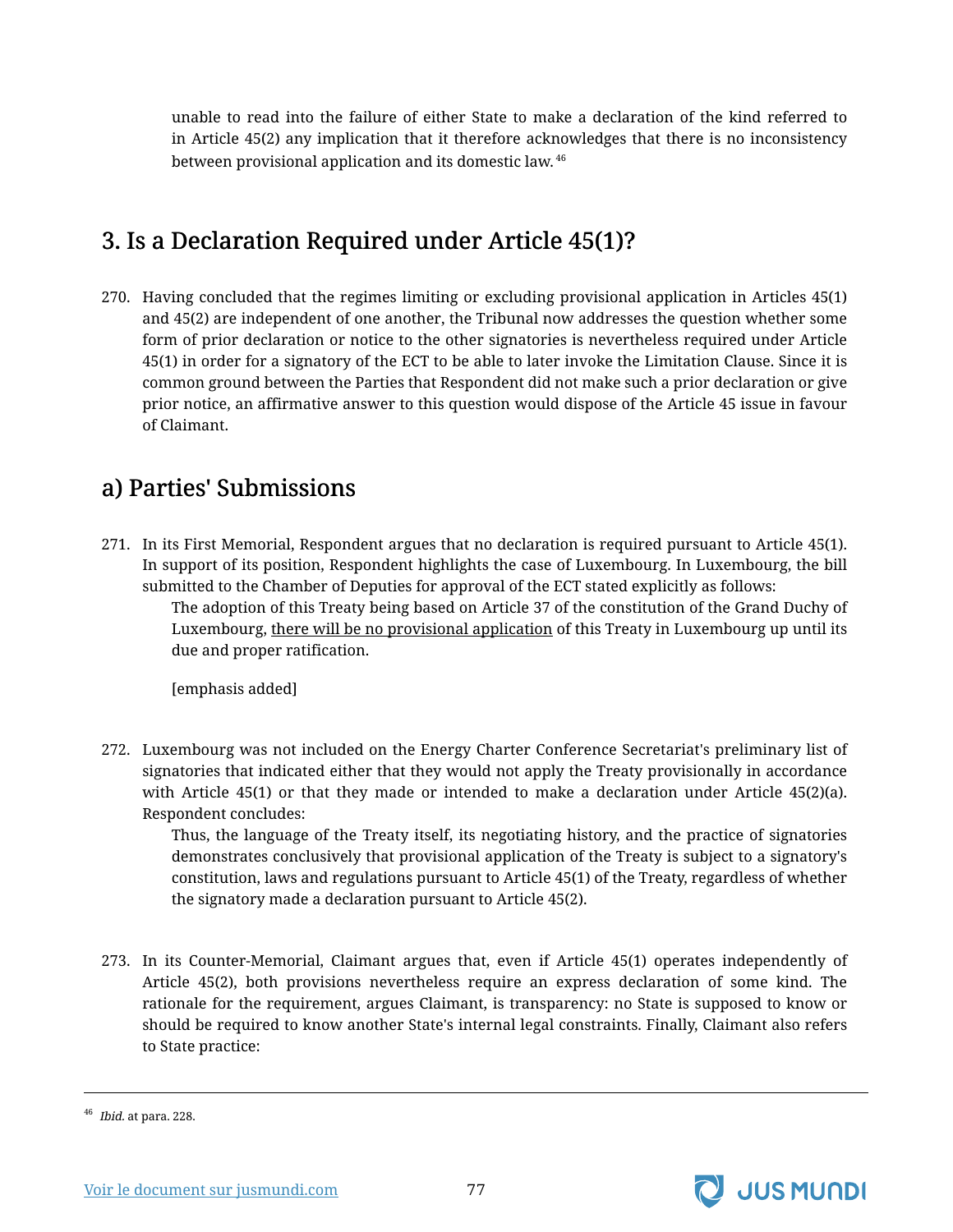As regards the ECT, all signatories that have declined to apply the Treaty on a provisional basis have made a declaration to that effect. The Russian Federation, however, has not made any declaration, at any time, in any manner and on any basis with respect to the provisional application of the ECT.

- 274. In its Second Memorial, Respondent again highlights the example of Luxembourg. In addition, invoking the expert opinions of eminent Finnish, German and French jurists, Respondent asserts that Finland, Germany and France each relied on the Limitation Clause of Article 45(1) because of an inconsistency between its internal laws and the obligation of provisional application without making a declaration.
- 275. In response, Claimant argues in its Rejoinder that the fundamental principles of transparency and reciprocity in modern international law dictate that other signatories be put on timely notice of legal barriers to provisional application:

For the sake of transparency and predictability, it is only legitimate that States, when negotiating an instrument as important as the ECT and a binding mechanism as important as provisional application, are informed at the time of signature of their counterparts' unwillingness (for political reasons or otherwise) or inability (for constitutional reasons or otherwise) to apply to the Treaty on a provisional basis.

- 276. The importance of these principles, Claimant submits, is illustrated by  $\frac{\text{Article 45(3)(b) of the ECT}}{\text{,}}$  $\frac{\text{Article 45(3)(b) of the ECT}}{\text{,}}$  $\frac{\text{Article 45(3)(b) of the ECT}}{\text{,}}$ which states that, in the event that a signatory terminates provisional application, the signatory's obligation to apply Parts III and V of the ECT with respect to any investment made during such provisional application shall nevertheless remain in effect for twenty years following the effective date of termination.
- 277. Claimant, as evidence of transparency, notes that six States flagged their respective concerns with provisional application under Article 45(1) during the negotiations, namely Switzerland, Austria, Hungary, Japan, Norway and Romania. As regards Finland, Germany and France, which Respondent refers to as examples of countries that remained silent yet relied on the Limitation Clause of Article 45(1), Claimant submits that the *travaux préparatoires* do not establish that any of these countries ever took the view during the negotiations that they had an issue of "inconsistency" that would create an obstacle to the provisional application of the ECT. Claimant adds that, while emphasis was placed during the negotiations of the ECT on the need for States wishing to opt out of provisional application to inform the other parties prior to signature,  $47$  it is noteworthy that the Russian Federation was not among the delegations which stated that provisional application was not acceptable to them; to the contrary, Claimant asserts, the Russian Federation emphasized the importance of provisional application throughout the negotiations.
- 278. Respondent's position on this issue was well summarized in its Pre-Hearing Skeleton Argument: At least six States separately stated that they considered themselves entitled to rely on the inconsistency clause in Article 45(1) without making an opt-out declaration. A Joint Statement of the EU Member States, the Council and the Commission of the European Union is to the same effect. The informal transparency declarations made by several States, relied on by



<sup>&</sup>lt;sup>47</sup> See Energy Charter Secretariat Note, 28 April 1994, Exhibit R-355.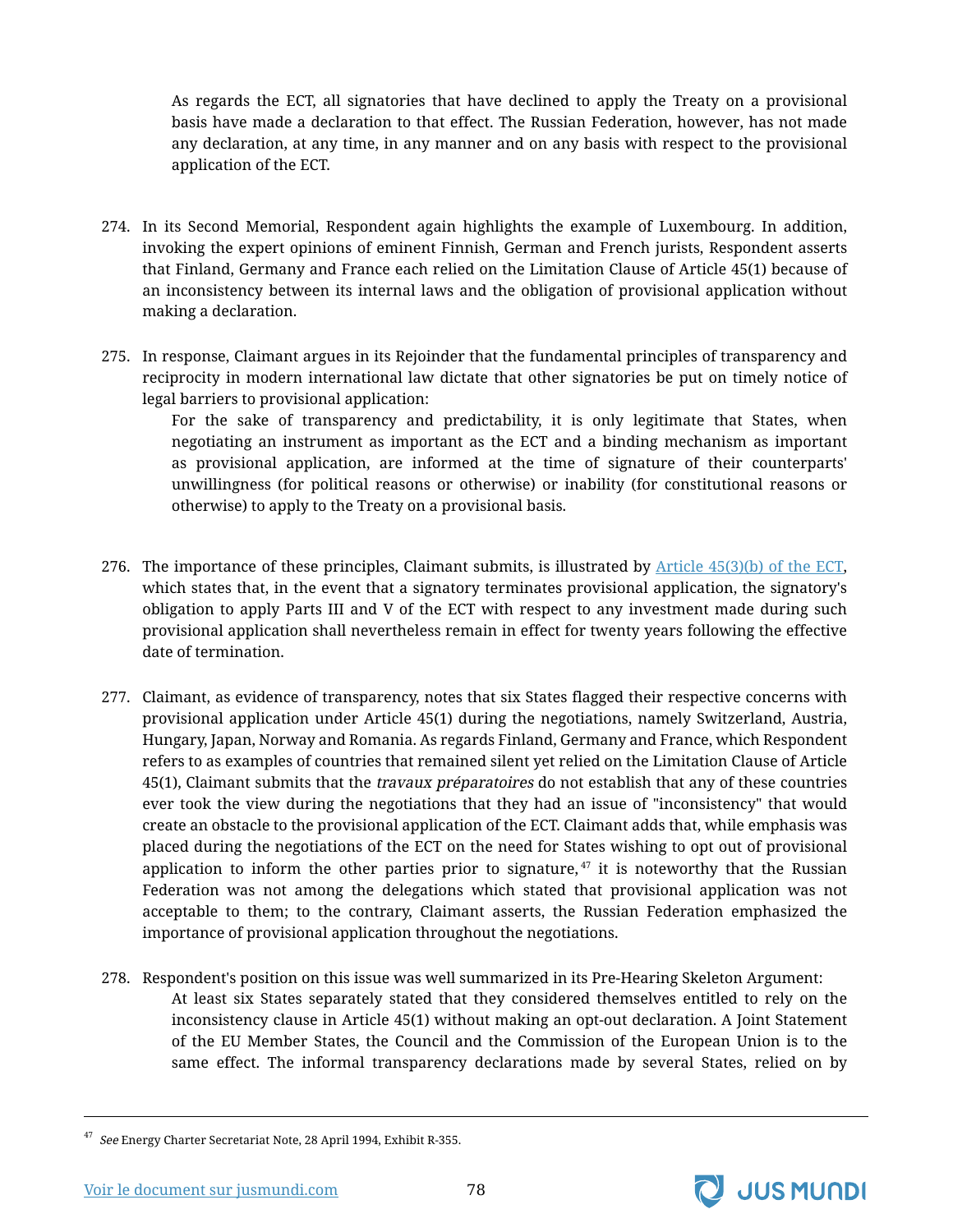Claimants, are unavailing. While some States did make transparency declarations, none of the transparency declarations was ever delivered to the Treaty Depository, as required by Article 45(2)(a), and several States which expressly relied on Article 45(1), including Germany, France, Spain, and Luxembourg, never made transparency declarations. Though not legally relevant, the Russian Federation's failure to make a transparency declaration is not surprising, given the extraordinarily rapid pace of legal and constitutional change in Russia in the period in question. Under the chaotic circumstances then prevailing, no detailed analysis of the Treaty's consistency with Russian law could fairly be expected.

- 279. In oral argument, Respondent further developed each one of the points dealt with in the previous paragraph.
- 280. In response, Claimant pointed to the tables created by the ECT Secretariat concerning the position of signatories that did not intend to apply the ECT provisionally. Both the original list dated 19 December 1994<sup>48</sup> and the updated list dated 1 March 1995<sup>49</sup> identify certain signatories which intended not to apply the ECT provisionally "in accordance with Article 45(1)" and others as having made a declaration that they would not apply the ECT provisionally "in accordance with Article 45(2)(a)." Claimant's submission, in respect of these lists, is that even those countries which relied only on Article 45(1) nevertheless responded to the ECT Secretariat's request that their position in relation to provisional application be made clear to all the other signatories of the Treaty.
- 281. Claimant also made the related argument that the Russian Federation should be estopped today from claiming constitutional or other legal impediments to provisional application because, not only did it give no notice of inconsistency under Article 45(1), it had, rather, throughout the negotiation of the ECT, consistently been a strong proponent of provisional application and an ardent advocate of a robust regime.

#### b) Tribunal's Decision

282. The Tribunal's decision on this issue turns on the distinction which must be made between what may have been said to be desirable during the negotiations and what, eventually, became legally required in the Treaty. The evidence which Claimant has adduced makes it abundantly clear that, during the negotiations, a number of States stressed the importance of transparency when discussing the inconsistency provision of what eventually became Article 45(1). The Tribunal notes in this connection that the six delegations (Switzerland, Austria, Hungary, Japan, Norway and Romania) that had flagged their problems with provisional application during the negotiations ended up filing or making some form of declaration. It is equally clear that the Secretariat encouraged signatories to be transparent in relation to provisional application and the obligations which flowed from such provisional application and, in this connection, tracked the signatories' intentions vis-à-vis provisional application under either Articles 45(1) or 45(2). The Tribunal accepts that, throughout the ECT negotiations, great emphasis was put on transparency by different actors, including the Russian Federation.



<sup>48</sup> Annex C-1003.

<sup>49</sup> Annex C-1004.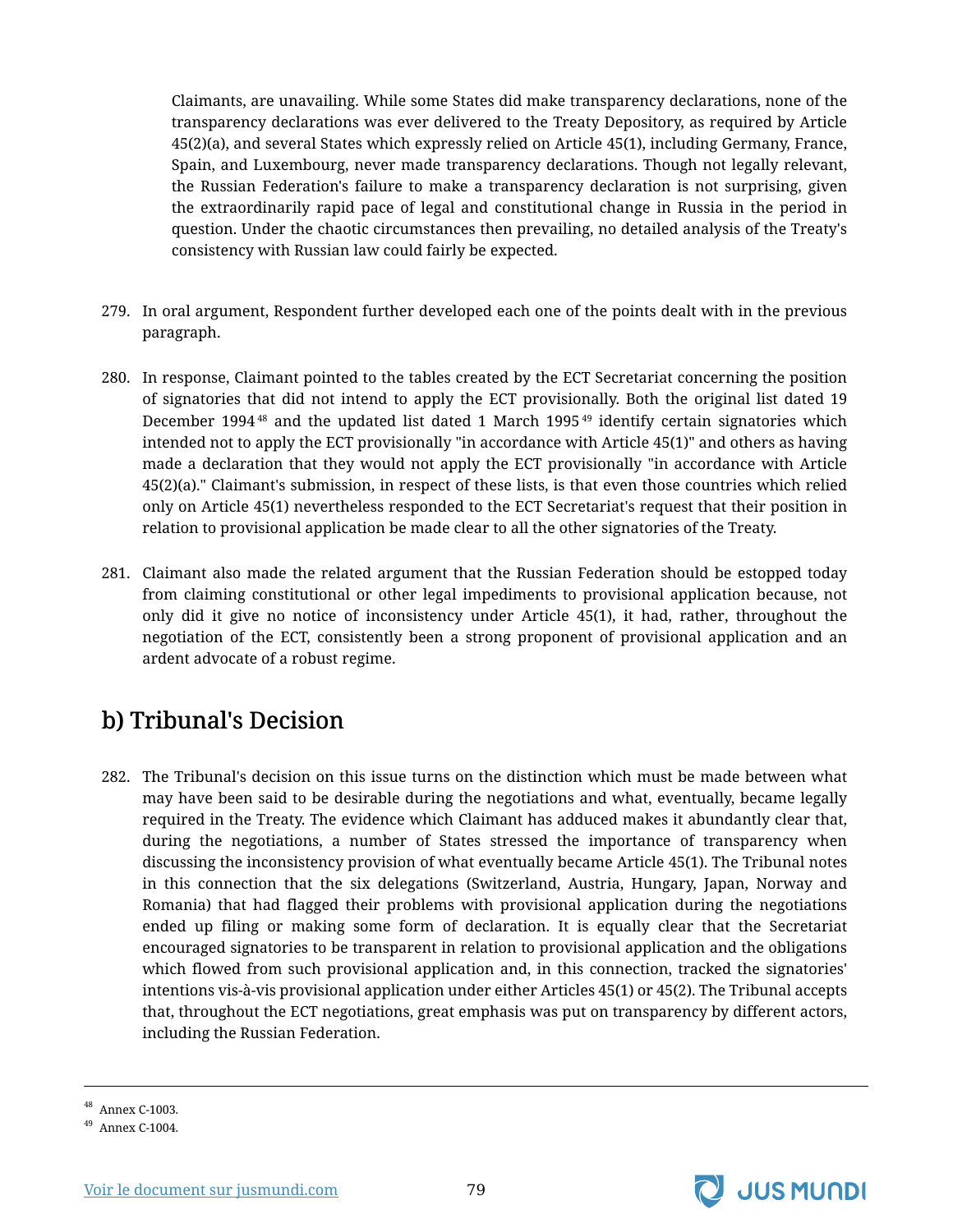- 283. However, the fact remains that, at the end of the day, when the negotiations were concluded and the ECT signed by the Russian Federation, Article 45(1) did not expressly require any form of declaration or notification in order to allow a signatory to invoke the Limitation Clause. Transparency did not trump the clear inconsistency provision of Article 45(1). Applying the rules of interpretation of [Articles 31 and 32 of the VCLT,](https://jusmundi.com/en/document/h/NVFwR2lWbkFqaXdJRmhJT3hnNFo0NEhoLzFzTjdSbU9icGpNYlQ0N3hXUjByQUw3dW1hT1I5OW90REYzWjlFYW1iQm0xR2ZxcmE5MFIwL3EyeU1DWUVRbENBMnU5S3g1dERqLzZnTWNMRHc3U0YwLzlEK2VYZ1FOT1ZFUEszei8yM25adnZnUXlFS0VUZE44K1VxYnNNQWhnL25UaklhUkx3TnUyNUhIdlZvPQ==) which were quoted earlier, the Tribunal cannot read into [Article 45\(1\) of the ECT](https://jusmundi.com/en/document/h/clljWVJHbGxISEg0VUZMdWNJazE2TnJ3Mmxwb2NlQ1R3cmNjQXR1UDFhaUg5bDhhczBqUjlmYmVtWWhITFNjK3dCV0JaSFlDK3BFbFIyL0xvSHhiR2sxdnZtV2R3TDJsQUR2Q0hoUUhPeWlwUFRXK0ZmSTJDNUVyTytCd1RRNTNjZ05Tdy9FMGVhb3p3Ky9uOE9DSXdBPT0=) a notification requirement which the text does not disclose and which no recognized legal principle dictates.
- 284. The Tribunal therefore concludes, based on the ordinary meaning of Article 45(1) in its context, and subject to considerations of estoppel (addressed below), that the Russian Federation may, even after years of stalwart and unqualified support for provisional application and, until this arbitration, without ever invoking the Limitation Clause, claim an inconsistency between the provisional application of the ECT and its internal laws in order to seek to avoid the application of Part V of the ECT.
- 285. In closing its analysis on this issue from the point of view of treaty interpretation, the Tribunal notes Claimant's argument that the object and purpose of the ECT, namely investment promotion and protection, requires the Tribunal to read a notification requirement into Article 45(1). The Tribunal cannot accept this argument. The evidence, particularly the testimony of Mr. Fremantle, which it accepts on this point, demonstrates that the negotiating parties were driven by their objective to have as many signatories as possible apply the ECT provisionally from the very beginning.<sup>50</sup> The relative flexibility of Article 45(1), interpreted in accordance with its terms as not requiring any notification or declaration, certainly serves this purpose.
- 286. The Tribunal noted above that its conclusion on the interpretation of Article 45(1) was subject to considerations of estoppel. Indeed, Claimant argued that the Russian Federation should be estopped from seeking to rely on the Limitation Clause in Article 45(1) due to its long-standing and unqualified support for the provisional application of the ECT during the negotiations. Respondent replied that the conditions for the existence of a situation of estoppel are not met in this case because, according to the North Sea Continental Shelf Cases, Claimant, to succeed with its estoppel argument, would need to establish more than mere support by the Russian Federation during the negotiations of the Treaty for the provisional application of the ECT.
- 287. Respondent referred the Tribunal to the following passage from the judgment of the International Court of Justice (" ICJ ") in the North Sea Continental Shelf Cases :

[I]t appears to the court that only the existence of a situation of estoppel could suffice to lend substance to [the contention that the Federal Republic was bound by the Geneva Convention on the Continental Shelf] [...], - that is to say if the Federal Republic were now precluded from denying the applicability of the conventional régime, by reason of past conduct, declarations, etc., which not only clearly and consistently evidence acceptance of that régime, but also had caused Denmark or the Netherlands, in reliance on such conduct, detrimentally to change position or suffer some prejudice. 51



<sup>&</sup>lt;sup>50</sup> See Hearing Transcript, 18 November 2008, p. 163:7-15. The Tribunal also notes Professor Crawford's statement that one of the main functions of provisional application of treaties generally is "giving immediate effect to treaty provisions because of their importance or urgency." Professor James Crawford, SC, Further Opinion on Energy Charter Treaty Arbitration: Jurisdiction Issues, 3 May 2007, para. 22.

<sup>51</sup> North Sea Continental Shelf Cases (Germany v. Denmark / Germany v. Netherlands), ICJ Judgment of 20 February 1969, ICJ Reports 1969,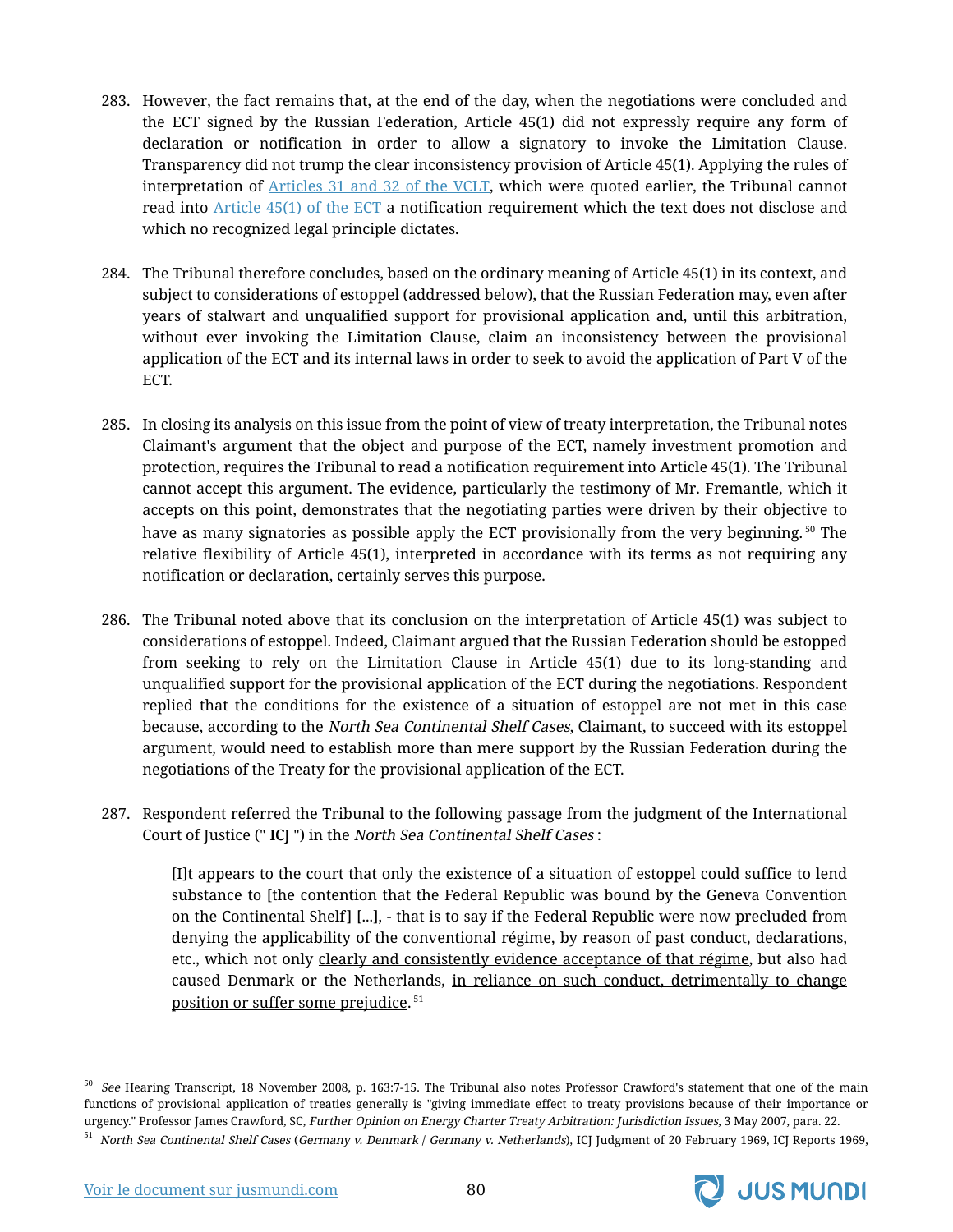[emphasis added]

- 288. Applying the standard thus established by the ICJ, the Tribunal concludes that the present case does not satisfy the conditions for the existence of a situation of estoppel. The Tribunal finds that the estoppel argument fails principally because Respondent's support for provisional application of the ECT during the negotiations, even if it could be considered "consistent," never "clearly" excluded the possibility that Respondent was in fact relying on its interpretation of the operation of the Limitation Clause in Article 45(1) which would in any event exclude or limit provisional application of the Treaty.
- 289. The Tribunal therefore now turns to the issue of what effect should be given to the Limitation Clause in [Article 45\(1\) of the ECT](https://jusmundi.com/en/document/h/clljWVJHbGxISEg0VUZMdWNJazE2TnJ3Mmxwb2NlQ1R3cmNjQXR1UDFhaUg5bDhhczBqUjlmYmVtWWhITFNjK3dCV0JaSFlDK3BFbFIyL0xvSHhiR2sxdnZtV2R3TDJsQUR2Q0hoUUhPeWlwUFRXK0ZmSTJDNUVyTytCd1RRNTNjZ05Tdy9FMGVhb3p3Ky9uOE9DSXdBPT0=).

## 4. What Effect Should Be Given to the Limitation Clause in Article 45(1)?

## a) All-or-Nothing vs. "Piecemeal" Approach

- 290. The Tribunal has concluded that Respondent may rely on the Limitation Clause of Article 45(1) even though it has neither made a declaration under Article 45(2) nor served any prior notice under Article 45(1). Thus, the Tribunal must determine what effect should be given to the Limitation Clause itself and it now turns its attention to that issue.
- 291. It is helpful to recall the text of Article 45(1):

Each signatory agrees to apply this Treaty provisionally pending its entry into force for such signatory in accordance with Article 44, to the extent that such provisional application is not inconsistent with its constitution, laws or regulations.

[emphasis added]

292. Firstly, the Tribunal must address the preliminary question of what triggers the Limitation Clause in Article 45(1). The Parties' positions differ. According to Respondent, the clause requires a "piecemeal" approach which calls for the analysis of the consistency of each provision of the ECT with the Constitution, laws and regulations of the Russian Federation. According to Claimant, the inquiry is an "all-or-nothing" exercise which requires an analysis and determination of whether the principle of provisional application *per se* is inconsistent with the Constitution, laws or regulations of the Russian Federation. The Parties' arguments will now be summarized.



p.3, Exhibit R-415, p.26, para. 30.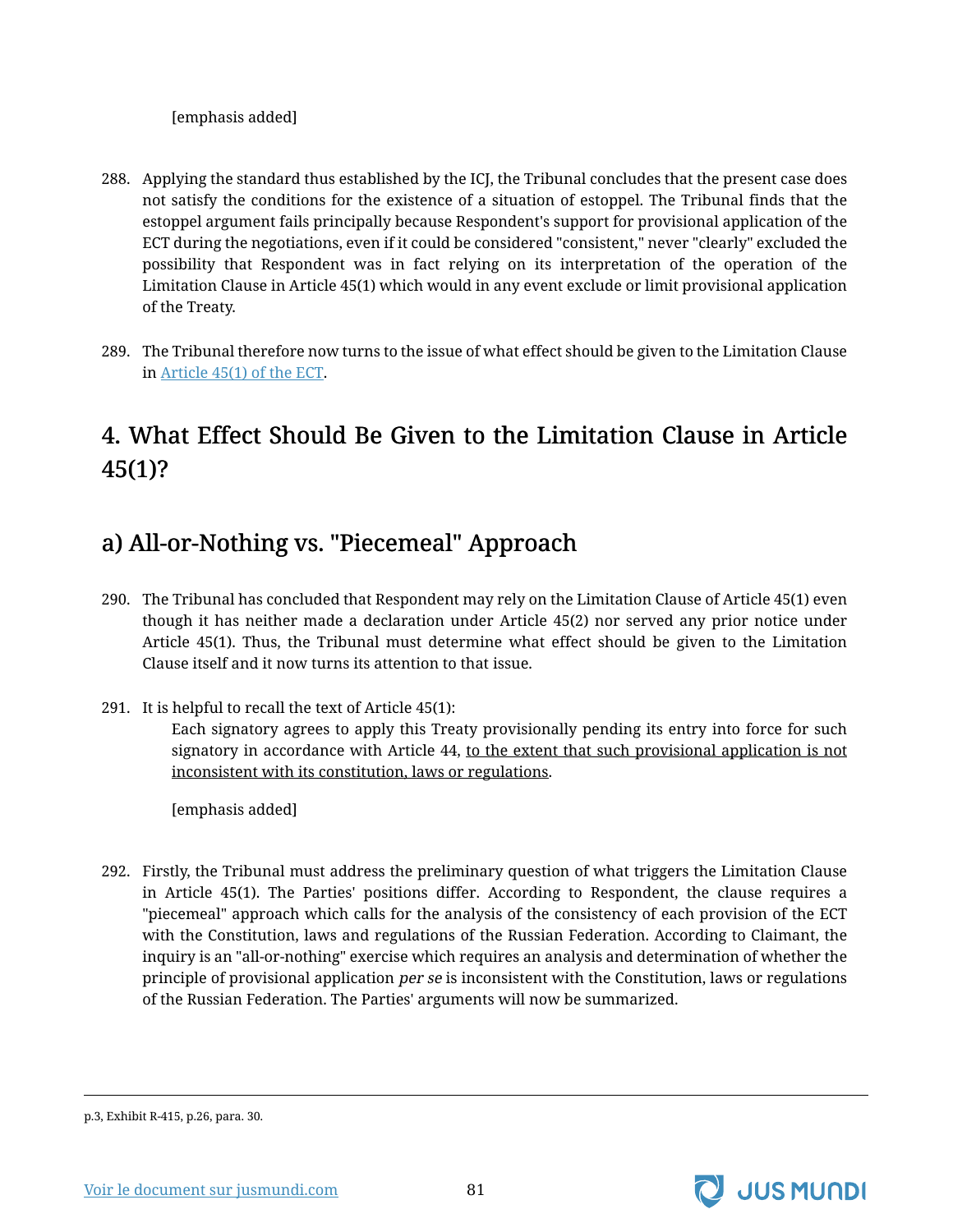## (i) Parties' Submissions

- 293. According to Respondent, the Limitation Clause of Article 45(1), by giving priority to the Constitution, ensures that provisional application of the ECT does not infringe upon the prerogatives of the Legislature (in Russia, the State Duma): any particular provision of the ECT thus applies on a provisional basis, Respondent submits, only if it is either (a) in conformity with existing legislation, (b) within the exclusive competence of the Executive or (c) approved by the Duma.
- 294. In its written submissions, Respondent argues that the plain language of Article 45(1), its context, the Treaty's *travaux préparatoires*, the circumstances at the time of the Treaty's conclusion and State practice in the application of the Treaty all support the conclusion that the applicability of the Limitation Clause of Article 45(1) must be examined on a provision-by-provision basis. Specifically, Respondent submits as follows:

• In common usage, confirmed by standard dictionary definitions, " to the extent that " refers to the "scope" or the "width" of provisional application. " To the extent that " is precisely the language used when drafters of a clause in a treaty or a statute wish to make clear that a provision is to be applied only insofar as what then follows is the case. If the drafters had intended that the Treaty would be provisionally applied in whole or not at all, Article 45(1) would have instead provided for the Treaty's provisional application "if" such provisional application is not inconsistent with a signatory's domestic laws. In addition, the drafters of the Treaty, adds Respondent, could not seriously have intended that a signatory's provisional application of the entire Treaty could in principle be inconsistent with a signatory's "regulations."

• The travaux préparatoires confirm that the negotiating States expected that provisional application would differ from country to country based on different domestic inconsistencies and that even relatively minor regulations could result in the non-application pro tanto of an inconsistent Treaty provision. Respondent concludes that even a signatory which had no objection in principle to provisional application would only have to apply the Treaty's investment protection provisions to the extent they were not inconsistent with the signatory's own constitution, laws or regulations.

• State practice is fully in accord with Respondent's interpretation. Respondent refers to the 1994 EU Joint Statement to the effect that Article 45(1), "defining the conditions and limits for the provisional application of the ECT by the Signatories [...] does not create any commitment beyond what is compatible with the existing internal legal order of the Signatories." With specific reference to the Russian Federation, the Secretary of State for Foreign and Commonwealth Affairs of the United Kingdom stated as recently as 7 February 2006 in the House of Commons that Article 45 of the Treaty "places some obligations on the Russian Federation, but only to the extent that such provisional application is not inconsistent with its constitution, laws or regulations" [emphasis added]. <sup>52</sup>

295. In its Rejoinder, Claimant presents a comprehensive rebuttal of Respondent's arguments, starting with the argument based on the plain meaning of the words used in the Limitation Clause of Article



 $^{52}\,$  See House of Commons Hansard Written Answers, pt. 3, Column 1045 W et seq., Exhibit R-365.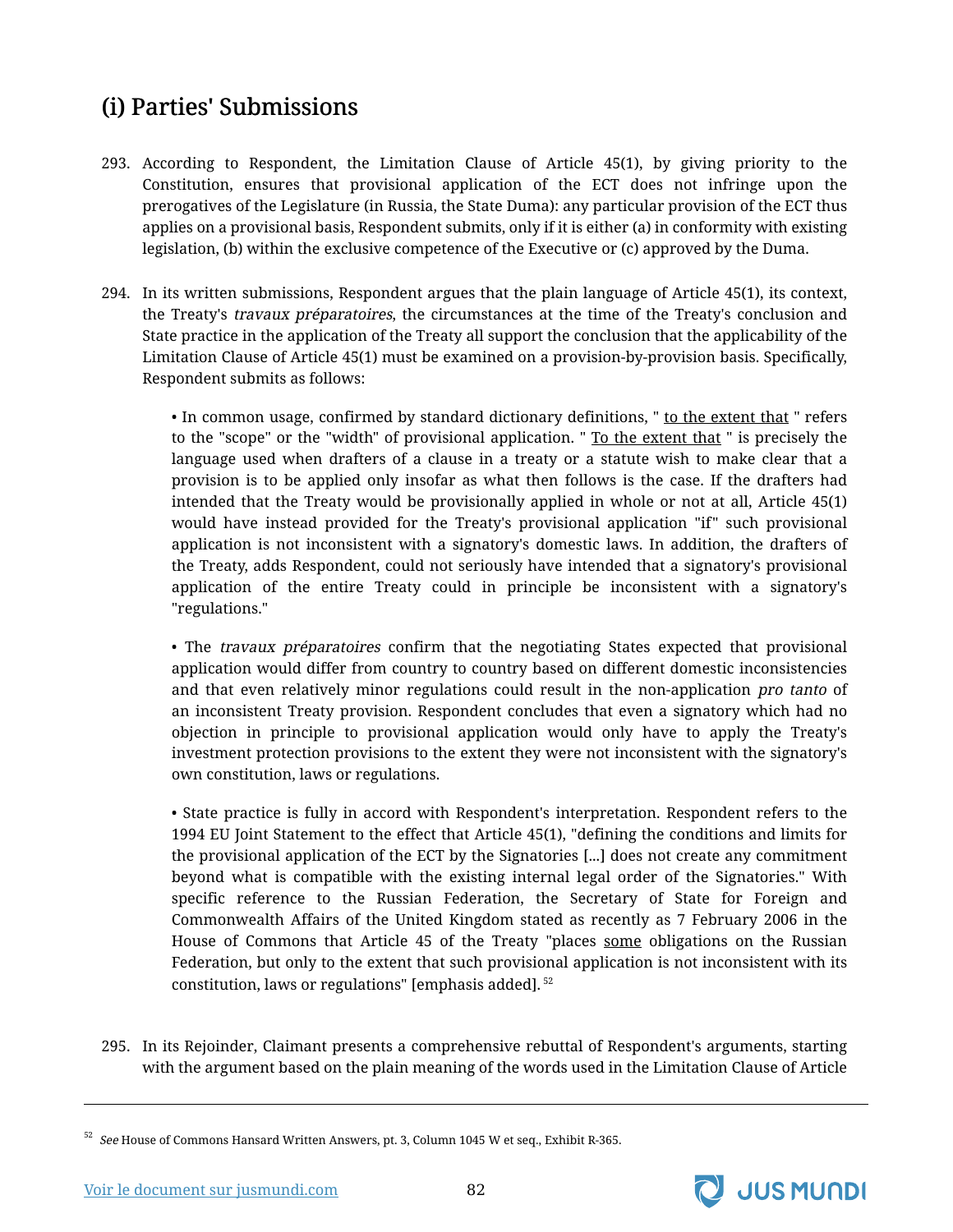45(1). Claimant notes that the express limitation of Article 45(1) is: "to the extent that such provisional application is not inconsistent with [each signatory's] constitution, laws or regulations." According to Claimant, therefore, what must be consistent with a signatory's domestic law is "such provisional application." In other words, Claimant asserts, each signatory agrees to be bound by the Treaty if the principle of provisional application is consistent with its domestic law. If, on the other hand, a signatory's domestic law does not allow it to be bound by way of provisional application, it may decline to assume any international obligations under the Treaty.

- 296. In response to Respondent's argument that Article 45(1) allows for a "piecemeal" assessment of inconsistency between particular provisions of the ECT and a signatory's domestic law, which could lead to provisional application of some but not all provisions of the Treaty, Claimant argues that neither Respondent nor its experts provide any justification for the basis on which the text of Article 45 would make a distinction between a "partial" application under Article 45(1) and an "all or nothing" application under Article 45(2)(a). To the contrary, Claimant observes, both provisions refer to "provisional application" without further qualification: consistency of "provisional application" with a signatory's internal law under Article 45(1), and opting out of "provisional application" under Article 45(2)(a).
- 297. Indeed, Claimant argues that Respondent's interpretation, even if admissible under the most basic principles of treaty law—which, Claimant argues, do not permit domestic law to take priority over international obligations—requires a rewriting of Article 45 to accord with Respondent's submission. According to Claimant, Respondent's interpretation would require the Tribunal to accept the equivalent of the following revision: "Each signatory agrees to apply this Treaty provisionally pending its entry into force for such signatory in accordance with Article 44, to the extent that such provisional application is [the Treaty's provisions are] not inconsistent with its constitution, laws or regulations." Respondent's interpretation, Claimant argues, would add an entirely new concept—inconsistency with the substantive provisions—that finds no basis in the text of the Treaty.
- 298. Claimant also refers to the *travaux préparatoires* of the Treaty. Claimant notes that the initial exception to the obligation to apply the Treaty provisionally was introduced by the U.S. delegation in the following terms:

The signatories agree to apply this Agreement provisionally following signature, to the extent that such provisional application is not inconsistent with their national laws pending its entry into force in accordance with Article 40 above.

Claimant submits, in this respect, that the language "such provisional application," which was never modified afterwards, reflected the requirement of consistency between "provisional application" per se and the signatories' internal laws and not consistency between "the provisions of the Treaty" and the signatories' internal laws.

299. Finally, Claimant argues that the concept of "inconsistency" under Article 45 must necessarily relate only to the principle of provisional application and not to the Treaty's substantive provisions, because Part VI of the Treaty, entitled "Transitional Provisions," already addressed the issue of granting signatories sufficient time to adapt the particulars of their legal regime to the framework of the Treaty. [Article 32 of the ECT](https://jusmundi.com/en/document/h/clljWVJHbGxISEg0VUZMdWNJazE2TnJ3Mmxwb2NlQ1R3cmNjQXR1UDFhaUg5bDhhczBqUjlmYmVtWWhITFNjK3dCV0JaSFlDK3BFbFIyL0xvSHhiR2sxdnZtV2R3TDJsQUR2Q0hoUUhPeWlwUFRXK0ZmSTJDNUVyTytCd1RRNTM2TnBYK1cvNjJvK0xZa0Z1ejVwYjR3PT0=) provides as follows:

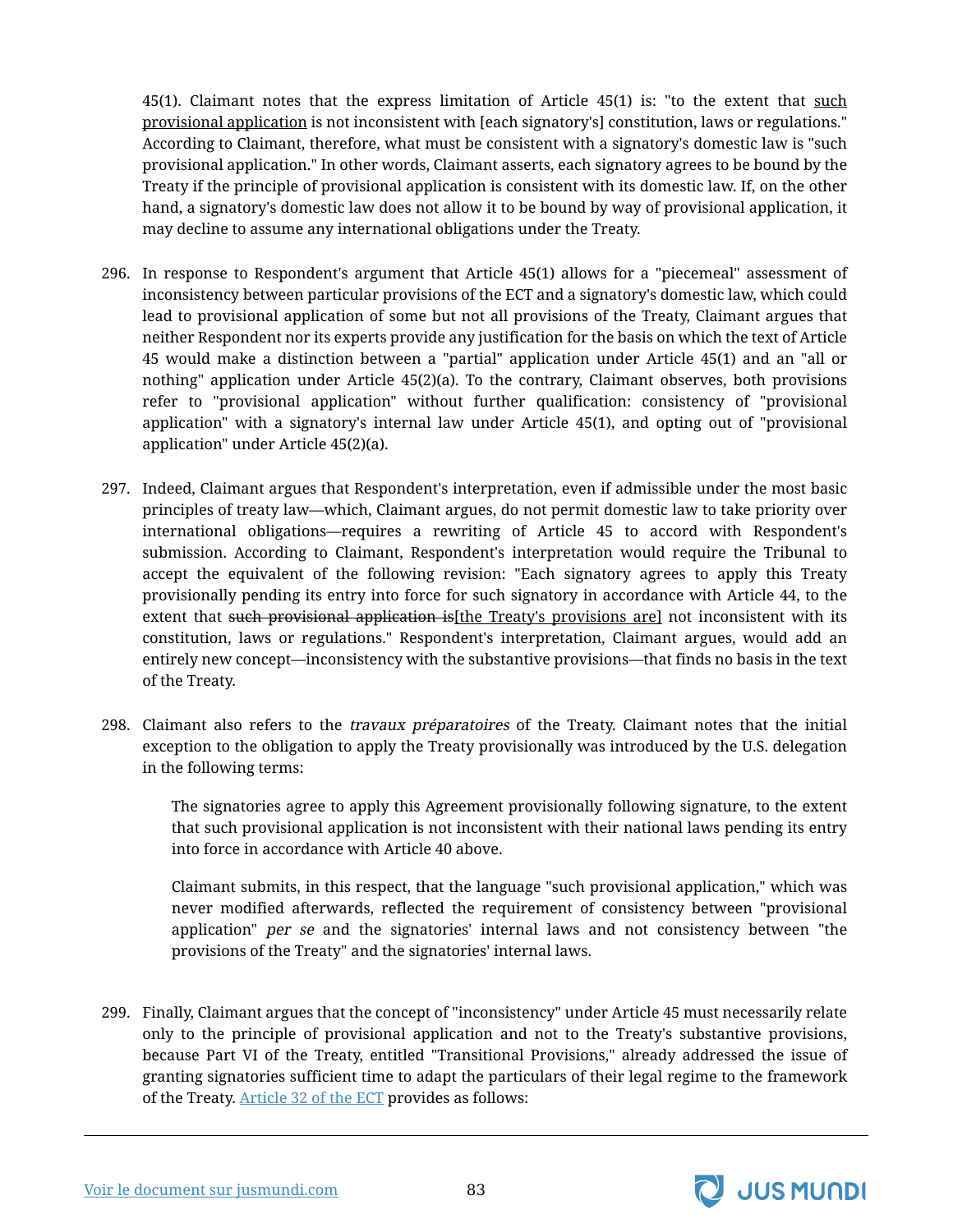(1) In recognition of the need for time to adapt to the requirements of a market economy, a Contracting Party listed in Annex T may temporarily suspend full compliance with its obligations under one or more of the following provisions of this Treaty [...]

Claimant notes that the Russian Federation filed notifications with respect to Article 6(2) and Article 20(3) and was thus listed in Annex T of the "Contracting Parties entitled to transitional arrangements."

300. During the hearing, each side presented a focused version of its arguments on this point, in large measure emphasizing differences on what each considered the proper ordinary meaning to attribute to the language used in Article 45(1).

### (ii) Tribunal's Decision

- 301. Having reviewed the totality of the evidence and considered the written and oral arguments of both Parties, the Tribunal finds that the ordinary meaning of the terms of Article 45(1), in their context and in the light of the object and purpose of the Treaty, favours Claimant's interpretation. In the Tribunal's opinion, by signing the ECT, the Russian Federation agreed that the Treaty as a whole would be applied provisionally pending its entry into force unless *the principle* of provisional application itself were inconsistent "with its constitution, laws or regulations."
- 302. Again, the starting point for the Tribunal must be the words used in Article 45(1). The Limitation Clause states that each signatory agrees to apply the Treaty provisionally "to the extent that such provisional application is not inconsistent with its constitution, laws or regulations." Respondent and Claimant focus on different parts of this clause in support of their respective positions:

• Respondent argues that " ' [t]o the extent that ' is precisely the language used when drafters of a clause in a treaty or a statute wish to make clear that a provision is to be applied only insofar as what then follows is the case." Respondent adds that had the drafters intended the Treaty to be provisionally applied in whole or not at all, Article 45(1) would have instead provided for the Treaty's provisional application "if" such provisional application is not inconsistent with a signatory's domestic laws.

• Claimant, by contrast, emphasizes the use of the terms "such provisional application" in the Limitation Clause: "to the extent that such provisional application is not inconsistent with [each signatory's] constitution, laws or regulations." According to Claimant, therefore, what must be consistent with a signatory's domestic law is "such provisional application." In other words, Claimant asserts, each signatory agrees to be bound by the Treaty if the principle of provisional application is consistent with its domestic law.

303. The Tribunal finds that neither party has properly parsed the Limitation Clause of Article 45(1). While each party has provided a starting point for the analysis, neither has carried it through to its conclusion:



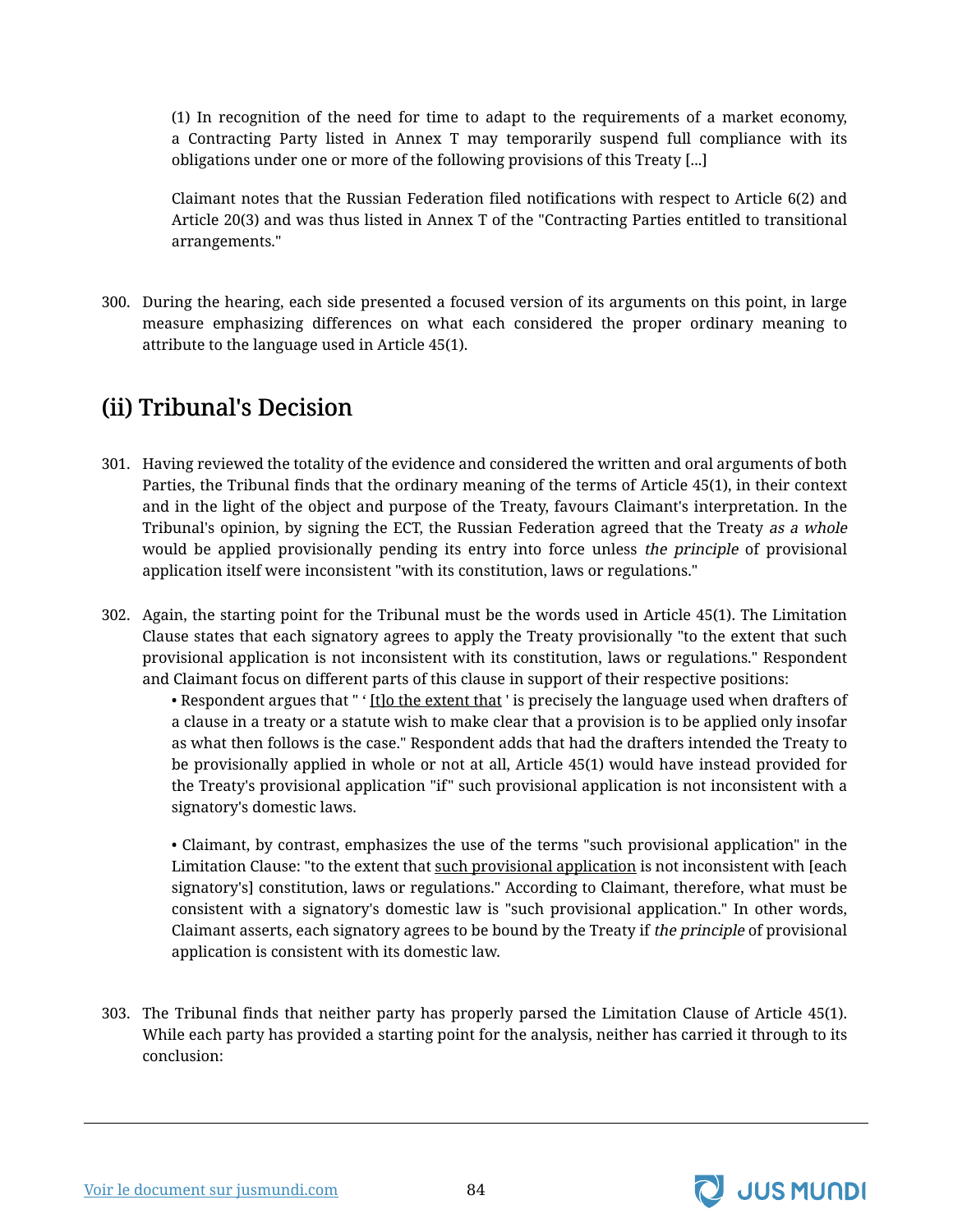• Considering Respondent's argument first, the Tribunal agrees that the phrase "to the extent that " is often the language used when drafters of a clause in a treaty or a statute wish to make clear that a provision is to be applied only insofar as what then follows is the case. Far from being determinative of the meaning of the Limitation Clause, however, the use of the introductory words "to the extent that" requires the Tribunal to examine carefully the words that follow, namely "that such provisional application is not inconsistent with [each signatory's] constitution, laws or regulations."

• Turning to Claimant's argument about the meaning of these words, the Tribunal finds that Claimant does not provide sufficient support for its interpretation of the phrase " such provisional application " as necessarily referring to the principle of provisional application. Article 45(1) does not refer anywhere to the principle of provisional application, but rather to "[e]ach signatory agree[ing] to apply this Treaty provisionally..."

- 304. For the Tribunal, the key to the interpretation of the Limitation Clause rests in the use of the adjective " such " in the phrase " such provisional application." "Such," according to Black's Law Dictionary (Seventh Edition), means "that or those; having just been mentioned." The Merriam-Webster Collegiate Dictionary (Tenth Edition) defines "such" as "of the character, quality, or extent previously indicated or implied." The phrase "such provisional application," as used in Article 45(1), therefore refers to the provisional application previously mentioned in that Article, namely the provisional application of "this Treaty."
- 305. The Tribunal concludes, therefore, that the meaning of the phrase "such provisional application" is context-specific, in that its meaning is derived from the particular use of provisional application to which it refers. In Article 45(1), the particular use of provisional application to which it refers is provisional application of "this Treaty." Accordingly, Article 45(1) can therefore be read as follows: (1) Each signatory agrees to apply this Treaty provisionally pending its entry into force for such signatory in accordance with Article 44, to the extent that the provisional application of this Treaty is not inconsistent with its constitution, laws or regulations.

[emphasis added]

306. By contrast, the Tribunal refers to the Limitation Clause in Article 45(2)(c), which reads: (c) Notwithstanding subparagraph (a), any signatory making a declaration referred to in subparagraph (a) shall apply Part VII provisionally pending the entry into force of the Treaty for such signatory in accordance with Article 44, to the extent that such provisional application is not inconsistent with its laws or regulations.

[emphasis added]

In this context, the phrase "such provisional application" necessarily has a different meaning, referring to the provisional application of only Part VII of the Treaty.

307. In order to interpret the meaning of the Limitation Clause in Article 45(1), and thereby determine the scope of Respondent's obligation under Article 45(1), the Tribunal must therefore determine what is meant by "the provisional application of this Treaty," for it is the inconsistency of "such

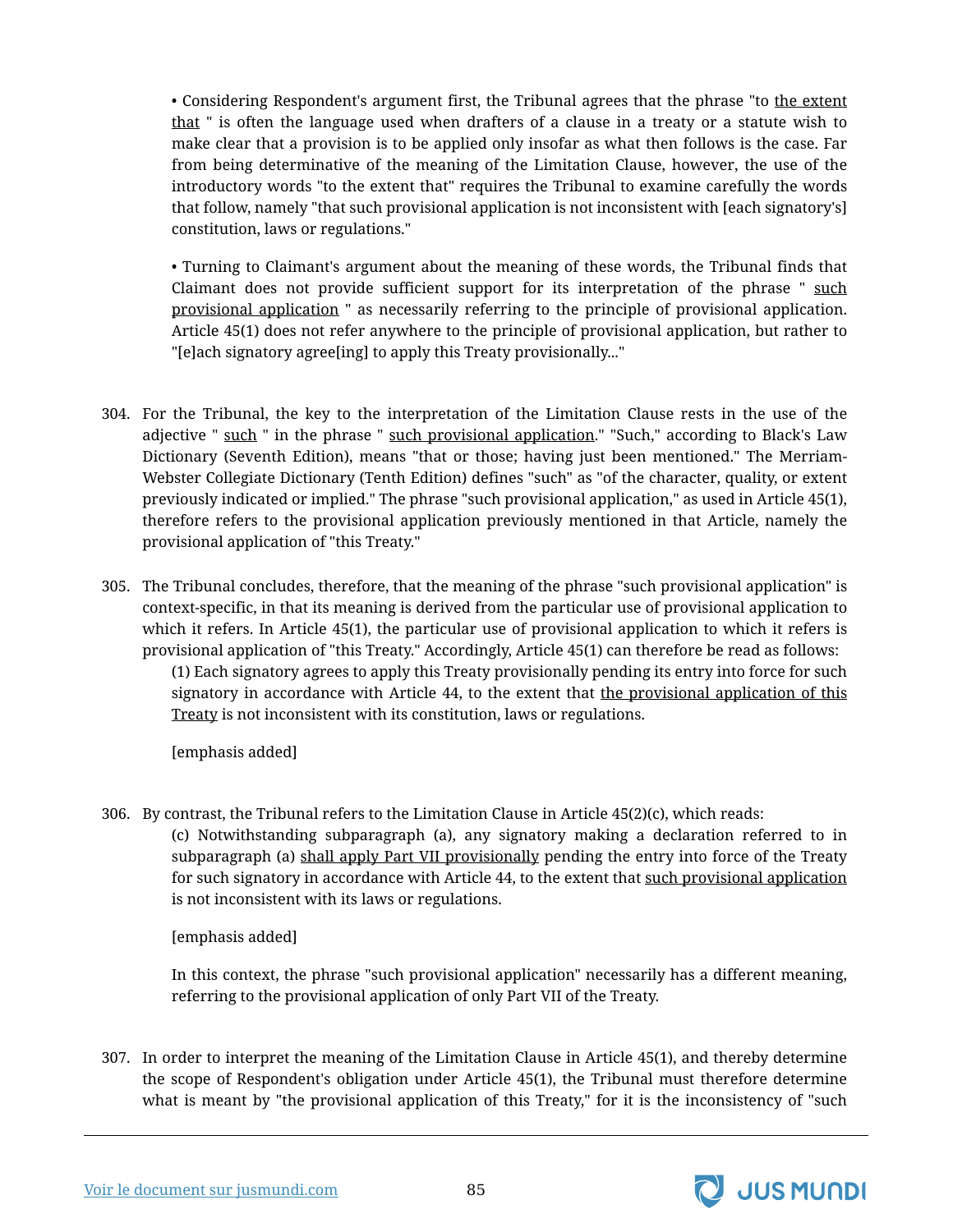provisional application" which determines the scope of Respondent's obligation under Article 45(1).

- 308. There are two possible interpretations of the phrase "the provisional application of this Treaty": it can mean either "the provisional application of the entire Treaty" or "the provisional application of some parts of the Treaty." The Tribunal finds that, in context, the former interpretation accords better with the ordinary meaning that should be given to the terms, as required by **Article 31(1)** of [the VCLT.](https://jusmundi.com/en/document/h/NVFwR2lWbkFqaXdJRmhJT3hnNFo0NEhoLzFzTjdSbU9icGpNYlQ0N3hXUjByQUw3dW1hT1I5OW90REYzWjlFYW1iQm0xR2ZxcmE5MFIwL3EyeU1DWUVRbENBMnU5S3g1dERqLzZnTWNMRHc3U0YwLzlEK2VYZ1FOT1ZFUEszei8yM25adnZnUXlFS0VUZE44K1VxYnNHZy8vTXhHVnpTL1p1WUpPMGFFYWNNPQ==) Indeed, without any further qualification, it is to be presumed that a reference to "this Treaty" is meant to refer to the Treaty as a whole, and not only part of the Treaty.
- 309. The Tribunal notes that its finding on the scope of provisional application in Article 45(1) is entirely consistent with the decision on jurisdiction rendered in the Kardassopoulos case. In the relevant passages of that decision, to which the Tribunal subscribes, that tribunal wrote:

205. Article 45(1) does not say in terms what it meant by saying that each signatory agreed to "apply this Treaty provisionally." The meaning of that concept is thus to be determined by (i) an interpretation of that phrase, and (ii) the generally accepted meaning of the notion of the provisional application of a treaty.

206. As noted in the earlier section of this decision, the general rule for the interpretation of a treaty is set out in Article 31(1) of the Vienna Convention.

207. The treaty's context includes in particular the text of the treaty taken as a whole, including its preamble (Article 31(2)). Article 31(3)(c) of the Vienna Convention further provides that together with the context:

"There shall be taken into account [...] any relevant rules of international law applicable in the relations between the parties."

208. This includes relevant rules of general customary international law.

209. Applying the ECT provisionally is used in contradistinction to its entry into force: "[...] agrees to apply this Treaty provisionally pending its entry into force [.. Provisional application is therefore not the same as entry into force. But the ECT's provisional application is a course to which each signatory "agrees" in Article 45(1): it is (subject to other provisions of the paragraph) thus a matter of legal obligation. The Tribunal cannot therefore accept Respondent's argument that provisional application is only aspirational in character.

210. It is "this Treaty" which is to be provisionally applied, *i.e.*, the Treaty as a whole and in its entirety and not just a part of it; and use of the word "application" requires that the ECT be "applied." Since that application is to be provisional "pending its entry into force" the implication is that it would be applied on the same basis as would in due course result from the ECT's (definitive) entry into force, and as if it had already done so.

211. It follows that the language used in Article 45(1) is to be interpreted as meaning that each signatory State is obliged, even before the ECT has formally entered into force, to apply the whole ECT as if it had already done so.

[...]

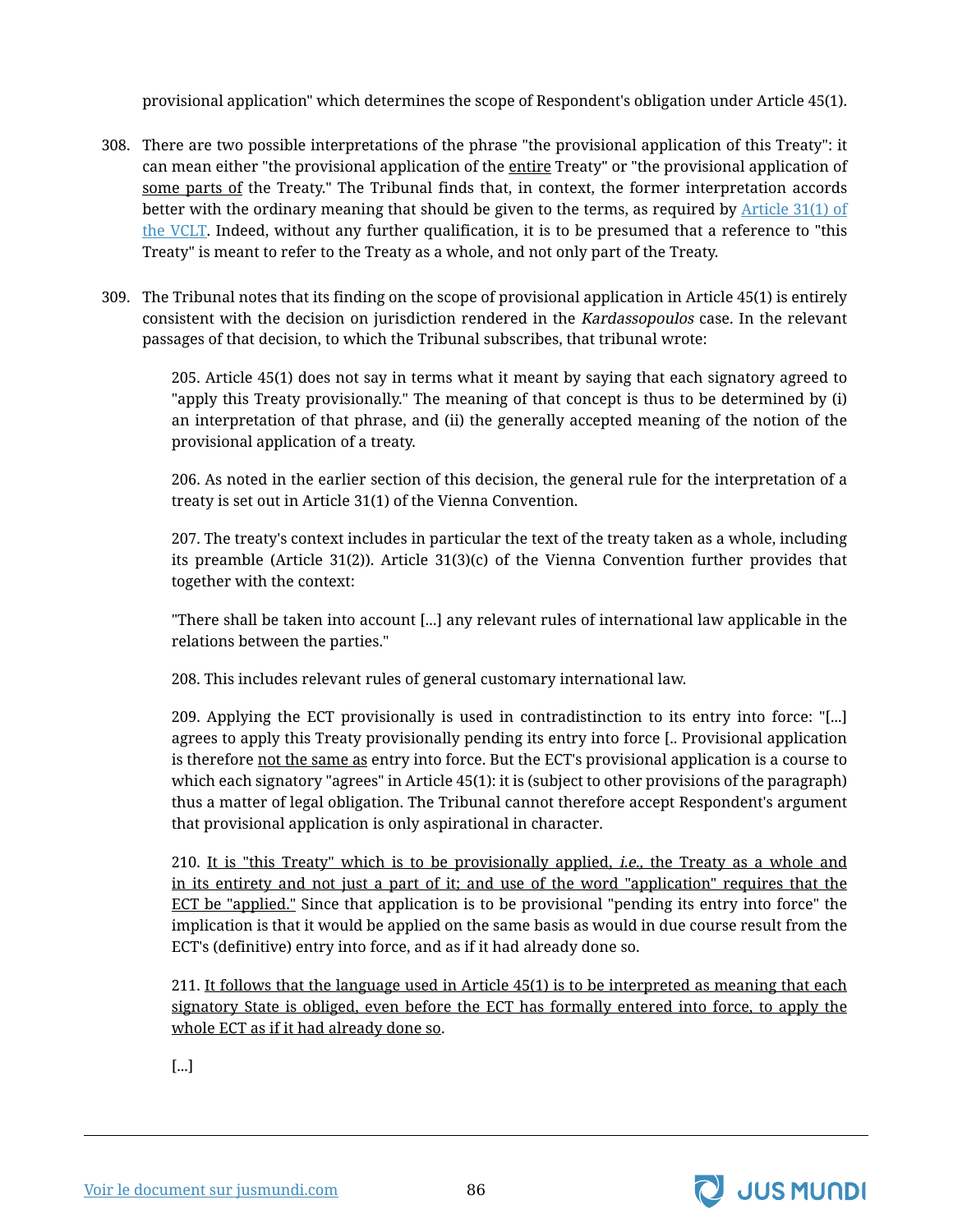219. There is, nevertheless, in the Tribunal's view a sufficiently well-established practice of provisional application of treaties to generate a generally accepted understanding of what is meant by that notion. Where what is in issue is, as in the present case, the provisional application of the whole treaty, then such provisional application imports the application of all its provisions as if they were already in force, even though the treaty's proper or definitive entry into force has not yet occurred.

[emphasis added]

310. The Tribunal's determination also becomes obvious when the alternative phrases are inserted into Article 45(1), leading to a choice between the following alternative interpretations:

Each signatory agrees to apply this entire Treaty provisionally pending its entry into force for such signatory in accordance with Article 44, to the extent that the provisional application of the entire Treaty is not inconsistent with its constitution, laws or regulations.

[emphasis added]

OR

Each signatory agrees to apply some parts of this Treaty provisionally pending its entry into force for such signatory in accordance with Article 44, to the extent that the provisional application of some parts of the Treaty is not inconsistent with its constitution, laws or regulations.

[emphasis added]

- 311. In the Tribunal's opinion, there is no basis to conclude that the signatories would have assumed an obligation to apply only part of the Treaty provisionally, without making such partial provisional application explicit. The Tribunal therefore concludes that the Limitation Clause in Article 45(1) contains an "all-or-nothing" proposition: either the entire Treaty is applied provisionally, or it is not applied provisionally at all.
- 312. Furthermore, the Tribunal concludes that the determination of this "all-or-nothing" question depends on the consistency of the principle of provisional application with a signatory's domestic law. The alternative—that the question hinges on whether, in fact, each and every provision of the Treaty is consistent with a signatory's domestic legal regime—would run squarely against the object and purpose of the Treaty, and indeed against the grain of international law.
- 313. Under the *pacta sunt servanda* rule and <u>[Article 27 of the VCLT](https://jusmundi.com/en/document/h/NVFwR2lWbkFqaXdJRmhJT3hnNFo0NEhoLzFzTjdSbU9icGpNYlQ0N3hXUjByQUw3dW1hT1I5OW90REYzWjlFYW1iQm0xR2ZxcmE5MFIwL3EyeU1DWUVRbENBMnU5S3g1dERqLzZnTWNMRHc3U0YwLzlEK2VYZ1FOT1ZFUEszei8yM25adnZnUXlFS0VUZE44K1VxYnNKd3huY2hCK3BlSlM1b0JwaTlUN2hzPQ==)</u>, a State is prohibited from invoking its internal legislation as a justification for failure to perform a treaty. In the Tribunal's opinion, this cardinal principle of international law strongly militates against an interpretation of Article 45(1) that would open the door to a signatory, whose domestic regime recognizes the concept of provisional application, to avoid the provisional application of a treaty (to which it has agreed) on the basis that one or more provisions of the treaty is contrary to its internal law. Such an interpretation would undermine the fundamental reason why States agree to apply a treaty provisionally. They do so in order to assume obligations immediately pending the completion of

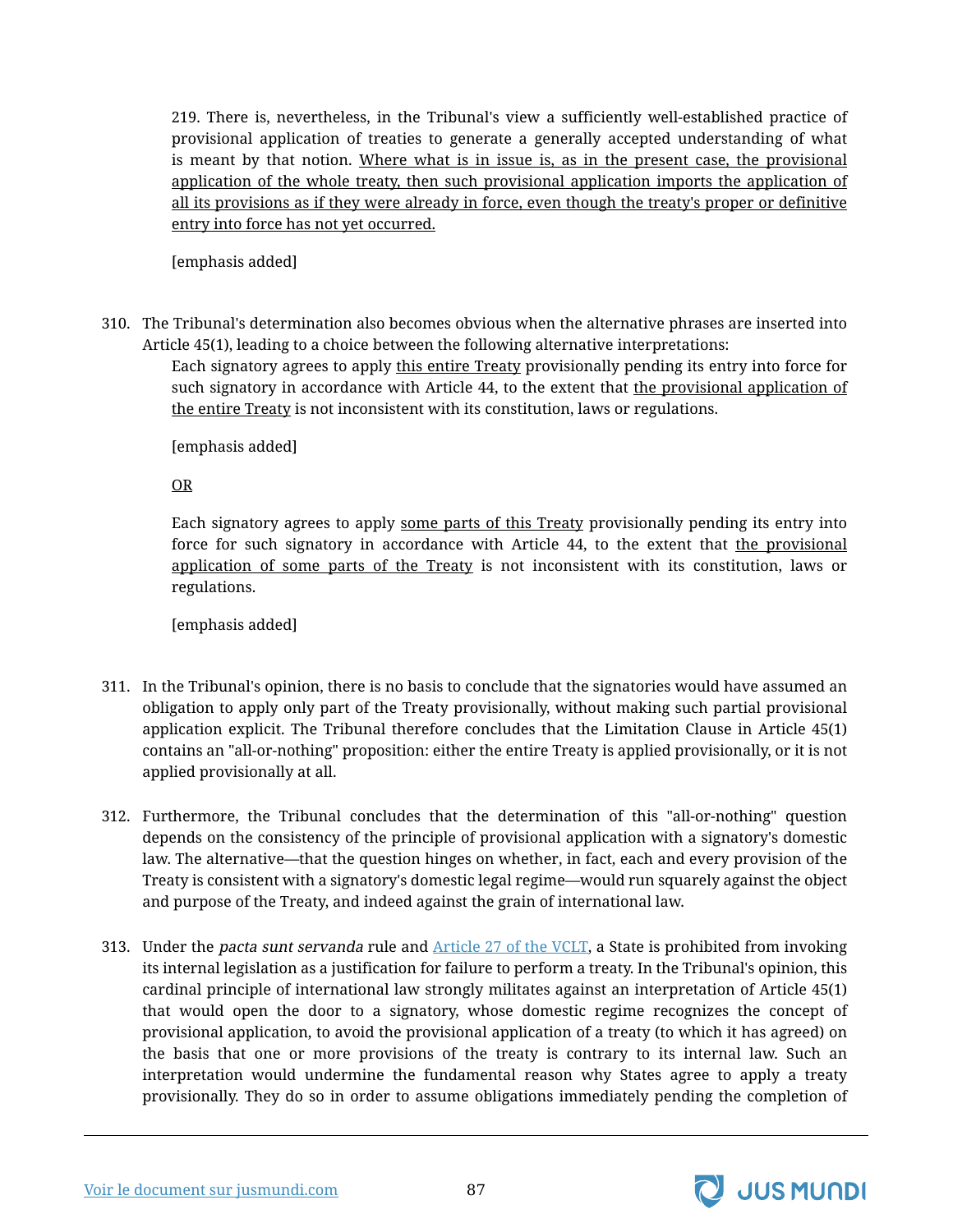various internal procedures necessary to have the treaty enter into force.

- 314. Allowing a State to modulate (or, as the case may be, eliminate) the obligation of provisional application, depending on the content of its internal law in relation to the specific provisions found in the Treaty, would undermine the principle that provisional application of a treaty creates binding obligations.
- 315. Provisional application as a treaty mechanism is a question of public international law. International law and domestic law should not be allowed to combine, through the deployment of an "inconsistency" or "limitation" clause, to form a hybrid in which the content of domestic law directly controls the content of an international legal obligation. This would create unacceptable uncertainty in international affairs. Specifically, it would allow a State to make fluctuating, uncertain and un-notified assertions about the content of its domestic law, after a dispute has already arisen. Such a State, as Claimant argues, "would be bound by nothing but its own whims and would make a mockery of the international legal agreement to which it chose to subject itself." A treaty should not be interpreted so as to allow such a situation unless the language of the treaty is clear and admits no other interpretation. That is not the case with [Article 45\(1\) of the ECT.](https://jusmundi.com/en/document/h/clljWVJHbGxISEg0VUZMdWNJazE2TnJ3Mmxwb2NlQ1R3cmNjQXR1UDFhaUg5bDhhczBqUjlmYmVtWWhITFNjK3dCV0JaSFlDK3BFbFIyL0xvSHhiR2sxdnZtV2R3TDJsQUR2Q0hoUUhPeWlwUFRXK0ZmSTJDNUVyTytCd1RRNTNjZ05Tdy9FMGVhb3p3Ky9uOE9DSXdBPT0=)
- 316. In respect of the relationship between international obligations and domestic law in the treaty context, the Tribunal accepts the evidence of Professor Crawford on "a strong presumption of the separation of international from national law":

The fact is, nonetheless, that international tribunals are reluctant to allow States to plead their internal law as a basis for avoiding what would otherwise appear to be their treaty commitments, and that reluctance extends to cases such as the present. It reflects a strong underlying value against self-judgement and a strong presumption of the separation of international from national law. [Article 27 VCLT](https://jusmundi.com/en/document/h/NVFwR2lWbkFqaXdJRmhJT3hnNFo0NEhoLzFzTjdSbU9icGpNYlQ0N3hXUjByQUw3dW1hT1I5OW90REYzWjlFYW1iQm0xR2ZxcmE5MFIwL3EyeU1DWUVRbENBMnU5S3g1dERqLzZnTWNMRHc3U0YwLzlEK2VYZ1FOT1ZFUEszei8yM25adnZnUXlFS0VUZE44K1VxYnNKd3huY2hCK3BlSlM1b0JwaTlUN2hzPQ==) (and the corollary, [Articles 3 and 32 of the](https://jusmundi.com/en/document/h/RUpDUUN1a2NZSFNaZk5YRDk2TnVmaE5uNkdqOE1lbVQ0ZU1Ld0FaV3BzRUdqTVVJZDR4TEtOdEJTVFUycERJeVFVY2RIS1NKcE1YWHUxTGp3Uk5FVXlIdXF0KzVOYUpEVi9DeVp6QWp1NDZYVTM2K3pQeUdvQnNCMmRseWk3WGdLTEpBTFZIRG5GTFBCQ2tZSjNFRHQzVkhqT1pCeWtidnVSdnB2bVBwNkJ3Zk5GR1Mvc29XZ3hITWdBU2xLSDNQZUk5MVpOM0ZzcThCSHR3SDlaVU5Kckh0NEZYRVJKLzhQb0RiU01LWlZXWDlHdmw2RDFhUGtmVkRuUllabHQ2NXBhdnl5V2U1NS9sK0ZtSEloU3dOc1lDYmo2MHBTVDgvQ2g3VytqdzFybHNTR01Wa1Q2SThGWk1UVGZWalJPTFVFV2NVOFNKb0tEOGU4MGc3WkZ4TUhod3VoYUl6SHcxMStVNkRkSGZpQkZzPQ==) [ILC Articles on State Responsibility\)](https://jusmundi.com/en/document/h/RUpDUUN1a2NZSFNaZk5YRDk2TnVmaE5uNkdqOE1lbVQ0ZU1Ld0FaV3BzRUdqTVVJZDR4TEtOdEJTVFUycERJeVFVY2RIS1NKcE1YWHUxTGp3Uk5FVXlIdXF0KzVOYUpEVi9DeVp6QWp1NDZYVTM2K3pQeUdvQnNCMmRseWk3WGdLTEpBTFZIRG5GTFBCQ2tZSjNFRHQzVkhqT1pCeWtidnVSdnB2bVBwNkJ3Zk5GR1Mvc29XZ3hITWdBU2xLSDNQZUk5MVpOM0ZzcThCSHR3SDlaVU5Kckh0NEZYRVJKLzhQb0RiU01LWlZXWDlHdmw2RDFhUGtmVkRuUllabHQ2NXBhdnl5V2U1NS9sK0ZtSEloU3dOc1lDYmo2MHBTVDgvQ2g3VytqdzFybHNTR01Wa1Q2SThGWk1UVGZWalJPTFVFV2NVOFNKb0tEOGU4MGc3WkZ4TUhod3VoYUl6SHcxMStVNkRkSGZpQkZzPQ==) are routinely cited across a range of contexts. Even where there is an express treaty exception for domestic legal requirements, that is not treated as a self-judging or "automatic" reservation, and it has to be explained to the satisfaction of the international tribunal — which retains its Kompetenz-Kompetenz — what the domestic requirement means, why it applies and how far it goes.  $53$ 

[emphasis added]

317. Turning specifically to the ECT and the meaning of Article 45(1), Professor Crawford observes as follows:

The negotiating parties having opted for an unusually strong system of immediate provisional application of the ECT (while allowing States to opt out of it and take the consequences of doing so under Article  $45(2)(b)$ ), I do not accept that they intended to allow ready evasion of the regime. 54

[emphasis added]

318. Similarly, the Tribunal accepts the testimony of Professor Reisman on this issue. In his Opinion



<sup>53</sup> Professor James Crawford, SC, Further Opinion: Energy Charter Treaty Arbitration: Jurisdiction Issues, 3 May 2007, para. 15.

<sup>54</sup> Ibid. at para. 23.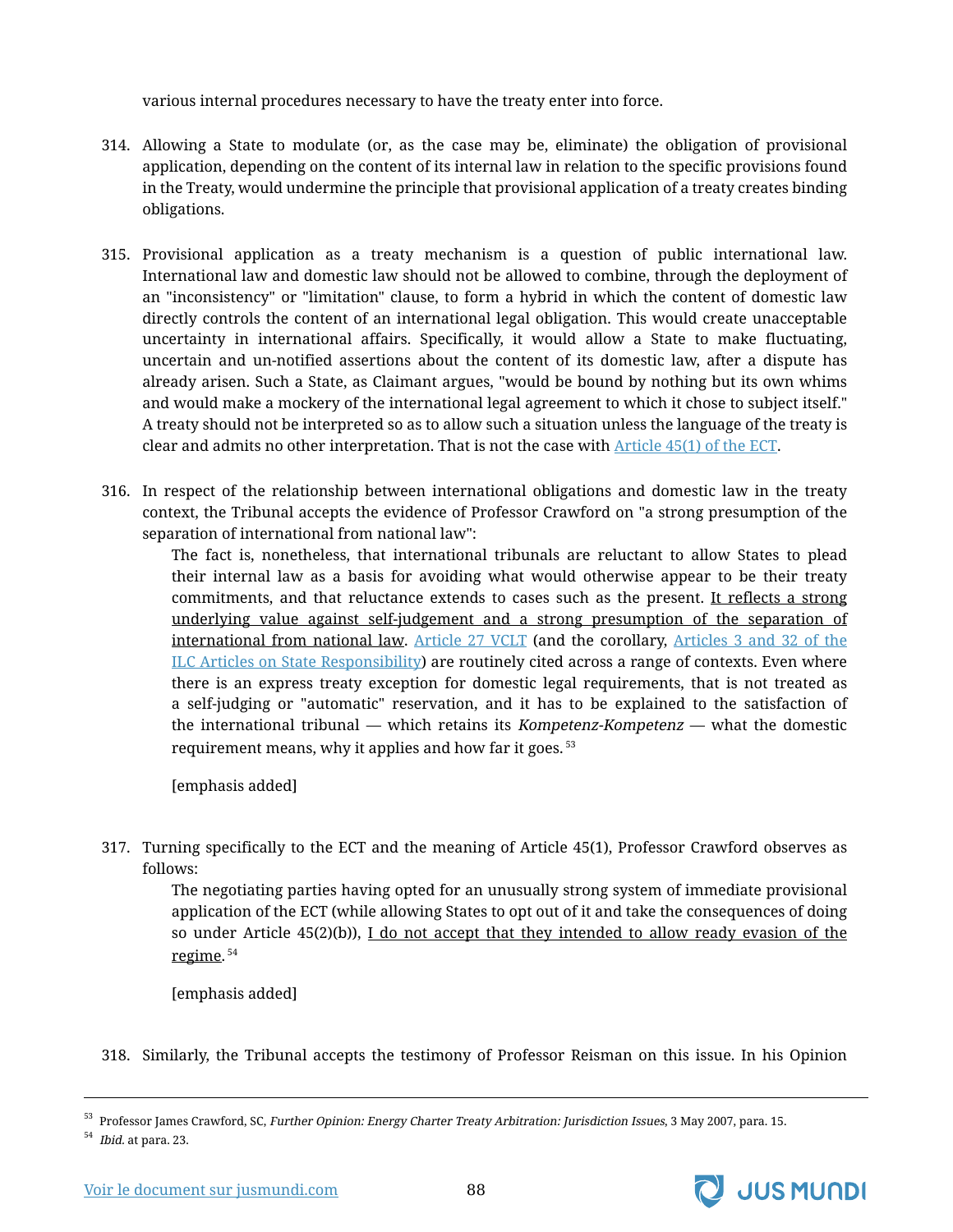dated 28 June 2006, Professor Reisman writes:

Hence, whatever the mode by which provisional application is achieved, "it can hardly be challenged that provisional application is based on the mutual consent of states."<sup>55</sup> The alternative view, "that provisional application is based on a unilateral declaration of intent by contracting parties to *de facto* apply a treaty subject to existing constitutional and legislative possibilities," is untenable insofar as "[t]he adoption of such a view could seriously impair the legal effects of provisional application as national law may prevail over the treaty." <sup>56</sup> That result would be inconsistent with Article 27 of the Vienna Convention. <sup>57</sup>

319. The Tribunal also finds pertinent to its conclusion the writings of Mr. Osminin, who participated in the drafting of the Russian FLIT and in the negotiation of numerous international treaties entered into by the Russian Federation. He writes as follows:

[T]he principle that "obligations must be observed" (pacta sunt servanda) extends also to provisionally applied treaties. In this respect the legal consequences of the provisional application of a treaty are the same as the legal consequences of its entry into force. [...] The regime of provisional application presupposes that the obligations arising from the provisionally applied treaty will be complied with in full until the treaty enters into force, or until its provisional application is terminated by mutual agreement of the States among which the treaty is being applied provisionally, or until the State notifies the other States provisionally applying the treaty of its intention not to become a party to the treaty." <sup>58</sup>

[emphasis added]

- 320. The Tribunal reiterates that its interpretation of the Limitation Clause of Article 45(1) is based on its specific language in its context. The Tribunal recognizes, as do Claimant's experts, Professors Crawford and Reisman, that parties negotiating a treaty enjoy drafting freedom and could (using clear and unambiguous language) overcome the "strong presumption of the separation of international from national law." Indeed, parties to a treaty are free to agree to any particular regime. This would include a regime where each signatory could modulate (or eliminate) its obligation of provisional application based on consistency of each provision of the treaty in question with its domestic law. For the reasons set out above, however, agreement to such a regime would need to be clearly and unambiguously expressed, a standard which Article 45(1) does not meet.
- 321. The Tribunal's interpretation of Article 45(1) is also supported by State practice. As already noted in an earlier section, six States (Austria, Luxembourg, Italy, Romania, Portugal and Turkey) relied expressly on the Limitation Clause in Article 45(1). An analysis of the statements or declarations made by these States confirms that each one of them relied on Article 45(1)—sometimes alone and sometimes in conjunction with Article 45(2))—for the non-application of the *entire* Treaty under the provisional application regime. Respondent itself has described these six signatories as States who "consider themselves unable to apply and have not applied any provision of the Treaty on a provisional basis." Not one of these six States, in other words, relied on the Limitation Clause in

 $56$  Ibid.



<sup>&</sup>lt;sup>55</sup> René Lefeber, "The Provisional Application of Treaties," *in* Jan Klabbers (ed.) *Essays on the Law of Treaties* pp.81, 89 (1998).

 $57$  [VCLT, Article 27](https://jusmundi.com/en/document/h/NVFwR2lWbkFqaXdJRmhJT3hnNFo0NEhoLzFzTjdSbU9icGpNYlQ0N3hXUjByQUw3dW1hT1I5OW90REYzWjlFYW1iQm0xR2ZxcmE5MFIwL3EyeU1DWUVRbENBMnU5S3g1dERqLzZnTWNMRHc3U0YwLzlEK2VYZ1FOT1ZFUEszei8yM25adnZnUXlFS0VUZE44K1VxYnNKd3huY2hCK3BlSlM1b0JwaTlUN2hzPQ==) ("A party may not invoke the provisions of its internal law as justification for its failure to perform a treaty.").

<sup>58</sup> B.I. Osminin, Adoption and Implementation of Treaty Obligations by States (2006), p. 319, Annex C-267.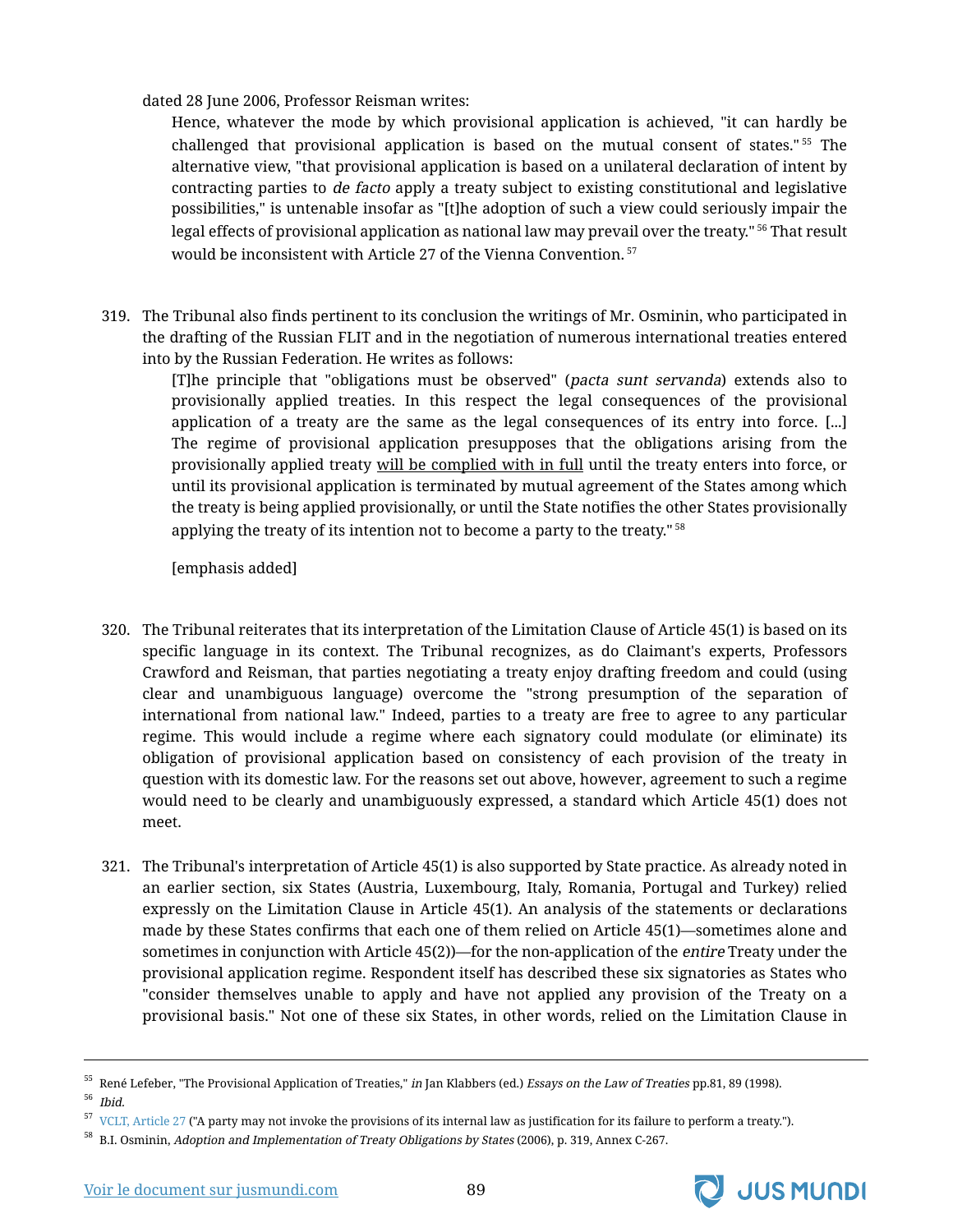Article 45(1) for the interpretation now posited by Respondent, namely the selective or partial provisional application of the ECT based on the non-application of only those individual provisions that are claimed to be inconsistent with a signatory's domestic law.

- 322. Similarly, in the lists it maintained to keep track of the intentions of the signatories, the ECT Secretariat identified the States that intended to rely on Article 45(1) as intending to do so in order to avoid provisional application of the Treaty altogether. Thus, the preliminary list of signatories prepared by the ECT Secretariat, dated 19 December 1994, described signatories intending to rely on Article 45(1) as States "which will not apply the Treaty provisionally in accordance with Article 45(1)" <sup>59</sup> [emphasis added]. This preliminary list identified Austria, Italy, Portugal, Romania and Turkey. The updated list prepared by the ECT Secretariat, dated 1 March 1995, described the same category of signatories in exactly the same way, as States "which will not apply the Treaty provisionally in accordance with Article 45(1)"<sup>60</sup> [emphasis added]. In addition to the countries already identified on the list dated 19 December 1994, this list included Hungary<sup>61</sup> and Luxembourg.
- 323. Respondent refers to France, Finland and Germany in order to support its position that some signatories of the ECT in fact do rely on the Limitation Clause of Article 45(1) in order to limit or reduce the scope of their provisional application obligation under the Treaty. To make its point, Respondent relies on expert reports in respect of each country, submitted respectively by Professors Pellet, Koskenniemi and Nolte.
- 324. In their respective reports, Professors Pellet, Koskenniemi and Nolte focus on the separation of powers and the treaty-making process in France, Finland and Germany, respectively. The Tribunal notes that Professors Koskenniemi and Nolte, in addition, opine in their reports on the provisional application regime of the ECT. Respondent has not, however, provided any evidence that France, Finland or Germany represented to its counterparts, at the time of the negotiation of the Treaty, that it understood Article 45(1) as meaning that it could rely at any time on this provision in order to single out for exclusion individual ECT provisions that were "inconsistent" with its domestic law, or that its obligations under the ECT would be restricted in any manner.
- 325. Respondent also seeks support for its interpretation of Article 45(1) from the interpretation given to Article 45(1) by the Council, Commission and Member States of the European Union. In connection with the EU Council's decisions approving the provisional application of the ECT by the European Community and the European Atomic Energy Community, the following joint statement by the Council, Commission and the Member States (the 1994 EU Joint Statement) was entered into the minutes:

[Article 45\(1\) of the European Energy Charter Treaty](https://jusmundi.com/en/document/h/clljWVJHbGxISEg0VUZMdWNJazE2TnJ3Mmxwb2NlQ1R3cmNjQXR1UDFhaUg5bDhhczBqUjlmYmVtWWhITFNjK3dCV0JaSFlDK3BFbFIyL0xvSHhiR2sxdnZtV2R3TDJsQUR2Q0hoUUhPeWlwUFRXK0ZmSTJDNUVyTytCd1RRNTNjZ05Tdy9FMGVhb3p3Ky9uOE9DSXdBPT0=) should be interpreted as defining the conditions and limits for the provisional application of the ECT by the Signatories:

(a) it does not create any commitment beyond what is compatible with the existing internal legal order of the Signatories;

(b) on the basis of this interpretation of Article 45(1) to the ECT, a Signatory is not bound to enter



<sup>59</sup> Annex C-1003.

Annex C-1004.

<sup>61</sup> Hungary ultimately made an opt-out declaration under [Article 45\(2\)\(a\) of the ECT](https://jusmundi.com/en/document/h/clljWVJHbGxISEg0VUZMdWNJazE2TnJ3Mmxwb2NlQ1R3cmNjQXR1UDFhaUg5bDhhczBqUjlmYmVtWWhITFNjK3dCV0JaSFlDK3BFbFIyL0xvSHhiR2sxdnZtV2R3TDJsQUR2Q0hoUUhPeWlwUFRXK0ZmSTJDNUVyTytCd1RRNTNQM2ZOQU5pYWVGbUF1U1ZmMnNkYkdBPT0=).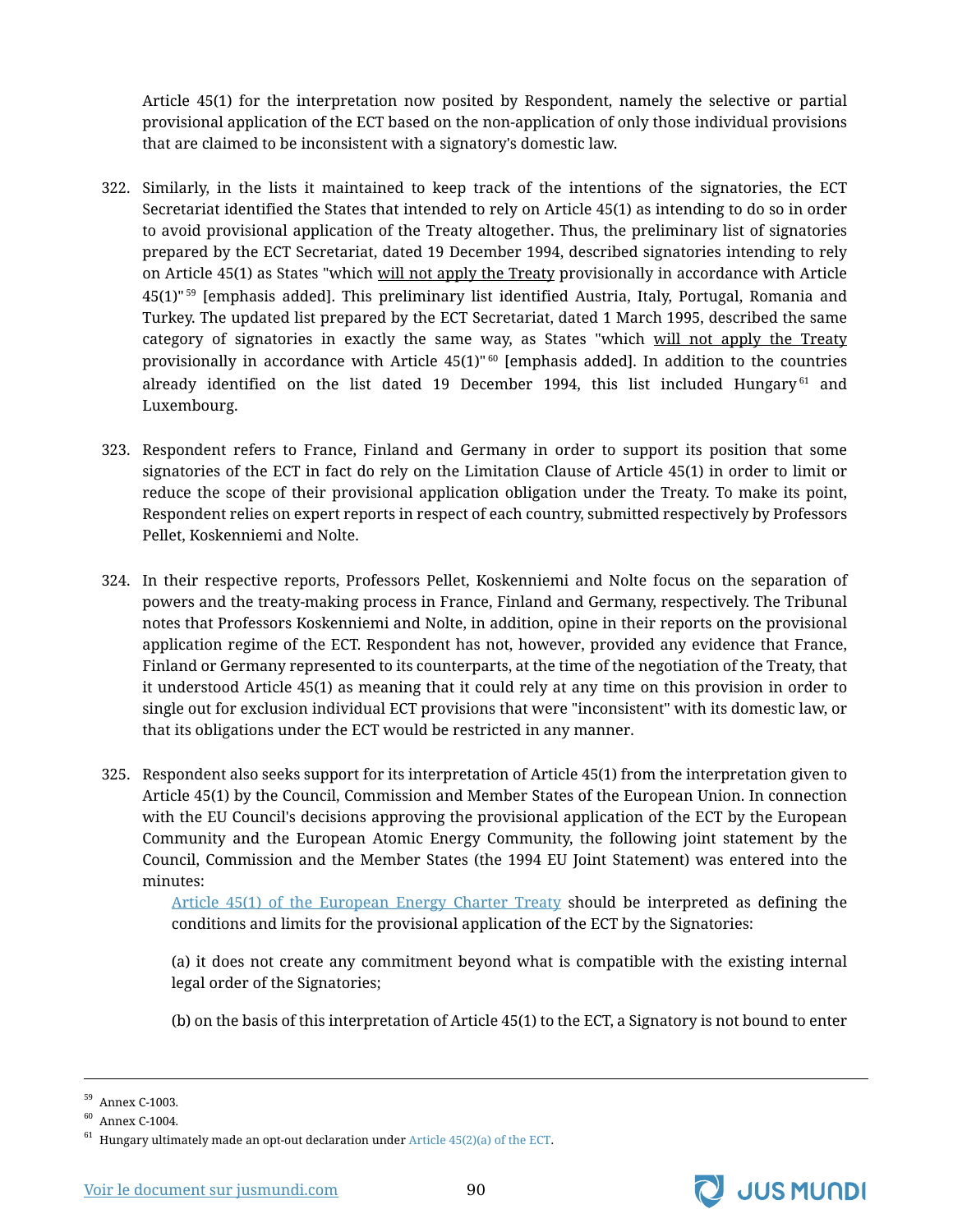a declaration of non-application, as is provided for in  $Article\ 45(2) ECT$ ,

(c) this interpretation allows the Community to limit the provisional application to the matters which fall under its competence.

- 326. Respondent points to the 1994 EU Joint Statement as an example of State practice supporting an interpretation of Article 45(1) that would allow the partial provisional application of the ECT, in this case limited to those matters falling within the competence of the European Community.
- 327. The Tribunal finds this argument unpersuasive:

• First, even if the 1994 EU Joint Statement could be said to support Respondent's position, the weight of State practice, as demonstrated above, supports Claimant's position—namely that the Limitation Clause in Article 45(1) has been used as the basis for opting out of the provisional application of the Treaty altogether.

• Second, and even more important, the Tribunal does not find that the 1994 EU Joint Statement supports Respondent's position. The 1994 EU Joint Statement does not say, and cannot be read as meaning, that certain elements of the ECT will not be provisionally applied by the European Community because they are inconsistent with the Community's internal legal order. The 1994 EU Joint Statement, rather, says that Article 45(1) "does not create any commitment beyond what is compatible with the existing internal legal order of the Signatories." On this basis, the 1994 EU Joint Statement concludes that the European Community can safely sign the ECT, and accept the obligation of provisional application, without taking on any obligation to do anything that is beyond its competence. This is therefore not so much an example of partial provisional application of the ECT due to inconsistency with the EC's legal order, as it is an example of the EC's partial jurisdiction for the provisional application of the whole ECT—meaning, necessarily, that some parts of the ECT simply cannot be provisionally applied by the EC.

• Third, the 1994 EU Joint Statement entered into the minutes has no legal or binding value, as opposed to the Council decisions themselves. The Tribunal notes that the preamble of the Council decision in respect of the provisional application of the ECT by the European Community does not refer to  $Article$   $45(1)$  of the ECT or the notion of partial provisional application due to inconsistency. Rather, the Council decision focuses on the partial competence of the European Community for the matters covered by the provisional application of the Treaty:

Whereas the provisional application of the Energy Charter Treaty will help attain the objectives of the European Community;

Whereas the European Community has competence for parts of the Energy Charter Treaty;

[...]

The European Community shall apply on a provisional basis f rom the time of signature the Energy Charter Treaty to the extent that it has competence for the matters governed by the Treaty.



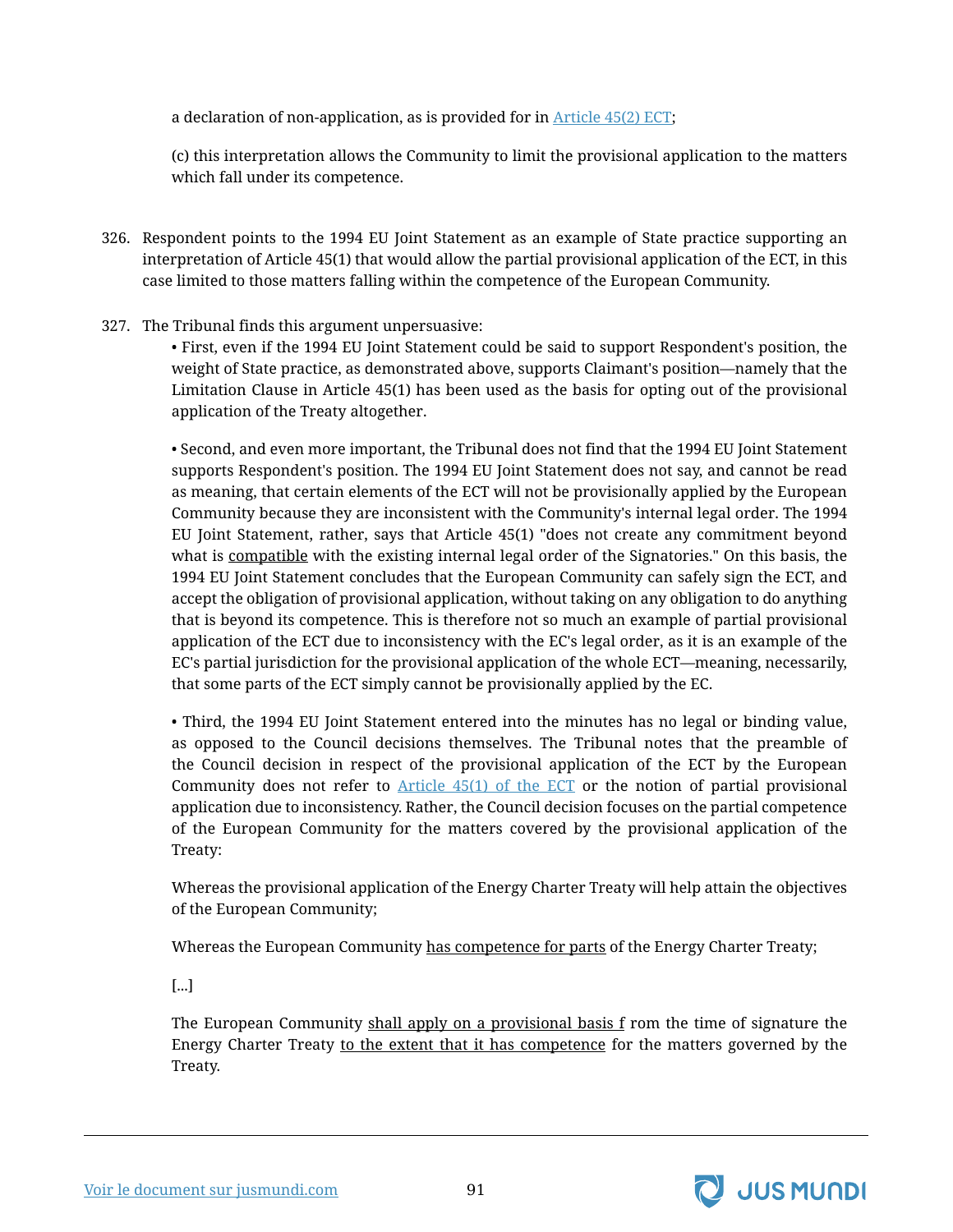[emphasis added]

• Finally, the Tribunal notes that the Council Legal Service considered the interpretation of Articles 45(1) and (2) included in the 1994 EU Joint Statement to be "restrictive and possibly unilateral" and cautioned that the interpretation could "create a problem of transparency in relation to other negotiating Parties." <sup>62</sup>

- 328. In light of the Tribunal's conclusion on the interpretation of Article 45(1), the Tribunal does not find it necessary to consider the *travaux préparatoires* concerning the Limitation Clause in Article 45(1).
- 329. The Tribunal therefore concludes that Article 45(1) requires an analysis and determination of whether the principle of provisional application *per se* is inconsistent with the Constitution, laws or regulations of the Russian Federation. If it is not inconsistent, then this Tribunal has jurisdiction to hear Claimant's claims under Article 26 of the Treaty, which would apply provisionally in the Russian Federation in accordance with Article 45(1). It is to that issue that the Tribunal now turns.

## b) Is the Principle of Provisional Application Inconsistent with Russian Law?

- 330. There is no significant debate between the Parties on the issue of whether the principle of provisional application *per se* is inconsistent with the Constitution, law or regulations of the Russian Federation. Claimant asserts that the principle is not inconsistent with Russian law, citing ample legislative and doctrinal authorities in support of its submission, and concludes on that basis that the Limitation Clause in Article 45(1) is unavailable to the Russian Federation. Respondent does not seriously challenge the authorities cited by Claimant on this point. Respondent's principal argument against provisional application of the ECT, as seen earlier, is based on the interpretation of Article 45(1), not on the assertion that provisional application *per se* is unknown or unrecognized by Russian law.
- 331. Although the issue therefore does not raise much controversy, the Tribunal nevertheless confirms that Claimant has demonstrated to the Tribunal's satisfaction that the principle of provisional application of treaties is recognized in the Russian Federation, as it was in the Soviet Union.
- 332. The Tribunal's analysis commences with the applicable legislation of the Russian Federation. Article 23(1) of the FLIT provides clear and unequivocal confirmation of Claimant's submission: 1. An international treaty or a part thereof may, prior to its entry into force, be applied by the Russian Federation provisionally if the treaty itself so provides or if an agreement to such effect has been reached with the parties that have signed the treaty.
- 333. Article 23(2) of the FLIT then provides that decisions on the provisional application of a treaty shall be made by the body that signs the treaty, in accordance with the procedure set out in Article 11 of

 $62$  Report from the Presidency to the Permanent Representatives Committee, 8 December 1994, Annex C-921, at p.4 n. 6, in fine.

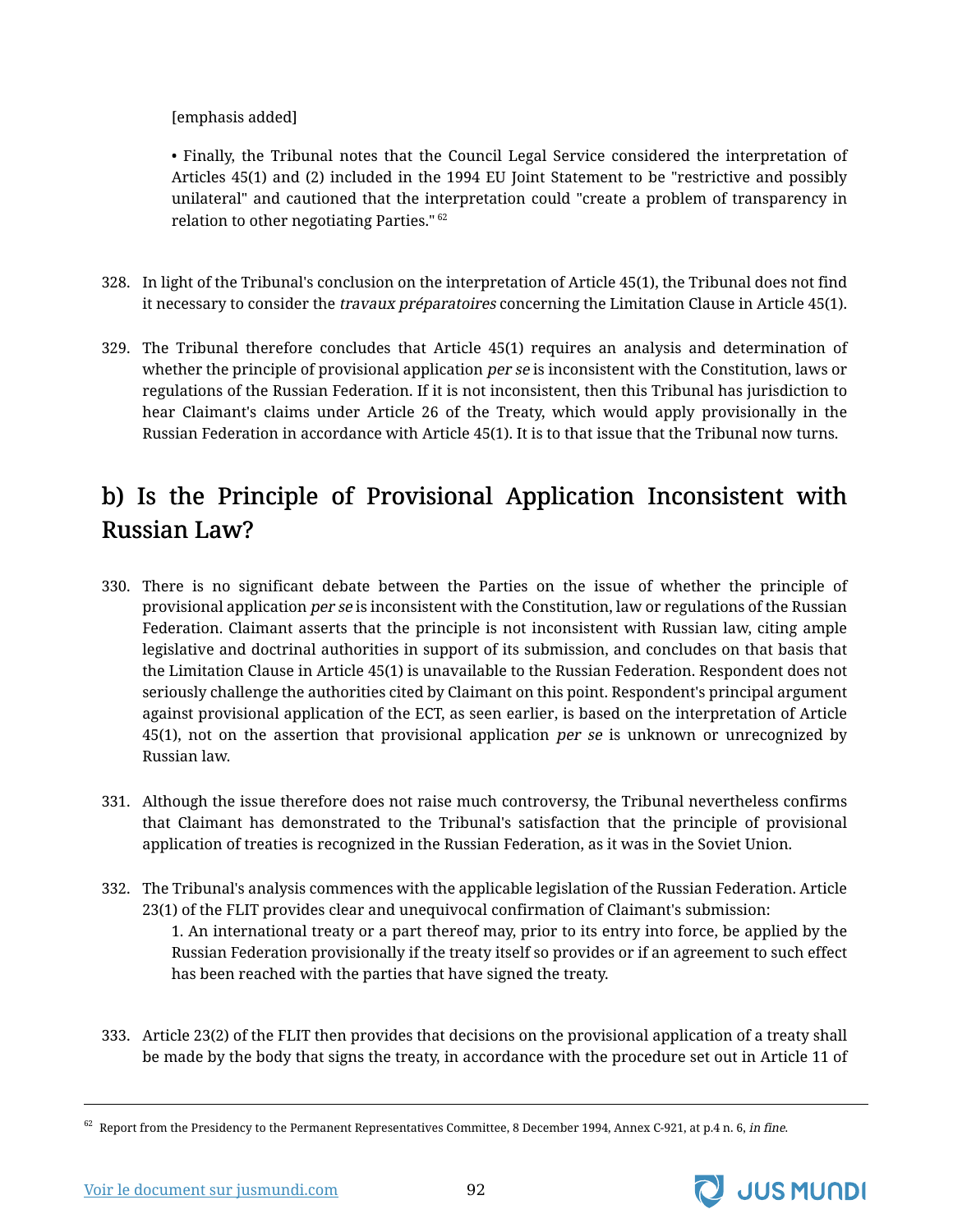the FLIT. Article 11 of the FLIT, in turn, specifies that the President of the Russian Federation has the authority to negotiate and sign international treaties that are being concluded on behalf of the Russian Federation.

- 334. Although Professor Avakiyan, one of Respondent's experts, was asked to opine on provisional application, he made no reference to these provisions of the FLIT in his first written opinion. Under cross-examination, Professor Avakiyan acknowledged the legislative basis for provisional application of international treaties in the Russian Federation under the FLIT, and also acknowledged that the FLIT is in conformity with the Constitution and the principle of separation of powers of the Russian Federation. 63 Indeed, during oral submissions, Respondent's counsel stated clearly that "Russian law is of course familiar with the concept of provisional application, and that was never in dispute." <sup>64</sup>
- 335. Claimant's expert on Russian law, Mr. Gladyshev, opined that Article 15(4) of the Constitution gives priority to all international treaties of the Russian Federation over domestic law, whether such treaties are ratified or whether "the parties agreed to have provisional application of an international treaty as a binding instrument, as they did in the case of the Energy Charter Treaty." <sup>65</sup>
- 336. The question regarding the principle of provisional application under Russian law was answered perhaps most clearly in the response of the Russian Federation to a question posed in the context of a study commissioned by and prepared for the Committee of Legal Advisers on Public International Law of the Council of Europe in 2001:

15. Is the provisional application of <sup>a</sup> treaty before its entry into force possible in your legal system and under what conditions?

Yes, if a treaty itself so provides or signatory states so agreed. 66

[emphasis added]

- 337. In his written expert opinions, Mr. Gladyshev referred to the long tradition of provisional application in the treaty practice of the Russian Federation and, previously, of the USSR According to Mr. Gladyshev—and this was not challenged by Respondent—there are currently some 45 treaties being applied provisionally by the Russian Federation.
- 338. The Tribunal therefore has no difficulty in concluding that the principle of provisional application is perfectly consistent with the Constitution, laws and regulations of the Russian Federation. Accordingly, the Tribunal finds that the whole of the ECT applied provisionally in the Russian Federation until such provisional application was terminated, in accordance with the notification that the Russian Federation made on 20 August 2009, pursuant to Article 45(3)(a) of the Treaty, of its intention not to become a Contracting Party to the Treaty. Article 45(3)(a) provides that: "Termination of provisional application for any signatory shall take effect upon the expiration of 60



 $63$  Hearing Transcript, 17 November 2008, p. 46:10-16. His own personal opinion was that treaties that have provisions that are inconsistent with Russian law should never be provisionally applied, and that Article 23 of the FLIT, which permits such provisional application, should therefore be amended in order to clarify this limitation. Ibid. at pp. 39:22 to 40:5.

<sup>64</sup> Hearing Transcript, 26 November 2008, p. 143:5-7.

 $65$  Hearing Transcript, 20 November 2008, p. 83:12-15; see generally *ibid*. at pp. 81:20 to 83:22.

<sup>66</sup> Annex C-315.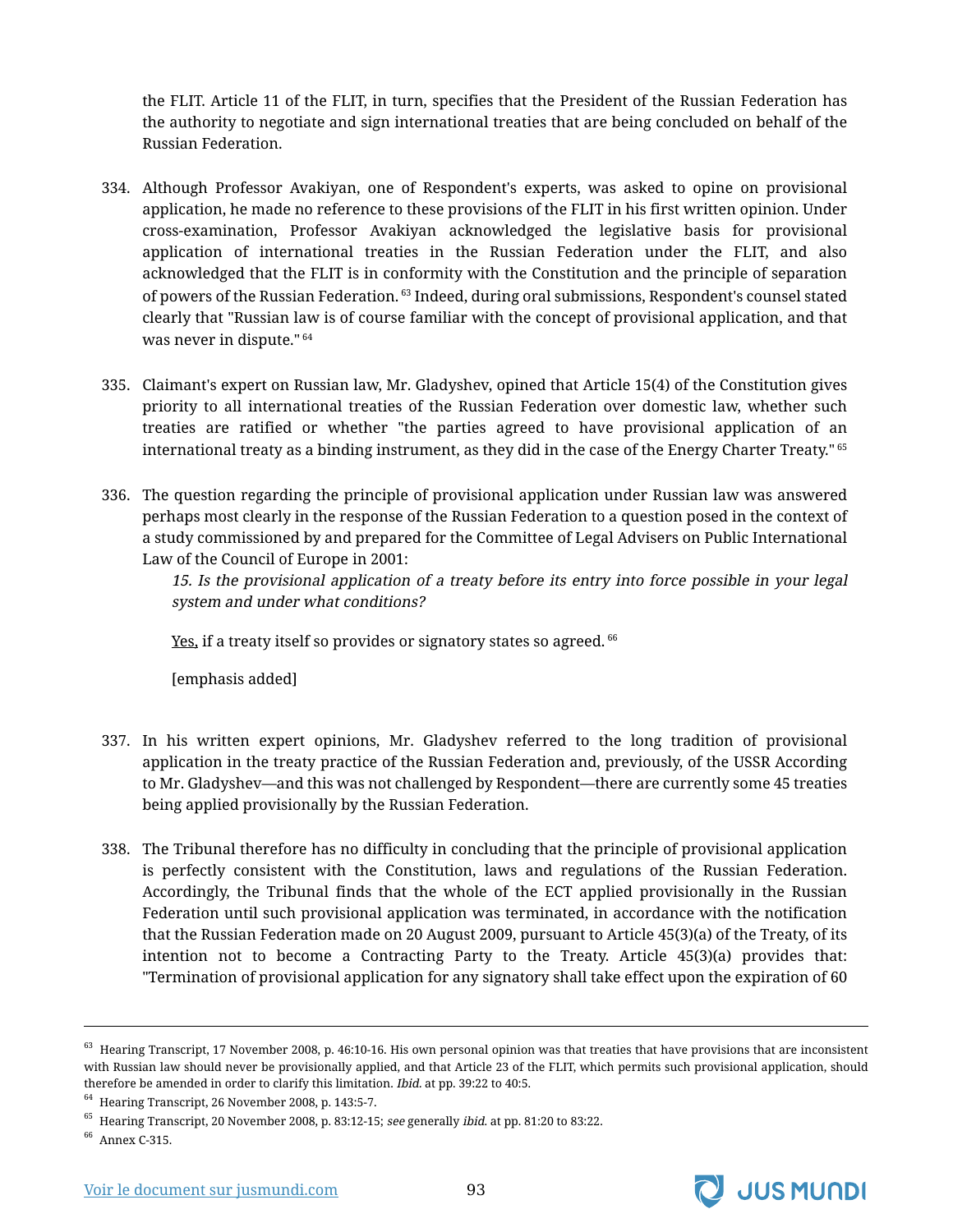days from the date on which such signatory's written notification is received by the Depository." The 60-day period expired on 19 October 2009.

- 339. Furthermore, pursuant to Article 45(3)(b) of the Treaty, investment-related obligations, including the obligation to arbitrate investment-related disputes under Part V of the Treaty, remain in force for a period of 20 years following the effective date of termination of provisional application. In the case of the Russian Federation, this means that any investments made in Russia prior to 19 October 2009 will continue to benefit from the Treaty's protections for a period of 20 years— i.e., until 19 October 2029. As a result, the Tribunal finds that the provisional application of the ECT, including the continuing provisional application of Article 26 in this case, does provide a basis for the Tribunal's jurisdiction over the merits of this claim.
- 340. There remains an issue which, although not controlling in this arbitration, needs nevertheless to be addressed, in the opinion of the Tribunal, in the present Interim Award. The Tribunal refers to the temporal aspect of the Limitation Clause: at what moment in time (or over what period) should a signatory's domestic legal regime be examined in order to determine whether the principle of provisional application is consistent with its laws?
- 341. According to Respondent, which made the argument in relation to its theory of inconsistency under Article 45(1), there is no temporal restriction in Article 45(1). Respondent thus argues that "the inconsistency clause in Article 45(1) is not limited to inconsistencies existing at the time of the signature of the Treaty." 67
- 342. Claimant's argument on the temporal issue was made in paragraph 232 of its Counter-Memorial: [T]he coming into existence of the Russian Federation's international obligations under the ECT by virtue of its provisional application was subject to the consistency of such provisional application with Russian law at the time the Russian Federation signed the Treaty.

[emphasis added]

- 343. The Tribunal is of the view that the determination as to whether or not the principle of provisional application is consistent with the constitution, the laws or the regulations of the host State in which the Investment is made must be made in the light of the constitution, laws and regulations at the time of signature of the ECT.
- 344. Any other interpretation would allow a State to modify its laws after having signed the ECT in order to evade an obligation that it has assumed by agreeing to provisional application of the Treaty. The Tribunal cannot accept such an interpretation.
- 345. In connection with this temporal issue, the Tribunal notes the representations of the Government of the Russian Federation in the Explanatory Note which it submitted to the State Duma of the Federal Assembly of the Russian Federation when the ECT was submitted for ratification (" ECT Explanatory Note "). The following extract from the Note suggests that the time of signature of the Treaty was also the reference point for the Government's assessment of consistency of the "provisions on provisional application" with the internal legal regime:

<sup>67</sup> Hearing Transcript, 26 November 2008, p. 175:5-8.



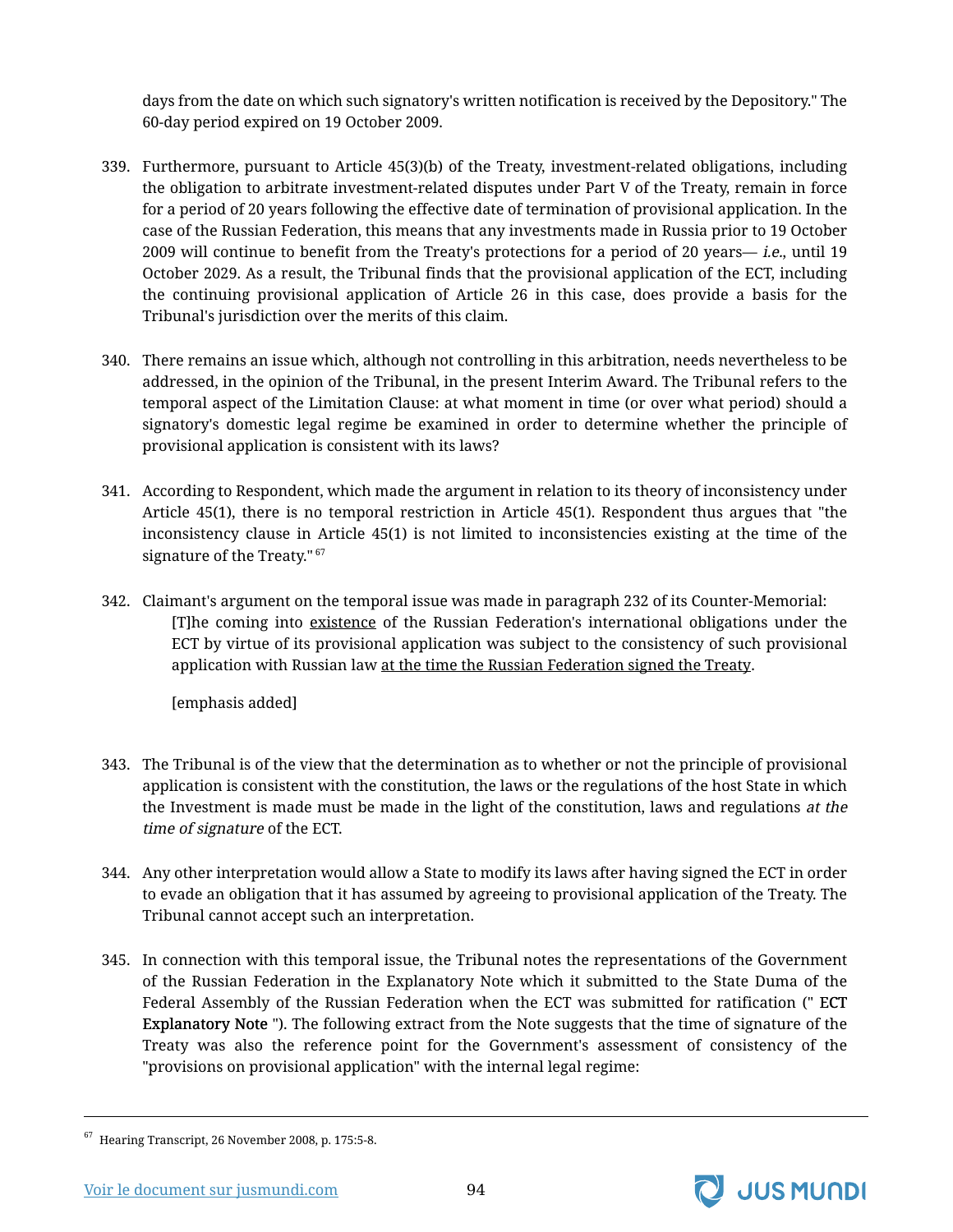Prior to the entry into force of the ECT, the majority of the Contracting Parties agreed to apply the treaty on a provisional basis. In this respect, it was decided that such provisional application of the ECT would be implemented to the extent that it would not be inconsistent with the constitution, laws and regulations of the country in question.

At the time for the signing of the ECT, its provisions on provisional application were in conformity with the Russian legal acts. For that reason, the Russian side did not make declarations as to its inability to accept provisional application (such declarations were made by 12 of the 49 ECT signatories).

[emphasis added]

## c) Are the Provisions of the ECT Relating to Dispute Resolution Inconsistent with Russian Law?

- 346. In view of the Tribunal's conclusion with respect to the interpretation of Article 45(1), there is no need, in principle, to address Respondent's submission that the provisions of the ECT relating to dispute resolution are themselves inconsistent with Russian law.
- 347. However, since both sides made extensive submissions to the Tribunal with respect to the so-called "piecemeal" approach and because, as will be seen, the Tribunal's analysis and findings with respect to the consistency with Russian laws and Constitution of these provisions of the ECT relating to dispute resolution lead the Tribunal to the same conclusion, the Tribunal has nevertheless decided to set out its analysis under this alternative approach.
- 348. At the outset, however, the Tribunal wishes to state that, as established in the previous section of this Interim Award, Article 45(1) is solely concerned with the consistency of the principle of provisional application with the constitution, laws or regulations of the host State at the time of signature. That is the Tribunal's interpretation of the Limitation Clause in Article 45(1). Once such consistency is established, the Limitation Clause cannot be invoked subsequently to argue inconsistency between the host State's domestic law and specific elements of the ECT, be it the dispute-resolution provisions in Part V of the ECT or the material rules for the protection of investments in Part III of the ECT.
- 349. With this important clarification in mind, the Tribunal will now analyze the dispute-resolution mechanism for investment disputes between investors and the host State, as defined in [Articles 1\(6\)](https://jusmundi.com/en/document/h/clljWVJHbGxISEg0VUZMdWNJazE2TnJ3Mmxwb2NlQ1R3cmNjQXR1UDFhaUg5bDhhczBqUjlmYmVtWWhITFNjK3dCV0JaSFlDK3BFbFIyL0xvSHhiR2sxdnZtV2R3TDJsQUR2Q0hoUUhPeWlwUFRXK0ZmSTJDNUVyTytCd1RRNTNwN01Gb3dPWkZkKy8zeWpwclM0RlZBPT0=),  $1(7)$  and [26 of the ECT,](https://jusmundi.com/en/document/h/clljWVJHbGxISEg0VUZMdWNJazE2TnJ3Mmxwb2NlQ1R3cmNjQXR1UDFhaUg5bDhhczBqUjlmYmVtWWhITFNjK3dCV0JaSFlDK3BFbFIyL0xvSHhiR2sxdnZtV2R3TDJsQUR2Q0hoUUhPeWlwUFRXK0ZmSTJDNUVyTytCd1RRNTNDQmJGNXZZVGpGLzhUODVQMzdWbEl3PT0=) and determine whether or not they are consistent with the Constitution, laws and regulations of the Russian Federation.

### (i) Parties' Submissions

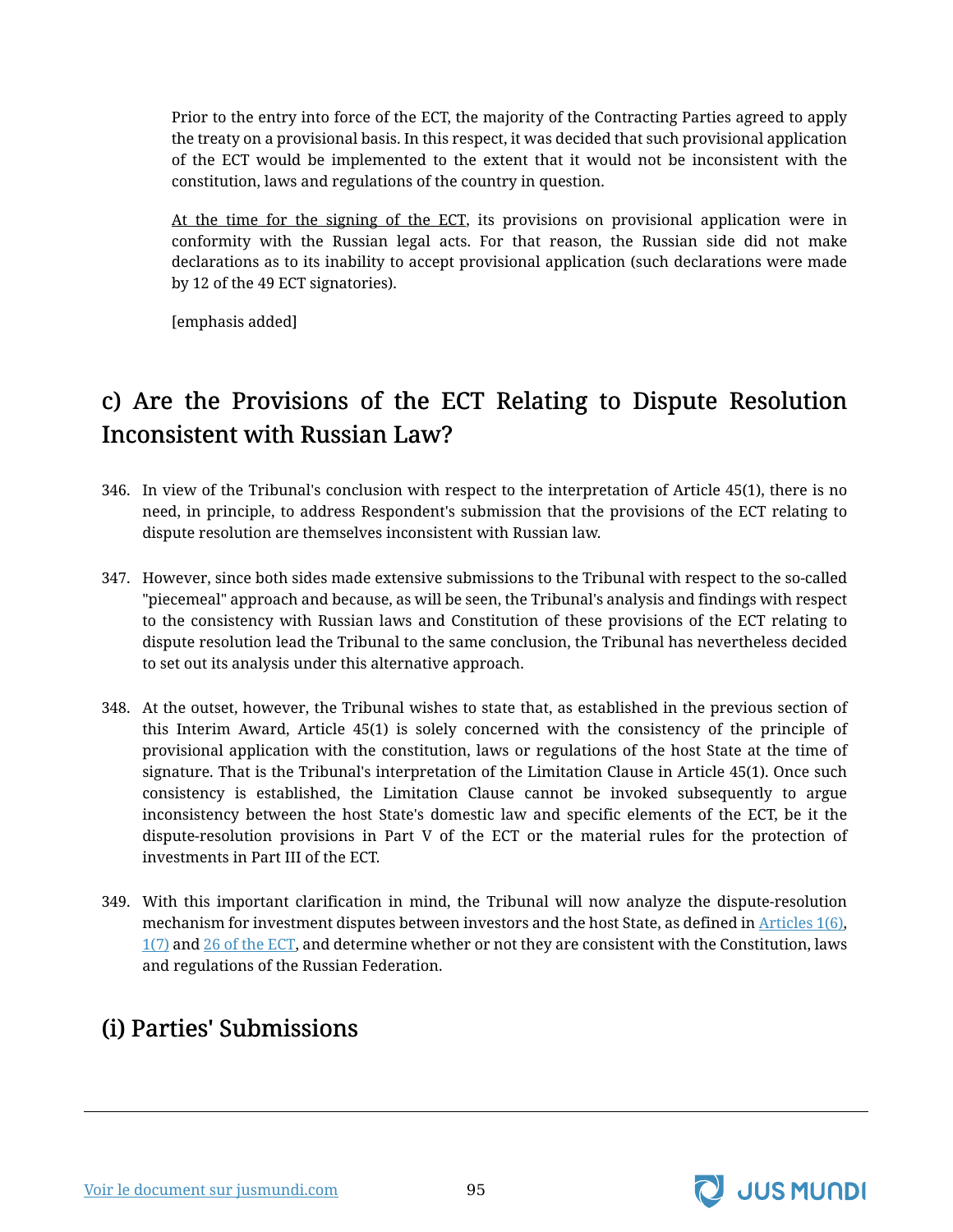- 350. Under <u>Article 26(1) of the ECT</u>, this Tribunal has jurisdiction over "disputes between a Contracting Party and an Investor of another Contracting Party relating to an Investment of the latter in the Area of the former, which concern an alleged breach of an obligation of the former under Part III [of the Treaty]." Disputes that are not settled amicably may, at the option of the Investor, be submitted to international arbitration. "Investor" is defined in Article 1(7). "Investment" is defined in Article 1(6).
- 351. In its First Memorial, Respondent submits principally that, in Russia, the power to provide for mandatory dispute resolution in an international forum is vested in the Legislature and that applying Article 26 on a provisional basis as a result of the signature of the ECT by the Executive, before ratification of the Treaty by the Legislature, violates the fundamental principle of the separation of powers under the Constitution.
- 352. In its Skeleton Argument submitted to the Tribunal prior to the hearing, Respondent summarized its inconsistency argument based on the principle of separation of powers as follows:

The Russian Constitution is based on the principle of separation of powers and the rule of law. Each branch of State power exercises its power independently, and no branch may usurp the power of another branch. The Russian Constitution specifically preserves the prerogatives of Russia's Federal Assembly (parliament) in the treaty-making process—law-making treaties must be ratified by the adoption of a federal law by both the Duma and the Federation Council—and prohibits the Government from legislating through the conclusion and implementation of international treaties that amend or complement federal laws. This ratification requirement is an emanation of the principle of separation of powers established in Article 10 of the Constitution, and is reflected in Article 15(1)(a) of the Federal Law on International Treaties. Under the latter Article, all treaties whose implementation requires "the amendment of existing or the adoption of new federal laws, and also those establishing rules that are different from those provided for by law," are subject to ratification. <sup>68</sup>

- 353. Respondent argues that the arbitration of this dispute in an international forum violates the principle of separation of powers because the Tribunal's jurisdiction is based on [Article 26 of the](https://jusmundi.com/en/document/h/clljWVJHbGxISEg0VUZMdWNJazE2TnJ3Mmxwb2NlQ1R3cmNjQXR1UDFhaUg5bDhhczBqUjlmYmVtWWhITFNjK3dCV0JaSFlDK3BFbFIyL0xvSHhiR2sxdnZtV2R3TDJsQUR2Q0hoUUhPeWlwUFRXK0ZmSTJDNUVyTytCd1RRNTNDQmJGNXZZVGpGLzhUODVQMzdWbEl3PT0=) [ECT](https://jusmundi.com/en/document/h/clljWVJHbGxISEg0VUZMdWNJazE2TnJ3Mmxwb2NlQ1R3cmNjQXR1UDFhaUg5bDhhczBqUjlmYmVtWWhITFNjK3dCV0JaSFlDK3BFbFIyL0xvSHhiR2sxdnZtV2R3TDJsQUR2Q0hoUUhPeWlwUFRXK0ZmSTJDNUVyTytCd1RRNTNDQmJGNXZZVGpGLzhUODVQMzdWbEl3PT0=)—a provision of a treaty that has not been ratified—whereas, under Russian law, disputes arising from sovereign acts or omissions, including claims for damages for expropriation, may not be submitted to arbitration absent a legislative enactment (including ratification of the ECT) that provides for arbitration.
- 354. Respondent also argues that, under Russian law, disputes arising from public and administrative law relationships, such as disputes concerning taxation, enforcement of tax liens, nationalization or criminal-law matters, are not arbitrable. Finally, Respondent submits that arbitration without privity (i.e., arbitration with an investor based on an open offer to arbitrate by the host State, as is the case in [Article 26\(3\)\(a\) of the ECT](https://jusmundi.com/en/document/h/clljWVJHbGxISEg0VUZMdWNJazE2TnJ3Mmxwb2NlQ1R3cmNjQXR1UDFhaUg5bDhhczBqUjlmYmVtWWhITFNjK3dCV0JaSFlDK3BFbFIyL0xvSHhiR2sxdnZtV2R3TDJsQUR2Q0hoUUhPeWlwUFRXK0ZmSTJDNUVyTytCd1RRNTNwTHJaTU9TSDAzWW94YlcwdUcvU1lBPT0=)) is not recognized under Russian law.
- 355. In its Skeleton Argument, Respondent explained: Disputes involving the lawfulness of expropriation, taxation measures, bankruptcy, and other regulatory matters are within the exclusive jurisdiction of Russia's courts, and may not be



 $^{68}\,$  See Skeleton Argument, para. 19.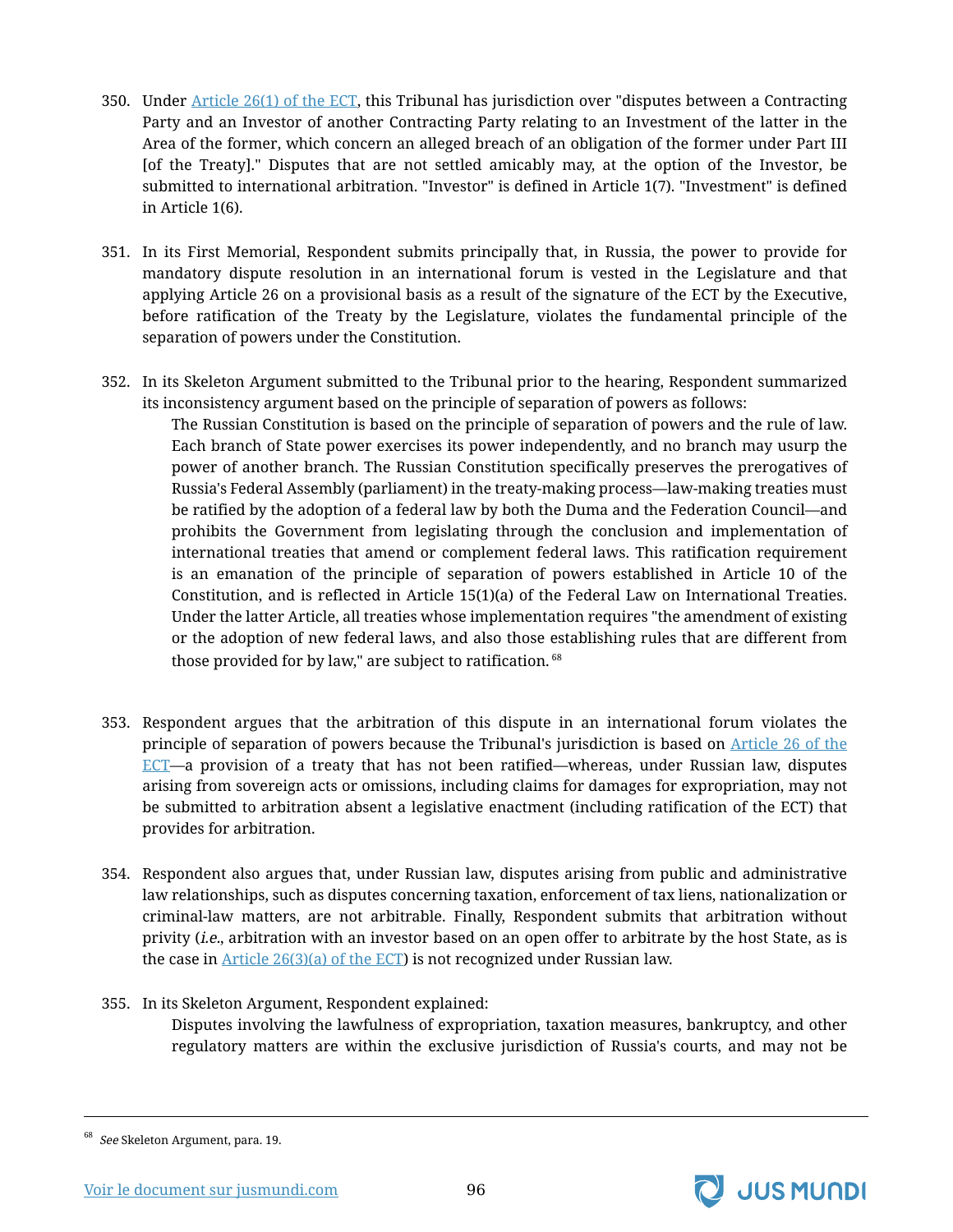submitted to arbitration. The Russian Federation's Civil Procedure Code, Arbitrazh Procedure Code and Tax Code confirm the exclusive jurisdiction of Russian courts over these issues, and prohibit their arbitration. Claimants' request for damages is based on allegedly illegal sovereign acts of various Russian authorities, none of which under Russian law may be submitted to arbitration, unless a specific law provides otherwise. The Energy Charter Treaty, an unratified treaty, is not such a law.

- 356. In response, Claimant submits in its Counter-Memorial that there is no inconsistency between the provisional application of the ECT, including its dispute-resolution mechanism, and Russian law. In support of its argument, Claimant cites, in particular, the ECT Explanatory Note, which includes an unqualified statement that the provisional application of the ECT was consistent with "Russian legal acts." $69$
- 357.  $\:$ Claimant also argues that investor-State arbitration provisions similar to  $\Delta$ rticle  $26$  of the ECT can be found in various BITs concluded by the Russian Federation, which have been deemed consistent with its laws. Finally, Claimant notes that Respondent's objection to the arbitrability of the subjectmatter of Claimant's claims under Russian law is inconsistent with the fact that the Russian Federation has committed itself to submitting such disputes to arbitration in the 38 BITs to which it is a Party that have entered into force.
- 358. In its Second Memorial, Respondent reiterates that many of the ECT's provisions are inconsistent with its Constitution, laws or regulations. It refers to:

• investor-State arbitration in the absence of a ratified treaty, noting that the Russian Federation's invariable practice is to have every BIT which it signs subject to ratification;

• the fact that according an EU shell company, such as any one of the three Claimants, the benefit of Part III of the ECT is not in harmony with Article 30 of the P&C Agreement;  $70$ 

• the fact that according standing to Yukos' shareholders as "investors" is an inadmissible derivative claim unknown to Russian law; and

• the fact that protecting an "investment" which was made without the injection of any foreign capital is contrary to Russian law, according to the expert opinion of Professor Andrey Lisitsyn-Svetlanov.

359. In its Rejoinder, Claimant notes, in particular, that Respondent's position in this arbitration does not accord with the statements made by the Russian Government in the ECT Explanatory Note and in the explanatory notes submitted to the Duma in the context of the ratification of other BITs.<sup>71</sup> In none of those documents, Claimant avers, does the Russian Government state that ratification is required because the respective BITs contradict Russian law. At most, ratification is said to be required for the BITs in question because the treaties add something different to the Russian legal framework. Claimant further notes that none of these BITs include a provisional application regime.



 $69$  See Annex C-143.

 $70$  See Exhibit R-286. Respondent submits that the P&C Agreement applies in the instant case as it provides for a framework for investment protection and energy cooperation of which the ECT forms part and, by its very terms (Article 105), prevails over the latter up until the day the ECT has entered into force.

 $71$  See Exhibits R-402 through R-406.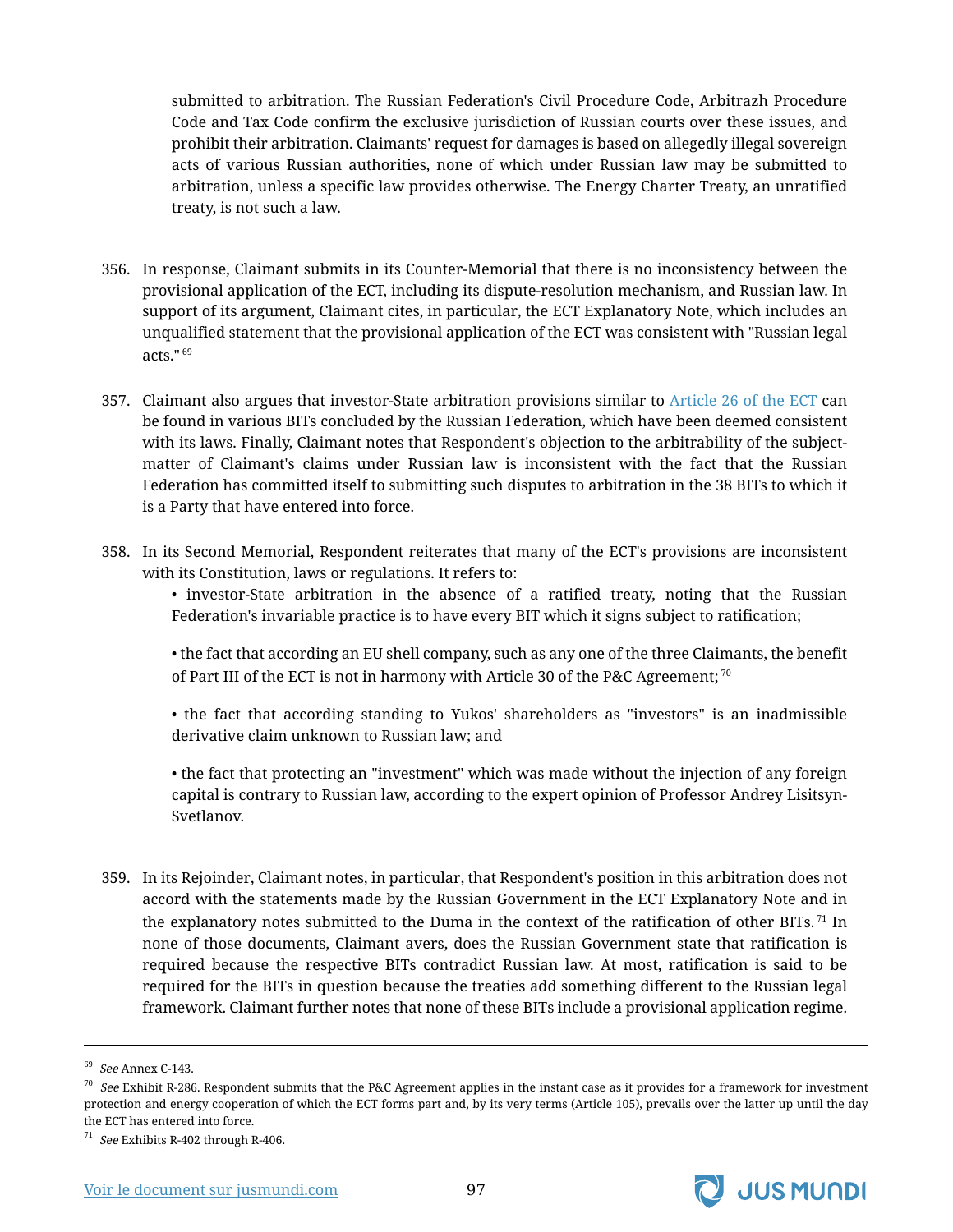- 360. During the hearing, Respondent's counsel argued that the claims in this arbitration were (a) nonarbitrable under Russian law, (b) within the exclusive jurisdiction of the courts in Russia, and (c) advanced by parties without standing under Russian law.
- 361. There were several arguments advanced by Respondent in relation to inarbitrability. It asserted that:

• arbitration is permissible under Russian law only in private-law relationships;

• the subject-matter of arbitration under Russian law is limited to the sphere of civil-law relationships and therefore cannot extend to disputes arising from public-law relationships, including tax matters; <sup>72</sup> and

• in addition, under Russian law, it is impossible to submit for consideration by an arbitral tribunal "those disputes for the recovery of damages that arose as a result of illegal actions of State bodies and officials in their exercise of public-law functions." <sup>73</sup>

362. The following assertions were made by Respondent in relation to the exclusive competence of Russian courts concerning the matters brought before this Tribunal:

• the Arbitrazh Courts in the Russian Federation have exclusive competence over cases involving foreign persons which arise from administrative or other public legal relationships;  $74$ 

• the courts of the Russian Federation have jurisdiction over, among other things, cases arising from public legal relationships<sup>75</sup> and cases involving foreign citizens;<sup>76</sup> and

• the Arbitrazh Courts also have jurisdiction over "challenges of individual legal acts of bodies of State authority of the Russian Federation."<sup>77</sup>

363. On the issue of standing, Respondent argues that Russian law does not permit a shareholder to claim for injury to a joint stock company. In support of its argument, Respondent refers to the expert opinion of Professor Yevgeny Sukhanov, who writes:

[I]nfliction of damages upon the property of a joint stock company represents infliction of damages upon that particular owner and not its shareholders, whose property is segregated from the property of the company. Consequently, the right to bring a judicial claim for the protection of its interests in such situation is enjoyed only by the joint stock company itself, as an independent owner of its property, and not by its shareholders.  $78$ 

Respondent also refers to decisions of the European Court of Human Rights, which establish



 $72$  See Civil Procedure Code of the Russian Federation of 14 November 2002, Article 3(3), Exhibit R-173; Arbitrazh Procedure Code of the Russian Federation of 24 July 2002, Article 4(6), Exhibit R-172; Tax Code of 31 July 1998, Article 138(1), Exhibit R-877.

 $^{73}$  O. Yu. Skvortsov, "About Certain Matters Concerning Recovery of Damages in the Arbitration Proceedings," in M.A. Rozhkova (ed.), Damages and Practice of their Recovery (2006), pp. 522, 525, Exhibit R-874.

<sup>&</sup>lt;sup>74</sup> See Arbitrazh Procedure Code of the Russian Federation of 14 November 2002, Article 248, Exhibit R-879.

<sup>&</sup>lt;sup>75</sup> See Civil Procedure Code of the Russian Federation of 14 November 2002, Article 22(1)(3), Exhibit R-883.

<sup>76</sup> See ibid., Article 22(2).

 $^{77}\,$  Arbitrazh Procedure Code of the Russian Federation of 14 November 2002, Article 29(2), Exhibit R-879.

 $78$  Professor Yevgeny Sukhanov, Opinion on the Issue of Possibility of a Shareholder's Claims against CounterParties of the Joint-Stock Company in Connection with Damage Caused by the Latter to the Company, 22 February 2006, Section IV, para. 6.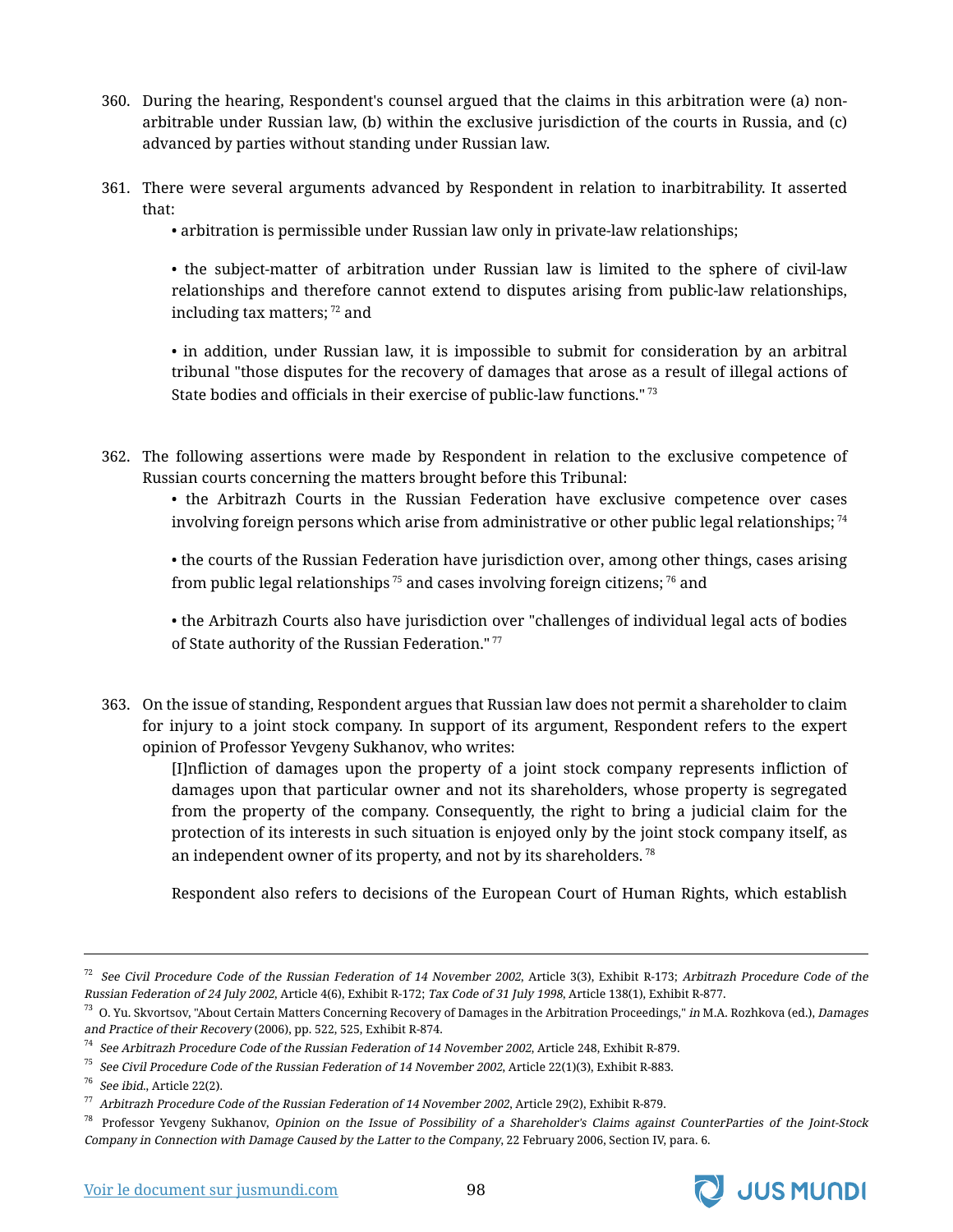that a shareholder cannot file a claim for violation of the company's rights.

364. Respondent concludes that the Executive Branch of the Russian Government cannot modify these various arbitrability, jurisdictional or standing norms, by signature of the ECT, without violating the Constitution. It is Respondent's position that, because the ECT's dispute resolution provisions are inconsistent with these various provisions of Russian law, the ECT is one of those types of treaties which in accordance with Article 15(1)(a) of the FLIT must be subject to ratification:

15(1) The following international treaties of the Russian Federation shall be subject to ratification:

a) treaties whose implementation requires the amendment of existing or the adoption of new federal laws, as well as those establishing rules that are different from those provided for by law.

- 365. During the hearing, Claimant argued and sought to demonstrate that the substantive provisions of the ECT are not inconsistent with Russian law.
- 366. In relation to investor-State arbitration under <u>Article 26 of the ECT</u>, Claimant cites Article 9 of the Russian Federation Law on Foreign Investments of <sup>4</sup> July 1991 and Article 10 of the Russian Federation Law on Foreign Investment in the Russian Federation of 9 July 1999. Article 9 of the 1991 Law sets out the "procedure for settling disputes." It provides, in relevant part, that "disputes of foreign investors and enterprises with foreign investment with State bodies of the Russian Federation... are subject to settlement in courts of the Russian Federation or, on agreement between sides, in a Court of Arbitration " [emphasis added]. Article 10 of the 1999 Law provides, in turn, as follows:

Any dispute involving a foreign investor and related to the investment and business activities of such investor in the Russian Federation shall be settled in compliance with the international treaties of the Russian Federation and federal laws in a court, an arbitration court or international arbitration (arbitration tribunal).

[emphasis added],

Claimant thus submits that investor-State arbitration such as that provided for in [Article 26 of](https://jusmundi.com/en/document/h/clljWVJHbGxISEg0VUZMdWNJazE2TnJ3Mmxwb2NlQ1R3cmNjQXR1UDFhaUg5bDhhczBqUjlmYmVtWWhITFNjK3dCV0JaSFlDK3BFbFIyL0xvSHhiR2sxdnZtV2R3TDJsQUR2Q0hoUUhPeWlwUFRXK0ZmSTJDNUVyTytCd1RRNTNDQmJGNXZZVGpGLzhUODVQMzdWbEl3PT0=) [the ECT](https://jusmundi.com/en/document/h/clljWVJHbGxISEg0VUZMdWNJazE2TnJ3Mmxwb2NlQ1R3cmNjQXR1UDFhaUg5bDhhczBqUjlmYmVtWWhITFNjK3dCV0JaSFlDK3BFbFIyL0xvSHhiR2sxdnZtV2R3TDJsQUR2Q0hoUUhPeWlwUFRXK0ZmSTJDNUVyTytCd1RRNTNDQmJGNXZZVGpGLzhUODVQMzdWbEl3PT0=) is authorized by Russian law, subject only to establishing that the Russian Federation has consented to the arbitration.

367. According to Claimant, the 1991 and 1999 Foreign Investment Laws also establish that the definitions of investor and investment in the ECT are entirely consistent with Russian law. Claimant cites Articles 1 and 2 of the 1991 Law (defining foreign investor and foreign investment, respectively) and the definition of both terms in Article 2 of the 1999 Law. Consistency is also confirmed, submits Claimant, by the statement of the Government in the ECT Explanatory Note to the Duma that the ECT is consistent with the provisions of the existing law on foreign investment and "does not require the acknowledgement of any concessions or the adoption of any amendments to the abovementioned Law."



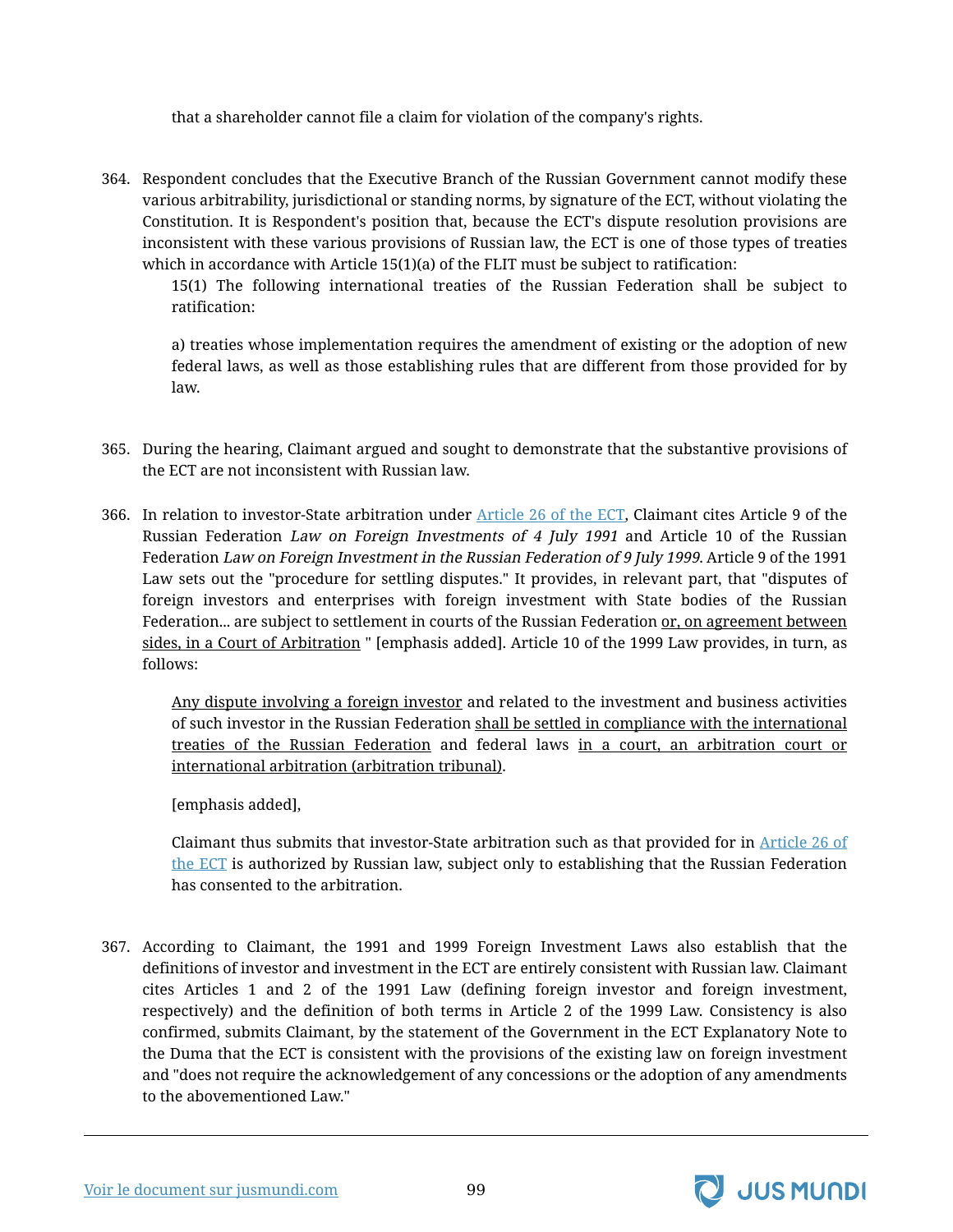- 368. On the issue of arbitrability, Claimant refers the Tribunal to Article 16 of the Civil Code of the Russian Federation, which provides that civil-law rights include the right to seek compensation for the illegal acts of a State. According to Claimant, therefore, even assuming Respondent's argument about the arbitrability issue is correct, the type of claim before this Tribunal would be considered arbitrable in Russia. Claimant relies primarily, however, on Article 9 of the 1991 Law on Foreign Investment, under which, it says, investment disputes are clearly arbitrable. But, arbitrability, Claimant recognizes, does not automatically allow a claim to be submitted to an arbitral tribunal. Consent of both parties is required. Consent, Claimant submits, is clearly provided in the present case by Articles  $26(3)(a)$  and  $26(4)$  of the ECT, which are applied provisionally in the Russian Federation based on the signature of the Treaty by the Russian Government.
- 369. Finally, in response to Respondent's argument that these claims are impermissible derivative actions, unknown to Russian law, Claimant submits that it is not claiming in the name of Yukos, but rather is seeking compensation on its own behalf for loss of the value of the shares it owns in Yukos.

### (ii) Tribunal's Decision

370. After having considered the totality of the Parties' submissions and having deliberated, the Tribunal concludes that [Article 26 of the ECT](https://jusmundi.com/en/document/h/clljWVJHbGxISEg0VUZMdWNJazE2TnJ3Mmxwb2NlQ1R3cmNjQXR1UDFhaUg5bDhhczBqUjlmYmVtWWhITFNjK3dCV0JaSFlDK3BFbFIyL0xvSHhiR2sxdnZtV2R3TDJsQUR2Q0hoUUhPeWlwUFRXK0ZmSTJDNUVyTytCd1RRNTNDQmJGNXZZVGpGLzhUODVQMzdWbEl3PT0=) is not inconsistent with the Constitution, laws or regulations of the Russian Federation. The terms of the Russian Federation's Law on Foreign Investment (both the 1991 and 1999 versions) are crystal clear. Investor-State disputes such as the present one are arbitrable under Russian law. The Tribunal recalls the key provisions of the law which inform its conclusion. Article 9 of the 1991 Law provides, in relevant part, as follows:

Disputes of foreign investors and enterprises with foreign investment with state bodies of the Russian Federation, enterprises, public organizations and other juridical persons of the RSFSR, disputes among investors and enterprises with foreign investment on matters linked with their economic activities, as well as disputes between participants of an enterprise with foreign investment and the enterprise itself are subject to settlement in courts of the Russian Federation or, <u>on agreement between sides, in a Court of Arbitration</u>. <sup>79</sup>

[emphasis added]

Article 10 of the 1999 Law provides, in relevant part:

Any dispute involving a foreign investor and related to the investment and business activities of such investor in the Russian Federation shall be settled in compliance with the international treaties of the Russian Federation and federal laws in a court, an arbitration court or international arbitration (arbitration tribunal).

[emphasis added]

371. Furthermore, the definitions of "foreign investor" and "foreign investment" in both the 1991 and





 $79$  During the hearing, Mr. Martynov explained that the use of "Court of Arbitration" in this English translation of the law was meant to refer to a non-governmental dispute resolution mechanism, such as a privately constituted arbitration tribunal, as opposed to the Russian arbitration or arbitrazh courts, which are part of the judiciary. See Hearing Transcript, 19 November 2008, p. 31:7-21.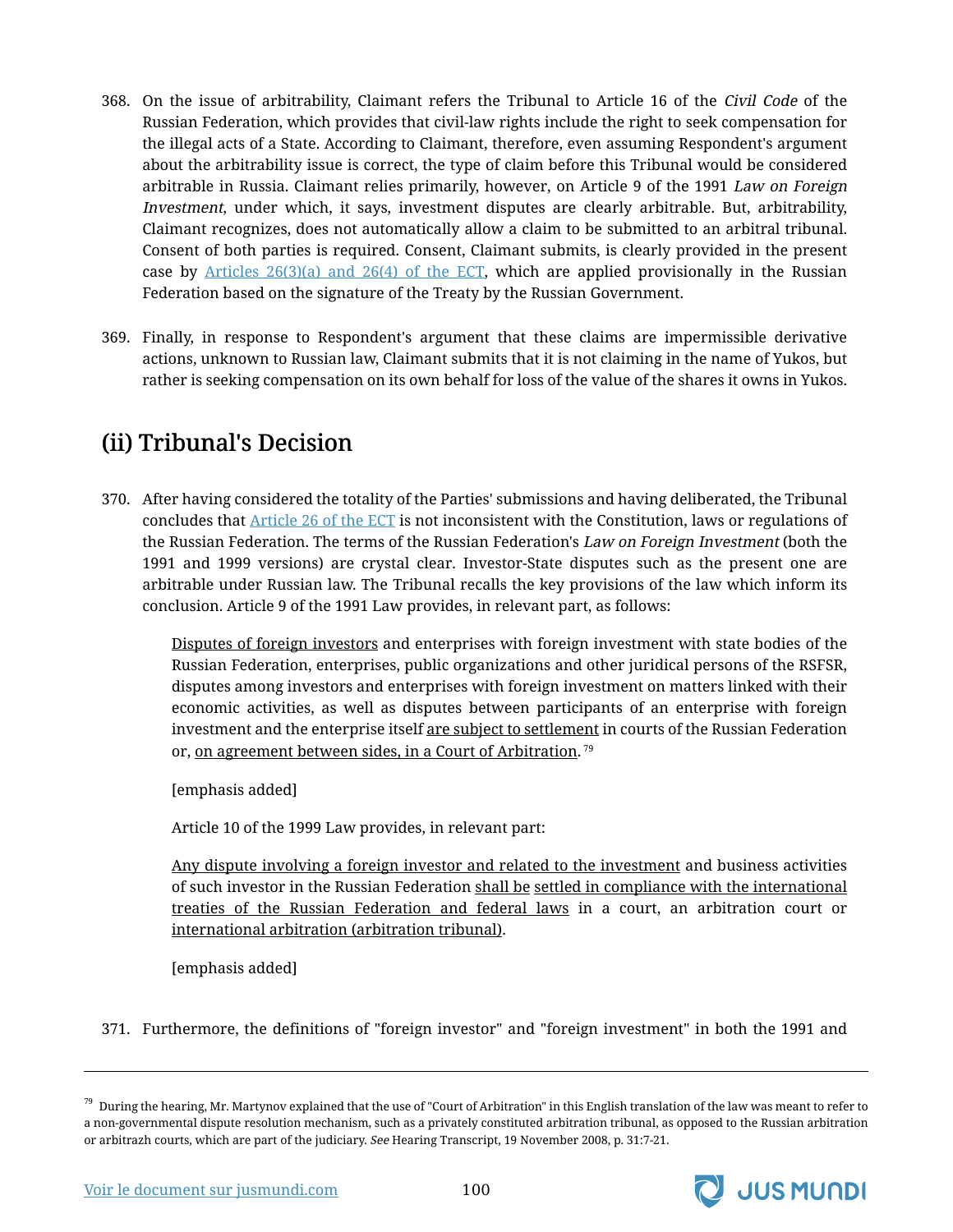1999 versions of the Law on Foreign Investment are consistent with the definitions of "Investor" and "Investment" in [Article 1 of the ECT.](https://jusmundi.com/en/document/h/clljWVJHbGxISEg0VUZMdWNJazE2TnJ3Mmxwb2NlQ1R3cmNjQXR1UDFhaUg5bDhhczBqUjlmYmVtWWhITFNjK3dCV0JaSFlDK3BFbFIyL0xvSHhiR2sxdnZtV2R3TDJsQUR2Q0hoUUhPeWlwUFRXK0ZmSTJDNUVyTytCd1RRNTNGQkRCUy9GQ3liVTkvZlpGMjBQSHJnPT0=) The 1991 Law defines the terms, in relevant part, as follows:

Article 1

Foreign Investors

Foreign investors in the RSFSR may include:

- foreign juridical persons, including, specifically, any companies, firms, enterprises, organizations or associations, set up and entitled to make investments in conformity with the legislation of the country where they are located;

[...]

Article 2

Foreign Investment

All types of property and intellectual assets, invested by foreigners in business ventures and other types of activity with the aim of deriving profit (income) shall be deemed foreign investment.

Similar definitions are found in Article 2 of the 1999 Law:

"Foreign investor" shall mean: foreign legal entities, the civil legal capacity of which shall be determined by the laws of the jurisdiction of their incorporation and which have the right to invest on the territory of the Russian Federation under the laws of the jurisdiction of incorporation; [...]

"Foreign investment" shall mean the investment of foreign capital in objects of business activity on the territory of the Russian Federation in the form of objects of civil rights belonging to a foreign investor, unless such objects are excluded from the turnover or are restricted in the Russian Federation pursuant to federal laws, including money, securities (denominated in foreign currency or in the currency of the Russian Federation), other property, property rights, exclusive rights to the results of intellectual activities (intellectual property) which can be evaluated in a monetary form, and services and information.

- 372. On the issue of standing, the Tribunal concludes that Claimant is claiming for violation of its own rights under the ECT, not the rights of Yukos. The Tribunal agrees with Claimant's characterization of its claim, which is not a derivative action, but an action for the direct loss by Claimant of its shares and their value.
- 373. The Tribunal agrees with Claimant that the definitions in the P&C Agreement are not relevant to the analysis of the ECT, since the definitions in Article 30 of the P&C Agreement are expressly limited to be "for the purpose of this agreement  $[i.e., the P&C Agreement, not the ECT]."$
- 374. The Tribunal's conclusions are confirmed by the representations of the Government of the Russian Federation in the Explanatory Note which it submitted to the State Duma of the Federal Assembly

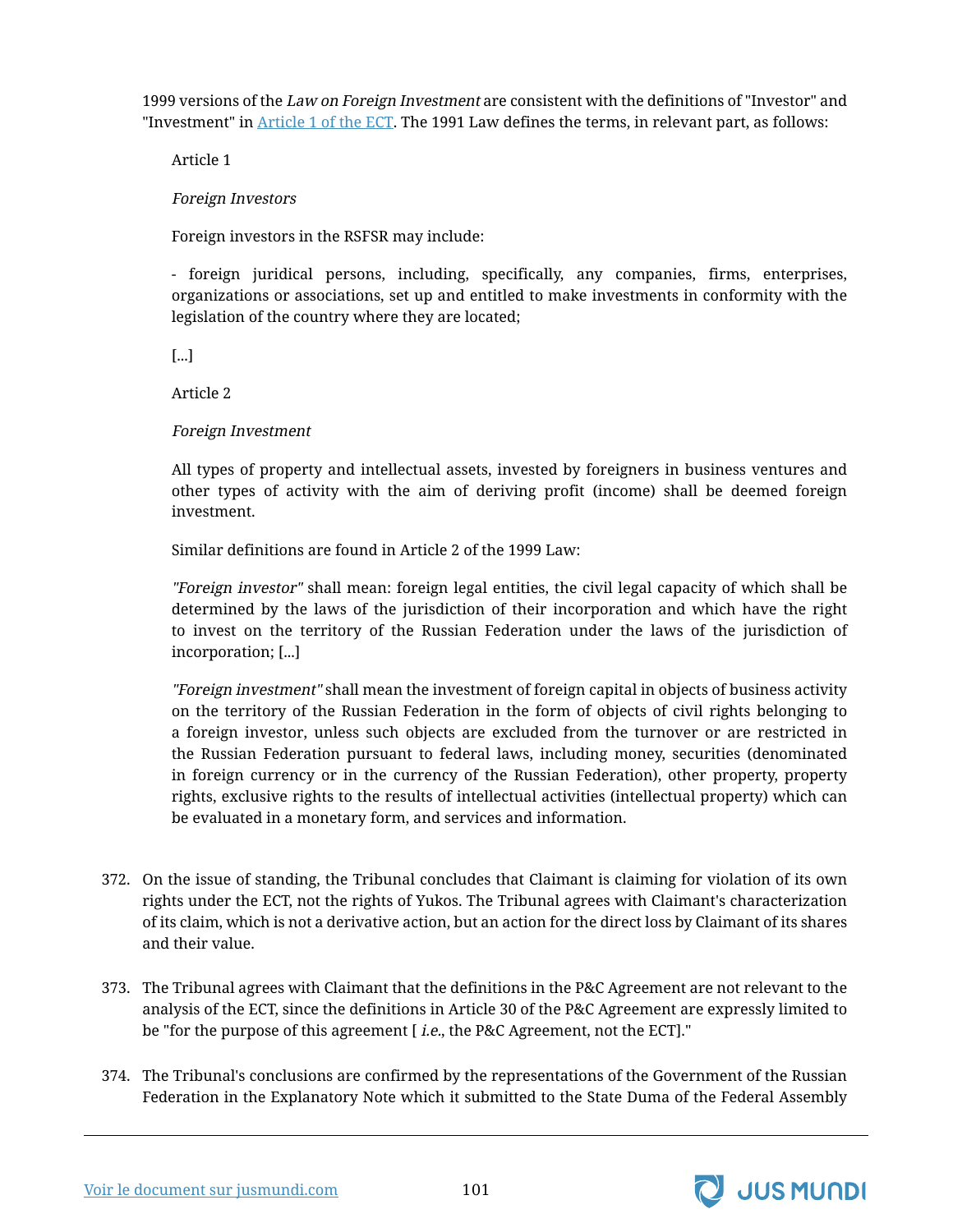of the Russian Federation when the ECT was submitted for ratification. The following extracts from the Note are particularly relevant:

Prior to the entry into force of the ECT, the majority of the Contracting Parties agreed to apply the treaty on a provisional basis. In this respect, it was decided that such provisional application of the ECT would be implemented to the extent that it would not be inconsistent with the constitution, laws and regulations of the country in question.

At the time for the signing of the ECT, its provisions on provisional application were in conformity with the Russian legal acts. For that reason, the Russian side did not make declarations as to its inability to accept provisional application (such declarations were made by 12 of the 49 ECT signatories).

[...]

The provisions of the ECT are consistent with Russian legislation.

[...]

The legal regime of foreign investments envisaged under the ECT is consistent with the provisions of the existing Law of the RSFSR on Foreign Investments in the RSFSR, as well as with the amended version of the Law currently being discussed in the State Duma, and does not require the acknowledgement of any concessions or the adoption of any amendments to the abovementioned Law. The ECT is also consistent with the provisions of Russian bilateral international treaties on the promotion and protection of investment.

[emphasis added]

375. During his cross-examination, Professor Avakiyan, one of Respondent's expert witnesses, confirmed that he agreed with the contents of the Explanatory Note cited in the previous paragraph.<sup>80</sup> The Tribunal's conclusion on the consistency of [Article 26 of the ECT](https://jusmundi.com/en/document/h/clljWVJHbGxISEg0VUZMdWNJazE2TnJ3Mmxwb2NlQ1R3cmNjQXR1UDFhaUg5bDhhczBqUjlmYmVtWWhITFNjK3dCV0JaSFlDK3BFbFIyL0xvSHhiR2sxdnZtV2R3TDJsQUR2Q0hoUUhPeWlwUFRXK0ZmSTJDNUVyTytCd1RRNTNDQmJGNXZZVGpGLzhUODVQMzdWbEl3PT0=) with Russian law is also supported by the writings of Professor Yershov, who was a member of the Russian delegation to the ECT negotiations. During parliamentary hearings concerning the ECT, Professor Yershov submitted a paper in which he noted the following:

From the standpoint of Russian interests, the compromise achieved in developing the ECT language guarantees Russia a solution to a critical foreign trade problem: receipt and codification of a liberal nondiscriminatory trade policy regime for an EMP exporter otherwise unattainable in such a short time. In exchange for this, under the ECT, Russia grants foreign investors an energy investment regime acceptable to them that does not require any concessions on Russia's part beyond the framework of current law. 81

[emphasis added]

376. As to the BIT practice of the Russian Federation, in the Tribunal's opinion, it is of little assistance to either Party. On the one hand, Claimant refers to the many BITs entered into by the Russian



<sup>80</sup> Hearing Transcript, 17 November 2008, p. 12:15-17.

 $81$  Yu. A. Yershov, "Dogovor k Energeticheskoi Khartii [The Energy Charter Treaty]," *reproduced in* (2001) 1(1) *Ekologiya -- XXI Vek [Ecology* --XXI Century] pp. 23-42 at 25, Annex C-153.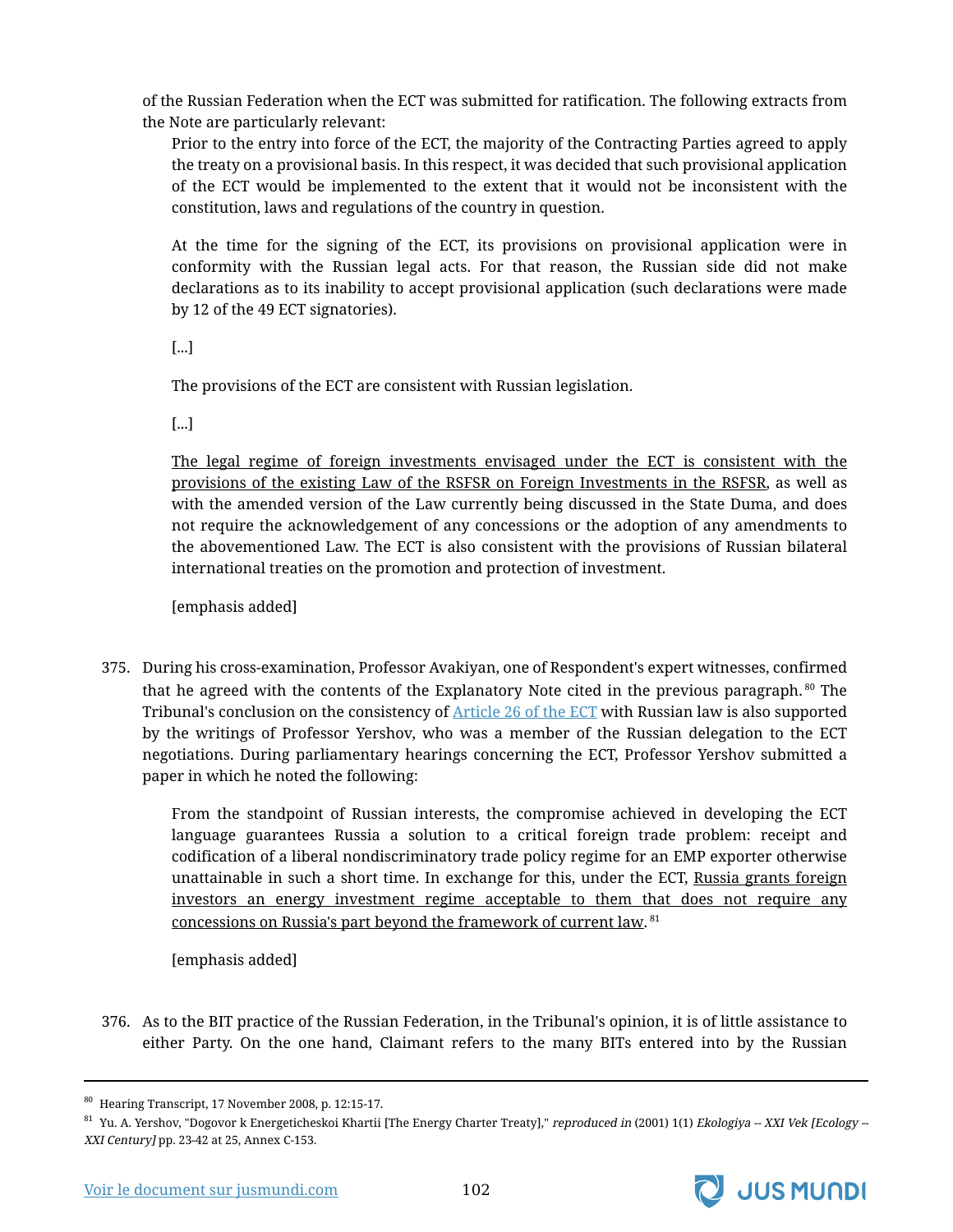Federation that provide for investor-State arbitration, inviting the conclusion that investor-State arbitration is not inconsistent with Russian law. As Respondent has pointed out, however, the BITs in force in the Russian Federation have all been ratified, thus eliminating any concern with provisions in the BITs that might be different from the underlying Russian legislation. The ratified BITs therefore do little to advance Claimant's position.

- 377. On the other hand, Respondent seeks support for its position by pointing out that some of the explanatory notes submitted to the Duma in connection with the ratification of BITs have made it explicit that the BIT in question is subject to ratification because it contains a provision for the settlement of investor-State disputes through international arbitration.<sup>82</sup> As Claimant points out, however, none of the BITs in question contains a provisional application regime such as that found in [Article 45\(1\) of the ECT.](https://jusmundi.com/en/document/h/clljWVJHbGxISEg0VUZMdWNJazE2TnJ3Mmxwb2NlQ1R3cmNjQXR1UDFhaUg5bDhhczBqUjlmYmVtWWhITFNjK3dCV0JaSFlDK3BFbFIyL0xvSHhiR2sxdnZtV2R3TDJsQUR2Q0hoUUhPeWlwUFRXK0ZmSTJDNUVyTytCd1RRNTNjZ05Tdy9FMGVhb3p3Ky9uOE9DSXdBPT0=) Ratification by the State Duma is thus required in order for the Russian Federation to express its consent to arbitration.
- 378. At this point, the Tribunal recalls again its fundamental finding on the meaning and interpretation of Article 45(1): irrespective of any inconsistencies that might exist between [Article 26 of the ECT](https://jusmundi.com/en/document/h/clljWVJHbGxISEg0VUZMdWNJazE2TnJ3Mmxwb2NlQ1R3cmNjQXR1UDFhaUg5bDhhczBqUjlmYmVtWWhITFNjK3dCV0JaSFlDK3BFbFIyL0xvSHhiR2sxdnZtV2R3TDJsQUR2Q0hoUUhPeWlwUFRXK0ZmSTJDNUVyTytCd1RRNTNDQmJGNXZZVGpGLzhUODVQMzdWbEl3PT0=) and Russian law, [Article 26 of the ECT,](https://jusmundi.com/en/document/h/clljWVJHbGxISEg0VUZMdWNJazE2TnJ3Mmxwb2NlQ1R3cmNjQXR1UDFhaUg5bDhhczBqUjlmYmVtWWhITFNjK3dCV0JaSFlDK3BFbFIyL0xvSHhiR2sxdnZtV2R3TDJsQUR2Q0hoUUhPeWlwUFRXK0ZmSTJDNUVyTytCd1RRNTNDQmJGNXZZVGpGLzhUODVQMzdWbEl3PT0=) as well as other provisions of the Treaty, apply provisionally and the Russian Federation has therefore consented to international arbitration.
- 379. Pursuing nevertheless its detailed analysis of Article 26, in particular, through the prism of the FLIT, the Tribunal will now seek to answer the question whether the signature of a treaty which contains a provisional application clause is sufficient to establish the consent of the Russian Federation to international arbitration of disputes arising under the Treaty.
- 380. Respondent argues that the consent required in order to give Article 26 binding effect can only be expressed by the legislative branch of the State  $(i.e.,$  the Duma) through the mechanism of ratification of the ECT. This was the gist of the testimony of Mr. Martynov, one of Respondent's expert witnesses. He testified that consent to arbitration under the ECT required ratification of the Treaty by the State Duma. <sup>83</sup> Respondent also argues that, pursuant to [Article 39 of the ECT,](https://jusmundi.com/en/document/h/clljWVJHbGxISEg0VUZMdWNJazE2TnJ3Mmxwb2NlQ1R3cmNjQXR1UDFhaUg5bDhhczBqUjlmYmVtWWhITFNjK3dCV0JaSFlDK3BFbFIyL0xvSHhiR2sxdnZtV2R3TDJsQUR2Q0hoUUhPeWlwUFRXK0ZmSTJDNUVyTytCd1RRNTNyS0JBYkdsMWk4eXo4QjJmUmxkcVVRPT0=) "the Treaty is expressly subject to ratification," and that "States, such as Respondent, that have not ratified the Treaty have not expressed their consent to be bound by the Treaty."
- 381. In response, Claimant asserts that it "never suggested that the Treaty was not 'subject to ratification.'" Claimant argues, however, that Article 39 cannot render ineffective the Treaty's regime of provisional application, which is set out in Article 45. Claimant refers to the FLIT in support of its position that consent to be bound by the provisions of a treaty can be granted by the Government's signature of a treaty that provides for the provisional application of its terms. Claimant cites, in particular, Article 6 of the FLIT, which sets out how "consent" of the Russian Federation to be bound by an international treaty may be expressed, as well as Article 2, which defines "ratification," "signature" and "conclusion." These key provisions of the FLIT read as follows: Article 2 Use of terms

For the purposes of this Federal Law:



 $82$  See, e.g., Explanatory Note on the Issue of Ratification of the Agreement between the Government of the Russian Federation and the Government of the Republic of Argentina on Encouragement and Reciprocal Protection of Investments, Exhibit R-402.

<sup>83</sup> See Hearing Transcript, 19 November 2008, Day 3, p. 42:18-22.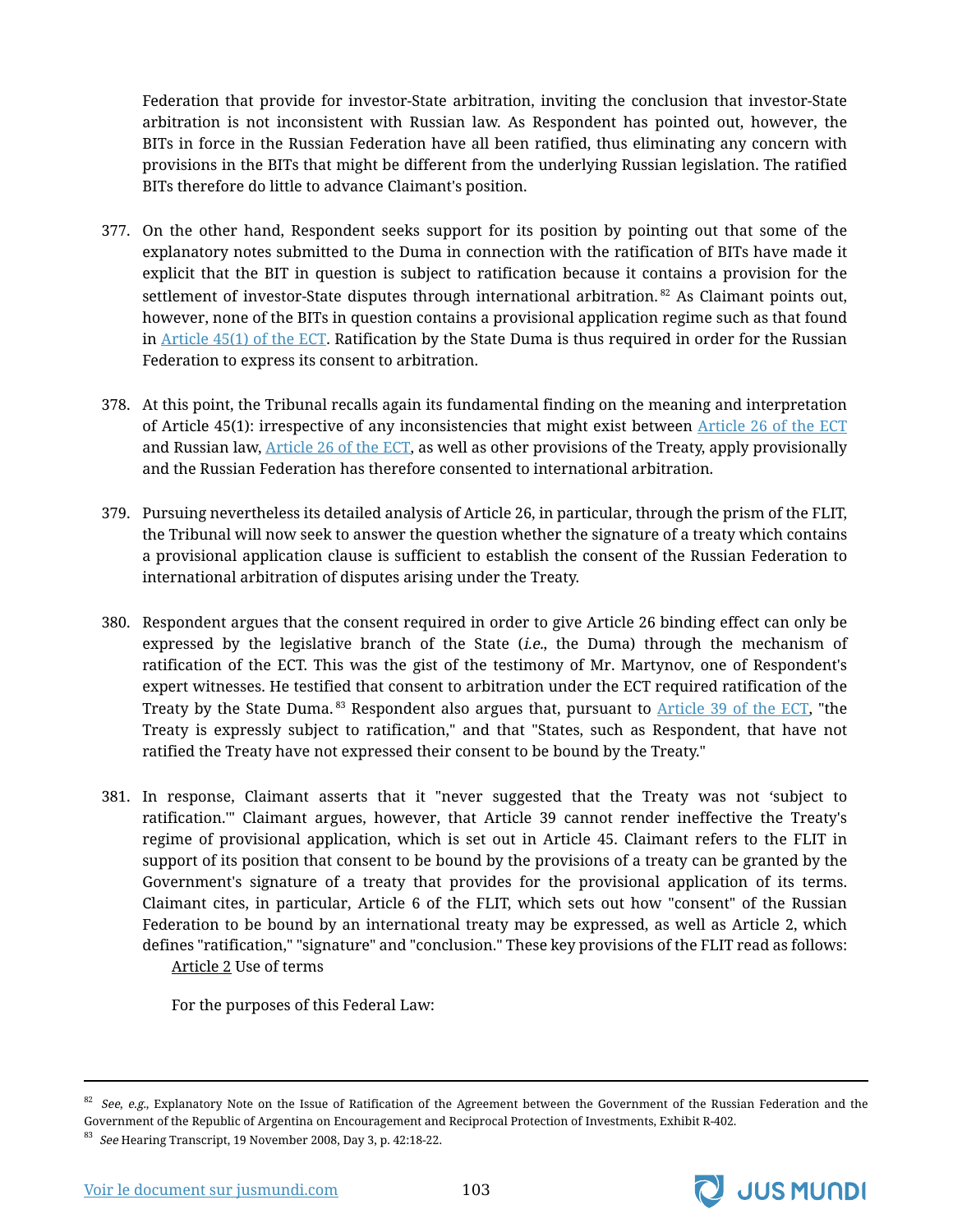[...]

b) "ratification," "approval," "acceptance," and "accession" mean in each case a form whereby the Russian Federation expresses its consent to be bound by an international treaty;

c) "signature" means either a stage in the conclusion of a treaty, or a form of expressing consent of the Russian Federation to be bound by an international treaty, if the treaty provides that signature shall have that effect, or it is otherwise established that the Russian Federation and the other negotiating States were agreed that signature should have that effect, or the intention of the Russian Federation to give that effect to the signature appears from the full powers of its representative or was expressed during the negotiation;

d) "conclusion" means the expression of consent of the Russian Federation to be bound by an international treaty;

[...]

Article 6 Expression of consent of the Russian Federation to be bound by an international treaty

1. Consent of the Russian Federation to be bound by an international treaty may be expressed by means of :

signature of the treaty; exchange of the documents forming the treaty; ratification of the treaty; approval of the treaty; acceptance of the treaty; accession to the treaty; or any other manner of expressing consent on which the contracting parties have agreed.

2. Decisions to grant consent for the Russian Federation to be bound by an international treaty shall be made by state organs of the Russian Federation in accordance with their competence as defined by the Constitution of the Russian Federation, this Federal Law and other legislative acts of the Russian Federation.

[emphasis added]

- 382. These provisions of the FLIT are very clear. There is no room for ambiguity. The Tribunal therefore concludes that the Russian Federation has consented to be bound— albeit provisionally—by [Article](https://jusmundi.com/en/document/h/clljWVJHbGxISEg0VUZMdWNJazE2TnJ3Mmxwb2NlQ1R3cmNjQXR1UDFhaUg5bDhhczBqUjlmYmVtWWhITFNjK3dCV0JaSFlDK3BFbFIyL0xvSHhiR2sxdnZtV2R3TDJsQUR2Q0hoUUhPeWlwUFRXK0ZmSTJDNUVyTytCd1RRNTNDQmJGNXZZVGpGLzhUODVQMzdWbEl3PT0=) [26 of the ECT](https://jusmundi.com/en/document/h/clljWVJHbGxISEg0VUZMdWNJazE2TnJ3Mmxwb2NlQ1R3cmNjQXR1UDFhaUg5bDhhczBqUjlmYmVtWWhITFNjK3dCV0JaSFlDK3BFbFIyL0xvSHhiR2sxdnZtV2R3TDJsQUR2Q0hoUUhPeWlwUFRXK0ZmSTJDNUVyTytCd1RRNTNDQmJGNXZZVGpGLzhUODVQMzdWbEl3PT0=) by its signature of the ECT. [Article 45\(1\) of the ECT](https://jusmundi.com/en/document/h/clljWVJHbGxISEg0VUZMdWNJazE2TnJ3Mmxwb2NlQ1R3cmNjQXR1UDFhaUg5bDhhczBqUjlmYmVtWWhITFNjK3dCV0JaSFlDK3BFbFIyL0xvSHhiR2sxdnZtV2R3TDJsQUR2Q0hoUUhPeWlwUFRXK0ZmSTJDNUVyTytCd1RRNTNjZ05Tdy9FMGVhb3p3Ky9uOE9DSXdBPT0=) establishes beyond the shadow of a doubt, and notwithstanding [Article 39 of the ECT](https://jusmundi.com/en/document/h/clljWVJHbGxISEg0VUZMdWNJazE2TnJ3Mmxwb2NlQ1R3cmNjQXR1UDFhaUg5bDhhczBqUjlmYmVtWWhITFNjK3dCV0JaSFlDK3BFbFIyL0xvSHhiR2sxdnZtV2R3TDJsQUR2Q0hoUUhPeWlwUFRXK0ZmSTJDNUVyTytCd1RRNTNyS0JBYkdsMWk4eXo4QjJmUmxkcVVRPT0=), that the Russian Federation and other signatories agreed that their signature of the Treaty would have the effect of expressing the consent of the Russian Federation (and each other signatory) to be provisionally bound by its terms.
- 383. The Tribunal notes that Article 11 of the FLIT provides that the decision to sign a treaty is a decision which rests with the Executive:

1. Decisions to negotiate and to sign international treaties of the Russian Federation shall be

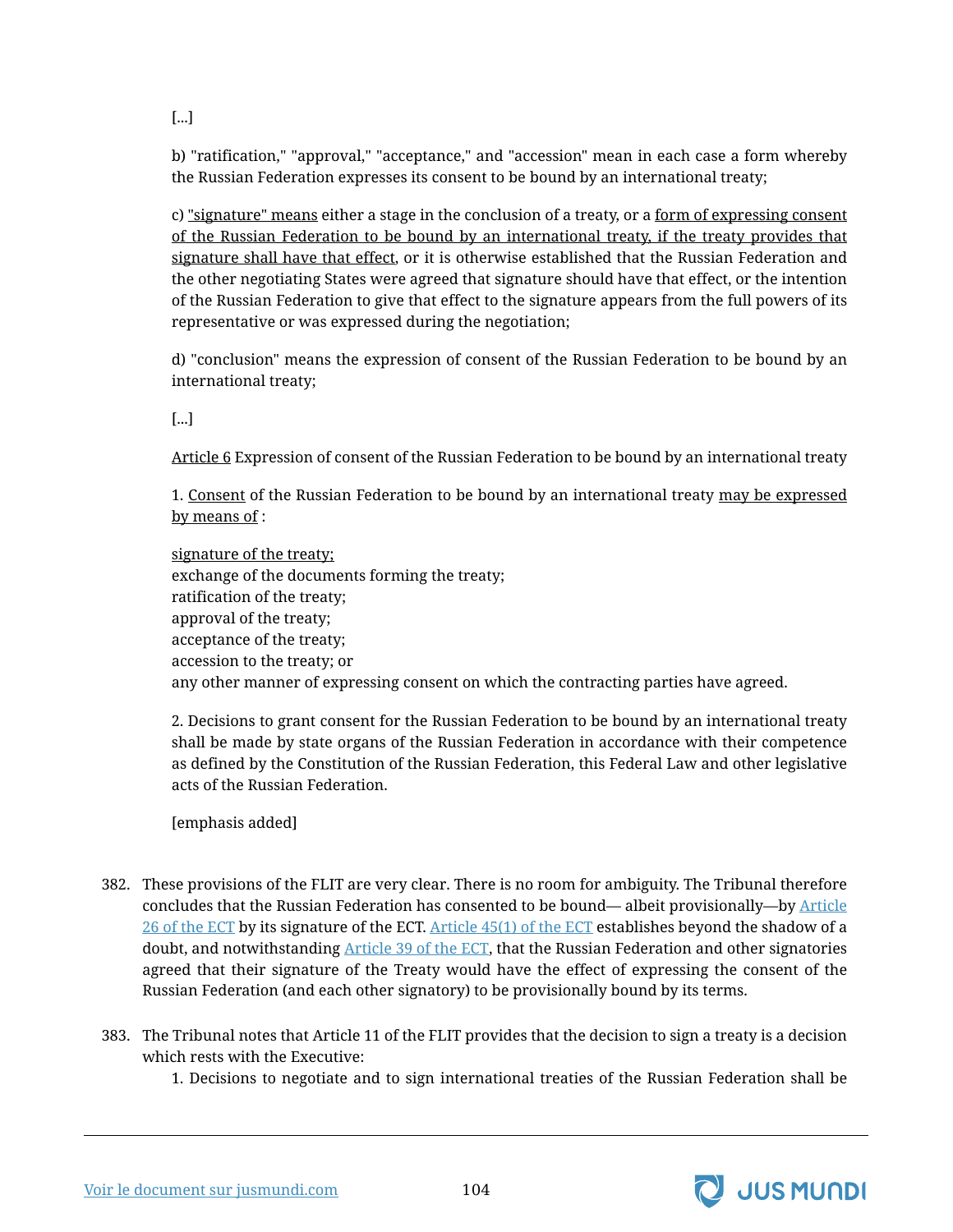made:

a) with respect to treaties to be concluded on behalf of the Russian Federation, by the President of the Russian Federation, but with respect to treaties to be concluded on behalf of the Russian Federation on matters under the jurisdiction of the Government of the Russian Federation, by the Government of the Russian Federation;

b) with respect to treaties to be concluded on behalf of the Government of the Russian Federation, by the Government of the Russian Federation.

2. Decisions to negotiate and to sign international treaties of the Russian Federation on matters under the jurisdiction of the Government of the Russian Federation shall be made by the President of the Russian Federation if circumstances so require.

Moreover, as we saw earlier, Article 23(1) of the FLIT makes it clear that provisional application is permissible under the legislation of the Russian Federation. Therefore, the obligation assumed by the Russian Federation to be bound, prior to ratification, by the dispute settlement provisions (including international arbitration) of a provisionally applied treaty such as the ECT, and the consent expressed therein, are not inconsistent with the Constitution, laws or regulations of the Russian Federation, and the Tribunal so finds.

- 384. Respondent argues that a treaty must be ratified by the Russian Federation, and therefore be in force, in order to establish the consent of the Russian Federation to an arbitration provision of the treaty. As shown above, however, under the FLIT, ratification is not the only means by which the Russian Federation can express its consent to the terms of a treaty: signature can express consent where the treaty, such as the ECT, so provides, as it does by specifying in Article 45 the obligations not of a party to the treaty but of a "signatory."
- 385. That there is a distinction between consenting to be bound provisionally by the treaty and, on the other hand, the treaty being "in force" for a State is also clear from the definition of "Contracting Party" in [Article 1\(2\) of the ECT.](https://jusmundi.com/en/document/h/clljWVJHbGxISEg0VUZMdWNJazE2TnJ3Mmxwb2NlQ1R3cmNjQXR1UDFhaUg5bDhhczBqUjlmYmVtWWhITFNjK3dCV0JaSFlDK3BFbFIyL0xvSHhiR2sxdnZtV2R3TDJsQUR2Q0hoUUhPeWlwUFRXK0ZmSTJDNUVyTytCd1RRNTNUeTEvNEhJU054Qmt3Rng5T0xGRjNRPT0=) As used in the ECT, "Contracting Party" means "a state or Regional Economic Integration Organization which has consented to be bound by this Treaty and for which the Treaty is in force." [emphasis added] The use of the conjunction "and" between the clauses "which has consented to be bound by this Treaty" and "for which the Treaty is in force" means that there must be circumstances, in the eyes of the parties to the ECT, including the Russian Federation, where a State for which the ECT is not "in force," has nevertheless consented to be bound by its terms.
- 386. There is one last argument of Respondent which the Tribunal finds important to address. Article 23(2) of the FLIT requires that a treaty subj[ECT](https://jusmundi.com/en/document/h/clljWVJHbGxISEg0VUZMdWNJazE2TnJ3Mmxwb2NlQ1R3cmNjQXR1UDFhaUg5bDhhczBqUjlmYmVtWWhITFNjK3dCV0JaSFlDK3BFbFIyL0xvSHhiR2sxdnZtV2R3TDJsQUR2Q0hoUUhPeWgvdVNQMWZac3FEZFU2cERHQXJzMTc=) to provisional application must be submitted to and ratified by the State Duma within six months from its signature and the start of its provisional application. It is common ground between the Parties that the  $ECT$  which was signed on 17 December 1994 has never been ratified by the State Duma. Respondent submits that since the six-month period had long expired, any continued provisional application of the [ECT](https://jusmundi.com/en/document/h/clljWVJHbGxISEg0VUZMdWNJazE2TnJ3Mmxwb2NlQ1R3cmNjQXR1UDFhaUg5bDhhczBqUjlmYmVtWWhITFNjK3dCV0JaSFlDK3BFbFIyL0xvSHhiR2sxdnZtV2R3TDJsQUR2Q0hoUUhPeWgvdVNQMWZac3FEZFU2cERHQXJzMTc=) would have been inconsistent with Russian law.
- 387. In the view of the Tribunal, the six-month limit is merely an internal requirement; failure to respect

[Voir le document sur jusmundi.com](https://jusmundi.com/fr/document/decision/en-yukos-universal-limited-isle-of-man-v-the-russian-federation-interim-award-on-jurisdiction-and-admissibility-monday-30th-november-2009) 105

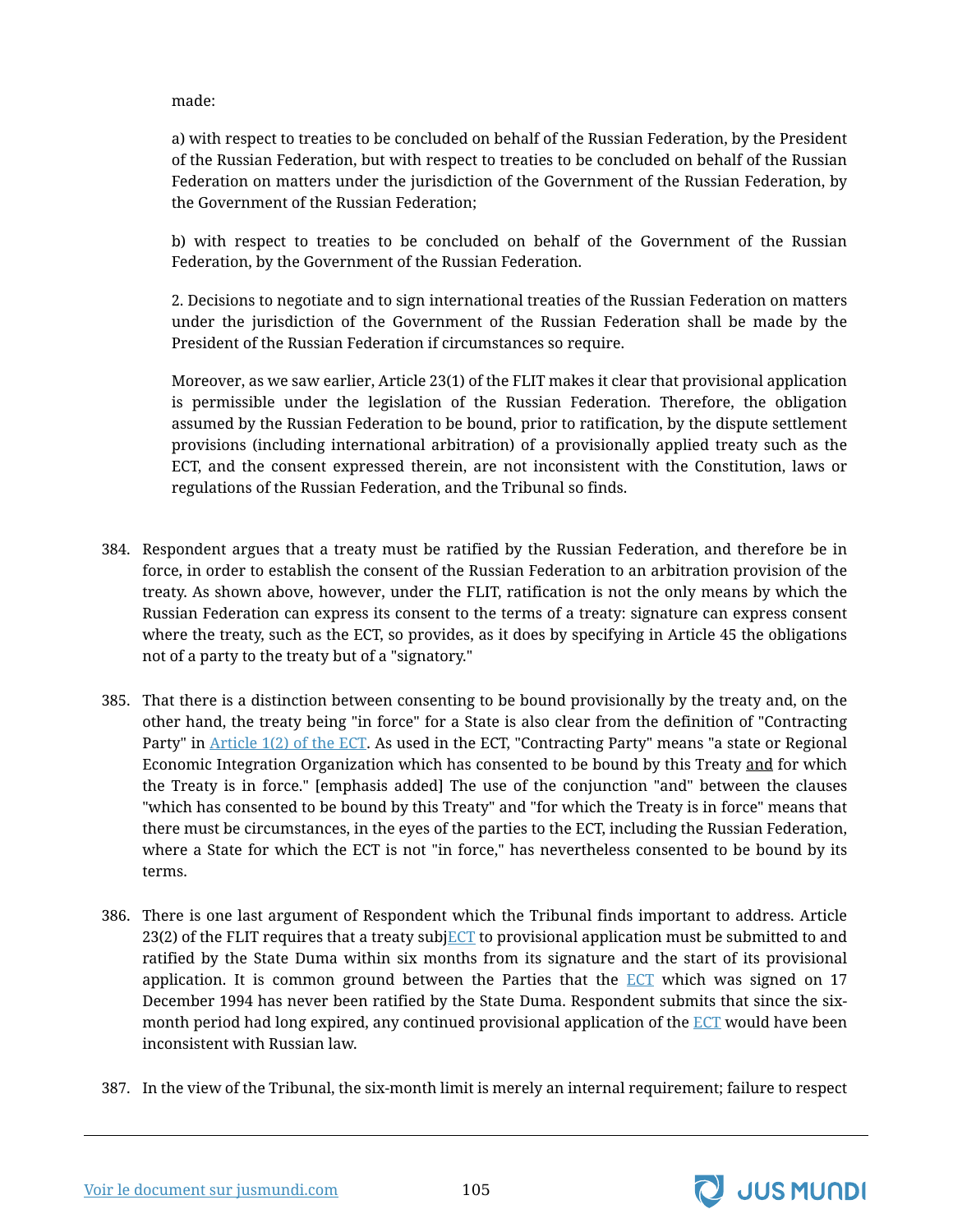that procedure does not in and of itself automatically terminate provisional application. The Tribunal reaches this conclusion based first on the plain meaning of Articles 23(2) and 23(3) of the FLIT. According to Article 23(2), where a treaty provides for provisional application, "this treaty shall be submitted to the State Duma within six months from the start of its provisional application." Article 23(3) provides, however, that provisional application of a treaty by the Russian Federation "shall be terminated upon notification to the other States that apply the treaty provisionally of the intention of the Russian Federation not to become a party to the treaty." The Russian Federation gave no such notification until 20 August 2009, when it notified the Depository of the ECT, the Portuguese Republic, pursuant to Article 45(3)(a) of the Treaty, of its intention not to become a Contracting Party to the Treaty. Article 45(3)(a) provides that "Termination of provisional application for any signatory shall take effect upon the expiration of 60 days from the date on which such signatory's written notification is received by the Depository." The 60-day period expired on 19 October 2009.

- 388. Accordingly, from the date of signature of the ECT on behalf of the Russian Federation, 17 December 1994, until 18 October 2009, the ECT was provisionally binding upon the Russian Federation. That conclusion is in accord with the terms of  $Article$   $25(2)$  of the VCLT. Furthermore, as explained above,  $84$  pursuant to Article 45(3)(b) of the Treaty, any investments made in Russia prior to 19 October 2009 will continue to benefit from the Treaty's protections for a period of 20 years, i.e., until 19 October 2029. Therefore, the Russian Federation's 20 August 2009 notification does not affect the analysis and conclusion of this Tribunal.
- 389. The Tribunal's conclusion is further supported by the following documentary evidence emanating from Respondent:

• The opinion on the draft Federal Law "On Amending and Supplementing the Federal Law 'On International Treaties of the Russian Federation'," attached to the letter of the President of the Russian Federation dated 28 May 2001 (No.  $PR-966$ ),  $85$  which states: "The legal limits for the termination of provisional application are clear (Article 23(3) of the Federal Law and [Article 25](https://jusmundi.com/en/document/h/NVFwR2lWbkFqaXdJRmhJT3hnNFo0NEhoLzFzTjdSbU9icGpNYlQ0N3hXUjByQUw3dW1hT1I5OW90REYzWjlFYW1iQm0xR2ZxcmE5MFIwL3EyeU1DWUVRbENBMnU5S3g1dERqLzZnTWNMRHc3U0YwLzlEK2VYZ1FOT1ZFUEszei8yM25adnZnUXlFS0VUZE44K1VxYnNDNG9GK1JmaHJPdTROQm11RzdHNHNnPQ==) [of the VCLT\)](https://jusmundi.com/en/document/h/NVFwR2lWbkFqaXdJRmhJT3hnNFo0NEhoLzFzTjdSbU9icGpNYlQ0N3hXUjByQUw3dW1hT1I5OW90REYzWjlFYW1iQm0xR2ZxcmE5MFIwL3EyeU1DWUVRbENBMnU5S3g1dERqLzZnTWNMRHc3U0YwLzlEK2VYZ1FOT1ZFUEszei8yM25adnZnUXlFS0VUZE44K1VxYnNDNG9GK1JmaHJPdTROQm11RzdHNHNnPQ==). Provisional application of an international treaty is terminated by agreement of the parties, or by the coming into force of the treaty, or by the communication of State to the other States provisionally applying the treaty of its determination not to become a party to the treaty."

• The Russian Note dated 8 July 1997,  $86$  which provides expressly that "timely submission of the treaty to the State Duma (according to the time limits specified in the Law) has no automatic consequences on its provisional application. If six months from the beginning of provisional application have expired and the State Duma has not discussed the issue of this treaty, its provisional application continues until the relevant decision is taken by State Duma." <sup>87</sup>

• The Russian statement to the Energy Charter Conference (RP-3516),<sup>88</sup> in which the Russian delegation informed all delegations that "the Russian Federation has yet to ratify the Energy





<sup>84</sup> See paras. 34, 338.

<sup>85</sup> Annex C-145.

<sup>86</sup> Annex C-925.

 $87$  Respondent contests the origin of the Russian Note. See Transcript of Procedural Hearing, 8 May 2008, pp. 81-95. The Tribunal notes, however, that Respondent has not tendered affidavits or sworn statements from the persons who attended the meeting of 8 July 1997 on behalf of the Russian Federation, which would support its position. See Transcript of Procedural Hearing, 8 May 2008, pp. 95-96. <sup>88</sup> Annex C-1020.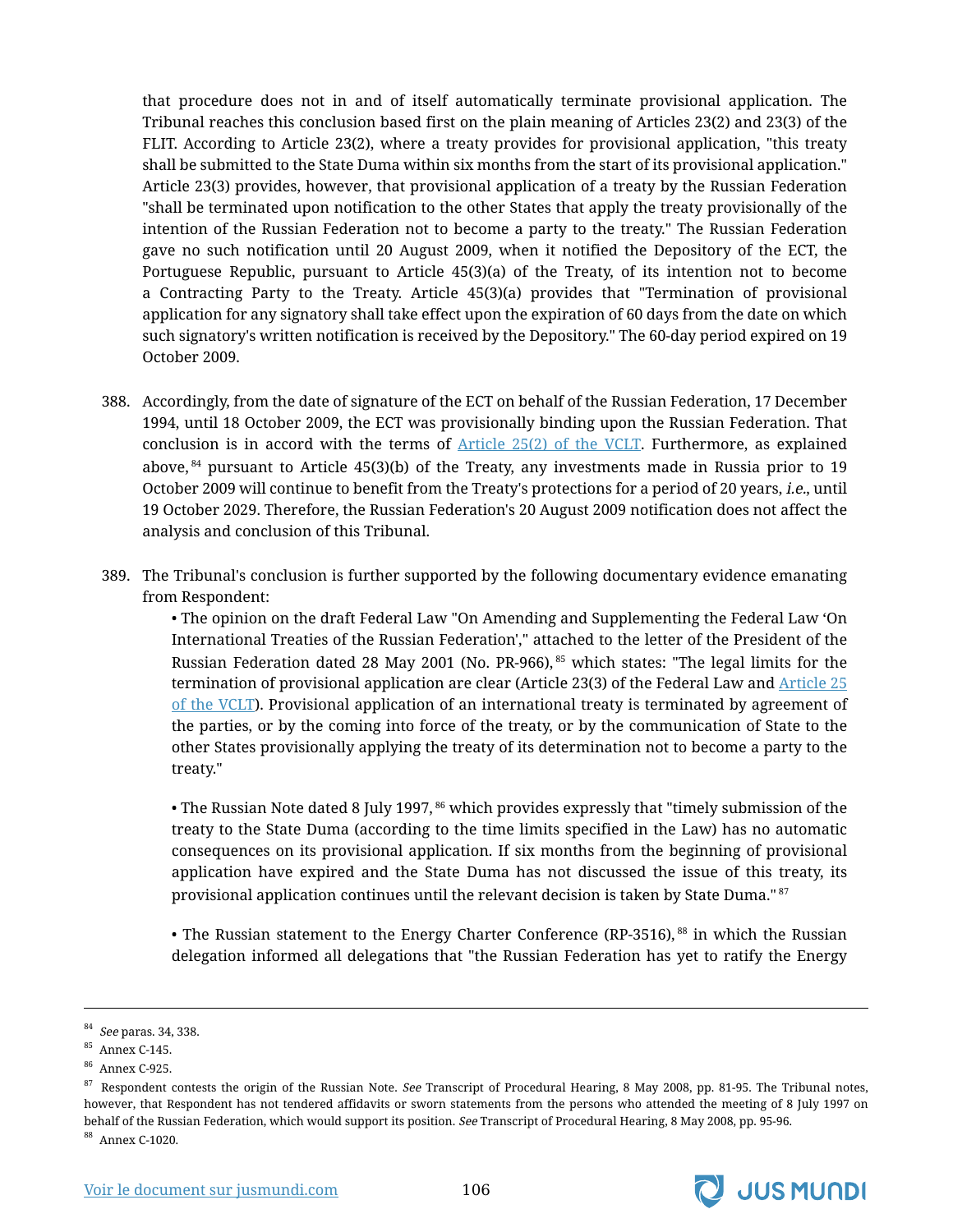Charter Treaty but, as a signatory Country, it implements the Treaty from the day it entered into force."

• The website of the Ministry of Foreign Affairs of the Russian Federation which contains an information bulletin on the ECT dated 25 November 2005 that "the Russian Federation applies [the ECT] on a provisional basis in accordance with Part II of the Vienna Convention on the Law of Treaties (1969) and Section II of the Federal Law on International Treaties of the Russian Federation of June 16, 1995." <sup>89</sup>

- 390. With respect to Article 23(3) of the FLIT, there is no evidence before the Tribunal that, before 20 August 2009, the Russian Federation notified the Depositary and the other States that apply the Treaty, provisionally or otherwise, of its intention not to become a party to the ECT. The Russian Federation may have made it known earlier that it did not plan to ratify the ECT, but it nevertheless continued to apply it provisionally while omitting formally and officially to notify other signatories of its intentions not to ratify the Treaty until 20 August 2009. It appears that the Russian Federation remains—or remained—a Member of the Energy Charter Conference "in which ratification of the Energy Charter Treaty is still pending..."<sup>90</sup> and a national of the Russian Federation remains-or remained—Deputy Secretary-General of the Energy Charter Secretariat. The Russian Federation has participated in the meetings of the Energy Charter Conference, pursuant to [Article 34 of the ECT](https://jusmundi.com/en/document/h/clljWVJHbGxISEg0VUZMdWNJazE2TnJ3Mmxwb2NlQ1R3cmNjQXR1UDFhaUg5bDhhczBqUjlmYmVtWWhITFNjK3dCV0JaSFlDK3BFbFIyL0xvSHhiR2sxdnZtV2R3TDJsQUR2Q0hoUUhPeWlwUFRXK0ZmSTJDNUVyTytCd1RRNTNEYW9mWitBVUNYdUJlUVNUdGdoTlB3PT0=), and in particular the quinquennial review of the Treaty provided for in sub-paragraph 7. The Russian Federation cannot be heard, during the pendency of these proceedings, to claim the benefits of provisional application of the ECT while disclaiming the obligations which that status imposes. Therefore, the Russian Federation was bound by the obligation to arbitrate investor-State disputes pursuant to Part V of the ECT as of the date of the filing of Claimant's Notice of Arbitration and remains so bound, despite the fact that, on 20 August 2009, it notified the ECT Depository of its intention not to become party to the ECT. As set out above,  $91$  this conclusion is also dictated by Article 45(3)(b) of the Treaty.
- 391. Finally, the Tribunal notes that its conclusion on the meaning of the concept of provisional application and the distinction to be drawn between consent to be bound by the treaty and the treaty being in force, is entirely consistent with the decision on jurisdiction rendered in the Kardassopoulos case. In the relevant passages of that decision to which the Tribunal subscribes, that tribunal wrote:

211. It follows that the language used in Article 45(1) is to be interpreted as meaning that each signatory State is obliged, even before the ECT has formally entered into force, to apply the whole ECT as if it had already done so.

212. This interpretation of the significance of Article 45(1) is consistent with Article 45(3). That provision refers to the possibility that a signatory may terminate its provisional application of the Treaty by giving written notification to the Depositary that it does not intend to become a Contracting Party to the ECT: that provision applies to provisional application pursuant to

 $91$  See para. 388.



 $89$  Annex C-9. This information bulletin appeared on the website as recently as 23 May 2007. See Annex C-1143.

<sup>&</sup>lt;sup>90</sup> Energy Charter Secretariat, The Energy Charter Treaty and Related Documents: A Legal Framework for International Energy Cooperation (2004), p. 17.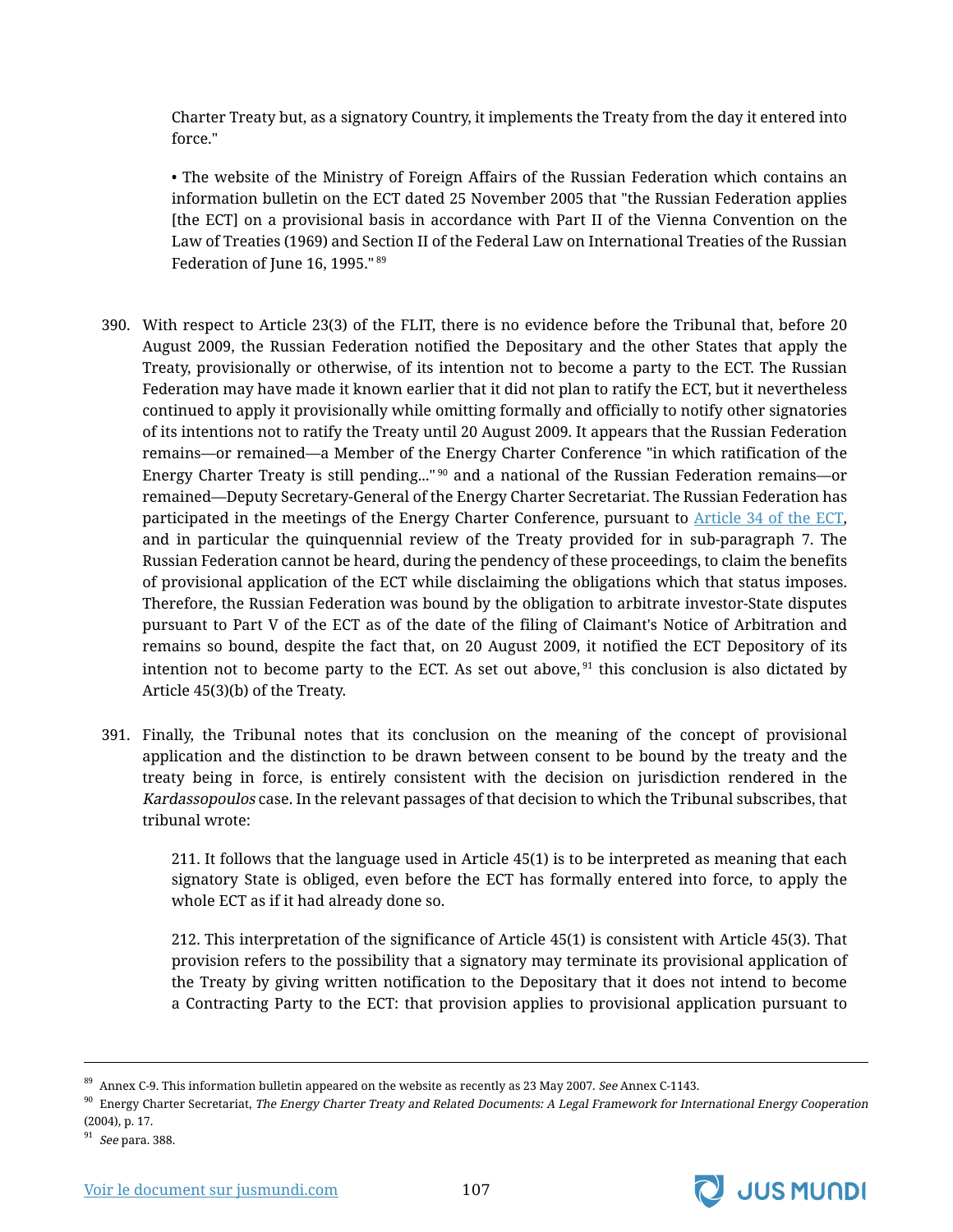Article 45(1). When such notification is given Article 45(3)(b) provides that

"[T]he obligation of the signatory under paragraph (1) to apply Parts III and V with respect to any investments made in its Area during such provisional application by Investors of other signatories shall nevertheless remain in effect with respect to those Investments for twenty years following the effective date of termination [...]."

213. This provision confirms that Parts III (concerning investment promotion and protection) and V (concerning dispute settlement) apply during the period of provisional application, and that the operation of those Parts gives rise to an "obligation."

[...]

219. There is, nevertheless, in the Tribunal's view a sufficiently well-established practice of provisional application of treaties to generate a generally accepted understanding of what is meant by that notion. Where what is in issue is, as in the present case, the provisional application of the whole treaty, then such provisional application imports the application of all its provisions as if they were already in force, even though the treaty's proper or definitive entry into force has not yet occurred.

[...]

223. For all the foregoing reasons the Tribunal is satisfied that, properly interpreted in accordance with international law, the language used in Article 45(1) is to be interpreted as meaning that each signatory State is obliged, even before the ECT has formally entered into force, to apply the whole ECT as if it had already done so, and that the language used in Article 1(6), particularly its use of the term "entry into force," is to be interpreted as meaning the date on which the ECT became provisionally applicable for Georgia and Greece.

[emphasis added]

392. The Tribunal's analysis leads it to conclude that  $\overline{\text{Article 26 of the ECT}}$  $\overline{\text{Article 26 of the ECT}}$  $\overline{\text{Article 26 of the ECT}}$  is not inconsistent with the Constitution, laws or regulations of the Russian Federation. Although, as noted at the outset of this section, this analysis was not essential in view of the Tribunal's dispositive interpretation of Article 45(1), it does sustain the Tribunal's decision.

# 5. Conclusion

- 393. As noted at the outset of this chapter of the Tribunal's Interim Award, the interpretation of <u>[Article](https://jusmundi.com/en/document/h/clljWVJHbGxISEg0VUZMdWNJazE2TnJ3Mmxwb2NlQ1R3cmNjQXR1UDFhaUg5bDhhczBqUjlmYmVtWWhITFNjK3dCV0JaSFlDK3BFbFIyL0xvSHhiR2sxdnZtV2R3TDJsQUR2Q0hoUUhPeWlwUFRXK0ZmSTJDNUVyTytCd1RRNTNDQlhsK0drWUMvN3BMdmptc29leFJBPT0=)</u> [45 of the ECT,](https://jusmundi.com/en/document/h/clljWVJHbGxISEg0VUZMdWNJazE2TnJ3Mmxwb2NlQ1R3cmNjQXR1UDFhaUg5bDhhczBqUjlmYmVtWWhITFNjK3dCV0JaSFlDK3BFbFIyL0xvSHhiR2sxdnZtV2R3TDJsQUR2Q0hoUUhPeWlwUFRXK0ZmSTJDNUVyTytCd1RRNTNDQlhsK0drWUMvN3BMdmptc29leFJBPT0=) concerning the scope of provisional application, is the central issue before the Tribunal in this phase of the arbitration.
- 394. In this chapter, the Tribunal has found that: a) The regimes of provisional application in Article 45(1) and 45(2) are separate, and the Russian



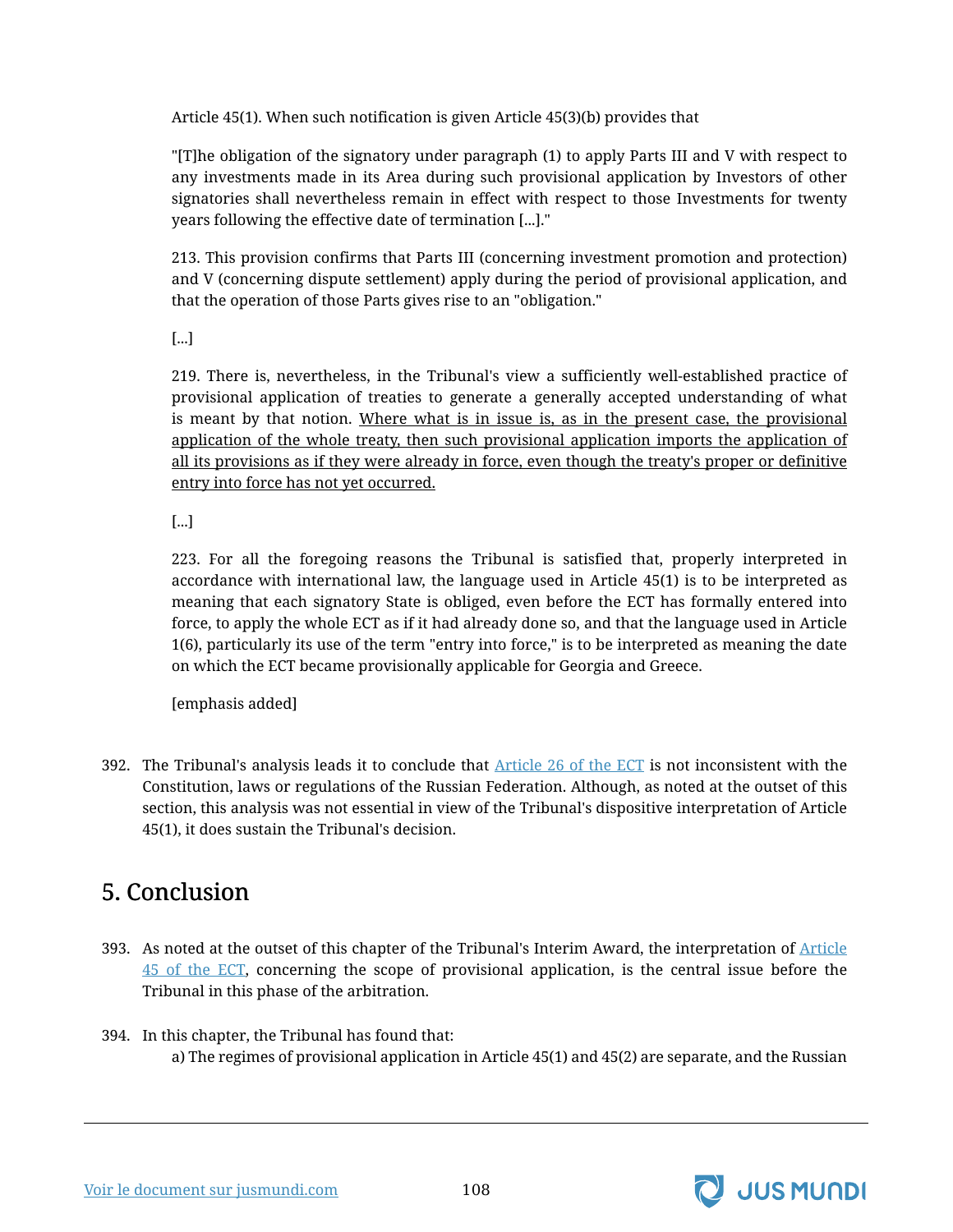Federation can benefit from the Limitation Clause in Article 45(1) even though it made no declaration under Article 45(2);

b) The Russian Federation can invoke the Limitation Clause in Article 45(1) even though it made no prior declaration nor gave any prior notice to other signatories that it intended to rely on Article 45(1) to exclude provisional application;

c) The Limitation Clause of Article 45(1) negates provisional application of the Treaty only where the principle of provisional application is itself inconsistent with the constitution, laws or regulations of the signatory State; and

d) In the Russian Federation, there is no inconsistency between the provisional application of treaties and its Constitution, laws or regulations.

- 395. Accordingly, the Tribunal has concluded that the ECT in its entirety applied provisionally in the Russian Federation until 19 October 2009, and that Parts III and V of the Treaty (including Article 26 thereof) remain in force until 19 October 2029 for any investments made prior to 19 October 2009. Respondent is thus bound by the investor-State arbitration provision invoked by Claimant.
- 396. The Tribunal is comforted in its decision by its further finding that, had it been an essential consideration under the Limitation Clause of Article 45(1)—which it is not— [Article 26 of the ECT](https://jusmundi.com/en/document/h/clljWVJHbGxISEg0VUZMdWNJazE2TnJ3Mmxwb2NlQ1R3cmNjQXR1UDFhaUg5bDhhczBqUjlmYmVtWWhITFNjK3dCV0JaSFlDK3BFbFIyL0xvSHhiR2sxdnZtV2R3TDJsQUR2Q0hoUUhPeWlwUFRXK0ZmSTJDNUVyTytCd1RRNTNDQmJGNXZZVGpGLzhUODVQMzdWbEl3PT0=) itself, as well as Articles 1(6) and 1(7), are consistent with Respondent's Constitution, laws and regulations.
- 397. The Tribunal therefore has jurisdiction over the merits of this claim, subject to the other objections addressed in the other chapters of this Interim Award.
- 398. The Tribunal emphasizes again that although it considered the question of consistency of particular provisions of the ECT (notably Article 26) with Respondent's domestic legal regime, it will not be admissible for Respondent to argue in any merits phase  $92$  of the present arbitration that certain provisions of the ECT, including the provisions of Part III, cannot be applied provisionally because they are inconsistent with Respondent's Constitution, laws or regulations. The Tribunal's interpretation of the Limitation Clause in Article 45(1), coupled with its finding that the principle of provisional application per se is consistent with the domestic legal regime of the Russian Federation, results necessarily in the conclusion that each and every provision of the ECT applied provisionally in the Russian Federation.

# B. IS CLAIMANT A PROTECTED INVESTOR WITH AN INVESTMENT UNDER THEECT?

 $92$  Throughout the present Interim Award, and for obvious reason, the Tribunal will continue to refer to "any merits phase" of this arbitration. In the dispositif of this Interim Award, the Tribunal will use the appropriate description dictated by its conclusion in respect of jurisdiction and admissibility.

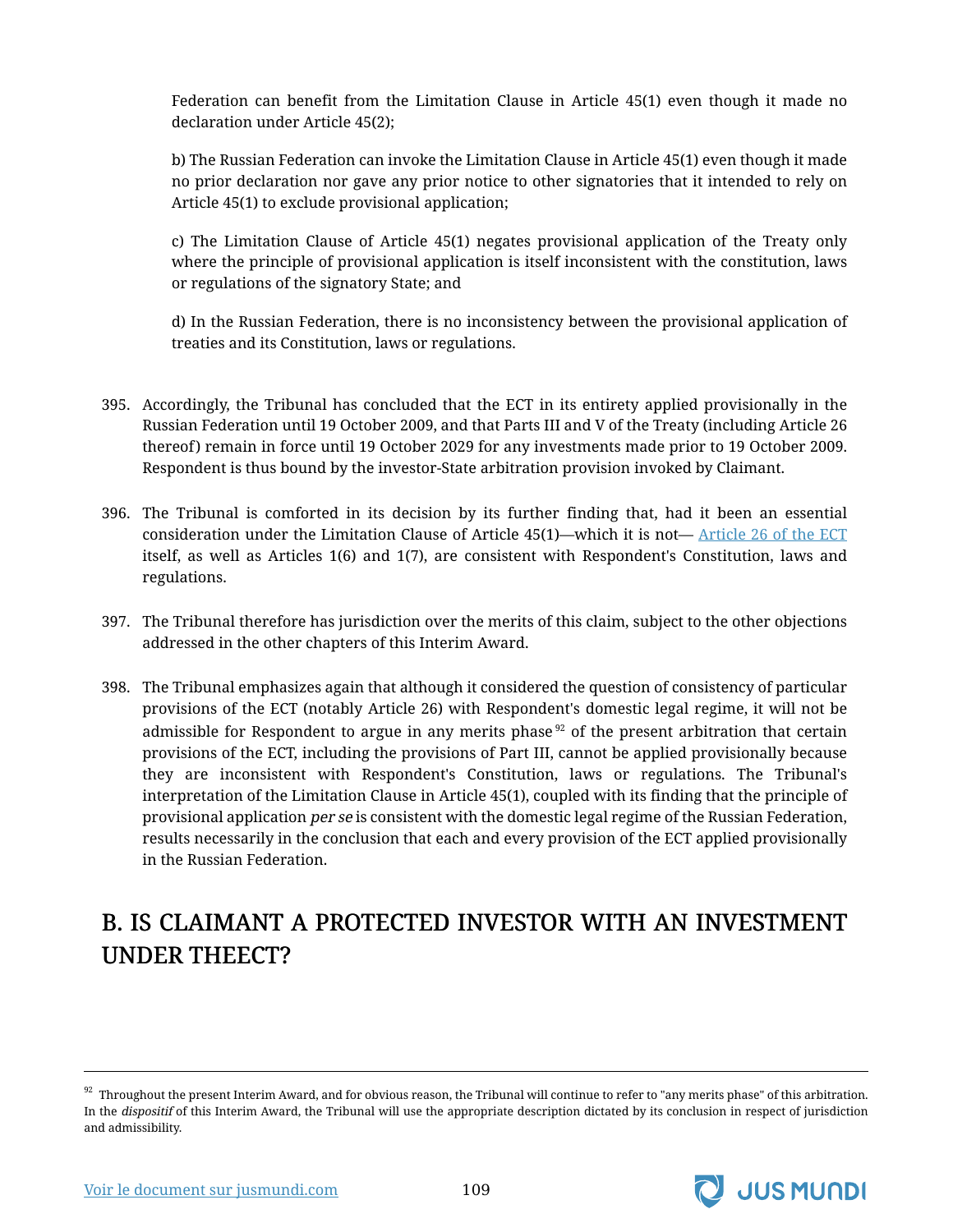# 1. Introduction

- 399. In the previous chapter, the Tribunal has come to the conclusion that Article 26 of the Treaty applies provisionally in the Russian Federation, and that the Tribunal therefore has jurisdiction over the merits of this claim, subject to the other objections raised by Respondent. The first set of such objections, which the Tribunal now addresses, relates to the requirements for jurisdiction ratione personae and ratione materiae found in Article 26.
- 400. Article 26 provides, in relevant part, that investor-State arbitration pursuant to subparagraph 4 (including arbitration in accordance with the UNCITRAL Rules, pursuant to sub-paragraph 4(b)) is available for "[d]isputes between a Contracting Party and an Investor of another Contracting Party relating to an Investment of the latter in the Area of the former, which concern an alleged breach of an obligation of the former under Part III [...]."
- 401. In the previous chapter of this Interim Award, the Tribunal has found that, for purposes of Article 26, the Russian Federation is bound as if it were a Contracting Party. Respondent, however, objects to the jurisdiction of this Tribunal on the grounds that Claimant is not "an Investor of another Contracting Party" and/or that the dispute does not relate to "an Investment" of such an Investor.
- 402. In the sections that follow, the Tribunal analyzes each one of these issues in turn.

# 2. Does Claimant Qualify as a Protected "Investor" under Article 1(7)?

403. In Article 1(7) of the Treaty, "Investor" is defined to mean: (a) with respect to a Contracting Party:

> (i) a natural person having the citizenship or nationality of or who is permanently residing in that Contracting Party in accordance with its applicable law;

> (ii) a company or other organization organized in accordance with the law applicable in that Contracting Party;

> (b) with respect to a "third state," a natural person, company or other organization which fulfils, mutatis mutandis, the conditions specified in subparagraph (a) for a Contracting Party.

- 404. Claimant was incorporated in the Isle of Man on 24 September 1997. The company was originally named Credof Limited, changing its name to Yukos Universal Limited on 9 January 1998. As certified by the General Registry of the Isle of Man on 4 November 1999 and by the Financial Supervision Commission of the Isle of Man on 23 June 2005, Claimant was duly incorporated and in existence under the laws of that jurisdiction as at the date of its Notice of Arbitration (3 February 2005).
- 405. The United Kingdom signed the ECT in December 1994 and ratified it on 16 December 1997. The

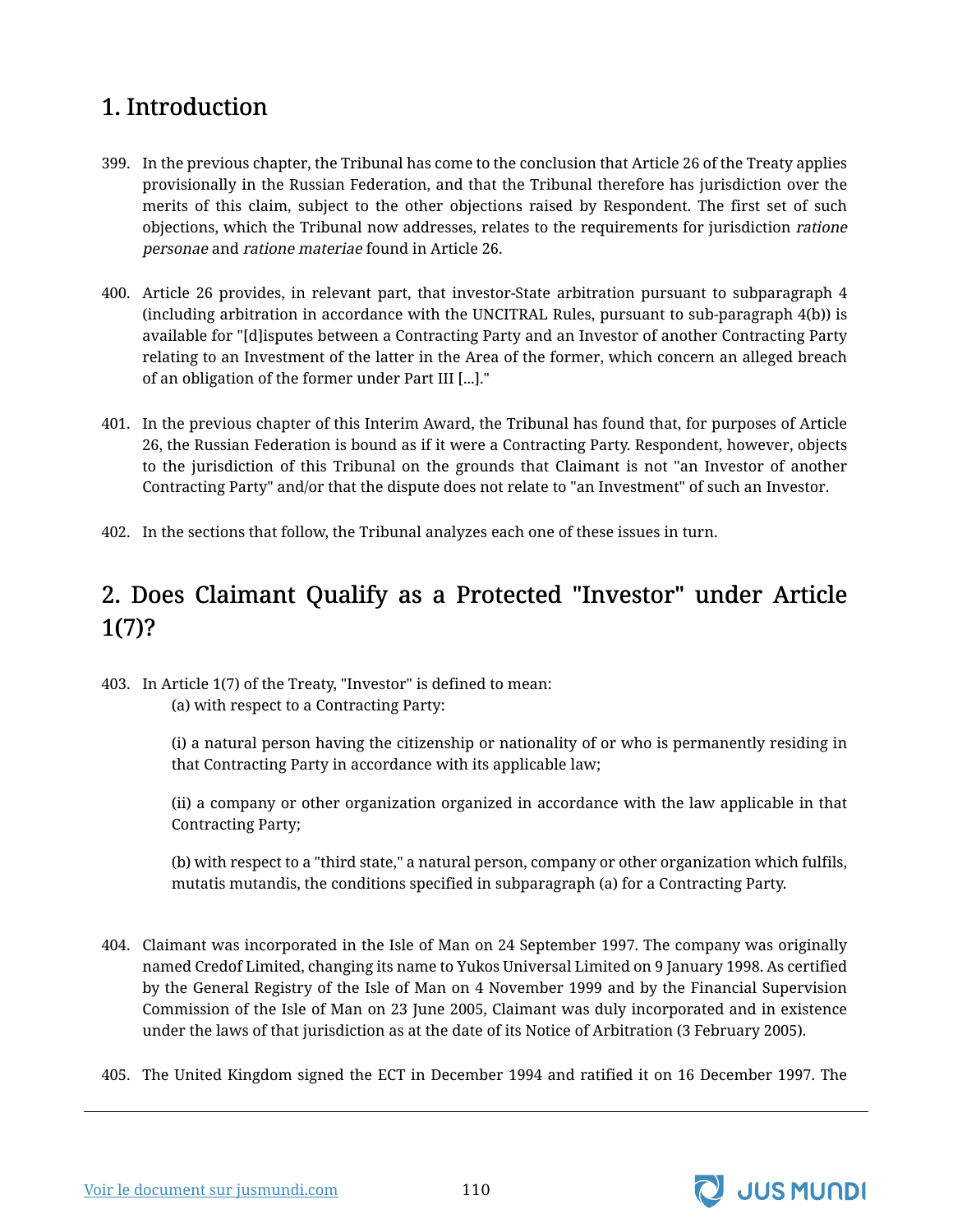United Kingdom has extended such ratification to the Isle of Man, which is a Crown Dependency. Claimant is accordingly a company organized in accordance with the laws applicable in a Contracting Party to the ECT.

#### a) Parties' Submissions

- 406. Respondent does not dispute these basic facts, which, on their face, lead to the conclusion that Claimant qualifies as an "Investor" under Article 1(7) of the Treaty. Rather, Respondent argues that Claimant has failed to meet the burden of demonstrating that the terms of Article  $1(7)$ , as lex specialis, displace consideration of applicable rules and principles of international law bearing upon the exercise of treaty interpretation. These general principles of international law, which Respondent submits are applicable, require the Tribunal to go beyond the facts relating to Claimant's formal incorporation in order to determine whether Claimant qualifies as an Investor for purposes of [Article 1\(7\) of the ECT.](https://jusmundi.com/en/document/h/clljWVJHbGxISEg0VUZMdWNJazE2TnJ3Mmxwb2NlQ1R3cmNjQXR1UDFhaUg5bDhhczBqUjlmYmVtWWhITFNjK3dCV0JaSFlDK3BFbFIyL0xvSHhiR2sxdnZtV2R3TDJsQUR2Q0hoUUhPeWlwUFRXK0ZmSTJDNUVyTytCd1RRNTNQNGpLcDFlN0gyZ2tjejBrbVBPMGp3PT0=)
- 407. Respondent refers in this respect to various instruments of international law, such as  $\Delta$ rticle  $9$  of the [ILC Draft Articles on Diplomatic Protection](https://jusmundi.com/en/document/h/RUpDUUN1a2NZSFNaZk5YRDk2TnVmaE5uNkdqOE1lbVQ0ZU1Ld0FaV3BzRUdqTVVJZDR4TEtOdEJTVFUycERJeXpLS2lIWjJGZ2lLWkIyVXI0akRXTlp6UkowL1l3V3ZDQ3kraVpqdUZLZHQwZzFkVlo4SEYyWHZuQjM5Vkk3ZFVaaElVazJqQmZGendNU2R6clpPeWcwa2wrRWZ3eWc4ckVFUmhuV25Eb1cyRkdYbXk5ZmwrZHdwekxNR1VnMUwrYzF0d3ZKd1VTbjc3UXZwUmwybXliSFJRRllOWWdLYUlOVVlOYUtHSk1GNTUvSFVrRWlzbW5KYXdWb2V0TXlpMQ==) or the Draft Articles on International Responsibility of the State for Injuries Caused in its Territory to the Person or Property of Aliens, as well as to the P&C Agreement, and argues that on the basis of these instruments, Claimant does not qualify as an "Investor" for the purposes of [Article 1\(7\) of the ECT](https://jusmundi.com/en/document/h/clljWVJHbGxISEg0VUZMdWNJazE2TnJ3Mmxwb2NlQ1R3cmNjQXR1UDFhaUg5bDhhczBqUjlmYmVtWWhITFNjK3dCV0JaSFlDK3BFbFIyL0xvSHhiR2sxdnZtV2R3TDJsQUR2Q0hoUUhPeWlwUFRXK0ZmSTJDNUVyTytCd1RRNTNQNGpLcDFlN0gyZ2tjejBrbVBPMGp3PT0=). In particular, Respondent asserts that Claimant does not qualify for protection under the ECT since it is a shell company beneficially owned and controlled by Russian nationals and, as such, by nationals of the host State.
- 408. In response, Claimant submits that Respondent is "engaging... in a tortuous and innovative process of re-writing the Treaty." Claimant asserts that "there is no basis for interpreting Article 1(7) in any way other than pursuant to its plain, express terms, which look only to the Claimant's country of incorporation." Claimant concludes that general principles of international law cannot override the "simple, determinative definition" of Article 1(7) of the Treaty.
- 409. In support of its position, Claimant refers to the opinion of Professor Crawford, who writes: No doubt reference to substantive principles of international law may have a role in treaty interpretation. But international law does not prescribe any rule for qualifying entities as investors for the purposes of treaty arbitration, still less any peremptory rule. The plain meaning of a treaty's terms may be taken to reflect the parties' intentions. 93

Claimant also refers to the decisions of arbitral tribunals that have considered this issue and have rejected attempts to introduce limitations or exceptions not provided for in the language of the Treaty under consideration. Claimant refers specifically to *Plama v. Bulgaria,* <sup>94</sup>Petr*obart* v. The Kyrgyz Republic, <sup>95</sup>Saluka Investments BV (the Netherlands) v. The Czech Republic, <sup>96</sup> and



<sup>&</sup>lt;sup>93</sup> Crawford Opinion of 22 June 2006, at para. 125.

<sup>94</sup> Plama Consortium Limited v. Republic of Bulgaria[, ICSID Case No. ARB/03/24, Decision on Jurisdiction of 8 February 2005,](https://jusmundi.com/en/document/h/SUNrSHhXMXZEcUpzbHFPaStiWElMZEVYVzQxTVM3SkYwdnNoNnNwVVpPRTMxQzlWdzNiYWhlZ3lJNExTQy9zK1FQYzlZd0tvVW1xSGtUVnlvZnJiL1k2NWx5YkdOaEpqYnhFcHVwNGFmUjJhMldaeWRvaWg3dGNrTnF3SGwvb0JvbFRuRWUvWXNMdGkvYnJCWHd4NWxRPT0=) (2005) 20:1 ICSID Review 262.

<sup>&</sup>lt;sup>95</sup> Petrobart Limited v. The Kyrgyz Republic, Arbitration No. 126/2003, Arbitration Institute of the Stockholm Chamber of Commerce, Award of 29 March 2005, available on http://ita.law.uvic.ca.

<sup>&</sup>lt;sup>96</sup> Saluka Investments B.V. (The [Netherlands\)](https://jusmundi.com/en/document/h/OUlQMVpYSTdSS2xIT0R1ejdIcFdxa0JDSWVBUFhGSEdiMEMzRmRCQUVrNUg1S1M3L0hDTDA3andFSlR1cEtjaktzc1VyRzM5eHIzaDgwYjNwd2pVZWRuN0VxOVpkNGROT094NFFHaG1DZEpOLzlwTzVwOTk1MXEyM2YrMWw5Qm0=) v. The Czech Republic, Partial Award of 17 March 2006, UNCITRAL, **available at : http://www.pca-**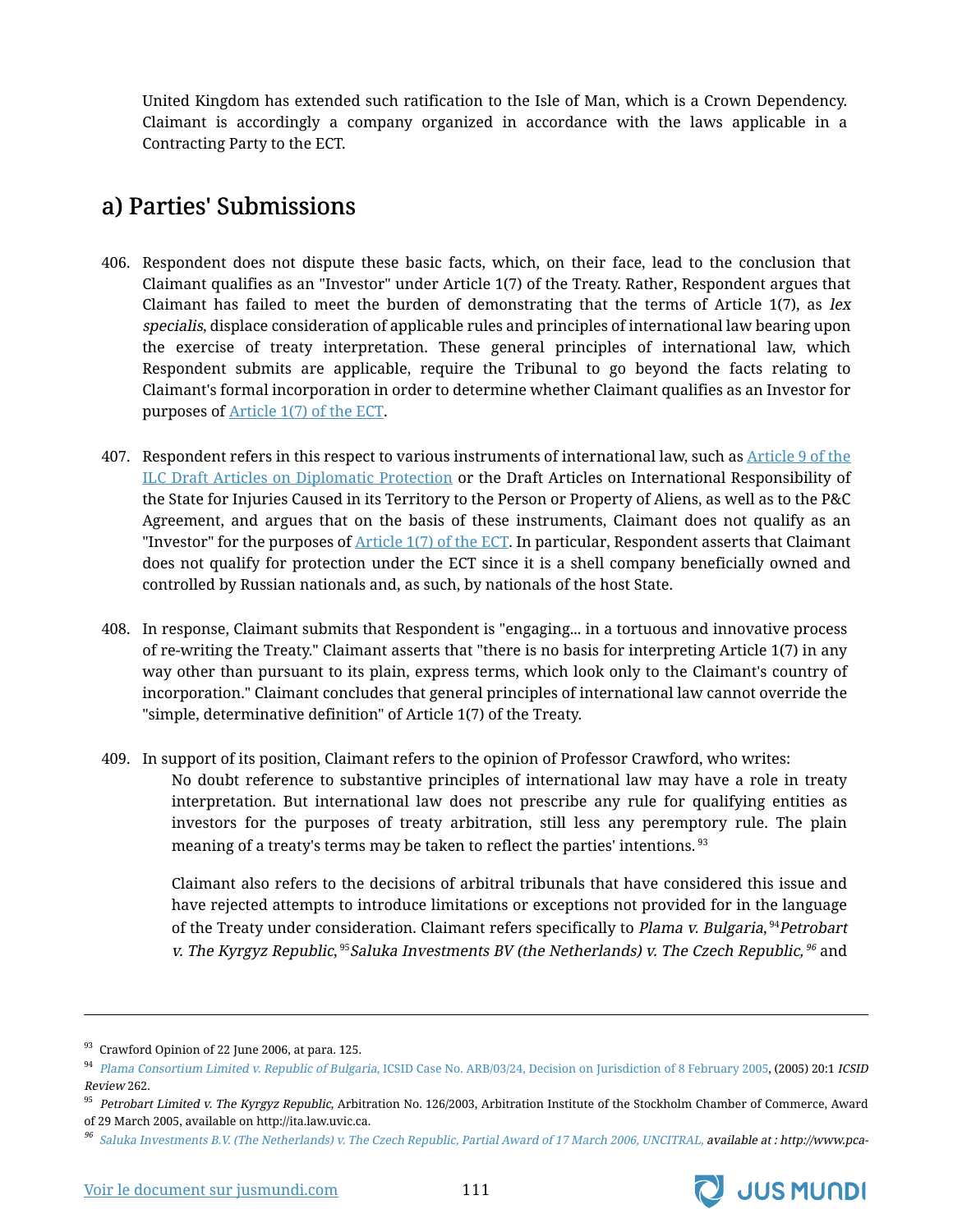#### Tokios Tokel e s v. Ukraine 97

410. Finally, Claimant submits that Respondent's reliance on international instruments other than the ECT, which contain language different from the ECT, is also unavailing. Claimant states that "the Respondent cannot rely on the language contained in irrelevant international instruments to provide for the additional requirements and exceptions that the Respondent now seeks to insert into the ECT."

## b) Tribunal's Decision

411. As noted earlier in the present Interim Award, according to <u>Article 31 of the VCLT</u>, a treaty must be interpreted first on the basis of its plain language. On its face,  $Article 1(7)(a)(ii)$  of the ECT contains no requirement other than that the claimant company be duly organized in accordance with the law applicable in a Contracting Party. The Tribunal agrees with Professor Crawford that in order to qualify as a protected Investor under  $\text{Article 1(7)}$  of the ECT, a company is merely required to be organized under the laws of a Contracting Party. As Professor Crawford rightly points out:

The Treaty imposes no further requirements with respect to shareholding, management, siège social or location of its business activities (...). Companies incorporated in Contracting Parties are embraced by the definition, regardless of the nationality of shareholders, the origin of investment capital or the nationality of directors or management.<sup>98</sup>

- 412. The Tribunal is not unmindful of Respondent's assertions concerning ownership and control of Claimant. The proper context in which to examine these assertions, however, is in the analysis of Article 17 of the Treaty, according to which ownership or control of a claiming party by citizens or nationals of a third State may, if certain other conditions are met, entitle a responding State to deny the benefits of Part III of the Treaty to the claiming party. The Tribunal will address Respondent's ownership and control argument in the next chapter of this Interim Award.
- 413. Here, however, the Tribunal is dealing not with Article 17 but with Article 1(7). The Tribunal is bound to interpret the terms of the ECT, including Article 1(7), not as they might have been written but as they were actually written. Article 1(7) is more comprehensively and neutrally cast than, for example, Article 21 of the ILC Draft Articles on International Responsibility of the State for Injuries Caused in its Territory to the Person or Property of Aliens. Article 1(7) provides that, "Investor" means:

(a) with respect to a Contracting Party:

[...]

(ii) a company or other organization organized in accordance with the law applicable in that

**O** JUS MUNDI

cpa.org/upload/files/SAL-CZ%20Partial%20Award%20170306.pdf.

<sup>97</sup> Tokios Tokeles v. Ukraine, [ICSID Case No. ARB/02/18, Decision on Jurisdiction of 29 April 2004,](https://jusmundi.com/en/document/h/c2NzQWVDaXhreWExRlFqSjJsWkw2NW5wSUtuR3dEOEttZ0pWckV2NUdERVh5aFB0WUN5V1gzTUFhTE5XMEtTUk4rVk1Dang5bytNQUJrOHlIM2JnZUwxK1dNWC9qR2xidFdMTnByNE9FY2VwTGFYaWpUZVJQMzZ5ODNDb2xFUEE=) available at: http://icsid.worldbank.org.

<sup>98</sup> Professor James Crawford, SC, Energy Charter Treaty Arbitration: Jurisdiction Issues, 22 June 2006, para. 126.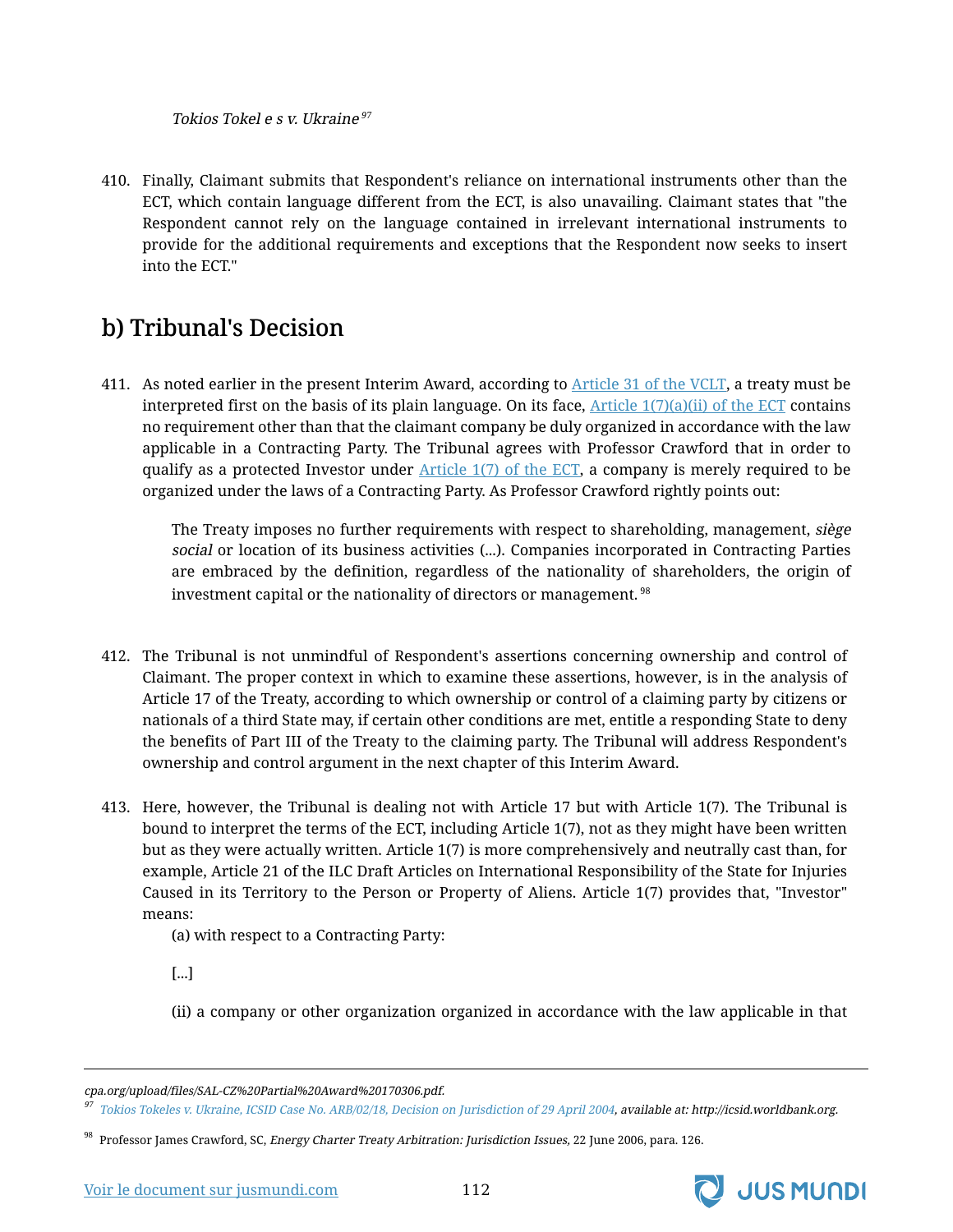#### Contracting Party;

Claimant was organized "in accordance with the law applicable" in a Contracting Party. Claimant accordingly qualifies as a company so organized in the instant case. The Tribunal is not entitled, by the terms of the ECT, to find otherwise.

414. In so concluding, the Tribunal follows the holding of the  $\operatorname{Partial}$  Award in  $\operatorname{Saluka}$  Investments  $BV$ (The Netherlands) v. The Czech Republic, [of 17 March 2006](https://jusmundi.com/en/document/h/OUlQMVpYSTdSS2xIT0R1ejdIcFdxa0JDSWVBUFhGSEdiMEMzRmRCQUVrNUg1S1M3L0hDTDA3andFSlR1cEtjaktzc1VyRzM5eHIzaDgwYjNwd2pVZWRuN0VxOVpkNGROT094NFFHaG1DZEpOLzlwTzVwOTk1MXEyM2YrMWw5Qm0=). That tribunal, of which the late Sir Arthur Watts was the distinguished chairman, held:

240.The Tribunal has some sympathy for the argument that a company which has no real connection with a State party to a BIT, and which is in reality a mere shell company controlled by another company which is not constituted under the laws of that State, should not be entitled to invoke the provisions of that treaty. Such a possibility lends itself to abuses of the arbitral procedure, and to practices of 'treaty-shopping' which can share many of the disadvantages of the widely criticized practice of 'forum shopping'.

241.However that may be, the predominant factor which must guide the Tribunal's exercise of its functions is the terms in which the parties to the Treaty now in question have agreed to establish the Tribunal's jurisdiction. In the present context, that means the terms in which they have agreed upon who is an investor who may become a claimant entitled to invoke the Treaty's arbitration procedures. The parties had complete freedom of choice in this matter, and they chose to limit entitled 'investors' to those satisfying the definition set out in Article 1 of the Treaty. The Tribunal cannot in effect impose upon the parties a definition of 'investor' other than that which they themselves agreed. That agreed definition required only that the claimantinvestor should be constituted under the laws of (in the present case) The Netherlands, and it is not open to the Tribunal to add other requirements which the parties could themselves have added but which they omitted to add.<sup>99</sup>

- 415. The Tribunal knows of no general principles of international law that would require investigating how a company or another organization operates when the applicable treaty simply requires it to be organized in accordance with the laws of a Contracting Party. The principles of international law, which have an unquestionable importance in treaty interpretation, do not allow an arbitral tribunal to write new, additional requirements— which the drafters did not include—into a treaty, no matter how auspicious or appropriate they may appear.  $100$
- 416. Indeed, in similar circumstances, other arbitral tribunals have held the opposite: they have emphasized that the reference to the State of incorporation is the most common method of defining





 $99$  See also Petrobart Limited v. The Kyrgyz Republic, Arbitration No. 126/2003, Arbitration Institute of the Stockholm Chamber of Commerce, Award of 29 March 2005, available on http://ita.law.uvic.ca.

<sup>&</sup>lt;sup>100</sup> See Acquisition of Polish Nationality[, Advisory Opinion \(1923\), PCIJ ser. B, No. 7, p. 20](https://jusmundi.com/en/document/h/VVBWSDkrRHNkOU5nRTNPZUdabDM1QXhHdHRTRTRGMTE1bUlIRWxpdmRHTlN0MDZxZzU3WFVHLzJJbnhYTHZqQWNlQU14WlY2R1RSU0czdXNyRU5rYzBCd093OEozUC8zMUs4UWFJT1lYNFJXcUI0ZTkwOVREOGdLOHF0ZmMrbm9wdjh6Y1VHL3VCVXNoQ09xRSsxQ3N3PT0=) ("To impose an additional condition for the acquisition of Polish nationality, a condition not provided for in the Treaty..., would be equivalent not to interpreting the Treaty, but to reconstructing it.") Exhibit C-144. Respondent argues, in the alternative, that the general rules and principles of international law are an integral part of Russian domestic law, pursuant to Article 15(4) of the Constitution, and that an interpretation of Article 1(7) of the Treaty that "dispense[d]" with such rules would therefore be inconsistent with Russian law, triggering the inconsistency clause of Article 45(1) of the Treaty. The Tribunal cannot accept this argument, however, in light of its decision on the proper interpretation of Article 45(1) (See Chapter A, above.)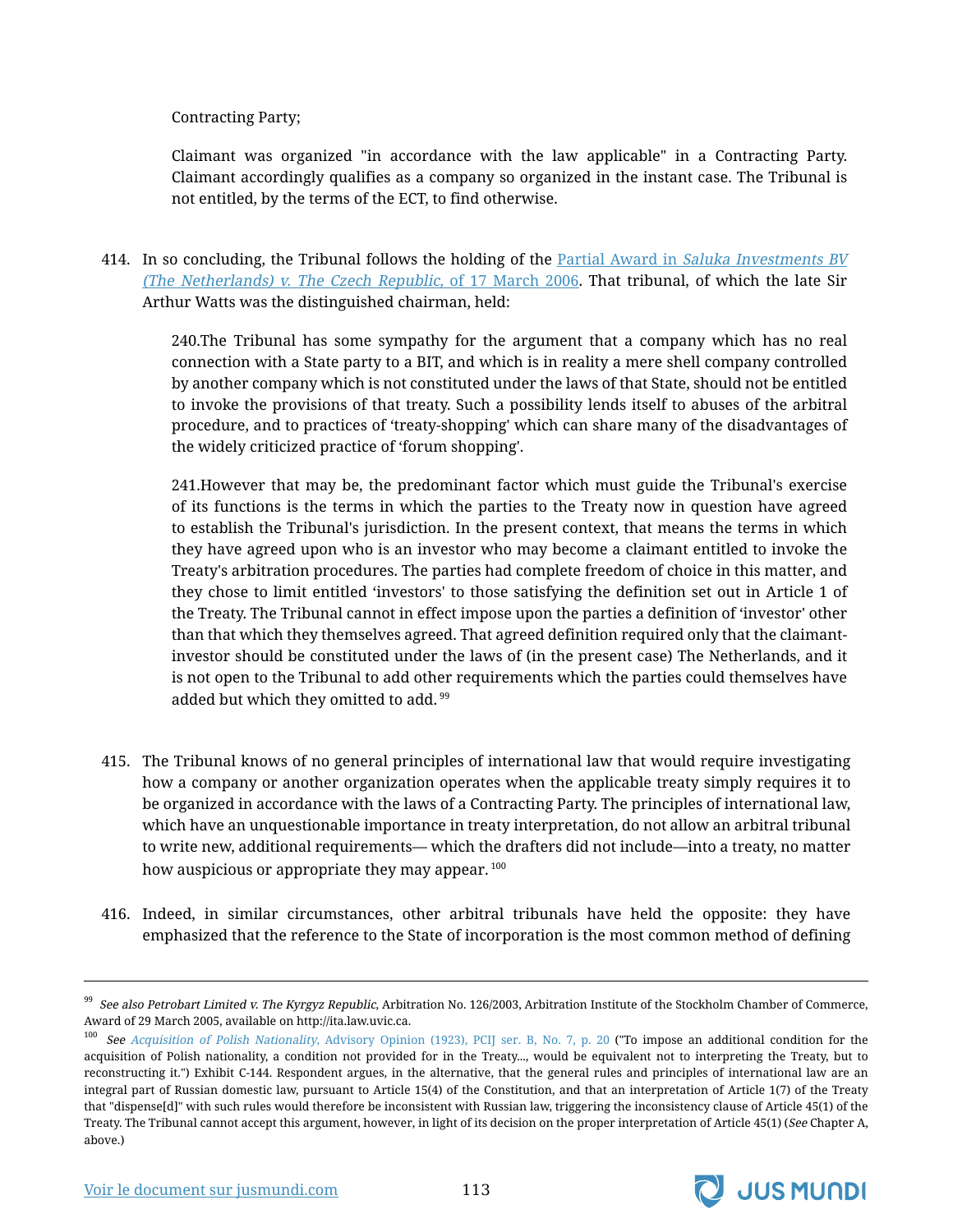the nationality of a company and that, in any event, once a treaty makes that choice in specific and unambiguous terms, any other method of assessing the company's nationality is ruled out.<sup>101</sup> Specifically with regard to  $\Delta$ rticle  $1(7)$  of the ECT, the arbitral tribunal held in the case of Plama v. Bulgaria that to qualify as an investor it was sufficient for a company to be organized in accordance with the law applicable in Cyprus, irrespective of who might own or control the Investor.<sup>102</sup>

417. The Tribunal accordingly holds that Claimant, being a company organized in accordance with the laws of the Isle of Man, qualifies as an Investor for the purposes of  $Article 1(7)(a)(ii)$  of the ECT.

# 3. Does Claimant "Own or Control" a Protected "Investment" under Article 1(6)?

418. In Article 1(6) of the Treaty, "Investment" is defined to mean:

[...] every kind of asset, owned or controlled directly or indirectly by an Investor and includes:

(a) tangible and intangible, and movable and immovable, property, and any property rights such as leases, mortgages, liens and pledges;

(b) a company or business enterprise, or shares, stock, or other forms of equity participation in a company or business enterprise, and bonds and other debt of a company or business enterprise;

(c) claims to money and claims to performance pursuant to contract having an economic value and associated with an Investment;

(d) Intellectual Property;

(e) Returns;

(f) any right conferred by law or contract or by virtue of any licences and permits granted pursuant to law to undertake any Economic Activity in the Energy Sector.

[...]

419. Claimant owns 5,340,995 shares of Yukos, representing 2.25 percent of the share capital of the company.

### a) Parties' Submissions

420. As in connection with the question of whether Claimant qualifies as an "Investor," Respondent does

<sup>102</sup> Plama Consortium Limited v. Republic of Bulgaria[, ICSID Case No. ARB/03/24, Decision on Jurisdiction of 8 February 2005, \(2005\) 20:1](https://jusmundi.com/en/document/h/SUNrSHhXMXZEcUpzbHFPaStiWElMZEVYVzQxTVM3SkYwdnNoNnNwVVpPRTMxQzlWdzNiYWhlZ3lJNExTQy9zK1FQYzlZd0tvVW1xSGtUVnlvZnJiL1k2NWx5YkdOaEpqYnhFcHVwNGFmUjJhMldaeWRvaWg3dGNrTnF3SGwvb0JXeE5VRmdzU3g3MW1kc204ZEs1L3dmTGxmYnpGY1p5Vkx3WWJGdUpOaE9JPQ==) ICSID Review [262, para. 128](https://jusmundi.com/en/document/h/SUNrSHhXMXZEcUpzbHFPaStiWElMZEVYVzQxTVM3SkYwdnNoNnNwVVpPRTMxQzlWdzNiYWhlZ3lJNExTQy9zK1FQYzlZd0tvVW1xSGtUVnlvZnJiL1k2NWx5YkdOaEpqYnhFcHVwNGFmUjJhMldaeWRvaWg3dGNrTnF3SGwvb0JXeE5VRmdzU3g3MW1kc204ZEs1L3dmTGxmYnpGY1p5Vkx3WWJGdUpOaE9JPQ==).



<sup>&</sup>lt;sup>101</sup> See Tokios Tokeles v. Ukraine, [ICSID Case No. ARB/02/18, Decision on Jurisdiction of 29 April 2004,](https://jusmundi.com/en/document/h/c2NzQWVDaXhreWExRlFqSjJsWkw2NW5wSUtuR3dEOEttZ0pWckV2NUdERVh5aFB0WUN5V1gzTUFhTE5XMEtTUk4rVk1Dang5bytNQUJrOHlIM2JnZUwxK1dNWC9qR2xidFdMTnByNE9FY2RPc0ZacmdBNzZkZHZpbVRWTmtvb2YrY2ZSM0ZITHYzT25zNWUveWpDbzdRPT0=) available at http://icsid.worldbank.org, [paras. 28-29](https://jusmundi.com/en/document/h/c2NzQWVDaXhreWExRlFqSjJsWkw2NW5wSUtuR3dEOEttZ0pWckV2NUdERVh5aFB0WUN5V1gzTUFhTE5XMEtTUk4rVk1Dang5bytNQUJrOHlIM2JnZUwxK1dNWC9qR2xidFdMTnByNE9FY2RPc0ZacmdBNzZkZHZpbVRWTmtvb2YrY2ZSM0ZITHYzT25zNWUveWpDbzdRPT0=) (with a dissenting opinion by Prosper Weil).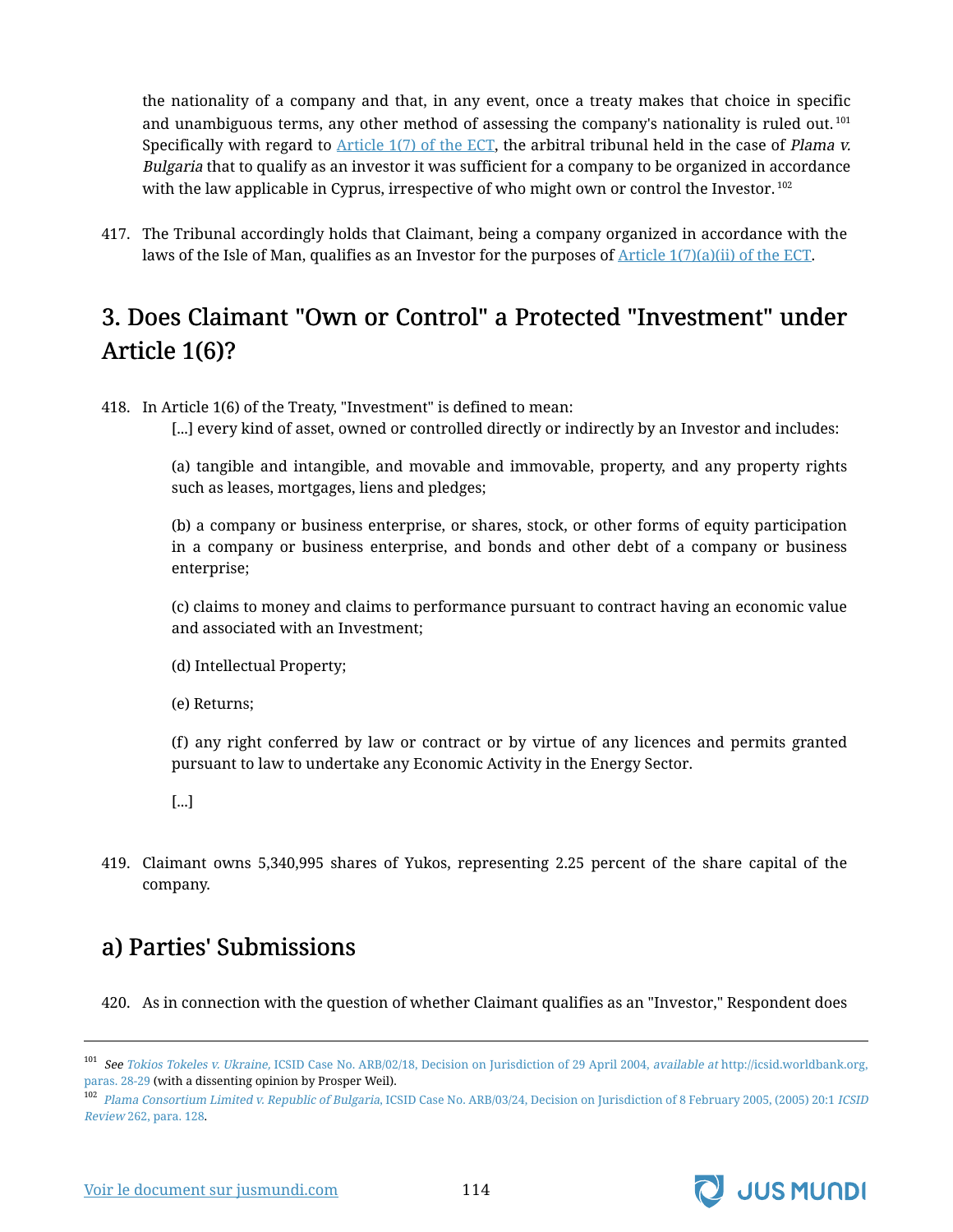not dispute the basic fact that Claimant is the nominal owner of shares of Yukos. Rather, Respondent argues that:

In the absence of a specific Treaty provision defining the quality of ownership and control, the quality of ownership and control needs to be determined pursuant to the applicable rules and principles of international law. In addition, under the rules of treaty interpretation, Article1(6) of the Treaty itself needs to be interpreted in accordance with general international law.  $^{\rm 103}$ 

On the basis of this premise, Respondent asserts that:

General international law ignores nominal or record ownership in favour of real or beneficial ownership in order to determine the nationality of a claim. <sup>104</sup>

- 421. Because Messrs. Khodorkovsky and Lebedev have admitted that they are the beneficial owners of Yukos and its assets, argues Respondent, Claimant cannot be the true owner of the Yukos shares that Claimant claims it owns.
- 422. Respondent further asserts that the nominal ownership by Claimant of the Yukos shares does not qualify as an "Investment" because no injection of foreign capital into the Russian Federation took place as a result of its acquisitions. Respondent submits that Russian law requires that a foreign investment be acquired with capital of foreign origin, and that Respondent can rely on Russian law requirements in connection with the interpretation of Article 1(6) of the Treaty by operation of the inconsistency clause of Article 45(1).
- 423. Finally, Respondent asserts that Claimant was not the owner of any Yukos shares during certain periods from 2000 to 2003 and that Claimant failed to show that it paid for the reacquisition of the Yukos shares it now nominally owns.
- 424. Claimant responds, as in the case of whether it qualifies as an "Investor," that the determination of whether Claimant holds a qualified "Investment" must begin with an examination of the language of the ECT. Considering the express terms of Article 1(6) of the Treaty, Claimant asserts that it holds a qualified "Investment" because it owns Yukos shares and has done so at all relevant times for purposes of this arbitration.
- 425. Pointing to various bank statements, Claimant asserts that it has owned Yukos shares continuously since early 2000, "long before the events giving rise to this arbitration began," and in particular on all dates relevant to this arbitration, including when it delivered to Respondent the Notification of Claim under the ECT (2 November 2004) and when Claimant's Notice of Arbitration and Statement of Claim was filed (3 February 2005). Thus, Claimant argues, under any measure of the relevant date for purposes of jurisdiction, "the Claimant was unquestionably a Yukos shareholder as of the relevant date, and thus holds a qualified 'Investment' pursuant to Article 1(6)."
- 426. Further, Claimant argues that nothing in the language of the ECT requires a showing of anything more than legal ownership to establish a qualified "Investment." Claimant points out that it is sufficient to show that the asset under consideration is owned or controlled, making other purported requirements "superfluous and unnecessary" if ownership is established. As for the type



Respondent's First Memorial, para. 84.

 $^{104}\,$  Ibid. at para. 85.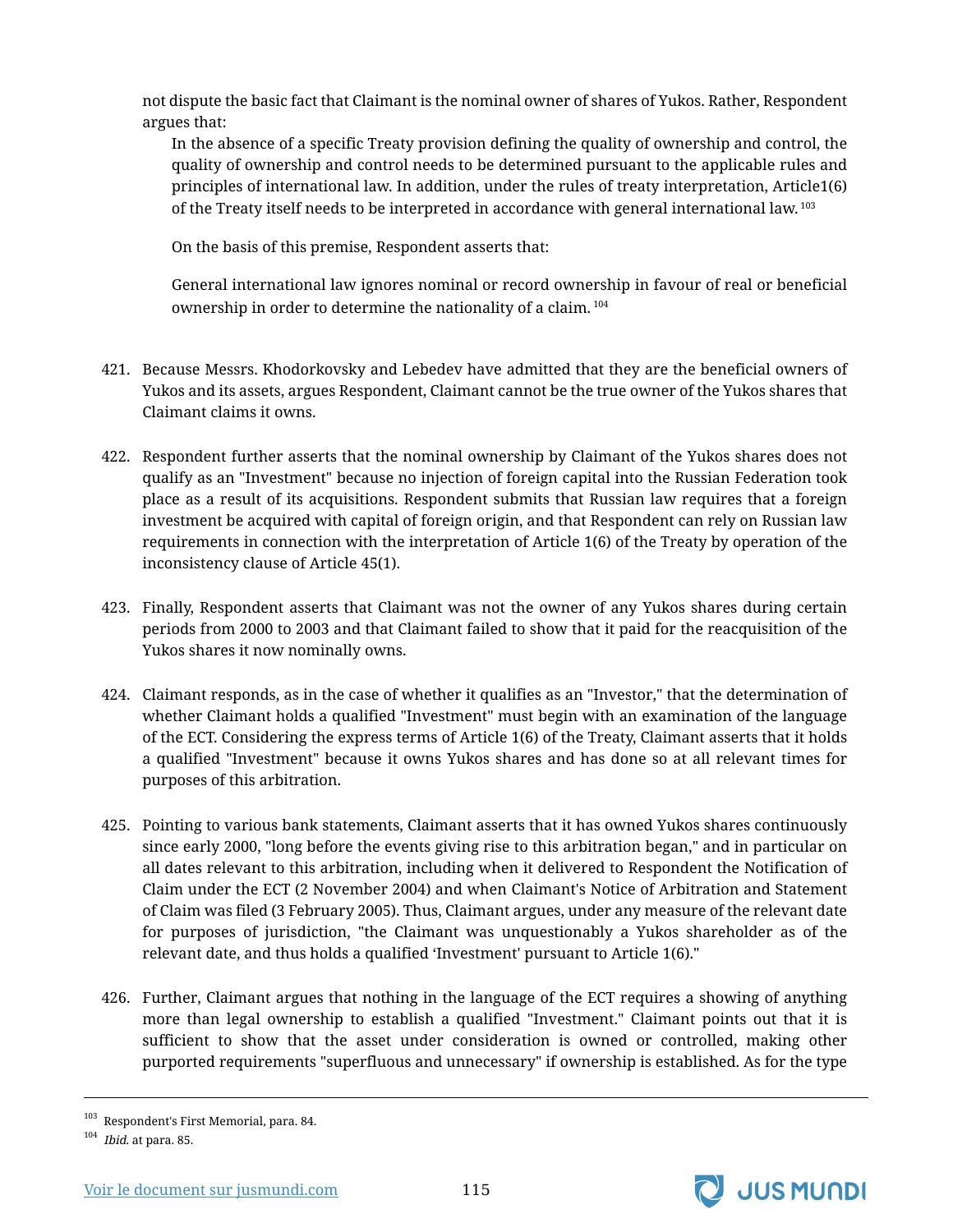of ownership required, Claimant asserts that there is no basis for Respondent's argument that beneficial ownership is necessary. Claimant argues that this is contrary to the plain language of the ECT, which provides for a very broad, simple definition of "Investment" that includes legal ownership.

- 427. Drawing support from the expansive definition of "Investment," Claimant asserts that "how the Claimant acquired its Yukos shares—including the 'origin of capital', whether it made an 'injection' of 'foreign capital', and whether it paid for the shares with cash or some other consideration—has no bearing on the Tribunal's determination whether the Claimant holds a qualified 'Investment.'" Claimant argues that no authority exists to support Respondent's argument in respect of the necessity for injection of foreign capital, and cites the decision in Tokios Tokel e s v. Ukraine in support of its own position.
- 428. Claimant also points to various public statements by then President Vladimir Putin in which he stressed that "repatriation" or "return" of Russian capital from countries like Germany and Cyprus was "a very good sign" and "a good signal." <sup>105</sup>
- 429. Finally, although insisting that it is not required by the ECT and not relevant therefore to the issue of jurisdiction, Claimant asserts, by reference to various agreements regarding acquisition of Yukos shares, that it did in fact legally acquire and pay for its Yukos shares in 1999 and 2000. Claimant alleges that it paid more than US\$ 142 million in total for the acquisition of shares in 1999 and 2000. Claimant states that it need not prove that it paid for each purchase or reacquisition of Yukos shares involved in the hundreds of further transactions made after 2000.

# b) Tribunal's Decision

430. As an initial matter, the Tribunal finds that the ECT, by its terms, applies to an "Investment" owned nominally by a qualifying "Investor." Respondent's submission that simple legal ownership of shares does not qualify as an Investment under  $\text{Article 1}(6)(b)$  of the ECT finds no support in the text of the Treaty. The breadth of the definition of Investment in the ECT is emphasized by many eminent legal scholars.  $^{106}$  As defined in [Article 1\(6\) of the ECT](https://jusmundi.com/en/document/h/clljWVJHbGxISEg0VUZMdWNJazE2TnJ3Mmxwb2NlQ1R3cmNjQXR1UDFhaUg5bDhhczBqUjlmYmVtWWhITFNjK3dCV0JaSFlDK3BFbFIyL0xvSHhiR2sxdnZtV2R3TDJsQUR2Q0hoUUhPeWlwUFRXK0ZmSTJDNUVyTytCd1RRNTNwN01Gb3dPWkZkKy8zeWpwclM0RlZBPT0=), an "Investment" includes "every kind of asset" owned or controlled, directly or indirectly, and extends not only to shares of a company but to its debt ( $Article 1(6)(b)$  of the ECT), to monetary claims and contractual performance as well as "  $any$ right conferred by law " [\(Article 1\(6\)\(f\) of the ECT,](https://jusmundi.com/en/document/h/clljWVJHbGxISEg0VUZMdWNJazE2TnJ3Mmxwb2NlQ1R3cmNjQXR1UDFhaUg5bDhhczBqUjlmYmVtWWhITFNjK3dCV0JaSFlDK3BFbFIyL0xvSHhiR2sxdnZtV2R3TDJsQUR2Q0hoUUhPeWlwUFRXK0ZmSTJDNUVyTytCd1RRNTNyTmFRdFREWUlFWGNQdnlTb2tRRnB3PT0=) emphasis added). The Tribunal recalls again that, according to [Article 31 of the VCLT](https://jusmundi.com/en/document/h/NVFwR2lWbkFqaXdJRmhJT3hnNFo0NEhoLzFzTjdSbU9icGpNYlQ0N3hXUjByQUw3dW1hT1I5OW90REYzWjlFYW1iQm0xR2ZxcmE5MFIwL3EyeU1DWUVRbENBMnU5S3g1dERqLzZnTWNMRHc3U0YwLzlEK2VYZ1FOT1ZFUEszei8yM25adnZnUXlFS0VUZE44K1VxYnNNQWhnL25UaklhUkx3TnUyNUhIdlZvPQ==), a treaty is to be interpreted in good faith in accordance with the ordinary meaning of its terms. The Tribunal reads  $Article 1(6)(b)$  of the ECT as containing the widest possible definition of an interest in a company, including shares (as in the case at hand), with no indication whatsoever that the drafters of the Treaty intended to limit ownership to "beneficial"



<sup>&</sup>lt;sup>105</sup> President Vladimir Putin, Speech at the Energy Conference, London, 26 June 2003, available at the President of Russia's official website at http://www.kremlin.ru, Annex C-1437. President Vladimir Putin, Answers to Questions from the Participants in the Business Meeting of the APEC Members, Shanghai, 19 October 2001, available at http://www.kremlin.ru, Annex C-1436.

<sup>&</sup>lt;sup>106</sup> See Craig Bamberger, "An Overview of the Energy Charter Treaty," pp. 8-9, *in* Thomas Walde (ed.), *The Energy Charter Treaty: An East-West* Gateway for Investment and Trade (1996); Thomas Walde, "International Investment under the 1994 Energy Charter Treaty," pp. 271-273, in Thomas Walde (ed.), The Energy Charter Treaty: An East-West Gateway for Investment and Trade (1996); Esa Paasivirta, "The Energy Charter Treaty and Investment Contracts: Towards Security of Contracts," pp. 356-358, in Thomas Walde (ed.), The Energy Charter Treaty: An East-West Gateway for Investment and Trade (1996).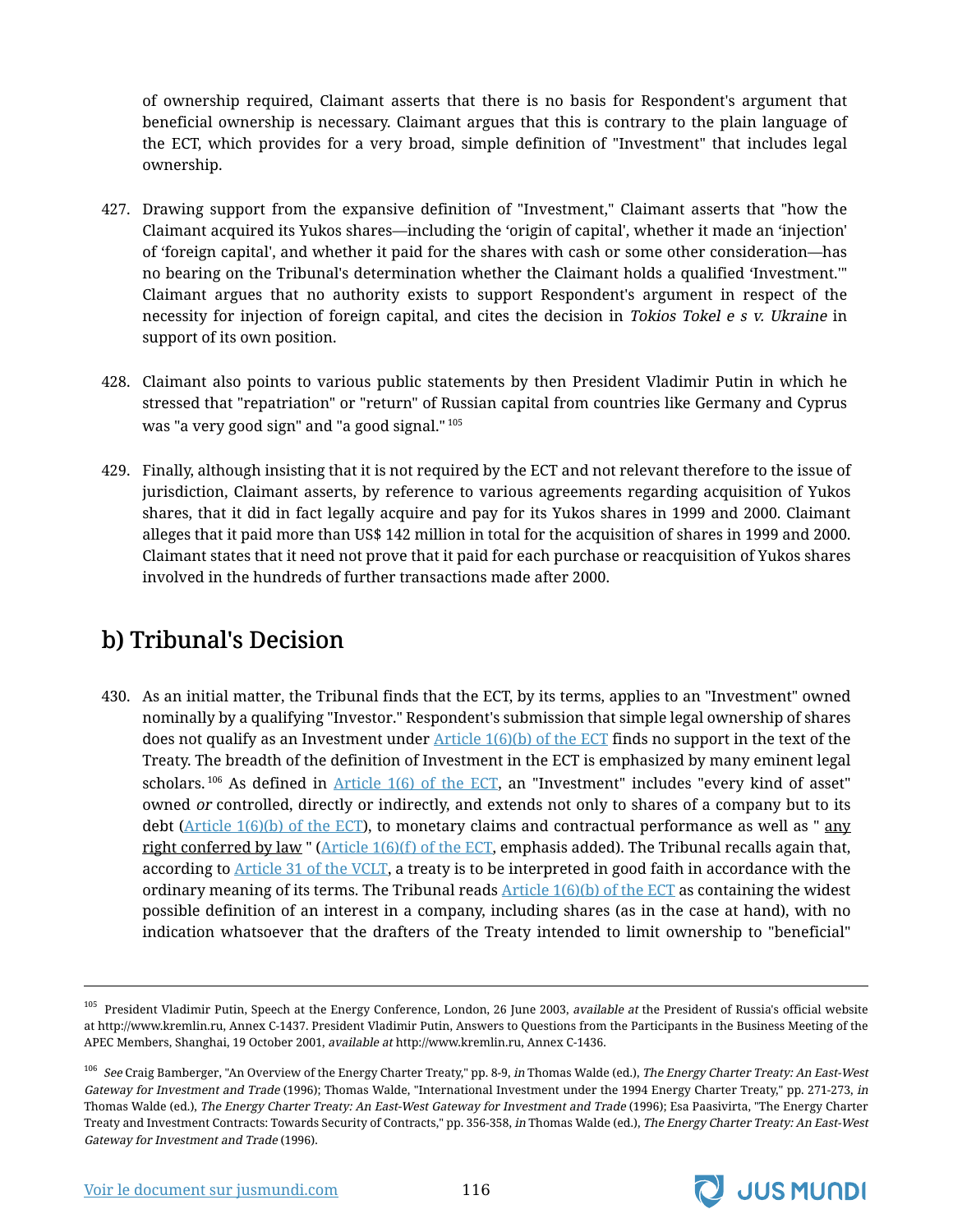ownership.

- 431. Nor can the Tribunal accept Respondent's argument based on an alleged gap in ownership of Yukos shares by Claimant during certain periods from 2000 through 2003. The record shows that as many as 59,095,252 Yukos shares were held by Claimant from 28 March 2000 to 23 July 2002. <sup>107</sup> Overlapping with this period, an additional 2,100,000 shares of Yukos were held by Claimant from 8 July 2002 to 9 January 2004. <sup>108</sup> The record also shows that Claimant has owned Yukos shares continuously since that period, and thus on all dates relevant to this arbitration. <sup>109</sup> In addition, the record establishes that the shares were legally acquired and paid for from late 1999 onwards, as evidenced by documents in the record. <sup>110</sup>
- 432. Finally, the Tribunal cannot accept Respondent's argument that an "Investment," to qualify under the ECT, requires an injection of foreign capital. Indeed, as already explained above, the definition of investment in [Article 1\(6\) of the ECT](https://jusmundi.com/en/document/h/clljWVJHbGxISEg0VUZMdWNJazE2TnJ3Mmxwb2NlQ1R3cmNjQXR1UDFhaUg5bDhhczBqUjlmYmVtWWhITFNjK3dCV0JaSFlDK3BFbFIyL0xvSHhiR2sxdnZtV2R3TDJsQUR2Q0hoUUhPeWlwUFRXK0ZmSTJDNUVyTytCd1RRNTNwN01Gb3dPWkZkKy8zeWpwclM0RlZBPT0=) does not include any additional requirement with regard to the origin of capital or the necessity of an injection of foreign capital. Specifically, paragraph 3 of the ECT Understandings, relating to Article  $1(6)$  of the ECT, is of no assistance to Respondent, as it refers to the "control" facet of Article 1(6), not "ownership." The Tribunal refers, again, to the reasoning of the tribunal in the Saluka Award: "the predominant factor which must guide the Tribunal's exercise of its functions is the terms in which the parties to the Treaty now in question have agreed to establish the Tribunal's jurisdiction." The Tribunal cannot in effect impose upon the parties a definition of "Investment" other than that which the parties to the ECT, including Respondent, have agreed.
- 433. Respondent in its written pleadings argued that the ECT is a treaty whose purpose is to promote foreign investment in the energy sector. The Introduction to the ECT prepared by the Energy Charter Secretariat provides, under the heading, "Investment," that "[t]he Treaty ensures the protection of foreign energy investments... By accepting the Treaty, a state takes on the obligation to extend national treatment, or most-favoured nation treatment (whichever is more favourable), to nationals and legal entities of other Signatory states who have invested in its energy sector."<sup>111</sup> Various provisions of the Treaty, such as those of Article 9, which speak of investments in the areas of other Contracting Parties, particularly those with economies in transition, and Article 10, which speaks of each Contracting Party encouraging "Investors of other Contracting Parties to make Investments in its Area," show that the Treaty was written in contemplation of international investment, notably of investment by investors of developed States in economies in transition. It was not written in contemplation of investments by Russian nationals resident in Russia of capital generated in Russia. (At the same time, as the Tribunal has just pointed out, <sup>112</sup> Claimant has referred to statements of President Putin welcoming the repatriation of capital controlled by Russians which has been placed abroad.)
- 434. As the Tribunal noted earlier, these conflicting contentions of the Parties go to the heart of the present dispute. The Tribunal accepts that the ECT is directed towards the promotion of foreign



<sup>107</sup> Annexes C-1207, C-1162 and C-1163.

<sup>108</sup> Annexes C-1208, C-1185 and C-1186.

<sup>109</sup> Annexes C-1206 to C-1209; and Annexes C-1211 to C-1212.

<sup>110</sup> See Annexes C-1162 to C-1203 and C-1205.

<sup>&</sup>lt;sup>111</sup> Energy Charter Secretariat, The Energy Charter Treaty and Related Documents: A Legal Framework for International Energy Cooperation (2004), p. 14.

 $112\,$  See supra, para. 428.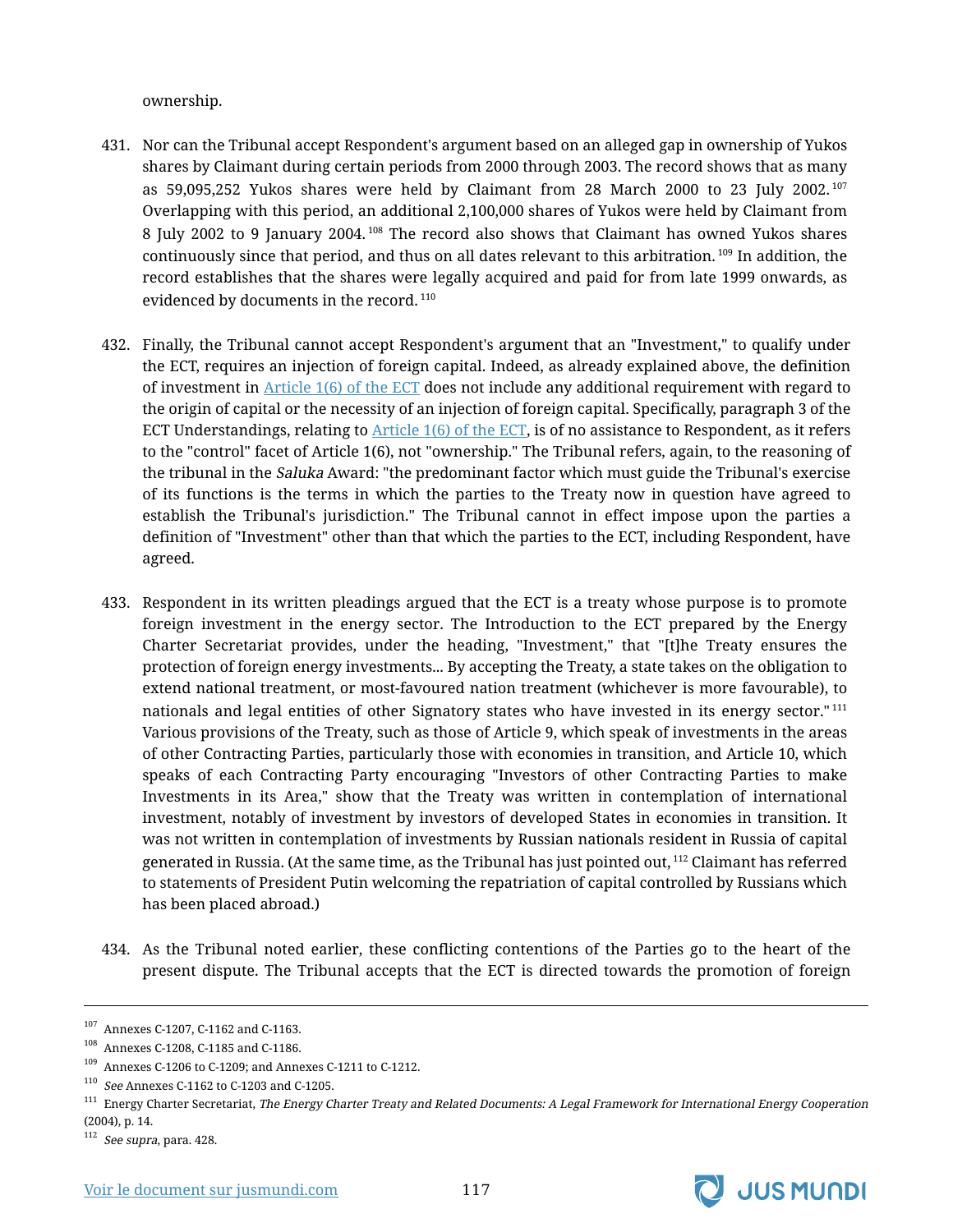investment, especially of investment by Western sources in the energy resources of the Russian Federation and other successor States of the USSR. The Treaty is meant, as specified in the Secretariat's Introduction, to ensure "the protection of foreign energy investments." If the States that took part in the drafting of the ECT had been asked in the course of that process whether the ECT was designed to protect—and should be interpreted and applied to protect—investments in a Contracting State by nationals of that same Contracting State whose capital derived from the energy resources of that State, it may well be that the answer would have been in the negative, not only from the representatives of the Russian Federation but from the generality of the delegates. The ultimate source of the investments at issue in the instant cases may be Russian. The fortunes of the "oligarchs"—a term constantly employed in the pleadings of Respondent which the Tribunal for its part repeats without pejorative intent—may derive from investments by Russians in Russian resources.

 $435. \;\;$  But, as the Tribunal noted earlier,  $^{113}$  the Tribunal is bound to interpret the terms of the ECT not as they might have been written so as exclusively to apply to foreign investment but as they were actually written. They are more comprehensively and neutrally cast. Specifically, Article 1(6) provides that, "'Investment' means every kind of asset, owned or controlled directly or indirectly by an Investor...." Article 1(7) provides that "Investor" means:

(a) with respect to a Contracting Party:

[...]

(ii) a company or other organization organized in accordance with the law applicable in that Contracting Party;

Claimant is organized "in accordance with the law applicable" in the Isle of Man and owns shares of Yukos. Thus, Claimant owns an "Investment" protected by the ECT and the Tribunal so finds. The Tribunal is not entitled, by the terms of the ECT, to find otherwise. <sup>114</sup>

436. The Tribunal is well aware of Respondent's argument that Claimant in this arbitration has "unclean hands" and that Claimant's corporate personality should be disregarded because it is an instrumentality of a "criminal enterprise." The Tribunal recalls that it addressed these issues in its Procedural Orders Nos. 2 and 3 on 8 September and 31 October 2006. Specifically, the Tribunal then decided to defer consideration of Respondent's arguments concerning the "unclean hands" of Claimant or Claimant being an instrumentality of a "criminal enterprise" to any merits phase of this arbitration. Accordingly, by finding, as it does, that Claimant qualifies as an Investor owning or controlling an Investment for the purposes of [Articles 1\(7\) and \(6\) of the ECT,](https://jusmundi.com/en/document/h/clljWVJHbGxISEg0VUZMdWNJazE2TnJ3Mmxwb2NlQ1R3cmNjQXR1UDFhaUg5bDhhczBqUjlmYmVtWWhITFNjK3dCV0JaSFlDK3BFbFIyL0xvSHhiR2sxdnZtV2R3TDJsQUR2Q0hoUUhPeWlwUFRXK0ZmSTJDNUVyTytCd1RRNTNQNGpLcDFlN0gyZ2tjejBrbVBPMGp3PT0=) the Tribunal does not dispose of the issues argued by Respondent concerning the "unclean hands" of Claimant and Claimant being an instrumentality of a "criminal enterprise," which it will address during any merits phase of this arbitration.



 $113$  See supra, para. 413.

<sup>&</sup>lt;sup>114</sup> The Tribunal also notes that the Secretariat's Introduction to the Treaty was "included for convenience and must not be read as part of any official document or as an interpretation of any provisions therein." Energy Charter Secretariat, The Energy Charter Treaty and Related Documents: A Legal Framework for International Energy Cooperation (2004), p. 11 (para. 2 of "Explanatory Note").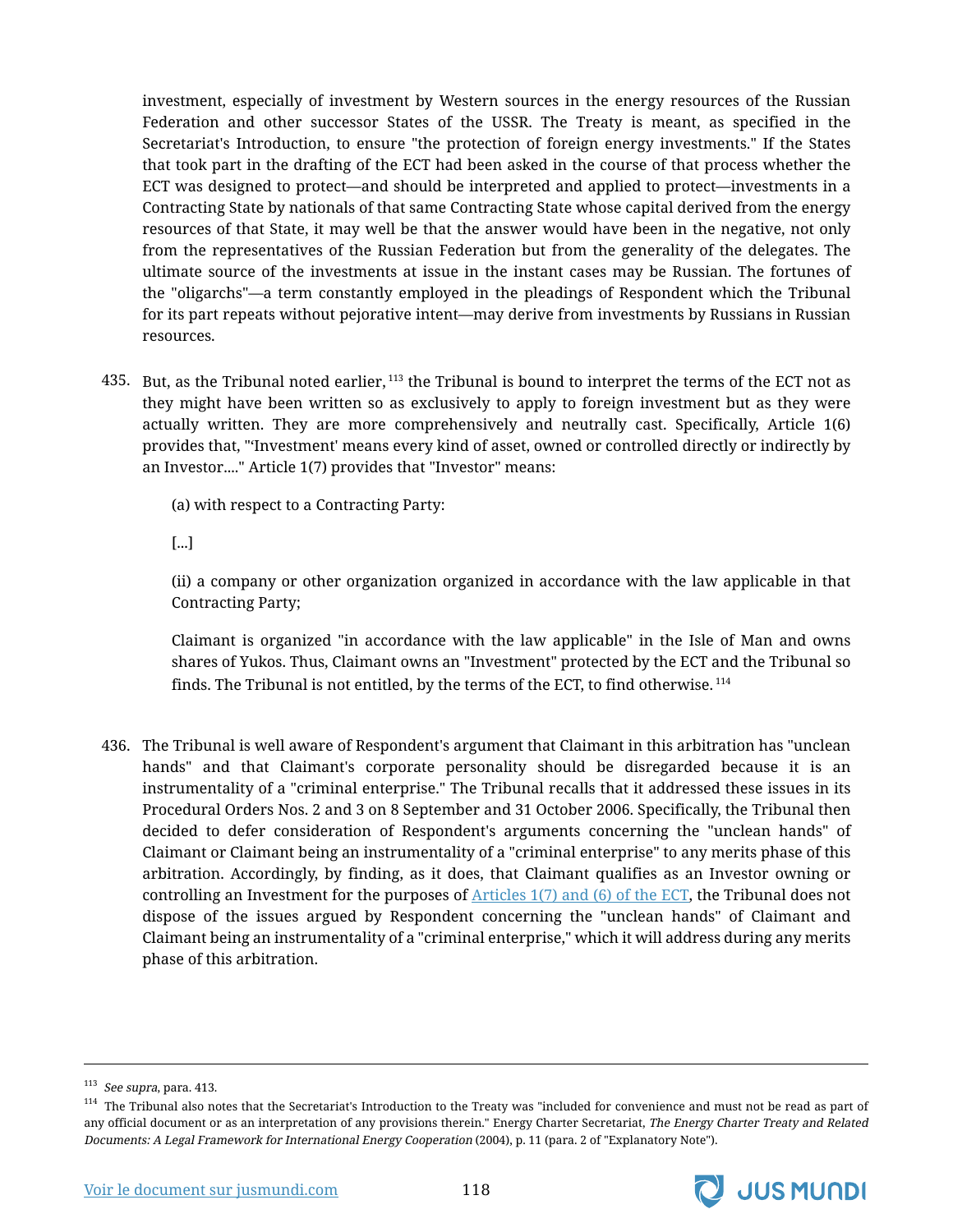# C. ARE THE CLAIMS BARRED BY THE "DENIAL-OF-BENEFITS" PROVISION(ARTICLE 17) OF THE ECT?

# 1. Introduction

- 437. Having concluded, in the previous chapter, that Claimant is a protected Investor with an Investment under the ECT, the Tribunal now turns to Respondent's argument that the benefits of Part III of the Treaty have been denied to Claimant by operation of **[Article 17 of the ECT](https://jusmundi.com/en/document/h/clljWVJHbGxISEg0VUZMdWNJazE2TnJ3Mmxwb2NlQ1R3cmNjQXR1UDFhaUg5bDhhczBqUjlmYmVtWWhITFNjK3dCV0JaSFlDK3BFbFIyL0xvSHhiR2sxdnZtV2R3TDJsQUR2Q0hoUUhPeWlwUFRXK0ZmSTJDNUVyTytCd1RRNTNrTFNKdXRuc1d2YTVWckFIWE9rMld3PT0=)**.
- 438. Part III of the ECT comprises the Treaty's substantive articles on "Investment Promotion and Protection." Most notably they prescribe, in Article 10, the standards of treatment, "the conditions," that each Contracting Party shall accord to "Investors of Other Contracting Parties to make Investments in its Area." "Such conditions shall include a commitment to accord at all times to Investments of Investors of other Contracting Parties fair and equitable treatment... constant protection and security...," managerial control and observance of "any obligations" a Contracting Party has entered into with an Investor as well other treatment no less favorable than that required by international law. Article 13 provides that Investments shall not be nationalized or expropriated except under prescribed conditions.
- 439. [Article 17 of the ECT,](https://jusmundi.com/en/document/h/clljWVJHbGxISEg0VUZMdWNJazE2TnJ3Mmxwb2NlQ1R3cmNjQXR1UDFhaUg5bDhhczBqUjlmYmVtWWhITFNjK3dCV0JaSFlDK3BFbFIyL0xvSHhiR2sxdnZtV2R3TDJsQUR2Q0hoUUhPeWlwUFRXK0ZmSTJDNUVyTytCd1RRNTNrTFNKdXRuc1d2YTVWckFIWE9rMld3PT0=) the final article of Part III, provides for "Non-Application of Part III in Certain Circumstances." It specifies that:

Each Contracting Party reserves the right to deny the advantages of this Part to:

(1) a legal entity if citizens or nationals of a third state own or control such entity and if that entity has no substantial business activities in the Area of the Contracting Party in which it is organized...

- 440. The foregoing "denial-of-benefits" clause has been a focus of conflicting arguments of the Parties. The Tribunal summarizes and evaluates those arguments in the sections that follow.
- 441. However, insofar as those arguments are deemed to address the question of whether the Tribunal has jurisdiction to pass upon the merits of the claims of Claimant, they are not on point. That is because Article 17 specifies—as does the title of that Article—that it concerns denial of the advantages of "this Part," i.e., Part III of the ECT. Provision for dispute settlement under the ECT is not found in "this Part" but in Part V of the Treaty. Whether or not Claimant is entitled to the advantages of Part III is a question not of jurisdiction but of the merits. Since Article 17 relates not to the ECT as a whole, or to Part V, but exclusively to Part III, its interpretation for that reason cannot determine whether the Tribunal has jurisdiction to entertain the claims of Claimant.
- 442. The holding of the tribunal in *Plama v. Bulgaria* is on point:



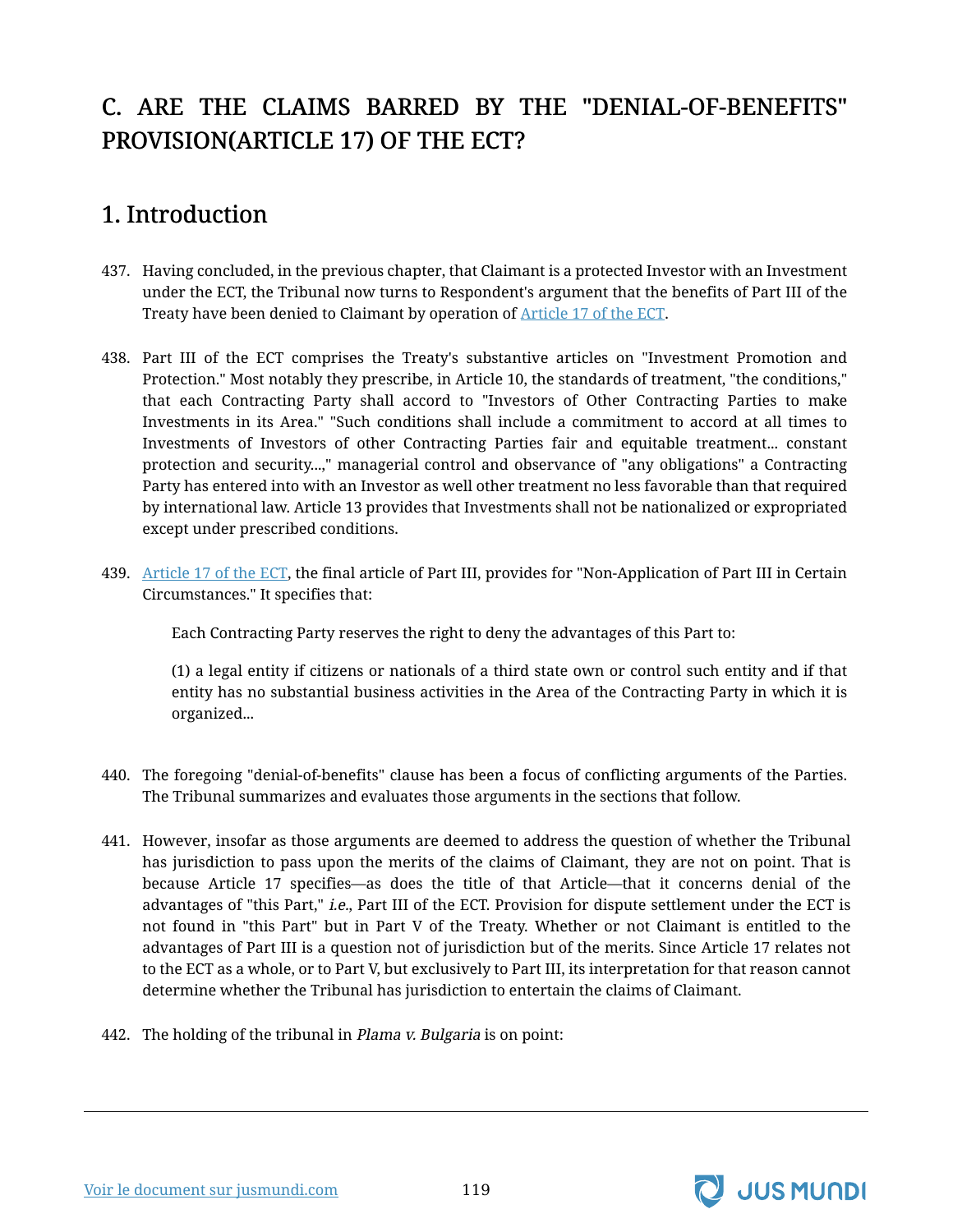Article 26 provides a procedural remedy for a covered investor's claims; and it is not physically or juridically part of the ECT's substantive advantages enjoyed by that investor under Part III. [...] This limited exclusion from Part III for a covered investor, dependent on certain specific criteria, requires a procedure to resolve a dispute as to whether that exclusion applies in any particular case; and the object and purpose of the ECT, in the Tribunal's view, clearly requires Article 26 to be unaffected by the operation of Article 17(1).<sup>115</sup>

- 443. This Tribunal finds the reasoning of the *Plama* tribunal on this point convincing and adopts it. At the same time, the Tribunal takes note of the fact that the Parties have treated the application of Article 17 as a question of admissibility, not jurisdiction, <sup>116</sup> on which they differ. Accordingly, the Tribunal will pass upon the arguments of the Parties and determine the issue of the application of Article 17 definitively in this phase of the arbitration.
- 444. First, in Section 2, the Tribunal addresses the general issue of whether there is a notification requirement in Article 17 and whether Respondent satisfied any such requirement. Then, in Section 3, the Tribunal considers whether the substantive conditions for the application of Article 17(1) have been met.

#### 2. Notification Requirement

#### a) Parties' Submissions

445. Respondent maintains in this phase of the arbitration that, even if it has any obligations towards Claimant under the ECT (which Respondent contests) it is entitled to deny the advantages of them to Claimant by reason of Article 17(1), and that it has done so. Respondent recalls that the terms of Article 17 derive from the "denial-of-benefits" clauses of bilateral investment treaties of the United States of America. While some but not all of these clauses require prior consultation and notification before invocation, as does NAFTA, Respondent notes that:

[N]o such notification and consultation requirement or other formal requirements are included in Article 17 of the Treaty. Thus, a company that is owned or controlled by nationals of a third State, and a fortiori by nationals of the host State, does not enjoy any benefits under Part III of the Treaty if it lacks substantial business activities in the Contracting Party in which it is organized. <sup>117</sup>

446. In order to benefit from Treaty protections, Respondent contends, a company that comes within the scope of Article 17 must obtain a commitment from the host State that it will be treated as a protected investor. No such commitments have been obtained. On the contrary, Russia has,

<sup>117</sup> First Memorial, para. 121.



<sup>115</sup> Plama Consortium Limited v. Republic of Bulgaria[, ICSID Case No. ARB/03/24, Decision on Jurisdiction of 8 February 2005, \(2005\) 20:1](https://jusmundi.com/en/document/h/SUNrSHhXMXZEcUpzbHFPaStiWElMZEVYVzQxTVM3SkYwdnNoNnNwVVpPRTMxQzlWdzNiYWhlZ3lJNExTQy9zK1FQYzlZd0tvVW1xSGtUVnlvZnJiL1k2NWx5YkdOaEpqYnhFcHVwNGFmUjJhMldaeWRvaWg3dGNrTnF3SGwvb0JXeE5VRmdzU3g3MW1kc204ZEs1L3dUQ00yU25HU3VMaGdMcEgwaGlOeUhBPQ==) ICSID Review [262, para. 148](https://jusmundi.com/en/document/h/SUNrSHhXMXZEcUpzbHFPaStiWElMZEVYVzQxTVM3SkYwdnNoNnNwVVpPRTMxQzlWdzNiYWhlZ3lJNExTQy9zK1FQYzlZd0tvVW1xSGtUVnlvZnJiL1k2NWx5YkdOaEpqYnhFcHVwNGFmUjJhMldaeWRvaWg3dGNrTnF3SGwvb0JXeE5VRmdzU3g3MW1kc204ZEs1L3dUQ00yU25HU3VMaGdMcEgwaGlOeUhBPQ==).

 $^{116}\,$  See First Memorial, Section III.C; Counter-Memorial, Section VII.C; Second Memorial, Section XIV; Rejoinder, Section IV.B.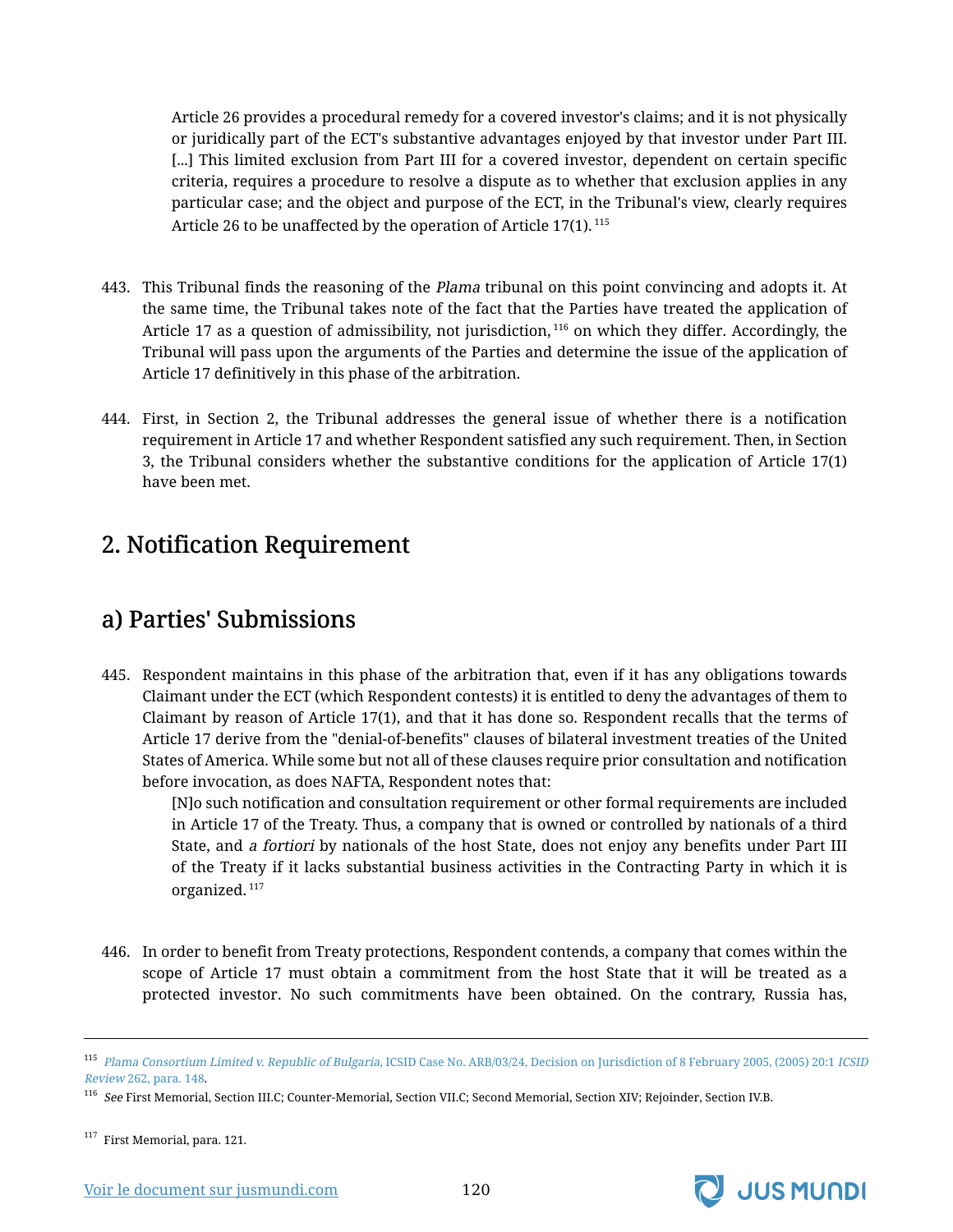contemporaneously with negotiation of the ECT, ratified and proclaimed the P&C Agreement, which stipulates that companies having only a registered office in a State Party are not considered companies of that State unless "its operations possess a real and continuous link" with the latter's economy. The Russian Federation was not and is not in a position to know when, if ever, an investment is to be made within its territory or if a controlling investor even exists outside Russia, says Respondent, adding: "This is patently so where as here the controlling Russian oligarchs have employed dozens if not hundreds of offshore tax haven companies and ever shifting structures specifically designed to disguise ownership and control, evade taxes and launder money."  $^{118}$ 

- 447. Respondent concludes: "For all the above reasons, Article 17(1) of the Treaty denies, the Partnership and Cooperation Agreement has denied, and the Russian Federation hereby denies any and all benefits of Part III of the Treaty to the Russian oligarchs themselves, and to each and every one of their offshore shell companies and structures." <sup>119</sup>
- 448. Claimant replies that Article 17 specifies that each Contracting Party "reserves the right to deny the advantages" of Part III. Thus the "right to deny" must be exercised "but until such time as this right has been effectively exercised," the investor benefits from the protection of Part III of the Treaty. Claimant disputes the reliance of the Russian Federation on the P&C Agreement, "a wholly irrelevant instrument in this arbitration."<sup>120</sup> It maintains that the purported denial of benefits by the Russian Federation quoted in the foregoing paragraph—which is defective, Claimant says, because it does not expressly identify the particular Claimant companies (but refers just to "Russian oligarchs" and "offshore shell companies")—rather demonstrates Respondent's recognition that Article 17 requires an exercise of the reserved right. The reason for that exercise is to ensure legal certainty for investors in the ECT area. It quotes the Expert Opinion of Professor James Crawford:

To place on an individual investor the task of obtaining express assurance as to the extension of advantages would change the ECT from a general framework for investment in the energy sector to an invitation to establish, case-by-case, bilateral relations between investors and the host State. This was plainly not the intention.<sup>121</sup>

449. Claimant relies also on the jurisdictional holding of the arbitral tribunal in the case of *Plama v.* Bulgaria:

In the Tribunal's view, the existence of a "right" is distinct from the exercise of that right. [...] [A] Contracting Party has a right under **[Article 17\(1\) ECT](https://jusmundi.com/en/document/h/clljWVJHbGxISEg0VUZMdWNJazE2TnJ3Mmxwb2NlQ1R3cmNjQXR1UDFhaUg5bDhhczBqUjlmYmVtWWhITFNjK3dCV0JaSFlDK3BFbFIyL0xvSHhiR2sxdnZtV2R3TDJsQUR2Q0hoUUhPeWlwUFRXK0ZmSTJDNUVyTytCd1RRNTNFT3ZRTEIvWGZYTzN2MXBkV2NBc0t3PT0=)** to deny a covered investor the advantages of Part III; but it is not required to exercise that right; and it may never do so. The language of Article 17(1) is unambiguous; and that meaning is consistent with the different state practices of the ECT's Contracting States under different bilateral investment treaties: certain of them applying a generous approach to legal entities incorporated in a state with no significant business presence there (such as the Netherlands) and certain others applying a more restrictive approach (such as the USA). The ECT is a multilateral treaty with Article 17(1) drafted in permissive terms, not surprisingly, in order to accommodate these different state



 $^{118}\,$  Ibid. at para. 125.

 $119$  *Ibid.* at para. 126.

<sup>120</sup> Counter-Memorial, para. 278.

 $121$  *Ibid.* at para. 281(citing para. 118 of the Expert Opinion).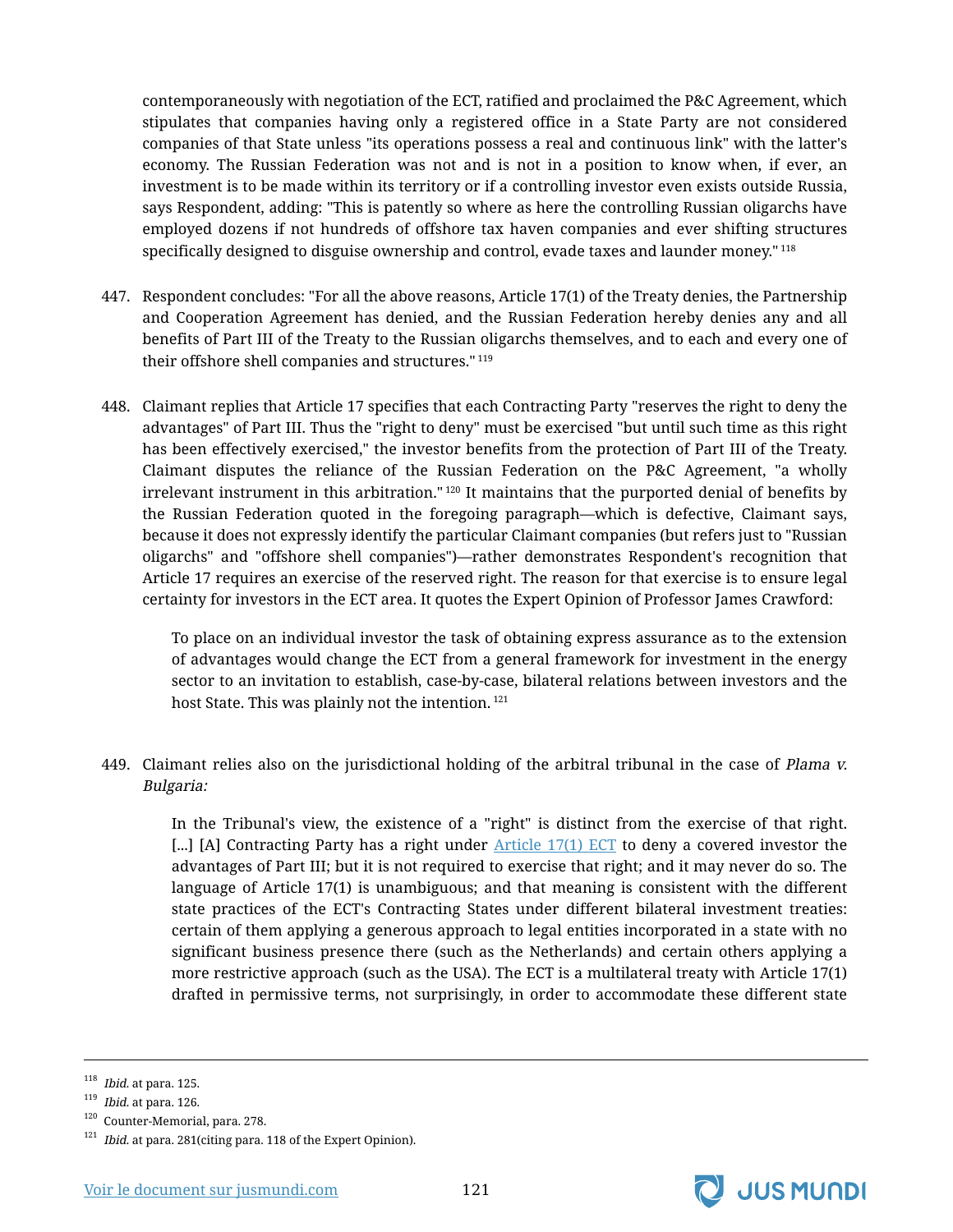practices.... <sup>122</sup>

450. Moreover:

[A] putative covered investor has legitimate expectations of such advantages until that right's exercise. A putative investor therefore requires reasonable notice before making any investment in the host state whether or not that host state has exercised its right under [Article](https://jusmundi.com/en/document/h/clljWVJHbGxISEg0VUZMdWNJazE2TnJ3Mmxwb2NlQ1R3cmNjQXR1UDFhaUg5bDhhczBqUjlmYmVtWWhITFNjK3dCV0JaSFlDK3BFbFIyL0xvSHhiR2sxdnZtV2R3TDJsQUR2Q0hoUUhPeWlwUFRXK0ZmSTJDNUVyTytCd1RRNTNFT3ZRTEIvWGZYTzN2MXBkV2NBc0t3PT0=) [17\(1\) ECT.](https://jusmundi.com/en/document/h/clljWVJHbGxISEg0VUZMdWNJazE2TnJ3Mmxwb2NlQ1R3cmNjQXR1UDFhaUg5bDhhczBqUjlmYmVtWWhITFNjK3dCV0JaSFlDK3BFbFIyL0xvSHhiR2sxdnZtV2R3TDJsQUR2Q0hoUUhPeWlwUFRXK0ZmSTJDNUVyTytCd1RRNTNFT3ZRTEIvWGZYTzN2MXBkV2NBc0t3PT0=) [...] [T]he object and purpose of the ECT suggest that the right's exercise should not have retrospective effect.<sup>123</sup>

- 451. Respondent counters that the ECT and P&C Agreement, contrary to Claimant's contentions, are not independent of each other, but cover much of the same ground. The P&C Agreement, upon its ratification, was published in the Russian Federation's Official Gazette and the official gazettes of the EU Member States. Investors must be deemed to be on notice of it, argues Respondent. In Article 30(h), the P&C Agreement denies benefits to companies incorporated in an EU Member State that do not have their principal place of business or central administration in such State and whose operations do not "possess a real and continuous link with the economy" of one of the EU Member States.
- 452. Respondent also maintains that the *Plama* case is "weak authority with respect to its treatment of denial of benefits clauses" and "is suspect in its reasoning."  $124$  It argues that:

The Plama standard, if accepted, would also impose an impossible standard for States, particularly for States in transition to a free market economy. The Plama standard converts something that the investor knows with certainty, whether it has substantial business in the State of incorporation and whether it is owned or controlled by third or host State nationals, into a burden to make such a determination with respect to a potential investor that a host State cannot know or determine. <sup>125</sup>

453. Respondent concludes:

At bottom, this is a domestic dispute involving enforcement of Russian taxes. [...] Accepting the Russian Federation's interpretation of Article 17(1) and of the interrelationship between Article 17(1) and Article 30(h) of the EU-Russia Partnership Agreement would constitute a principled basis, supported by the language of the two treaties, for distinguishing essentially domestic disputes from disputes involving genuine investors of Contracting Parties into the Russian Federation. <sup>126</sup>

454. Claimant contends that the reserved right to deny under Article 17(1) must be exercised. Article 17(1) could have been otherwise drafted, as is Article VI of the ASEAN Framework Agreement on





 $122$  Ibid. at para. 282 (citing para. 155 of the *Plama* decision).

 $123$  Ibid. at para. 283 (citing paras. 161-162 of the Plama decision).

<sup>124</sup> Second Memorial, paras. 340, 342.

 $^{125}\,$  Ibid. at para. 343.

 $126\,$  Ibid. at para. 344.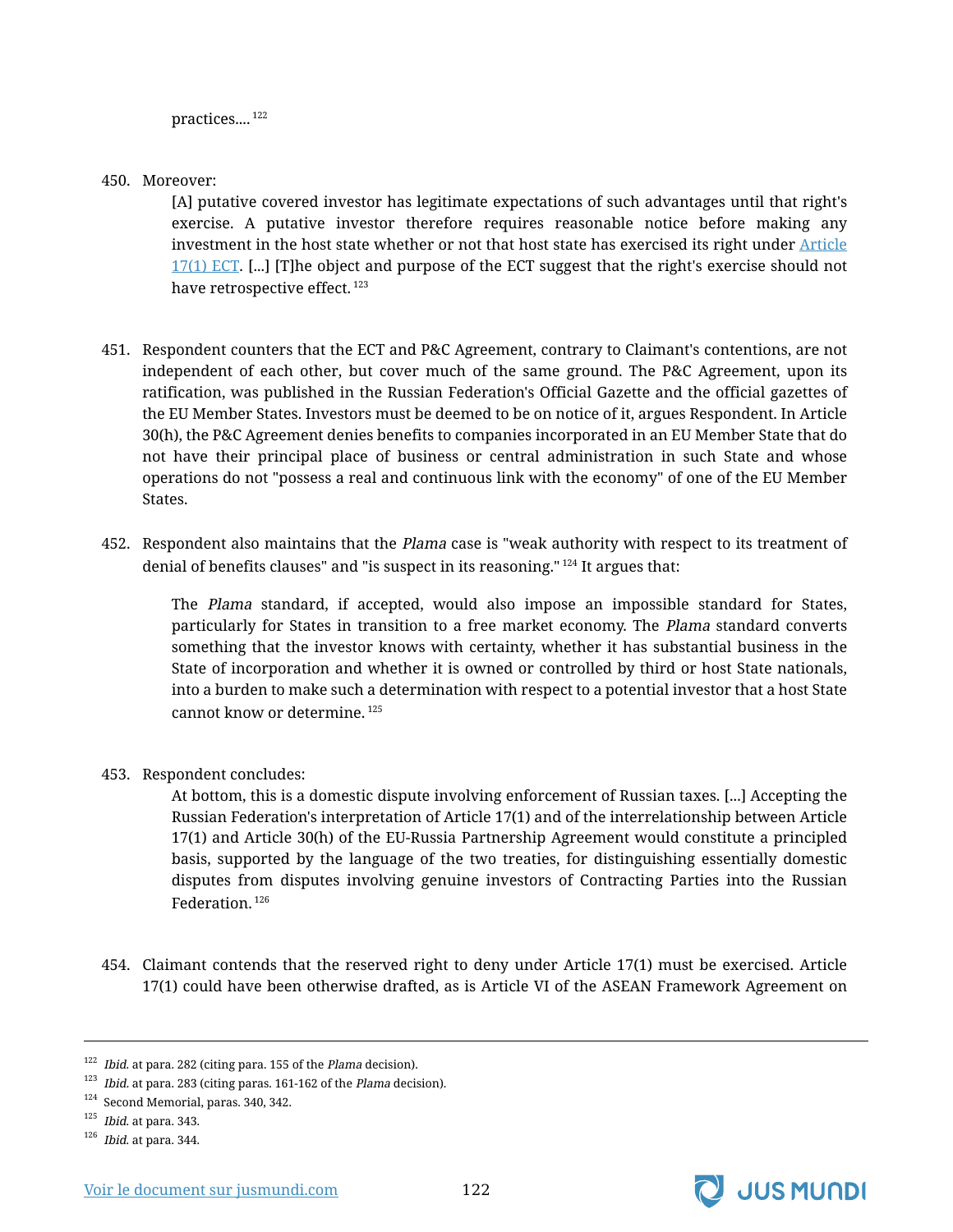Services, to state that the advantages of Part III "shall be denied" to "a juridical person owned or controlled by persons of a non-Member State constituted under the laws of a Member State, but not engaged in substantive business operations in the territory of Member States." But the drafters of the ECT, submits Claimant, deliberately chose to provide for a reserved, optional right in Article 17(1), a right that must be exercised to take effect, and only prospectively. Russia's reliance on the P&C Agreement is unavailing, argues Claimant, because it defines a "Community company" or a "Russian company" for the purpose of that Agreement itself ("for the purpose of this Agreement"); the ECT makes no reference to that Agreement while it does refer to other "related instruments."

455. Finally, at the stage of oral argument, the above contentions were canvassed anew by both Parties.

# b) Tribunal's Decision

- 456. In the view of the Tribunal, the position of Claimant on the interpretation and application of Article 17(1) to the instant case is more persuasive than that of Respondent. Article 17(1) does not deny simpliciter the advantages of Part III of the ECT—as it easily could have been worded to do—to a legal entity if the citizens or nationals of a third State own or control such entity and if that entity has no substantial business in the Contracting Party in which it is organized. It rather "reserves the right" of each Contracting Party to deny the advantages of that Part to such an entity. This imports that, to effect denial, the Contracting Party must exercise the right. Has the Russian Federation done so, either by concluding the P&C Agreement with the EU or by the passage in its pleading quoted at the end of paragraph 447 above? Not in the Tribunal's view.
- 457. The P&C Agreement makes no reference to the ECT and the ECT makes no reference to it. They cover some common ground, and the P&C Agreement does require that benefiting companies have their principal place of business in and possess a real and continuous link with the economy of an EU State. But the lack of any reference to the ECT in the P&C Agreement and the lack of any reference to the P&C Agreement in the ECT defeats reliance upon Article 30(h) of the P&C Agreement as constituting the required exercise of a right under [Article 17\(1\) of the ECT.](https://jusmundi.com/en/document/h/clljWVJHbGxISEg0VUZMdWNJazE2TnJ3Mmxwb2NlQ1R3cmNjQXR1UDFhaUg5bDhhczBqUjlmYmVtWWhITFNjK3dCV0JaSFlDK3BFbFIyL0xvSHhiR2sxdnZtV2R3TDJsQUR2Q0hoUUhPeWlwUFRXK0ZmSTJDNUVyTytCd1RRNTNFT3ZRTEIvWGZYTzN2MXBkV2NBc0t3PT0=)
- 458. In any event, if the passage in Respondent's First Memorial quoted above in paragraph 447 is construed as an exercise of the reserved right of denial, it can only be prospective in effect from the date of that Memorial. To treat denial as retrospective would, in the light of the ECT's "Purpose," as set out in Article 2 of the Treaty ("The Treaty establishes a legal framework in order to promote longterm cooperation in the energy field...") be incompatible "with the objectives and principles of the Charter." Paramount among those objectives and principles is "Promotion, Protection and Treatment of Investments" as specified by the terms of Article 10 of the Treaty. Retrospective application of a denial of rights would be inconsistent with such promotion and protection and constitute treatment at odds with those terms.
- 459. In sum, the Tribunal finds, on the basis of the evidence before it, that Respondent has not denied and cannot now be heard to deny, and will not be able to deny to Claimant in any merits phase of these proceedings, the advantages and the benefits of Part III of the ECT on the basis of Article 17.

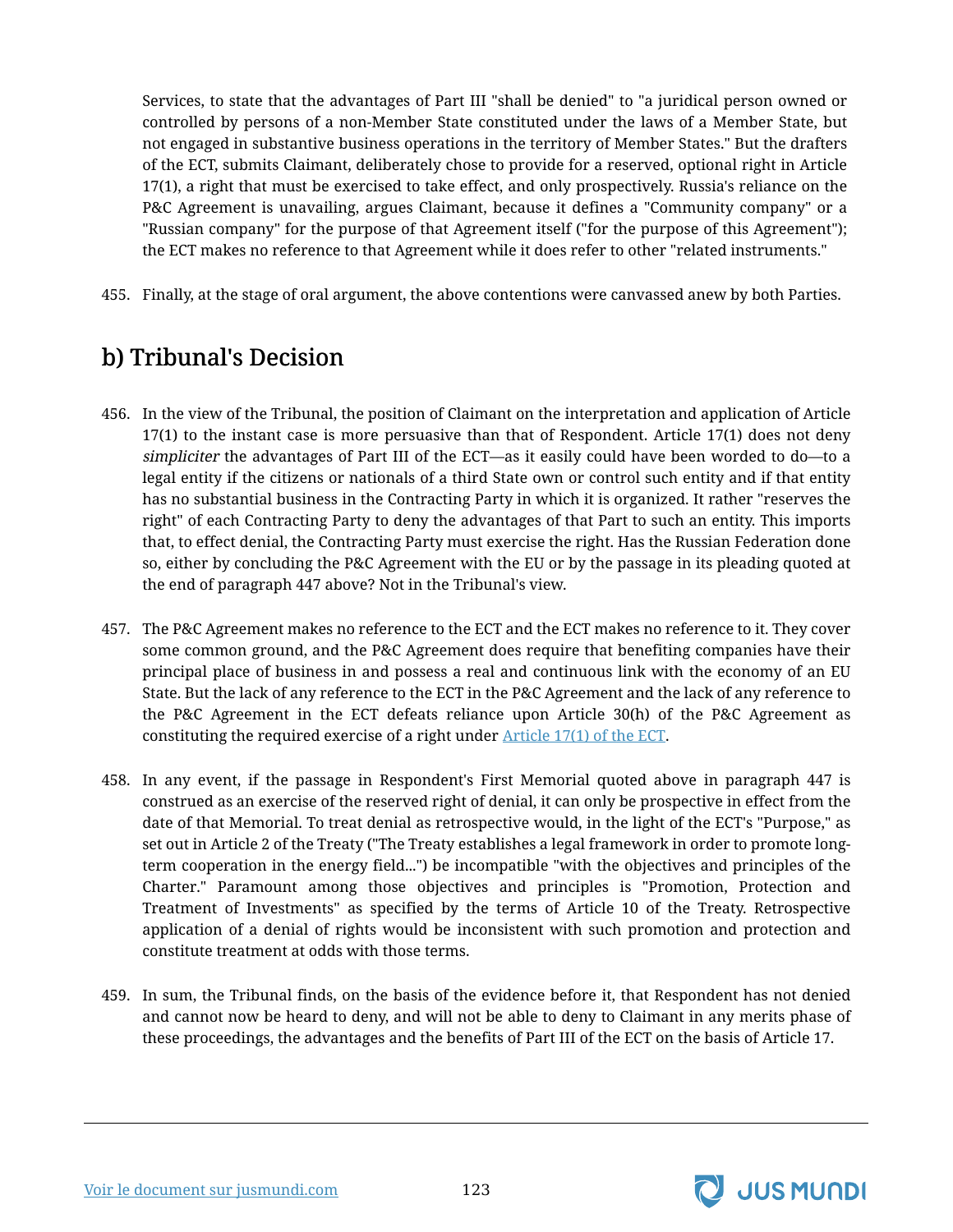# 3. Substantive Conditions

460. It is convenient here to revisit the text of Article 17(1), which specifies that: Each Contracting Party reserves the right to deny the advantages of this Part to:

> (1) a legal entity if citizens or nationals of a third state own or control such entity and if that entity has no substantial business activities in the Area of the Contracting Party in which it is organized [...]

[emphasis added]

It is apparent from the wording of Article 17(1) that two additional cumulative substantive conditions must be met before the "denial-of-benefits" clause can be exercised in respect of any particular legal entity. First, such legal entity must be owned or controlled by citizens or nationals of a third State; second, the legal entity must have no substantial business activities in the place in which it is organized.

461. In view of the Tribunal's conclusion, explained in the previous section, that Respondent cannot invoke Article 17(1) due to its failure to give notice to Claimant that it was doing so, there is no need, in principle, to address Respondent's submissions that these substantive conditions for the application of Article 17(1) have been satisfied. However, since the Tribunal was briefed extensively on the issues of ownership and control, and on the issue of whether Russia is a "third state" for purposes of Article 17(1), the Tribunal has decided to set out its analysis and conclusions in respect of these issues. The Tribunal also addresses in this section Respondent's alternative contention that Claimant is owned and/or controlled by Israeli nationals, it being undisputed that Israel is a "third state" for purposes of Article 17(1). Since Claimant has conceded that it conducts no substantial business activities in the Isle of Man, the Tribunal does not need to address that issue.

### a) Ownership and Control of Claimant

# (i) Factual Background

### (1) Claimant and its Affiliates

- 462. The organizational chart in the Appendix to this Interim Award illustrates the ownership structure of Claimant and its affiliates. <sup>127</sup>
- 463. The following facts, illustrated in the chart in the Appendix, were not contested:



<sup>&</sup>lt;sup>127</sup> Appendix: Yukos Holding Structure after 20 October 2003 (based on charts submitted by both Parties in November 2008 as demonstrative exhibits for the Hearing on Jurisdiction and Admissibility).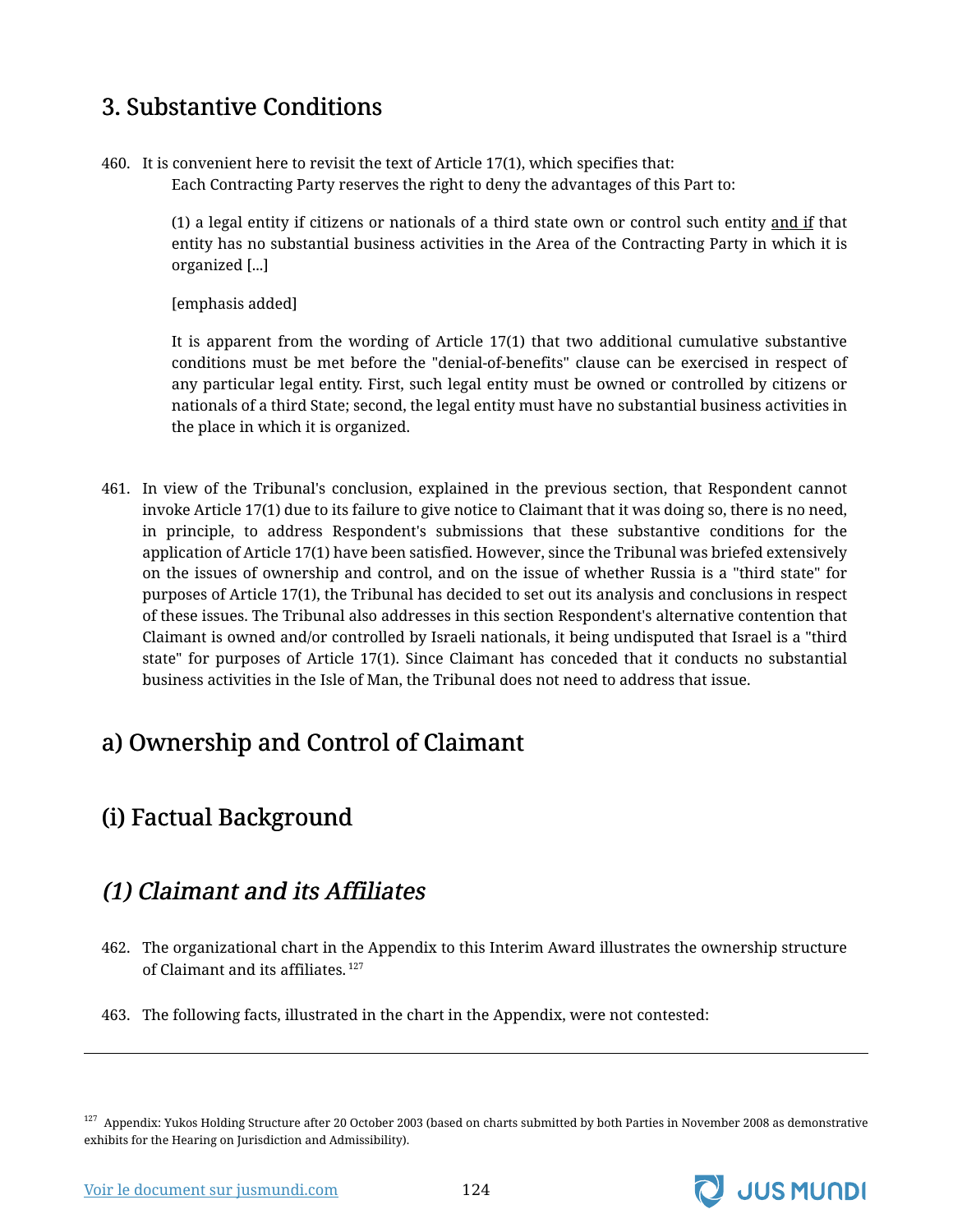• Claimant owns 50,340,995 shares (or 2.25 percent) of Yukos, and is itself wholly-owned by GML.

• GML was incorporated in September 1997, and was originally named Flaymon Limited (it changed its name to Group Menatep Limited in December 1997, and then to GML Limited in November 2005). GML is a company registered in Gibraltar, whose principal business is to conduct investing activities through various wholly-owned subsidiaries.

• The shares of GML are held by the following seven trusts created in Guernsey in 2003 and 2005 (the " Guernsey Trusts "), in stakes ranging from 7.3 percent to 52.3 percent:

o The Auriga Trust established on 20 October 2003 by Mr. Mikhail Brudno, the former President of the Yukos Refining and Marketing Division. Mr. Brudno and his family are named Beneficiaries. <sup>128</sup> The Auriga Trust holds 7.3 percent of GML.

o The Draco Trust, established on 20 October 2003 by Mr. Vladimir Dubov. Mr. Dubov and his family are named Beneficiaries. The Draco Trust holds 7.3 percent of GML.

o The Mensa Trust, established on 20 October 2003 by Mr. Platon Lebedev, a director of Yukos Universal Ltd. Mr. Lebedev and his family are named Beneficiaries. The Mensa Trust holds 7.3 percent of GML.

o The Tucana Trust, established on 20 October 2003 by Mr. Vasily Shakhnovksy, the former President of Yukos Moscow. Mr. Shakhnovsky and his family are named Beneficiaries. The Tucana Trust holds 7.3 percent of GML.

o The Pictor Trust, established on 20 October 2003 by Mr. Leonid Nevzlin. Mr. Nevzlin and his family are named Beneficiaries. The Pictor Trust holds 8.6 percent of GML.

o The Southern Cross Trust, established on 26 March 2005. Its Settlor was the Pavo Trust (itself established on 20 October 2003). The original beneficiaries were Mr. Khodorkovsky, Mr. Nevzlin and Mr. Nevzlin's issue born before expiry of the trust period. Mr. Khodorkovsky was removed as a beneficiary on 3 October 2005. The Southern Cross Trust holds 9.9 percent of GML.

o The Palmus Trust, established on 5 March 2003. Its Settlor was the Palmus Foundation of Lichtenstein. Mr. Khodorkovsky, Deputy Chairman of Yukos until 2003, was a Beneficiary until 26 April 2005. The Palmus Trust holds 52.3 percent of GML, and thus the majority stake in GML.

464. The main issue before the Tribunal in the present section of its Interim Award is whether this ownership structure leads to the conclusion that citizens or nationals of a "third state" (i.e., the Settlors/Beneficiaries of the Guernsey Trusts) own or control Claimant. Before summarizing the Parties' submissions, a more detailed review of the Guernsey Trusts is required. This review will make it easier for the Tribunal to then consider the Parties' submissions, carry out its analysis and draw its conclusions.



<sup>&</sup>lt;sup>128</sup> Capitalized terms used herein, unless otherwise clear from the context, are defined in the respective constitutive documents of the Trusts (known as "Settlements" or, in the case of the Southern Cross Trust, the "Declaration of Discretionary Trust").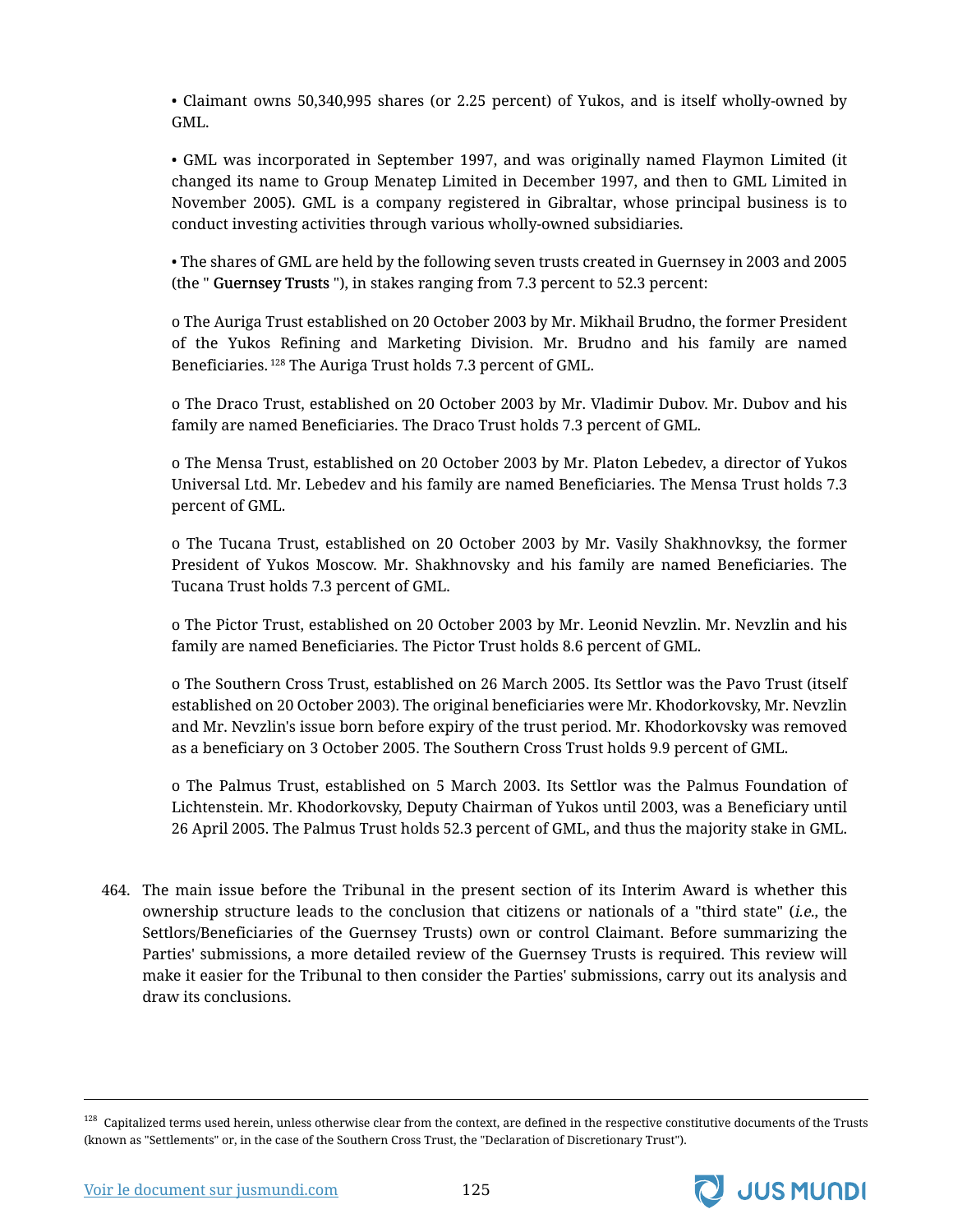# (2) The Guernsey Trusts

465. The Auriga Trust, the Draco Trust, the Mensa Trust, the Tucana Trust, and the Pictor Trust were all constituted on 20 October 2003. They share identical structures and key features (the " Auriga-type Trusts "). These are distinct from the Southern Cross Trust (a later-established trust whose assets were appointed out of the Pavo Trust, a trust 129 originally settled by Mr. Khodorkovsky at the same time as the Auriga-type Trusts)<sup>129</sup> and the Palmus Trust (an earlier-established trust with the majority stake of GML shares). The Tribunal will now review each "type" of trust in turn.

### (a) Auriga-type Trusts

466. The key common features of the Auriga-type Trusts, other than the common date of settlement, are as follows:

• The Trustee is Rysaffe Trustee Company (C.I.) Limited (" Rysaffe "), which is a fiduciary services trust company in Guernsey (Channel Islands) licensed by the Guernsey Financial Services Commission.

• The Trustees, in each case, designated a nominee in the British Virgin Islands (" BVI ") to be the registered owner of the GML shares in the Trust Fund. The nominees are, respectively, Auriga Nominees Limited (BVI), Draco Nominees Limited (BVI), Mensa Nominees Limited (BVI), Pictor Nominees Limited (BVI) and Tucana Nominees Limited (BVI).

• Each trust was settled by an individual shareholder of GML. <sup>130</sup>

• In each case, the Beneficiaries are defined in the Third Schedule of the Settlement and include the Settlor and ten other persons, understood to be members of the Settlor's family, with the International Committee of the Red Cross (the " Red Cross ") being named as a residual beneficiary.

- Initially, \$1,000 was settled into each Trust, and each Trust expressly contemplated the further settlement of GML securities into trust.
- In each case, GML shares on which GML itself has a call option were subsequently settled into trust. <sup>131</sup>
- Each trust is constituted as a discretionary trust, but a Protector is required to consent to



 $129$  No constitutive documents for the Pavo Trust were disclosed, but certain information about the Pavo Trust was available from documents relating to the Southern Cross Trust.

<sup>&</sup>lt;sup>130</sup> Mr. Brudno in respect of the Auriga Trust; Mr. Dubov in respect of the Draco Trust; Mr. Lebedev in respect of the Mensa Trust; Mr. Nevzlin in respect of the Pictor Trust; Vasily Shakhnovsky in respect of the Tucana Trust

<sup>&</sup>lt;sup>131</sup> Each of Messrs. Brudno, Dubov, Lebedev and Shakhnovsky settled 348,101 shares of GML into trust; Mr. Nevzlin settled 411,393 shares of GML into trust. Each of these individuals, on 24 May 2003, had granted GML a call option in respect of their respective shareholdings. On 20 October 2003 (i.e., contemporaneously with the settlement of the Auriga-type Trusts), the call option deeds were novated so that the Trustees and their nominee companies stepped into the shoes of the individual shareholders. GML consented to the transfer of the shareholdings to the nominee companies. The call options, which are expressly unconditional, irrevocable and continue to be capable of being exercised until the dissolution of GML, are expressly governed by English law.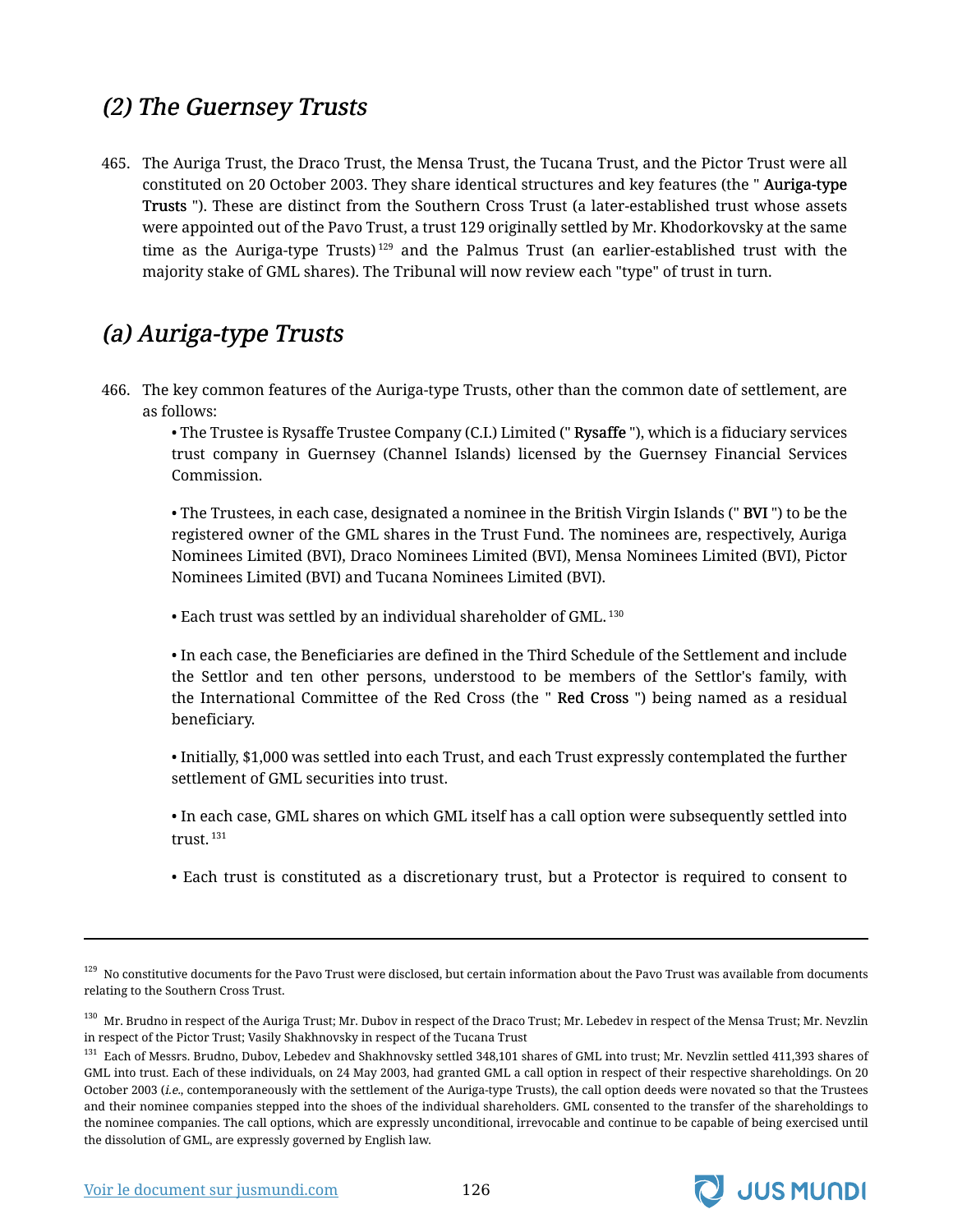important decisions (see next paragraph) and nominate any additional Beneficiaries.

• In each case, the Settlor is appointed First Protector.

• The First Protector, *i.e.*, the Settlor, is empowered to appoint two Panels, known as the First Panel and the Second Panel, as well as a Confirmator. The First Panel is empowered to appoint a new Protector when the existing Protector dies, wishes to retire or becomes "incapacitated." The Confirmator is called upon to certify that the Protector understands the nature of documents he may execute and that he is acting free from undue influence and not under duress. The Second Panel is empowered to appoint a new Confirmator in case of death or retirement of the Confirmator or when the Trustee determines that the Confirmator refuses or is unable to act.

• In each case, the First Protector nominated GML to be the First and Second Panels and no further nominations have been made to these positions.

• In each case, the Protector has power to release or, to any extent, restrict the future exercise of any powers vested in a Protector.

467. The respective Settlements state that the Trustees have "absolute and uncontrolled" powers and discretions, subject to exercising them in the "most expedient [way] for the benefit of all or any of the beneficiaries" (Clause 11). At the same time, prior or simultaneous Protector consent is required for the exercise of the following powers (Clause 20 and Seventh Schedule of the Settlement, in each case):

• the power to appoint an expiry date for the Trust (in default of appointment, the perpetuity period is 100 years);

• the overriding power to reappoint the trust assets on new trusts for the benefit of all or any one or more of the Beneficiaries (Clause 5);

• the power to exclude a Beneficiary from the Beneficiary class (Clause 7);

• the power to add additional beneficiaries (Clause 8), nominations for same being made by the Protector and certified by the Confirmator;

• the power to change the proper law of the Settlement (Clause 9);

• the power to delegate the powers or discretions imposed on or given to the Trustees (Clause 12);

• the power to restrict or release the future exercise of powers by the Trustees (Clause 13);

• the power to amend the administrative provisions of the Settlement (Clause 24); and

• the power to deal in or dispose of GML securities (save by way of transfer to nominees for the Trustee or in response to the exercise by GML of its call option over the shares transferred into trust).

[Voir le document sur jusmundi.com](https://jusmundi.com/fr/document/decision/en-yukos-universal-limited-isle-of-man-v-the-russian-federation-interim-award-on-jurisdiction-and-admissibility-monday-30th-november-2009) 127

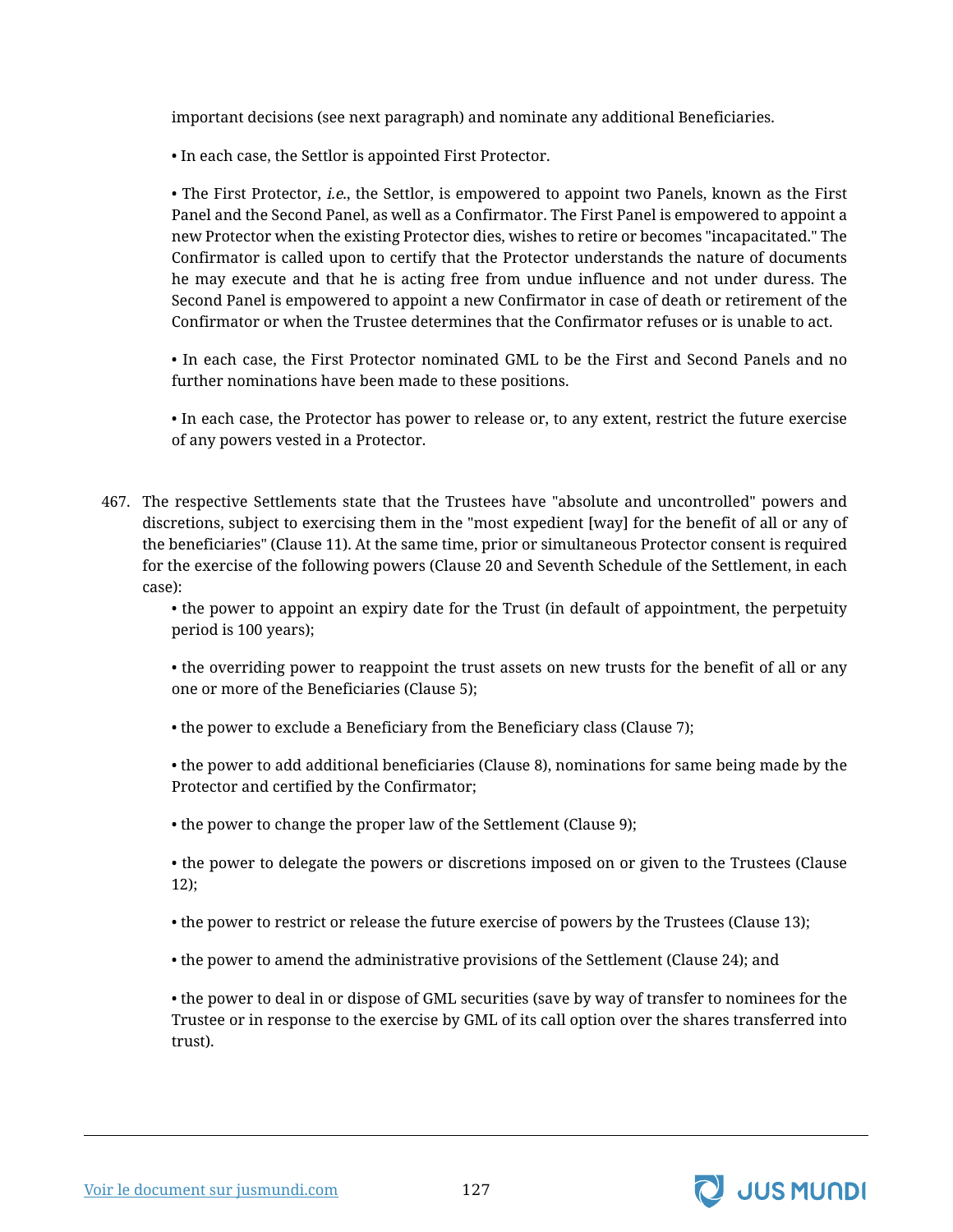- 468. Clause 14 sets out the circumstances under which new and/or additional Trustees may be appointed, and how Trustees can be removed. By Clause 14 and the Fourth Schedule of the Settlement, the following have the power to appoint new or additional Trustees (in descending order of priority):
	- the Protector;
	- the surviving or continuing Trustees;
	- the Trustee or Trustees desiring to be discharged;
	- the Liquidator or personal representative of the last surviving trustee; and

• the Royal Court of Guernsey (or court of the relevant forum, if it has changed in accordance with Clause 9).

469. Articles 4 and 5 of the First Schedule, in each case, contain what are commonly known in trust-law terms as Anti-Bartlett provisions. <sup>132</sup> These provide that:

• the Trustee is not bound to interfere in the business of any company in which the trust is interested; and

• the Trustee is not bound to obtain information regarding any such company.

#### (b) Southern Cross Trust

470. The structure of the Southern Cross Trust is as follows:

• The Declaration of Discretionary Trust is dated 26 April 2005 (the " Southern Cross Declaration ").

• The Trustee is Rysaffe. <sup>133</sup> • The initial trust fund was \$1,000,000.

• The original Beneficiaries were Mr. Khodorkovsky, Mr. Nevzlin and Mr. Nevzlin's issue born before expiry of the trust period.

• The trust period is to run until 16 October 2103 or such earlier date as the Trustee may designate by deed.

• The power to appoint new or additional Trustees is vested in the following (in order of priority): (a) the surviving or continuing Trustees; (b) the Trustee or Trustees desiring to be discharged; (c) the liquidator or personal representative of the last surviving Trustee; and (d)





<sup>&</sup>lt;sup>132</sup> It is the Trustees' duty where they hold *controlling* shareholding in a private company to ensure that they have a sufficiently detailed flow of information concerning the running of the company's affairs to be able to intervene in its activities if and when considered appropriate. The leading case is Bartlett v. Barclays Bank Ltd. (No. 1) [1980] Ch. 515, pp. 533-534: hence the reference to the Anti-Bartlett provisions, being provisions modifying the general law requirements of the Bartlett case.

<sup>&</sup>lt;sup>133</sup> Rysaffe designated Southern Cross Nominees Limited (BVI), a company in the British Virgin Islands, to be the registered owner of the GML shares in the Trust Fund.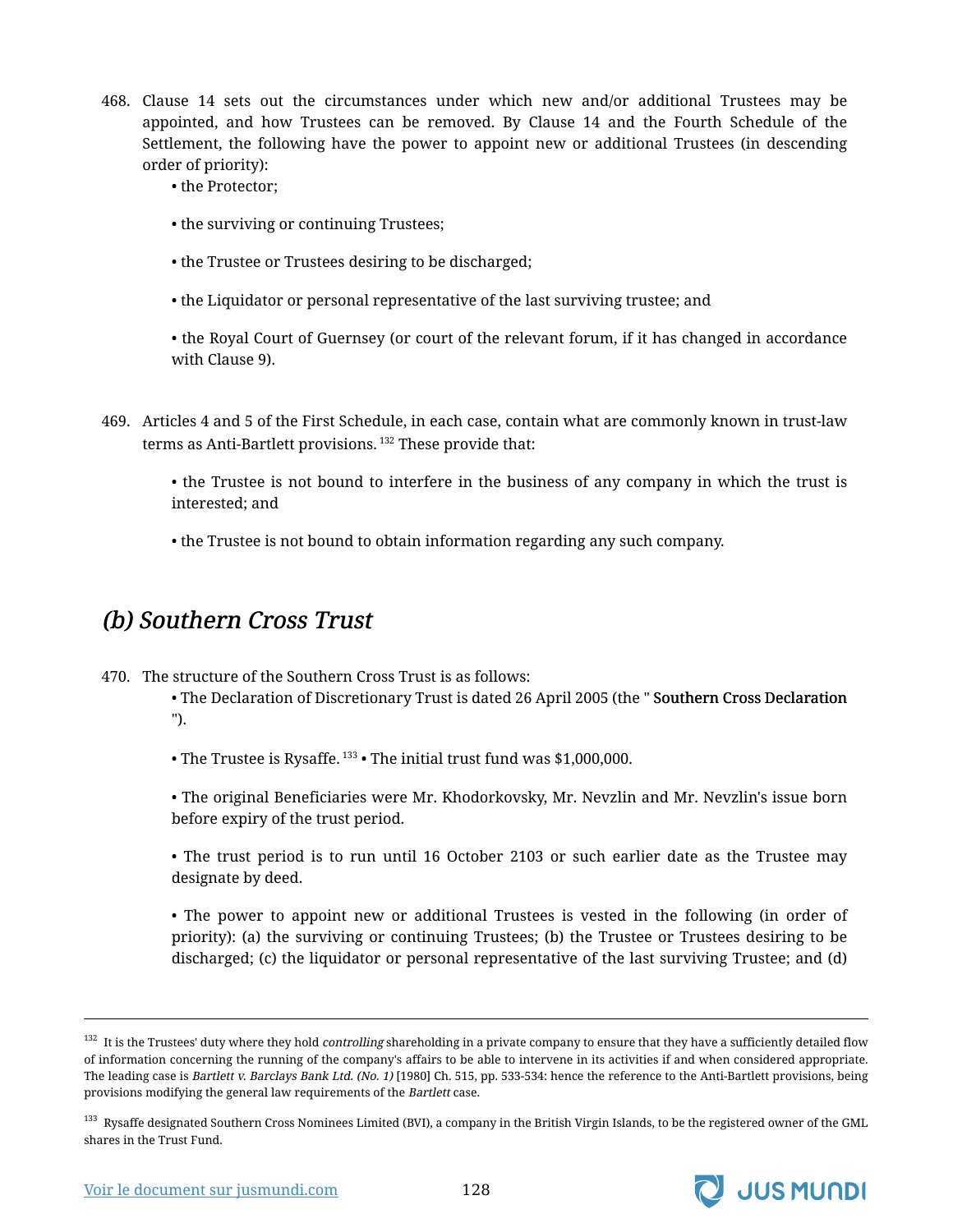the Royal Court of Guernsey (or court of the relevant forum, if the clause permitting a change in the proper law of the trust has been operated).

- 471. By deed dated 26 April 2005 (i.e., on the same day the Southern Cross Trust was constituted), 474,685 shares in GML (with unpaid dividends thereon), on which GML had a call option, were appointed out of the Pavo Trust <sup>134</sup> and into the Southern Cross Trust.
- 472. Mr. Khodorkovsky was removed as a Beneficiary on 3 October 2005.
- 473. The Southern Cross Trust differs from the Auriga-type Trusts in that: • there is no Protector;
	- there is no Confirmator; and

• the Southern Cross Declaration does not expressly contemplate the future transfer of GML securities into trust, and thus there are no specific prohibitions or restrictions on dealing with such securities.

474. On the other hand, the Southern Cross Declaration has Anti-Bartlett provisions identical to those found in the Auriga-type Trusts. That is to say, the Trustee is not bound to interfere in the business of any companies in which the Trust invests; nor is it bound to obtain information relating to such business.

# (c) Palmus Trust

- 475. The original structure and key features of the Palmus Trust are as follows:
	- It was created by a Settlement on 5 March 2003 (the " Palmus Settlement ").
	- The Settlor was the Palmus Foundation of Liechtenstein.
	- The Trustee is Palmus Trust Company Limited (a Guernsey company).<sup>135</sup>

• The trust is for the First Beneficiary (Mr. Khodorkovsky) during the Initial Period (which was to expire upon death or incapacity of the First Beneficiary, if earlier than the expiry date of the trust).

• The perpetuity period is 100 years, subject to the Trustee's power to appoint an earlier date by



 $^{134}$  The Pavo Trust had been established at the same time as the Auriga-type Trusts (i.e., on 20 October 2003) and, indeed, appears to have been similar if not identical in structure to the Auriga-type Trusts. The settlor of the Pavo Trust was Mr. Khodorkovsky, and the GML shares that had been settled into the Pavo Trust had originally been owned by Mr. Khodorkovsky. As was the case with all of the Auriga-type Trusts, prior to the settlement of the Pavo Trust, GML had been granted an option to purchase these shares by deed dated 24 May 2003; the Call Option Deed was subsequently novated on 20 October 2003 (to recognize the transfer of the obligations from Mr. Khodorkovsky to Pavo Trust) and again on 30 September 2005 (to recognize the transfer of the obligations from the Pavo Trust to the Southern Cross Trust).

<sup>135</sup> By contrast to the other Guernsey Trusts, the Palmus Trustees did not designate a nominee.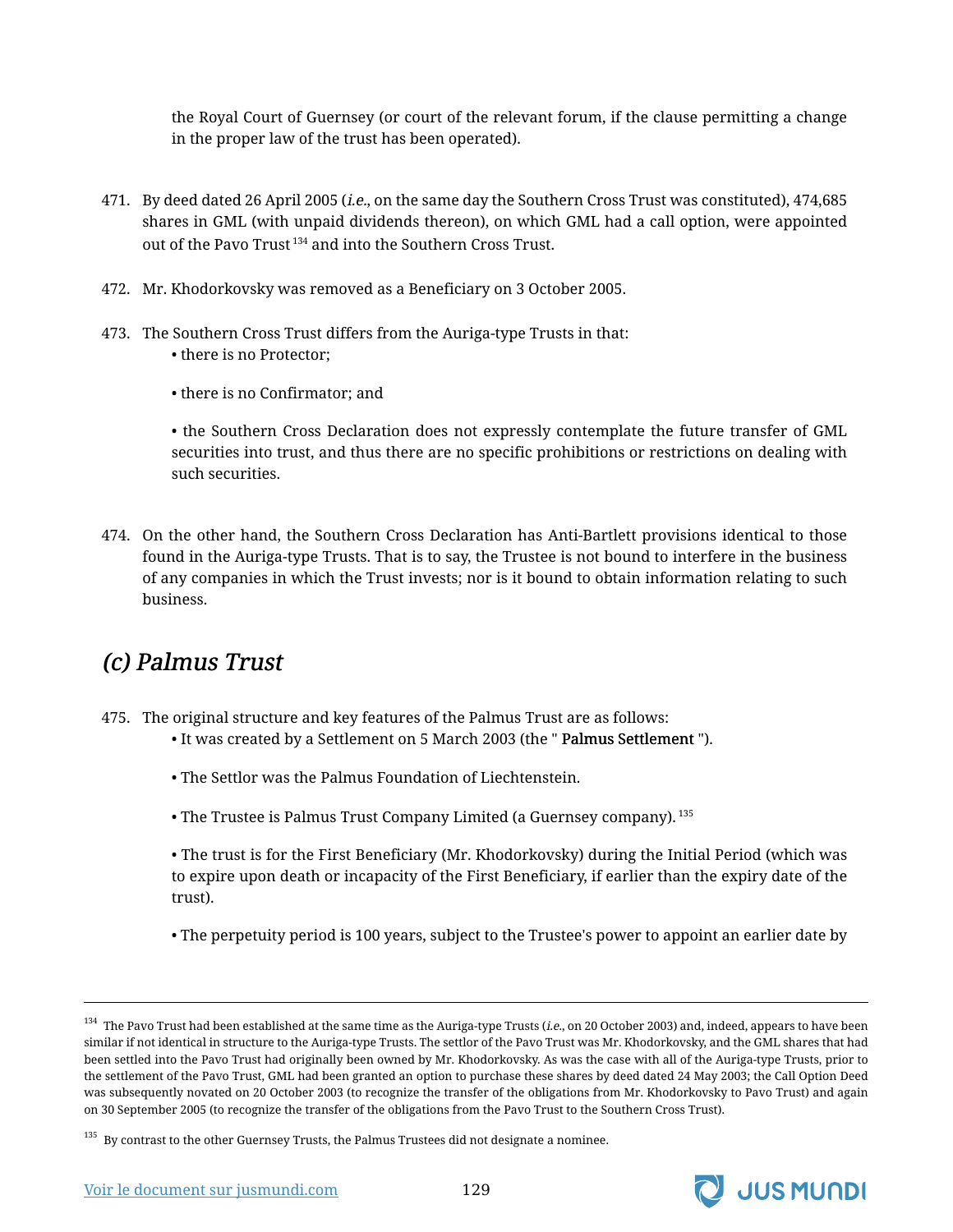deed.

• Subject to the trusts in favour of the First Beneficiary, trust assets are to be held during the trust period for such members of the class of beneficiaries (other than the First Beneficiary) as the First Beneficiary might appoint (Clause 4.2).

• Upon expiry of the trust, its assets are to be held on trust for the First Beneficiary if still living (Clause 4.4).

• The residual beneficiary is the Red Cross.

• Initially, \$10,000 was settled into the trust, and the trust expressly contemplated the further settlement of GML securities (Schedule 8(ix)).

• 2,499,999 shares of GML (unencumbered by any call options) were settled into the trust by the Palmus Foundation on 8 March 2003. <sup>136</sup>

• The trust is constituted as a discretionary trust but, as in the case of Auriga-type Trusts, Protector consent is required for the exercise of certain powers by the Trustees and the nomination of additional Beneficiaries has to be done by the Protector.

• Mr. Khodorkovsky was appointed First Protector.

• The First Protector nominates the Panel, whose function is to appoint successor Protectors.

• Successor Protectors may be appointed only where the existing Protector dies, wishes to retire or becomes "incapacitated." "Incapacitated" is a defined term, as for the Auriga-type Trusts, and the consequences of a return to capacity are the same.

• The First Protector nominates the Confirmator, whose function and powers are the same as in the Auriga-type Trusts, save that in the case of the Palmus Trust it is the retiring Confirmator who appoints a successor (there is no Second Panel).

• A BVI company was appointed Confirmator on 3 April 2003; it appointed another BVI company successor when it retired, on 26 August 2004.

• The Protector has the same power as in the Auriga-type Trusts to release or to restrict the future exercise of any powers vested in a Protector.

476. The extent of required Protector consent under the Palmus Trust is similar to that existing under the Auriga-type Trusts, except that:

• in the case of the Palmus Trust, the Trustee is specifically prohibited from "selling" GML securities without the consent of the Protector (the terms of the Auriga-type Trusts prohibit dealing in general in such shares); and

• there is no exception to this prohibition.



 $^{136}$  By contrast to the GML shares settled into the Auriga-type Trusts, the GML shares settled into the Palmus Trust were not subject to any call option granted to GML.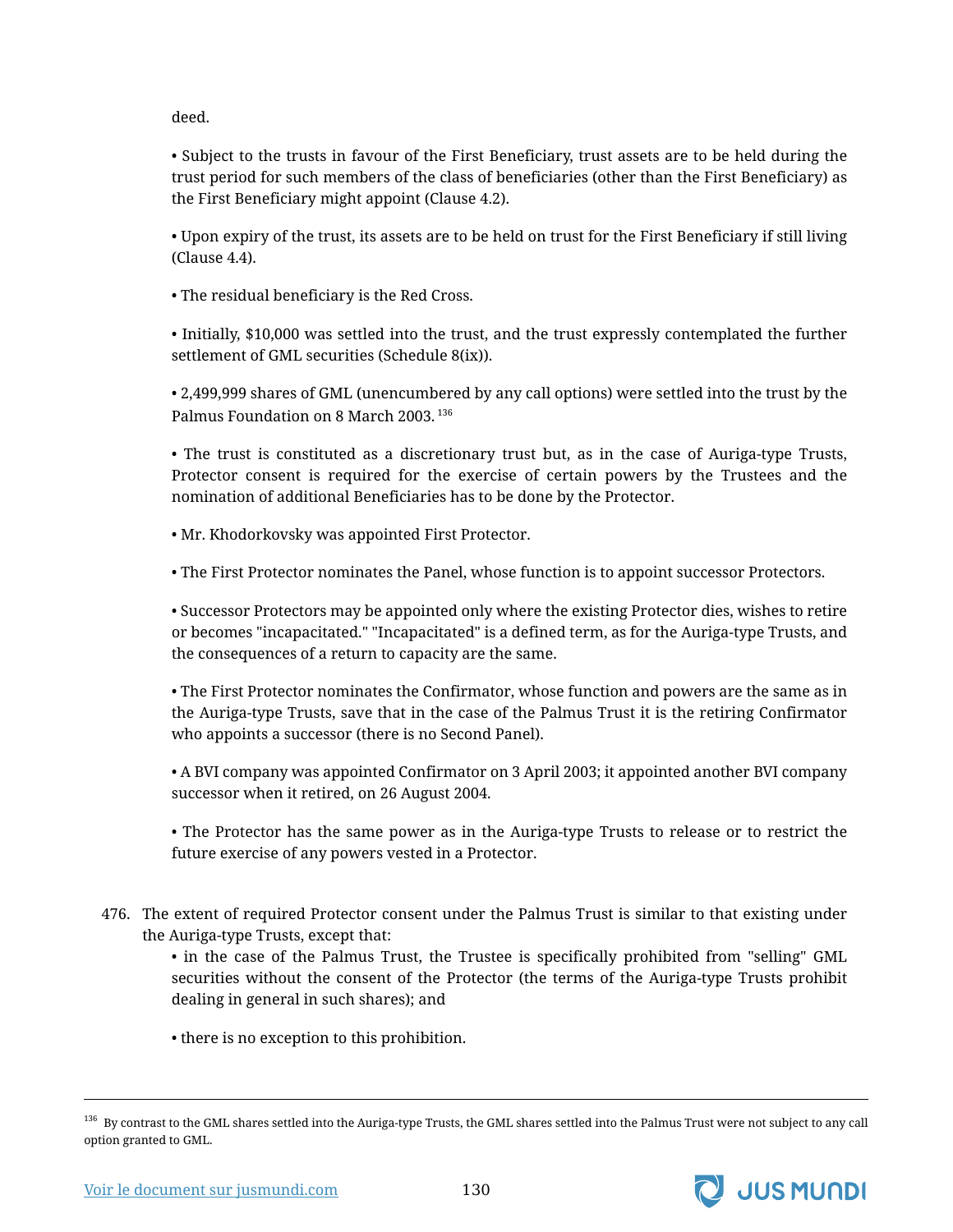- 477. The power to appoint new or additional Trustees under the Palmus Trust is exactly the same as it is under the Auriga-type Trusts.
- 478. The Palmus Trust has Anti-Bartlett provisions identical to those found in the Auriga-type Trusts.
- 479. On 3 April 2003 the First Beneficiary (i.e., Mr. Khodorkovsky) exercised his power of appointment arising under Clause 4.2 of the Palmus Declaration to appoint a Secondary Beneficiary, who will have an interest in possession in the trust fund during the Secondary Period. The Secondary Period runs from the expiry of the Initial Period until:
	- death or incapacity of the Secondary Beneficiary;

• return to capacity of the First Beneficiary (in case of his incapacity); or • expiry of the trust period.

480. The Secondary Beneficiary will be the first person in the following list who is living and not "incapacitated" on expiry of the Initial Period:

• Mikhail Brudno • Vladimir Dubov • Alexey Golubovich • Leonid Nevzlin • Platon Lebedev • Vasily Shakhnovsky

- 481. Upon expiry of the Secondary Period, the trust fund is to be held in trust for the First Beneficiary (Mr. Khodorkovsky) if he is still living and not "incapacitated" as if the Initial Period had recommenced.
- 482. By two deeds dated 26 April 2005, Mr. Khodorkovsky was removed as a beneficiary and Mr. Nevzlin was substituted within the terms of the original settlement as First Beneficiary.

# (ii) Parties' Submissions

# (1) Ownership

- 483. Respondent submits that ownership of GML (and thus of GML's wholly-owned subsidiaries, including Claimant) has remained essentially unchanged over the period 1999 to the present. In particular, Respondent asserts that Mr. Khodorkovsky and/or Mr. Lebedev have owned, either in person or through the Guernsey Trusts, 59.5 percent of the shares of GML. In the broader context to which Respondent repeatedly refers, the trustees of the Guernsey Trusts (or their nominees in the British Virgin Islands) are nominal owners only, the economic interest of the ownership of GML having always remained with the "Russian oligarchs."
- 484. In its Second Memorial, Respondent impugns the structure of the Guernsey Trusts more directly, referencing the First Opinion submitted by its expert, Mr. Martin Mann, QC. Based on the opinion of Mr. Mann, Respondent asserts that the Trustees' powers are so circumscribed in the respective



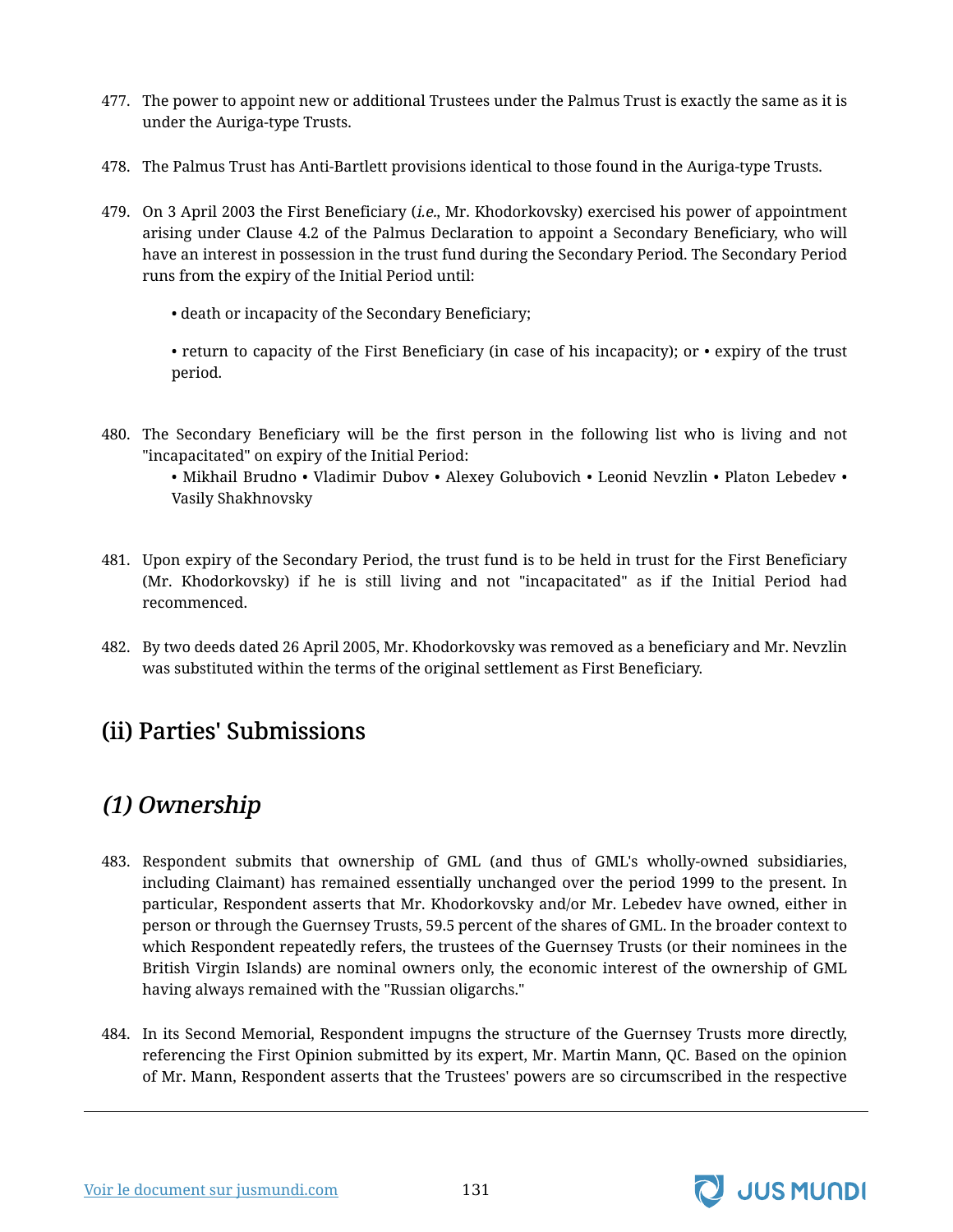Settlements and Declaration, that the trusts were "incompletely constituted and ineffective" and the Trustees never became "beneficial owners" of the shares of GML settled into those trusts.

- 485. In response, Claimant asserts that its parent company, GML, has been owned since 20 October 2003 by the Guernsey Trusts. <sup>137</sup> More particularly, Claimant posits that GML is owned as follows: 2,499,999 shares (52.3 percent) by Palmus Trust Company Limited (Guernsey) as trustees of the Palmus Trust; 474,685 shares (9.9 percent) by Southern Cross Nominees Limited (BVI) as nominee for Rysaffe as trustee of the Southern Cross Trust; 411,393 shares (8.6 percent) by Pictor Nominees Limited (BVI) as nominee on trust for Rysaffe as trustee of the Pictor Trust; 348,101 shares (7.3 percent) by Mensa Nominees Limited (BVI) as nominee on trust for Rysaffe as trustee of the Mensa Trust; 348,101 shares (7.3 percent) by Auriga Nominees Limited (BVI) as nominee on trust for Rysaffe as trustee of the Auriga Trust; 348,101 shares (7.3 percent) by Tucana Nominees Limited (BVI) as nominee on trust for Rysaffe as trustee of the Tuncana Trust; and 348,101 shares (7.3 percent) by Draco Nominees Limited (BVI) as nominee on trust for Rysaffe as trustee of the Draco Trust.
- 486. In support of its position, and in response to the first opinion of Mr. Mann, Claimant relies on the expert opinion of Mr. Brian Green, QC. In his first opinion, Mr. Green opines, based on a detailed review of the respective Settlements and of the Southern Cross Declaration, that the Guernsey Trusts are "routine examples of offshore trusts." An analysis of the salient features of each trust demonstrates, he writes, a coherent set of trusts operating for the benefit of all or any of the beneficiaries for the duration of the relevant trust period. He concludes that the trusts in question are real and valid, and that the restrictions on sale or other disposition of the GML shares held in trust do not affect the trustees' ownership of those shares.
- 487. As to the issue of "beneficial ownership" within the trust structure, Mr. Green reasons as follows (at paragraphs 24 and 25 of his First Opinion):

24. (1) Where there is no trust, legal and beneficial ownership tend to go hand in hand.

(2) Where there is a trust, trustees hold the rights attaching to their legal ownership of property on trust for their beneficiaries. "Beneficial ownership" therefore tends to follow "equitable ownership."

(3) However, where the equitable interests under a trust are limited to membership of a class of objects of discretionary powers (as in the present case), so that members of the class are not "equitable owners" of the trust property, such objects are not the "beneficial owners" of the trust property either. Particularly so where (as in the present case) the class of objects is open, there being powers to add members to the discretionary class.

25. (1) The rights attaching to legal ownership of property will carry with them the rights to the fruits of, and to the exercise of powers relating to, the property in question. Thus, to take the example of shares with which this case is concerned, it is the trustees who would generally be entitled:

(a) to receive dividends and other distributions in respect of the shares;



<sup>&</sup>lt;sup>137</sup> This shareholding has since been modified only as to the transfer of the shareholding of Pavo Nominees Limited (BVI) to Southern Cross Nominees Limited (BVI), and the sale of 221,519 shares representing 4.4 percent of the share capital of GML by Carina Nominees Limited (BVI) to GML. Annex C-195.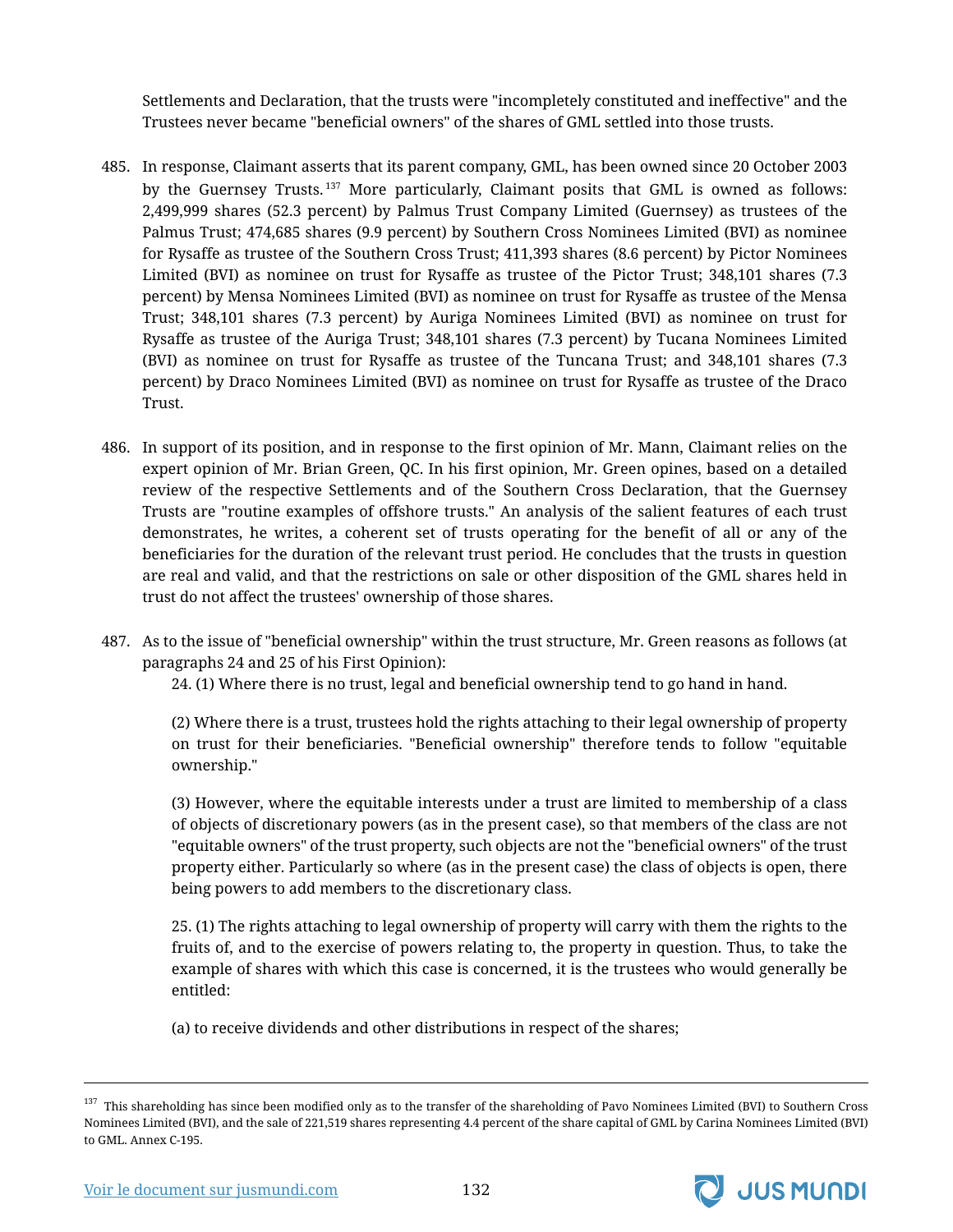(b) to receive the proceeds of any sale or other disposition of the shares (and thus to take the benefit of any capital growth in their value in the meantime); and

(c) to exercise the voting rights attaching to such shares.

A company (e.g. GML) cannot refuse to account to the trustees in respect of a dividend on the basis that the trustee will hold the dividend for the benefit of the beneficiaries.

(2) These rights are indicia of what would be described as "beneficial ownership" if the person holding such rights were not a trustee.

(3) Whilst the trustees are not as a matter of strict definition "beneficial owners" (because they are trustees), nevertheless their "ownership" carries with it the right to assert like ownership rights to those which would be enjoyed by a beneficial owner.

 $(4)$  In a case such as the present, the Trustees are the only persons having the present right to assert such ownership rights as are catalogued at paragraph 25(1)(a) to (c) above.

# (2) Control

- 488. Since either ownership or control of Claimant could meet the requirements of this facet of <u>[Article](https://jusmundi.com/en/document/h/clljWVJHbGxISEg0VUZMdWNJazE2TnJ3Mmxwb2NlQ1R3cmNjQXR1UDFhaUg5bDhhczBqUjlmYmVtWWhITFNjK3dCV0JaSFlDK3BFbFIyL0xvSHhiR2sxdnZtV2R3TDJsQUR2Q0hoUUhPeWlwUFRXK0ZmSTJDNUVyTytCd1RRNTNrTFNKdXRuc1d2YTVWckFIWE9rMld3PT0=)</u> [17 of the ECT,](https://jusmundi.com/en/document/h/clljWVJHbGxISEg0VUZMdWNJazE2TnJ3Mmxwb2NlQ1R3cmNjQXR1UDFhaUg5bDhhczBqUjlmYmVtWWhITFNjK3dCV0JaSFlDK3BFbFIyL0xvSHhiR2sxdnZtV2R3TDJsQUR2Q0hoUUhPeWlwUFRXK0ZmSTJDNUVyTytCd1RRNTNrTFNKdXRuc1d2YTVWckFIWE9rMld3PT0=) the Parties and their respective experts also focused their submissions on "control." In respect of "control," the Tribunal notes that, in his Second Opinion, Mr. Mann states clearly that he was not contesting "the trite and the obvious, *i.e.*, that the trusts are valid, by reference to the general law and the standard forms and precedents."<sup>138</sup> Mr. Mann then posits that, in his view, the "relevant question" is "how the trusts impact control over the GML shares."
- 489. In relation to control of Claimant, Respondent stresses the following facts:
	- Claimant has at all times been 100 percent owned by GML.
	- Claimant's Articles of Association require that all decisions be taken by GML.

• Until they were amended on 16 March 2007, GML's Articles of Association provided, at Article 42, that key decisions regarding any subsidiary, including Claimant, could not be taken without the prior written consent of shareholders of GML holding a majority of the issued shares carrying a right to vote at general meetings.

490. Prior to the transfer of the GML shares into the Guernsey Trusts on 20 October 2003, GML was directly owned by Mr. Khodorkovsky (9.5 percent), Mr. Nevzlin (8 percent), Mr. Lebedev (7 percent), Mr. Doubov (7 percent), Mr. Brudno (7 percent), Mr. Shakhnovsky (7 percent) and by the Palmus Foundation, which GML described as a "special structure" (50 percent). <sup>139</sup> Respondent asserts that



<sup>&</sup>lt;sup>138</sup> Mr. Martin Mann, QC, Second Opinion re Auriga Type Trusts, the Palmus Trust, the Southern Cross Trust and the Pavo Trust, 21 July 2008 (hereinafter "Mann, Second Opinion"), Section D, para. 1.3.

<sup>&</sup>lt;sup>139</sup> This was disclosed, at the time, in a document explaining "decision-making process of Group Menatep," namely a note authored by Anton Drel and Andrei Dontsov, who were reportedly legal advisors of GML Limited. Group Menatep Limited, Information for the Management of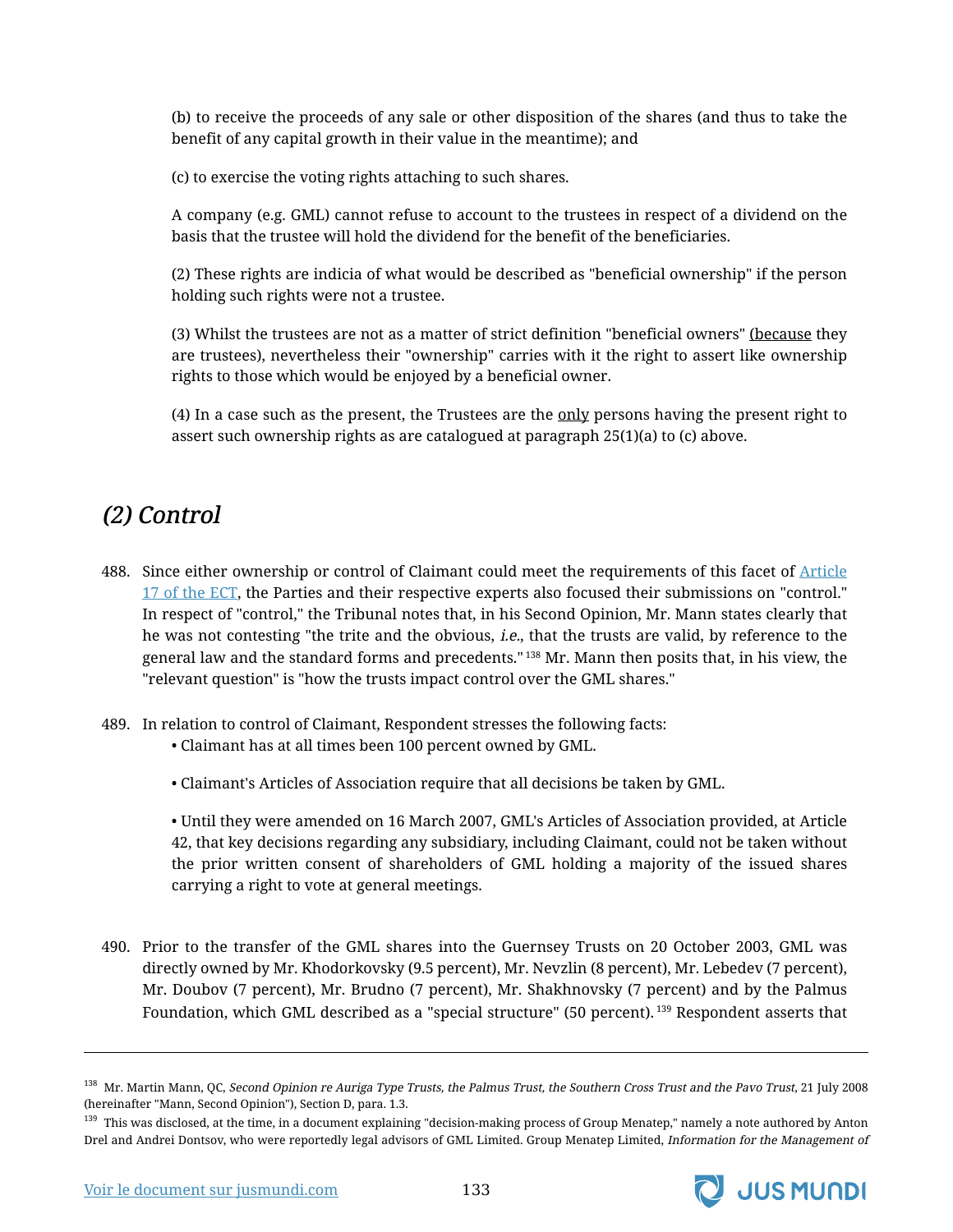disclosures made on the GML website (since removed) explained that Mr. Lebedev had the decisive vote in decisions of GML (at the time known as Group Menatep) as regards voting the controlling block of shares of Yukos held directly and indirectly by Yukos Universal Limited. Respondent concludes that "[i]t is indisputable therefore that before the transfer of the GML Limited shares into Guernsey trusts, the control of Claimant was vested with the Russian oligarchs."<sup>140</sup>

- 491. Respondent argues that the transfer of the GML shares into trusts on 20 October 2003, after the arrest of Mr. Lebedev by Russian authorities on 3 July 2003, demonstrates that the trusts were used by the "Russian oligarchs" as a way to maintain control over their GML shares through an opaque ownership structure in an effort to evade the Russian authorities.
- 492. In his First Opinion, Mr. Mann concludes that the effect of the provisions in the Settlements of the Auriga-type Trusts and the Palmus Trust giving the Protector control over the exercise of certain of the Trustees' powers and the power to appoint new or additional trustees, is to render the Trustees' roles within the trusts "wholly illusory." On the basis of this opinion, Respondent submits that the trustees exert no control over the GML shares, and that the "Russian oligarchs" therefore continue to control Claimant (through GML) just as they did before the Guernsey Trusts were inserted into the ownership structure.
- 493. Claimant does not contest that GML was controlled by Mr. Lebedev and others, as outlined on the Group Menatep website, prior to the transfer of the GML shares into the Guernsey Trusts. Rather, relying on the expert opinions of Mr. Green, Claimant submits that within the legitimate trust structure established by Mr. Khodorkovsky, Mr. Lebedev and other "oligarchs" control resided at all times with the Trustees.
- 494. As for Respondent's submission with respect to the timing of the creation of the trusts, Claimant answers that planning for the trusts was underway well before the events of July 2003. Respondent points to letters of reference of 6 December 2002 from UBS AG to each of the future settlors of the Auriga-type Trusts.<sup>141</sup> These letters state that each of the future settlors had informed UBS prior to that date that he was "in the process of establishing a trust on the Isle of Guernsey (Channel Islands)." Claimant also notes that the other Guernsey Trust, the Palmus Trust, was created on 5 March 2003. Claimant submits that the trusts were not created in pursuance of "treaty shopping" but for legitimate considerations of wealth preservation.
- 495. In reply to Mr. Mann's conclusions on the issue of control, Claimant relies on the expert opinion of Mr. Green. In his First Opinion, Mr. Green defines his terms of reference with respect to "control" as follows:

(2) (a) As regards "control," I understand the question for me to be "who within any given Trust controls the GML shares?" in the context of the particular question before this Tribunal of "who controls GML?"

(b) I understand, therefore, that "control" of the GML shares for these purposes is concerned with "control" over those rights attaching to the GML shares that allow "control" to be exercised over GML.



OAO NK 'Yukos' at 4 (2002) (Exhibit R-4).

<sup>140</sup> Second Memorial, para. 265.

<sup>141</sup> See Annex C-1242.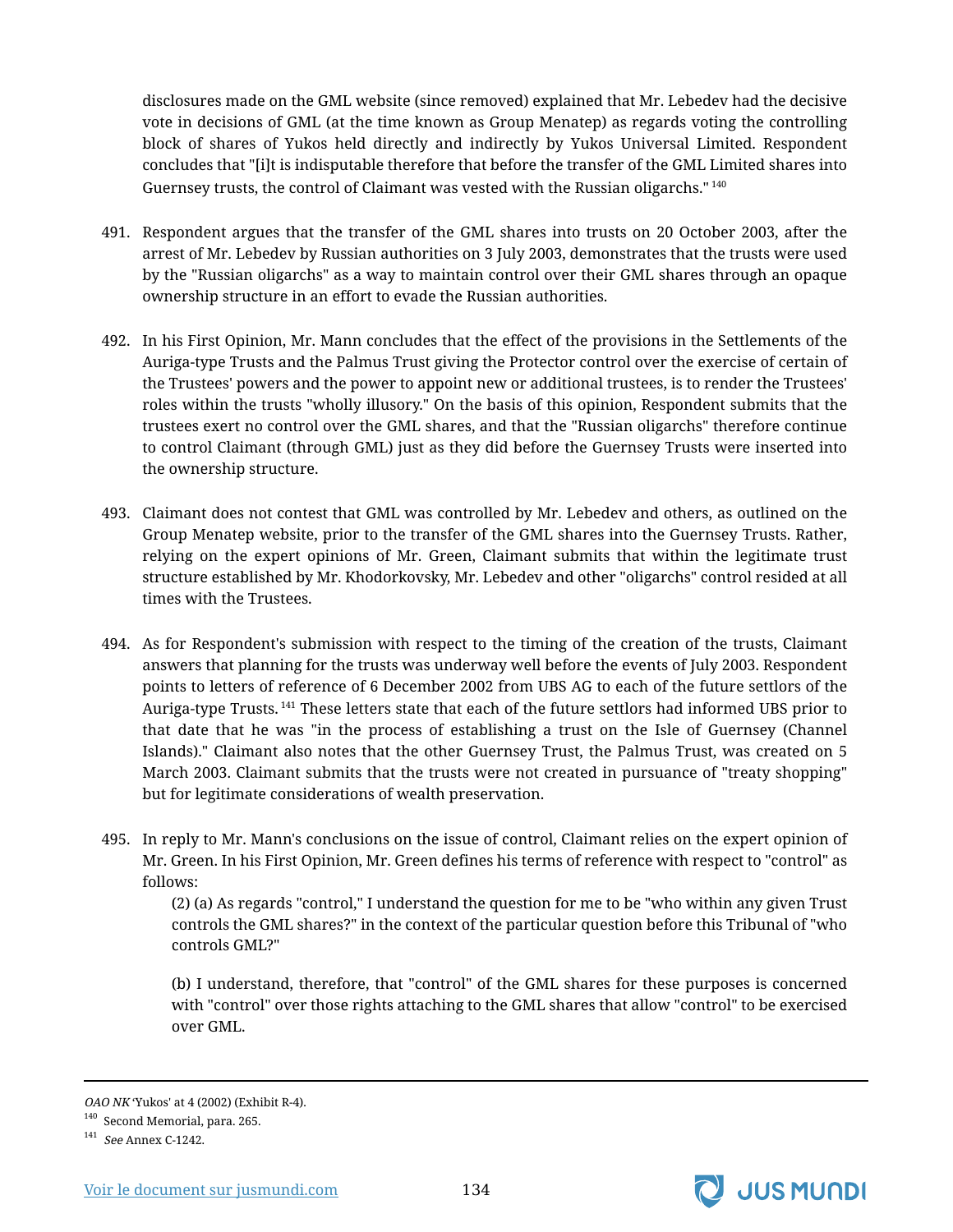496. Mr. Green then reaches the following conclusion:

166. In conclusion, recognising that the meaning of [Article 17 of the ECT](https://jusmundi.com/en/document/h/clljWVJHbGxISEg0VUZMdWNJazE2TnJ3Mmxwb2NlQ1R3cmNjQXR1UDFhaUg5bDhhczBqUjlmYmVtWWhITFNjK3dCV0JaSFlDK3BFbFIyL0xvSHhiR2sxdnZtV2R3TDJsQUR2Q0hoUUhPeWlwUFRXK0ZmSTJDNUVyTytCd1RRNTNrTFNKdXRuc1d2YTVWckFIWE9rMld3PT0=) is a matter of ECT law, I understand that the present enquiry as to who "controls" the GML shares is concerned with "control" of the voting (and other rights) attaching to the GML shares that allow "control" to be exercised over GML.

167. On this basis, it is clear that it is the Trustees who have control of the GML shares for present purposes, as they have both:

(1) the power (free from any need to obtain Protector consent); and

(2) the duty to properly consider whether or not

to vote (or otherwise exercise) the rights attaching to the GML shares.

497. In answer, Mr. Mann states that Mr. Green's proposition does not answer the "control" issue "very precisely." In Mr. Mann's opinion, the control issue is more accurately defined by posing the following question:

Do the rights within any given trust give the trustee meaningful power through its holding of GML shares over the way in which GML's affairs including its daily business are conducted?

- 498. In his reply, Mr. Green opines that the trustees do have "meaningful control" over the voting rights attaching to the GML shares. "No other party does," he says.
- 499. The experts deal with several specific issues of trust law in reaching their respective conclusions. Some of the issues that were thoroughly and exhaustively debated in their respective written opinions as well as during their oral evidence include:

• the proper construction of trust instruments, including what constitutes admissible context for the interpretation of their provisions;

• the effect of the provisions in the respective Settlements granting significant powers of consent (and therefore veto) to the Protector over the exercise by the Trustees of some of their powers under the trust documents, and, in that context, whether the Protector exercises its powers as a fiduciary or purely in its personal interest;

• the nature and effect of the Anti-Bartlett provisions on the Trustees' ability to control the rights attaching to the GML shares;

• the effect of GML's call options over the GML shares held in trust (except the Palmus Trust) on the Trustees' control over those shares; and

• the *Saunders v. Vautier* principle, according to which the beneficiaries of any given trust (if ascertained and of full age and capacity) may all come together and terminate the trust, and the application of that principle to the trusts in the present case.



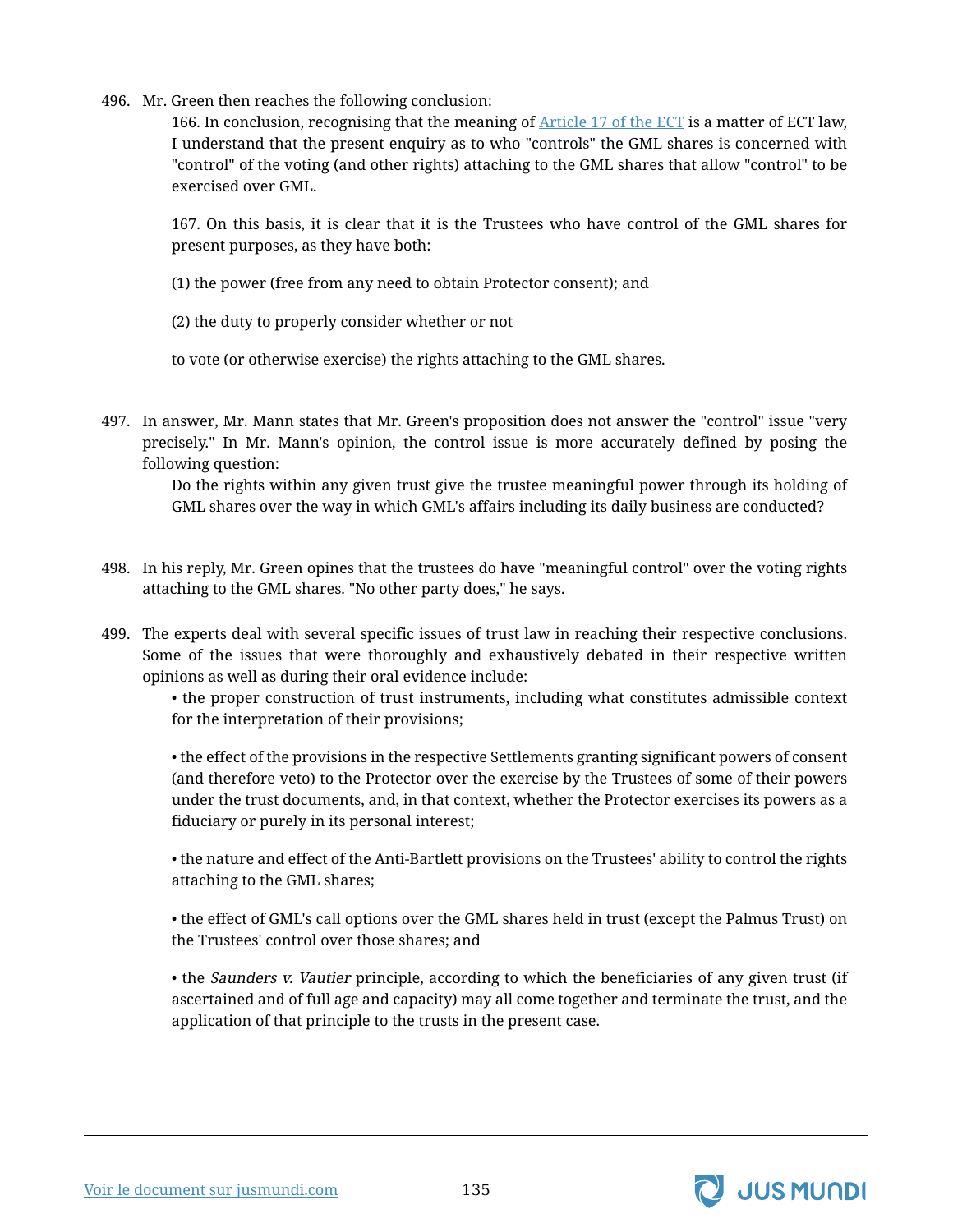# (iii)Tribunal's Decision

# (1) Introduction: Establishing the Framework for Analysis

- 500. As noted earlier,  $^{142}$  the Tribunal's decision concerning the notification requirement in Article 17 renders the "ownership/control" issue moot for purposes of the admissibility objection raised by Respondent on the basis of the denial-of-benefits provision. The Tribunal considers that it is nevertheless its duty to set out its decision on ownership/control of Claimant, not only because of the substantial effort and resources the Parties expended in order to present the relevant facts, arguments and expert opinions on this issue, but also because it recognizes that the Guernsey Trusts (and the ownership/control structure more generally) may well feature in Respondent's arguments and allegations in any merits phase of this arbitration.<sup>143</sup>
- 501. Thus, the Tribunal will commence its analysis by recalling the framework that Mr. Mann and Mr. Green each urged on the Tribunal for the determination of a key issue, the power given to third parties over the exercise by the Trustees of their discretionary powers.
- 502. Mr. Mann presents his view of the appropriate framework in his Second Opinion. After setting out various categories within which powers granted to third parties may fall (fiduciary power, beneficial or personal power, either of such powers with more or less constraints attached thereto), Mr. Mann writes as follows:

2.9 Powers given to third parties may fall within any one of these categories and if they include a cluster of powers some may fall within all or one or more of these categories. Into which category a particular power falls depends upon the true construction of the trust instrument.

2.10 Each case is therefore to be decided against the background of its own circumstances and by reference to the particular terms of the trust instrument. It is the intention of the settlor at the time of the settlement which has to be discerned.

2.11 Ascertaining the true construction of a document is not simply a matter of construing the meaning of words. It is a common sense process which includes taking into account admissible contextual background. The context or matrix which, in my opinion, I should take into account in this case includes that these trusts formed part of a series of transactions designed to ensure that the original owners would be able to retain total control over the shares transferred into trust despite the existence of those trusts.

[emphasis added]

503. Tellingly, in the next paragraph of his opinion, Mr. Mann states that the evidence for "this"— *i.e.*, the evidence for the allegation that the trusts were part of a series of transactions designed to ensure that the original owners retain control—is to be found in the witness statement of Mr. Neil McLarnon, which was attached as Appendix 3 to Mr. Mann's Second Opinion.

J JUS MUNDI

<sup>&</sup>lt;sup>142</sup> See supra at para. 461.

See Respondent's First Memorial, Factual Appendix, pp. 103-131.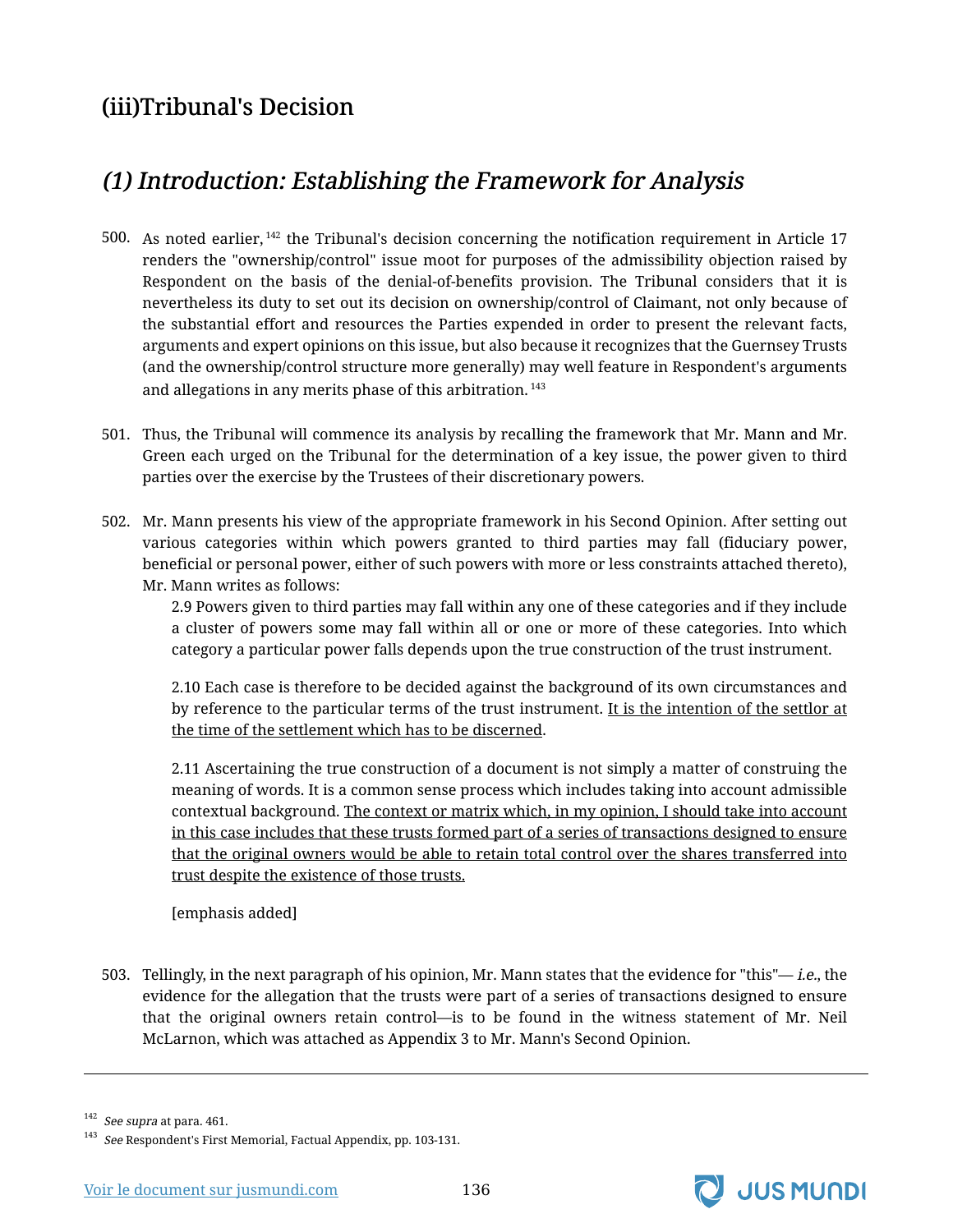- 504. The Tribunal recalls, however, its decision in Procedural Order No. 8 of 5 August 2008, as follows: 14. The Tribunal orders that the McLarnon Witness Statement, including Exhibit NSP1, be excluded from the evidentiary record and no reference to or reliance on that Witness Statement be permitted in the Mann Opinion and in these arbitrations generally.
- 505. Accordingly, the Tribunal has not considered the evidence in the witness statement of Mr. McLarnon, nor has Mr. Green seen or considered it.<sup>144</sup>
- 506. The fact that the first element of Mr. Mann's contextual background was excluded from the evidentiary record weakens considerably Mr. Mann's conclusion on this seminal issue.
- 507. However, the evidence in the McLarnon Witness Statement is not the only evidence that Mr. Mann relies on for his interpretation of the effect of the various powers given to third parties on control of the GML shares held in trust (and thus of Claimant). In the subsequent paragraph of his Second Opinion, Mr. Mann asserts that:

2.13 There are also a good many solid pointers within the four corners of the trust deeds to the protectors' powers of veto under all of the trust deeds in which protector control is a relevant consideration having been inserted in order to protect settlors' selfish interests in maintaining control over the GML shares.

Among the "pointers" within the "four corners" of the trust deeds to which Mr. Mann alludes are the Anti-Bartlett provisions, the Protector's power of veto in relation to certain powers of the Trustees being expressed to be "absolute and uncontrolled" and various other elements. These will be discussed in turn below.

- 508. Nor does Respondent rely solely on Mr. Mann and an interpretation of the trust documents to argue that the "Russian oligarchs" maintained *de facto* control over GML and its subsidiaries, including Claimant. For example, Respondent quotes from a report in the Financial Times of an interview with Tim Osborne on 18 June 2004. According to the Financial Times, Tim Osborne "stressed that he and his fellow directors took their instructions from the trustees of Menatep—proxies for Mr. Khodorkovsky and his partners."
- 509. In this jurisdictional phase of the arbitration and with an evidentiary record which is manifestly less than complete, in part because of the Tribunal's decision in its Procedural Orders Nos. 2 and 3, the Tribunal will not today inquire into whether, as alleged by Respondent, <sup>145</sup> Mr. Khodorkovsky, Mr. Lebedev or other former shareholders of GML may have retained control over the shares transferred into trust as part of a structure they may have established or used at various points for fraudulent or criminal purposes, including tax evasion and money laundering, i.e., as the instrumentality of a "criminal enterprise" or with "unclean hands," issues which the Tribunal has decided to defer to any merits phase of this arbitration pursuant to its Procedural Orders Nos. 2 and 3 of 8 September and 31 October 2006, respectively.



 $^{144}\,$  Mr. Green states: "I understand that the final sentence of para. 2.11 and para. 2.12 are to be regarded as struck out of Mr Mann's Second Opinion. For the record, I have never seen Mr McLarnon's witness statement, and so have never been influenced by it." Mr. Brian Green, QC, Second Opinion re Auriga-Type Trusts, the Palmus Trust, the Southern Cross Trust and the Pavo Trust, 30 September 2008 (hereinafter "Green, Second Opinion"), para. 67.

<sup>145</sup> Respondent's First Memorial, Factual Appendix, pp. 105-115.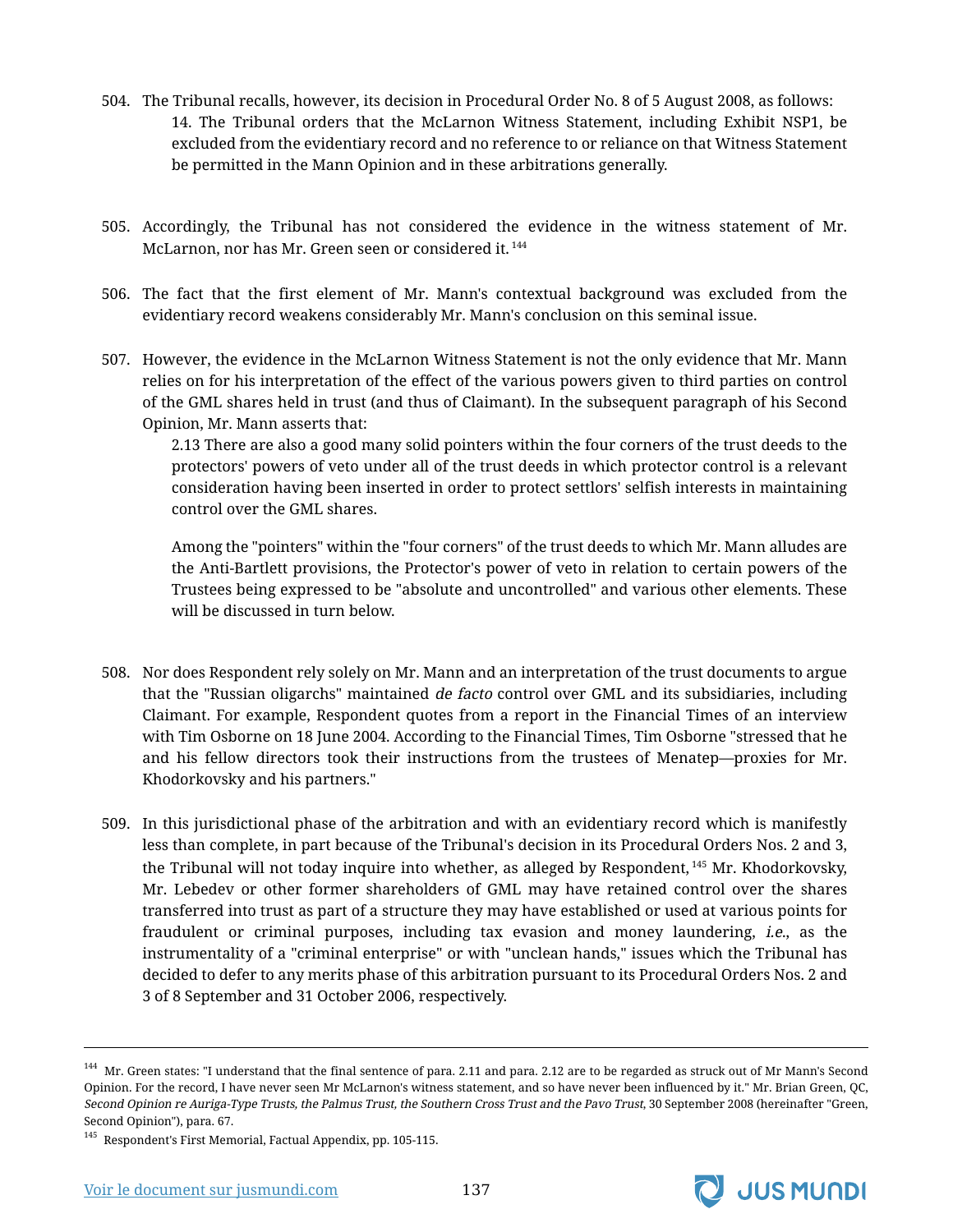- 510. The Tribunal will however determine certain issues which arise within the more narrow framework adopted by Mr. Green in his presentation of the questions of trust law raised in this case. In his Second Opinion, Mr. Green sets out his view of the appropriate framework as follows:
	- 66. [...]

(1) The Trust deeds are evidently professionally drafted and (as is apparently conceded) routine.

(2) As ICS <sup>v</sup> West Bromwich confirms, whatever the settlors may have subjectively understood the provisions of the Trust deeds to mean is neither here nor there.

(3) It is an objective reading of such deeds which is required - it is to be assumed that the settlors intended them to mean what they say, and their meaning can only be derived from the words used, construing such words with a legally literate eye - the background law of trusts clearly providing admissible context as regards the interpretation of legalistically framed provisions in a professionally drafted document intended to have legal effect.

511. It is thus within this framework of the trust documents themselves, interpreted in accordance with the applicable law of trusts, that the Tribunal will address the issues of ownership and control. The Tribunal will first address the validity and effectiveness of the Guernsey Trusts. The Tribunal will then address the four key issues relating to ownership and control of the GML shares that the Parties' experts debated under Guernsey law: (a) whether the Protectors under the Auriga-type Trusts and the Palmus Trust are required to exercise their powers as fiduciaries; (b) whether the Anti-Bartlett provisions in the Guernsey Trusts affect the respective Trustees' powers; (c) whether the Call Options encumbering the GML shares settled into the Auriga-type Trusts and the Southern Cross Trust affect the analysis of ownership or control; and (d) whether the rule in Saunders v. Vautier affects the Trustees' ownership and control over the GML shares.

#### (2) Validity and Effectiveness of the Guernsey Trusts

- 512. The first fundamental issue of trust law is whether the Guernsey Trusts are valid and effective, and therefore invest their respective Trustees with ownership of the assets on trust. On this crucial point where, initially, Respondent challenged the validity of the Trusts, it subsequently acknowledged that they were valid and effective under the law governing such trusts. This shift is well illustrated by reference to the two expert opinions of Mr. Mann.
- 513. In his First Opinion, Mr. Mann posits that (a) the trustees of these trusts have no "control" over the trusts and have, at most, illusory powers over the GML shares, (b) the trustees did not become beneficial owners of the GML shares, and (c) the trusts in respect of these shares were incompletely constituted and ineffective. In response to Mr. Mann's First Opinion, Mr. Green demonstrates that the Auriga-type Trusts and the Palmus Trust, albeit in the Protector-consent form, were established by reference to standard trust forms,  $^{146}$  including with regard to the Protector and his powers.  $^{147}$ The form of the Southern Cross Trust, which has no office of Protector in its structure, is even less



 $^{146}\,$  See Form 50 in Volume 40(3), Encyclopaedia of Forms and Precedents (2006).

 $147$  Mr. Brian Green, QC, Opinion re Auriga-Type Trusts, the Palmus Trust, the Southern Cross Trust and the Pavo Trust, 4 May 2007 (hereinafter "Green, First Opinion), p. 13.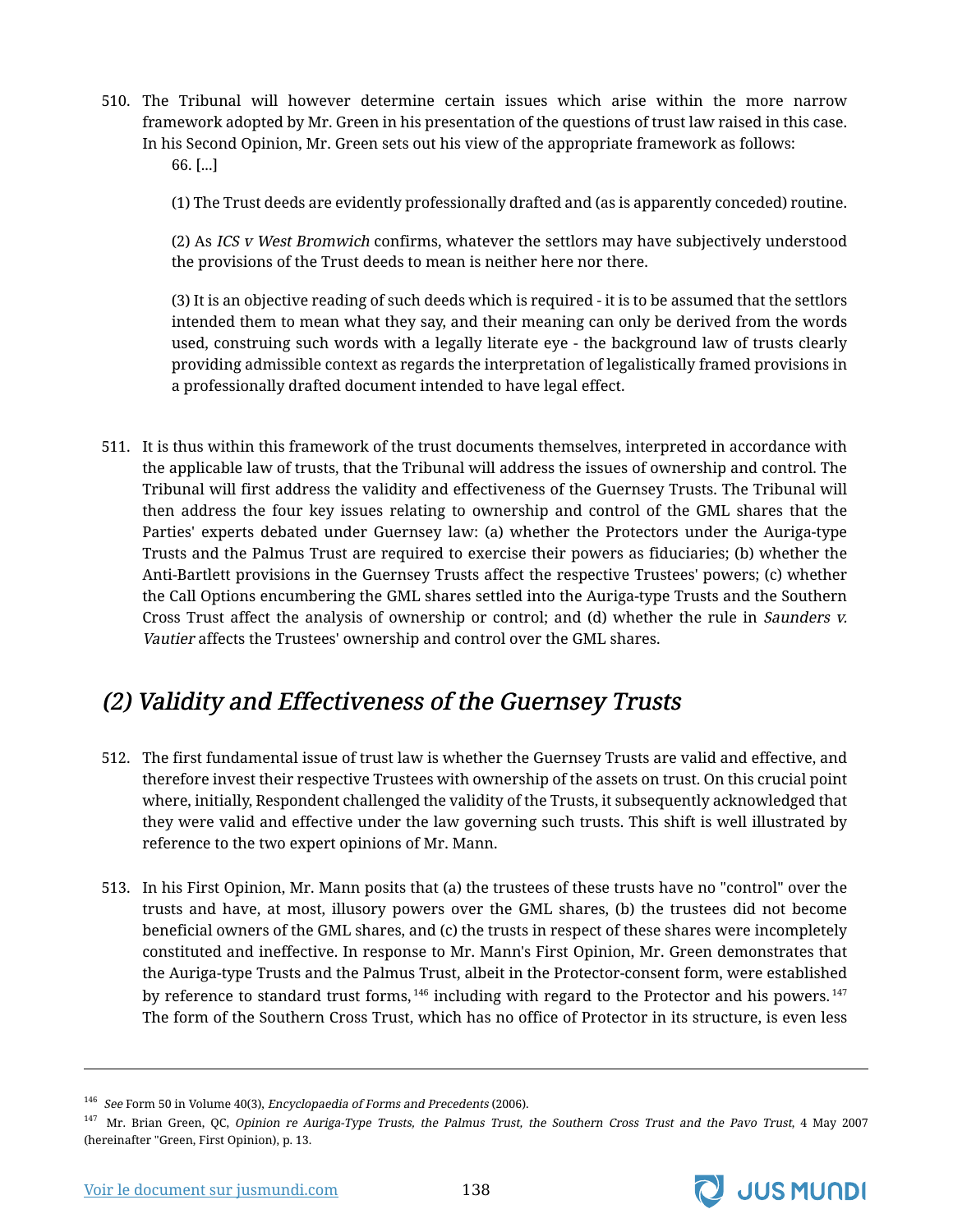controversial in the opinion of Mr. Green.

- 514. In his Second Opinion, Mr. Mann appears to retract from his earlier position and stated that it was "trite and obvious" that "the trusts are valid, by reference to the general law and the standard forms and precedents." <sup>148</sup>
- 515. The Tribunal agrees with Mr. Green and accordingly finds that the Auriga-type Trusts, the Palmus Trust and the Southern Cross Trust are standard examples of trusts established in an offshore jurisdiction, Guernsey, and that they are valid and effective under its laws.
- 516. The Tribunal also agrees with Mr. Green that the Protector's powers as defined in the Auriga-type Trusts and in the Palmus Trust do not create a mechanism which differs in any meaningful way from the typical Protector consent trust under Jersey and Guernsey laws.
- 517. The Tribunal therefore concludes that the Guernsey Trusts are valid and effective, as a matter of Guernsey trust law, and vest ownership and control to the Trustees within the framework of the trust instruments. The Tribunal now proceeds to consider the key issues that Respondent argued affected ownership and control of the GML shares under Guernsey law.

### (3) Is the Protector a Fiduciary?

- 518. The Tribunal addresses first the question whether the Protector under the Auriga-type Trusts and the Palmus Trust must act as a fiduciary. In his First Opinion, Mr. Mann points out that the Protector may act as he wishes and that "there is no rule of law which impresses a protector with fiduciary duties." <sup>149</sup> Conversely, he opines that the powers of the Trustee to interfere with the wishes of the Settlor, the Protector or the Beneficiaries are illusory as "the protectors can with impunity veto any important decision made by the trustees, without any fear at all of their conduct being successfully challenged." <sup>150</sup> In response, Mr. Green opines that a Protector's powers, far from being entirely at his discretion, must be exercised in a fiduciary manner and for the benefit of the Beneficiaries.
- 519. In his Second Opinion, Mr. Mann agrees that the Protectors "are fiduciaries as regards their duties to the beneficiaries and can be controlled by the court if they act arbitrarily."<sup>151</sup> This, however, he adds, does not apply to powers which the Protector can 152 exercise in his own interests. The issue being "fraught with uncertainty,"<sup>152</sup> Mr. Mann concludes that it must be decided on a case by case basis with reference to the particular terms of the trust instrument. In his view, the Trustee's lack of power to interfere in the management of GML and the Protector's veto powers, as drafted, lead to the conclusion that they were meant to be unfettered, in order to allow the Settlor to retain "control" of the GML shares.



<sup>148</sup> Mann, Second Opinion, Section D, para. 1.3

<sup>&</sup>lt;sup>149</sup> Mr. Martin Mann, QC, Opinion re Auriga Type Trusts, the Palmus Trust, the Southern Cross Trust and the Pavo Trust, 22 January 2007 (hereinafter "Mann, First Opinion"), para. 5.2.2.

 $150\,$  Ibid. at para. 5.3.3.

<sup>151</sup> Mann, Second Opinion, para. 2.1.

 $152$  *Ibid.* at para. 2.4.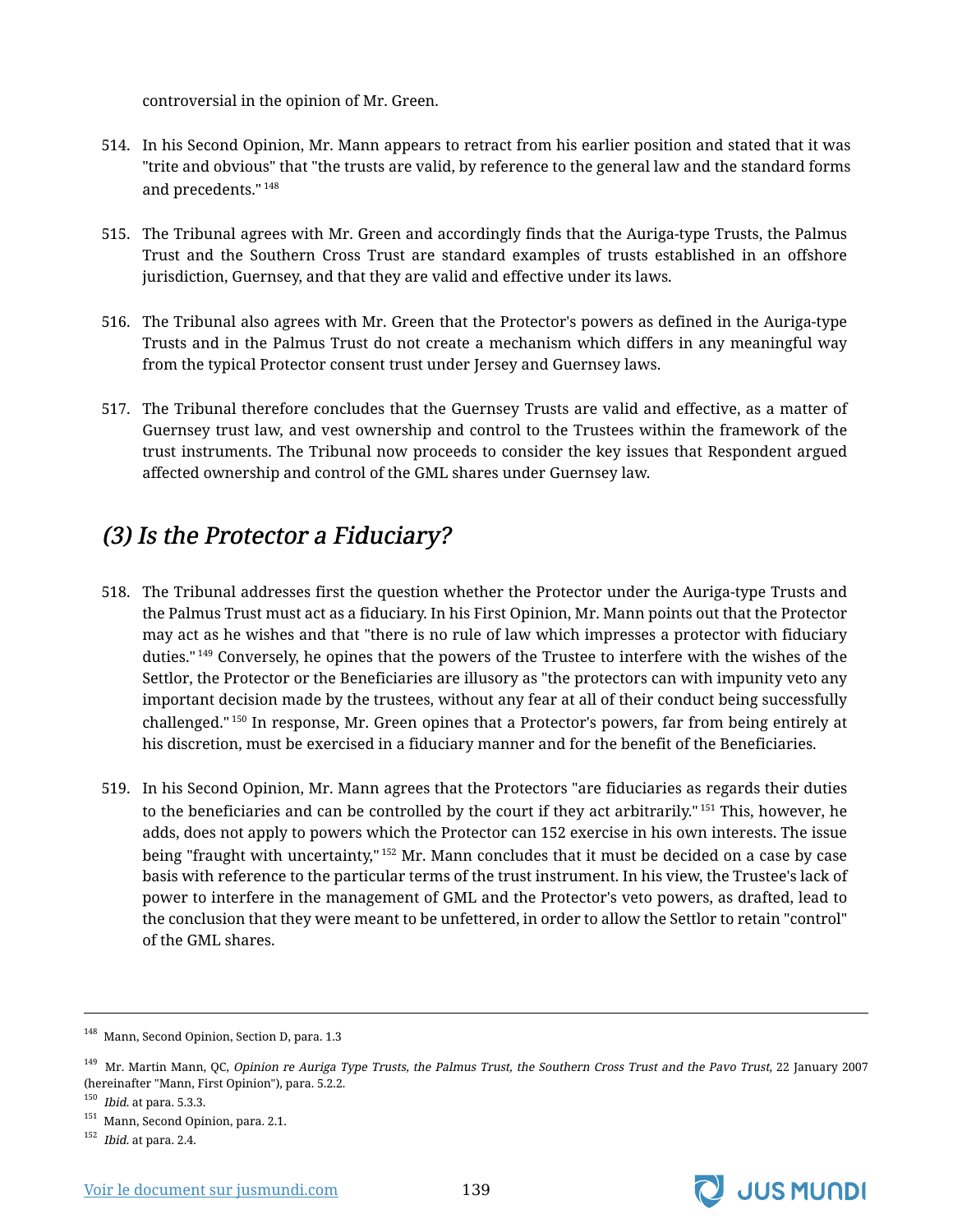- 520. At the hearing, Mr. Green was cross-examined at length on this issue. With regard to the Protector's powers in the Auriga-type Trusts (and Palmus Trust) to remove the Trustee, Mr. Green categorically stated that the power had to be exercised in a fully fiduciary manner and that it could not be used "for a self-serving or self-seeking purpose. It can't be sold. It is there for the protection of the Trust, for the interests of the Trust, which means for the interests of the beneficiaries of the Trust." <sup>153</sup> In other words, in Mr. Green's view, the extended powers given by the trust instruments (except in the case of the Southern Cross Trust), particularly the power of appointment and removal of Beneficiaries "... need to be exercised single-mindedly in the interests of the beneficiaries." <sup>154</sup>
- 521. Having reviewed the trust instruments and considered the expert opinions as well as the oral testimony of Mr. Mann and Mr. Green, the Tribunal finds the evidence of Mr. Green more compelling than Mr. Mann's. It is clear that the Protector's powers are not entirely discretionary: they must be exercised in a fiduciary manner and for the benefit of the Beneficiaries.

#### (4) The Anti-Bartlett Provisions

- 522. All of the Guernsey Trusts contain Anti-Bartlett provisions. As explained above, these provisions state that the Trustee is not bound to interfere in the business of any company in which the Trust is interested and the Trustee is not bound to obtain information regarding any such company.
- 523. In his First Opinion, Mr. Mann posits that the Trustee, under the Anti-Bartlett provisions, has no power to appoint, elect or remove the directors of GML. Furthermore, the Trustee being relieved from any duty to exercise any rights and powers which it would normally be expected to exercise in a general meeting, such as appointing directors or, more importantly, declaring the payment of dividends, Mr. Mann concludes that the Beneficiaries could not enforce any such duties against the Trustee, and that, therefore, the power of applying the income of the Trust for the benefit of the Beneficiaries is illusory.
- 524. In response, Mr. Green notes that (a) none of the provisions exclude the exercise by the Trustees of the powers enjoyed by them as shareholders of GML, and (b) they expressly recognize that the Trustees retain voting powers. These provisions conform to the "usual form" Anti-Bartlett clauses. Mr. Green observes that these provisions, exempting the Trustee from a *duty* to perform certain actions, must be distinguished from provisions that would take away from the Trustee the right to do so. Not imposing a *duty* to act insulates the Trustee from liability but does not mean he has been deprived of the *right* to act.
- 525. On this issue, the Tribunal finds Claimant's expert more convincing than Respondent's. The Anti-Bartlett provisions are primarily meant to exclude liability in the event that the Trustee fails to take certain steps with regard to Trust property. When the Trust owns shares, provisions exempting the Trustee from the duty to interfere with the management or to seek information in respect of the company's affairs do not import that the Trustee loses the right to do so. The Tribunal is of the opinion that the Anti-Bartlett provisions in the various trust instruments do not support a finding that the Trustee has relinquished "ownership" or "control" over Trust property.



<sup>153</sup> Hearing Transcript, 20 November 2008, p. 217:19-22.

<sup>154</sup> Hearing Transcript, 20 November 2008, p. 218:23-25.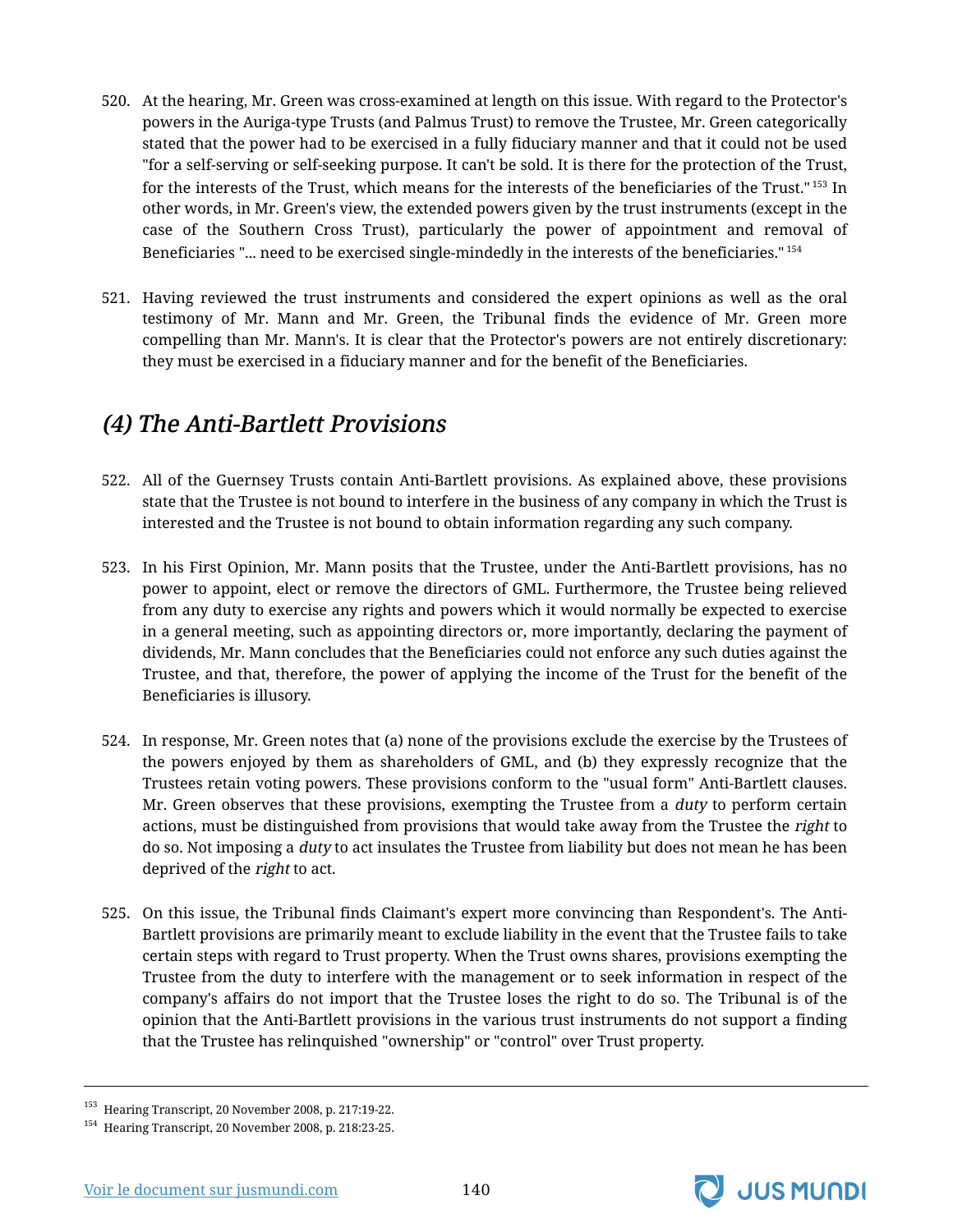# (5) The Call Options

- 526. The Tribunal now turns to the Call Options encumbering the GML shares settled into the Aurigatype Trusts and the Southern Cross Trust. As a result of these options, states Mr. Mann, the Trustees of these trusts can only exercise the voting rights attached to the GML shares in accordance with GML's directions. Mr. Mann also asserts that it is probable that a court would hold that a transfer of shares, bereft of all the rights normally attached to them, does not transfer the beneficial interest.
- 527. Mr. Green disagrees. In his opinion, the Call Option Deeds proceed on the explicit basis that legal and beneficial ownership of the GML shares will remain in the Trustees pending "Completion." The security interest created by the Call Option Deed is at most in the nature of a charge and not a mortgage. A charge does not involve any transfer of property to the security holder, much less does it involve the chargee becoming the legal owner of such shares.
- 528. Having reviewed and analysed the trust instruments and the related Call Option Deeds, the Tribunal finds that the Call Options do not in any way alter the fundamental principle established in the trust instruments that the Trustees of the Trusts are the "owners" of the GML shares. No transfer of property will have occurred unless and until the option is exercised, but until it is (and it may never be) all property remains with the grantor of the option. As to the issue of "control" over the GML shares, the Tribunal finds that the Call Option Deeds at hand do not justify a conclusion that, for the purposes of [Article 17\(1\) of the ECT](https://jusmundi.com/en/document/h/clljWVJHbGxISEg0VUZMdWNJazE2TnJ3Mmxwb2NlQ1R3cmNjQXR1UDFhaUg5bDhhczBqUjlmYmVtWWhITFNjK3dCV0JaSFlDK3BFbFIyL0xvSHhiR2sxdnZtV2R3TDJsQUR2Q0hoUUhPeWlwUFRXK0ZmSTJDNUVyTytCd1RRNTNFT3ZRTEIvWGZYTzN2MXBkV2NBc0t3PT0=), "control" of the GML shares would lie with the Settlors of the Auriga-type Trusts or the Southern Cross Trust. Indeed, the Call Option Deeds, as novated, enable the Directors of GML to remove shares from the "control" of the various Trusts; if anything, they tend to insulate GML from the Settlors of the relevant Trusts.
- 529. The Tribunal therefore concludes that the Call Options do not affect its determination that, under the trust instruments, the Trustees own and control the GML shares.

#### (6) The Rule in Saunders v. Vautier

- 530. Finally, in his First Opinion, Mr. Mann refers to the so-called rule in *Saunders v. Vautier* in support of the proposition that the trusts can be terminated, even though there exist "discretionary objects," and that this affects the Trustees' ownership and control. Mr. Green disagrees: he asserts that even if the principle were potentially applicable, which Mr. Green contests, due to the fact that the class of Beneficiaries is open, it does not justify the conclusion that the GML shares (or any other trust property) is owned or controlled by anyone other than the respective Trustees unless and until the principle is effectively invoked.
- 531. When he was cross-examined on this issue, Mr. Green pointed out that in Guernsey, the rule in *Saunders v. Vautier* was legislated in Article 48(3) of the 1989 Guernsey Trust Law. <sup>155</sup> This provision of Guernsey law makes it possible for all the beneficiaries of a Guernsey trust to come together, terminate the trust and distribute the trust property. Whilst pointing out that if asked to do so, the



<sup>155</sup> Exhibit R-542.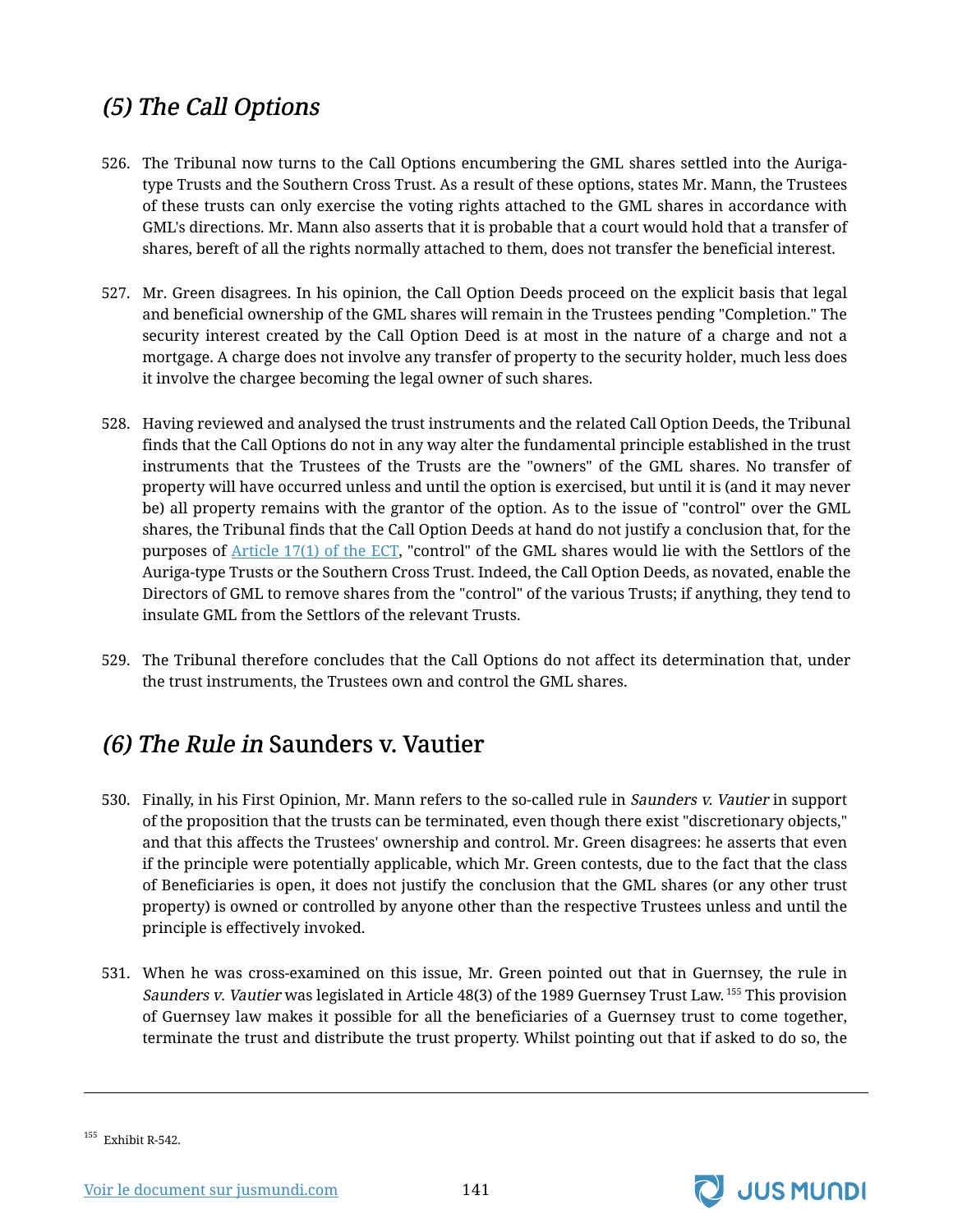Trustee could refuse, and that he would need, strictly speaking, the consent of the Red Cross, Mr. Green opined that the possibility for the Settlors and their families (if they constitute all the Beneficiaries) to terminate the Trust "doesn't in any way entrench on the proposition that you have a valid and completely constituted trust under which the trustees are the owners of the property and have all the rights of control which come from their ownership." <sup>156</sup>

- 532. In the Tribunal's view, the determining factor is that the rule in *Saunders v. Vautier* was *not* exercised. Its mere existence does not lead to the conclusion that because Article 48(3) of the 1989 Guernsey Trust Law may be invoked at some later point in time, the Trustee is not the "owner" or in "control" of the assets settled into the Trust under Guernsey law.
- 533. On a related point, the existence of letters of wishes, if any, or the expression of desires by the Settlor, may indeed result in the Trustee doing what he is advised the Settlor would wish him to do. But both legal experts agree that such letters of wishes or expressions of desires by the Settlor are precatory in nature and do not bind the Trustee in any way.
- 534. The Tribunal therefore concludes that the rule in *Saunders v. Vautier*, in the circumstances of this case, does not affect its determination that the Trustees own and control the GML shares.

### (7) Conclusion

- 535. Finally and before summarizing its conclusion in respect of the trust issues in the instant case, the Tribunal notes that transferring ownership of assets to a trustee pursuant to a trust instrument is a centuries-old institution of the English common law. Settling certain properties into a trust, thus transferring legal ownership to the trustee and adopting provisions with regard to the beneficiaries—including leaving their establishment at the trustee's discretion, subject to the powers of a protector as the case may be—is a well-established legal institution at common law, which is recognized internationally today pursuant to the Hague Convention on the Law Applicable to Trusts and their Recognition of 1 July 1985. The Tribunal sees no reason to unsettle a centuriesold legal institution when the trust instruments at hand do not depart from standard forms used in countless other similar settlements. To do so would put into question the validity of the very concept of trusts at a time when their recognition goes well beyond the common-law countries. Indeed, in recent years, trusts have found a significant measure of acceptance in some civil law jurisdictions, although there is no evidence before the Tribunal that they are accepted instruments in Russian law. This is a question which will remain open for argument in any merits phase of this case in connection with Respondent's contentions about Claimant's "unclean hands" and about Claimant being the instrumentality of a "criminal enterprise."
- 536. On the basis of the foregoing, the Tribunal finds as follows in relation to Claimant:
	- Claimant is wholly-owned by GML (Gibraltar), which in turn is owned by the seven Guernsey Trusts (i.e., by the respective Trustees of the Guernsey Trusts).
	- Each of Southern Cross Trust, Auriga Trust, Draco Trust, Mensa Trust, Pictor Trust, and Tucana



<sup>156</sup> Hearing Transcript, 20 November 2008, p. 125:11-14.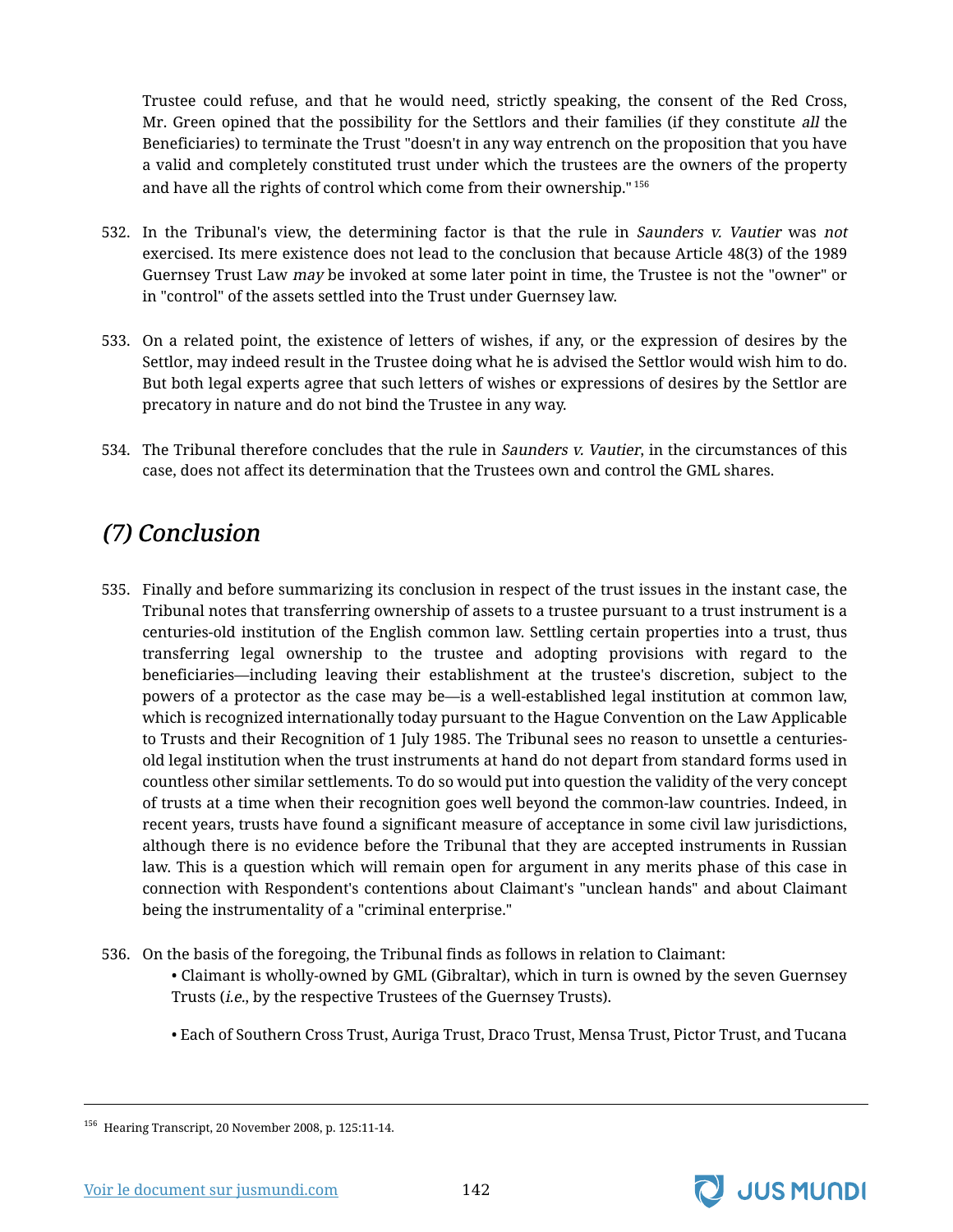Trust (in each case, through its Trustee, Rysaffe) controls a minority stake in GML; as such, none of these Trusts can be said to control GML.

• The Palmus Trust (*i.e.*, the Palmus Trust Company Limited (Guernsey) as Trustee of the Palmus Trust) controls a majority stake of 52.3 percent in GML, and therefore could be said to control GML, as the trust property, in accordance with the terms of the Palmus Settlement and applicable Guernsey law.

537. As a result of these findings, the Tribunal concludes that GML (of Gibraltar) and/or the Palmus Trust Company Limited (of Guernsey) own and control Claimant. Both GML and Palmus Trust Company are UK nationals, since both Gibraltar and Guernsey are covered territories by virtue of the UK's declarations under the ECT. Accordingly, they are not "nationals of a third state." Therefore, Article 17(1) does not apply to Claimant.

### b) Is the Russian Federation a Third State?

538.  $\,$  In the previous section, the Tribunal found that, for purposes of  $\Delta$ rticle 17 of the ECT, Claimant was owned and controlled by entities that are not nationals or citizens of third States. That could be the end of the Tribunal's analysis of different issues which arise from the wording of Article 17. However, as the Tribunal noted at the outset of the last section of the present Interim Award, Respondent argued that control of Claimant resided with individuals of Russian nationality. On this basis, in order to benefit from Article 17, Respondent argues that the Russian Federation is a "third state" for purposes of Article 17. Although the Tribunal's conclusions in the previous section render this issue moot, the Tribunal nevertheless considers that, in the context of all issues which have arisen and which may arise later, it should proceed with a review of the Parties' submissions on this point and thus present its analysis and conclusions.

# (i) Parties' Submissions

- 539. The Parties differ over whether, under Article 17(1), the Russian Federation is or can be treated as a "third state."
- 540. Respondent argues that Claimant is an entity owned or controlled by citizens or nationals of a "third state" and has no substantial business in the Contracting Party in which it is organized. What is the "third state"?
- 541. Respondent initially argued that it is the Russian Federation. The term, "third state," is not defined in the Treaty. However, Article I of the ECT, "Definitions," provides, in (7): "Investor" means:

(a) with respect to a Contracting Party:

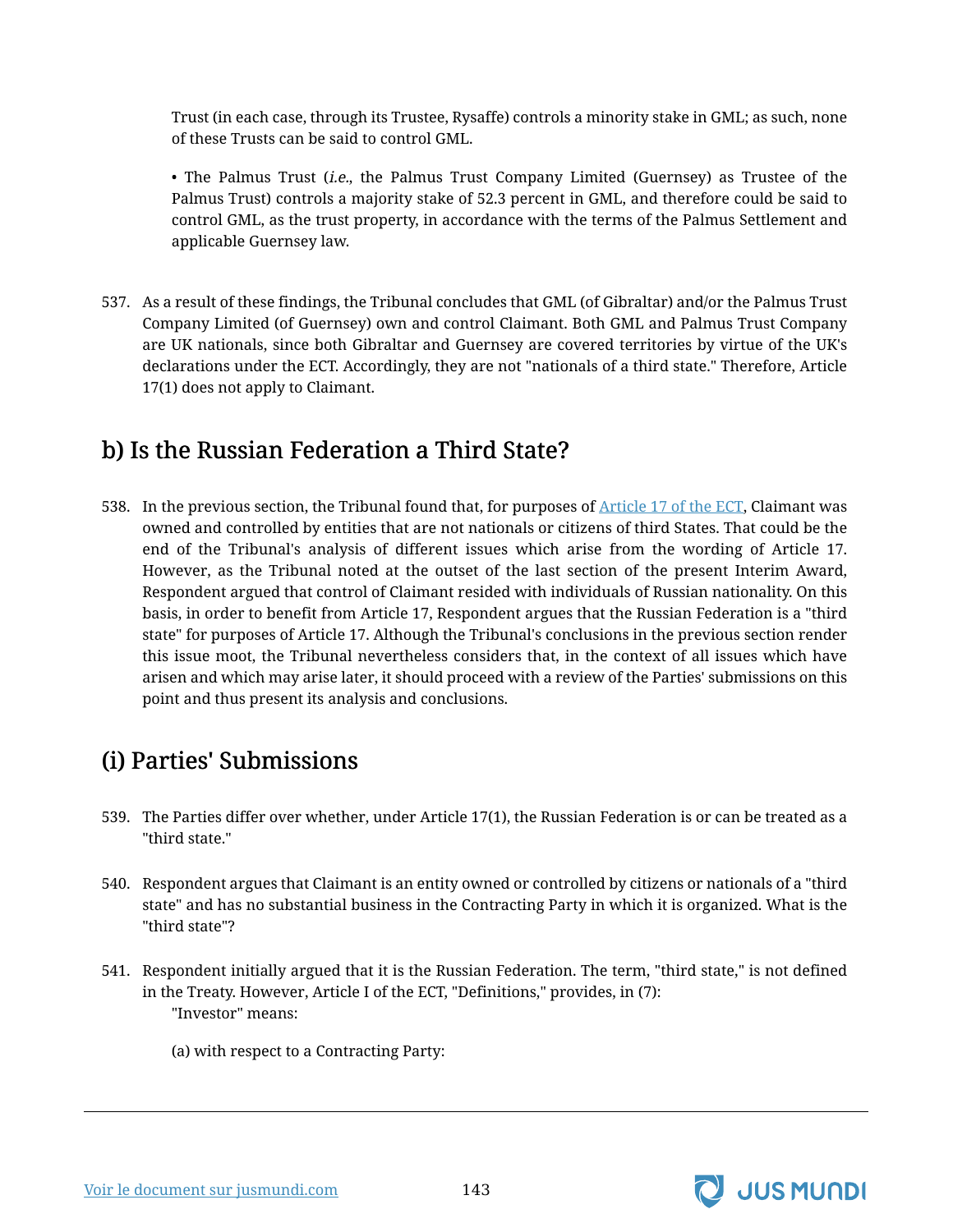(i) a natural person having the citizenship or nationality of or who is permanently residing in that Contracting Party in accordance with its applicable law;

(ii) a company or other organization organized in accordance with the law applicable in that Contracting Party;

(b) with respect to a "third state," a natural person, company or other organization which fulfils, mutatis mutandis, the conditions specified in subparagraph (a) for a Contracting Party.

- 542. Respondent argues that the term, "third state," while not defined in the Treaty, is used in a manner that does not exclude the possibility that a third State may be a Contracting Party or signatory (Respondent being the latter), and cites in support of this conclusion the terms of  $ECT$  Article  $7(10)(a)(i)$ , which, in defining "transit," specify "so long as either the other state or the third state is a Contracting Party." Respondent also argues that the reference to a third State in Article 17(1) "applies a fortiori to nationals of the host State." It observes that the usage of the ECT does not show that the term "third state" precludes reference to the host State. If it is accepted that a Contracting Party may be equated with a third State, then, in pursuance of Article 17(1), Respondent may deny the advantages of Part III to Claimant, since in point of fact—Respondent maintains— Russian nationals control Claimant, which has no substantial business activities in the State of its incorporation.
- 543. Claimant challenges this reasoning. It argues that it is plain on its face that Article 17(1) distinguishes between a Contracting Party and a third State, as do other provisions of the Treaty; there is no equation. The singular transit provision of [Article](https://jusmundi.com/en/document/h/NVFwR2lWbkFqaXdJRmhJT3hnNFo0NEhoLzFzTjdSbU9icGpNYlQ0N3hXUjByQUw3dW1hT1I5OW90REYzWjlFYW1iQm0xR2ZxcmE5MFIwL3EyeU1DWUVRbENBMnU5S3g1dERqLzZnTWNMRHc3U0YwLzlEK2VYZ1FOT1ZFUEszei8yM25adnZnUXlFS0VUZE44K1VxYnNCWENxZ1NhVGc1REJQWWdHV0orWW9BPQ==)  $7(10)(a)(i)$  is distinguishable. Article [2\(1\)\(h\) of the VCLT](https://jusmundi.com/en/document/h/NVFwR2lWbkFqaXdJRmhJT3hnNFo0NEhoLzFzTjdSbU9icGpNYlQ0N3hXUjByQUw3dW1hT1I5OW90REYzWjlFYW1iQm0xR2ZxcmE5MFIwL3EyeU1DWUVRbENBMnU5S3g1dERqLzZnTWNMRHc3U0YwLzlEK2VYZ1FOT1ZFUEszei8yM25adnZnUXlFS0VUZE44K1VxYnNCWENxZ1NhVGc1REJQWWdHV0orWW9BPQ==) defines a third State as "a State not a party to the treaty." The Russian Federation, while not a Contracting Party, is a signatory of the ECT, and applied the Treaty provisionally in accordance with Article 45; it had not terminated provisional application pursuant to Article 45(3) by the time of the filing of the Notice of Arbitration in these proceedings. The travaux préparatoires of the ECT demonstrate that the term "third state" was substituted for the term "non-Contracting Party" not to change the substance, nor to vary the meaning, but to render it in more appropriate style. In its Rejoinder, Claimant contends, among other arguments, that, if the drafters of the ECT intended to apply the optional exclusion of Article 17 to nationals of the host State and not limit it to nationals of third States, they would have so provided, but did not. The ECT's travaux préparatoires show that the term "third state" cannot be equated with the host State. Respondent itself has recognized that nationals of the host State are not nationals of a third State by contending that: "If Treaty benefits may be denied to third State nationals, a fortiori they may be denied to host State nationals."

# (ii) Tribunal's Decision

544. In the view of the Tribunal, Respondent's contentions on this count are unconvincing. The Treaty clearly distinguishes between a Contracting Party (and a signatory), on the one hand, and a third State, which is a non-Contracting Party, on the other. The Tribunal agrees with Claimant that, on their face, several provisions distinguish between a Contracting Party and third State (for example,



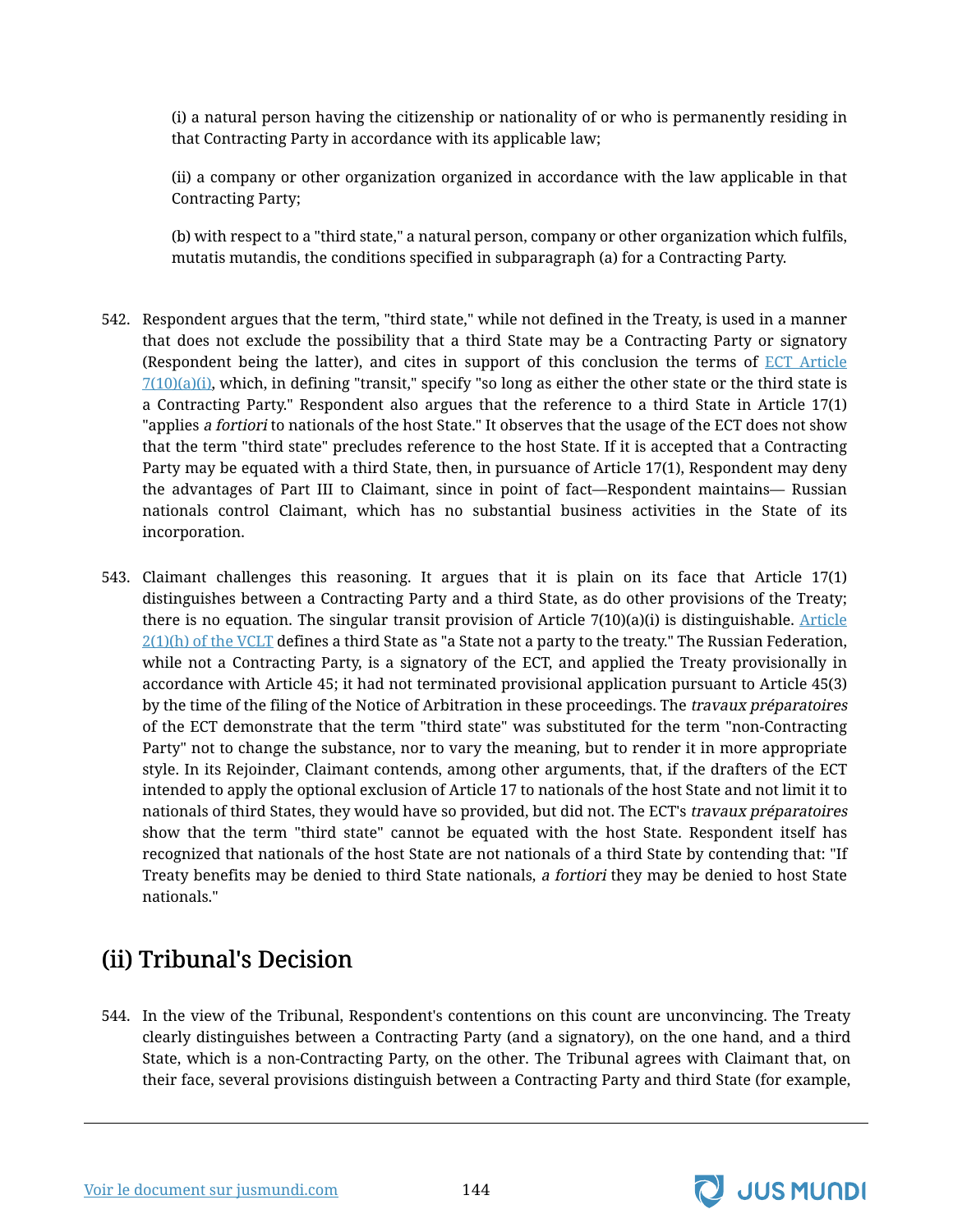Articles (1)(7), 10(3) and 10(7), and 17) and that there is no equation in the ECT between a Contracting Party and a third State. This conclusion is further supported by the *travaux préparatoires*, which demonstrate that the term "third state" was substituted for the term "non-Contracting Party."

545. The transit provision of Article 7(10)(a)(i) is clearly distinguishable. That provision defines "transit" as

(i) the carriage through the Area of a Contracting Party, or to or from port facilities in its Area for loading or unloading, of Energy Materials and Products originating in the Area of another state and destined for the Area of a third state, so long as either the other state or the third state is a Contracting Party;

In this particular context, the term "third state" is used simply to designate the third of the three States necessarily involved in the transit relationship, and not a category of States distinct from Contracting Parties. The French version of the Treaty uses the term "troisième Etat" in Article 7(10)(a)(i), but "Etat tiers" elsewhere in the Treaty, clearly supporting the distinct meaning of the term in the different contexts.

546.  $\,$  As a result, the Tribunal concludes that the Russian Federation, for purposes of  $\rm Article\ 17$  of the ECT, is not a third State.

# c) Can the Russian Federation Invoke Ownership or Control of Claimant by Israeli Nationals in Order to Take Advantage of Article 17(1)?

#### (i) Parties' Submissions

- 547. Apparently without relinquishing the foregoing line of argument concerning Russia as a third State, at the oral hearings, Respondent advanced the further argument that it is entitled to deny the advantages of Part III of the Treaty to Claimant because it is now controlled by nationals of a third State, Israel (where certain of the former "Russian oligarchs" now reside) and has no substantial business activities in the Area of the Contracting Party in which it is organized. Counsel of the Russian Federation observed that leading "oligarchs" reside in Israel, have done so for some five years, and apparently have adopted Israeli citizenship as under Israeli law they could easily do. They thus imputed that the claims of Claimant could be denied pursuant to Article 17(1).
- 548. Claimant's counsel strenuously resisted any such imputation.
- 549. They recalled that Respondent's pleadings from the outset up to the oral hearings have repeatedly described Claimant as in reality being owned or controlled by Russian nationals. They questioned whether Russia's counsel was authorized to raise this "moving target" but, if they were, Claimant maintained that Respondent was "stuck" with its characterization in its written pleadings of

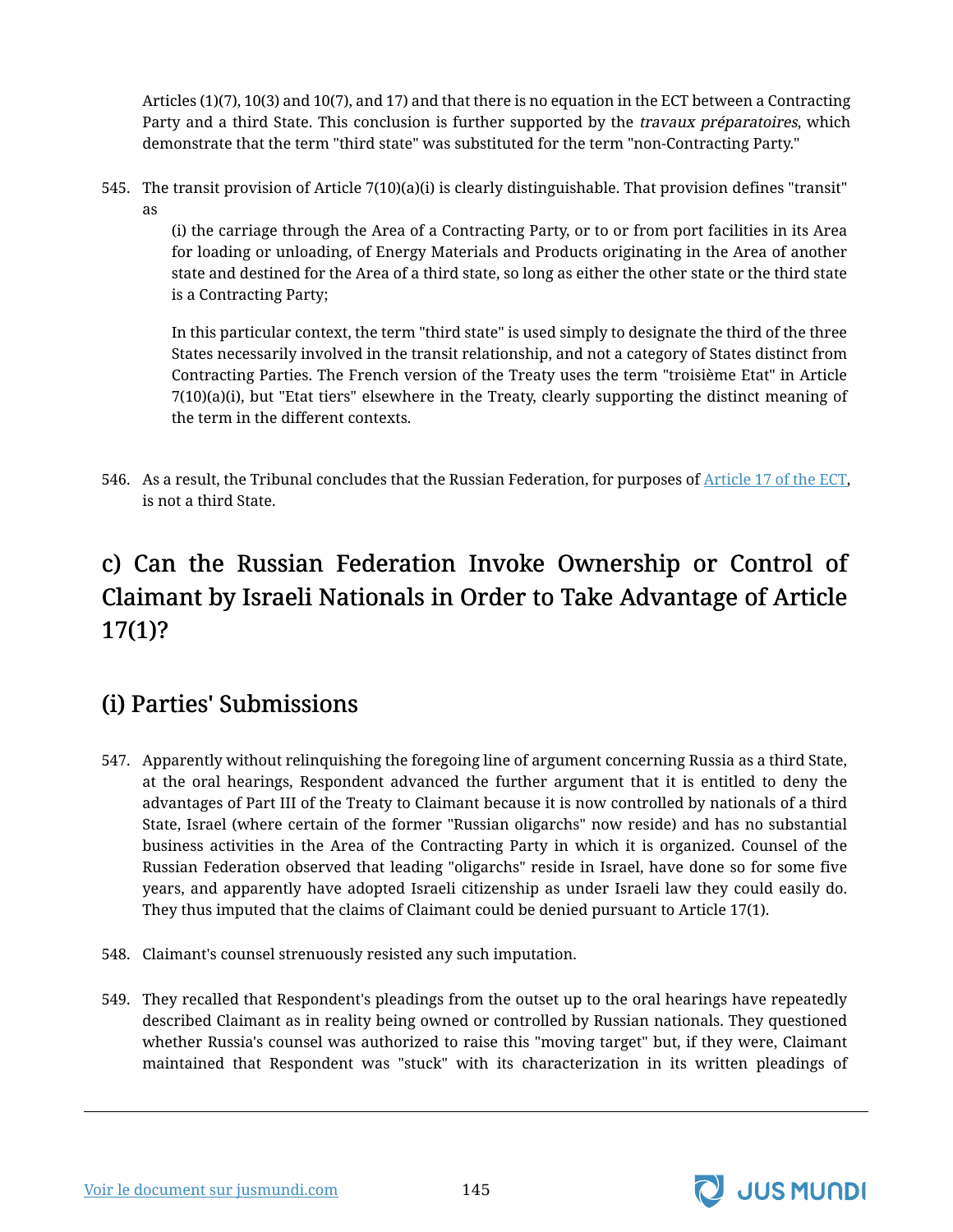Claimant being owned or controlled by Russian nationals.

550. Claimant further argued that Respondent is estopped from characterizing the "oligarchs" as Israeli. Claimant points out that the Russian Federation has issued international arrest warrants for the "oligarchs" that describe them as nationals of the Russian Federation and has repeatedly described them as Russian nationals in its pleadings . It cannot now be heard to denominate the "oligarchs" as Israeli nationals in derogation of those descriptions. Moreover, according to Claimant, if the "oligarchs" have taken refuge in Israel and assumed Israeli nationality, not only does that not deprive them of Russian nationality but they have done so only because of the wrongs that they have suffered at the hands of the Russian Federation. Respondent is not entitled to assert rights springing from those wrongs.

#### (ii) Tribunal's Decision

551.  $\,$  Because the dates on which some of the "oligarchs" moved to Israel were not clearly established,  $^{157}$ this confrontation raises the question of whether the rule of nationality of claims in international law means that nationality is adjudged as of the date of the filing of the claim, or as of a later date, such as that of the judgment. The Award in the NAFTA case of Loewen v. United States of America accepted the judgment day standard. <sup>158</sup> That holding has been the subject of criticism. <sup>159</sup> It is not generally sustained by the study of diplomatic espousal undertaken in recent years by the International Law Commission of the United Nations, whose Special Rapporteur, Professor John Dugard, has concluded that the date of the filing of the claim should govern rather than the judgment day. <sup>160</sup> This Tribunal is not disposed to apply the judgment day standard in the light of the

<sup>159</sup> See, e.g., J. Paulsson, "Continuous nationality in Loewen," (2004) 20 Arbitration International pp. 213-216 at 214 ("The tribunals' treatment of the continuous nationality issue, considering its outcome-determinative effect was startling in its succinctness... The dies ad quem requirement which commended itself to the Loewen arbitrators was perhaps the least plausible of a long series of alternative candidates..."); M.S. Duchesne, "The continuous-nationality-of-claims principle," George Washington International Law Review, vol. 36 (2004) 783 at 808. ("there is good reason to discount the weight [of *Loewen* ].... Whatever other reaction the *Loewen* tribunal's decision might invite, its discussion on the continuous nationality 'rule' was, if not cursory, then at least conclusory... the tribunal's discussion of the continuous nationality issue simply asserts the existence of a rule without citation or even discussion... [The Tribunal] approached the issue with a preconceived notion of customary international law and felt little need to put that notion to the test of careful examination."); ILC, Fifty-Eight Session, Seventh report on diplomatic protection by John Dugard, Special Rapporteur, UN Doc. A/CN.4/567, 7 March 2006, para. 41. ("The [ Loewen decision]—on this aspect of the case—is seriously flawed. While most of the decision is carefully reasoned and researched... the crucial issue before the tribunal, that of the dies ad quem, is disposed of in a manner which gives no indication that the tribunal applied its mind to the matter at all. It simply asserts, without any examination whatsoever of authority (despite the fact that counsel referred the tribunal to the relevant authorities), that under customary international law "there must be continuous national identity from the date of the events giving rise to the claim... through to the date of the resolution of the claim.").

<sup>160</sup> See, e.g., ILC, Fifty-fifth session, Fourth report on diplomatic protection by John Dugard, Special Rapporteur, UN Doc. A/CN.4/530, 13 March 2003 (para 98: "In all the circumstances it seems appropriate to require that a State which exercises diplomatic protection on behalf of a corporation must prove that the corporation was a national under its laws both at the time of injury and at the date of the official presentation of the claim.") See also : ILC, Fifty-Eight Session, Seventh report on diplomatic protection by John Dugard, Special Rapporteur, UN Doc. A/CN.4/ 567, 7 March 2006, paras. 43-45 ("In the light of the uncertainty surrounding the dies ad quem the Commission is required to make a choice between the date of the official presentation of the claim and the date of the resolution of the claim. The authorities are inconclusive and the response of States, while small, favours the date of the presentation of the claim. In these circumstances the Commission must be guided by principle and policy in the exercise of its choice. Principle supports the date of the presentation of the claims as this most favours the



 $157$  See Hearing Transcript, 27 November 2008, pp. 117-129; nor was it agreed which Party would have the burden of proof on this issue (see Hearing Transcript, 1 December 2008, pp. 114-116).

<sup>158</sup> The Loewen Group, Inc. and Raymond L. Loewen v. United States of America[, ICSID Case No. ARB \(AF\)/98/3, Award, 26 June 2003, 42](https://jusmundi.com/en/document/h/L3FOa2NpQlZNYUdWcVdTcjN6VVl4d2hRdVRic1dxUHNqbFNkaDM0aHdXT0s1YzR6bFdONkQ4MEtCbDkvSkY2VnN3NU1vaWJrU0hiQlNrMkY3eWJvVW1DZHhCUWtpaEMveEFmNnBNTmVZRFJVN3h0L1JpaG9EY0FIeDlmaldPOVVoYVlNOS8xdFdxdHdkK2xMdlRrVFlFLzlpOEtCTkdoMW91aTFrelNaQmhZPQ==) ILM 811 (2003), 7 ICSID Rep. [442 \(2005\), para 225,](https://jusmundi.com/en/document/h/L3FOa2NpQlZNYUdWcVdTcjN6VVl4d2hRdVRic1dxUHNqbFNkaDM0aHdXT0s1YzR6bFdONkQ4MEtCbDkvSkY2VnN3NU1vaWJrU0hiQlNrMkY3eWJvVW1DZHhCUWtpaEMveEFmNnBNTmVZRFJVN3h0L1JpaG9EY0FIeDlmaldPOVVoYVlNOS8xdFdxdHdkK2xMdlRrVFlFLzlpOEtCTkdoMW91aTFrelNaQmhZPQ==) available at http://www.state.gov/documents/organization/22094.pdf ("In international law parlance, there must be continuous national identity from the date of the events giving rise to the claim, which date is known as the dies a quo, through the date of the resolution of the claim, which date is known as the dies ad quem.").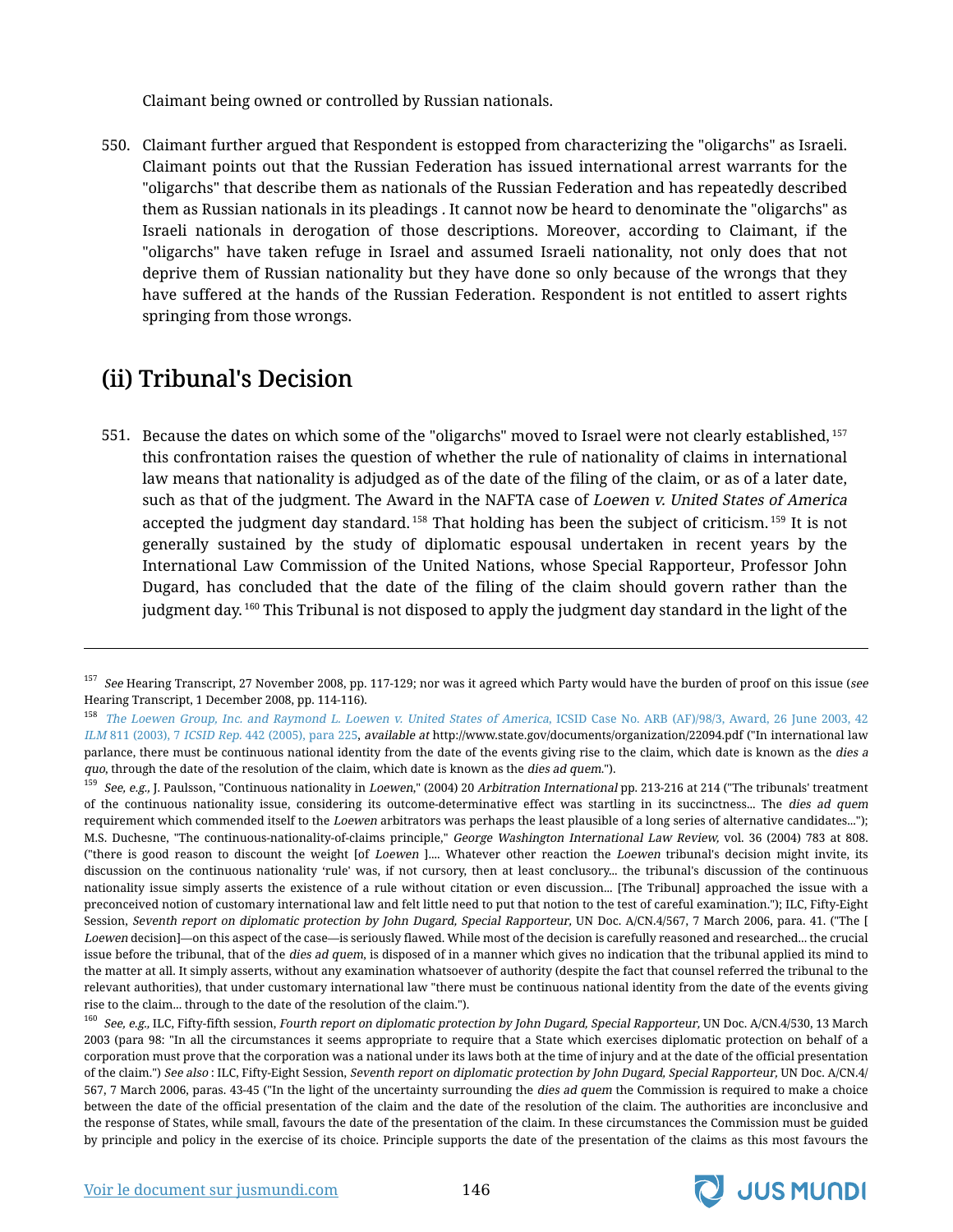authorities and considerations assembled by Dugard, and in view of the fact that this proceeding in any event is not an exercise in the diplomatic espousal by a State of the claims of its national but a Treaty-authorized proceeding brought directly against a State by an entity which qualifies as an Investor of another Contracting Party. Thus the pertinence of rules of diplomatic protection to these proceedings is not to be assumed.

- 552. The Tribunal must therefore consider the nationality of the "oligarchs" as of the date of the filing of the claim, namely February 2005. At the hearing, Respondent referred to various newspaper clippings which predate February 2005 and which, according to Respondent, establish that the "oligarchs" who, it alleges, controlled Claimant (notably Messrs. Nevzlin, Brudno and Dubov) were already citizens of Israel at that time. <sup>161</sup>
- 553. In response, Claimant argues that Respondent is estopped from arguing that the "oligarchs" are Israeli because, if they are, their so being results from the wrongs of Respondent.<sup>162</sup>
- 554. The Tribunal cannot, in the present phase of this proceeding, address Claimant's estoppel argument, which, as Claimant itself put it, relies on "wrongdoings of Russia which are at the heart of this arbitration." <sup>163</sup>
- 555. If this issue were not moot (as it is, given the Tribunal's earlier rulings on notice and ownership/ control), the Tribunal would defer its further consideration to the merits phase. Since it is moot, the Tribunal's inquiry on Article 17 ends here.

# D. ARE ALL OR SOME OF THE CLAIMS BARRED BY THE "TAXATION MEASURES"CARVE-OUT (ARTICLE 21) OF THE ECT?

### 1. Introduction

#### 556. [Article 21 of the ECT](https://jusmundi.com/en/document/h/clljWVJHbGxISEg0VUZMdWNJazE2TnJ3Mmxwb2NlQ1R3cmNjQXR1UDFhaUg5bDhhczBqUjlmYmVtWWhITFNjK3dCV0JaSFlDK3BFbFIyL0xvSHhiR2sxdnZtV2R3TDJsQUR2Q0hoUUhPeWlwUFRXK0ZmSTJDNUVyTytCd1RRNTN1Q1N5b1ZkSFFxMjRaOGlnb2hPZHR3PT0=) provides as follows:



interests of the individual. So too does policy, if we equate policy with fairness. Many years may pass between the presentation of a claim and its final resolution and it is unfair to deny the individual the right to change nationality, through marriage or naturalization, during this period. Moreover, the date of presentation is significant as it is the date on which the State of nationality shows its clear intention to exercise diplomatic protection. "Different policy considerations apply where the national on whose behalf the claim is brought acquires the nationality of the respondent State after the presentation of the claim as occurred in Loewen... In such circumstances fairness dictates that the date of the award be selected as *dies ad quem*, as the contrary position would, in the words of *Loewen*, 'produce a result so unjust that it could be sustained only be irrefutable logic or compelling precedent, and neither exists.' It is therefore proposed that the Commission retain the official date of presentation of the claim as the dies ad quem for the continuous nationality rule but that an exception be made for the case in which the national on whose behalf the claim is brought acquires the nationality of the respondent State after the presentation of the claim. Here the date of the resolution of the claim is the dies ad quem. ") (See also para. 56, with respect to claims on behalf of corporations). See also Ceskoslovenska Obchodni Banka, a.s. v. The Slovak Republic, [ICSID Case No. ARB/97/4, Decision on Objections to Jurisdiction, 24 May 1999,](https://jusmundi.com/en/document/h/dzFFK01Hc2ZWeElYaHNnS05hU3lMSzBmMDVHb2JzM1ZnU2FaUEsxWDNGakxnQWgxL2IrcytrQkgyQmROcS9BNEdaY3Y4THoxSHhMTGM2Y3RMMDFHTjRZaTR1bkdxU1ZVTktLWmN1Y3pKazU2VmVHOVJ1b1B6eUFuUVRjRkdHZUZ1Ri9LRHJjSmFzWEh1T1JKb0lYVUNrZ2dKTUxWOUlHMkh2UXYrendhUTNBaU14RGhjQmM4bHVWbldsajhhbzdwMGZwUXMwZTFwSWJiK0crM09FR1FPQT09) [para. 31](https://jusmundi.com/en/document/h/dzFFK01Hc2ZWeElYaHNnS05hU3lMSzBmMDVHb2JzM1ZnU2FaUEsxWDNGakxnQWgxL2IrcytrQkgyQmROcS9BNEdaY3Y4THoxSHhMTGM2Y3RMMDFHTjRZaTR1bkdxU1ZVTktLWmN1Y3pKazU2VmVHOVJ1b1B6eUFuUVRjRkdHZUZ1Ri9LRHJjSmFzWEh1T1JKb0lYVUNrZ2dKTUxWOUlHMkh2UXYrendhUTNBaU14RGhjQmM4bHVWbldsajhhbzdwMGZwUXMwZTFwSWJiK0crM09FR1FPQT09) ("[I]t is generally recognized that the determination whether a party has standing in an international judicial forum for purposes of jurisdiction to institute proceedings is made by reference to the date on which such proceedings are deemed to have been instituted.")

<sup>161</sup> See Hearing Transcript, 27 November 2008, pp. 118-126.

<sup>162</sup> See Hearing Transcript, 1 December 2008, pp. 234-236.

<sup>163</sup> Ibid. at p. 236:8-10.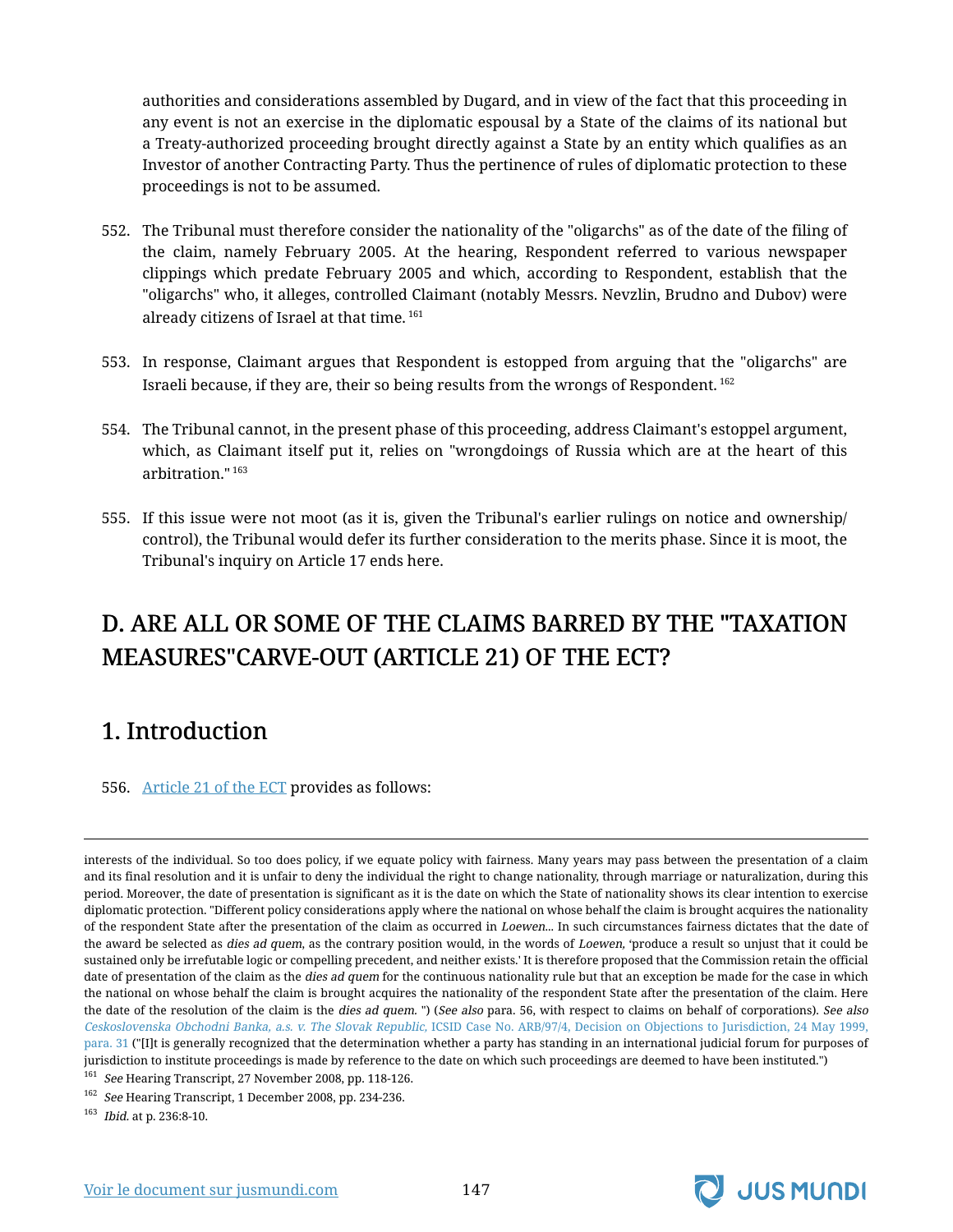(1) Except as otherwise provided in this Article, nothing in this Treaty shall create rights or impose obligations with respect to Taxation Measures of the Contracting Parties. In the event of any inconsistency between this Article and any other provision of the Treaty, this Article shall prevail to the extent of the inconsistency.

(2) Article 7(3) shall apply to Taxation Measures other than those on income or on capital, except that such provision shall not apply to:

(a) an advantage accorded by a Contracting Party pursuant to the tax provisions of any convention, agreement or arrangement described in subparagraph (7)(a)(ii); or

(b) any Taxation Measure aimed at ensuring the effective collection of taxes, except where the measure of a Contracting Party arbitrarily discriminates against Energy Materials and Products originating in, or destined for the Area of another Contracting Party or arbitrarily restricts benefits accorded under Article 7(3).

(3) Article 10(2) and (7) shall apply to Taxation Measures of the Contracting Parties other than those on income or on capital, except that such provisions shall not apply to:

(a) impose most favoured nation obligations with respect to advantages accorded by a Contracting Party pursuant to the tax provisions of any convention, agreement or arrangement described in subparagraph (7)(a)(ii) or resulting from membership of any Regional Economic Integration Organization; or

(b) any Taxation Measure aimed at ensuring the effective collection of taxes, except where the measure arbitrarily discriminates against an Investor of another Contracting Party or arbitrarily restricts benefits accorded under the Investment provisions of this Treaty.

(4) Article 29(2) to (6) shall apply to Taxation Measures other than those on income or on capital.

(5) (a) Article 13 shall apply to taxes.

(b) Whenever an issue arises under Article 13, to the extent it pertains to whether a tax constitutes an expropriation or whether a tax alleged to constitute an expropriation is discriminatory, the following provisions shall apply:

(i) The Investor or the Contracting Party alleging expropriation shall refer the issue of whether the tax is an expropriation or whether the tax is discriminatory to the relevant Competent Tax Authority. Failing such referral by the Investor or the Contracting Party, bodies called upon to settle disputes pursuant to Article 26(2)(c) or 27(2) shall make a referral to the relevant Competent Tax Authorities;

(ii) The Competent Tax Authorities shall, within a period of six months of such referral, strive to resolve the issues so referred. Where non-discrimination issues are concerned, the Competent Tax Authorities shall apply the nondiscrimination provisions of the relevant tax convention or, if there is no non-discrimination provision in the relevant tax convention applicable to the tax or no such tax convention is in force between the Contracting Parties concerned, they shall apply the non-discrimination principles under the Model Tax Convention on Income and Capital of the Organisation for Economic Co-operation and Development;



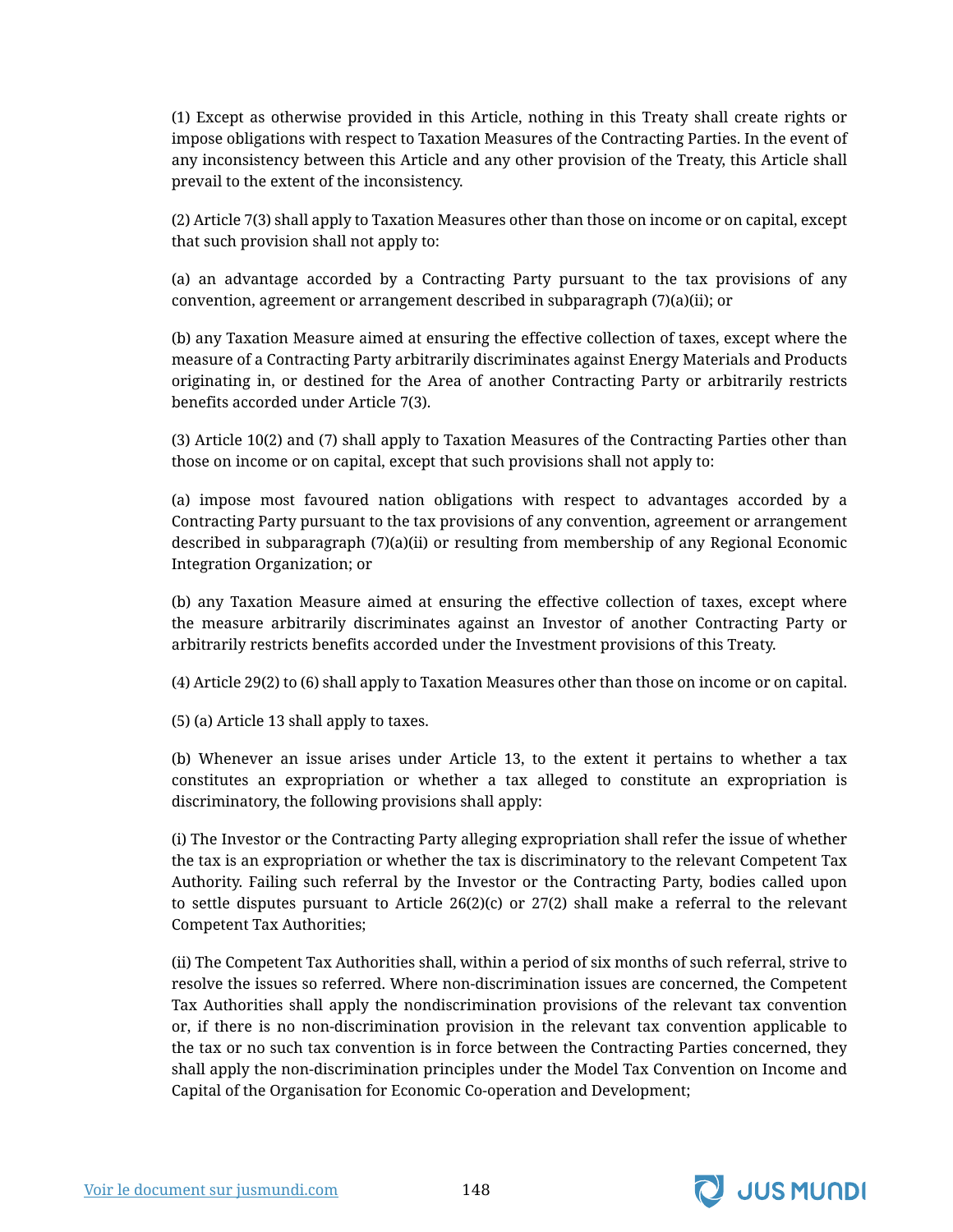(iii) Bodies called upon to settle disputes pursuant to Article  $26(2)(c)$  or  $27(2)$  may take into account any conclusions arrived at by the Competent Tax Authorities regarding whether the tax is an expropriation. Such bodies shall take into account any conclusions arrived at within the six-month period prescribed in subparagraph (b)(ii) by the Competent Tax Authorities regarding whether the tax is discriminatory. Such bodies may also take into account any conclusions arrived at by the Competent Tax Authorities after the expiry of the six-month period;

(iv) Under no circumstances shall involvement of the Competent Tax Authorities, beyond the end of the six-month period referred to in subparagraph (b)(ii), lead to a delay of proceedings under Articles 26 and 27.

(6) For the avoidance of doubt, Article 14 shall not limit the right of a Contracting Party to impose or collect a tax by withholding or other means.

(7) For the purposes of this Article:

(a) The term "Taxation Measure" includes:

(i) any provision relating to taxes of the domestic law of the Contracting Party or of a political subdivision thereof or a local authority therein; and

(ii) any provision relating to taxes of any convention for the avoidance of double taxation or of any other international agreement or arrangement by which the Contracting Party is bound.

(b) There shall be regarded as taxes on income or on capital all taxes imposed on total income, on total capital or on elements of income or of capital, including taxes on gains from the alienation of property, taxes on estates, inheritances and gifts, or substantially similar taxes, taxes on the total amounts of wages or salaries paid by enterprises, as well as taxes on capital appreciation.

(c) A "Competent Tax Authority" means the competent authority pursuant to a double taxation agreement in force between the Contracting Parties or, when no such agreement is in force, the minister or ministry responsible for taxes or their authorized representatives.

(d) For the avoidance of doubt, the terms "tax provisions" and "taxes" do not include customs duties.

557. As set out earlier in this Interim Award, the Parties' arguments in respect of this provision raise the following issues:

(a) What is the scope of the carve-out for "Taxation Measures"?

(1) What is the meaning of "Taxation Measures" as set out in Article 21(7)?

(2) Does the carve-out operate to deprive a tribunal of jurisdiction over the covered matters, or does it merely modulate the obligations that can be enforced in an arbitration, thus going to admissibility/merits?



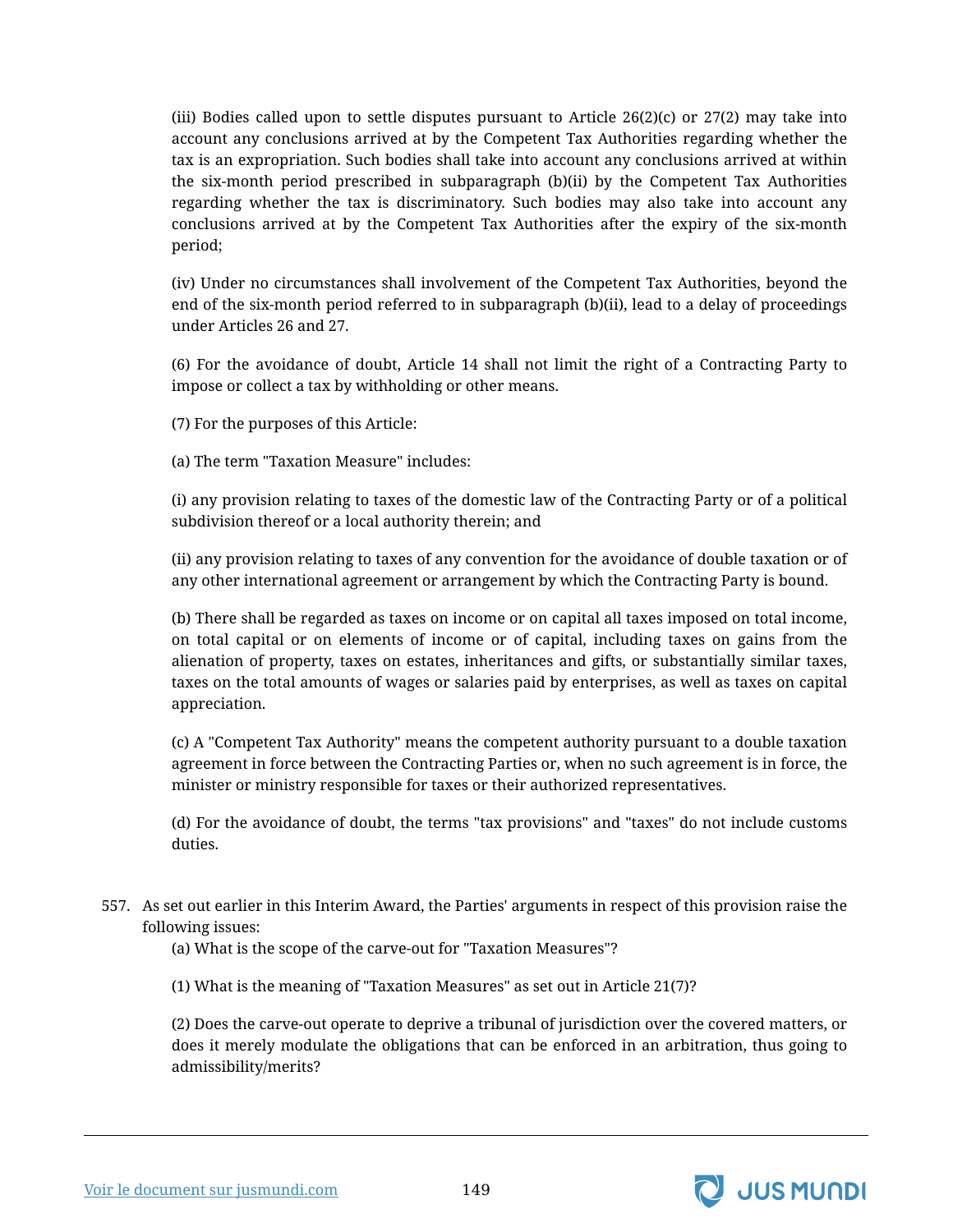- (3) If the carve-out goes to jurisdiction, did Respondent timely raise the issue?
- (b) What is the scope of the claw-back for Article 13 (Expropriation)?
- (c) How should Claimant's claims be characterized for purposes of Article 21?
- 558. The Tribunal will now review the Parties' submissions on each one of these issues, before reaching its decision.

#### 2. Parties' Submissions

#### a) What is the Scope of the Carve-out for "Taxation Measures"?

## (i) What is the Meaning of "Taxation Measures" as Set Out in Article 21(7)?

- 559. According to Respondent, "Taxation Measures" is not limited to specific provisions of legislation or tax treaties, but extends also to enforcement and collection measures, for example. In sum, Respondent submits that the carve-out in Article 21 extends broadly to all measures relating to taxation.
- 560. Respondent submits that its interpretation of "Taxation Measures" is supported by the plain and ordinary meaning of Article 21(7), where the definition of "Taxation Measures," Respondent notes, uses expansive terms such as "includes," "any" and "relating to." Respondent contends that the travaux préparatoires demonstrate that "includes," as used in Article 21(7), was meant to introduce an illustrative list not a closed definition. In support, Respondent invokes the position of France, for example, in the negotiations of the Treaty.
- 561. Respondent also submits that Article 21(7) must be read together with other paragraphs of the same Article. In particular, Article 21(3) gives preferential treatment to "any Taxation Measure aimed at ensuring the effective collection of taxes." The "collection of taxes," submits Respondent, must therefore be a subset of the broader class of Taxation Measures. Further, Article 21(6) confirms, according to Respondent, that Taxation Measures include not only the collection of taxes, but also their imposition. This Article provides, "For the avoidance of doubt, Article 14 [dealing with an Investor's right to transfer capital, returns and other payments] shall not limit the right of a Contracting Party to impose or collect a tax by withholding or other means."
- 562. Finally, Respondent argues that a broad carve-out in Article 21, for the full protection of the sovereign prerogative over taxes, tax collection and tax enforcement, accords with the object and

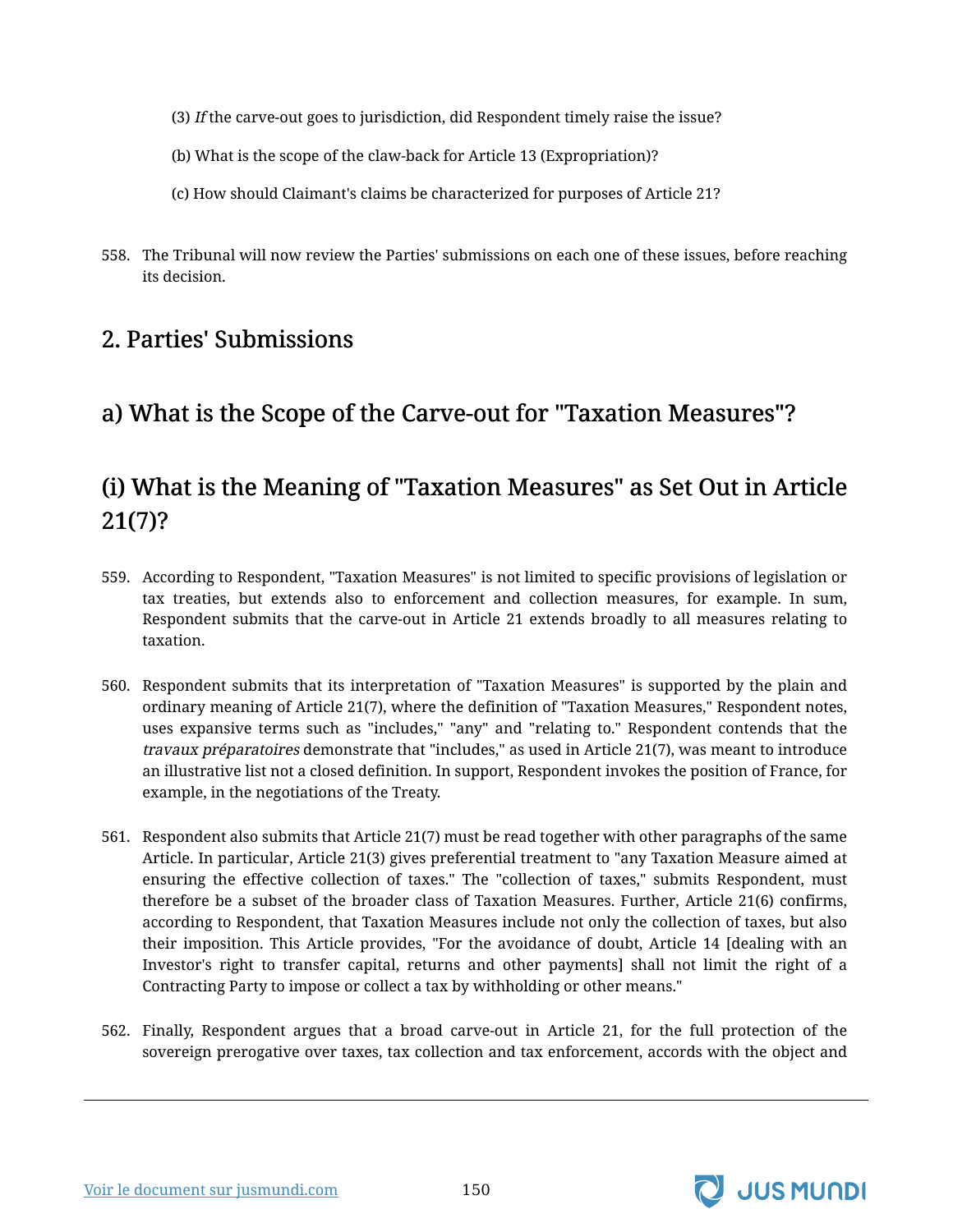purpose of the Treaty. It is also supported, notes Respondent, by the testimony of its witnesses, Messrs. Berman and Knipler.

- 563. Claimant holds a different view. According to Claimant, "Taxation Measures" in Article 21 means the specific provisions in a country's tax legislation or in its tax treaties. Invoking, like Respondent, the plain and ordinary meaning of Article 21(7), Claimant focuses on the use of the words "provision... of domestic law" or "convention... or... any other international agreement" in the definition.
- 564. For Claimant, the *travaux préparatoires* demonstrate that "includes" was meant to be inclusive, and interchangeable with "means." Claimant relies on the position of Norway, which introduced the language during the negotiation of Article 21, as well as the position of Canada and France.
- 565. As for the evidence of Messrs. Berman and Knipler, Claimant submits that their respective testimony is irrelevant and unreliable.
- 566. Finally, Claimant submits that the Tribunal should resolve any remaining ambiguity according to the principle that an exception in a treaty, such as the carve-out in Article 21(1), must be interpreted restrictively.

# (ii) Does the Carve-out Operate to Deprive a Tribunal of Jurisdiction over the Covered Matters, or Does it Merely Modulate the Obligations that Can Be Enforced in an Arbitration, thus Going to Admissibility/Merits?

- 567. According to Respondent, the carve-out in Article 21(1) deprives the Tribunal of jurisdiction. Article 21(1) states: " nothing in this Treaty shall create rights or impose obligations with respect to Taxation Measures of the Contracting Parties"; and "In the event of any inconsistency between this Article and any other provision of the Treaty, this Article shall prevail to the extent of the inconsistency" [emphasis added]. According to Respondent, the phrase "nothing in this Treaty" means, inter alia, that Article 26 jurisdiction is not applicable to an arbitration which is grounded in a taxation measure of the Russian Federation. Article 21 states clearly that it "prevails" over "any other provision," which must mean, avers Respondent, that its carve-out in relation to Taxation Measures must defeat jurisdiction under Article 26 for any claims related to such Taxation Measures.
- 568. Claimant responds that the carve-out goes to admissibility/merits. Claimant notes that disputes over the effect of Article 21(1) relate to the existence of rights and obligations (including under Part III of the Treaty) with respect to alleged Taxation Measures, and thus must fall within Article 26 of the Treaty (Dispute Settlement), because Article 26 defines arbitral jurisdiction by reference to "an alleged breach of an obligation... under Part III" [emphasis added].

#### (iii)If the Carve-out Goes to Jurisdiction, Did Respondent Timely

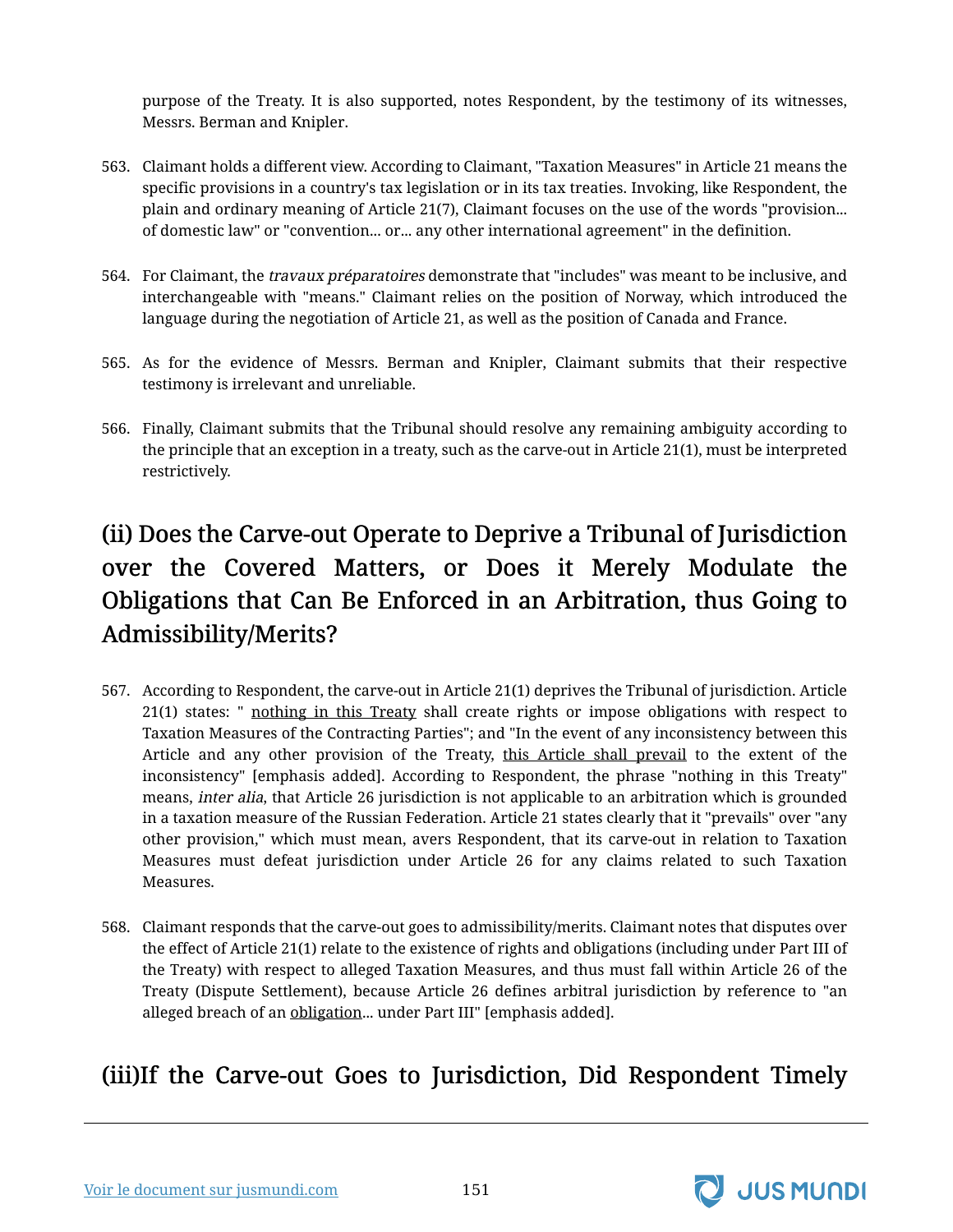### Raise the Issue?

- 569. Respondent argues that it satisfied the basic requirement under the UNCITRAL Rules, namely to state a clear objection to the Tribunal's jurisdiction as a general matter. Respondent contends that it put Claimant on notice that Article 21 was one of its preliminary concerns, even if initially stated as an admissibility objection.
- 570. To the extent the carve-out in Article 21 goes to jurisdiction, Claimant takes the position that Respondent failed to raise its objection as one pertaining to jurisdiction. As Respondent has conceded, and as is clear from the record, submits Claimant, Respondent initially raised Article 21 as an objection to admissibility.

### b) What is the Scope of the Claw-back for Article 13 (Expropriation)?

- 571. While Article 21(1) creates a carve-out from the protections of the Treaty "with respect to Taxation Measures," Article 21(5), on the other hand, reinstates the protection against alleged expropriation by providing that "Article 13 shall apply to taxes." What is the scope of this claw-back in case of an expropriation?
- 572. According to Respondent, the scope of the "claw-back" in Article 21(5)—which is defined by reference to "taxes"—is not co-extensive with the carve-out of Article 21(1), which is defined by reference to "Taxation Measures." Respondent submits that the claw-back extends only to "taxes," which is a concept that is *narrower* than "Taxation Measures," leaving Claimant unprotected for allegations of expropriation in relation to a category of measures that can be defined as "Taxation Measures other than taxes." For Respondent, this category includes tax collection and enforcement measures, since these are Taxation Measures, but not taxes per se.
- 573. Finally, Respondent submits that, in any event, any claim that falls within the claw-back for allegedly expropriatory taxes must be submitted to the "Competent Tax Authorities" in the Russian Federation, pursuant to Article 21(5)(b).
- 574. According to Claimant, the distinction drawn by Respondent between "Taxation Measures" and "taxes" is unavailing. Claimant submits that the claw-back for expropriation in Article 21(5) extends to any expropriation in relation to "Taxation Measures," thus giving back to an Investor, in relation to expropriation, whatever protection may have been taken away by Article 21(1)—including jurisdiction, if the carve-out is found by the Tribunal to have been formulated as a jurisdictional objection.
- 575. In support of its position, Claimant contends that while different words ("tax" and "Taxation Measures") are used in the English version of [Article 21 of the ECT,](https://jusmundi.com/en/document/h/clljWVJHbGxISEg0VUZMdWNJazE2TnJ3Mmxwb2NlQ1R3cmNjQXR1UDFhaUg5bDhhczBqUjlmYmVtWWhITFNjK3dCV0JaSFlDK3BFbFIyL0xvSHhiR2sxdnZtV2R3TDJsQUR2Q0hoUUhPeWlwUFRXK0ZmSTJDNUVyTytCd1RRNTN1Q1N5b1ZkSFFxMjRaOGlnb2hPZHR3PT0=) the fact that they refer to the same concept is demonstrated by the French, German and Italian versions of Article 21. In those versions, all equally authentic, the words "tax" and "Taxation Measure" are used interchangeably.



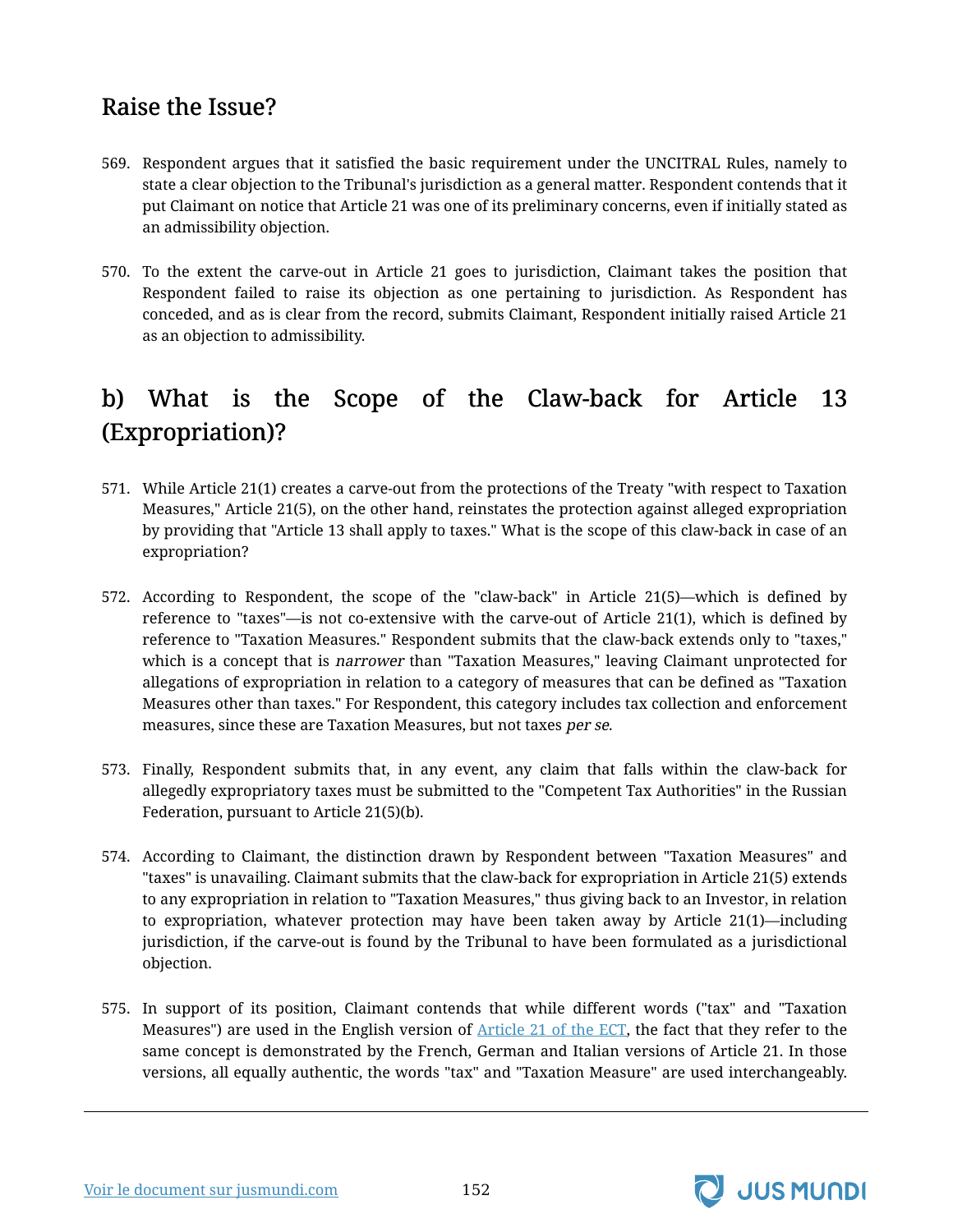The interpretation of Article 21, avers Claimant, should thus be reconciled with the non-English versions.

- 576. Furthermore, Claimant submits, Respondent's interpretation of Article 21(5) would result in a huge loophole for States wishing to expropriate assets of investors "under the guise" of Taxation Measures. Claimant asserts that such an interpretation would defeat the object and purpose of the Treaty, as it would destabilize the investment climate in host States.
- 577. Finally, Claimant argues that it cannot be required to submit its claims to the local Russian authorities before proceeding to international arbitration, since such a recourse would be entirely futile.
- 578. In respect of the different language versions of the Treaty, Respondent answers that the non-English versions of Article 21 should not be given much weight, because Article 21 was negotiated in English. Citing several authorities, Respondent submits that where multiple language versions of a treaty are being compared for the interpretation of a particular provision, the version in which the provision was negotiated should be given primacy.

## c) How should the Claims be Characterized for Purposes of Article 21?

- 579. Respondent submits that all of the claims in these proceedings relate to "Taxation Measures" other than "taxes," and that therefore none of the exceptions enumerated in Article 21 is applicable to the claims asserted by Claimant.
- 580. Respondent observes that according to Claimant's own factual matrix underpinning its allegations against the Russian Federation, the alleged breach of the ECT by Respondent started with "tax audits" and all of the claims asserted by Claimant are based, initially, on "massive tax liabilities." <sup>164</sup>
- 581. In response, Claimant's primary position is that since the claw-back of Article 21(5) for expropriation claims is co-extensive with the carve-out under Article 21(1), it does not matter how its claims are characterized. In the words of Claimant: "no matter what the scope of the so-called exclusion in Article 21(1), it does not exclude any expropriation claims that are not reincorporated by Article 21(5)." <sup>165</sup>
- 582. Alternatively, Claimant submits that the claims are not captured by the exclusion in Article 21(1) because they do not relate to *bona fide* "Taxation Measures" and/or they extend to matters beyond "Taxation Measures" such as expropriation through gross under-valuation, "phoney bankruptcy" and intimidation of management.

### 3. Tribunal's Decision



<sup>164</sup> See Hearing Transcript, 1 December 2008, pp. 59:18 to 61:25.

<sup>165</sup> Rejoinder, para. 410.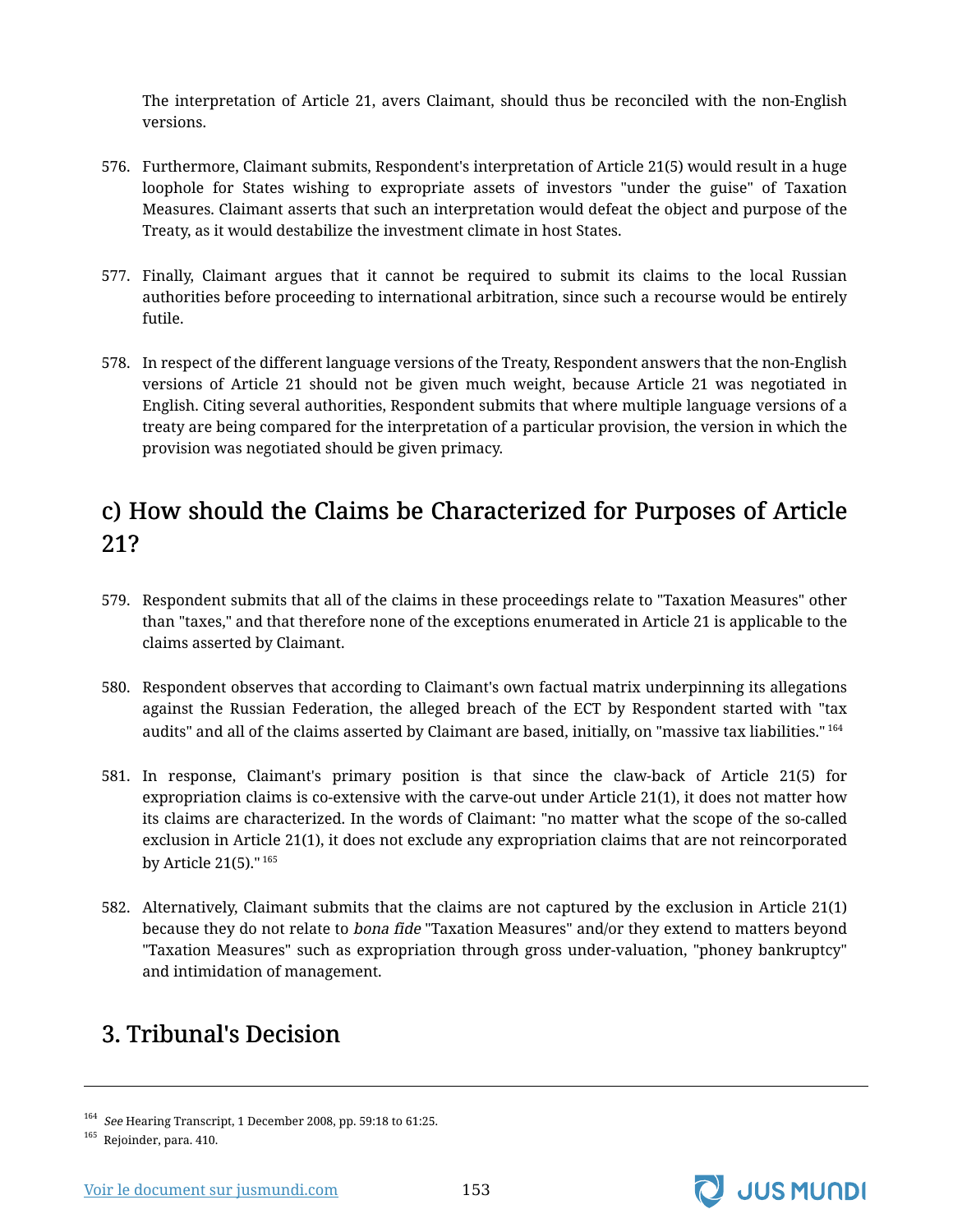- 583. As the Tribunal has just noted, Claimant argues, *inter alia*, that its claims do not relate to *bona fide* "Taxation Measures" and also that its claims extend to matters beyond "Taxation Measures" and are thus not captured by Article 21, whatever its interpretation.
- 584. The Tribunal observes that the background to, and motivation behind, the Russian Federation's measures that gave rise to the present arbitration, be they "Taxation Measures" or not, go to the heart of the present dispute.
- 585. The Tribunal will not rule on this crucial issue in a vacuum. Therefore, the Tribunal has decided to defer its definitive interpretation of Article 21, and its characterization of Claimant's claims for purposes of Article 21, to the next phase of the arbitration, when it will have a complete record on the nature of the claims themselves and a fuller understanding of the facts.
- 586. For greater certainty, the Tribunal notes that it is deferring as well the issue of whether Respondent's objection based on Article 21 goes to jurisdiction or admissibility and, if it goes to jurisdiction, whether it was made in a timely manner by Respondent.

# E. ARE ALL OR SOME OF THE CLAIMS BARRED BY THE "FORK-IN-THE-ROAD"PROVISION (ARTICLE 26(3)(B)(I)) OF THE ECT?

#### 1. Parties' Submissions

587. Article 26(3)(b)(i) contains the ECT's "fork-in-the-road" provision. It must be read together with the preceding paragraphs of Article 26:

(1) Disputes between a Contracting Party and an Investor of another Contracting Party relating to an Investment of the latter in the Area of the former, which concern an alleged breach of an obligation of the former under Part III shall, if possible be settled amicably.

(2) If such disputes cannot be settled according to the provisions of paragraph (1) within a period of three months from the date on which either party to the dispute requested amicable settlement, the Investor party to the dispute may choose to submit it for resolution:

(a) to the courts or administrative tribunals of the Contracting Party party to the dispute;

- (b) in accordance with any applicable, previously agreed dispute settlement procedure; or
- (c) in accordance with the following paragraphs of this Article.

(3) (a) Subject only to subparagraphs (b) and (c), each Contracting Party hereby gives its unconditional consent to the submission of a dispute to international arbitration or conciliation in accordance with the provisions of this Article.

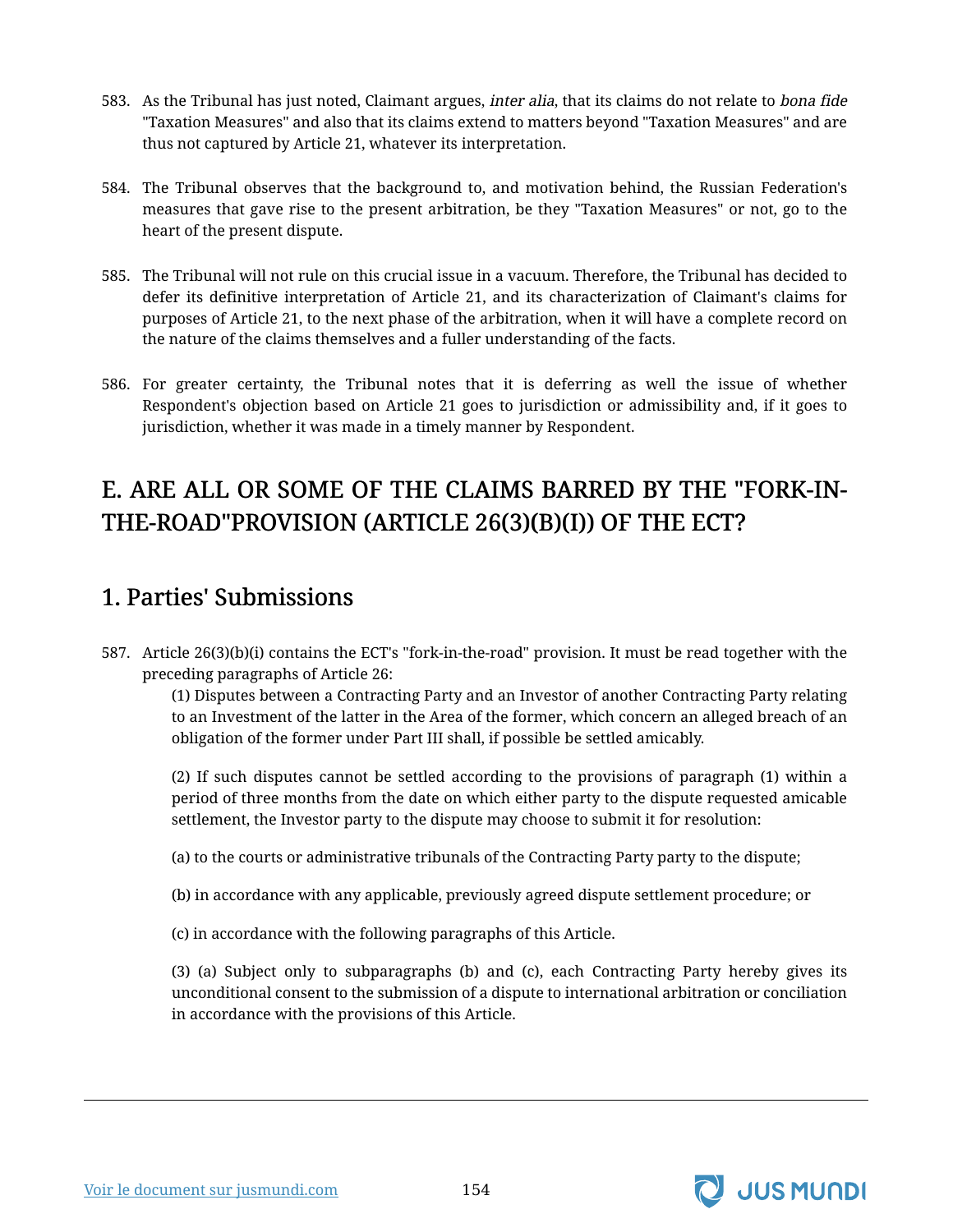(b) (i) The Contracting Parties listed in Annex ID do not give such unconditional consent where the Investor has previously submitted the dispute under subparagraph (2)(a) or (b).

- 588. In accordance with Article 26(3)(b)(i), Annex ID lists the Contracting Parties that have conditioned their consent to the submission of a dispute under the Treaty to international arbitration on the condition that the Investor has not previously submitted the dispute to the courts or administrative tribunals of the Contracting Party to the dispute.
- 589. The Russian Federation, which appears on the list at Annex ID, argues that "Claimant or persons who control Claimant or who are under common control with Claimant have previously submitted the matters complained of in the Statement of Claim to the Russian courts and the European Court of Human Rights." <sup>166</sup>
- 590. Respondent submits that the term "dispute," which is not a defined term under the Treaty, "should be interpreted as a dispute between essentially the same parties relating to the same material facts or injuries that constitute the basis of the dispute before the Arbitral Tribunal."<sup>167</sup> Respondent submits that a more restrictive interpretation of "dispute" would defeat the object and purpose of this "fork-in-the-road" clause.
- 591. The specific proceedings to which Respondent refers are, first, various proceedings commenced by Yukos in the Russian courts (including the Moscow Arbitrazh Court, the Federal Arbitrazh Court for the Moscow region and the Constitutional Court) and, second, applications submitted to the European Court of Human Rights by Mr. Lebedev, Mr. Khodorkovsky and Yukos, respectively, in 2004. Respondent submits that the matters considered in these fora include some of the principal allegations made in the Statement of Claim in this arbitration.
- 592. In response, Claimant asserts that Respondent's position ignores the clear language of the ECT. Specifically, Claimant submits that Respondent is "openly attempting to expand the scope of the exception found in **Article 26(3)(b)(i)** of the ECT," as follows :

- ratione personae, to persons or entities not mentioned by the Treaty;

- ratione materiae, to disputes other than disputes concerning an alleged violation of Part III of the Treaty;

- ratione temporis, to disputes that would arise after the commencement of the arbitration.<sup>168</sup>

593. Claimant argues that, consistent with the guidance of arbitral tribunals in respect of fork-in-theroad provisions generally, an objection based on  $\text{Article } 26(3)(b)(i)$  of the ECT must be based on a prior proceeding that satisfies the so-called "triple identity" test: identity of parties, cause of action and object of the dispute.<sup>169</sup>



<sup>166</sup> First Memorial, para. 88.

<sup>167</sup> First Memorial, para. 90.

<sup>168</sup> Counter-Memorial, para. 314.

<sup>&</sup>lt;sup>169</sup> Claimant relies on the decisions in the following cases: Occidental Exploration and Production Company v. Ecuador, LCIA Case No. UN3467, Final Award, 1 July 2004, Annex C-247 (available on http://ital.law.uvic.ca); CMS Gas [Transmission](https://jusmundi.com/en/document/h/UzYyVUQ3WHV1VlBpOEZPOU0vT0xFYXQyeGY1UG5RUXdCTUZsamFScHpjeGNmMmVOK3JJNW1RQklsT2k3N2lMblhSNmx5TmxveVFDY1g1REwxUllGRndpQ1FJWXdGMjdSRTNlOWZ4V3J4dHV1b1IvTU1pSmhJcjhWeVVSOS96c0hIVmx6dkgwSndBZmJqNVg4V1ZKOThMSzRvTHpFRktRSU84OEMvQXpNWk9FPQ==) Company v. The Republic of Argentina,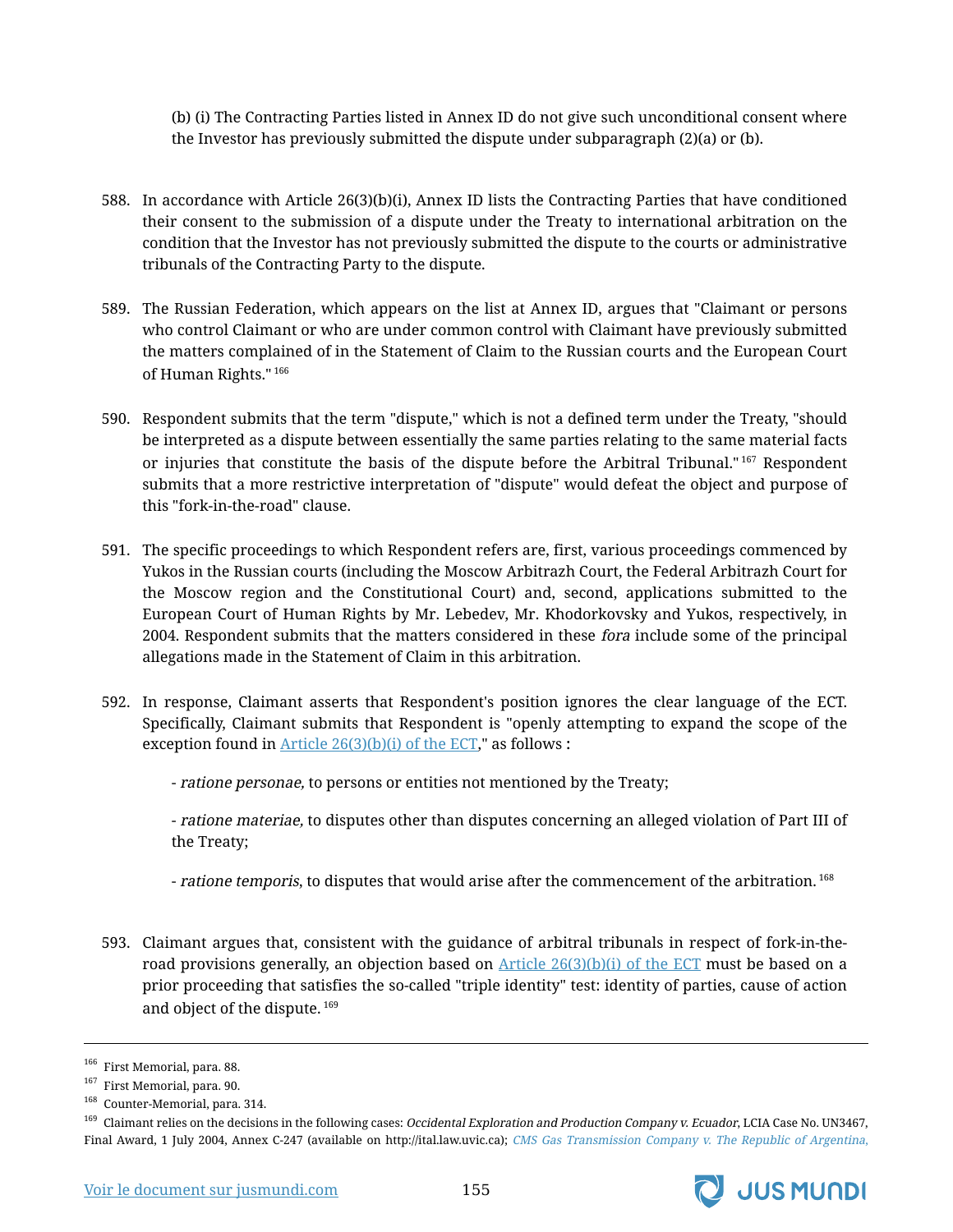- 594. Addressing the specific legal proceedings invoked by Respondent in order to rely on the "fork-inthe-road provision," Claimant asserts that it is not a party in any of the Russian Court proceedings cited by Respondent, nor in any of the proceedings before the European Court of Human Rights, and that, in any event, none of them concerns an alleged breach of Part III of the ECT.
- 595. Claimant therefore concludes that Respondent has failed to satisfy the triple identity test, and that its objection based on Article 26(3)(b)(i) must fail.
- 596. Respondent counters that, while substantial authority does exist for the triple identity test, the "fork-in-the-road" objection should nevertheless be sustained in the context of this particular dispute, because "Claimant is in effect requesting that this Tribunal sit above the Russian Supreme Court, the Russian Constitutional Court, and the various Russian courts of appeal that have heard and decided claims based on each of the allegations in the Statement of Claim."<sup>170</sup>
- 597. In its final submission, Claimant submits that Respondent's response amounts to "a total capitulation" on this issue. Moreover, Claimant takes issue with its characterization of this Tribunal's mission, asserting that:

The Claimant is not seeking to appeal any decision of the Russian courts, or asking the Tribunal to determine whether those cases were rightly or wrongly decided as a matter of Russian law. Rather, the Claimant seeks compensation with respect to certain actions taken by the Russian State that violated the Claimant's rights under the Energy Charter Treaty.  $^{171}$ 

#### 2. Tribunal's Decision

- 598. The Tribunal finds that Respondent's arguments are unconvincing. Indeed, in its written submissions, Respondent did appear to concede that, as a general matter, there is ample authority for the application of a "triple identity" test in the context of a "fork-in-the-road" provision. To that extent, there is no question that the various Russian court proceedings and applications to the European Court of Human Rights cited by Respondent fail to trigger the "fork-in-the-road provision" of the ECT.
- 599. There remains Respondent's argument that the Tribunal should look beyond the triple identity test in this particular case, because the effect of the Tribunal accepting jurisdiction will be to create, in effect, a Tribunal that sits in judgment over the various Russian courts seized of the proceedings referred to by Respondent.
- 600. The Tribunal cannot accept this argument. The Tribunal agrees with Claimant that by virtue of its claim under the ECT it does not appeal from any decision of the Russian courts or seek to have determined by the present Tribunal whether any of those cases was rightly or wrongly decided as a



[ICSID Case No. ARB/01/08, Decision on Objections to Jurisdiction, 17 July 2003, 42 ILM 788 \(2003\), para. 80,](https://jusmundi.com/en/document/h/UzYyVUQ3WHV1VlBpOEZPOU0vT0xFYXQyeGY1UG5RUXdCTUZsamFScHpjeGNmMmVOK3JJNW1RQklsT2k3N2lMblhSNmx5TmxveVFDY1g1REwxUllGRndpQ1FJWXdGMjdSRTNlOWZ4V3J4dHV1b1IvTU1pSmhJcjhWeVVSOS96c0hIVmx6dkgwSndBZmJqNVg4V1ZKOThMSzRvTHpFRktRSU84OEMvQXpNWk9FPQ==) Annex C-242; [Azurix](https://jusmundi.com/en/document/h/Q1FHWnBBazNZZ3hyRmlTSUprTmhhVExlOVBXdjFEU0MrdnAwdTFiVEFUWW5WWGIxbzBCZlZWYnczYmw0Q2dCUmxvMUlOK2pmUGYzNTlPSlNuTGhaaW9ORGlEVkRrSWluWUVKSS90QjZNQUJ1Y08rY1FpNU54OFovVGtNM1pRcmpkcDBVUFRJeFJLUmpZMDVsenU1cjFRPT0=) Corp. v. The Argentine Republic[, ICSID Case No. ARB/01/12, Decision on Objections to Jurisdiction, 8 December 2003, 43 ILM 262 \(2004\), para. 89](https://jusmundi.com/en/document/h/Q1FHWnBBazNZZ3hyRmlTSUprTmhhVExlOVBXdjFEU0MrdnAwdTFiVEFUWW5WWGIxbzBCZlZWYnczYmw0Q2dCUmxvMUlOK2pmUGYzNTlPSlNuTGhaaW9ORGlEVkRrSWluWUVKSS90QjZNQUJ1Y08rY1FpNU54OFovVGtNM1pRcmpkcDBVUFRJeFJLUmpZMDVsenU1cjFRPT0=), Annex C-243; Enron Corporation and Ponderosa Assets, LP v. The Argentine Republic[, ICSID Case No. ARB/01/3, Decision on Jurisdiction, 14 January](https://jusmundi.com/en/document/h/dHhqTlJIUzhQNTBJYmNZUGJvTFBoUE1GWTRRcUlCRldzVFRGcDYwck5RNTJ6UUlMdDJabGhVWXlOWnBwWS9YWExtZFVNVXhwajkzVk1yQVhkVmpCeElWR09ReDh6aGcxNnNiZitXK3FySDJxMEw4Q1IxZEpIVytiSE0xRjdPbzQ0MWNmK2NReDdCZFFqSndnUDIwY3VHM0tZZUgyd0xtK3NuRU05blV2ZEdLV2dyODFmaWE1MW50NnFET1Z4MnJoTHpmV2JOdktqY1N3RUFFOUNTYkFSdjZRQ1dkQmlCSnhTSWhSMjJIVk1oTkREYU5hVEF1YjlIQVNob01Va3crYQ==) [2004, para. 98](https://jusmundi.com/en/document/h/dHhqTlJIUzhQNTBJYmNZUGJvTFBoUE1GWTRRcUlCRldzVFRGcDYwck5RNTJ6UUlMdDJabGhVWXlOWnBwWS9YWExtZFVNVXhwajkzVk1yQVhkVmpCeElWR09ReDh6aGcxNnNiZitXK3FySDJxMEw4Q1IxZEpIVytiSE0xRjdPbzQ0MWNmK2NReDdCZFFqSndnUDIwY3VHM0tZZUgyd0xtK3NuRU05blV2ZEdLV2dyODFmaWE1MW50NnFET1Z4MnJoTHpmV2JOdktqY1N3RUFFOUNTYkFSdjZRQ1dkQmlCSnhTSWhSMjJIVk1oTkREYU5hVEF1YjlIQVNob01Va3crYQ==), Annex C-244.

<sup>170</sup> Second Memorial, para. 333.

<sup>171</sup> Rejoinder, para. 301.